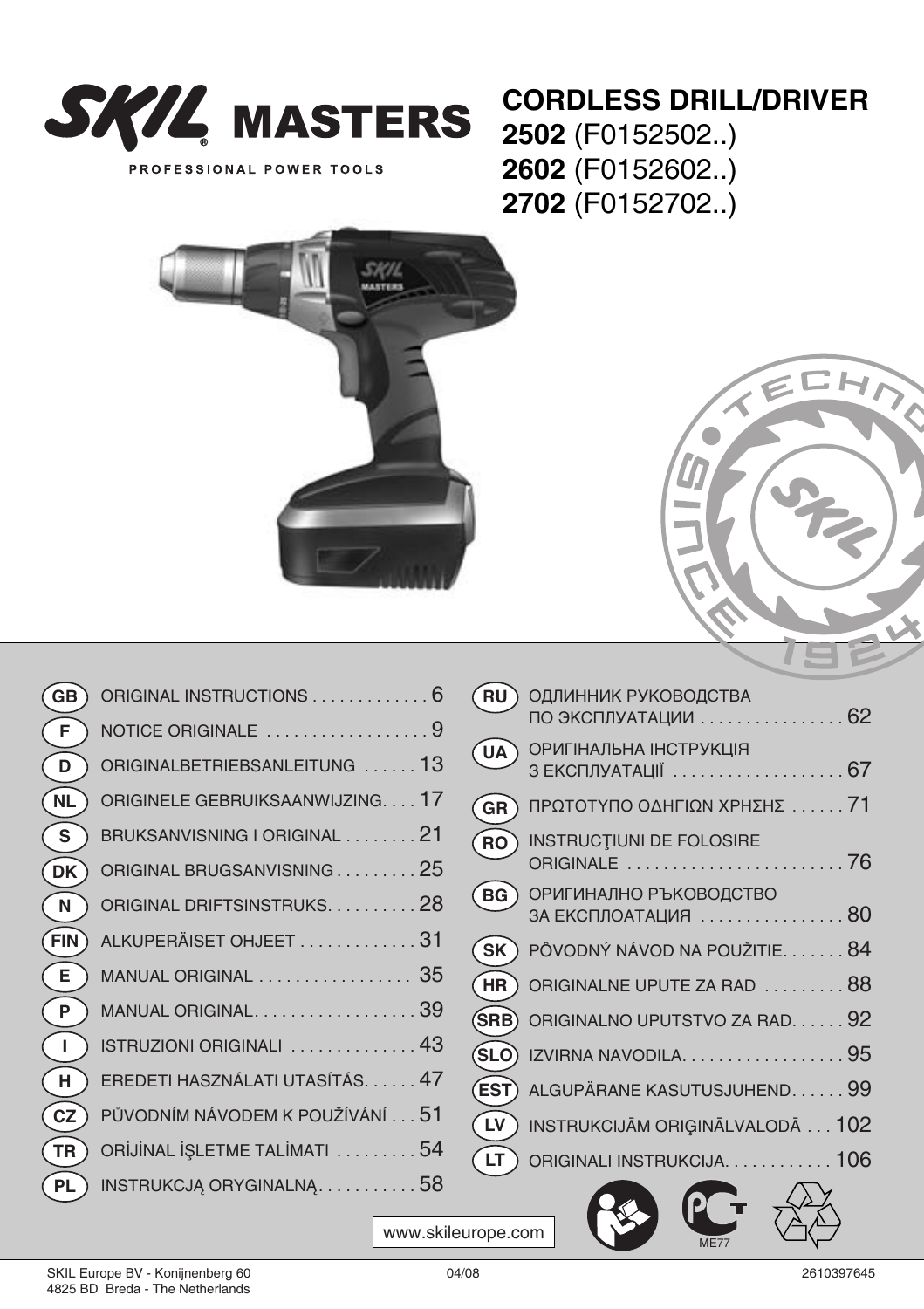# 1 **<sup>2502</sup>**  $\mathbf O$ **12 EPTA 01/2003 0-400/ Volt 1150/min 1-13 mm 2,0 kg** Y ₫ ◀ **10 mm 20 mm 8 mm 2-3 HOURS 2602** O **14,4 EPTA 01/2003 0-400/ Volt 1250/min 1-13 mm 2,1 kg** 1 ◀ **10 mm 125 mm 8 mm 2.3 HOURS 2702**  $\Omega$ **18 EPTA 01/2003 0-400/ Volt 1250/min 1-13 mm 2,4 kg** ◀ **10 mm 1 28 mm 8 mm 2-3 HOURS**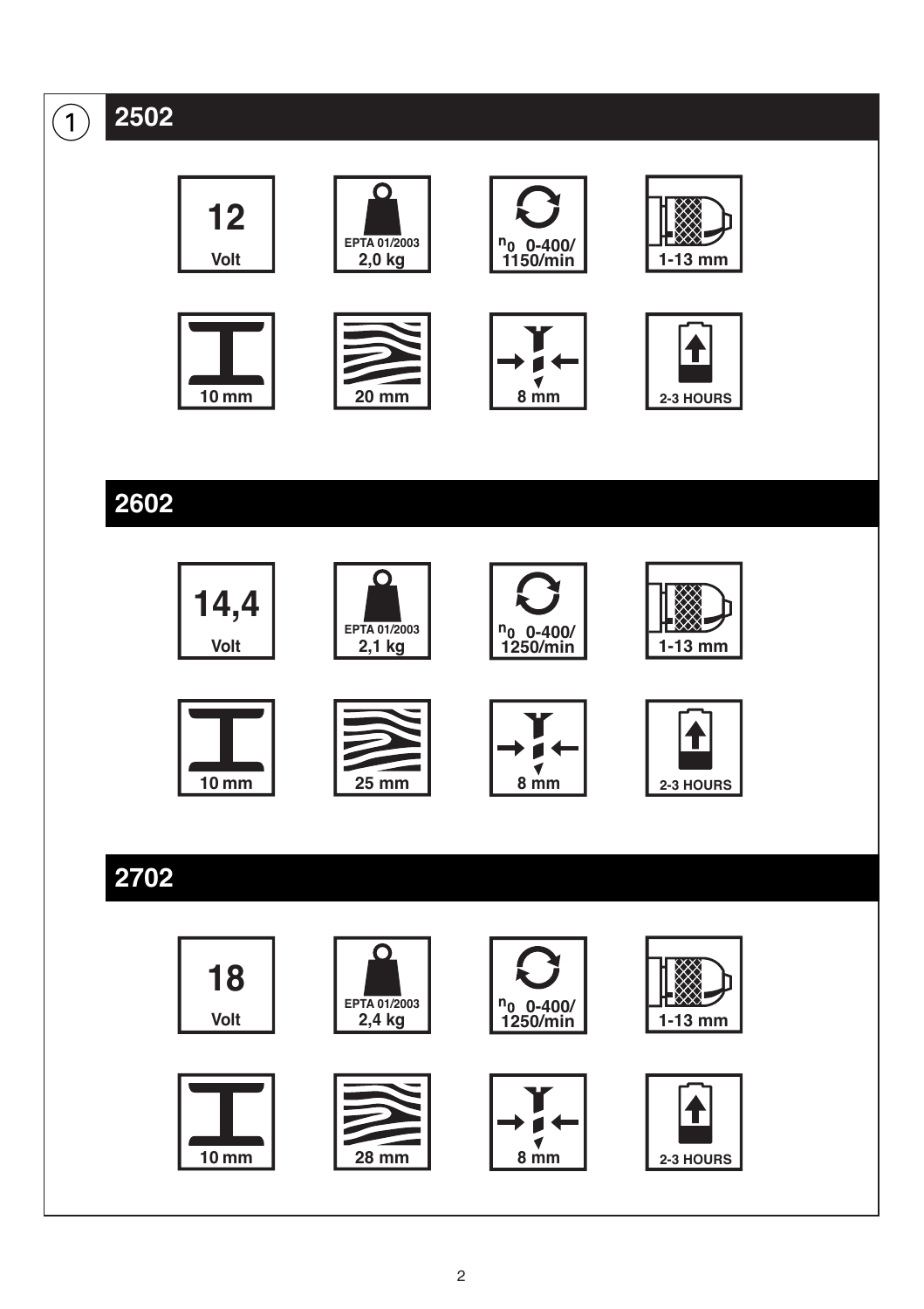

3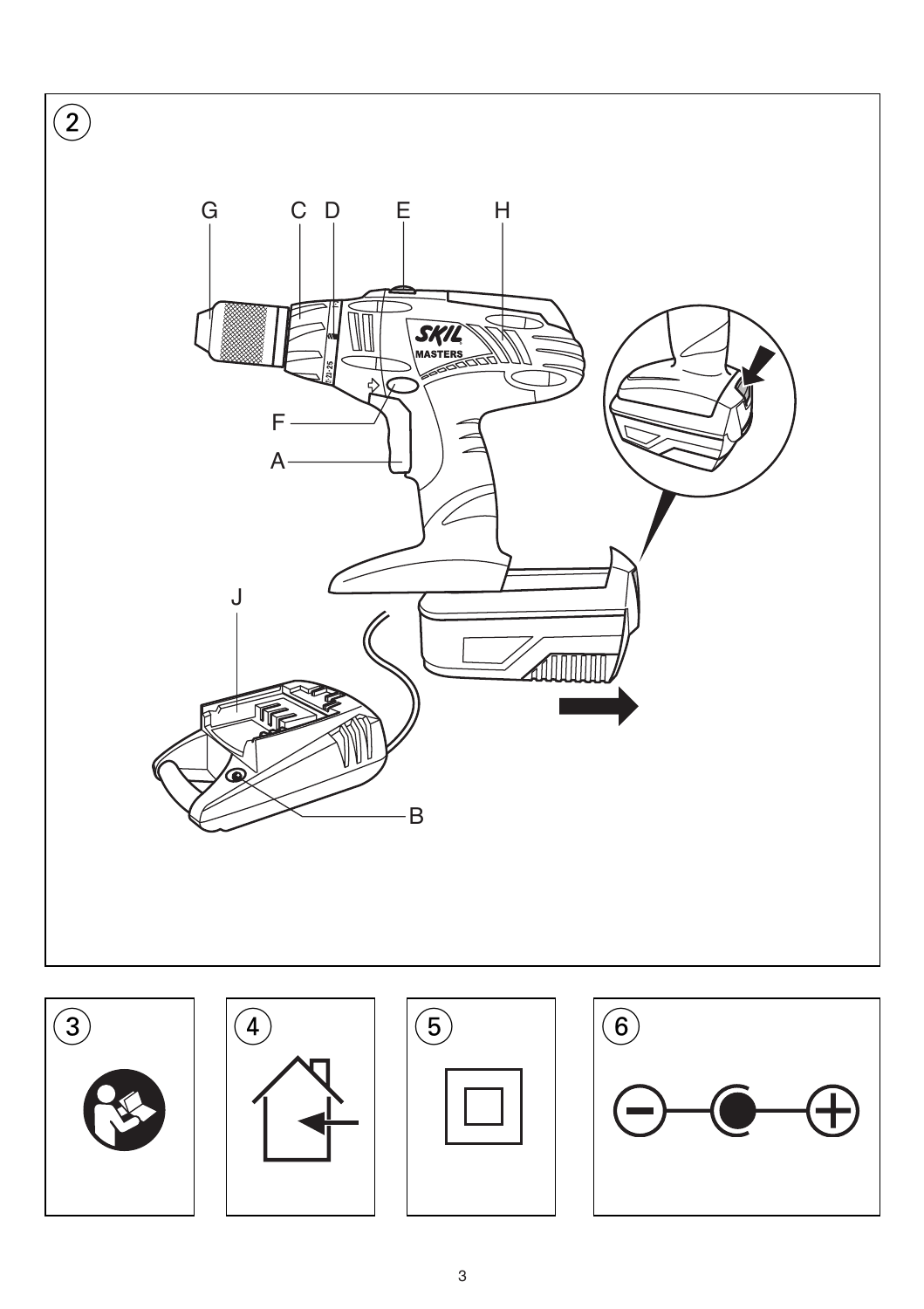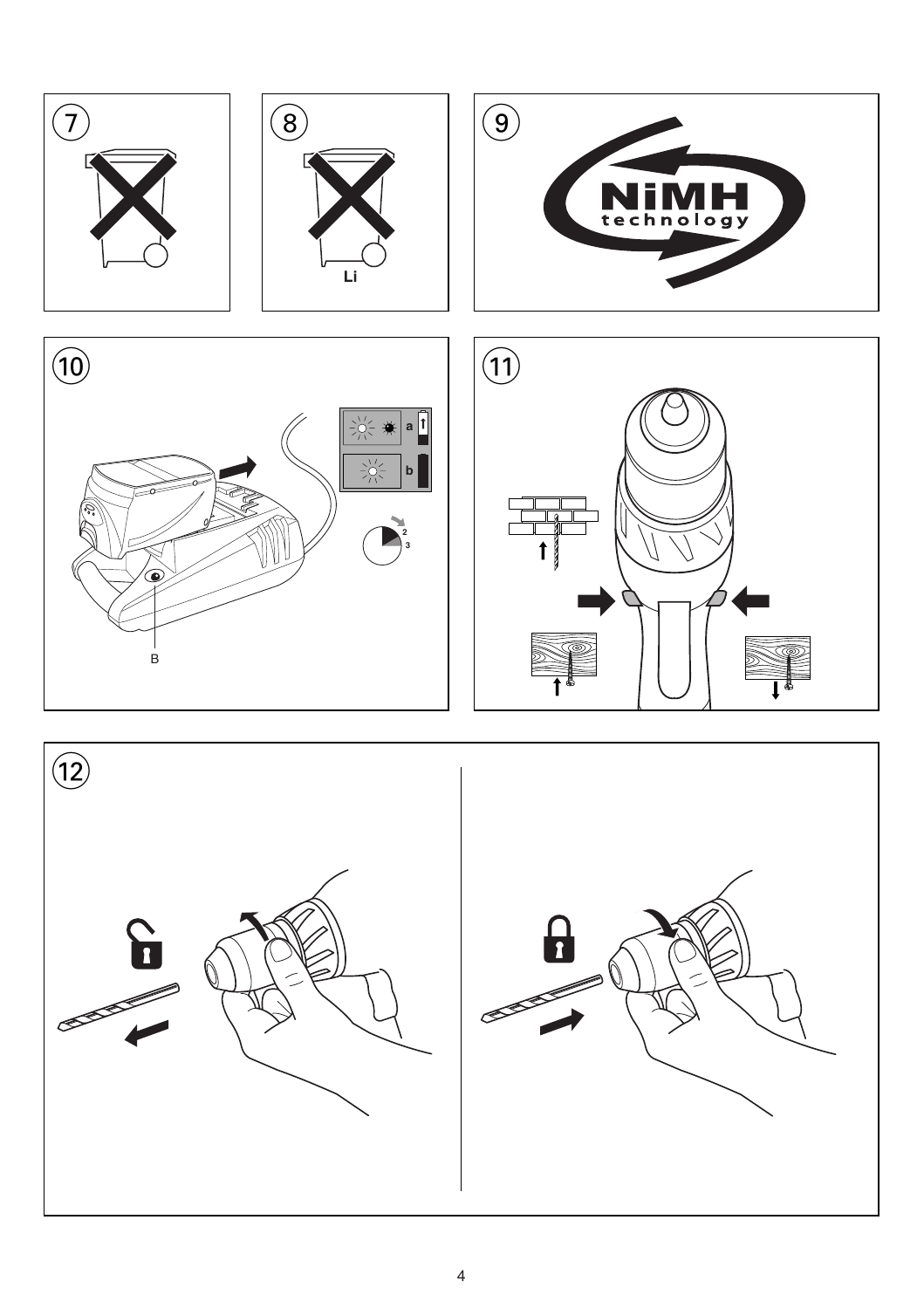| 13 |                                  |                            |
|----|----------------------------------|----------------------------|
|    | 8888888                          | 2000000000                 |
|    | 18888888888                      | 988888888888               |
|    | C<br>Ĺ<br>$1.23 - 25$<br>$1.3 -$ | 2<br>$1.23 - 25$<br>$1-3-$ |
|    | D                                |                            |
|    | HIGH<br>SPEED<br>Е               | <b>HIGH</b>                |
|    |                                  |                            |



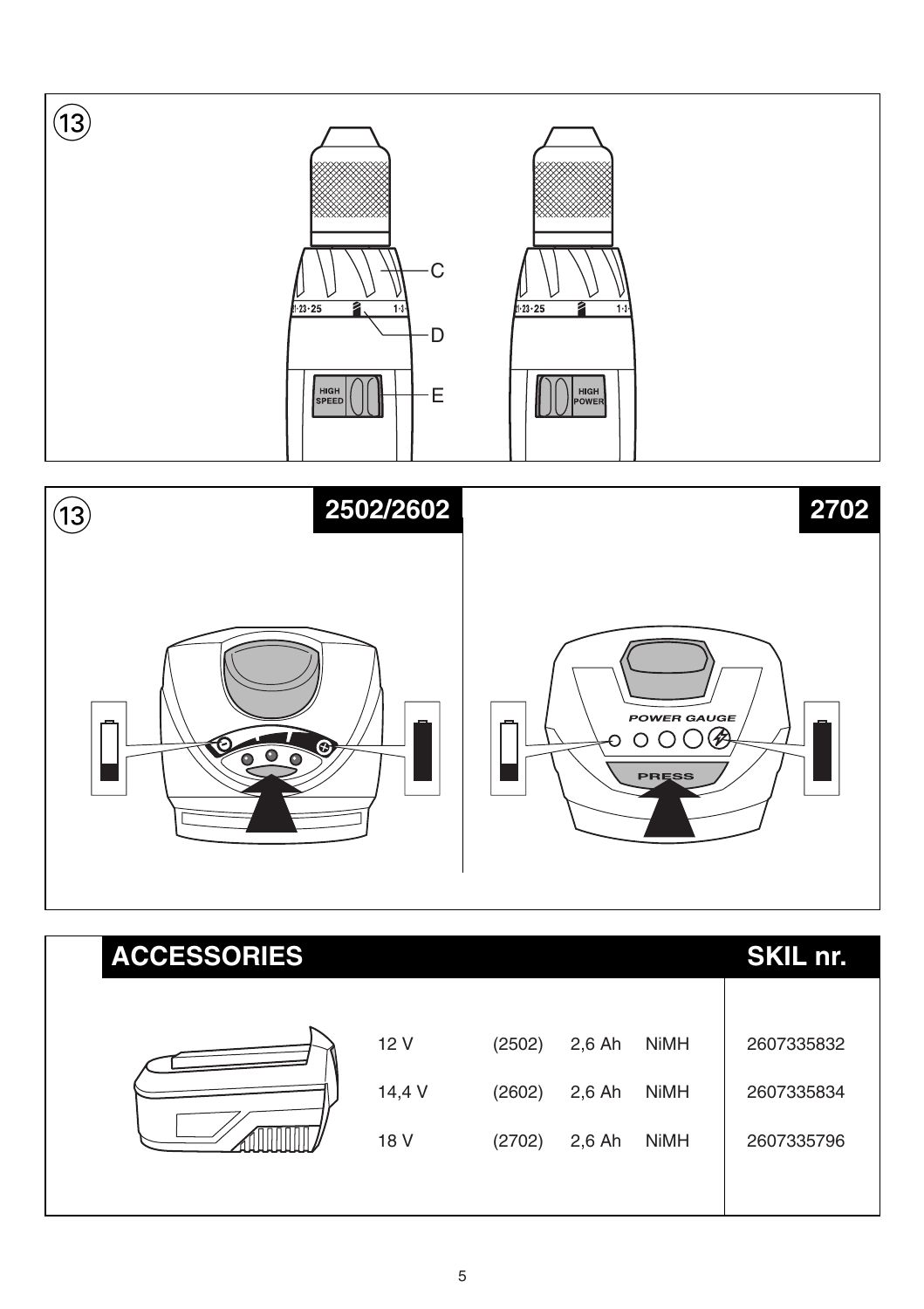

### **Cordless drill/driver 2502/2602/2702**

### **INTRODUCTION**

- This tool is intended for drilling in wood, metal, ceramic and plastic; tools with electronic speed control and left/ right rotation are also suitable for screwdriving and thread cutting
- Read and save this instruction manual  $\circled$

### **TECHNICAL SPECIFICATIONS** 1

### **TOOL ELEMENTS** 2

- **A** Switch for on/off and speed control
- **B** Light (charger)
- **C** Ring for torque control
- **D** Lock-position (clutch)
- **E** Gear selector
- **F** Switch for changing direction of rotation
- **G** Keyless chuck
- **H** Ventilation slots
- **J** Charger

### **SAFETY**

#### **GENERAL SAFETY INSTRUCTIONS**

 **WARNING! Read all safety warnings and all instructions.** Failure to follow the warnings and instructions may result in electric shock, fire and/or serious injury. **Save all warnings and instructions for future reference.** The term "power tool" in the warnings refers to your mains-operated (corded) power tool or batteryoperated (cordless) power tool.

#### **1) WORK AREA SAFETY**

- a) **Keep work area clean and well lit.** Cluttered or dark areas invite accidents.
- b) **Do not operate power tools in explosive atmospheres, such as in the presence of flammable liquids, gases or dust.** Power tools create sparks which may ignite the dust or fumes.
- c) **Keep children and bystanders away while operating a power tool.** Distractions can cause you to lose control.
- **2) ELECTRICAL SAFETY**
- a) **Power tool plugs must match the outlet. Never modify the plug in any way. Do not use any adapter plugs with earthed (grounded) power tools.** Unmodified plugs and matching outlets will reduce risk of electric shock.
- b) **Avoid body contact with earthed or grounded surfaces such as pipes, radiators, ranges and refrigerators.** There is an increased risk of electric shock if your body is earthed or grounded.
- c) **Do not expose power tools to rain or wet conditions.** Water entering a power tool will increase the risk of electric shock.
- d) **Do not abuse the cord. Never use the cord for carrying, pulling or unplugging the power tool. Keep cord away from heat, oil, sharp edges or moving parts.** Damaged or entangled cords increase the risk of electric shock.
- e) **When operating a power tool outdoors, use an extension cord suitable for outdoor use.** Use of a cord suitable for outdoor use reduces the risk of electric shock.
- f) **If operating a power tool in a damp location is unavoidable, use an earth leakage circuit breaker.** Use of an earth leakage circuit breaker reduces the risk of electric shock.
- **3) PERSONAL SAFETY**
- a) **Stay alert, watch what you are doing and use common sense when operating a power tool. Do not use a power tool while you are tired or under the influence of drugs, alcohol or medication.** A moment of inattention while operating power tools may result in serious personal injury.
- b) **Use personal protective equipment. Always wear eye protection.** Protective equipment such as dust mask, non-skid safety shoes, hard hat, or hearing protection used for appropriate conditions will reduce personal injuries.
- c) **Prevent unintentional starting. Ensure the switch is in the off-position before connecting to power source and/or battery pack, picking up or carrying the tool.** Carrying power tools with your finger on the switch or energising power tools that have the switch on invites accidents.
- d) **Remove any adjusting key or wrench before turning the power tool on.** A wrench or a key left attached to a rotating part of the power tool may result in personal injury.
- e) **Do not overreach. Keep proper footing and balance at all times.** This enables better control of the power tool in unexpected situations.
- f) **Dress properly. Do not wear loose clothing or jewellery. Keep your hair, clothing and gloves away from moving parts.** Loose clothes, jewellery or long hair can be caught in moving parts.
- g) **If devices are provided for the connection of dust extraction and collection facilities, ensure these are connected and properly used.** Use of dust collection can reduce dust-related hazards.
- **4) POWER TOOL USE AND CARE**
- a) **Do not force the power tool. Use the correct power tool for your application.** The correct power tool will do the job better and safer at the rate for which it was designed.
- b) **Do not use the power tool if the switch does not turn it on and off.** Any power tool that cannot be controlled with the switch is dangerous and must be repaired.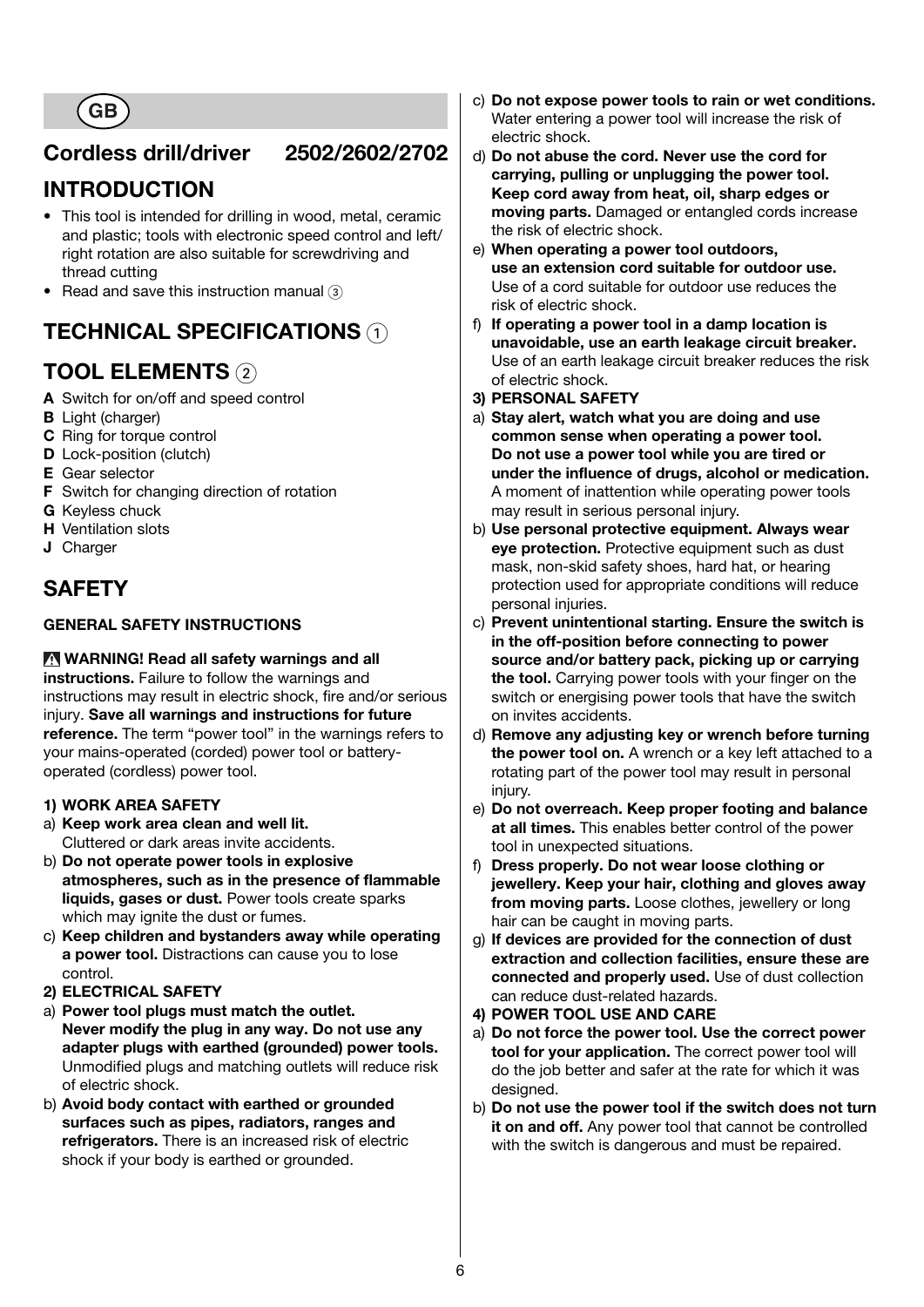- c) **Disconnect the plug from the power source and/or the battery pack from the power tool before making any adjustments, changing accessories, or storing power tools.** Such preventive safety measures reduce the risk of starting the power tool accidentally.
- d) **Store idle power tools out of the reach of children and do not allow persons unfamiliar with the power tool or these instructions to operate the power tool.** Power tools are dangerous in the hands of untrained users.
- e) **Maintain power tools. Check for misalignment or binding of moving parts, breakage of parts and any other condition that may affect the power tool's operation. If damaged, have the power tool repaired before use.** Many accidents are caused by poorly maintained power tools.
- f) **Keep cutting tools sharp and clean.** Properly maintained cutting tools with sharp cutting edges are less likely to bind and are easier to control.
- g) **Use the power tool, accessories and tool bits etc., in accordance with these instructions, taking into account the working conditions and the work to be performed.** Use of the power tool for operations different from those intended could result in a hazardous situation.
- **5) BATTERY TOOL USE AND CARE**
- a) **Recharge only with the charger specified by the manufacturer.** A charger that is suitable for one type of battery pack may create a risk of fire when used with another battery pack.
- b) **Use power tools only with specifically designated battery packs.** Use of any other battery packs may create a risk of injury and fire.
- c) **When battery pack is not in use, keep it away from other metal objects like paper clips, coins, keys, nails, screws, or other small metal objects that can make a connection from one terminal to another.** Shorting the battery terminals together may cause burns or a fire.
- d) **Under abusive conditions, liquid may be ejected from the battery; avoid contact. If contact accidentally occurs, flush with water. If liquid contacts eyes, additionally seek medical help.** Liquid ejected from the battery may cause irritation or burns. **6) SERVICE**
- a) **Have your power tool serviced by a qualified repair person using only identical replacement parts.** This will ensure that the safety of the power tool is maintained.

#### **SAFETY INSTRUCTIONS FOR CORDLESS DRILL/ DRIVERS**

- Avoid damage that can be caused by screws, nails and other elements in your workpiece; remove them before you start working
- Always check that the supply voltage is the same as the voltage indicated on the nameplate of the charger (chargers with a rating of 230V or 240V can also be connected to a 220V supply)
- In case of electrical or mechanical malfunction, immediately switch off the tool or unplug charger from power source
- SKIL can assure flawless functioning of the tool only when the correct accessories are used which can be obtained from your SKIL dealer
- Use only accessories with an allowable speed matching at least the highest no-load speed of the tool
- This tool should not be used by people under the age of 16 years
- **Secure the workpiece** (a workpiece clamped with clamping devices or in a vice is held more securely than by hand)
- **Hold the power tool only by the insulated gripping surfaces when performing an operation where the accessory may contact hidden wiring or its own power cord** (contact with a "live" wire will also make exposed metal parts of the power tool "live" and shock the operator)
- **Use suitable detectors to find hidden utility lines or call the local utility company for assistance** (contact with electric lines can lead to fire or electrical shock: damaging a gas line can result in an explosion; penetrating a water pipe will cause property damage or an electrical shock)
- **Do not work materials containing asbestos** (asbestos is considered carcinogenic)
- Dust from material such as paint containing lead, some wood species, minerals and metal may be harmful (contact with or inhalation of the dust may cause allergic reactions and/or respiratory diseases to the operator or bystanders); **wear a dust mask and work with a dust extraction device when connectable**
- Certain kinds of dust are classified as carcinogenic (such as oak and beech dust) especially in conjunction with additives for wood conditioning; **wear a dust mask and work with a dust extraction device when connectable**
- Follow the dust-related national requirements for the materials you want to work with
- Ensure that switch  $F(2)$  is in the middle (locking) position before making any adjustments or changing accessories as well as when carrying or storing the tool

### **CHARGING/BATTERIES**

- Charge battery only with the charger that is supplied with the tool
- Do not touch the contacts in the charger
- Do not expose tool/charger/battery to rain
- Store tool/charger/battery in locations where temperature will not exceed 40°C or drop below 0°C
- Batteries will explode when disposed of in fire, so do not burn battery for any reason
- Do not use charger when damaged; take it to one of the officially registered SKIL Service Stations for a safety check
- Do not use charger when cord or plug is damaged; cord or plug should be replaced immediately at one of the officially registered SKIL Service Stations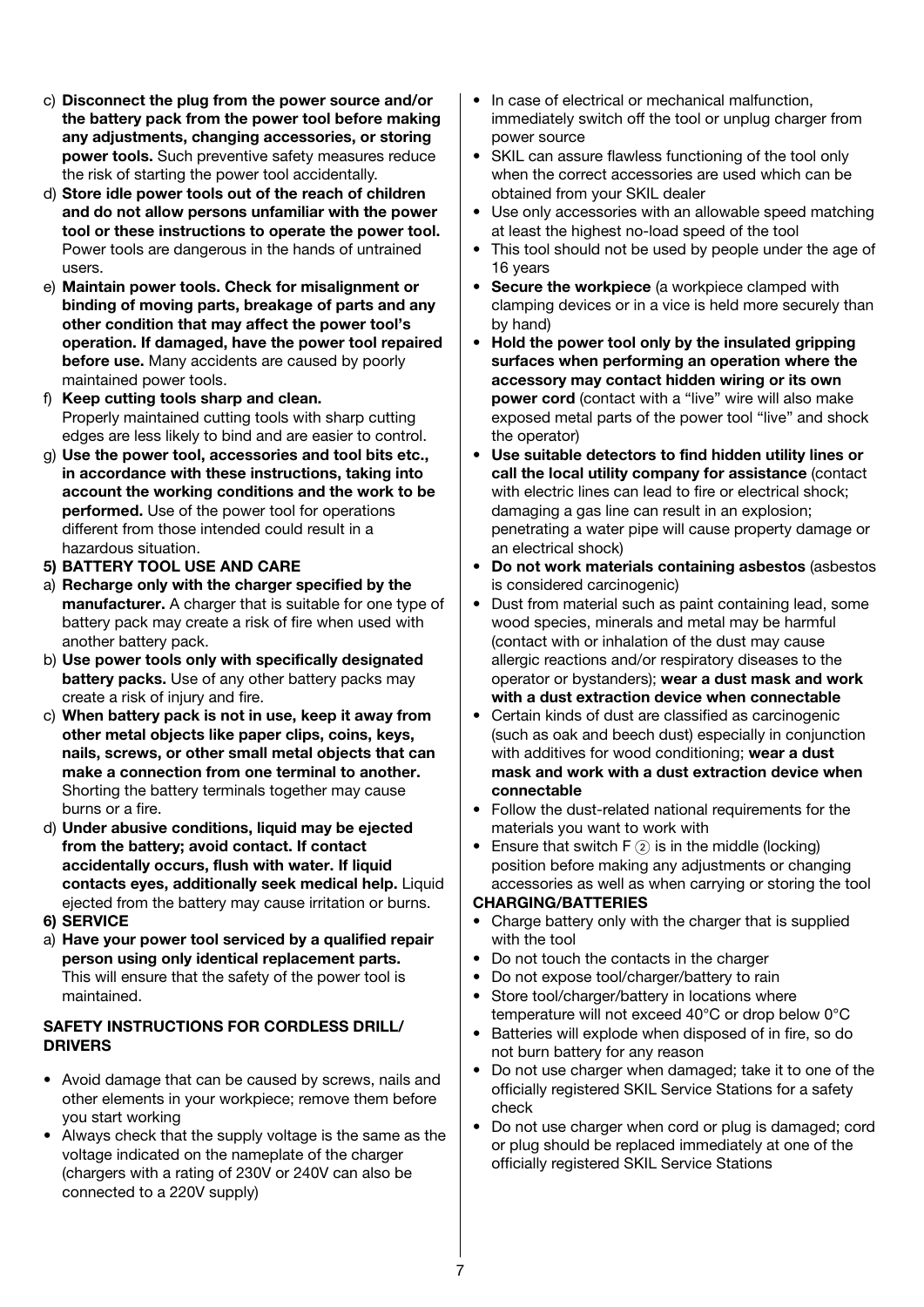- Do not use battery when damaged; it should be replaced immediately
- Do not disassemble charger or battery
- Do not attempt to recharge non-rechargeable batteries with the charger
- Explanation of symbols on charger/battery
	- 3 Read the instruction manual before use
	- $\bar{4}$  Only use the charger indoors
	- 5 Double insulation (no earth wire required)
	- 6 Incorrect polarity of the charger connection could cause a hazard (only charge the battery with the charger supplied)
	- $(7)$  Do not dispose of the charger together with household waste material
	- 8 Do not dispose of the battery together with household waste material
	- 9 NiMH technology provides more energy in a less environment-polluting way

WHEN CONNECTING NEW 3-PIN PLUG (U.K. ONLY):

- Do not connect the blue  $(=$  neutral) or brown  $(=$  live) wire in the cord of the charger to the earth terminal of the plug
- If for any reason the old plug is cut off the cord of the charger, it must be disposed of safely and not left unattended

### **USE**

- $\bullet$  Charging battery  $(10)$ 
	- battery of new tools is not fully charged
	- plug charger into power source
	- light B will turn on
	- insert battery into charger
	- light B will blink indicating that the battery is receiving a charge  $(na)$
	- after approximately 2-3 hours the battery is fully charged and light B stays on after blinking, at which time the charger automatically switches to maintenance-charging (@b)
	- **! remove battery from charger after charging period has ended thereby lengthening the service life of the battery**

IMPORTANT:

- if light B does not blink after inserting a battery  $(60b)$ . this may mean:
	- 1) that the battery is too cold or too hot (charger only charges batteries when its temperature is between 0°C and 45°C); the charger then automatically switches to maintenance-charging, until a temperature between 0°C and 45°C is reached, at which time the charger will automatically switch to normal charging
	- 2) that the battery should be replaced
- while charging, the charger and the battery may become warm to touch; this is normal and does not indicate a problem
- ensure that the outside surface of the battery is clean and dry before inserting into charger
- do not charge at temperatures below 0° C and over 40° C; this will seriously damage the battery as well as the charger
- do not remove battery from tool while it is running
- **! a battery that is new or has not been used for a longer period does not develop its full capacity until after approximately 5 charging/discharging cycles**
- do not repeatedly recharge the battery after only a few minutes of operation; this may result in a reduction of operating time and battery efficiency
- the nickel-metalhydride battery must be kept separate from the natural environment and should not be disposed of as normal domestic waste (symbol 8) will remind you of this when the need for disposing occurs)
- **! prior to disposal protect battery terminals with heavy tape to prevent short-circuit**
- if you anticipate long periods of non-use for the tool, it is best to unplug the charger from its power source
- Combined switch A  $(2)$  for on/off and speed control Control the speed steplessly from zero to maximum by putting less or more pressure on the trigger
- Changing direction of rotation  $(1)$ 
	- when not properly set in left/right position, switch  $A$  (2) cannot be activated
	- **! change direction of rotation only when tool is at a complete standstill**
- Changing bits @
	- insert the bit as deep as possible in the chuck
	- **! do not use bits with a damaged shank**
	- **! only use sharp bits**
- Torque control (VariTorque) (13) - limits the amount of output torque delivered by the chuck (26 clutch settings)
	- output torque will increase as clutch ring C is rotated from 1 to 25; position D will lock up the clutch to permit drilling or driving heavy duty work
	- when turning in a screw, first try VariTorque position 1 and increase until the desired depth has been reached
- Mechanical gear selection @
	- set selector E to desired speed
	- **! actuate the gear selector while tool is running slowly**

#### HIGH POWER

- high torque
- for screwdriving and drilling large diameters
- for tapping thread

HIGH SPEED

- lower torque
- for drilling small diameters
- $\bullet$  Battery level indicator  $\tt(\bar{a})$
- Shows how much energy the battery has left
- Holding and guiding the tool
	- keep ventilation slots  $H(2)$  uncovered
	- do not apply too much pressure on the tool; let the tool do the work for you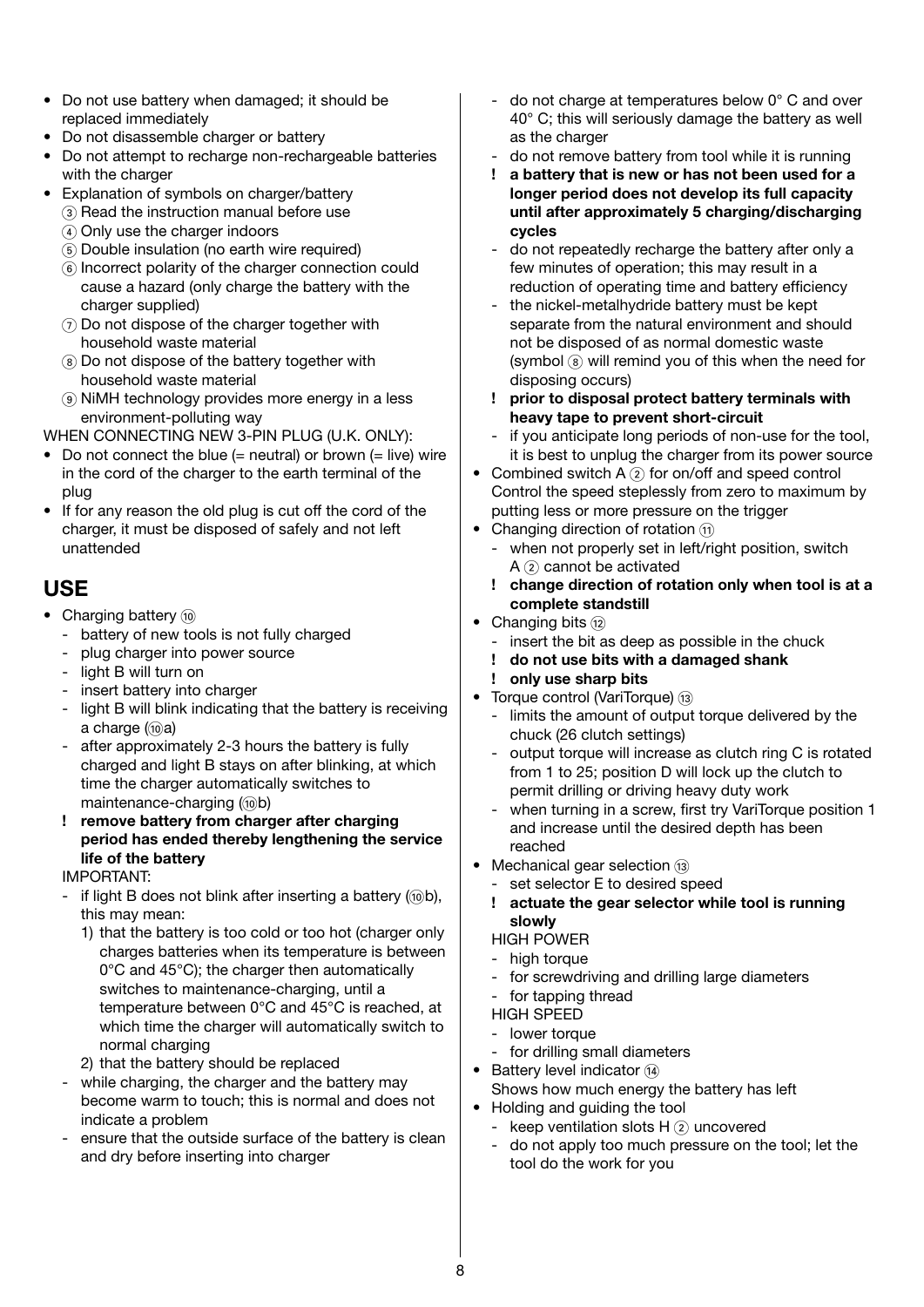### **APPLICATION ADVICE**

- When drilling ferrous metals
	- pre-drill a smaller hole, when a large hole is required - lubricate drill bit occasionally with oil
- When turning in a screw at/near the cross cut end or an edge of wood, pre-drill a hole in order to avoid cracking of the wood
- For an optimal use of the tool a steady pressure on the screw is required, especially while removing
- When screwdriving in hard wood one should pre-drill a hole
- Vibration level

 The vibration emission level stated at the back of this instruction manual has been measured in accordance with a standardised test given in EN 60745; it may be used to compare one tool with another and as a preliminary assessment of exposure to vibration when using the tool for the applications mentioned

- using the tool for different applications, or with different or poorly maintainted accessories, may significantly **increase** the exposure level
- the times when the tool is switched off or when it is running but not actually doing the job, may significantly **reduce** the exposure level
- **! protect yourself against the effects of vibration by maintaining the tool and its accessories, keeping your hands warm, and organizing your work patterns**

### **MAINTENANCE / SERVICE**

- Keep tool and charger clean
	- clean charging contacts in charger with alcohol or contact cleaner
	- **! unplug charger from power source before cleaning**
- If the tool/charger should fail despite the care taken in manufacturing and testing procedures, repair should be carried out by an after-sales service centre for SKIL power tools
	- send the tool or charger **undismantled** together with proof of purchase to your dealer or the nearest SKIL service station (addresses as well as the service diagram of the tool are listed on www.skileurope.com)

### **ENVIRONMENT**

- **Do not dispose of electric tools, accessories and packaging together with household waste material** (only for EU countries)
	- in observance of European Directive 2002/96/EC on waste of electric and electronic equipment and its implementation in accordance with national law, electric tools that have reached the end of their life must be collected separately and returned to an environmentally compatible recycling facility
	- symbol  $\widehat{y}$  will remind you of this when the need for disposing occurs

**F**

### **Perceuse/visseuse 2502/2602/2702 sans fil**

## **INTRODUCTION**

- Cet outil est conçu pour le perçage dans le bois, le métal, la céramique et les matières plastiques; les outils avec réglage électronique de la vitesse et rotation à droite/à gauche sont également appropiés pour le vissage et le filetage
- Lisez et conservez ce manuel d'instructions 3

### **SPECIFICATIONS TECHNIQUES** (1)

### **ELEMENTS DE L'OUTIL** 2

- **A** Interrupteur de marche/arrêt et réglage de vitesse
- **B** Lampe (chargeur)
- **C** Anneau pour réglage du couple
- **D** Position de verrouillage (anneau)
- **E** Commutateur de vitesse
- **F** Commutateur pour inverser le sens de rotation
- **G** Mandrin auto-serrant
- **H** Fentes de ventilation
- **J** Chargeur

### **SECURITE**

#### **INSTRUCTIONS GENERALES DE SECURITE**

 **ATTENTION! Lisez tous les avertissements de sécurité et toutes les instructions.** Ne pas suivre les avertissements et instructions peut entraîner un choc électrique, un incendie et/ou de graves blessures sur les personnes. **Conservez tous les avertissements et toutes les instructions pour pouvoir s'y reporter ultérieurement.** La notion d'"outil électroportatif" dans les avertissements se rapporte à des outils électriques raccordés au secteur (avec câble de raccordement) et à des outils électriques à batterie (sans câble de raccordement).

#### **1) SECURITE DE LA ZONE DE TRAVAIL**

- a) **Maintenez l'endroit de travail propre et bien éclairé.** Un lieu de travail en désordre ou mal éclairé augmente le risque d'accidents.
- b) **N'utilisez pas l'appareil dans un environnement présentant des risques d'explosion et où se trouvent des liquides, des gaz ou poussières inflammables.** Les outils électroportatifs génèrent des étincelles risquant d'enflammer les poussières ou les vapeurs.
- c) **Tenez les enfants et autres personnes éloignés durant l'utilisation de l'outil électroportatif.** En cas d'inattention vous risquez de perdre le contrôle sur l'appareil.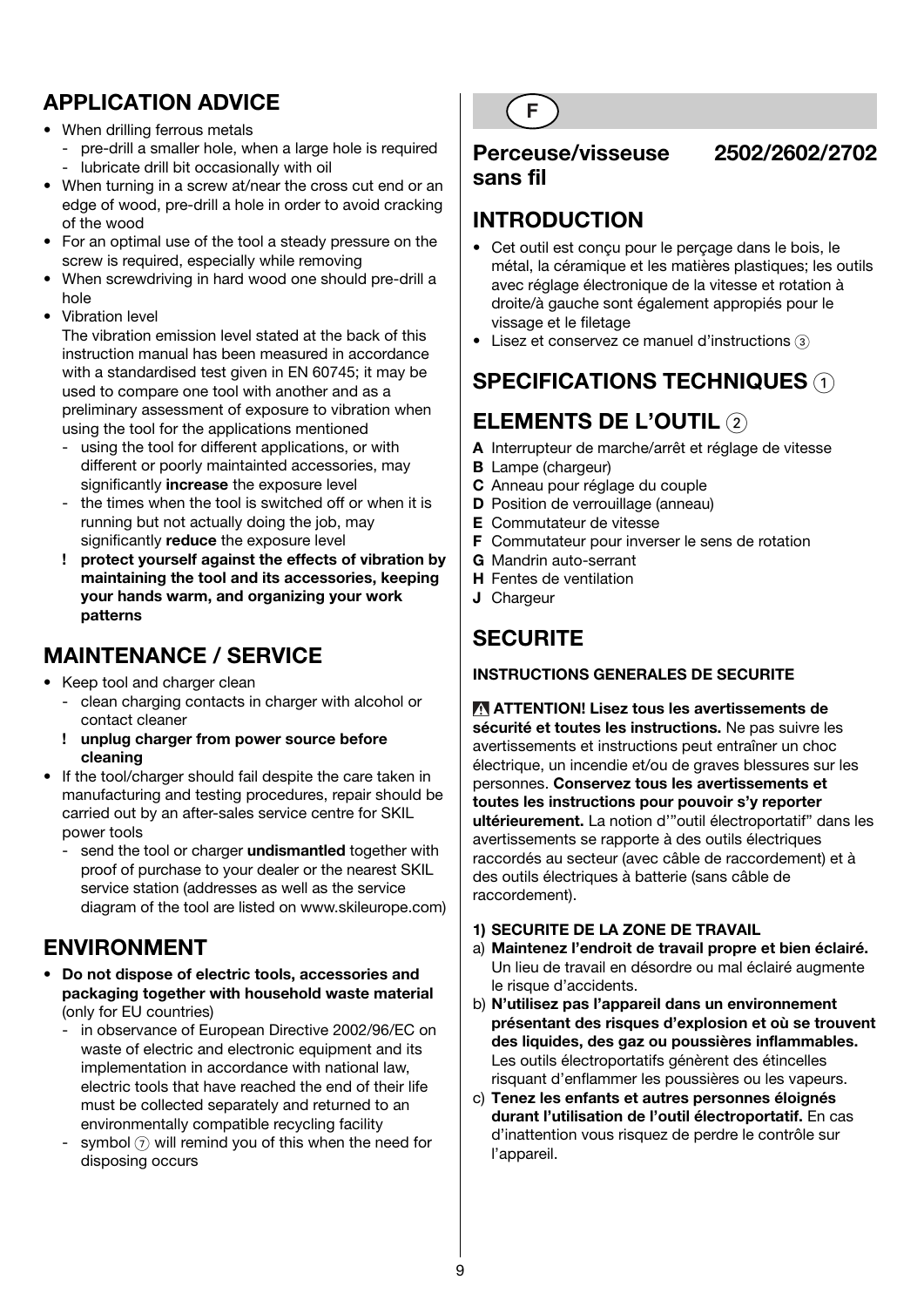#### **2) SECURITE RELATIVE AU SYSTEME ELECTRIQUE**

- a) **La fiche de secteur de l'outil électroportatif doit être appropriée à la prise de courant. Ne modifiez en aucun cas la fiche. N'utilisez pas de fiches d'adaptateur avec des appareils avec mise à la**  terre. Les fiches non modifiées et les prises de courant appropriées réduisent le risque de choc électrique.
- b) **Evitez le contact physique avec des surfaces mises à la terre telles que tuyaux, radiateurs, fours et réfrigérateurs.** Il y a un risque élevé de choc électrique au cas où votre corps serait relié à la terre.
- c) **N'exposez pas l'outil électroportatif à la pluie ou à l'humidité.** La pénétration d'eau dans un outil électroportatif augmente le risque d'un choc électrique.
- d) **N'utilisez pas le câble à d'autres fins que celles prévues, n'utilisez pas le câble pour porter l'appareil ou pour l'accrocher ou encore pour le débrancher de la prise de courant. Maintenez le câble éloigné des sources de chaleur, des parties grasses, des bords tranchants ou des parties de l'appareil en rotation.** Un câble endommagé ou torsadé augmente le risque d'un choc électrique.
- e) **Au cas où vous utiliseriez l'outil électroportatif à l'extérieur, utilisez une rallonge autorisée homologuée pour les applications extérieures.** L'utilisation d'une rallonge électrique homologuée pour les applications extérieures réduit le risque d'un choc électrique.
- f) **Si l'usage d'un outil dans un emplacement humide est inévitable, utilisez un disjoncteur de fuite à la terre.** L'utilisation d'un disjoncteur de fuite à la terre réduit le risque de choc électrique.
- **3) SECURITE DES PERSONNES**
- a) **Restez vigilant, surveillez ce que vous faites. Faites preuve de bon sens en utilisant l'outil électroportatif. N'utilisez pas l'appareil lorsque vous êtes fatigué ou après avoir consommé de l'alcool, des drogues ou avoir pris des médicaments.** Un moment d'inattention lors de l'utilisation de l'appareil peut entraîner de graves blessures sur les personnes.
- b) **Portez des équipements de protection. Portez toujours des lunettes de protection.** Le fait de porter des équipements de protection personnels tels que masque anti-poussières, chaussures de sécurité antidérapantes, casque de protection ou protection acoustique suivant le travail à effectuer, réduit le risque de blessures.
- c) **Evitez tout démarrage intempestif. S'assurez que l'interrupteur est en position arrêt avant de brancher l'outil au secteur et/ou au bloc de batteries, de le ramasser ou de le porter.** Porter les outils en ayant le doigt sur l'interrupteur ou brancher des outils dont l'interrupteur est en position marche est source d'accidents.
- d) **Enlevez tout outil de réglage ou toute clé avant de mettre l'appareil en fonctionnement.** Une clé ou un outil se trouvant sur une partie en rotation peut causer des blessures.
- e) **Ne surestimez pas vos capacités. Veillez à garder toujours une position stable et équilibrée.** Ceci vous permet de mieux contrôler l'appareil dans des situations inattendues.
- f) **Portez des vêtements appropriés. Ne portez pas de vêtements amples ni de bijoux. Maintenez cheveux, vêtements et gants éloignés des parties de l'appareil en rotation.** Des vêtements amples, des bijoux ou des cheveux longs peuvent être happés par des pièces en mouvement.
- g) **Si des dispositifs servant à aspirer ou à recueillir les poussières doivent être utilisés, vérifiez que ceux-ci soient effectivement raccordés et qu'ils sont correctement utilisés.** L'utilisation des collecteurs de poussière réduit les dangers dus aux poussières.
- **4) UTILISATION ET EMPLOI SOIGNEUX DE L'OUTIL ELECTROPORTATIF**
- a) **Ne surchargez pas l'appareil. Utilisez l'outil électroportatif approprié au travail à effectuer.** Avec l'outil électroportatif approprié, vous travaillerez mieux et avec plus de sécurité à la vitesse pour laquelle il est prévu.
- b) **N'utilisez pas un outil électroportatif dont l'interrupteur est défectueux.** Un outil électroportatif qui ne peut plus être mis en ou hors fonctionnement est dangereux et doit être réparé.
- c) **Débranchez la fiche de la source d'alimentation en courant et/ou le bloc de batteries de l'outil avant tout réglage, changement d'accessoires ou avant de ranger l'outil.** Cette mesure de précaution empêche une mise en fonctionnement par mégarde.
- d) **Gardez les outils électroportatifs non utilisés hors de portée des enfants. Ne permettez pas l'utilisation de l'appareil à des personnes qui ne se sont pas familiarisées avec celui-ci ou qui n'ont pas lu ces instructions.** Les outils électroportatifs sont dangereux lorsqu'ils sont utilisés par des personnes non initiées.
- e) **Prenez soin des outils électroportatifs. Vérifiez que les parties en mouvement fonctionnent correctement et qu'elles ne soient pas coincées, et contrôlez si des parties sont cassées ou endommagées de telle sorte que le bon fonctionnement de l'appareil s'en trouve entravé. Faites réparer les parties endommagées avant d'utiliser l'appareil.** De nombreux accidents sont dus à des outils électroportatifs mal entretenus.
- f) **Maintenez les outils de coupe aiguisés et propres.** Des outils soigneusement entretenus avec des bords tranchants bien aiguisés se coincent moins souvent et peuvent être guidés plus facilement.
- g) **Utilisez les outils électroportatifs, les accessoires, les outils à monter etc. conformément à ces instructions. Tenez compte également des conditions de travail et du travail à effectuer.** L'utilisation des outils électroportatifs à d'autres fins que celles prévues peut entraîner des situations dangereuses.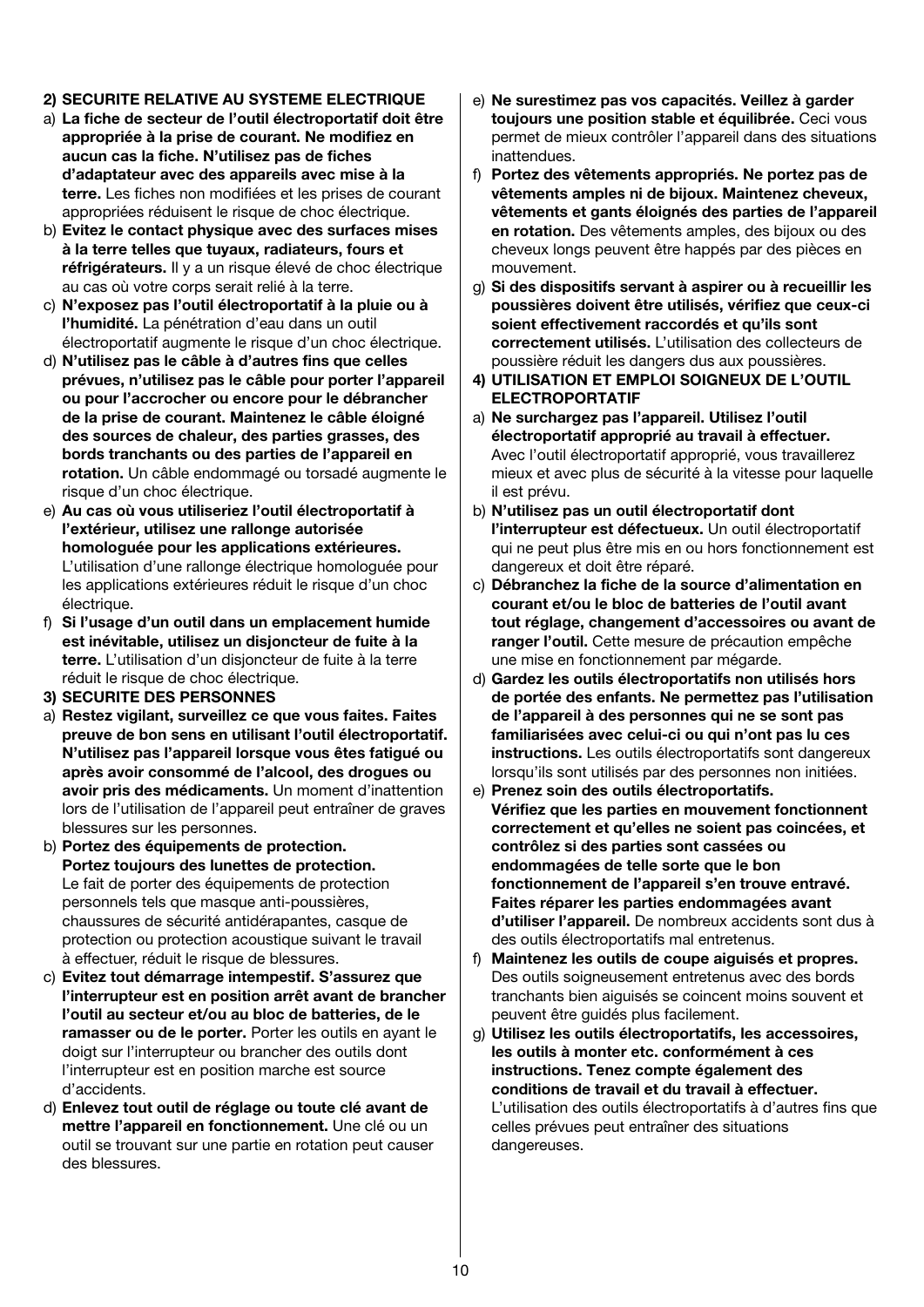- **5) UTILISATION ET EMPLOI SOIGNEUX DES APPAREILS SANS FIL**
- a) **Ne chargez les accumulateurs que dans des chargeurs recommandés par le fabricant.** Un chargeur approprié à un type spécifique d'accumulateur peut engendrer un risque d'incendie lorsqu'il est utilisé avec d'autres accumulateurs.
- b) **Dans les outils électroportatifs, n'utilisez que les accumulateurs spécialement prévus pour celui-ci.** L'utilisation de tout autre accumulateur peut entraîner des blessures et des risques d'incendie.
- c) **Tenez l'accumulateur non-utilisé à l'écart de toutes sortes d'objets métalliques tels qu'agrafes, pièces de monnaie, clés, clous, vis ou autres, étant donné qu'un pontage peut provoquer un court-circuit.** Un court-circuit entre les contacts d'accu peut provoquer des brûlures ou un incendie.
- d) **En cas d'utilisation abusive, du liquide peut sortir de l'accumulateur. Evitez tout contact avec ce liquide. En cas de contact par mégarde, rincez soigneusement avec de l'eau. Au cas où le liquide rentrerait dans les yeux, consultez en plus un médecin.** Le liquide qui sort de l'accumulateur peut entraîner des irritations de la peau ou causer des brûlures.

#### **6) SERVICE**

a) **Ne faites réparer votre outil électroportatif que par un personnel qualifié et seulement avec des pièces de rechange d'origine.** Ceci permet d'assurer la sécurité de l'appareil.

#### **INSTRUCTIONS DE SECURITE POUR PERCEUSE/ VISSEUSES SANS FIL**

- Faites attention aux vis, clous ou autres éléments qui pourraient se trouver dans la pièce à travailler et qui risqueraient d'endommager très fortement votre outil; enlevez-les avant de commencer le travail
- Contrôlez toujours si la tension secteur correspond à la tension indiquée sur la plaquette signalétique du chargeur (les chargeurs conçus pour une tension de 230V ou 240V peuvent également être branchés sur 220V)
- En cas d'anomalie électrique ou mécanique, coupez immédiatement l'outil ou débranchez le chargeur du secteur
- SKIL ne peut se porter garant du bon fonctionnement de cet outil que s'il a été utilisé avec les accessoires appropriés en vente chez votre distributeur SKIL
- La vitesse admissible des accessoires utilisées doit être au moins aussi élevée que la vitesse à vide maximale de l'outil
- Cet outil ne doit pas être utilisé par des personnes de moins de 16 ans
- Fixez solidement la pièce à travailler (une pièce fixée à l'aide de dispositifs de fixation est davantage assurée que si elle était tenue à la main)
- **Ne tenez l'outil électroportatif qu'aux poignées isolées, si, pendant les travaux, l'accessoire risque de toucher des câbles électriques cachés ou son propre câble d'alimentation** (le contact avec des conduites sous tension a pour conséquence une mise sous tension des parties métalliques de l'outil et provoque une décharge électrique)
- **Utilisez des détecteurs appropriés afin de localiser la présence de conduites électriques ou bien s'adresser à la société locale de distribution** (un contact avec des lignes électriques peut provoquer un incendie et une décharge électrique; le fait d'endommager une conduite de gaz peut entraîner une explosion; le fait d'endommager une conduite d'eau peut entraîner des dégâts matériels ou causer une décharge électrique)
- **Ne travaillez pas de matériaux contenant de l'amiante** (l'amiante est considérée comme étant cancérigène)
- La poussière de matériaux, tels que la peinture contenant du plomb, certaines espèces de bois, certains minéraux et différents métaux, peut être nocive (le contact avec la poussière ou son inhalation peut provoquer des réactions allergiques et/ou des maladies respiratoires chez l'opérateur ou des personnes se trouvant à proximité); **portez un masque antipoussières et travaillez avec un appareil de dépoussiérage lorsqu'il est possible d'en connecter un**
- Certains types de poussières sont classifiés comme étant cancérigènes (tels que la poussière de chêne ou de hêtre), en particulier en combinaison avec des additifs de traitement du bois; **portez un masque antipoussières et travaillez avec un appareil de dépoussiérage lorsqu'il est possible d'en connecter un**
- Suivez les directives nationales relatives au dépoussiérage pour les matériaux à travailler
- Vérifiez que l'interrupteur  $(2)$  est en position moven (de blocage) avant d'effectuer des réglages sur l'outil ou de changer des accessoires, ainsi qu'en transportant ou rangant l'outil

#### **RECHARGE/BATTERIES**

- Rechargez la batterie uniquement avec le chargeur fourni avec l'outil
- Ne touchez pas les contacts du chargeur
- Ne jamais exposez l'outil/le chargeur/la batterie à la pluie
- Rangez l'outil/le chargeur/la batterie dans des endroits où la température n'excède pas 40°C et ne descende pas au dessous de 0°C
- La batterie explosera si elle est jetée au feu ne la brûlez en aucun cas
- N'utilisez jamais un chargeur endommagé; confiez-le à une des stations-service agréées SKIL que effectuera un contrôle de sécurité
- · N'utilisez jamais de chargeur avec un câble ou une fiche endommagé; remplacez le câble ou la fiche au plus vite dans l'une des stations-service agréées SKIL
- Ne pas utilisez la batterie lorsque celle-ci est endommagée; remplacez-la au plus vite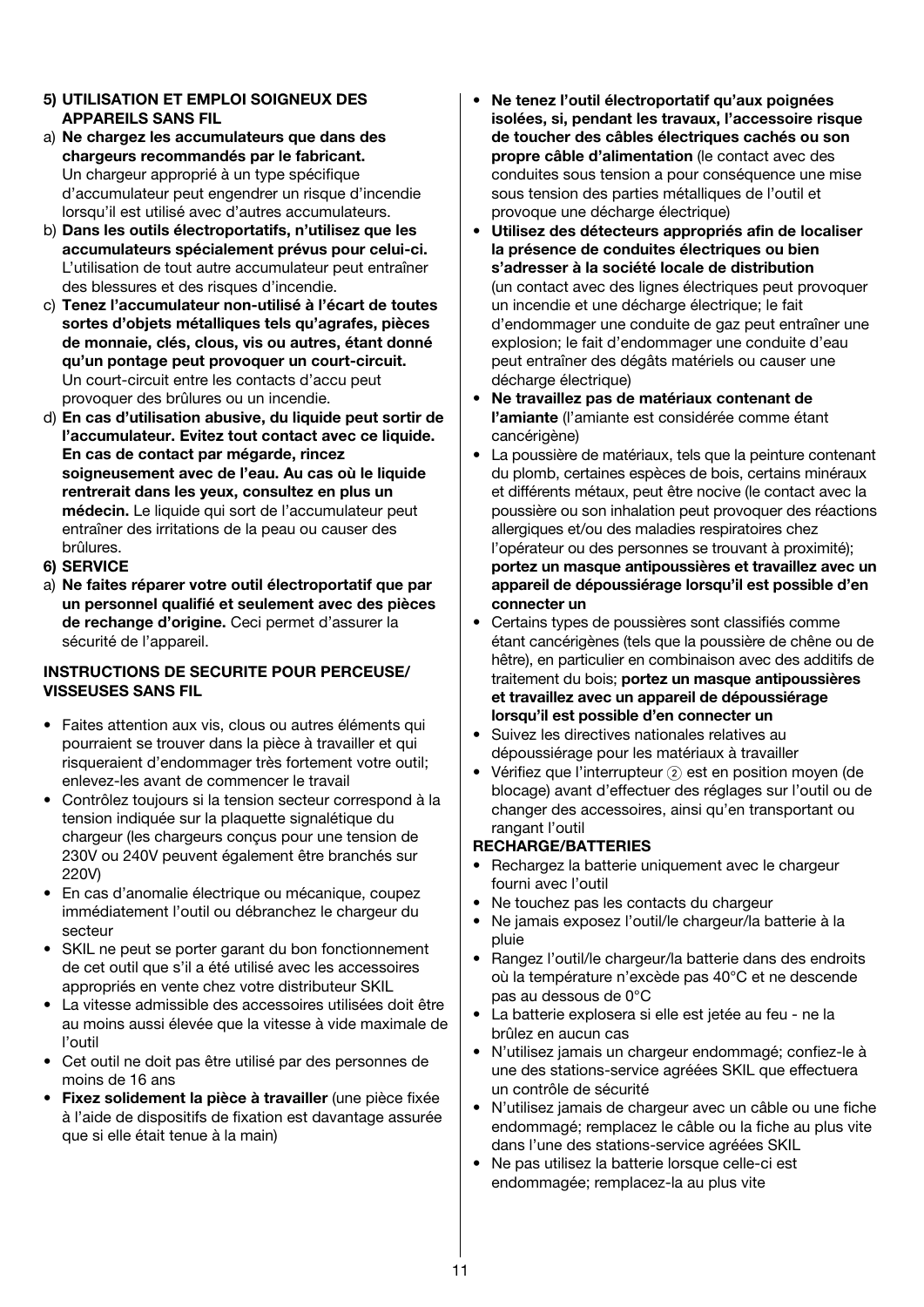- Ne démontez pas le chargeur ou la batterie
- Ne tentez pas de recharger des batteries nonrechargeables avec le chargeur
- Explication des symboles sur le chargeur/la batterie
- 3 Veuillez lire le mode d'emploi avant d'utiliser l'outil
- 4 N'utilisez pas le chargeur en extérieur
- 5 Double-isolation (ne nécessite pas de mise à la terre)
- 6 Une polarité incorrecte dans la connexion du chargeur peut entraîner un danger (charger uniquement la batterie avec le chargeur fourni)
- $(7)$  Ne jetez pas le chargeur dans les ordures ménagères
- 8 Ne jetez pas la batterie dans les ordures ménagères
- 9 La technologie NiMH permet d'obtenir plus d'énergie, d'une manière plus écologique

### **UTILISATION**

- $\bullet$  Charge de la batterie  $\omega$ 
	- dans les outils neufs la batterie n'est pas complètement chargée
	- branchez le chargeur au secteur
	- la lampe B s'allumera
	- mettez la batterie dans le chargeur
	- la lampe B clignotera indiquant que la batterie recoit une charge (10a)
	- au bout d'environ 2-3 heures la batterie est complètement chargée et la lampe B reste allumée après avoir clignotée, après quoi le chargeur revient automatiquement au mode de charge d'entretien  $(00b)$
	- **! retirez la batterie du chargeur après la fin de la durée de charge rallongant ainsi la durée de vie de la batterie**

IMPORTANT:

- si la lampe B ne clignote pas après insertion d'une batterie (@b), cela peut signifier:
	- 1) que la batterie est trop froide ou trop chaude (le chargeur recharge uniquement des batteries quand leur température est comprise entre 0°C et 45°C); le chargeur revient automatiquement au mode de charge d'entretien, jusqu'à ce qu'une température ait atteint entre 0°C et 45°C, après quoi le chargeur reviendra automatiquement au mode de charge normal
	- 2) que la batterie soit à remplacer
- en chargeant, le chargeur et la batterie peuvent devenir chaud au toucher; cette situation est tout à fait normale et n'indique pas un problème
- s'assurez que l'extérieur de la batterie est propre et sec avant de la placer dans le chargeur
- ne jamais rechargez à une température inférieure à 0°C ou supérieure à 40°C au risque de détériorer sérieusement la batterie ainsi que le chargeur
- ne pas retirez la batterie de l'outil lorsque ce dernier est en marche
- **! une batterie neuve ou une batterie qui n'a pas été utilisée pendant une période assez longue, n'atteint sa pleine puissance qu'après environ 5 cycles de charge/décharge**
- ne pas rechargez trop souvent la batterie si vous n'avez utilisé l'outil que quelques minutes; sinon il pourrait en résulter une réduction de la durée d'utilisation et une perte d'efficacité de la batterie
- il faut que la batterie au nickel-métalhydride est tenue éloignée de l'environnement naturel et ne s'est débarrassée pas comme ordures ménagères normales (le symbole 8 vous en souvient quand la nécessité du débarras se présente)
- **! avant d'envoyer les batteries au recyclage, pour éviter un eventuel court-circuit, il convient de revêtir les bornes d'un épais ruban adhésif isolant**
- si vous prévoyez de ne pas utiliser l'outil pendant quelques temps, il serait préférable de débrancher le chargeur du secteur
- Interrupteur A 2 conjugué marche/arrêt-contrôle de la vitesse

 Contrôle de la vitesse de zero au maximum en appuyant plus ou moins sur la gâchette

- $\bullet$  Inversion du sens de rotation  $\widehat{\mathfrak{m}}$ 
	- quand l'outil n'est pas réglé exactement sur la position gauche/droite, il ne peut être mis en marche
	- **! inversez uniquement le sens de rotation lorsque l'outil est à l'arrêt complet**
- Changement des embouts @
	- enfoncez l'embout le plus profondément possible dans le mandrin
	- **! ne pas utilisez des embouts avec une queue endommagée**
	- **! utilisez seulement des embouts bien affûtés**
- Réglage du couple (VariTorque)  $(3)$ 
	- limite le couple de sortie transmis par le mandrin (26 positions d'embrayage)
	- le couple de sortie augmentera si l'anneau C est passé de 1 à 25; la position D bloquera le couple pour permettre le perçage et le vissage dans des travaux durs
	- quand vous devez visser une vis, d'abord commencez en VariTorque position 1 et augmentez le couple jusqu'à la vis a atteint la profondeur désirée
- Commutateur de vitesse @
	- selectionnez la vitesse désirée avec le commutateur E
	- **! actionnez le commutateur de vitesse lorsque l'outil fonctionne lentement**
	- PUISSANCE ELEVEE
	- couple élevé
	- pour visser et percer de larges diamètres
	- pour fi leter
	- VITESSE RAPIDE
	- couple bas
	- pour percer de petits diamètres
- $\bullet$  Indicateur de niveau de charge de la batterie  $\widehat{A}$ Pour montrer le restant d'énergie de la batterie
- Tenue et guidage de l'outil
	- veillez à ce que les fentes de ventilation  $H(2)$  soient découvertes
	- ne pas appuyez trop fortement sur l'outil; laissez l'outil travailler pour vous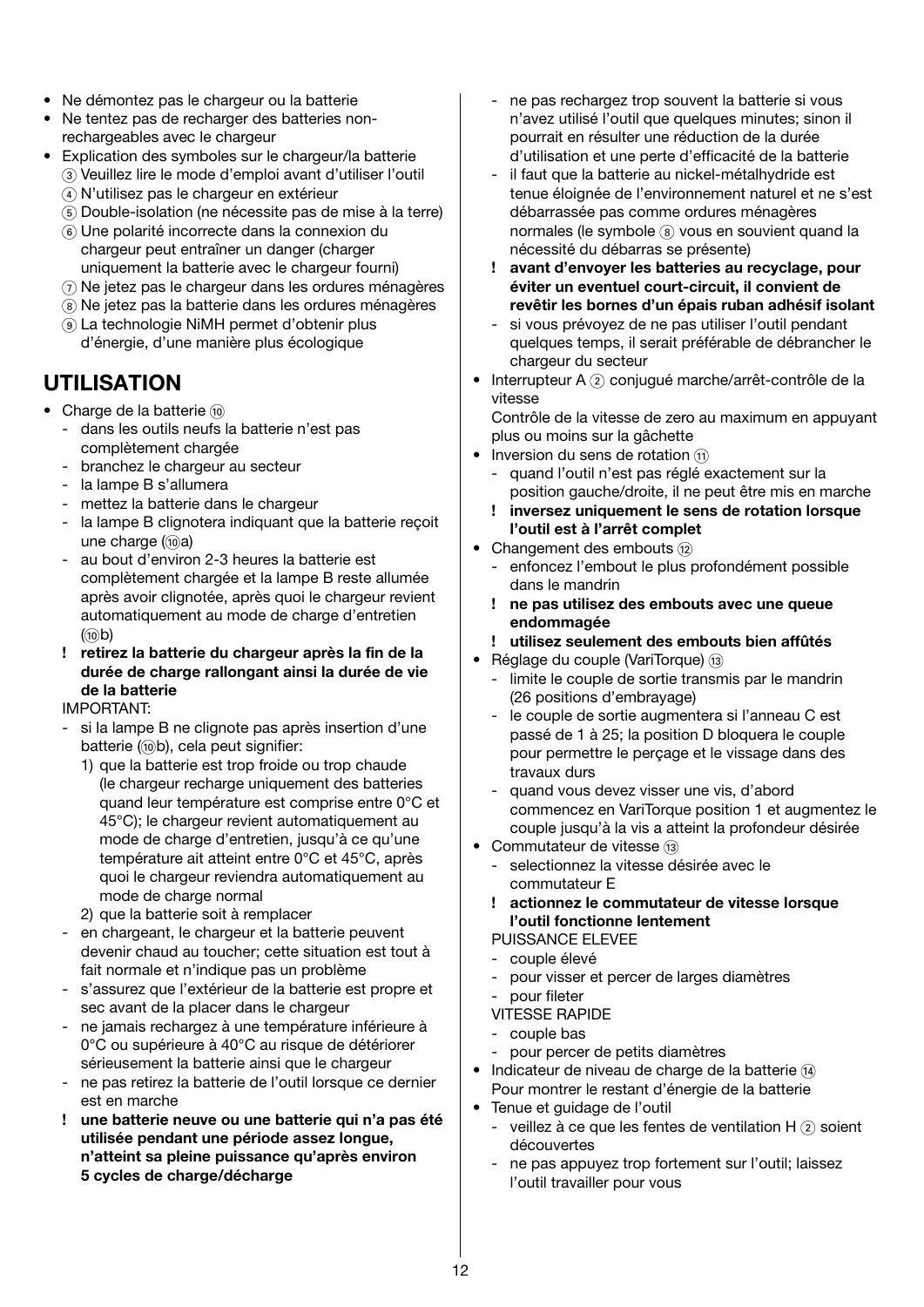### **CONSEILS D'UTILISATION**

- Quand vous perçez des métaux ferreux
- pour faire un gros trou, faites un avant-trou plus petit - lubrifiez le foret de temps en temps
- Quand vous devez visser une vis près d'une arête de bois ou à la fin d'une coupe transversale, il est préférable de faire un avant-trou afin d'éviter de faire craquer le bois
- Pour un usage optimal de l'outil une pression constante sur la vise est necessaire, spécialement durant dévisser
- Quand vous devez visser une vis au bois dûr, il est préférable de faire un avant-trou
- Niveau de vibrations Le niveau de vibrations émises indiqué au dos de ce manuel d'instruction a été mesuré conformément à l'essai normalisé de la norme EN 60745; il peut être utilisé pour comparer plusieurs outils et pour réaliser une évaluation préliminaire de l'exposition aux vibrations lors de l'utilisation de l'outil pour les applications mentionnées
- l'utilisation de l'outil dans d'autres applications, ou avec des accessoires différents ou mal entretenus, peut considérablement **augmenter** le niveau d'exposition
- la mise hors tension de l'outil et sa non-utilisation pendant qu'il est allumé peuvent considérablement **réduire** le niveau d'exposition
- **! protégez-vous contre les effets des vibrations par un entretien correct de l'outil et de ses accessoires, en gardant vos mains chaudes et en structurant vos schémas de travail**

### **ENTRETIEN / SERVICE APRES-VENTE**

- Veillez à ce que votre outil et le chargeur soient toujours propres
	- nettoyez les contacteurs du chargeur avec de l'alcool ou un produit spécial
	- **! débranchez le chargeur du secteur avant de le nettoyer**
- Si, malgré tous les soins apportés à la fabrication et au contrôle de l'outil/chargeur, celui ci devait avoir un défaut, la réparation ne doit être confiée qu'à une station de service après-vente agréée pour outillage **SKIL** 
	- retournez l'outil ou le chargeur **non démonté** au vendeur ou au centre de service après-vente SKIL le plus proche, en joignant la preuve d'achat (les adresses ainsi que la vue éclatée de l'outil fiqurent sur www.skileurope.com)

### **ENVIRONNEMENT**

• **Ne jetez pas les outils électriques, les accessoires et l'emballage dans les ordures ménagères** (pour les pays européens uniquement)

- conformément à la directive européenne 2002/96/EG relative aux déchets d'équipements électriques ou électroniques, et à sa transposition dans la législation nationale, les outils électriques usés doivent être collectés séparément et faire l'objet d'un recyclage respectueux de l'environnement
- le symbole  $\widehat{r}$  vous le rappellera au moment de la mise au rebut de l'outil

# **D**

## **Akku-Bohrschrauber 2502/2602/2702**

### **EINLEITUNG**

- Dieses Werkzeug ist bestimmt zum Bohren in Holz, Metall, Keramik und Kunststoff; Werkzeuge mit elektronischer Drehzahlregulierung und Rechts-/ Linkslauf sind auch geeignet zum Schrauben und Gewindeschneiden
- Bitte diese Bedienungsanleitung sorgfältig lesen und aufbewahren 3

### **TECHNISCHE DATEN 1**

### **WERKZEUGKOMPONENTEN** 2

- **A** Schalter zum Ein-Aus-Schalten und zur Drehzahlregelung
- **B** Signal (Ladegerät)
- **C** Ring zur Drehmoment-Kontrolle
- **D** Sperrstellung (Kupplung)
- **E** Gangwahlschalter
- **F** Schalter zum Umschalten der Drehrichtung
- **G** Schnellspann-Bohrfutter
- **H** Lüftungsschlitze
- **J** Ladegerät

### **SICHERHEIT**

#### **ALLGEMEINE SICHERHEITSHINWEISE**

 **ACHTUNG! Lesen Sie alle Sicherheitshinweise und Anweisungen.** Versäumnisse bei der Einhaltung der Sicherheitshinweise und Anweisungen können elektrischen Schlag, Brand und/oder schwere Verletzungen verursachen. **Bewahren Sie alle Sicherheitshinweise und Anweisungen für die Zukunft auf.** Der in den Sicherheitshinweisen verwendete Begriff "Elektrowerkzeug" bezieht sich auf netzbetriebene Elektrowerkzeuge (mit Netzkabel) und auf akkubetriebene Elektrowerkzeuge (ohne Netzkabel).

#### **1) ARBEITSPLATZSICHERHEIT**

a) **Halten Sie Ihren Arbeitsbereich sauber und aufgeräumt.** Unordnung oder unbeleuchtete Arbeitsbereiche können zu Unfällen führen.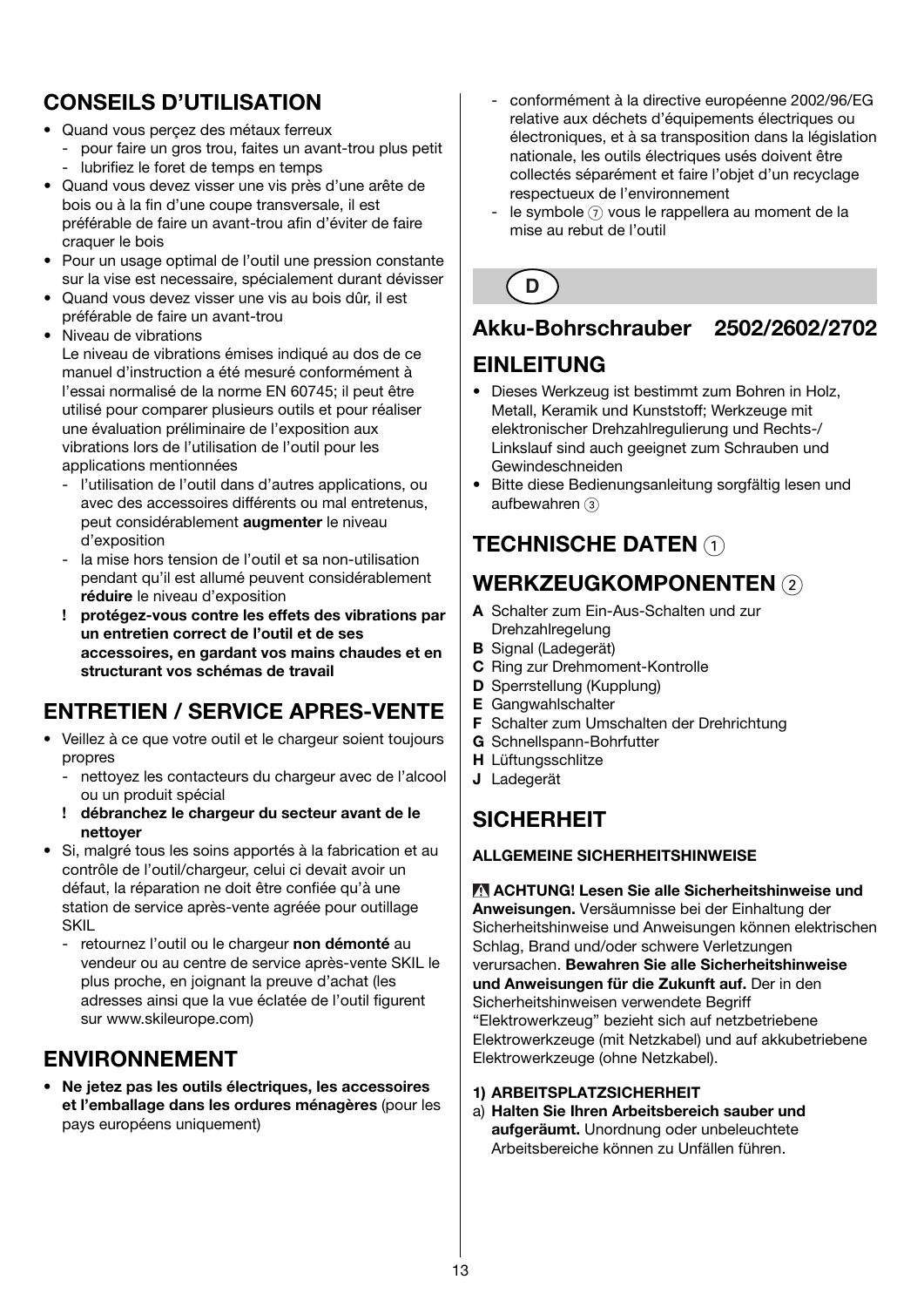- b) **Arbeiten Sie mit dem Gerät nicht in explosionsgefährdeter Umgebung, in der sich brennbare Flüssigkeiten, Gase oder Stäube befinden.** Elektrowerkzeuge erzeugen Funken, die den Staub oder die Dämpfe entzünden können.
- c) **Halten Sie Kinder und andere Personen während der Benutzung des Elektrowerkzeugs fern.** Bei Ablenkung können Sie die Kontrolle über das Gerät verlieren.
- **2) ELEKTRISCHE SICHERHEIT**
- a) **Der Anschlussstecker des Gerätes muss in die Steckdose passen. Der Stecker darf in keiner Weise verändert werden. Verwenden Sie keine Adapterstecker gemeinsam mit schutzgeerdeten Geräten.** Unveränderte Stecker und passende Steckdosen verringern das Risiko eines elektrischen Schlages.
- b) **Vermeiden Sie Körperkontakt mit geerdeten Oberflächen, wie von Rohren, Heizungen, Herden und Kühlschränken.** Es besteht ein erhöhtes Risiko durch elektrischen Schlag, wenn Ihr Körper geerdet ist.
- c) **Halten Sie das Gerät von Regen oder Nässe fern.** Das Eindringen von Wasser in ein Elektrogerät erhöht das Risiko eines elektrischen Schlages.
- d) **Zweckentfremden Sie das Kabel nicht, um das Gerät zu tragen, aufzuhängen oder um den Stecker aus der Steckdose zu ziehen. Halten Sie das Kabel fern von Hitze, Öl, scharfen Kanten oder sich bewegenden Geräteteilen.** Beschädigte oder verwickelte Kabel erhöhen das Risiko eines elektrischen Schlages.
- e) **Wenn Sie mit einem Elektrowerkzeug im Freien arbeiten, verwenden Sie nur Verlängerungskabel, die auch für den Außenbereich zugelassen sind.** Die Anwendung eines für den Außenbereich geeigneten Verlängerungskabels verringert das Risiko eines elektrischen Schlages.
- f) **Wenn der Betrieb des Elektrowerkzeuges in feuchter Umgebung nicht vermeidbar ist, verwenden Sie einen Fehlerstromschutzschalter.** Der Einsatz eines Fehlerstromschutzschalters vermindert das Risiko eines elektrischen Schlages.
- **3) SICHERHEIT VON PERSONEN**
- a) **Seien Sie aufmerksam, achten Sie darauf, was Sie tun, und gehen Sie mit Vernunft an die Arbeit mit einem Elektrowerkzeug. Benutzen Sie das Gerät nicht, wenn Sie müde sind oder unter dem Einfluss von Drogen, Alkohol oder Medikamenten stehen.** Ein Moment der Unachtsamkeit beim Gebrauch des Gerätes kann zu ernsthaften Verletzungen führen.
- b) **Tragen Sie persönliche Schutzausrüstung und immer eine Schutzbrille.** Das Tragen persönlicher Schutzausrüstung, wie Staubmaske, rutschfeste Sicherheitsschuhe, Schutzhelm oder Gehörschutz, je nach Art und Einsatz des Elektrowerkzeuges, verringert das Risiko von Verletzungen.
- c) **Vermeiden Sie eine unbeabsichtigte Inbetriebnahme. Vergewissern Sie sich, dass das Elektrowerkzeug ausgeschaltet ist, bevor Sie es an die Stromversorgung und/oder den Akku anschließen, es aufnehmen oder tragen.** Wenn Sie beim Tragen des Elektrowerkzeuges den Finger am Schalter haben oder das Gerät eingeschaltet an die Stromversorgung anschließen, kann dies zu Unfällen führen.
- d) **Entfernen Sie Einstellwerkzeuge oder Schraubenschlüssel, bevor Sie das Gerät einschalten.** Ein Werkzeug oder Schlüssel, der sich in einem drehenden Geräteteil befindet, kann zu Verletzungen führen.
- e) **Überschätzen Sie sich nicht. Sorgen Sie für einen sicheren Stand und halten Sie jederzeit das Gleichgewicht.** Dadurch können Sie das Gerät in unerwarteten Situationen besser kontrollieren.
- f) **Tragen Sie geeignete Kleidung. Tragen Sie keine weite Kleidung oder Schmuck. Halten Sie Haare, Kleidung und Handschuhe fern von sich bewegenden Teilen.** Lockere Kleidung, Schmuck oder lange Haare können von sich bewegenden Teilen erfasst werden.
- g) **Wenn Staubabsaug- und -auffangeinrichtungen montiert werden können, vergewissern Sie sich, dass diese angeschlossen sind und richtig verwendet werden.** Verwendung einer Staubabsaugung verringert Gefährdungen durch Staub.
- **4) SORGFÄLTIGER UMGANG UND GEBRAUCH VON ELEKTROWERKZEUGEN**
- a) **Überlasten Sie das Gerät nicht. Verwenden Sie für Ihre Arbeit das dafür bestimmte Elektrowerkzeug.** Mit dem passenden Elektrowerkzeug arbeiten Sie besser und sicherer im angegebenen Leistungsbereich.
- b) **Benutzen Sie kein Elektrowerkzeug, dessen Schalter defekt ist.** Ein Elektrowerkzeug, das sich nicht mehr ein- oder ausschalten lässt, ist gefährlich und muss repariert werden.
- c) **Ziehen Sie den Stecker aus der Steckdose und/ oder entfernen Sie den Akku, bevor Sie Geräteeinstellungen vornehmen, Zubehörteile wechseln oder das Gerät weglegen.** Diese Vorsichtsmaßnahme verhindert den unbeabsichtigten Start des Geräts.
- d) **Bewahren Sie unbenutzte Elektrowerkzeuge außerhalb der Reichweite von Kindern auf. Lassen Sie Personen das Gerät nicht benutzen, die mit diesem nicht vertraut sind oder diese Anweisungen nicht gelesen haben.** Elektrowerkzeuge sind gefährlich, wenn Sie von unerfahrenen Personen benutzt werden.
- e) **Pflegen Sie das Gerät mit Sorgfalt. Kontrollieren Sie, ob bewegliche Geräteteile einwandfrei funktionieren und nicht klemmen, ob Teile gebrochen oder so beschädigt sind, dass die Funktion des Gerätes beeinträchtigt ist. Lassen Sie beschädigte Teile vor dem Einsatz des Geräts reparieren.** Viele Unfälle haben ihre Ursache in schlecht gewarteten Elektrowerkzeugen.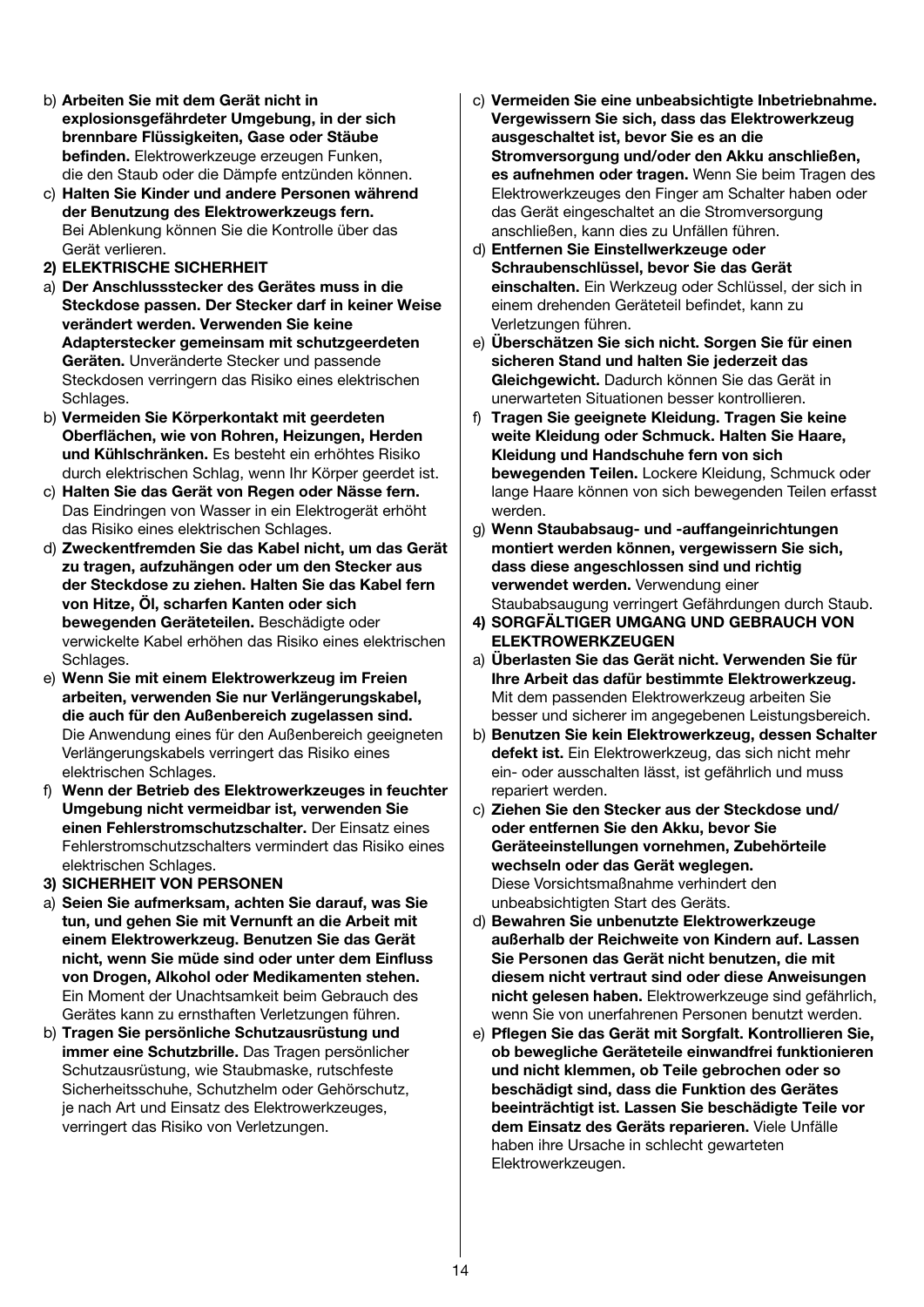- f) **Halten Sie Schneidwerkzeuge scharf und sauber.** Sorgfältig gepflegte Schneidwerkzeuge mit scharfen Schneidkanten verklemmen sich weniger und sind leichter zu führen.
- g) **Verwenden Sie Elektrowerkzeug, Zubehör, Einsatzwerkzeuge usw. entsprechend diesen Anweisungen. Berücksichtigen Sie dabei die Arbeitsbedingungen und die auszuführende Tätigkeit.** Der Gebrauch von Elektrowerkzeugen für andere als die vorgesehenen Anwendungen kann zu gefährlichen Situationen führen.
- **5) SORGFÄLTIGER UMGANG UND GEBRAUCH VON AKKUGERÄTEN**
- a) **Laden Sie die Akkus nur in Ladegeräten auf, die vom Hersteller empfohlen werden.** Für ein Ladegerät, das für eine bestimmte Art von Akkus geeignet ist, besteht Brandgefahr, wenn es mit anderen Akkus verwendet wird.
- b) **Verwenden Sie nur die dafür vorgesehenen Akkus in den Elektrowerkzeugen.** Der Gebrauch von anderen Akkus kann zu Verletzungen und Brandgefahr führen.
- c) **Halten Sie den nicht benutzten Akku fern von Büroklammern, Münzen, Schlüsseln, Nägeln, Schrauben oder anderen kleinen Metallgegenständen, die eine Überbrückung der Kontakte verursachen könnten.** Ein Kurzschluss zwischen den Akkukontakten kann Verbrennungen oder Feuer zur Folge haben.
- d) **Bei falscher Anwendung kann Flüssigkeit aus dem Akku austreten. Vermeiden Sie den Kontakt damit. Bei zufälligem Kontakt mit Wasser abspülen. Wenn die Flüssigkeit in die Augen kommt, nehmen Sie zusätzlich ärztliche Hilfe in Anspruch.** Austretende Akkuflüssigkeit kann zu Hautreizungen oder Verbrennungen führen.
- **6) SERVICE**
- a) **Lassen Sie Ihr Gerät nur von qualifiziertem Fachpersonal und nur mit Original-Ersatzteilen reparieren.** Damit wird sichergestellt, dass die Sicherheit des Geräts erhalten bleibt.

#### **SICHERHEITSHINWEISE FÜR AKKU-BOHRSCHRAUBER**

- Beschädigungen durch Schrauben, Nägel und ähnliches an Ihrem Werkstück vermelden; diese vor Arbeitsbeginn entfernen
- Stets nachprüfen, daß die Netzspannung mit der auf dem Typenschild des Ladegeräts angegebenen Spannung übereinstimmt (mit 230V oder 240V beschriftete Ladegeräte können auch an 220V betrieben werden)
- Im Falle von atypischem Verhalten oder Fremdgeräuschen schalten Sie das Werkzeug sofort aus oder ziehen Sie den Netzstecker des Ladegeräts aus der Steckdose
- SKIL kann nur dann die einwandfreie Funktion des Werkzeuges zusichern, wenn das entsprechendes Zubehör verwendet wird, welches bei ihren Fachhändlern erhältlich ist
- Nur Zubehör verwenden, dessen zulässige Drehzahl mindestens so hoch ist wie die höchste Leerlaufdrehzahl des Werkzeuges
- Der Benutzer dieses Werkzeuges sollte älter als 16 Jahre sein
- **Sichern Sie das Werkstück** (ein mit Spannvorrichtungen oder Schraubstock festgehaltenes Werkstück ist sicherer gehalten als mit der Hand)
- **Fassen Sie das Elektrowerkzeug nur an den isolierten Griffflächen, wenn Sie Arbeiten ausführen, bei denen das Zubehör verborgene Stromleitungen oder das eigene Netzkabel treffen kann** (Kontakt mit einer spannungsführenden Leitung setzt auch Metallteile des Elektrowerkzeuges unter Spannung und führt zu einem elektrischen Schlag)
- **Verwenden Sie geeignete Suchgeräte, um verborgene Versorgungsleitungen aufzuspüren, oder ziehen Sie die örtliche Versorgungsgesellschaft hinzu** (Kontakt mit Elektroleitungen kann zu Feuer und elektrischem Schlag führen; Beschädigung einer Gasleitung kann zur Explosion führen; Eindringen in eine Wasserleitung verursacht Sachbeschädigung oder kann einen elektrischen Schlag verursachen)
- **Bearbeiten Sie kein asbesthaltiges Material** (Asbest gilt als krebserregend)
- Staub von Materialien wie Farbe, die Blei enthält, einigen Holzarten, Mineralien und Metall kann schädlich sein (Kontakt mit oder Einatmen des Staubs kann zu allergischen Reaktionen und/oder Atemwegskrankheiten beim Bediener oder Umstehenden führen); **tragen Sie eine Staubmaske und arbeiten Sie mit einem Staubabsaugungssystem, wenn ein solches angeschlossen werden kann**
- Bestimmte Arten von Staub sind als karzinogen klassifiziert (beispielsweise Eichen- und Buchenholzstaub), insbesondere in Verbindung mit Zusätzen für die Holzvorbehandlung; **tragen Sie eine Staubmaske und arbeiten Sie mit einem Staubabsaugungssystem, wenn ein solches angeschlossen werden kann**
- Beachten Sie die für Ihr verwendetes Verbrauchsmaterial gültigen nationalen Staubschutzvorgaben
- Stellen Sie sicher dass Schalter F $(2)$  sich in der mittel-(Schluss-) Position befindet, bevor Sie Werkzeugeinstellungen vorhnehmen oder Zubehör wechseln, sowie beim Tragen oder Weglegen des Werkzeuges

#### **AUFLADEN/BATTERIEN**

- Laden Sie die Batterie ausschließlich durch das mitgelieferte Ladegerät auf
- Die Kontakte im Ladegerät nicht berühren
- Setzen Sie das Werkzeug/Ladegerät/Batterie niemals dem Regen aus
- Bewahren Sie das Werkzeug/Ladegerät/Batterie stets bei Raumtemperaturen unter 40°C und über 0° auf
- Batterien werden bei Kontakt mit Feuer explodieren, die Batterien daher niemals verbrennen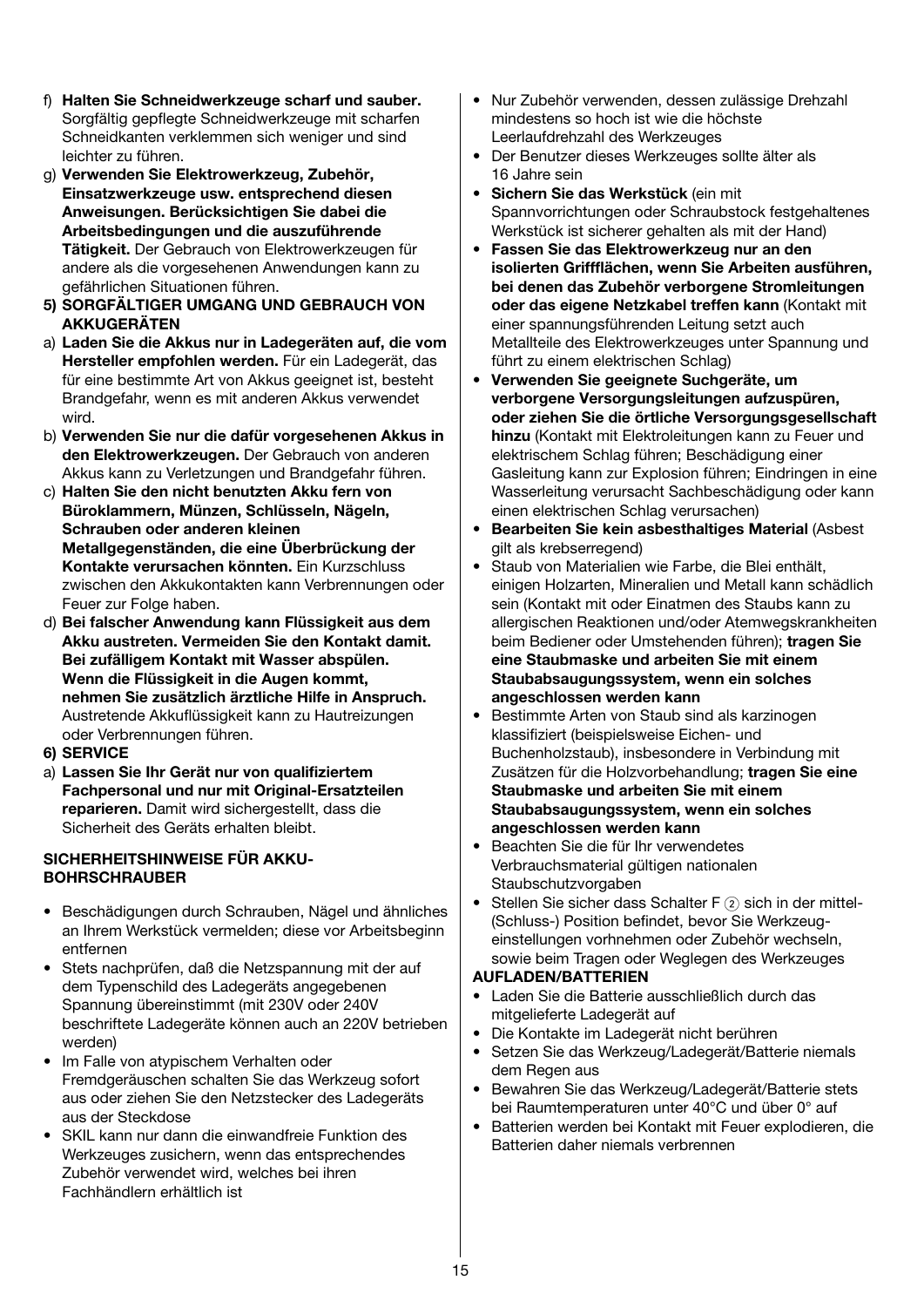- Beschädigte Ladegeräte nicht in Betrieb nehmen; bringen Sie das Gerät zwecks Überprüfung stets zu einer unserer offiziellen SKIL-Vertragswerkstätten
- Ladegerät nicht weiter verwenden, wenn Kabel oder Stecker beschädigt sind, sondern Kabel oder Netzstecker sofort ersetzen bei einer unserer offiziellen SKIL-Vertragswerkstätten
- Beschädigte Batterien nicht weiter verwenden, sondern sofort ersetzen
- Zerlegen Sie niemals das Ladegerät oder die Batterie
- Nicht versuchen, nicht-aufladbare Batterien mit dem Ladegerät zu laden
- Erklärung der Symbole auf dem Ladegerät/der Batterie 3 Die Bedienungsanleitung vor dem Gebrauch lesen
	- 4 Das Ladegerät nur in Innenräumen benutzen
	- 5 Doppelte Isolierung (kein Erdleiter erforderlich)
	- 6 Eine falsche Polung beim Ladegerätanschluss kann eine Gefährdung verursachen (die Batterie nur mit dem mitgelieferten Ladegerät aufladen)
	- 7 Das Ladegerät nicht in den Hausmüll werfen
	- 8 Die Batterie nicht in den Hausmüll werfen
	- 9 NiMH-Technologie bietet mehr Energie, ohne die Umwelt unnötig zu belasten

### **BEDIENUNG**

- Aufladen der Batterie (10)
	- neue Werkzeuge sind nicht aufgeladen
	- Ladegerät an die Netzspannung anschließen
	- Signal B leuchtet auf
	- die Batterie in das Ladegerät einführen
	- Signal B blinkt, womit eine Ladung angezeigt wird  $(10a)$
	- nach ungefähr 2-3 Stunden Ladezeit ist die Batterie voll aufgeladen und das Blinksignal B wird dann konstant angezeigt, worauf das Ladegerät ganz automatisch auf "Erhaltladen" umschaltet (@b)
	- **! die Batterie sollte nach Beendigung des Ladevorganges vom Ladegerät genommen werden, womit sich die Lebensdauer der Batterie verlängert**

#### WICHTIG:

- falls Signal B nicht nach Einlage des Batteries blinkt (0b), könnte es bedeuten:
	- 1) das die Batterie zu kalt oder zu warm ist (Ladung nur möglich bei Batterie-Temperaturen zwischen 0° und 45°); das Ladegerät wird dann automatisch auf "Erhaltladen" umschalten, bis eineTemperatur zwischen 0° und 45° erreicht ist, dann schaltet das Ladegerät automatisch auf Normalladen um
	- 2) das die Batterie ersetzt werden muß
- beim Aufladen könnten Ladegerät und Batterie warm werden; dies ist normal und kein Problem
- achten Sie darauf, daß die Batterie-Außenfläche sauber und trocken ist, bevor Sie die Batterie in das Ladegerät einsetzen
- bei Temperaturen unter 0°C und über 40°C eine Ladung vermeiden; dadurch können Ladegerät und Batterie empfindlich geschädigt werden
- die Batterie darf nicht während des Betriebs des Werkzeuges abgenommen werden
- **! eine neue oder längere Zeit nicht verwendete Batterie bringt erst nach ungefähr 5 Lade-/ Entladezyklen seine volle Leistung**
- die Batterie sollte nicht nach jeder kurzen Benutzung des Werkzeuges immer wieder geladen werden, da dies den Verschleiß erhöhen kann
- die Nickel-Metallhydrid Batterie muß ordnungsgemäß entsorgt werden und darf nicht in den Hausmüll gelangen (hieran soll Sie Symbol 8 erinnern)
- **! bevor Sie die Batterie entsorgen, schützen Sie die Batterieenden mit einem schweren Band, um so Kriechströme zu vermeiden**
- wenn Sie Ihr Werkzeug lange nicht verwenden. sollten Sie den Netzstecker des Ladegeräts aus der Steckdose ziehen
- Kombinationsschalter  $A$  (2) für Ein/Aus und Geschwindigkeits-Kontrolle Durch mehr oder weniger Druck auf den Schalter kann die Geschwindigkeit stufenlos von Null bis zur maximalen Drehzahl geregelt werden • Umschalten der Drehrichtung (i)
	- wenn die links/rechts Position nicht richtig einrastet, kann der Schalter A 2 nicht betätigt werden
	- **! Drehrichtung nur dann umschalten, wenn das Werkzeug vollkommen stillsteht**
- Wechseln von Bits (12)
	- das Bit so tief wie möglich in das Bohrfutter einführen
	- **! keine Bits mit beschädigtem Schaft benutzen**
	- **! nur scharfe Bits verwenden**
- Drehmoment-Kontrolle (VariTorque) (i3)
	- begrenzt das Drehmoment am Bohrfutter (26 Kupplungspositionen)
	- das Drehmoment wird erhöht indem man Kupplungsring C von 1 auf 25 dreht; in der Position D wird die Kupplung gesperrt um schwere Bohr- und Schraubarbeiten auszuführen
	- beim Eindrehen einer Schraube beginnen Sie zunächst mit der VariTorque Position 1 und erhöhen dann langsam, bis die gewünschte Tiefe erreicht ist
- Mechanische Gangwahl (13)
	- Schalter E auf gewünschte Drehzahl stellen
	- **! den Gangwahlschalter betätigen während das Werkzeug langsam läuft**
	- HOHE LEISTUNG
	- hohes Drehmoment
	- zum Schrauben und Bohren von großen Durchmessern
	- zum Gewindebohren

HOHE DREHZAHL

- niedriges Drehmoment
- zum Bohren von kleinen Durchmessern
- $\bullet$  Akkuladeanzeige  $\mathcal{A}$ 
	- Gibt verbleibende Akkukapazität an
- Halten und Führen des Werkzeuges - Lüftungsschlitze  $H(2)$  unbedeckt halten
	- nicht zuviel Druck auf das Werkzeug ausüben; lassen Sie das Werkzeug für Sie arbeiten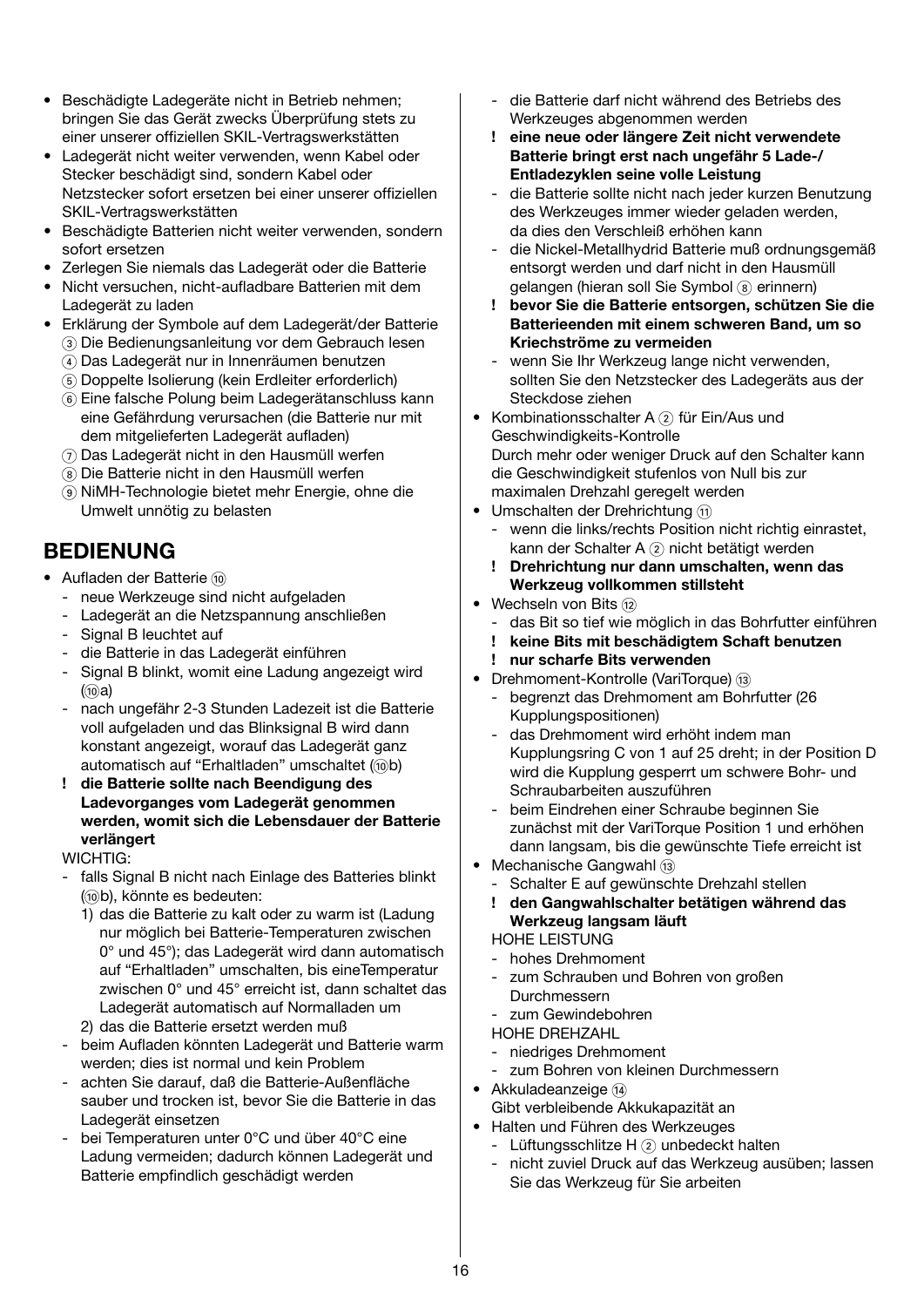### **ANWENDUNGSHINWEISE**

- Beim Bohren in Metall
	- kleines Loch vorbohren wenn ein größeres Loch benötigt ist
	- Bits gelegentlich mit Öl einfetten
- Beim Eindrehen einer Schraube am Ende oder Kopfstück eines Holzes sollte ein Loch vorgebohrt werden um ein Spalten des Holzes zu vermeiden
- Für einen optimalen Gebrauch des Werkzeuges ist ein ständiger Druck auf die Schraube notwendig, besonders während des Ausschraubens
- Beim Eindrehen einer Schraube in Hartholz sollte ein Loch vorgebohrt werden
- Vibrationsstufe

 Die im hinteren Teil dieser Bedienungsanleitung angegebene Vibrationsemissionsstufe wurde mit einem standardisierten Test gemäß EN 60745 gemessen; Sie kann verwendet werden, um ein Werkzeug mit einem anderen zu vergleichen und als vorläufige Beurteilung der Vibrationsexposition bei Verwendung des Werkzeugs für die angegebenen Anwendungszwecke

- die Verwendung des Werkzeugs für andere Anwendungen oder mit anderem oder schlecht gewartetem Zubehör kann die Expositionsstufe erheblich **erhöhen**
- Zeiten, zu denen das Werkzeug ausgeschaltet ist, oder wenn es läuft aber eigentlich nicht eingesetzt wird, können die Expositionsstufe erheblich **verringern**
- **! schützen Sie sich vor den Auswirkungen der Vibration durch Wartung des Werkzeugs und des Zubehörs, halten Sie Ihre Hände warm und organisieren Sie Ihren Arbeitsablauf**

### **WARTUNG / SERVICE**

- Halten Sie Ihr Werkzeug und Ladegerät sauber - säubern Sie die Kontakte des Ladegeräts entweder mit Alkohol oder Kontaktreiniger
	- **! den Netzstecker des Ladegeräts aus der Steckdose ziehen, bevor Sie das Ladegerät säubern**
- Sollte das Elektrowerkzeug/Ladegerät trotz sorgfältiger Herstellungs- und Prüfverfahren einmal ausfallen, ist die Reparatur von einer autorisierten Kundendienststelle für SKIL-Elektrowerkzeuge ausführen zu lassen
	- das Werkzeug oder Ladegerät **unzerlegt**, zusammen mit dem Kaufbeleg, an den Lieferer oder die nächste SKIL-Vertragswerkstätte senden (die Anschriftenlisten so wie die Ersatzteilzeichnung des Werkzeuges finden Sie unter www.skileurope.com)

### **UMWELT**

- **Elektrowerkzeuge, Zubehör und Verpackungen nicht in den Hausmüll werfen** (nur für EU-Länder)
	- gemäss Europäischer Richtlinie 2002/96/EG über Elektro- und Elektronik- Altgeräte und Umsetzung in nationales Recht müssen nicht mehr gebrauchsfähige Elektrowerkzeuge getrennt gesammelt und einer umweltgerechten Wiederververtung zugeführt werden
	- hieran soll Sie Symbol (7) erinnern



### **Oplaadbare boor-/ 2502/2602/2702 schroefmachine**

### **INTRODUCTIE**

- Deze machine is bestemd voor het boren in hout, metaal, keramiek en kunststof; machines met elektronische toerentalregeling en rechts-/linksdraaien zijn ook geschikt voor het in- en uitdraaien van schroeven en het snijden van schroefdraad
- $\bullet$  Lees en bewaar deze gebruiksaanwiizing  $\circled{3}$

### **TECHNISCHE SPECIFICATIES** 1

### **MACHINE-ELEMENTEN** 2

- **A** Schakelaar voor aan/uit en toerentalregeling
- **B** Lampje (oplader)
- **C** Ring voor instellen van koppel
- **D** Blokkeerpositie (koppeling)
- **E** Toerentalschakelaar
- **F** Knop voor omschakelen van draairichting
- **G** Zelfspannende boorkop
- **H** Ventilatie-openingen
- **J** Oplader

### **VEILIGHEID**

#### **ALGEMENE VEILIGHEIDSVOORSCHRIFTEN**

 **LET OP! Lees alle veiligheidswaarschuwingen en alle voorschriften.** Als de waarschuwingen en voorschriften niet worden opgevolgd, kan dit een elektrische schok, brand of ernstig letsel tot gevolg hebben. **Bewaar alle waarschuwingen en voorschriften voor toekomstig gebruik.** Het in de waarschuwingen gebruikte begrip "elektrisch gereedschap" heeft betrekking op elektrische gereedschappen voor gebruik op het stroomnet (met netsnoer) en op elektrische gereedschappen voor gebruik met een accu (zonder netsnoer).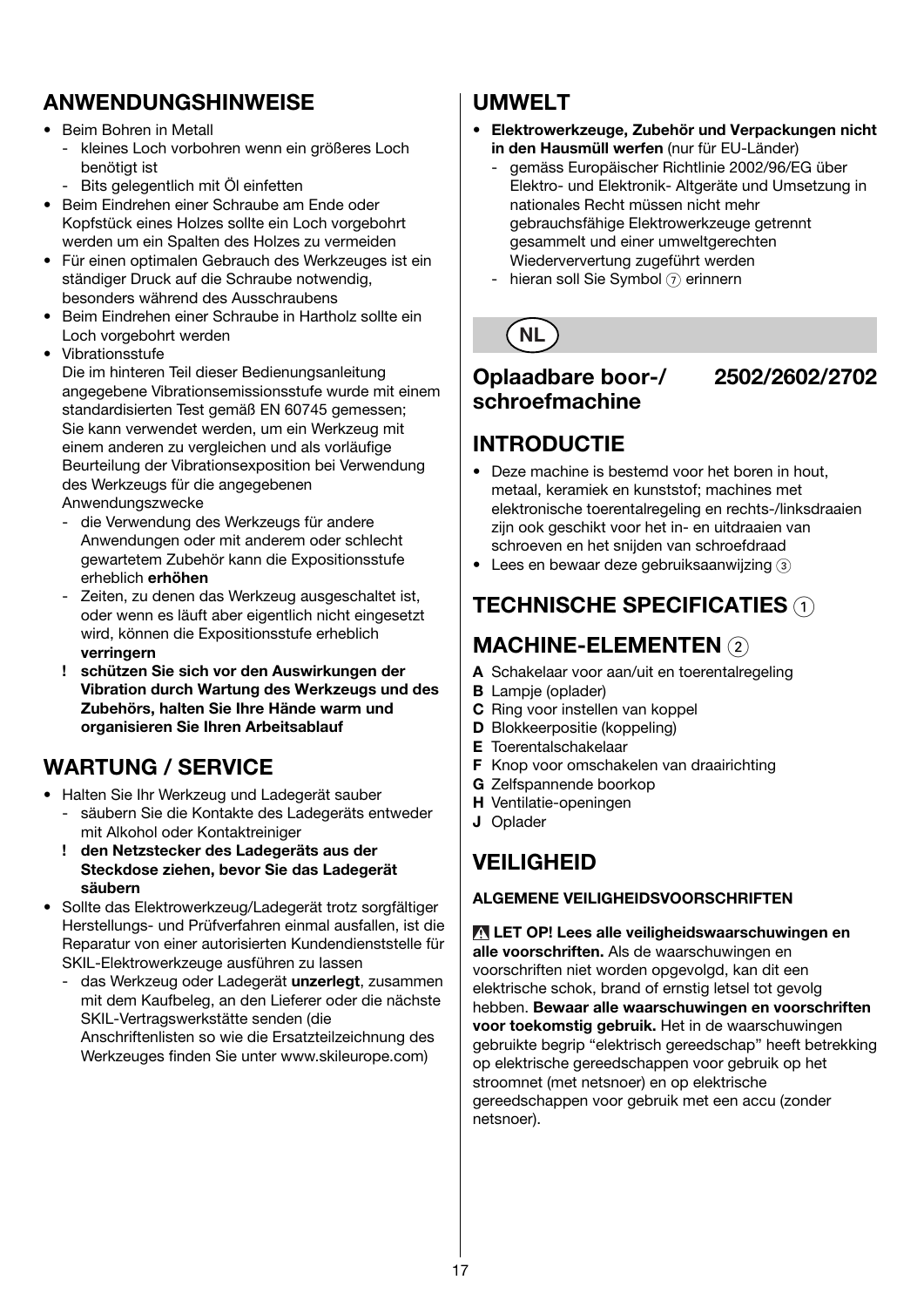#### **1) VEILIGHEID VAN DE WERKOMGEVING**

- a) **Houd uw werkomgeving schoon en opgeruimd.** Een rommelige of onverlichte werkomgeving kan tot ongevallen leiden.
- b) **Werk met het gereedschap niet in een omgeving met explosiegevaar waarin zich brandbare vloeistoffen, gassen of stof bevinden.** Elektrische gereedschappen veroorzaken vonken die het stof of de dampen tot ontsteking kunnen brengen.
- c) **Houd kinderen en andere personen tijdens het gebruik van het elektrische gereedschap uit de buurt.** Wanneer u wordt afgeleid, kunt u de controle over het gereedschap verliezen.
- **2) ELEKTRISCHE VEILIGHEID**
- a) **De aansluitstekker van het gereedschap moet in het stopcontact passen. De stekker mag in geen geval worden veranderd. Gebruik geen adapterstekkers in combinatie met geaarde gereedschappen.** Onveranderde stekkers en passende stopcontacten beperken het risico van een elektrische schok.
- b) **Voorkom aanraking van het lichaam met geaarde oppervlakken, bijvoorbeeld van buizen, verwarmingen, fornuizen en koelkasten.** Er bestaat een verhoogd risico door een elektrische schok wanneer uw lichaam geaard is.
- c) **Houd het gereedschap uit de buurt van regen en vocht.** Het binnendringen van water in het elektrische gereedschap vergroot het risico van een elektrische schok.
- d) **Gebruik de kabel niet voor een verkeerd doel, om het gereedschap te dragen of op te hangen of om de stekker uit het stopcontact te trekken. Houd de kabel uit de buurt van hitte, olie, scherpe randen en bewegende gereedschapdelen.** Beschadigde of in de war geraakte kabels vergroten het risico van een elektrische schok.
- e) **Wanneer u buitenshuis met elektrisch gereedschap werkt, dient u alleen verlengkabels te gebruiken die voor gebruik buitenshuis zijn goedgekeurd.** Het gebruik van een voor gebruik buitenshuis geschikte verlengkabel beperkt het risico van een elektrische schok.
- f) **Als het gebruik van het elektrische gereedschap in een vochtige omgeving onvermijdelijk is, dient u een aardlekschakelaar te gebruiken.** Het gebruik van een aardlekschakelaar vermindert het risico van een elektrische schok.
- **3) VEILIGHEID VAN PERSONEN**
- a) **Wees alert, let goed op wat u doet en ga met verstand te werk bij het gebruik van het elektrische gereedschap. Gebruik het gereedschap niet wanneer u moe bent of onder invloed staat van drugs, alcohol of medicijnen.** Een moment van onoplettendheid bij het gebruik van het gereedschap kan tot ernstige verwondingen leiden.
- b) **Draag persoonlijke beschermende uitrusting en altijd een veiligheidsbril.** Het dragen van persoonlijke beschermende uitrusting zoals een stofmasker, slipvaste werkschoenen, een veiligheidshelm of gehoorbescherming, afhankelijk van de aard en het gebruik van het elektrische gereedschap, vermindert het risico van verwondingen.
- c) **Voorkom per ongeluk inschakelen. Controleer dat het elektrische gereedschap uitgeschakeld is voordat u de stekker in het stopcontact steekt of de accu aansluit en voordat u het gereedschap oppakt of draagt.** Wanneer u bij het dragen van het elektrische gereedschap uw vinger aan de schakelaar hebt of wanneer u het gereedschap ingeschakeld op de stroomvoorziening aansluit, kan dit tot ongevallen leiden.
- d) **Verwijder instelgereedschappen of schroefsleutels voordat u het gereedschap inschakelt.** Een instelgereedschap of sleutel in een draaiend deel van het gereedschap kan tot verwondingen leiden.
- e) **Overschat uzelf niet. Zorg ervoor dat u stevig staat en steeds in evenwicht blijft.** Daardoor kunt u het gereedschap in onverwachte situaties beter onder controle houden.
- f) **Draag geschikte kleding. Draag geen loshangende kleding of sieraden. Houd haren, kleding en handschoenen uit de buurt van bewegende delen.** Loshangende kleding, sieraden en lange haren kunnen door bewegende delen worden meegenomen.
- g) **Wanneer stofafzuigings- of stofopvangvoorzieningen kunnen worden gemonteerd, dient u zich ervan te verzekeren dat deze zijn aangesloten en juist worden gebruikt.** Het gebruik van een stofafzuiging beperkt het gevaar door stof.
- **4) GEBRUIK EN ONDERHOUD VAN ELEKTRISCHE GEREEDSCHAPPEN**
- a) **Overbelast het gereedschap niet. Gebruik voor uw werkzaamheden het daarvoor bestemde elektrische gereedschap.** Met het passende elektrische gereedschap werkt u beter en veiliger binnen het aangegeven capaciteitsbereik.
- b) **Gebruik geen elektrisch gereedschap waarvan de schakelaar defect is**. Elektrisch gereedschap dat niet meer kan worden in- of uitgeschakeld, is gevaarlijk en moet worden gerepareerd.
- c) **Trek de stekker uit het stopcontact of neem de accu uit het elektrische gereedschap voordat u het gereedschap instelt, toebehoren wisselt of het gereedschap weglegt.** Deze voorzorgsmaatregel voorkomt onbedoeld starten van het gereedschap.
- d) **Bewaar niet-gebruikte elektrische gereedschappen buiten bereik van kinderen. Laat het gereedschap niet gebruiken door personen die er niet mee vertrouwd zijn en deze aanwijzingen niet hebben gelezen.** Elektrische gereedschappen zijn gevaarlijk wanneer deze door onervaren personen worden gebruikt.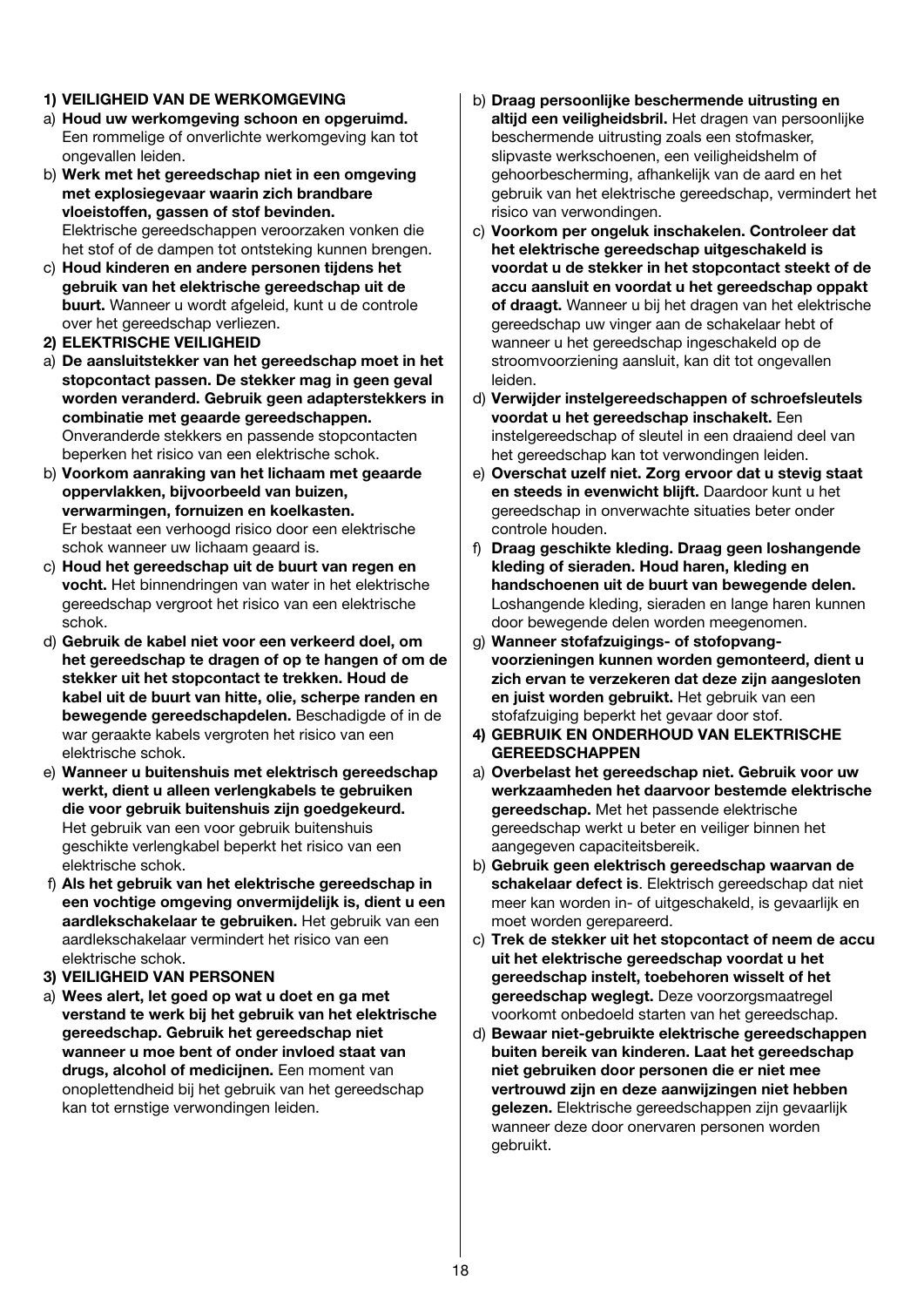- e) **Verzorg het gereedschap zorgvuldig. Controleer of bewegende delen van het gereedschap correct functioneren en niet vastklemmen en of onderdelen zodanig gebroken of beschadigd zijn dat de werking van het gereedschap nadelig wordt beïnvloed. Laat beschadigde delen repareren voordat u het gereedschap gebruikt.** Veel ongevallen hebben hun oorzaak in slecht onderhouden elektrische gereedschappen.
- f) **Houd snijdende inzetgereedschappen scherp en**  schoon. Zorgvuldig onderhouden snijdende inzetgereedschappen met scherpe snijkanten klemmen minder snel vast en zijn gemakkelijker te geleiden.
- g) **Gebruik elektrische gereedschappen, toebehoren, inzetgereedschappen en dergelijke volgens deze aanwijzingen. Let daarbij op de arbeidsomstandigheden en de uit te voeren werkzaamheden.** Het gebruik van elektrische gereedschappen voor andere dan de voorziene toepassingen kan tot gevaarlijke situaties leiden.
- **5) GEBRUIK EN ONDERHOUD VAN ACCUGEREEDSCHAPPEN**
- a) **Laad accu's alleen op in oplaadapparaten die door de fabrikant worden geadviseerd.** Voor een oplaadapparaat dat voor een bepaald type accu geschikt is, bestaat brandgevaar wanneer het met andere accu's wordt gebruikt.
- b) **Gebruik alleen de daarvoor bedoelde accu's in de elektrische gereedschappen.** Het gebruik van andere accu's kan tot verwondingen en brandgevaar leiden.
- c) **Voorkom aanraking van de niet-gebruikte accu met paperclips, munten, sleutels, spijkers, schroeven en andere kleine metalen voorwerpen die overbrugging van de contacten kunnen veroorzaken.** Kortsluiting tussen de accucontacten kan brandwonden of brand tot gevolg hebben.
- d) **Bij verkeerd gebruik kan vloeistof uit de accu lekken. Voorkom contact. Spoel bij onvoorzien contact met water af. Wanneer de vloeistof in de ogen komt, dient u bovendien een arts te raadplegen.** Gelekte accuvloeistof kan tot huidirritaties en verbrandingen leiden.
- **6) SERVICE**
- a) **Laat het gereedschap alleen repareren door gekwalificeerd en vakkundig personeel en alleen met originele vervangingsonderdelen.** Daarmee wordt gewaarborgd dat de veiligheid van het gereedschap in stand bliift.

#### **VEILIGHEIDSVOORSCHRIFTEN VOOR OPLAADBARE BOOR-/SCHROEFMACHINES**

- Voorkom schade, die kan onstaan door schroeven, spijkers en andere voorwerpen in uw werkstuk; verwijder deze, voordat u aan een karwei begint
- Controleer of het voltage, dat vermeld staat op het typeplaatje van het oplaadapparaat, overeenkomt met de netspanning (met 230V of 240V aangeduide oplaadapparaten kunnen ook op 220V aangesloten worden)
- In geval van electrische of mechanische storing, de machine onmiddellijk uitschakelen of het oplaadapparaat uit het stopcontact halen
- SKIL kan alleen een correcte werking van de machine garanderen, indien de juiste accessoires worden gebruikt, die verkrijgbaar zijn bij de vakhandel
- Gebruik alleen accessoires met een toegestaan toerental, dat minstens even hoog is als het hoogste onbelaste toerental van de machine
- Deze machine mag niet worden gebruikt door personen onder de 16 jaar
- **Zet het werkstuk vast** (een werkstuk, dat is vastgezet met klemmen of in een bankschroef, zit steviger vast dan wanneer het met de hand wordt vastgehouden)
- **Houd het elektrische gereedschap alleen vast aan de geïsoleerde greepvlakken als u werkzaamheden uitvoert waarbij het inzetgereedschap verborgen stroomleidingen of de eigen netkabel kan raken** (contact met een onder spanning staande leiding zet ook de metalen delen van het elektrische gereedschap onder spanning en leidt tot een elektrische schok)
- **Gebruik een geschikt detectieapparaat om verborgen stroom-, gas- of waterleidingen op te sporen of raadpleeg het plaatselijke energie- of waterleidingbedrijf** (contact met elektrische leidingen kan tot brand of een elektrische schok leiden; beschadiging van een gasleiding kan tot een explosie leiden; breuk van een waterleiding veroorzaakt materiële schade en kan tot een elektrische schok leiden)
- **Bewerk geen asbesthoudend materiaal** (asbest geldt als kankerverwekkend)
- Stof van materiaal zoals loodhoudende verf, sommige houtsoorten, mineralen en metaal kunnen schadelijk zijn (contact met of inademing van de stof kan allergische reacties en/of ademhalingsziekten bij gebruiker of omstanders veroorzaken); **draag een stofmasker en werk met een stofopvang-voorziening als die kan worden aangesloten**
- Bepaalde soorten stof zijn geclassificeerd als kankerverwekkend (zoals stof van eiken en beuken), met name in combinatie met toevoegingsmiddelen voor houtverzorging; **draag een stofmasker en werk met een stofopvang-voorziening als die kan worden aangesloten**
- Neem voor de door u te bewerken materialen de nationale voorschriften aangaande stofopvang in acht
- Zorg ervoor, dat schakelaar  $F(2)$  in de midden-(blokkeer-) positie staat, vóórdat u de machine instelt of accessoires verwisselt, en ook wanneer u de machine draagt of opbergt

#### **OPLADEN/BATTERIJEN**

- Laad de batterij alleen met het bijgeleverde oplaadapparaat op
- Raak de contacten in het oplaadapparaat niet aan
- Stel machine/oplaadapparaat/batterij niet bloot aan regen
- Bewaar de machine/oplaadapparaat/batterij op een plaats, waar de temperatuur niet hoger dan 40°C kan worden of onder 0°C kan zakken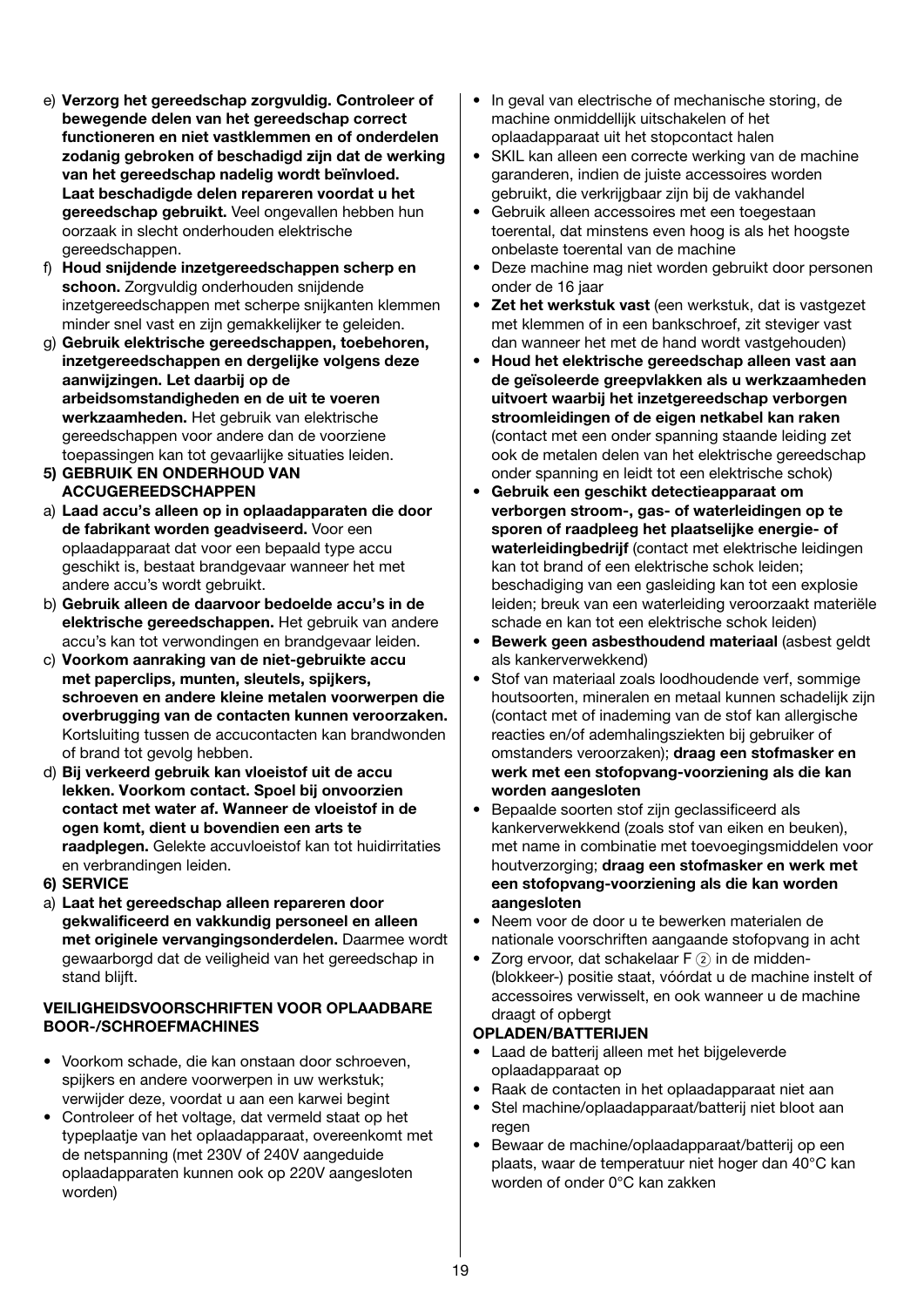- Accu's exploderen als zij in vuur worden gegooid, dus verbrand de accu in geen geval
- Gebruik het oplaadapparaat niet wanneer deze beschadigd is; breng deze naar één van de officieel aangestelde SKIL Service Stations voor een veiligheidstest
- Gebruik het oplaadapparaat niet, wanneer snoer of stekker beschadigd is; laat snoer of stekker onmiddellijk bij één van de officieel aangestelde SKIL Service Stations vervangen
- Gebruik de batterij niet, wanneer deze beschadigd is: vervang deze onmiddellijk
- Haal het oplaadapparaat of de batterij niet uit elkaar
- Niet proberen om niet-oplaadbare batterijen met het oplaadapparaat te laden
- Uitleg van symbolen op oplaadapparaat/batterij 3 Lees de gebruiksaanwijzing vóór gebruik
	- 4 Gebruik het oplaadapparaat alleen binnenshuis
	- 5 Dubbele isolatie (geen aarddraad nodig)
	- 6 Aansluiting van het oplaadapparaat met een onjuiste polariteit kan gevaarlijk zijn (laad de accu uitsluitend op met het geleverde oplaadapparaat)
	- $(7)$  Geef het oplaadapparaat niet met het huisvuil mee
	- 8 Geef de batterij niet met het huisvuil mee
	- 9 NiMH-technologie zorgt voor meer energie op een minder milieubelastende wijze

### **GEBRUIK**

- Opladen batterij (10)
	- batterij van nieuwe machines is niet volledig opgeladen
	- steek het oplaadapparaat in het stopcontact
	- lampje B gaat branden
	- steek de batterij in het oplaadapparaat
	- lampje B gaat knipperen, wat aangeeft dat de batterij opgeladen wordt (@a)
	- na ongeveer 2-3 uur is de batterij volledig geladen en gaat lampje B, na het knipperen, continu branden, waarbij het oplaadapparaat automatisch op onderhoudsladen overschakelt (10b)
	- **! haal de batterij na het opladen uit het oplaadapparaat; de batterij gaat dan langer mee** BELANGRIJK:
	- als lampje B niet knippert nadat een batterij is geplaatst (10b), kan het zijn dat:
		- 1) de batterij te koud of te warm is (het oplaadapparaat laadt batterijen alleen op, wanneer hun temperatuur tussen 0° en 45° ligt); het oplaadapparaat schakelt automatisch over op onderhoudsladen, totdat een temperatuur tussen 0° en 45° bereikt is, waarna het oplaadapparaat automatisch op normaalladen zal overschakelen
		- 2) de batterij vervangen dient te worden
	- tijdens het laden kunnen het oplaadapparaat en de batterij warm aanvoelen; dit is normaal en geen indicatie voor een probleem
	- zorg ervoor, dat de buitenkant van de batterij schoon en droog is, voordat u deze in het oplaadapparaat steekt
- laad de batterij niet op als de temperatuur lager is dan 0°C of hoger dan 40°C, omdat dit ernstige beschadiging van zowel de batterij als het oplaadapparaat tot gevolg kan hebben
- haal de batterij niet uit de machine, wanneer deze in gebruik is
- **! een nieuwe of lang niet gebruikte batterij levert pas na ongeveer 5 oplaad-/ontlaadcycli zijn volledige capaciteit**
- laad de batterij niet herhaaldelijk, na enkele minuten gebruik, op; dit kan krachtverlies van de batterij tot gevolg hebben
- de nikkel-metaalhydride batterij moet uit het milieu gehouden worden en mag daarom niet in het vuilnis terecht komen (symbool 8 zal u in het afdankstadium hieraan herinneren)
- **! bescherm de batterij-contacten met stevig plakband voordat ze afgedankt worden, om kortsluiting te voorkomen**
- als u denkt uw machine gedurende lange tijd niet te gebruiken, kunt u het best het oplaadapparaat uit het stopcontact halen
- Gecombineerde schakelaar A $(2)$  voor aan/uit en toerentalregeling Regel het toerental traploos van 0 tot maximum door de schakelaar dieper in te drukken
- $\bullet$  Omschakelen van draairichting  $\textcircled{\tiny{1}}$ 
	- als de omkeerschakelaar niet in de uiterste stand op links/rechts staat, kan schakelaar  $A$   $(2)$  niet ingedrukt worden
	- **! schakel alleen om als de machine volledig stilstaat**
- Verwisselen van bits @
	- plaats bit zo diep mogelijk in de boorkop
	- **! gebruik geen bits met een beschadigde schacht**
	- **! gebruik uitsluitend scherpe bits**
- Instelbaar koppel (VariTorque) (i3)
	- regelt de grootte van het afgegeven koppel (26 instelmogelijkheden)
	- het afgegeven koppel zal toenemen als koppelingsring C wordt versteld van positie 1 naar positie 25; in positie D is de koppeling geblokkeerd, hetgeen zware schroefwerkzaamheden en boren mogelijk maakt
	- voor het indraaien van schroeven met VariTorque positie 1 beginnen en het koppel verhogen, totdat de gewenste diepte is bereikt
- $\bullet$  Mechanische toerentalkeuze  $@$ 
	- zet schakelaar E op het gewenste toerental
	- **! bedien de toerentalschakelaar alleen als de machine langzaam loopt** HOOG VERMOGEN
	- hoog koppel
	- voor schroeven en boren van grote diameters
	- voor draadtappen

#### HOOG TOERENTAL

- lager koppel
- voor boren van kleine diameters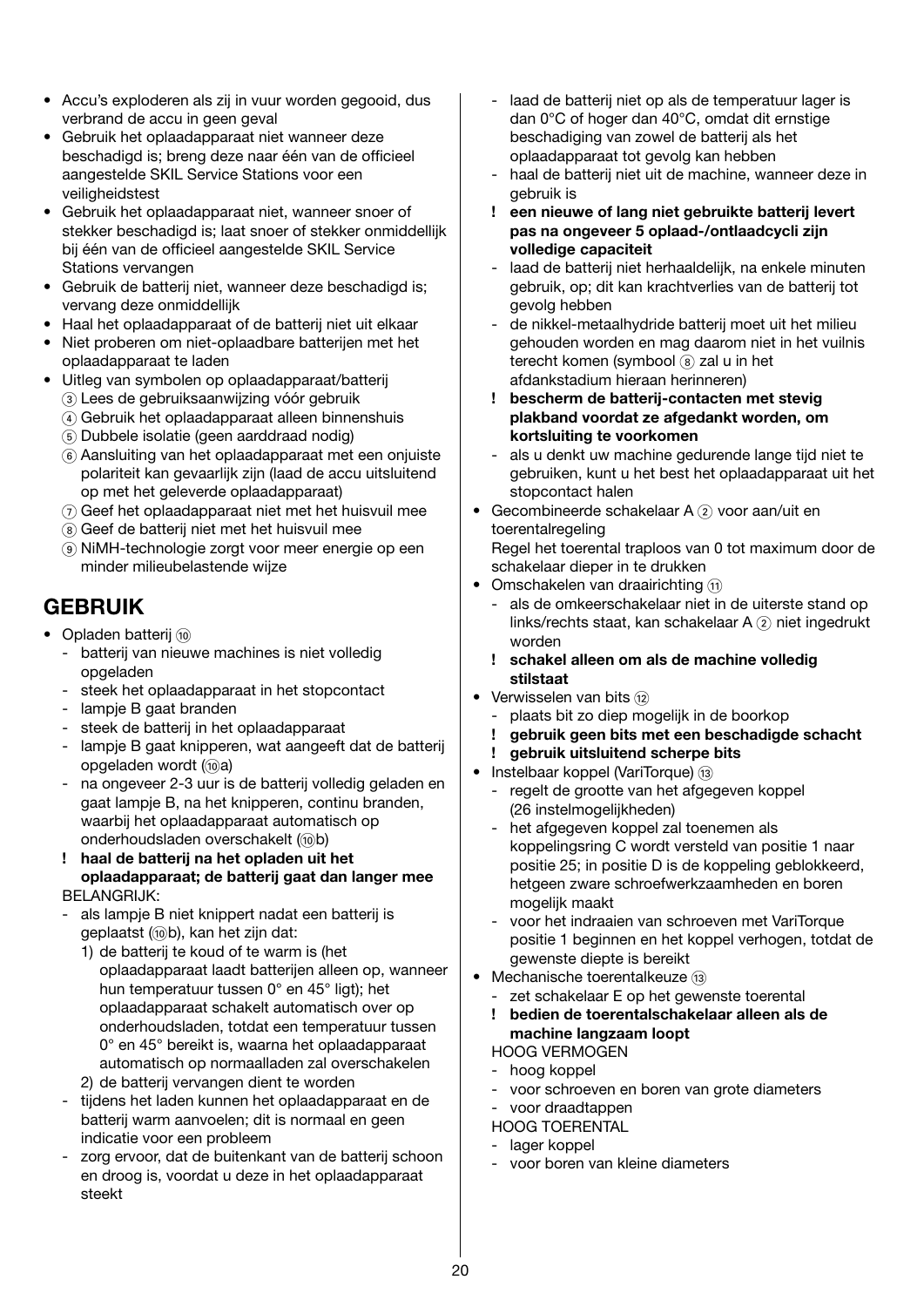- $\bullet$  Batteriiniveau-indicator  $@$ Toont het energieniveau van de batterij
- Vasthouden en leiden van de machine
	- houd ventilatie-openingen  $H(2)$  onbedekt
	- oefen niet te veel druk uit; laat de machine het werk voor u doen

### **TOEPASSINGSADVIES**

- Bij het boren van harde metalen
	- een kleiner gat voorboren, wanneer een groot gat nodig is
	- vet de boorpunt af en toe met olie in
- Altijd een gat voorboren bij het schroeven in/vlakbij de kopse- of zijkant van hout
- Voor een optimaal gebruik van uw machine is het nodig stevig op de schroef te drukken, met name bij uitdraaien
- Voor het indraaien van schroeven in hard hout dient een gat voorgeboord te worden
- Trillingsniveau

 Het trillingsemissieniveau, dat achterin deze gebruiksaanwijzing wordt vermeld, is gemeten in overeenstemming met een gestandaardiseerde test volgens EN 60745; deze mag worden gebruikt om twee machines met elkaar te vergelijken en als voorlopige beoordeling van de blootstelling aan trilling bij gebruik van de machine voor de vermelde toepassingen

- gebruik van de machine voor andere toepassingen, of met andere of slecht onderhouden accessoires, kan het blootstellingsniveau aanzienlijk **verhogen**
- wanneer de machine is uitgeschakeld of wanneer deze loopt maar geen werk verricht, kan dit het blootstellingsniveau aanzienlijk **reduceren**
- **! bescherm uzelf tegen de gevolgen van trilling door de machine en de accessoires te onderhouden, uw handen warm te houden en uw werkwijze te organiseren**

### **ONDERHOUD / SERVICE**

- Houd machine en oplaadapparaat schoon
	- maak de laadcontactpunten van het oplaadapparaat schoon met alcohol of speciaal contactpuntenschoonmaakmiddel
	- **! haal het oplaadapparaat uit het stopcontact voordat u deze schoonmaakt**
- Mocht de machine/het oplaadapparaat ondanks zorgvuldige fabricage- en testmethoden toch defect raken, dient de reparatie te worden uitgevoerd door een erkende klantenservice voor SKIL elektrische gereedschappen
	- stuur de machine of het oplaadapparaat **ongedemonteerd**, samen met het aankoopbewijs, naar het verkoopadres of het dichtstbijzijnde SKIL service-station (de adressen evenals de onderdelentekening van de machine vindt u op www.skileurope.com)

### **MILIEU**

- **Geef electrisch gereedschap, accessoires en verpakkingen niet met het huisvuil mee** (alleen voor EU-landen)
	- volgens de Europese richtlijn 2002/96/EG inzake oude electrische en electronische apparaten en de toepassing daarvan binnen de nationale wetgeving, dient afgedankt electrisch gereedschap gescheiden te worden ingezameld en te worden afgevoerd naar een recycle-bedrijf, dat voldoet aan de geldende milieu-eisen
	- symbool  $(\bar{\imath})$  zal u in het afdankstadium hieraan herinneren

**S**

### **Sladdlös borrmaskin/ 2502/2602/2702 skruvdragare**

### **INTRODUKTION**

- Maskinen är avsedd för borrning i trä, metall, keramik och plast; maskiner med elektronisk varvtalsreglering och höger-/ vänstergång är även lämpliga för skruvdragning och gängskärning
- Läs och spara denna instruktionsbok 3

### **TEKNISKA DATA** (1)

### **VERKTYGSELEMENT** 2

- **A** Strömbrytare för till/från och varvtalsreglering
- **B** Lampa (laddare)
- **C** Ring för justering av vridmoment
- **D** Låst läge (koppling)
- **E** Växellägesomkopplare
- **F** Omkopplare för reversering av rotationsriktningen
- **G** Snabbchuck
- **H** Ventilationsöppningar
- **J** Laddare

### **SÄKERHET**

#### **ALLMÄNNA SÄKERHETSINSTRUKTIONER**

 **OBS! Läs noga igenom alla anvisningar.** Fel som uppstår till följd av att anvisningarna nedan inte följts kan orsaka elstöt, brand och/eller allvarliga kroppsskador. **Förvara alla varningar och anvisningar för framtida** 

**bruk.** Nedan använt begrepp "elverktyg" hänför sig till nätdrivna elverktyg (med nätsladd) och till batteridrivna elverktyg (sladdlösa).

#### **1) ARBETSPLATSSÄKERHET**

a) **Håll arbetsplatsen ren och välbelyst.** Oordning på arbetsplatsen eller dåligt belyst arbetsområde kan leda till olyckor.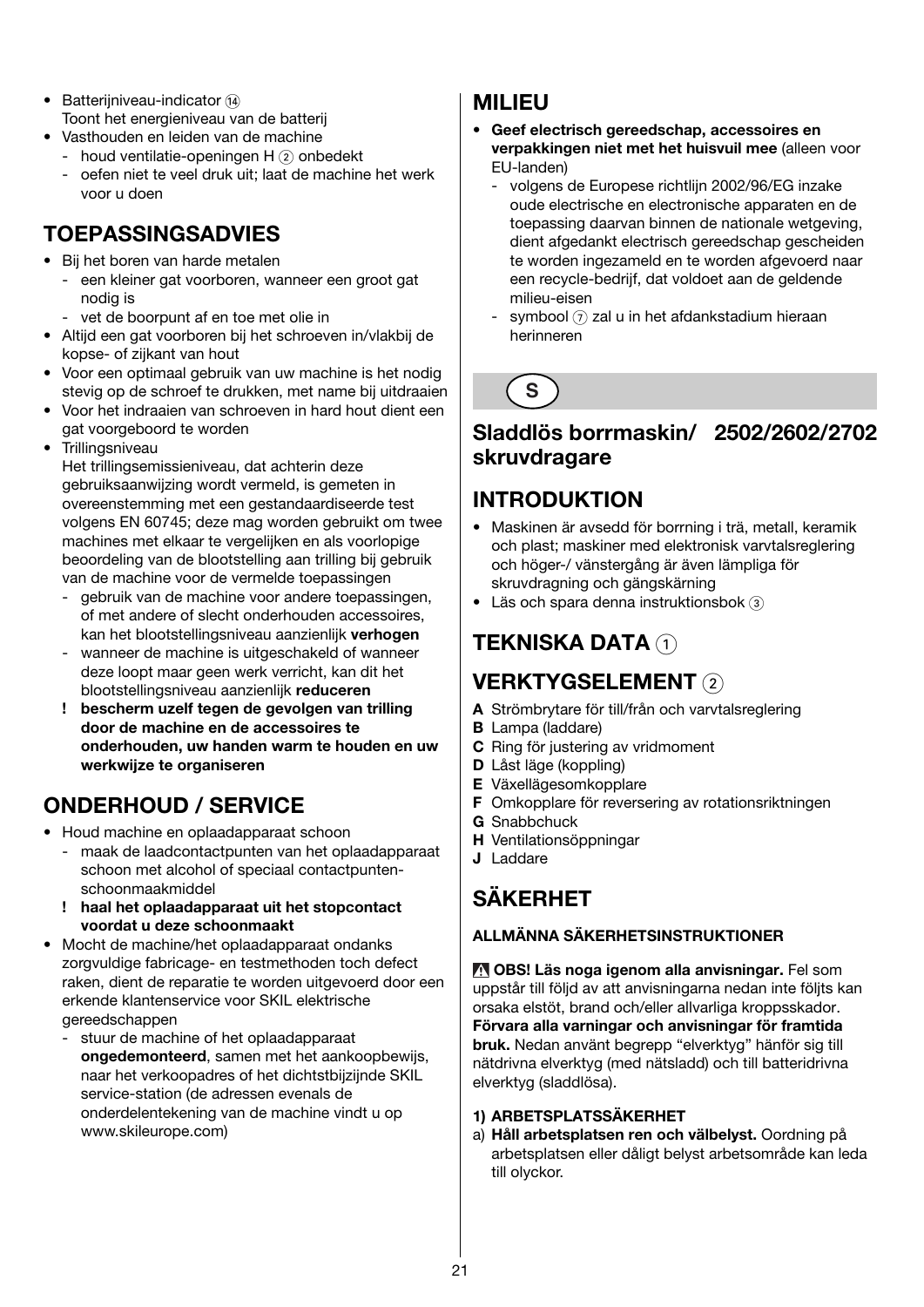- b) **Använd inte elverktyget i explosionsfarlig omgivning med brännbara vätskor, gaser eller damm.** Elverktygen alstrar gnistor som kan antända dammet eller gaserna.
- c) **Håll under arbetet med elverktyget barn och obehöriga personer på betryggande avstånd.** Om du störs av obehöriga personer kan du förlora kontrollen över elverktyget.
- **2) ELEKTRISK SÄKERHET**
- a) **Elverktygets stickpropp måste passa till vägguttaget. Stickproppen får absolut inte förändras. Använd inte adapterkontakter tillsammans med skyddsjordade elverktyg.** Oförändrade stickproppar och passande vägguttag reducerar risken för elektriskt slag.
- b) **Undvik kroppskontakt med jordade ytor som t. ex.**  rör, värmeelement, spisar och kylskåp. Det finns en större risk för elektriskt slag om din kropp är jordad.
- c) **Skydda elverktyget mot regn och väta.** Tränger vatten in i ett elverktyg ökar risken för elektriskt slag.
- d) **Missbruka inte nätsladden och använd den inte för att bära eller hänga upp elverktyget och inte heller för att dra stickproppen ur vägguttaget. Håll nätsladden på avstånd från värme, olja, skarpa kanter och rörliga maskindelar.** Skadade eller tilltrasslade ledningar ökar risken för elektriskt slag.
- e) **När du arbetar med ett elverktyg utomhus använd endast förlängningssladdar som är godkända för utomhusbruk.** Om en lämplig förlängningssladd för utomhusbruk används minskar risken för elektriskt slag.
- f) **Använd en jordfelsbrytare om det inte är möjligt att undvika elverktygets användning i fuktig miljö.** Genom att använda en jordfelsbrytare minskas risken för elstöt.
- **3) PERSONSÄKERHET**
- a) **Var uppmärksam, kontrollera vad du gör och använd elverktyget med förnuft. Använd inte elverktyget när du är trött eller om du är påverkad av droger, alkohol eller mediciner.** Under användning av elverktyg kan även en kort ouppmärksamhet leda till allvarliga kroppsskador.
- b) **Bär alltid personlig skyddsutrustning och skyddsglasögon.** Användning av personlig skyddsutrustning som t. ex. dammfiltermask, halkfria säkerhetsskor, skyddshjälm och hörselskydd reducerar alltefter elverktygets typ och användning risken för kroppsskada.
- c) **Undvik oavsiktlig igångsättning. Kontrollera att elverktyget är frånkopplat innan du ansluter stickproppen till vägguttaget och/eller ansluter/tar bort batteriet, tar upp eller bär elverktyget.** Om du bär elverktyget med fingret på strömställaren eller ansluter påkopplat elverktyg till nätströmmen kan olycka uppstå.
- d) **Ta bort alla inställningsverktyg och skruvnycklar innen du kopplar på elverktyget.** Ett verktyg eller en nyckel i en roterande komponent kan medföra kroppsskada.
- e) **Överskatta inte din förmåga. Se till att du står stadigt och håller balansen.** I detta fall kan du lätttare kontrollera elverktyget i oväntade situationer.
- f) **Bär lämpliga kläder. Bär inte löst hängande kläder eller smycken. Håll håret, kläderna och handskarna på avstånd från rörliga delar.** Löst hängande kläder, smycken och långt hår kan dras in av roterande delar.
- g) **Vid elverktyg med dammutsugnings- och uppsamlingsutrustning kontrollera att anordningarna är rätt monterade och används på korrekt sätt.** Användning av dammutsugning minskar de risker damm orsakar.
- **4) OMSORGSFULL HANTERING OCH ANVÄNDNING AV ELVERKTYG**
- a) **Överbelasta inte elverktyget. Använd för aktuellt arbete avsett elverktyg.** Med ett lämpligt elverktyg kan du arbeta bättre och säkrare inom angivet effektområde.
- b) **Ett elverktyg med defekt strömställare får inte längre användas.** Ett elverktyg som inte kan kopplas in eller ur är farligt och måste repareras.
- c) **Dra stickproppen ur vägguttaget och/eller ta bort batteriet innan inställningar utförs, tillbehörsdelar byts ut eller elverktyget lagras.** Denna skyddsåtgärd förhindrar oavsiktlig inkoppling av elverktyget.
- d) **Förvara elverktygen oåtkomliga för barn. Låt elverktyget inte användas av personer som inte är förtrogna med dess användning eller inte läst denna anvisning.** Elverktygen är farliga om de används av oerfarna personer.
- e) **Sköt elverktyget omsorgsfullt. Kontrollera att rörliga komponenter fungerar felfritt och inte kärvar, att komponenter inte brustit eller skadats; orsaker som kan leda till att elverktygets funktioner påverkas menligt. Låt skadade delar repareras innan elverktyget återanvänds.** Många olyckor orsakas av dåligt skötta elverktyg.
- f) **Håll skärverktygen skarpa och rena.** Omsorgsfullt skötta skärverktyg med skarpa eggar kommer inte så lätt i kläm och går lättare att styra.
- g) **Använd elverktyget, tillbehör, insatsverktyg osv. enlig dessa anvisningar. Ta hänsyn till arbetsvillkoren och arbetsmomenten.** Används elverktyget på icke ändamålsenligt sätt kan farliga situationer uppstå.
- **5) OMSORGSFULL HANTERING OCH ANVÄNDNING AV SLADDLÖSA ELVERKTYG**
- a) **Ladda batterierna endast i de laddare som tillverkaren rekommenderat.** Om en laddare som är avsedd för en viss typ av batterier används för andra batterityper finns risk för brand.
- b) **Använd endast batterier som är avsedda för aktuellt**  elverktyg. Används andra batterier finns risk för kropsskada och brand.
- c) **Håll gem, mynt, nycklar, spikar, skruvar och andra små metallföremål på avstånd från reservbatterier för att undvika en bygling av kontakterna.** En kortslutning av batteriets kontakter kan leda till brännskador eller brand.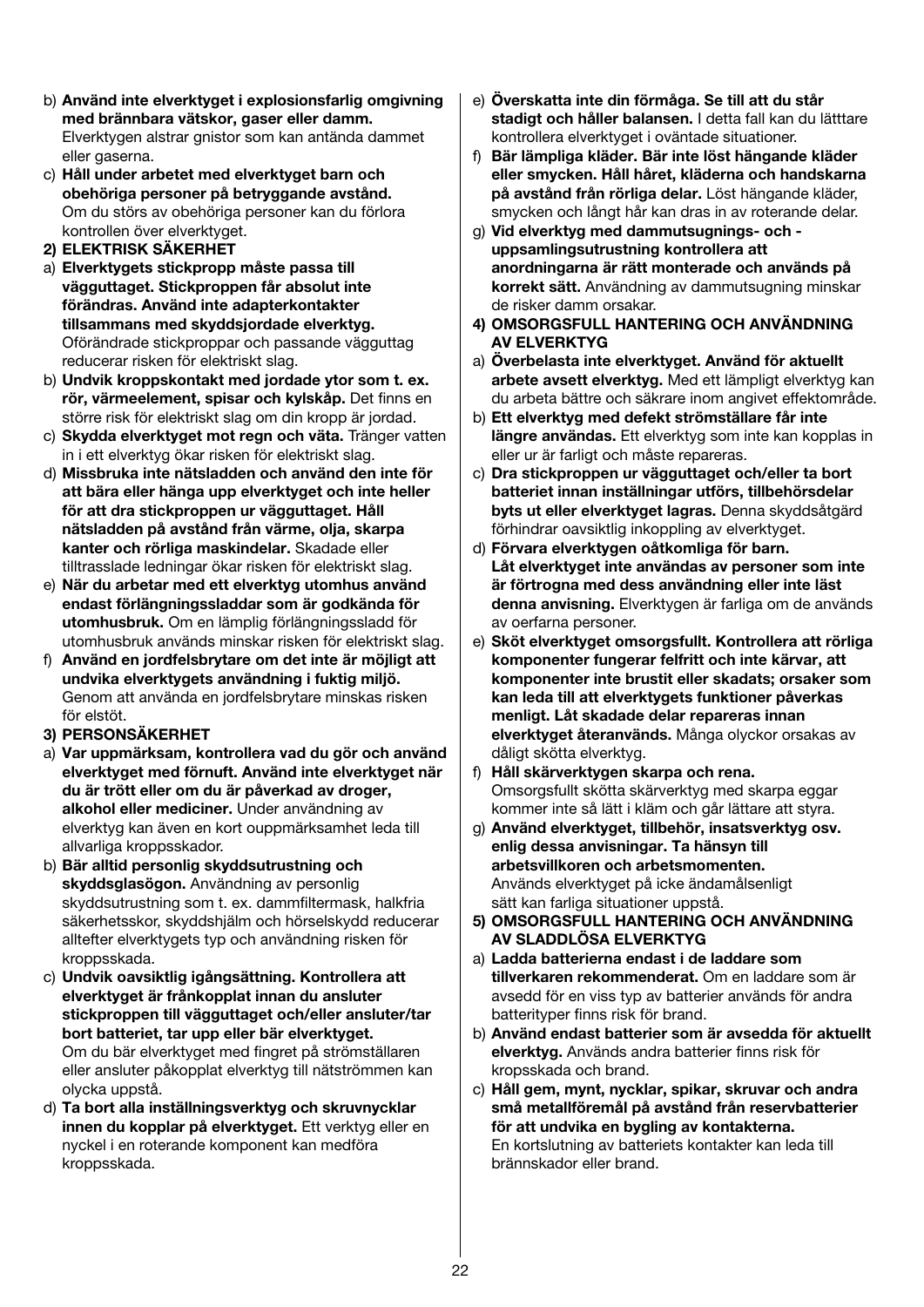- d) **Om batteriet används på fel sätt finns risk för att vätska rinner ur batteriet. Undvik kontakt med vätskan. Vid oavsiktlig kontakt spola med vatten. Om vätska kommer i kontakt med ögonen uppsök dessutom läkare.** Batterivätskan kan medföra hudirritation eller brännskada.
- **6) SERVICE**
- a) **Låt elverktyget repareras endast av kvalificerad fackpersonal och med originalreservdelar.** Detta garanterar att elverktygets säkerhet upprätthålls.

#### **SÄKERHETSANVISNINGAR FÖR SLADDLÖS BORRMASKIN/SKRUVDRAGAR**

- Undvik skador genom att ta bort skruvar, spikar eller andra föremål ur arbetsstycket; ta dem bort innan du startar ett arbete
- Kontrollera alltid att den tillförda strömtypen stämmer med spänningen som anges på laddarens märkplåt (laddarer med beteckningen 230V eller 240V kan även anslutas till 220V)
- I händelse av onormala elektriska eller mekaniska störningar, stäng genast av maskinen eller dra ur laddarens stickpropp från elurtaget
- SKIL kan endast garantera att maskinen fungerar felfritt om rätt tillbehör används som du kan köpa hos närmaste SKIL-återförsäljare
- Använd endast tillbehör vilkas tillåtna varvtal åtminstone motsvarar maskinens högsta tomgångsvarvtal
- Den här maskinen ska inte användas av personer under 16 år
- **Sätt fast arbetsstycket** (ett arbetsstycke fastsatt med skruvtvingar eller i ett skruvstäd är mera stabilt än om det hålls fast för hand)
- **Håll fast elverktyget endast vid de isolerade handtagen när arbeten utförs på ställen där insatsverktyget kan skada dolda elledningar eller egen nätsladd** (om elverktyget kommer i kontakt med en spänningsförande ledning sätts elverktygets metalldelar under spänning som sedan leder till elstöt)
- **Använd lämpliga detektorer för lokalisering av dolda försörjningsledningar eller konsultera lokalt distributionsföretag** (kontakt med elledningar kan förorsaka brand och elstöt; en skadad gasledning kan leda till explosion; borrning i vattenledning kan förorsaka sakskador eller elstöt)
- **Asbesthaltigt material får inte bearbetas** (asbest anses vara cancerframkallande)
- Viss typ av damm, exempelvis färg som innehåller bly, vissa träsorter, mineraler och metaller kan vara hälsovådliga om de inhaleras (hudkontakt eller inhalering kan ge allergisk reaktion och/eller luftvägsproblem/sjukdom hos personer i närheten); **använd andningsskydd och arbeta med en dammuppsamlare om sådan anslutning finns**
- Vissa typer av damm är klassificerade så som carcinogeniska (t.ex. ek- och björkdamm) särskilt i kombination med tillsatser för träbehandling; **använd andningsskydd och arbeta med en dammuppsamlare om sådan anslutning finns**
- Följ de nationella krav, som finns angående damm, för de material du skall arbete med
- Kontrollera att strömbrytare  $F(2)$  är i mellan position (låst läge) innan inställningar utförs eller tillbehörsdelar byts eller maskinen transporteras eller lagras

#### **LADDNING/BATTERIERNA**

- Ladda endast batteriet med den medföljande laddaren
- Rör inte kontakten i laddaren
- Utsätt inte maskinen/laddaren/batteriet för regn
- Förvara maskinen/laddaren/batteriet i lokaler, där temperaturen inte överstiger 40°C eller faller under 0°C
- Batterierna kan expolodera om de utsätts för eld, undanhåll batterierna från heta källor
- Anslut aldrig trasig laddare; lämna dem till en auktoriserad SKIL serviceverkstad för säkerhetskontroll
- Använd ei laddaren när sladd eller stickpropp är trasig: sladd eller stickpropp skall omedelbart bytas ut på någon av SKIL's auktoriserade serviceverkstäder
- Använd aldrig trasig batteriet; de skall omedelbart bytas ut
- Försök ej ta isär laddaren eller batteriet
- Ej återuppladdningsbara batterier får ej uppladdas med laddaren
- Förklaring av symbolerna på laddaren/batteriet
	- 3 Läs bruksanvisningen före användning
	- 4 Använd laddaren enbart inomhus
	- 5 Dubbel isolering (ingen jordning krävs)
	- 6 Fel polanslutning av laddarkontakten kan vara farligt (ladda batteriet enbart i originalladdaren)
	- 7 Laddaren får inte kastas i hushållssoporna
	- 8 Batteriet får inte kastas i hushållssoporna
	- 9 NiMH-teknik ger mer energi på ett miljövänligare sätt

### **ANVÄNDNING**

- $\bullet$  Laddning av batteriet  $60$ 
	- när maskinen leveras är batteriet inte fullt laddat
	- anslut laddaren till ett elurtag
	- lampa B tänds
	- sätt i batteriet i laddaren
	- den lampan B blinkar vilket indikerar att batteriet erhåller laddning (@a)
	- efter ca. 2-3 timmar är batteriet fulladdat och den lampan B slutar blinka och ger ett fast rött sken, då laddaren automatiskt övergår till underhållsladdning  $(nh)$
	- **! ta bort batteriet från laddaren, efter laddnignstiden förflutit; därmed förlängs livslängd av batteriet**

#### VIKTIGA:

- om den lampan B ej blinkar efter isättning av batteriet (0b), kan detta bero på följande orsaker:
	- 1) att batteriet är för kallt eller för varmt (laddaren laddar endast batteriet vid en temperatur mellan 0°C och 45°C); laddaren slår då automatiskt över till underhållsladdning tills en temperatur mellan 0°C och 45°C är uppnådd och efter detta går laddaren automatiskt över till normalladdning
	- 2) att batteriet är förbrukat och bör ersättas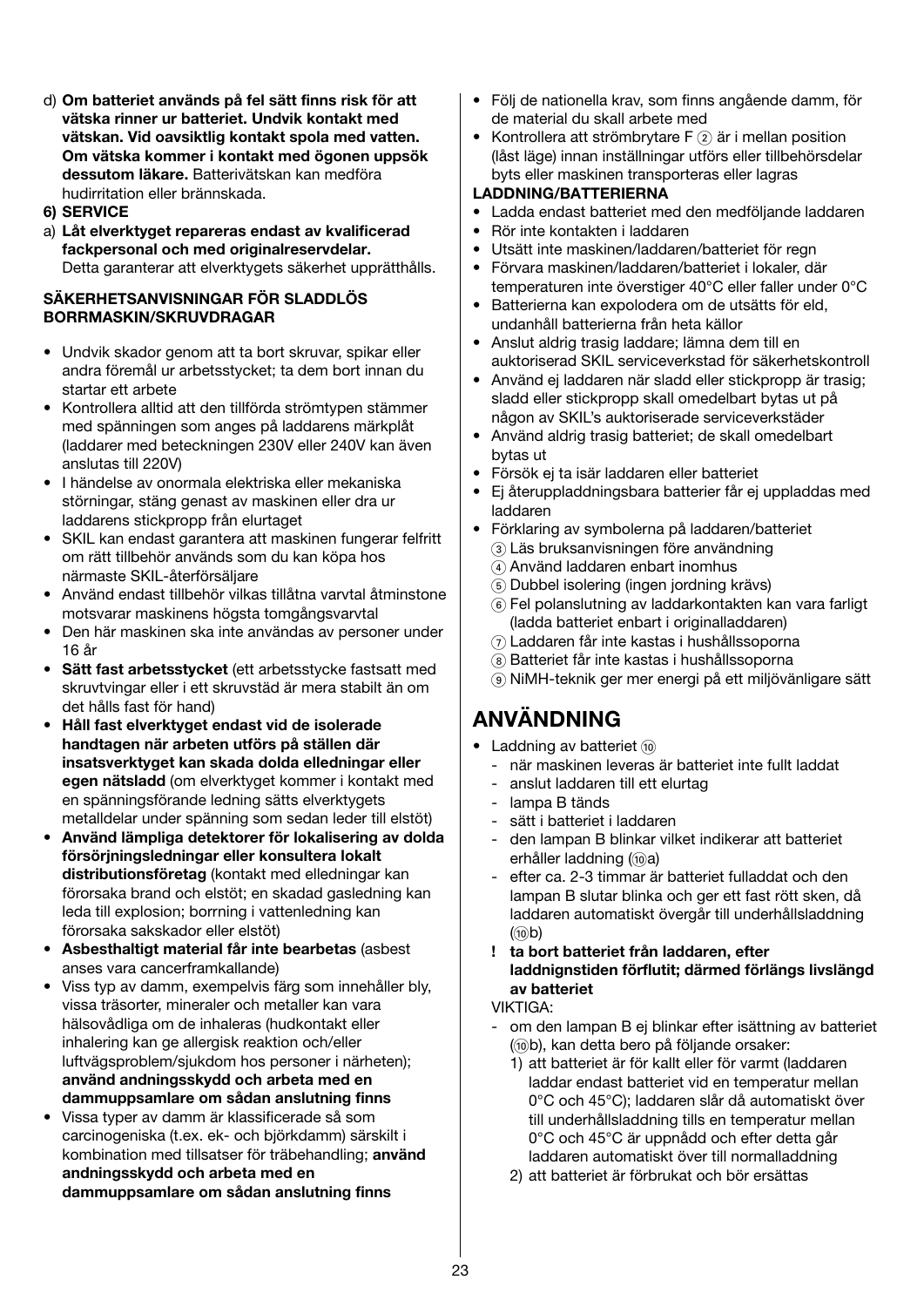- under laddning kan laddaren och batteriet kännas varmt vid vidröring; detta är normalt och indikerar ej  $f_{\Omega}$
- kontrollera att batteriets utsida är ren och torr innan du placerar det i laddaren
- ladda inte då temperaturen ligger under 0°C och over 40°C eftersom detta allvarligt kan skada batteriet och laddaren
- tag ej bort batteriet från maskinen när den är igång
- **! en ny eller under en längre tid inte använd batteri uppnår först efter ca. 5 laddnings- / urladdningscykler full kapacitet**
- återuppladda inte batteriet efter endast några få minuters användning; att göra så kan resultera i minskad verkningstid och effektivitet
- nickelmetallhydrid batteriet måste hållas ifrån vår miljö och får således inte kastas som vanligt hushållsavfall (symbolen 8) kommer att påminna om detta när batteriet är slut)
- **! före avyttring av batterierna, tejpa kontaktytorna med kraftig tejp för att undvika kortslutning**
- om Du räknar med att ej använda Ditt maskin under en lång tid är det bäst att dra ur laddarens stickpropp från elurtaget
- Kombinerad strömbrytare A $(2)$  för till/från och hastighetskontroll

 Du kan variera hastigheten steglöst från noll till maximum genom att trycka mer eller mindre på avtryckaren

- Reversering av rotationsriktningen (ii)
	- om inte vänster/höger är inställt i rätt läge, kan inte strömbrytaren A 2 tryckas in
	- **! ändra rotationsriktningen när maskinen är helt stilla**
- Byte av bits (12)
	- sätt in bitsen så djupt som möjligt i chucken
	- **! använd aldrig bits med trasig axel**
	- **! använd endast skarpa bits**
- Justering av vridmoment (VariTorque) (13)
	- reducerar vridmomentet på chucken (26 kopplingslägen)
	- vridmomentet ökas genom att ringen C vrids från 1 till 25; det läget D låser kopplingen för att möjliggöra borrning och tyngre skruvdragningsjobb
	- vid idragning av en skruv, försök först med VariTorque position 1 och öka tills det rätta djupet är nått
- Mekaniskt växelval (13)
	- ställ in omkopplaren E på önskat varvtal
	- **! påverka växellägesomkopplaren när maskinen går sakta**

HÖG EFFEKT

- högt vridmoment
- för skruvdragning och borrning av stora diametrar för gängskärning
- HÖG HASTIGHET
- lågt vridmoment
- för borrning av små diametrar
- $\bullet$  Batteriindikator  $\widehat{a}$

Visar hur mycket laddning batteriet har kvar

- Fattning och styrning av maskinen
	- håll ventilationsöppningarna H 2 ei övertäckta
	- lägg inte för mycket tryck på maskinen; låt maskinen göra arbetet åt dig

### **ANVÄNDNINGSTIPS**

- När du borrar i järnmetaller
	- förborra ett mindre hål då ett större behövs
	- olja in borren emellanåt
- Vid idragning av en skruv nära kortänden eller på sidan av trämaterialet skall förborrning ske för att undvika sprickbildning
- För bästa användning av maskinen är det nödvändigt med ett jämnt tryck på skruven, speciellt vid urdragning
- Vid skruvning i hårt trä bör man först förborra ett hål
- Vibrationsnivå

 Vibrationsemissionsvärdet som står på baksidan av den här instruktionsboken har uppmätts enligt ett standardiserat test i enlighet med FN 60745; detta värde kan användas för att jämföra vibrationen hos olika verktyg och som en ungefärlig uppskattning av hur stor vibration användaren utsätts för när verktyget används enligt det avsedda syftet

- om verktyget används på ett annat än det avsedda syftet eller med fel eller dåligt underhållna tillbehör kan detta drastiskt **öka** vibrationsnivån
- när verktyget stängs av eller är på men inte används, kan detta avsevärt **minska** vibrationsnivån
- **! skydda dig mot vibration genom att underhålla verktyget och dess tillbehör, hålla händerna varma och styra upp ditt arbetssätt**

### **UNDERHÅLL / SERVICE**

- Håll din maskin och laddaren ren
	- rengör kontaktytorna i laddaren med alkohol eller kontaktrengöringsmedel
	- **! dra ur laddarens stickpropp från elurtaget innan rengöring**
- Om i elverktyget/laddaren trots exakt tillverkning och sträng kontroll störning skulle uppstå, bör reparation utföras av auktoriserad serviceverkstad för SKIL elverktyg
	- sänd in verktyget eller laddaren **i odemonterat skick** tillsammans med inköpsbevis till försäljaren eller till närmaste SKIL serviceverkstad (adresser till servicestationer och sprängskisser av maskiner finns på www.skileurope.com)

### **MILJÖ**

- **Elektriska verktyg, tillbehör och förpackning får inte kastas i hushållssoporna** (gäller endast EU-länder)
	- enligt direktivet 2002/96/EG som avser äldre elektrisk och elektronisk utrustning och dess tillämpning enligt nationell lagstiftning ska uttjänta elektriska verktyg sorteras separat och lämnas till miljövänlig återvinning
	- symbolen  $\widehat{p}$  kommer att påminna om detta när det är tid att kassera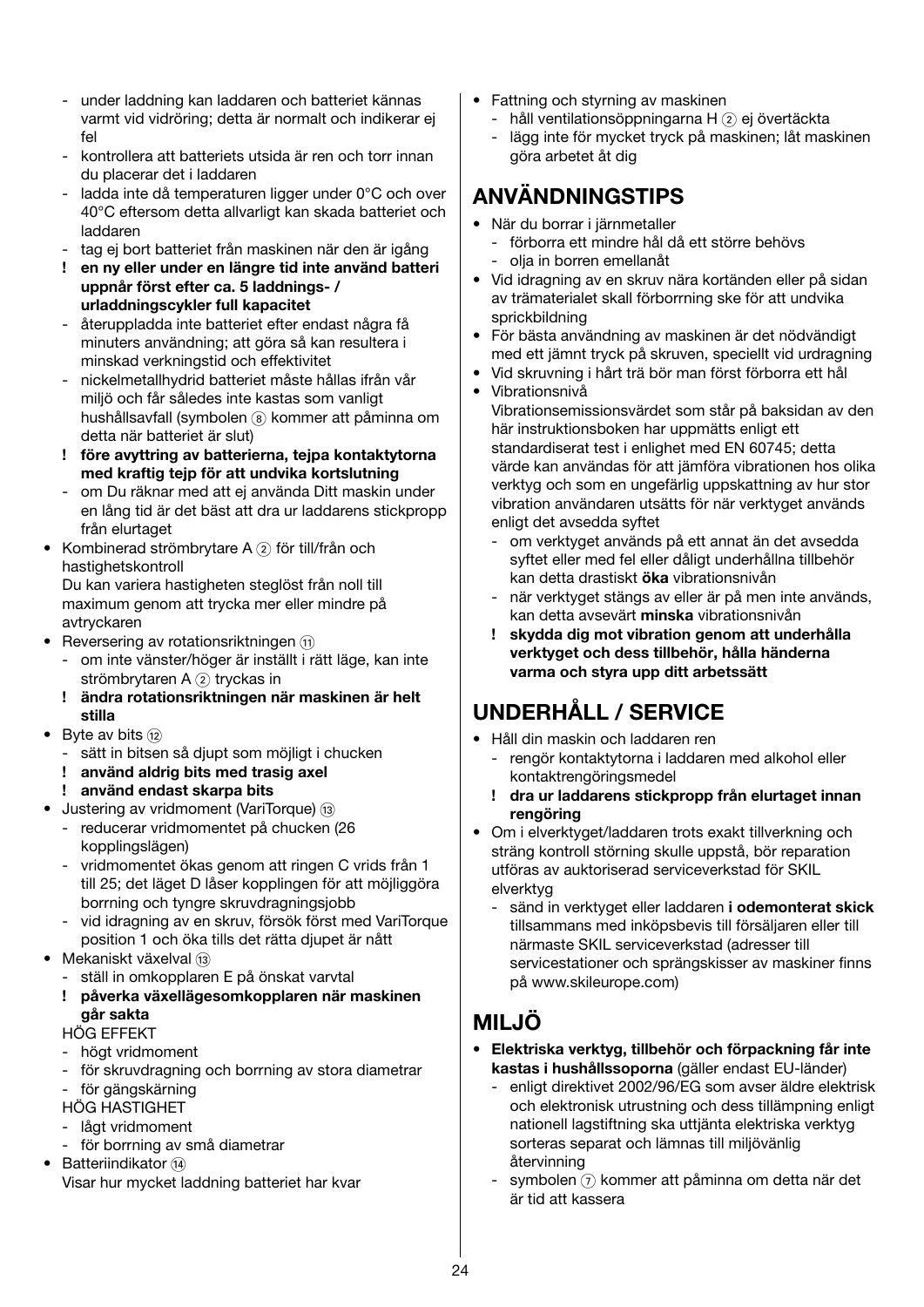

# **skruemaskine**

### **Akkubore-/ 2502/2602/2702**

### **INLEDNING**

- Værktøjet er beregnet til boring i træ, metal, keramik og kunststof; værktøj med elektronisk regulering af omdrejningstal og højre-/ venstreløb er også egnet til skruearbejde og gevindskæring
- $\bullet$  Læs og gem denne betjeningsvejledning  $\circled3$

### **TEKNISKE SPECIFIKATIONER** 1

### **VÆRKTØJETS DELE** 2

- **A** Afbryder til tænd/sluk og regulering af omdrejningstal
- **B** Lys (oplader)
- **C** Ring til justering af drejningsmoment
- **D** Låseposition (kobling)
- **E** Gearomskifter
- **F** Omskifter til ændring af omdrejningsretningen
- **G** Selvspændende borepatron
- **H** Ventilationshuller
- **J** Oplader

### **SIKKERHED**

#### **GENERALE SIKKERHEDSINSTRUKSER**

 **VIGTIGT! Læs alle advarselshenvisninger og instrukser.** I tilfælde af manglende overholdelse af advarselshenvisningerne og instrukserne er der risiko for elektrisk stød, brand og/eller alvorlige kvæstelser. **Opbevar alle advarselshenvisninger og instrukser til senere brug.** Det i advarselshenvisningerne benyttede begreb "el værktøj" refererer til netdrevet el værktøj (med netkabel) og akkudrevet el værktøj (uden netkabel).

#### **1) SIKKERHED PÅ ARBEJDSPLADSEN**

- a) **Sørg for, at arbejdsområdet er rent og ryddeligt.** Uorden eller uoplyste arbejdsområder øger faren for uheld.
- b) **Brug ikke maskinen i eksplosionstruede omgivelser, hvor der er brændbare væsker, gasser eller støv.** El-værktøj kan slå gnister, der kan antænde støv eller dampe.
- c) **Sørg for, at andre personer og ikke mindst børn holdes væk fra arbejdsområdet, når maskinen er i brug.** Hvis man distraheres, kan man miste kontrollen over maskinen.
- **2) ELEKTRISK SIKKERHED**
- a) **Maskinens stik skal passe til kontakten. Stikket må under ingen omstændigheder ændres. Brug ikke adapterstik sammen med jordforbundne maskiner.** Uændrede stik, der passer til kontakterne, nedsætter risikoen for elektrisk stød.
- b) **Undgå kropskontakt med jordforbundne overflader som f.eks. rør, radiatorer, komfurer og køleskabe.** Hvis din krop er jordforbundet, øges risikoen for elektrisk stød.
- c) **Maskinen må ikke udsættes for regn eller fugt.** Indtrængning af vand i maskinen øger risikoen for elektrisk stød.
- d) **Brug ikke ledningen til formål, den ikke er beregnet til (f.eks. må man aldrig bære maskinen i ledningen, hænge maskinen op i ledningen eller rykke i ledningen for at trække stikket ud af kontakten). Beskyt ledningen mod varme, olie, skarpe kanter eller maskindele, der er i bevægelse.** Beskadigede eller indviklede ledninger øger risikoen for elektrisk stød.
- e) **Hvis maskinen benyttes i det fri, må der kun benyttes en forlængerledning, der er godkendt til udendørs brug.** Brug af forlængerledning til udendørs brug nedsætter risikoen for elektrisk stød.
- f) **Hvis det ikke kan undgås at bruge maskinen i fugtige omgivelser, skal der bruges et HFI-relæ.** Brug af et HFI-relæ reducerer risikoen for at få elektrisk stød.
- **3) PERSONLIG SIKKERHED**
- a) **Det er vigtigt at være opmærksom, se, hvad man laver, og bruge maskinen fornuftigt. Man bør ikke bruge maskinen, hvis man er træt, har nydt alkohol eller er påvirket af medicin eller euforiserende stoffer.** Få sekunders uopmærksomhed ved brug af maskinen kan føre til alvorlige personskader.
- b) **Brug beskyttelsesudstyr og hav altid beskyttelsesbriller på.** Brug af sikkerhedsudstyr som f.eks. støvmaske, skridsikkert fodtøj, beskyttelseshjelm eller høreværn afhængig af maskintype og anvendelse nedsætter risikoen for personskader.
- c) **Undgå utilsigtet igangsætning. Kontrollér, at el værktøjet er slukket, før du tilslutter det til strømtilførslen og/eller akkuen, løfter eller bærer**  det. Undgå at bære el værktøjet med fingeren på afbryderen og sørg for, at el værktøjet ikke er tændt, når det sluttes til nettet, da dette øger risikoen for personskader.
- d) **Fjern indstillingsværktøj eller skruenøgle, inden maskinen tændes.** Hvis et stykke værktøj eller en nøgle sidder i en roterende maskindel, er der risiko for personskader.
- e) **Overvurder ikke dig selv. Sørg for at stå sikkert, mens der arbejdes, og kom ikke ud af balance.** Det er derved nemmere at kontrollere maskinen, hvis der skulle opstå uventede situationer.
- f) **Brug egnet arbejdstøj. Undgå løse beklædningsgenstande eller smykker. Hold hår, tøj og handsker væk fra dele, der bevæger sig.** Dele, der er i bevægelse, kan gribe fat i løstsiddende tøj, smykker eller langt hår.
- g) **Hvis støvudsugnings- og opsamlingsudstyr kan monteres, er det vigtigt, at dette tilsluttes og benyttes korrekt.** Brug af en støvopsugning nedsætter risikoen for personskader som følge af støv.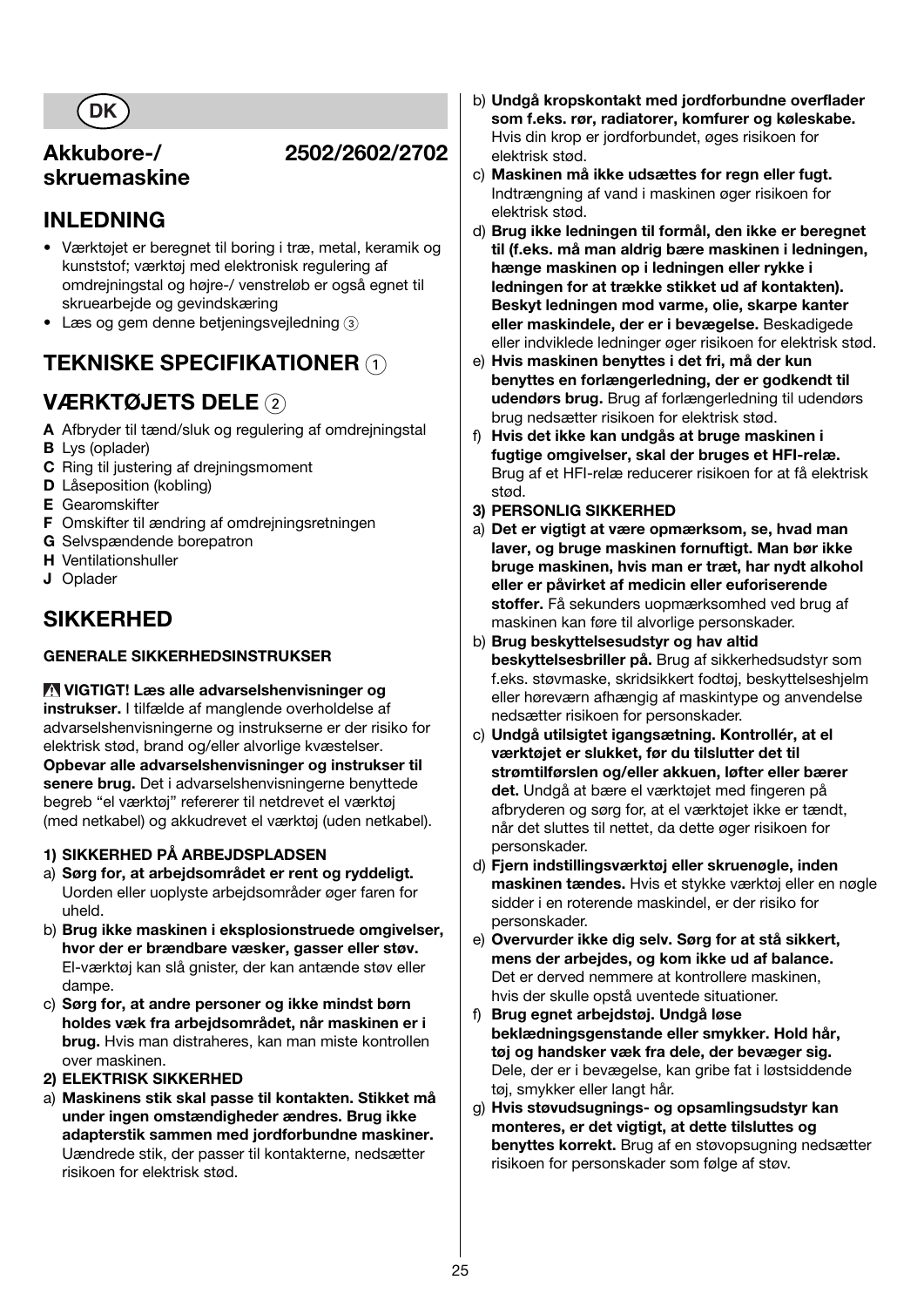- **4) OMHYGGELIG OMGANG MED OG BRUG AF EL-VÆRKTØJ**
- a) **Undgå overbelastning af maskinen. Brug altid en maskine, der er beregnet til det stykke arbejde, der**  skal udføres. Med den rigtige maskine arbeider man bedst og mest sikkert inden for det angivne effektområde.
- b) **Brug ikke en maskine, hvis afbryder er defekt.** En maskine, der ikke kan startes og stoppes, er farlig og skal repareres.
- c) **Træk stikket ud af stikkontakten og/eller fjern akkuen, inden maskinen indstilles, der skiftes tilbehørsdele, eller maskinen lægges fra.** Disse sikkerhedsforanstaltninger forhindrer utilsigtet start af maskinen.
- d) **Opbevar ubenyttet el-værktøj uden for børns rækkevidde. Lad aldrig personer, der ikke er fortrolige med maskinen eller ikke har gennemlæst disse instrukser, benytte maskinen.** El-værktøj er farligt, hvis det benyttes af ukyndige personer.
- e) **Maskinen bør vedligeholdes omhyggeligt. Kontroller, om bevægelige dele fungerer korrekt og ikke sidder fast, og om delene er brækket eller beskadiget, således at maskinens funktion påvirkes. Få beskadigede dele repareret, inden maskinen tages i brug.** Mange uheld skyldes dårligt vedligeholdte maskiner.
- f) **Sørg for, at skæreværktøjer er skarpe og rene.** Omhyggeligt vedligeholdte skæreværktøjer med skarpe skærekanter sætter sig ikke så hurtigt fast og er nemmere at føre.
- g) **Brug el-værktøj, tilbehør, indsatsværktøj osv. iht. disse instrukser. Tag hensyn til arbejdsforholdene og det arbejde, der skal udføres.** I tilfælde af anvendelse af værktøjet til formål, som ligger uden for det fastsatte anvendelsesområde, kan der opstå farlige situationer.
- **5) OMHYGGELIG OMGANG MED OG BRUG AF AKKU-MASKINER**
- a) **Oplad kun akku´er i ladeaggregater, der er anbefalet af fabrikanten.** Et ladeaggregat, der er egnet til en bestemt type akku´er, må ikke benyttes med andre akku´er - brandfare.
- b) **Brug kun de akku´er, der er beregnet til el-værktøjet.** Brug af andre akku´er øger risikoen for personskader og er forbundet med brandfare.
- c) **Ikke benyttede akku´er må ikke komme i berøring med kontorclips, mønter, nøgler, søm, skruer eller andre små metalgenstande, da disse kan kortslutte kontakterne.** En kortslutning mellem akku-kontakterne øger risikoen for personskader i form af forbrændinger.
- d) **Hvis akku´en anvendes forkert, kan der slippe væske ud af akku´en. Undgå at komme i kontakt med denne væske. Hvis det alligevel skulle ske, skylles med vand. Søg læge, hvis væsken kommer i øjnene.** Akku-væske kan give hudirritation eller forbrændinger. **6) SERVICE**
- a) **Sørg for, at maskinen kun repareres af kvalificerede fagfolk, og at der kun benyttes originale reservedele.** Dermed sikres størst mulig maskinsikkerhed.

#### **SIKKERHEDSINSTRUKSER FOR AKKUBORE-/ SKRUEMASKINE**

- Undgå skader forårsaget af skruer, søm eller andre materialer i arbejdsstykket; fjern disse før De begynder at arbejde
- Kontrollér altid at forsyningsspændingen er den samme som den spænding, der er anført på opladerens navneskilt (oplader med betegnelsen 230V eller 240V kan også tilsluttes til 220V)
- I tilfælde af elektrisk eller mekanisk fejlfunktion skal værktøjet straks afbrydes eller opladeren fjernes fra stikkontakten
- SKIL kan kun sikre en korrekt funktion af værktøjet, hvis der benyttes den rigtige tilbehør, som kan fås hos SKILforhandleren
- Der må kun benyttes tilbehør, hvis godkendte omdrejningstal er mindst så højt som værktøjets max. omdrejningstal i ubelastet tilstand
- Dette værktøj må ikke bruges af personer under 16 år
- **Fastgør emnet** (det er sikrere at holde emner i en fastgøringsanordning eller skruestik end med hånden)
- **Hold altid kun el-værktøjet i de isolerede gribeflader, når du udfører arbejde, hvor indsatsværktøjet kan ramme bøjede strømledninger eller værktøjets eget kabel** (kontakt med en spændingsførende ledning sætter også metaldele under spænding, hvilket fører til elektrisk stød)
- **Anvend egnede søgeinstrumenter til at finde frem til skjulte forsyningsledninger eller kontakt det lokale forsyningsselskab** (kontakt med elektriske ledninger kan føre til brand og elektrisk stød; beskadigelse af en gasledning kan føre til eksplosion; brud på et vandrør kan føre til materiel skade eller elektrisk stød)
- **Bearbejd ikke asbestholdigt materiale** (asbest er kræftfremkaldende)
- Støv fra materiale som f.eks. maling, der indeholder bly, nogle træsorter, mineraler og metal kan være skadeligt (kontakt med eller indånding af støvet kan forårsage allergiske reaktioner og/eller sygdomme i luftvejene hos den, der anvender værktøjet, eller hos omkringstående); **bær en støvmaske og arbejd med en støvudsugningsanordning, hvor en sådan kan sluttes til**
- Visse slags støv er klassificeret som kræftfremkaldende (som f.eks. støv fra eg og bøg) især i forbindelse med tilsætningsstoffer til træbehandling; **bær en støvmaske og arbejd med en støvudsugningsanordning, hvor en sådan kan sluttes til**
- Følg de nationale krav, hvad angår støv, for de materialer, du ønsker at arbejde med
- Kontroller, at afbryder  $F(2)$  er i midterste (låst) position inden værktøjet indstilles eller der skiftes tilbehørsdele eller værktøjet bæres eller lægges fra

#### **OPLADNING/BATTERIERNE**

- Oplad kun batteriet i den leverede lader
- Berør ikke kontaktpunkterne i opladeren
- Sæt ikke værktøj/opladeren/batteriet ud i regn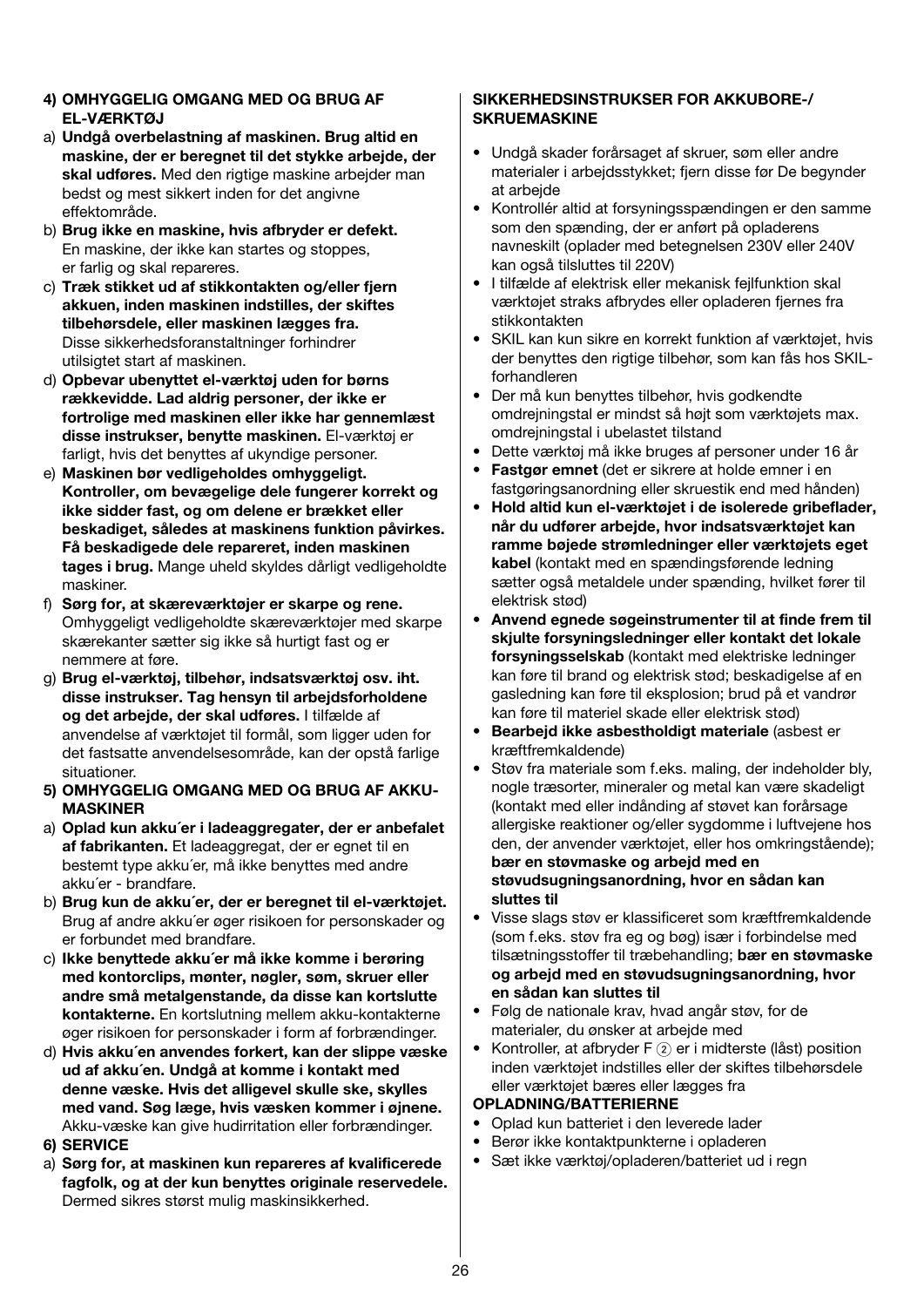- Opbevar værktøj/opladeren/batteriet i et lokale, hvor temperaturen ikke overstiger 40°C eller falder under 0°C
- Batterier vil eksplodere, hvis de kommes i ild, så forsøg aldrig at brænde batteriet
- Brug ikke opladeren hvis den er beskadiget; send den til et sikkerhedscheck hos et autoriseret SKIL service værksted
- Brug ikke opladeren, hvis ledning eller stik er beskadiget; ledning eller stik bør straks udskiftes på et autoriseret SKIL service værksted
- Brug ikke batteriet hvis de er beskadiget; de bør erstates straks
- Skille ikke opladeren eller batteriet ad
- Forsøg ikke at oplade batterierne, som ikke kan genoplades, med opladeren
- Forklaring af symboler på lader/batteri 3 Læs instruktionen inden brugen
	- 4 Benyt kun laderen indendørs
	- 5 Dobbelt isolering (jordforbindelse unødvendig)
	- 6 Forkert polaritet på laderens tilslutning kan medføre fare (lad kun batteriet op med den medfølgende lader)
	- 7 Opladeren må ikke bortskaffes som almindeligt affald
	- 8 Batteriet må ikke bortskaffes som almindeligt affald
	- 9 NiMH-teknologi giver mere energi på en mere miljøvenlig måde

### **BETJENING**

- $\bullet$  Opladning batteriet  $0$ 
	- på nye værktøj er batteriet ikke fuldt opladet
	- forbind opladeren med en stikkontakt
	- lys B tændes
	- indsåt batteriet korrekt i opladeren
	- lys B begynder at blinke, og indikerer hermed at batteriet modtager en opladning (@a)
	- efter ca. 2-3 timar er batteriet fuldt opladet og lys B bliver vist konstant, idet øjeblik opladeren automatisk skifter over til vedligeholdelsesopladning (@b)
	- **! fjern batteriet fra opladeren after opladningsperioden er slut, hvilket forøger levetid af batteriet**

#### VIGTIGT:

- hvis lys B ikke begynder at blinke, efter at man har sat batteriet i (@b), kan dette skyldes:
	- 1) at batteriet er for kold eller varm til en opladning (opladeren oplader kun batteriet når disses temparatur er mellem 0°C og 45°C); opladeren skifter da automatisk til vedligeholdelsesopladning, indtil en temparatur på mellem 0°C og 45°C er nået, hvorpå opladeren automatisk skifter til normalt-opladning
	- 2) at batteriet bør udskiftes
- under opladning kan opladeren og batteriet blive varme at røre ved; dette er normalt og er ikke tegn på et problem
- kontroller, at batteriets udvendige overflade er ren og tør, før det sættes i opladeren
- oplad ikke i temperature under 0°C og over 40°C; dette vil i høj grad skade batteriet og opladeren
- fjern ikke batteriet fra værktøjet medens der arbejdes
- **! en ny batteri eller en batteri, som ikke har været benyttet i længere tid, yder først fuld kapacitet efter ca. 5 opladninger/afladninger**
- oplad ikke batteriet efter få minutters brug; dersom De gør dette, kan resultatet blive en reduktion af arbedjstiden og batteriet kapacitet
- nikkel-metalhydrid batteriet kan forurene naturen og må ikke blandes med almindeligt affald (symbolet 8) erindrer dig om dette, når udskiftning er nødvendig)
- **! beskyt batteri terminaler med bredt tape for at undgå kortslutning**
- hvis værktøjet i længere tid ikke bliver benyttet, er det bedst at trække opladerens stik ud af stikkontakten
- Kombineret afbryder A  $(2)$  for til/fra og hastighedskontrol Kontrolér hastigheden trinløst fra 0 til max. hastighed ved at trykke mere eller mindre på afbryderen
- Ændring af omdreiningsretningen  $(1)$ 
	- afbryderen A (2) kan ikke aktiveres, hvis venstre/højre stillingen ikke er indstillet nøjagtigt
	- **! ændre kun omdrejningsretningen når værktøjet er standset helt**
- Ombytning af bits (12)
	- indsæt bit så dybt som muligt i borepatronen
	- **! brug ikke bits med beskadiget skaft**
	- **! brug kun skarpe bits**
- Justering af dreiningsmoment (VariTorque) (is)
	- bestemmer den kraft borepatronen skal trække med (26 koblingsindstillinger)
	- trækkraften vil forøges når indstillingsringen C drejes fra 1 til 25; pos. D vil tillade may trækkraft til boring og skruning meget kraftigt arbejde
	- ved iskruning af en skrue, prøv først VariTorque stilling 1 og forøg derefter på skalaen indtil den ønskede dybde er nået
- $\bullet$  Mekanisk gearvalg  $(3)$ 
	- stil omskifteren E på ønskede omdrejningstal
	- **! tryk på gearomskifteren mens værktøjet kører langsomt**

#### HØJ EFFEKT

- stor trækkraft
- for iskruning og boring ved store diametre på bor

HØJ OMDREJNINGSTAL

- lavere trækkraft
- for boring ved små diametre på bor
- $\bullet$  Indikator for batteritilstand  $\tan$
- Viser, hvor meget energi der er tilbage i batteriet
- Håndtering og styring af værktøjet
	- hold ventilationshullerne H $(2)$  utildækkede
	- pres ikke for hårdt med værktøjet; lad værktøjet gøre arbeidet for dig

### **GODE RÅD**

- Ved boring i metal
	- forbor et mindre hul, når et stort hul skal bores
	- sørg for at smøre boret en gang imellem med olien
- Ved iskruning af en skrue nær endeflader eller i endetræ bør der forbores for at undgå splinter i træet
- For at få optimal glæde at værktøjet er det nødvendig mot ed jævn tryk på skruen, især ved udskruning
- -

## for gevindskæring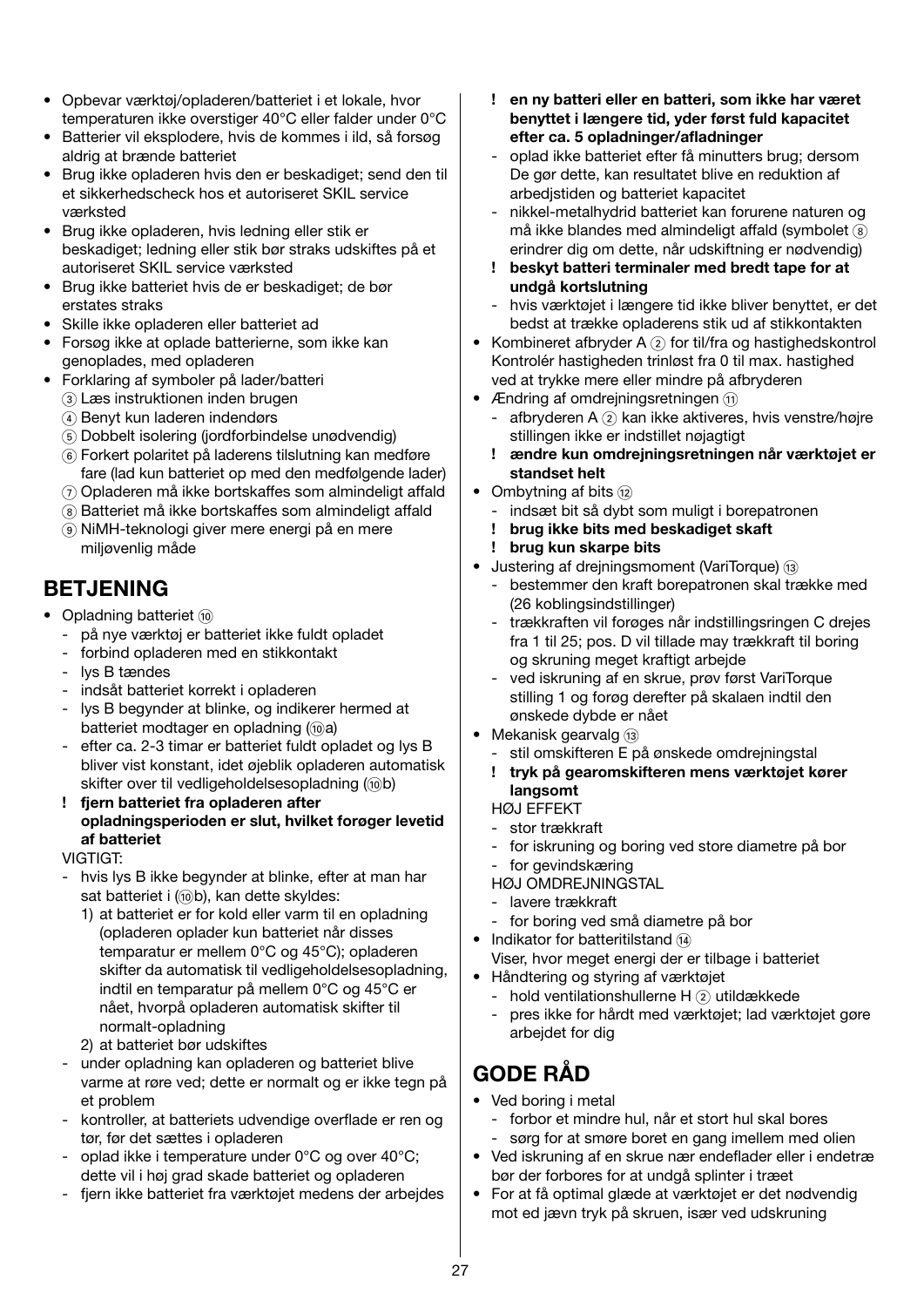- Ved iskruning i hårdt træ anbefales det at forbore
- Vibrationsniveau

 Det vibrationsniveau, der er anført bag på denne betjeningsvejledning er målt i henhold til den standardiserede test som anført i EN 60745; den kan benyttes til at sammenligne to stykker værktøj og som en foreløbig bedømmelse af udsættelsen for vibrationer, når værktøjet anvendes til de nævnte formål

- anvendes værktøjet til andre formål eller med andet eller dårligt vedligeholdt tilbehør, kan dette **øge** udsættelsesniveauet betydeligt
- de tidsrum, hvor værktøjet er slukket, eller hvor det kører uden reelt at udføre noget arbejde, kan **reducere** udsættelsesniveauet betydeligt
- **! beskyt dig selv imod virkningerne af vibrationer ved at vedligeholde værktøjet og dets tilbehør, ved at holde dine hænder varme og ved at organisere dine arbejdsmønstre**

### **VEDLIGEHOLDELSE / SERVICE**

- Hold Deres værktøj og oplader ren
	- rens kontaktfladerne i opladeren med alkohol eller anden rensevæske
	- **! fjern opladeren fra stikkontakten før rensning**
- Skulle el værktøjet/opladeren trods omhyggelig fabrikation og kontrol holde op med at fungere, skal reparationen udføres af et autoriseret serviceværksted for SKIL-elektroværktøj
	- send venligst det **uskilte** værktøj eller oplader sammen med et køb-bevis til Deres værktøjsforhandler eller nærmeste autoriseret SKIL service værksted (adresser og reservedelstegning af værktøjet findes på www.skileurope.com)

### **MILJØ**

- **Elværktøj, tilbehør og emballage må ikke bortskaffes som almindeligt affald** (kun for EU-lande)
	- i henhold til det europæiske direktiv 2002/96/EF om bortskaffelse af elektriske og elektroniske produkter og gældende national lovgivning, skal brugt elværktøj indsamles separat og bortskaffes på en måde, der skåner miljøet mest muligt
	- symbolet  $(\bar{7})$  erindrer dig om dette, når udskiftning er nødvendig

**N**

### **Oppladbar bormaskin/ 2502/2602/2702 skrutrekker**

### **INTRODUKSJON**

- Dette verktøyet er beregnet til boring i tre, metall, keramikk og kunststoff; verktøj med elektronisk turtallsregulering og høyre-/ venstregang er også egnet til skruing og gjengeskjæring
- $\bullet$  Les og ta vare på denne brukerveiledningen  $\circled$

### **TEKNISKE OPPLYSNINGER 1**

### **VERKTØYELEMENTER** 2

- **A** Bryter til av/på og turtallsregulering
- **B** Lys (lader)
- **C** Ring til momentinnstilling
- **D** Låst stilling (clutch)
- **E** Girvalgbryter
- **F** Bryter til endring av dreieretning
- **G** Selvspennende chuck
- **H** Ventilasjonsåpninger
- **J** Lader

### **SIKKERHET**

### **GENERELLE SIKKERHETSANVISNINGER**

 **OBS! Les gjennom alle advarslene og anvisningene.** Feil ved overholdelsen av advarslene og nedenstående anvisninger kan medføre elektriske støt, brann og/eller alvorlige skader. **Ta godt vare på alle advarslene og informasjonene.** Det nedenstående anvendte uttrykket "elektroverktøy" gjelder for strømdrevne elektroverktøy (med ledning) og batteridrevne elektroverktøy (uten ledning).

#### **1) SIKKERHET PÅ ARBEIDSPLASSEN**

- a) **Hold arbeidsområdet rent og ryddig.** Rotete arbeidsområder eller arbeidsområder uten lys kan føre til ulykker.
- b) **Ikke arbeid med maskinen i eksplosjonsutsatte omgivelser – der det befinner seg brennbare væsker, gass eller støv.** Elektroverktøy lager gnister som kan antenne støv eller damper.
- c) **Hold barn og andre personer unna når elektroverktøyet brukes.** Hvis du blir forstyrret under arbeidet, kan du miste kontrollen over maskinen.
- **2) ELEKTRISK SIKKERHET**
- a) **Støpselet til maskinen må passe inn i stikkontakten. Støpselet må ikke forandres på noen som helst måte. Ikke bruk adapterstøpsler sammen med jordede maskiner.** Bruk av støpsler som ikke er forandret på og passende stikkontakter reduserer risikoen for elektriske støt.
- b) **Unngå kroppskontakt med jordede overflater slik som rør, ovner, komfyrer og kjøleskap.** Det er større fare ved elektriske støt hvis kroppen din er jordet.
- c) **Hold maskinen unna regn eller fuktighet.** Dersom det kommer vann i et elektroverktøy, øker risikoen for elektriske støt.
- d) **Ikke bruk ledningen til andre formål, f.eks. til å bære maskinen, henge den opp eller trekke den ut av stikkontakten. Hold ledningen unna varme, olje, skarpe kanter eller maskindeler som beveger seg.** Med skadede eller opphopede ledninger øker risikoen for elektriske støt.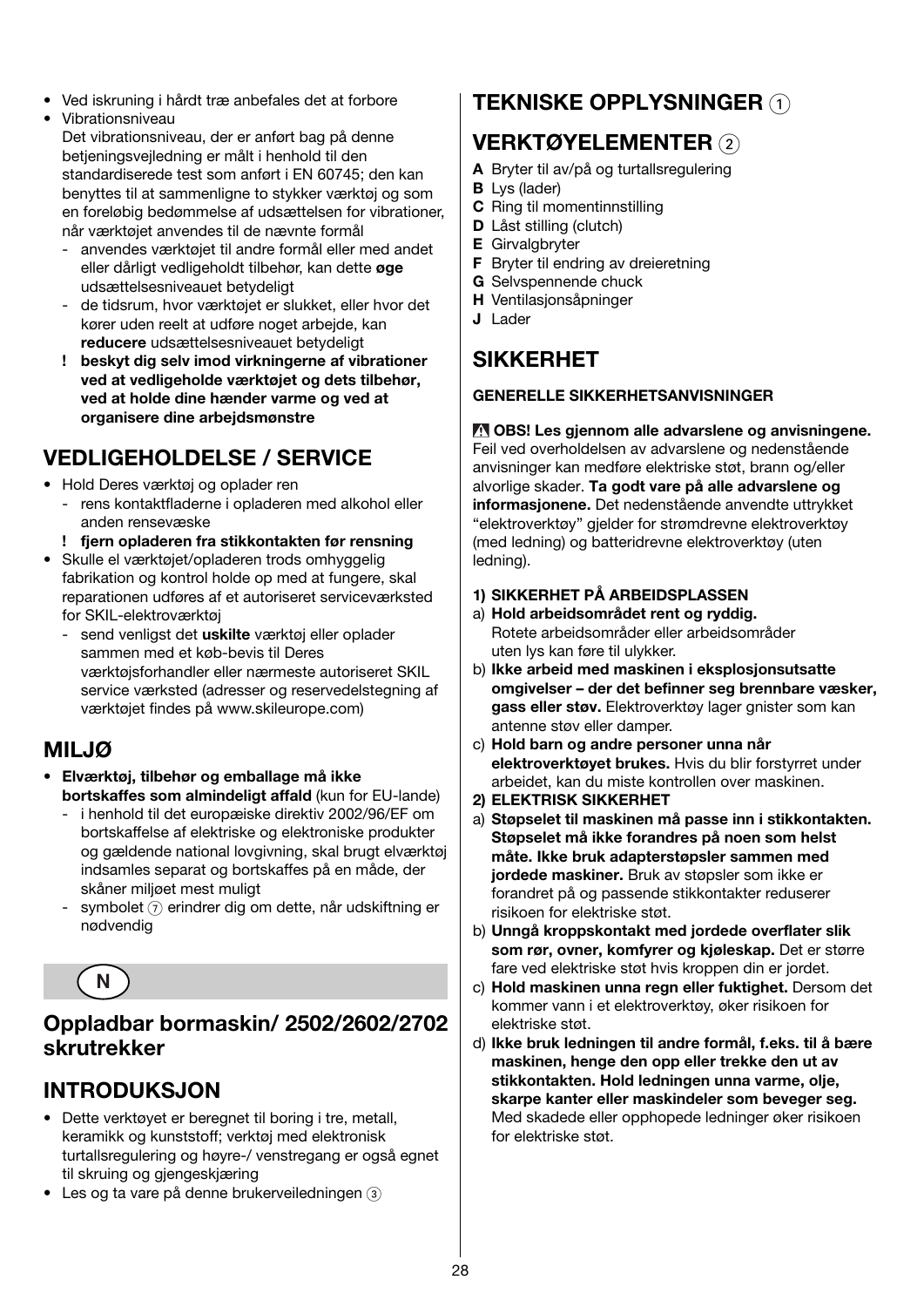- e) **Når du arbeider utendørs med et elektroverktøy, må du kun bruke en skjøteledning som er godkjent til utendørs bruk.** Når du bruker en skjøteledning som er egnet for utendørs bruk, reduseres risikoen for elektriske støt.
- f) **Hvis det ikke kan unngås å bruke elektroverktøyet i fuktige omgivelser, må du bruke en jordfeilbryter.** Bruk av en jordfeilbryter reduserer risikoen for elektriske støt.
- **3) PERSONSIKKERHET**
- a) **Vær oppmerksom, pass på hva du gjør, gå fornuftig frem når du arbeider med et elektroverktøy. Ikke bruk maskinen når du er trett eller er påvirket av narkotika, alkohol eller medikamenter.** Et øyeblikks uoppmerksomhet ved bruk av maskinen kan føre til alvorlige skader.
- b) **Bruk personlig verneutstyr og husk alltid å bruke vernebriller.** Bruk av personlig sikkerhetsutstyr som støvmaske, sklifaste arbeidssko, hjelm eller hørselvern – avhengig av type og bruk av elektroverktøyet – reduserer risikoen for skader.
- c) **Unngå å starte verktøyet ved en feiltagelse. Forviss deg om at elektroverktøyet er slått av før du kobler det til strømmen og/eller batteriet, løfter det opp**  eller bærer det. Hvis du holder fingeren på bryteren når du bærer elektroverktøyet eller kobler elektroverktøyet til strømmen i innkoblet tilstand, kan dette føre til uhell.
- d) **Fjern innstillingsverktøy eller skrunøkler før du slår på elektroverktøyet.** Et verktøy eller en nøkkel som befinner seg i en roterende maskindel, kan føre til skader.
- e) **Ikke overvurder deg selv. Sørg for å stå stødig og i balanse.** Dermed kan du kontrollere maskinen bedre i uventede situasjoner.
- f) **Bruk alltid egnede klær. Ikke bruk vide klær eller smykker. Hold hår, tøy og hansker unna deler som beveger seg.** Løstsittende tøy, smykker eller langt hår kan komme inn i deler som beveger seg.
- g) **Hvis det kan monteres støvavsug- og oppsamlingsinnretninger, må du forvisse deg om at disse er tilkoblet og brukes på korrekt måte.** Bruk av et støvavsug reduserer farer på grunn av støv.
- **4) AKTSOM HÅNDTERING OG BRUK AV ELEKTROVERKTØY**
- a) **Ikke overbelast maskinen. Bruk et elektroverktøy som er beregnet til den type arbeid du vil utføre.** Med et passende elektroverktøy arbeider du bedre og sikrere i det angitte effektområdet.
- b) **Ikke bruk elektroverktøy med defekt på-/avbryter.** Et elektroverktøy som ikke lenger kan slås av eller på, er farlig og må repareres.
- c) **Trekk støpselet ut av stikkontakten og/eller fjern batteriet før du utfører innstillinger på elektroverktøyet, skifter tilbehørsdeler eller legger maskinen bort.** Disse tiltakene forhindrer en utilsiktet starting av maskinen.
- d) **Elektroverktøy som ikke er i bruk må oppbevares utilgjengelig for barn. Ikke la maskinen brukes av personer som ikke er fortrolig med dette eller ikke har lest disse anvisningene.** Elektroverktøy er farlige når de brukes av uerfarne personer.
- e) **Vær nøye med vedlikeholdet av maskinen. Kontroller om bevegelige maskindeler fungerer feilfritt og ikke klemmes fast, og om deler er brukket eller skadet, slik at dette innvirker på maskinens funksjon. La skadede deler repareres før maskinen brukes.** Dårlig vedlikeholdte elektroverktøy er årsaken til mange uhell.
- f) **Hold skjæreverktøyene skarpe og rene.** Godt stelte skjæreverktøy med skarpe skjær setter seg ikke så ofte fast og er lettere å føre.
- g) **Bruk elektroverktøy, tilbehør, verktøy osv. i henhold til disse anvisningene. Ta hensyn til arbeidsforholdene og arbeidet som skal utføres.** Bruk av elektroverktøy til andre formål enn det som er angitt kan føre til farlige situasjoner.
- **5) AKTSOM HÅNDTERING OG BRUK AV BATTERIDREVNE VERKTØY**
- a) **Lad batteriet kun opp i ladeapparater som er anbefalt av produsenten.** Det oppstår brannfare hvis et ladeapparat som er egnet til en bestemt type batterier, brukes med andre batterier.
- b) **Bruk derfor kun riktig type batterier for elektroverktøyene.** Bruk av andre batterier kan medføre skader og brannfare.
- c) **Hold batteriet som ikke er i bruk unna binders, mynter, nøkler, spikre, skruer eller andre mindre metallgjenstander, som kan lage en forbindelse mellom kontaktene.** En kortslutning mellom batterikontaktene kan føre til forbrenninger eller brann.
- d) **Ved gal bruk kan det lekke væske ut av batteriet. Unngå kontakt med denne væsken. Ved tilfeldig kontakt må det skylles med vann. Hvis det kommer væske i øynene, må du i tillegg oppsøke en lege.** Batterivæske som renner ut kan føre til irritasjoner på huden eller forbrenninger.
- **6) SERVICE**
- a) **Maskinen din skal alltid kun repareres av kvalifisert fagpersonale og kun med originale reservedeler.** Slik opprettholdes maskinens sikkerhet.

#### **SIKKERHETSANVISNINGER FOR OPPLADBAR DRILL/ SKRUTREKKER**

- Ungå skade p.g.a. skruer, spiker eller andre elementer i arbeidsstykket; fjernes før man starter jobben
- Sjekk alltid at tilført spenningen er den samme som oppgitt på laderens merkeplate (lader som er betegnet med 230V eller 240V kan også tilkoples 220V)
- I tilfelle noe elektrisk eller mekanisk unormalt, slå øyeblikkelig av bryteren eller ta ut laderen fra stikkontakten
- SKIL kan kun garantere et feilfritt verktøy dersom riktig tilbehør brukes, som leveres fra SKIL-forhandleren på stedet
- Bruk kun tilbehør med et godkjent turtall som er minst like høyt som verktøyets høyeste tomgangsturtall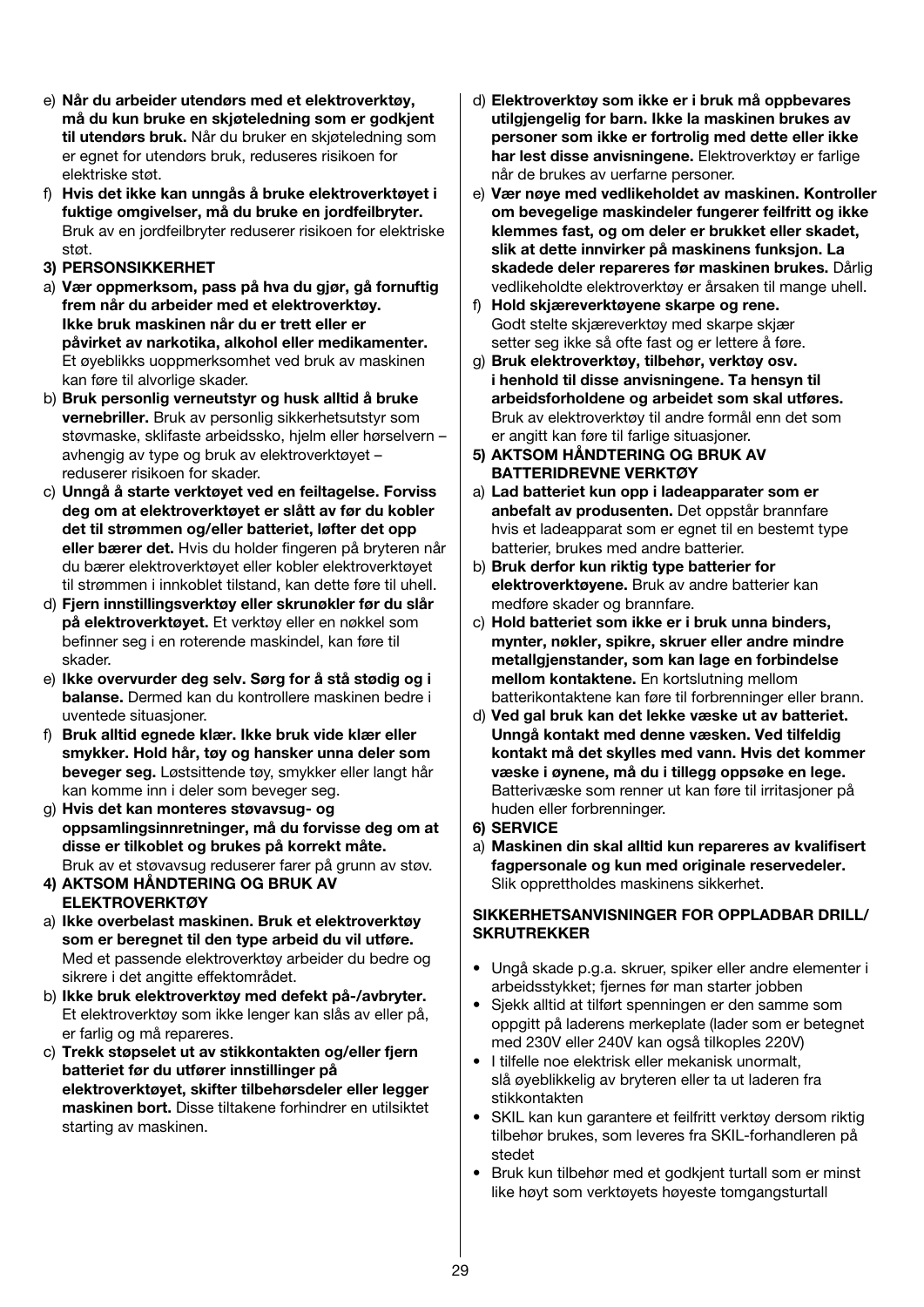- Verktøyet må ikke brukes av personer under 16 år
- **Sett fast arbeidsstykket** (et arbeidsstykke som er sikret med klemmer, sitter sikrere enn om det holdes fast for hånd)
- **Ta kun tak i elektroverktøyet på de isolerte gripeflatene, hvis du utfører arbeid der innsatsverktøyet kan treffe på skjulte strømledninger eller den egne strømledningen** (kontakt med en spenningsførende ledning setter også elektroverktøyets metalldeler under spenning og fører til elektriske støt)
- **Bruk egnede detektorer til å finne skjulte strøm-/ gass-/vannledninger, eller spør hos det lokale el-/ gass-/vannverket** (kontakt med elektriske ledninger kan medføre brann og elektrisk støt; skader på en gassledning kan føre til eksplosjon; inntrenging i en vannledning forårsaker materielle skader og kan medføre elektriske støt)
- **Ikke bearbeid asbestholdig material** (asbest kan fremkalle kreft)
- Støv fra materialer som blyholdig maling, visse tresorter, mineraler og metall kan være skadelig (kontakt med eller inhalering av støv kan gi allergiske reaksjoner og/ eller sykdommer i åndedrettsorganene for brukeren eller personer i nærheten); **bruk støvmaske og arbeid med støvfjerningsutstyr når det er mulig**
- Visse typer støy er klassifisert som kreftfremkallende (som f.eks. støv fra eik og bøk), spesielt sammen med tilsetningsstoffer for trebehandling; **bruk støvmaske og arbeid med støvfjerningsutstyr når det er mulig**
- Følg de nasjonale krav, når det gjelder støv for de materialer du ønsker å arbeide med
- Sørg for at bryter  $F(2)$  er i midterste (låst) posisjon før du utfører innstillniger på verktøyet eller skifter tilbehørsdeler eller bærer eller legger verktøyet bort

#### **LADING/BATTERIENE**

- Lad altid batteriet med laderen som følger med
- Ikke berør kontaktene i laderen
- Utsett ikke verktøy/lader/batteriet for regn
- Oppbevar verktøy/lader/batteriet på et sted der temperaturen ikke overstiger 40°C eller faller enn 0°C
- Batterier vil eksplodere hvis de blir brent, derfor må man aldri brenne batteriene
- Bruk ikke laderen når den er skadet; ta den med til et autorisert SKIL serviceverksted for en sikkerhetssjekk
- Bruk ikke laderen dersom ledning eller plugg er skadet; ledning eller plugg bør straks skiftes ut på et autorisert SKIL serviceverksted
- Bruk ikke batteriet når de er skadet; de må byttes ut umiddelbart
- Demontere ikke lader eller batteriet
- Forsøk ikke å lade opp batterier, som ikke er oppladbare, med laderen
- Forklaring av symboler på lader/batteri 3 Les instruksjonsboken før bruk
	- 4 Laderen skal kun brukes innendørs
	- 5 Dobbeltisolert (ikke nødvendig med jordingsleder)
- 6 Ombytting av polene ved tilkobling av laderen kan medføre fare (batteriet skal kun lades med den medfølgende laderen)
- 7 Kast aldri lader i husholdningsavfallet
- 8 Kast aldri batteriet i husholdningsavfallet
- 9 NiMH-teknologi gir mer energi og mindre forurensing av miljøet

### **BRUK**

- $\bullet$  Lading batteriet  $(10)$ 
	- batteriet er ikke fullt oppladet på nye verktøy
	- kople laderen med en stikkontakt
	- lyset B tennes
	- stikk batteriet inn i laderen
	- lyset B begynner å blinke og indikerer dermed at batteriet mottar ladning (@a)
	- etter ca. 2-3 timer er batteriet fullt opladet og lyset B vises konstant, i samme øyeblikk skifter laderen over til vedlikeholdsladning  $(0$ b)

**! ta ut batteriet fra laderen etter ladetiden er ute; slik forlenges levetid av batteriet**

VIKTIG:

- dersom lyset B ikke begynner å blinke etter at man har satt batteriet i laderen (@b), kann dette skyldes:
	- 1) at batteriet er for kald eller varm (laderen lader kun batteriet ved temperaturer mellom 0°C og 45°C); laderen skifter da automatisk til vedlikeholdsladning inntil en temperatur på mellom 0°C og 45°C er oppnådd, deretter skifter laderen automatisk til normaltladning
	- 2) at batteriet bør skiftes
- under ladning kan laderen og batteriet være varm å berøre; dette er normalt og ikke et tegn på at noe er galt
- se til at overflaten på batteriet er ren og tørr før det settes i laderen
- opplading må ikke foregå ved temperaturer lavere enn 0°C og over 40°C; dette vil forårsake alvorlig skade på batteriet og laderen
- ta ikke ut batteriet mens verktøyet er i gang
- **! et nytt batteri eller et batteri som ikke har vært brukt over lengre tid gir først sin fulle effekt etter ca. 5 oppladings-/utladingssykluser**
- gjenta ikke oppladningen etter kun noen få minutters bruk; dette kan resultere i reduksjon av brukstiden og effektiviteten
- nikkelmetallhydrid batteriet må oppbevares adskilt fra miljø og må ikke kastes som vanlig husholdningsavfall (symbolet 8 er påtrykt som en påmindelse for riktig avhendelse av batteriet når nødvendig)
- **! før batteriene kastes, tape polene mede tykk tape for å unngå kortslutning**
- dersom verktøyet ikke har vært benyttet på lang tid er det best å trekke laderen ut av stikkontakten
- Kombinert bryter A  $(2)$  for på/av og hastighetsinstilling Reguler den trinnløse hastighet fra 0 til maksimun ved å trykke mere eller mindre på bryteren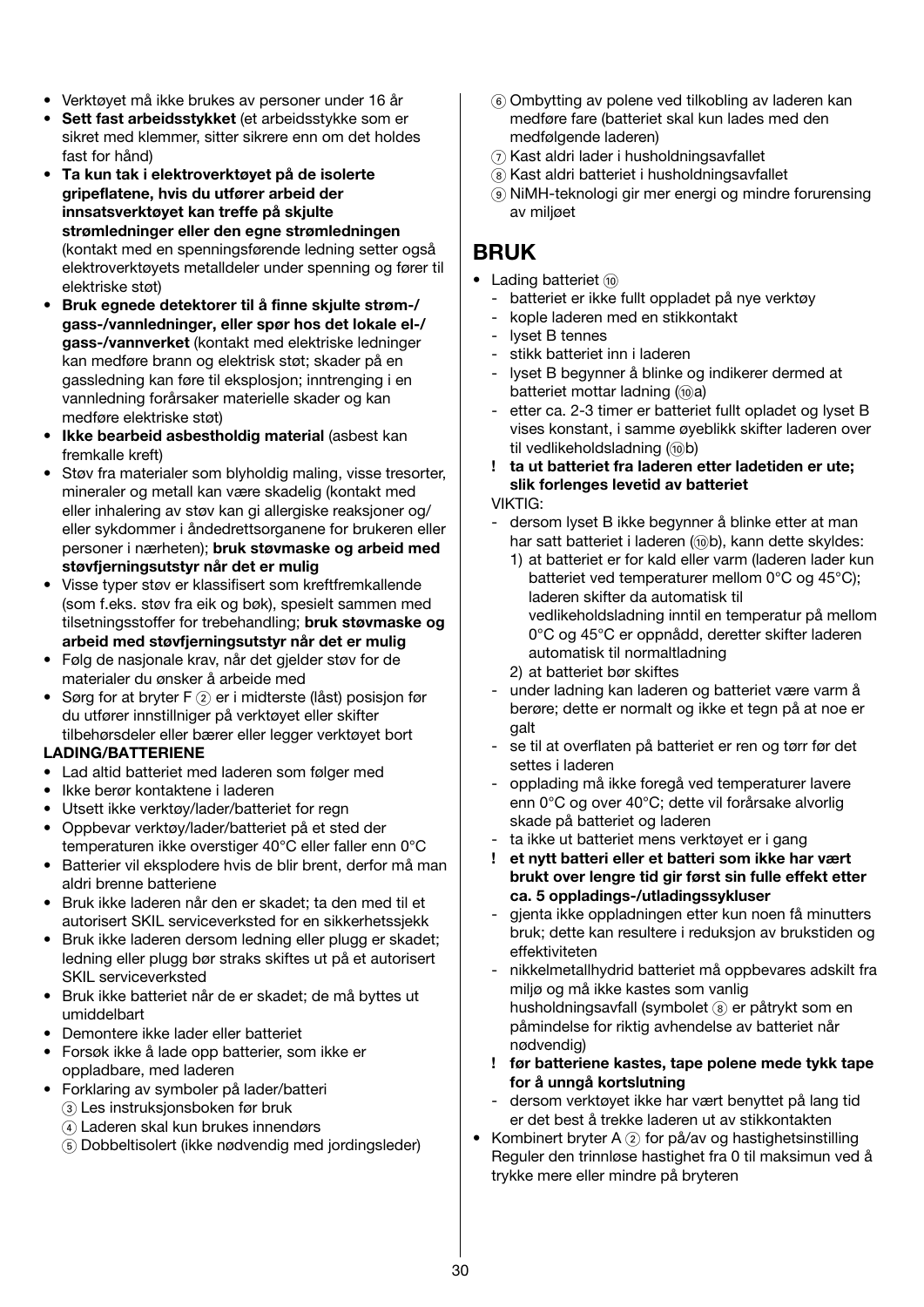- $\bullet$  Endring av dreieretning  $\textcircled{\tiny{n}}$ 
	- hvis ikke retningshendelen er riktig satt i venstre/ høyre posisjon, sperres bryteren A 2
	- **! endre bare dreieretning når verktøyet er helt stillestående**
- Bytting av bits (12)
	- sett bit så dybt som mulig inn i chucken
	- **! bruk aldri bit med skadet tange**
	- **! bruk alltid skarpt bits**
- Momentinnstilling (VariTorque) (i3)
	- begrenser styrken til chucken (26 clutch-stillinger)
	- kraft vil øke dersom clutch-ringen C føres fra 1-25; den stilling D vil låse clutchen og muliggjøre høy efekt i boring og skruing
	- ved skruing, prøv først med VariTorque stilling 1 og øk inntil den ønskede dybde er nådd
- Mekanisk girvalg (13)
	- sett bryteren E på ønsket turtall

#### **! bruk girvalgbryteren når verktøyet går sakte** HØY EFFEKT

- høy vridningsmoment
- for skrutrekking og boring av stor diameter
- or gjenging

HØY HASTIGHET

- liten vridningsmoment
- for boring av liten diameter
- $\bullet$  Indikator for batteristatus  $\tan$
- Viser, hvor meget energi der er tilbake i batteriet
- Grep og styring av verktøyet
	- hold ventilasionsåpningen H 2 utildekket
	- ikke utøv for meget press på verktøyet; la verktøyet giøre jobben for deg

### **BRUKER TIPS**

- Ved boring i jernholdige metaller
	- bor først et lite hull, når et stort hull er krevet
	- smør boret av og til med olje
- Ved skruing ute ved materialkanten er det en fordel å forbore for a ongå at materialet sprekker
- For at du skal ha full nytte av verktøyet er det nødvendig med et svakt press mot skruen, spesielt ved utskruing
- Som skrutrekker ved anvendelse i hardt tre anbefaler vi å bore et styrehull først
- Vibrasjonsnivå

 Det avgitte vibrasjonsnivået som er angitt bak i denne bruksanvisningen er blitt målt i samsvar med en standardisert test som er angitt i EN 60745; den kan brukes til å sammenligne et verktøy med et annet, og som et foreløpig overslag over eksponering for vibrasjoner ved bruk av verktøyet til de oppgavene som er nevnt

- bruk av verktøyet til andre oppgaver, eller med annet eller mangelfullt vedlikeholdt utstyr, kan gi en vesentlig **økning** av eksponeringsnivået
- tidsrommene når verktøyet er avslått eller når det går men ikke arbeider, kan gi en vesentlig **reduksjon** av eksponeringsnivået

**! beskytt deg selv mot virkningene av vibrasjoner ved å vedlikeholde verktøyet og utstyret, holde hendene varme og organisere arbeidsmåten din**

### **VEDLIKEHOLD / SERVICE**

- Hold verktøyet og laderen ren
	- rengjør kontakten i laderen med alkohol eller kontact rens
	- **! ta ut laderen fra stikkontakten før rengjøring**
- Hvis elektroverktøyet/laderen til tross for omhyggelige produksjons- og kontrollmetoder en gang skulle svikte, må reparasjonen utføres av et autorisert serviceverksted for SKIL-elektroverktøy
	- send verktøyet eller laderen **i montert** tilstand med kjøpsbevis til leverandøren eller nærmeste SKIL serviceverksted (adresser liksom service diagram av verktøyet finner du på www.skileurope.com)

### **MILJØ**

- **Kast aldri elektroverktøy, tilbehør og emballasje i husholdningsavfallet** (kun for EU-land)
	- i henhold til EU-direktiv 2002/96/EF om kasserte elektriske og elektroniske produkter og direktivets iverksetting i nasjonal rett, må elektroverktøy som ikke lenger skal brukes, samles separat og returneres til et miljøvennlig gjenvinningsanlegg
	- symbolet  $\widehat{7}$ ) er påtrykt som en påminnelse når utskiftning er nødvendig

**FIN**

### **Akkuruuvinväännin/ 2502/2602/2702 -porakone**

### **ESITTELY**

- Koneet on tarkoitettu poraamiseen puuhun, metalliin, keramiikkaan ja muoviin; elektronisella nopeudensäädöllä ja suunnanvaihdolla varustetut koneet soveltuvat myös ruuvinvääntöön ja kierteitykseen
- $\bullet$  Lue ja säilytä tämä ohjekirja  $\circ$

### **TEKNISET TIEDOT** 1

### **LAITTEEN OSAT 2**

- **A** On/off- ja nopeudensäätökytkin
- **B** Valo (latauslaite)
- **C** Momentinsäätö
- **D** Lukitusasento (kytkin)
- **E** Vaihteenvalitsin
- **F** Kytkin pyörintäsuunnan vaihtamiseksi
- **G** Pikaistukka
- **H** Ilmanvaihto-aukot
- **J** Latauslaite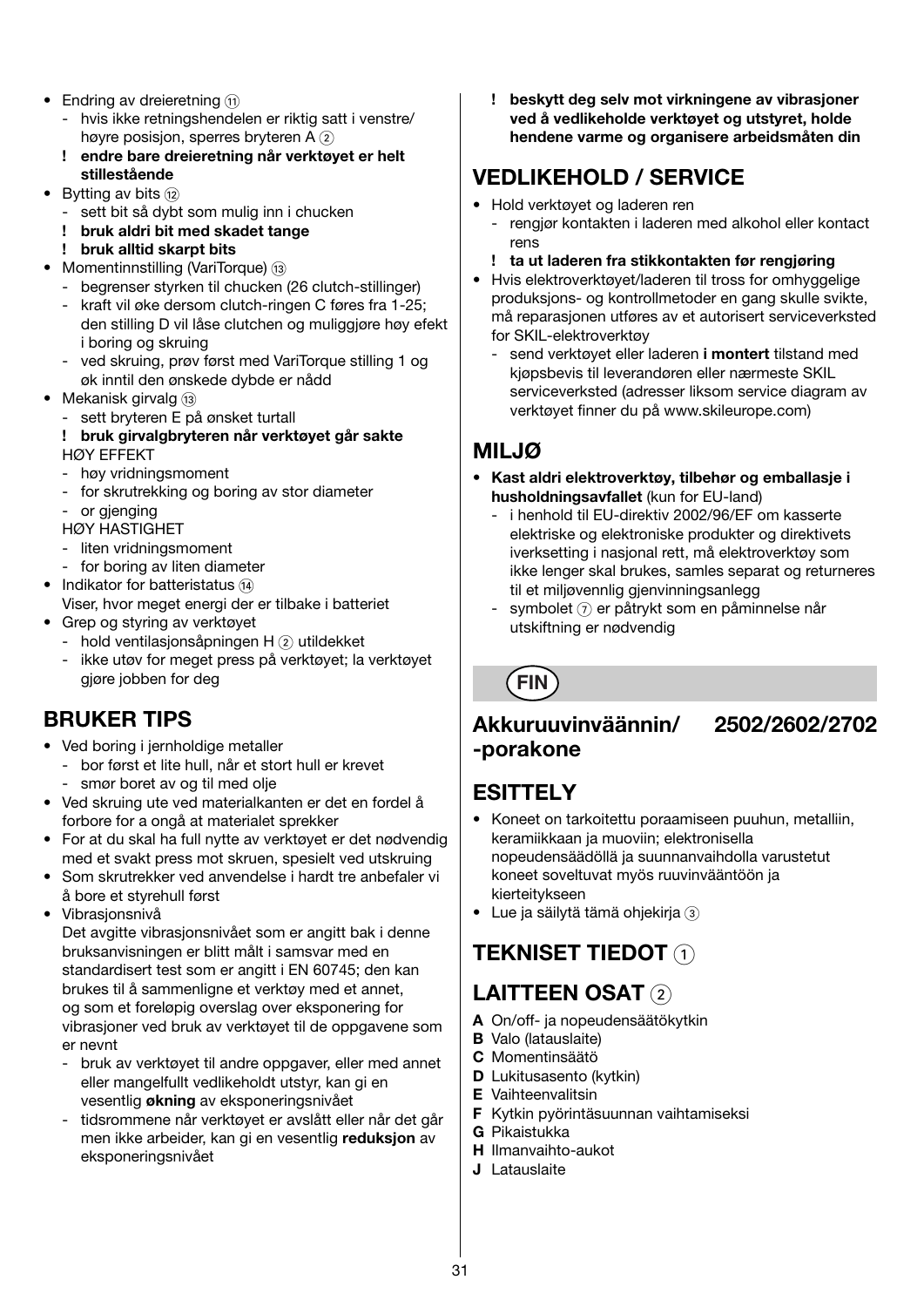### **TURVALLISUUS**

#### **YLEISET TURVALLISUUSOHJEET**

#### **M. HUOMIO!** Lue kaikki turvallisuus- ja muut ohjeet.

Turvallisuusohjeiden noudattamisen laiminlyönti saattaa johtaa sähköiskuun, tulipaloon ja/tai vakavaan loukkaantumiseen. **Säilytä kaikki turvallisuus- ja muut ohjeet tulevaisuutta varten.** Turvallisuusohjeissa käytetty käsite "sähkötyökalu" käsittää verkkokäyttöisiä sähkötyökaluja (verkkojohdolla) ja akkukäyttöisiä sähkötyökaluja (ilman verkkojohtoa).

- **1) TYÖPAIKAN TURVALLISUUS**
- a) **Pidä työskentelyalue puhtaana ja hyvin valaistuna.** Työpaikan epäjärjestys tai valaisemattomat työalueet voivat johtaa tapaturmiin.
- b) **Älä työskentele sähkötyökalulla räjähdysalttiissa ympäristössä, jossa on palavaa nestettä, kaasua tai pölyä**. Sähkötyökalu muodostaa kipinöitä, jotka saattavat sytyttää pölyn tai höyryt.
- c) **Pidä lapset ja sivulliset loitolla sähkötyökalua käyttäessäsi.** Voit menettää laitteesi hallinnan, huomiosi suuntautuessa muualle.
- **2) SÄHKÖTURVALLISUUS**
- a) **Sähkötyökalun pistotulpan tulee sopia pistorasiaan. Pistotulppaa ei saa muuttaa millään tavalla. Älä käytä mitään pistorasia-adaptereita maadoitettujen sähkötyökalujen kanssa.** Alkuperäisessä kunnossa olevat pistotulpat ja sopivat pistorasiat vähentävät sähköiskun vaaraa.
- b) **Vältä koskettamasta maadoitettuja pintoja, kuten putkia. pattereita, liesiä tai jääkaappeja.** Sähköiskun vaara kasvaa, jos kehosi on maadoitettu.
- c) **Älä aseta sähkötyökalua alttiiksi sateelle tai kosteudelle.** Veden tunkeutuminen sähkötyökalun sisään kasvattaa sähköiskun riskiä.
- d) **Älä käytä verkkojohtoa väärin. Älä käytä sitä sähkötyökalun kantamiseen, vetämiseen tai pistotulpan irrottamiseen pistorasiasta. Pidä johto loitolla kuumuudesta, öljystä, terävistä reunoista ja liikkuvista osista.** Vahingoittuneet tai sotkeutuneet johdot kasvattavat sähköiskun vaaraa.
- e) **Käyttäessäsi sähkötyökalua ulkona, käytä ainoastaan ulkokäyttöön soveltuvaa jatkojohtoa.** Ulkokäyttöön soveltuvan jatkojohdon käyttö pienentää sähköiskun vaaraa.
- f) **Jos sähkötyökalun käyttö kosteassa ympäristössä ei ole vältettävissä, tulee käyttää maavuotokatkaisijaa.** Maavuotokatkaisijan käyttö vähentää sähköiskun vaaraa.
- **3) HENKILÖTURVALLISUUS**
- a) **Ole valpas, kiinnitä huomiota työskentelyysi ja noudata tervettä järkeä sähkötyökalua käyttäessäsi. Älä käytä sähkötyökalua, jos olet väsynyt tai huumeiden, alkoholin tahi lääkkeiden vaikutuksen alaisena.** Hetken tarkkaamattomuus sähkötyökalua käytettäessä, saattaa johtaa vakavaan loukkaantumiseen.
- b) **Käytä suojavarusteita. Käytä aina suojalaseja.** Henkilökohtaisen suojavarustuksen käyttö, kuten pölynaamarin, luistamattomien turvakenkien, suojakypärän tai kuulonsuojaimien, riippuen sähkötyökalun lajista ja käyttötavasta, vähentää loukaantumisriskiä.
- c) **Vältä tahatonta käynnistämistä. Varmista, että sähkötyökalu on poiskytkettynä, ennen kuin liität sen sähköverkkoon ja/tai liität akun, otat sen käteen tai kannat sitä.** Jos kannat sähkötyökalua sormi käynnistyskytkimellä tai kytket sähkötyökalun pistotulpan pistorasiaan, käynnistyskytkimen ollessa käyntiasennossa, altistat itsesi onnettomuuksille.
- d) **Poista kaikki säätötyökalut ja ruuvitaltat, ennen kuin käynnistät sähkötyökalun.** Työkalu tai avain, joka sijaitsee laitteen pyörivässä osassa, saattaa johtaa loukkaantumiseen.
- e) **Älä yliarvioi itseäsi. Huolehdi aina tukevasta seisoma-asennosta ja tasapainosta.** Täten voit paremmin hallita sähkötyökalua odottamattomissa tilanteissa.
- f) **Käytä tarkoitukseen soveltuvia vaatteita. Älä käytä löysiä työvaatteita tai koruja. Pidä hiukset, vaatteet ja käsineet loitolla liikkuvista osista.** Väljät vaatteet, korut ja pitkät hiukset voivat takertua liikkuviin osiin.
- g) **Jos pölynimu- ja keräilylaitteita voidaan asentaa, tulee sinun tarkistaa, että ne on liitetty ja että ne käytetään oikealla tavalla.** Pölynimulaitteiston käyttö vähentää pölyn aiheuttamia vaaroja.
- **4) SÄHKÖTYÖKALUJEN KÄYTTÖ JA HOITO**
- a) **Älä ylikuormita laitetta. Käytä kyseiseen työhön tarkoitettua sähkötyökalua.** Sopivaa sähkötyökalua käyttäen työskentelet paremmin ja varmemmin tehoalueella, jolle sähkötyökalu on tarkoitettu.
- b) **Älä käytä sähkötyökalua, jota ei voida käynnistää ja pysäyttää käynnistyskytkimestä.** Sähkötyökalu, jota ei enää voida käynnistää ja pysäyttää käynnistyskytkimellä, on vaarallinen ja se täytyy korjata.
- c) **Irrota pistotulppa pistorasiasta, ennen kuin suoritat säätöjä, vaihdat tarvikkeita tai siirrät sähkötyökalun varastoitavaksi.** Nämä turvatoimenpiteet pienentävät sähkötyökalun tahattoman käynnistysriskin.
- d) **Säilytä sähkötyökalut poissa lasten ulottuvilta, kun niitä ei käytetä. Älä anna sellaisten henkilöiden käyttää sähkötyökalua, jotka eivät tunne sitä tai jotka eivät ole lukeneet tätä käyttöohjetta.** Sähkötyökalut ovat vaarallisia, jos niitä käyttävät kokemattomat henkilöt.
- e) **Hoida sähkötyökalusi huolella. Tarkista, että liikkuvat osat toimivat moitteettomasti, eivätkä ole puristuksessa sekä, että siinä ei ole murtuneita tai vahingoittuneita osia, jotka saattaisivat vaikuttaa haitallisesti sähkötyökalun toimintaan. Anna korjauttaa mahdolliset viat ennen käyttöönottoa.** Monen tapaturman syyt löytyvät huonosti huolletuista laitteista.
- f) **Pidä leikkausterät terävinä ja puhtaina.** Huolellisesti hoidetut leikkaustyökalut, joiden leikkausreunat ovat teräviä, eivät tartu helposti kiinni ja niitä on helpompi hallita.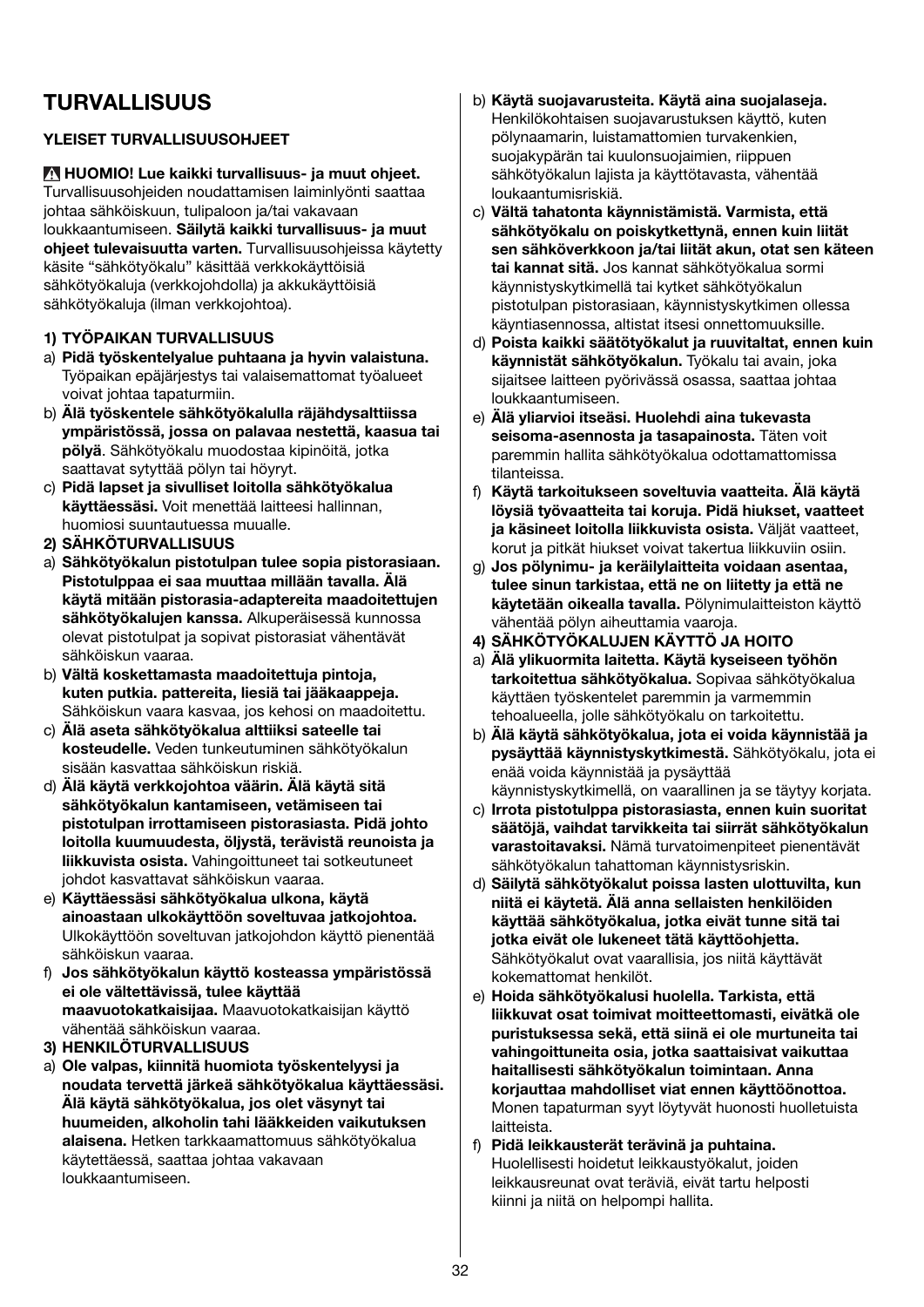- g) **Käytä sähkötyökaluja, tarvikkeita, vaihtotyökaluja jne. näiden ohjeiden mukaisesti. Ota tällöin huomioon työolosuhteet ja suoritettava toimenpide.** Sähkötyökalun käyttö muuhun kuin sille määrättyyn käyttöön, saattaa johtaa vaarallisiin tilanteisiin.
- **5) AKKUKÄYTTÖISTEN SÄHKÖTYÖKALUJEN KÄYTTÖ JA HOITO**
- a) **Lataa akku vain valmistajan määräämässä latauslaitteessa.** Latauslaite, joka soveltuu määrätyntyyppiselle akulle, saattaa muodostaa tulipalovaaran erilaista akkua ladattaessa.
- b) **Käytä sähkötyökalussa ainoastaan kyseiseen sähkötyökaluun tarkoitettua akkua.** Jonkun muun akun käyttö saattaa johtaa loukkaantumiseen ja tulipaloon.
- c) **Pidä irrallista akkua loitolla metalliesineistä, kuten paperinliittimistä, kolikoista, avaimista, nauloista, ruuveista tai muista pienistä metalliesineistä, jotka voivat oikosulkea akun koskettimet.** Akkukoskettimien välinen oikosulku saattaa aiheuttaa palovammoja tai johtaa tulipaloon.
- d) **Väärästä käytöstä johtuen saattaa akusta vuotaa nestettä, jota ei tule koskettaa. Jos nestettä vahingossa joutuu iholle, huuhtele kosketuskohta vedellä. Jos nestettä pääsee silmiin, tarvitaan tämän lisäksi lääkärin apua.** Akusta vuotava neste saattaa aiheuttaa ärsytystä ja palovammoja.
- **6) HUOLTO**
- a) **Anna koulutettujen ammattihenkilöiden korjata sähkötyökalusi ja hyväksy korjauksiin vain alkuperäisiä varaosia.** Täten varmistat, että sähkötyökalu säilyy turvallisena.

#### **AKKURUUVINVÄÄNTIMEN/-PORAKONEEN TURVALLISUUSOHJEET**

- Vältä vaaralliset vahingot, jotka voivat aiheutua nauloista, ruuveista tai muista aineista työstettävässä materiaalissa; poista ne ennen työskentelyn aloittamista
- Tarkista aina, että syöttöjännite on sama kuin latauslaitteen nimilaatan osoittama jännite (latauslaitetta, joiden jännitetaso on 230V tai 240V, voidaan kytkeä myös 220V tason jännitteeseen)
- Jos huomaat sähköisen tai mekaanisen vian, sammuta kone heti tai irrota latauslaite ajaksi pistorasiasta
- SKIL pystyy takaamaan työkalun moitteettoman toiminnan vain, kun käytetään oikeita tarvikkeita, jotka ovat saatavana SKIL-myyntiliikkeestä
- Käytä vain tarvikkeita, joiden sallittu kierrosluku on vähintään yhtä suuri kuin laitteen suurin tyhjäkäyntikierrosluku
- Tätä työkalua saavat käyttää vain 16 vuotta täyttäneet henkilöt
- **Kiinnitä työstettävä kappale** (kiinnittimeen tai puristimeen kiinnitetty työstettävä kappale pysyy tukevammin paikoillaan kuin käsin pidettäessä)
- **Tartu sähkötyökaluun ainoastaan eristetyistä pinnoista, tehdessäsi työtä, jossa saattaisit osua piilossa olevaan sähköjohtoon tai sahan omaan sähköjohtoon** (kosketus jännitteiseen johtoon saattaa myös sähkötyökalun metalliosat jännitteisiksi ja johtaa sähköiskuun)
- **Käytä sopivia etsintälaitteita piilossa olevien syöttöjohtojen paikallistamiseksi, tai käänny paikallisen jakeluyhtiön puoleen** (kosketus sähköjohtoon saattaa johtaa tulipaloon ja sähköiskuun; kaasuputken vahingoittaminen saattaa johtaa räjähdykseen; vesijohtoon tunkeutuminen aiheuttaa aineellista vahinkoa tai saattaa johtaa sähköiskuun)
- **Älä koskaan työstä asbestipitoista ainetta** (asbestia pidetään karsinogeenisena)
- Materiaaleista, kuten lyijypitoinen maali, jotkut puulajit, mineraalit ja metalli, tuleva pöly voi olla vahingollista (kosketuksiin joutuminen pölyn kanssa tai sen sisään hengittäminen voi aiheuttaa käyttäjälle tai sivustakatsojille allergiareaktioita ja/tai hengitysvaivoja); **käytä pölynaamaria ja työskentele pölynpoistolaitteen kanssa, kun sellainen on liitettävissä**
- Tietyntyyppiset pölyt on luokiteltu karsinogeenisiksi (kuten tammi- ja pyökkipöly) erityisesti puun käsittelyyn käytettävien lisäaineiden yhteydessä; **käytä pölynaamaria ja työskentele pölynpoistolaitteen kanssa, kun sellainen on liitettävissä**
- Noudata maakohtaisia pölyyn liittyviä sääntöjä
- Varmista, että kytkin  $F(2)$  on keskellä (lukitus)asennossa, ennen kuin suoritat säätöjä, vaihdat tarvikkeita tai siirrät koneen varastoitavaksi

#### **LATAAMINEN/AKKU**

- Lataa akku vain koneen mukana toimitetulla latauslaitteella
- Älä koske latauslaitteessa olevia releitä
- Suojele konettasi/latauslaitetta/akkua sateelta
- Säilytä konettasi/latauslaitetta/akkua paikoissa, joissa lämpötila ei nouse yli 40°C, eikä laske alle 0°C
- Akut räjähtävät, jos ne hävitetään polttamalla, joten älä missään tapauksessa polta niitä
- Älä käytä vahingoittunutta latauslaitetta; vaan toimita se SKIL-keskushuoltoon tarkastettavaksi
- Äla käytä latauslaitetta, kun johto tai pistoke on vioittunut; johto ja pistoke olisi heti vaihdettava SKILkeskushuollossa
- Älä käytä vahingoittunutta akkua, vaan vaihda se välittömasti
- Älä pura itse latauslaitetta tai akkua
- Älä lataa ladattavaksi soveltumattomia akkuja tällä laturilla
- Laturissa/akussa olevien symbolien selitykset
	- 3 Lue käyttöohjeet ennen käyttöä
	- 4 Käytä laturia vain sisätiloissa
	- 5 Kaksoiseristys (ei tarvita maajohtoa)
	- 6 Latauskytkennän väärä napaisuus voi aiheuttaa vaaran (lataa akku ainoastaan mukana tulevalla laturilla)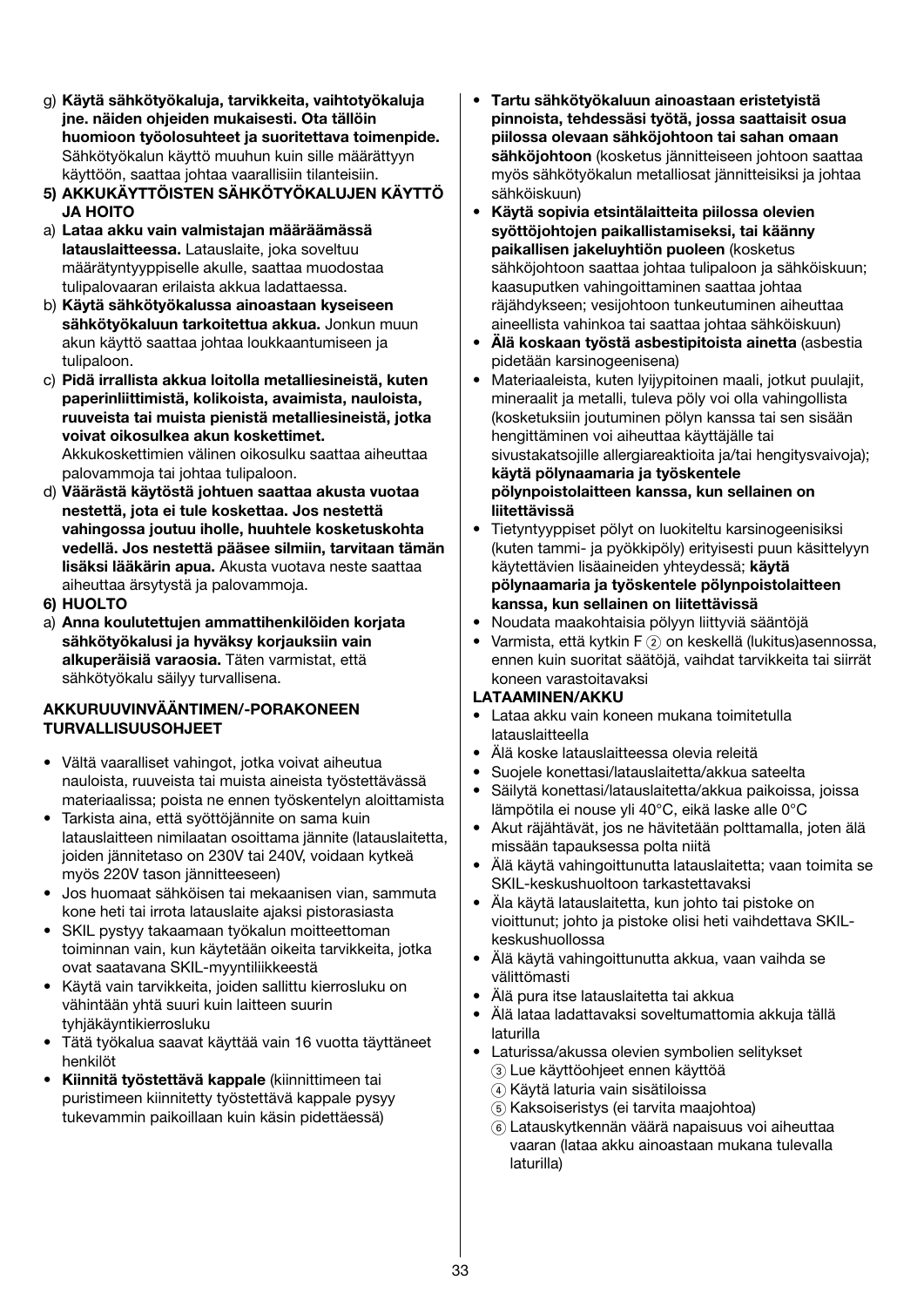- 7 Älä hävitä latauslaitetta tavallisen kotitalousjätteen mukana
- 8 Älä hävitä akkua tavallisen kotitalousjätteen mukana
- 9 NiMH-teknologialla aikaansaadaan enemmän energiaa ympäristöä vähemmän saastuttavalla tavalla

### **KÄYTTÖ**

- $\bullet$  Akun lataaminen  $60$ 
	- uusien koneiden akku ei ole ladattu
	- yhdistä latauslaitteen pistoke virtalähteeseen
	- valo B syttyy
	- aseta akku latauslaitteeseen
	- valo B vilkkuu ilmoittaen, että akku saa latauksen  $(n)$ a)
	- noin 2-3 tunnin kuluttua akku on täysin ladattu ja valo B syttyy vilkkumisen jälkeen palamaan jatkuvasti, jolloin latauslaite kytkeytyy automaattisesti säilytyslataukselle (@b)
	- **! irrota akku latauslaitteesta sen jälkeen kun lataus on valmis pidentääksesi akun käyttöikää**
	- TÄRKEÄÄ HUOMIOITAVAA:
	- jos valo B ei vilku, kun akku on asetettu latauslaitteeseen (@b), se voi merkitä, että:
		- 1) on liian kylmää tai liian kuumaa (latauslaite lataa akkuja vain, kun lämpötila on 0-45°C); tällöin latauslaite kytkeytyy automaattisesti säilytyslataukselle, kunnes on saavutettu 0-45°C:n välinen lämpötila, jolloin latauslaite automaattisesti kytkeytyy normaalilataukseen
		- 2) akku on loppuunkäytetty ja vaihdettava uuteen
	- lataamisen aikana akku voi tuntua lämpimältä, kun sitä kosketellaan; tämä on normaalia eikä merkki mistään ongelmasta
	- varmista, että akku on puhdas ja kuiva, ennen kuin asetat sen latauslaitteeseen
	- älä lataa alle 0°C:n tai yli 40°C:n lämpötiloissa; akun ja latauslaite vaurioituvat siitä
	- älä irrota akkua koneen käydessä
	- **! uusi tai kauan käyttämättä ollut akku saavuttaa täyden tehonsa vasta n. 5 lataus-purkausjakson jälkeen**
	- älä lataa akkua uudelleen muutaman minuutin käytön jälkeen; tämä saattaa vähentää käyttöikää ja akun tehoa
	- nikkelimetallihydridi-akkua ei saa jättää luontoon eikä heittää pois normaalin kotitalousjätteen tapaan (symboli 8 muistuttaa tästä, kun käytöstä poisto tulee ajankohtaiseksi)
	- **! poistaessasi akun käytöstä peitä plus- ja miinusnapa sähköteipillä oikosulun estämiseksi**
	- jos on odotettavissa, että työkalua ei käytetä pitkään aikaan, on parasta irrottaa latauslaite virtalähteestä
- Käynnistys ja nopeuden säätö samalla kytkimellä A $(2)$  Valitse nopeus portaattomasti nollasta maksiminopeuteen painamalla enemmän tai vähemmän kytkintä
- Pyörintäsuunnan vaihto m
	- jos säätöä ei ole oikein asetettu vasen/oikea asentoon, kytkintä A 2 ei voi käynnistää
	- **! muuta pyörintäsuuntaa vain kun työkalu on täysin pysäytettynä**
- Kärkien vaihto @
	- aseta kärki mahdollisimman syvälle istukkaan
	- **! älä käytä kärkiä, joiden varsi on vahingoittunut**
	- **! käytä vain teräviä kärkiä**
- Vääntömomentin säätö (VariTorque) #
	- rajoittaa istukan vääntömomenttia (26 eri säätömahdollisuutta)
	- vääntömomentti kasvaa käännettäessä kytkimen rengasta C 1:stä 25:ään; asento D on porausasento, jossa suurta momenttia vaativa ruuvinvääntö on mahdollista
	- ruuvia kiinnittäessäsi koeta ensin VariTorquesäädintä asennolla 1, koeta sen jälkeen seuraavia asentoja, kunnes toivottu syvyys on saavutettu
- $\bullet$  Mekaaninen vaihteenvalinta  $\widehat{a}$ 
	- aseta valitsin E haluamaasi kierrosluvunasentoon
	- **! käytä vaihteenvalitsinta kun kone pyörii hiljaa** SUURI TEHO
	- suuri vääntömomentti
	- ruuvinvääntöön ja isojen reikien poraukseen
	- kierteitykseen
	- SUUREMPI NOPEUS
	- alhaisempi vääntömomentti
	- pienien reikien poraukseen
- $\bullet$  Akun lataustilan näyttö  $\tan$ Ilmoittaa akun lataustilan
- Koneen pitäminen ja ohjaaminen
	- pidä ilmanvaihto-aukkoja H (2) peittämättöminä
	- älä paina työkalua liian voimakkaasti; vaan anna työkalun tehdä työ puolestasi

### **VINKKEJÄ**

- Porattaessa rautametalleja
	- poraa ensin pienempi esireikä ja jatka sitten isommalla terällä
	- voitele poranterä ajoittain öljyllä
- Kun ruuvi väännetään lähelle puun reunaa, pitää porata esireikä ruuvia varten, jotta estetään puun halkeaminen
- Jotta laitteesta saataisiin mahdollisimman suuri hyöty, ruuvia on painettava tasaisesti, varsinkin ruuvia irrotettaessa
- Väännettäessä ruuveja kovaan puuhun tulisi ensin porata esireikä
- Tärinätaso

 Tämän ohjekirjan takana mainittu tärinäsäteilytaso on mitattu standardin EN 60745 mukaisen standarditestin mukaisesti; sitä voidaan käyttää verrattaessa yhtä laitetta toiseen sekä alustavana tärinälle altistumisen arviona käytettäessä laitetta manituissa käyttötarkoituksissa

laitteen käyttö eri käyttötarkoituksiin tai erilaisten tai huonosti ylläpidettyjen lisälaitteiden kanssa voi **lisätä** merkittävästi altistumistasoa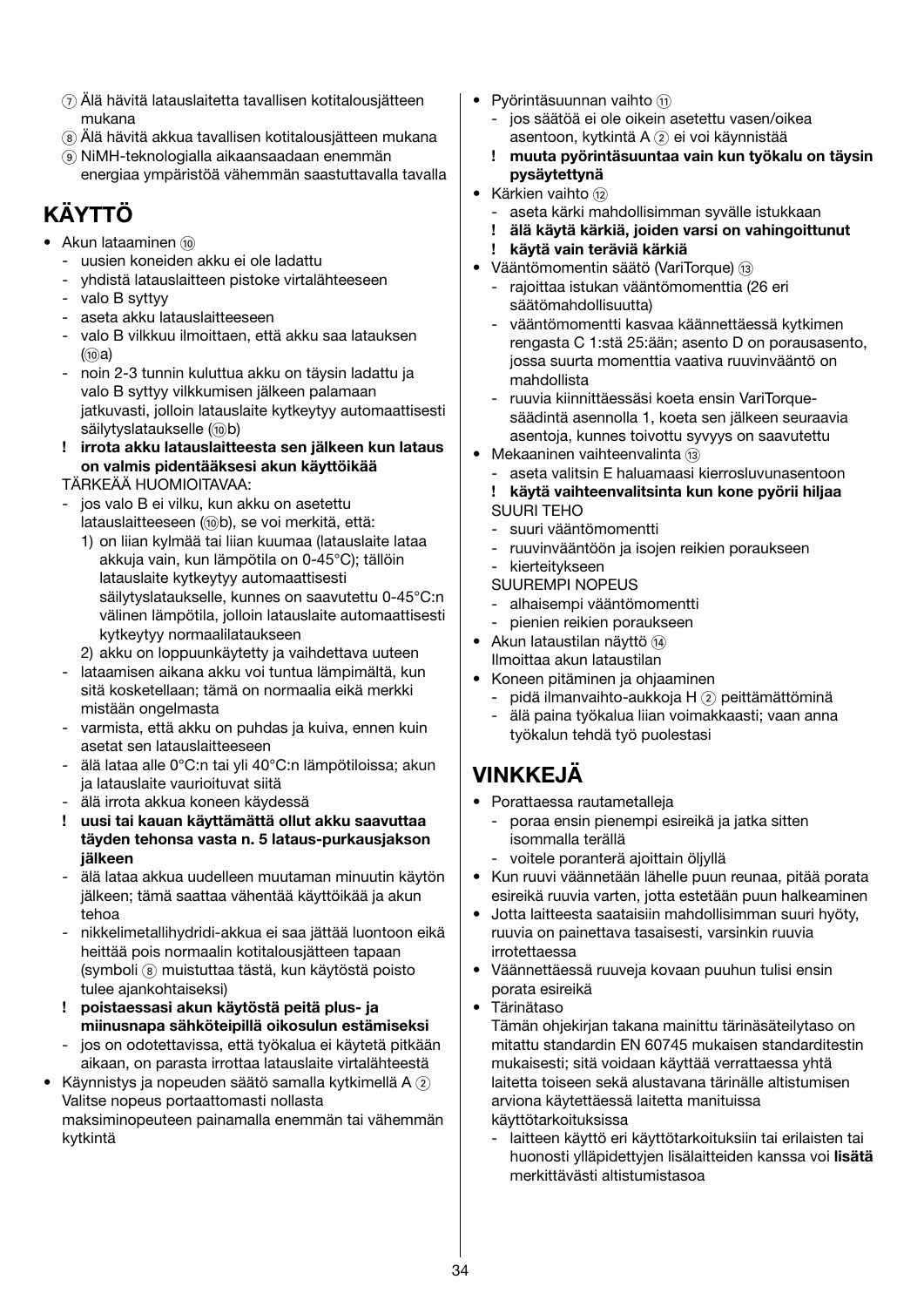- laitteen ollessa sammuksissa tai kun se on käynnissä, mutta sillä ei tehdä työtä, altistumistaso voi olla huomattavasti **pienempi**
- **! suojaudu tärinän vaikutuksilta ylläpitämällä laite ja sen lisävarusteet, pitämällä kädet lämpiminä ja järjestämällä työmenetelmät**

### **HOITO / HUOLTO**

- Pidä koneesi ja latauslaite puhtaana
	- puhdista latauslaitteen virtanavat alkoholilla tai kosketinkärkien puhdistukseen tarkoitetulla puhdistusaineella
	- **! irrota latauslaite aina puhdistuksen ajaksi pistorasiasta**
- Jos sähkötyökalussa/latauslaitteessa, huolellisesta valmistuksesta ja koestusmenettelystä huolimatta esiintyy vikaa, tulee korjaus antaa SKIL sopimushuollon tehtäväksi
	- toimita työkalu tai latauslaite sitä osiin **purkamatta** lähimpään SKIL-huoltoon (osoitteet ja työkalun huoltokaava ovat tarjolla web-osoitteessa www.skileurope.com) ostotodiste mukaan liitettynä

### **YMPÄRISTÖNSUOJELU**

- **Älä hävitä sähkötyökalua, tarvikkeita tai pakkausta tavallisen kotitalousjätteen mukana** (koskee vain EU-maita)
	- vanhoja sähkö- ja elektroniikkalaitteita koskevan EU-direktiivin 2002/96/ETY ja sen maakohtaisten sovellusten mukaisesti käytetyt sähkötyökalut on toimitettava ongelmajätteen keräyspisteeseen ja ohjattava ympäristöystävälliseen kierrätykseen
	- symboli $\overline{(\tau)}$  muistuttaa tästä, kun käytöstä poisto tulee ajankohtaiseksi



### **Taladradora/ 2502/2602/2702 atornilladora sin cable**

### **INTRODUCCIÓN**

- Esta herramienta ha sido proyectada para taladrar en madera, metal, cerámica y materiales sintéticos; las herramientas con control electrónico de la velocidad y de giro a derecha e izquierda son también adecuadas para atornillar y tallar roscas
- $\bullet$  Lea y conserve este manual de instrucciones  $\circled$

### **CARACTERISTICAS TECNICAS** (1)

### **ELEMENTOS DE LA HERRAMIENTA** 2

- **A** Interruptor para encendido/apagado y control de velocidad
- **B** Luz (cargador)
- **C** Anillo para regulación del par de apriete
- **D** Posición de bloqueo (embrague)
- **E** Selector de velocidad
- **F** Interruptor para invertir la dirección de giro
- **G** Portabrocas sin llave
- **H** Ranuras de ventilación
- **J** Cargador

### **SEGURIDAD**

#### **INSTRUCCIONES GENERALES DE SEGURIDAD**

 **¡ATENCIÓN! Lea íntegramente estas advertencias de peligro e instrucciones.** En caso de no atenerse a las advertencias de peligro e instrucciones siguientes, ello puede ocasionar una descarga eléctrica, un incendio y/o lesión grave. **Guardar todas las advertencias de peligro e instrucciones para futuras consultas.** El término "herramienta eléctrica" empleado en las siguientes advertencias de peligro se refiere a herramientas eléctricas de conexión a la red (con cable de red) y a herramientas eléctricas accionadas por acumulador (o sea, sin cable de red).

#### **1) SEGURIDAD DEL PUESTO DE TRABAJO**

- a) **Mantenga limpia y bien iluminada su área de trabajo.** El desorden o una iluminación deficiente en las áreas de trabajo pueden provocar accidentes.
- b) **No utilice la herramienta eléctrica en un entorno con peligro de explosión, en el que se encuentren combustibles líquidos, gases o material en polvo.** Las herramientas eléctricas producen chispas que pueden llegar a inflamar los materiales en polvo o vapores.
- c) **Mantenga alejados a los niños y otras personas de su área de trabajo al emplear la herramienta eléctrica.** Una distracción le puede hacer perder el control sobre la herramienta.
- **2) SEGURIDAD ELÉCTRICA**
- a) **El enchufe de la herramienta debe corresponder a la toma de corriente utilizada. No es admisible modificar el enchufe en forma alguna. No emplear adaptadores en herramientas dotadas con una toma**  de tierra. Los enchufes sin modificar adecuados a las respectivas tomas de corriente reducen el riesgo de una descarga eléctrica.
- b) **Evite que su cuerpo toque partes conectadas a tierra como tuberías, radiadores, cocinas y refrigeradores.** El riesgo a quedar expuesto a una descarga eléctrica es mayor si su cuerpo tiene contacto con tomas de tierra.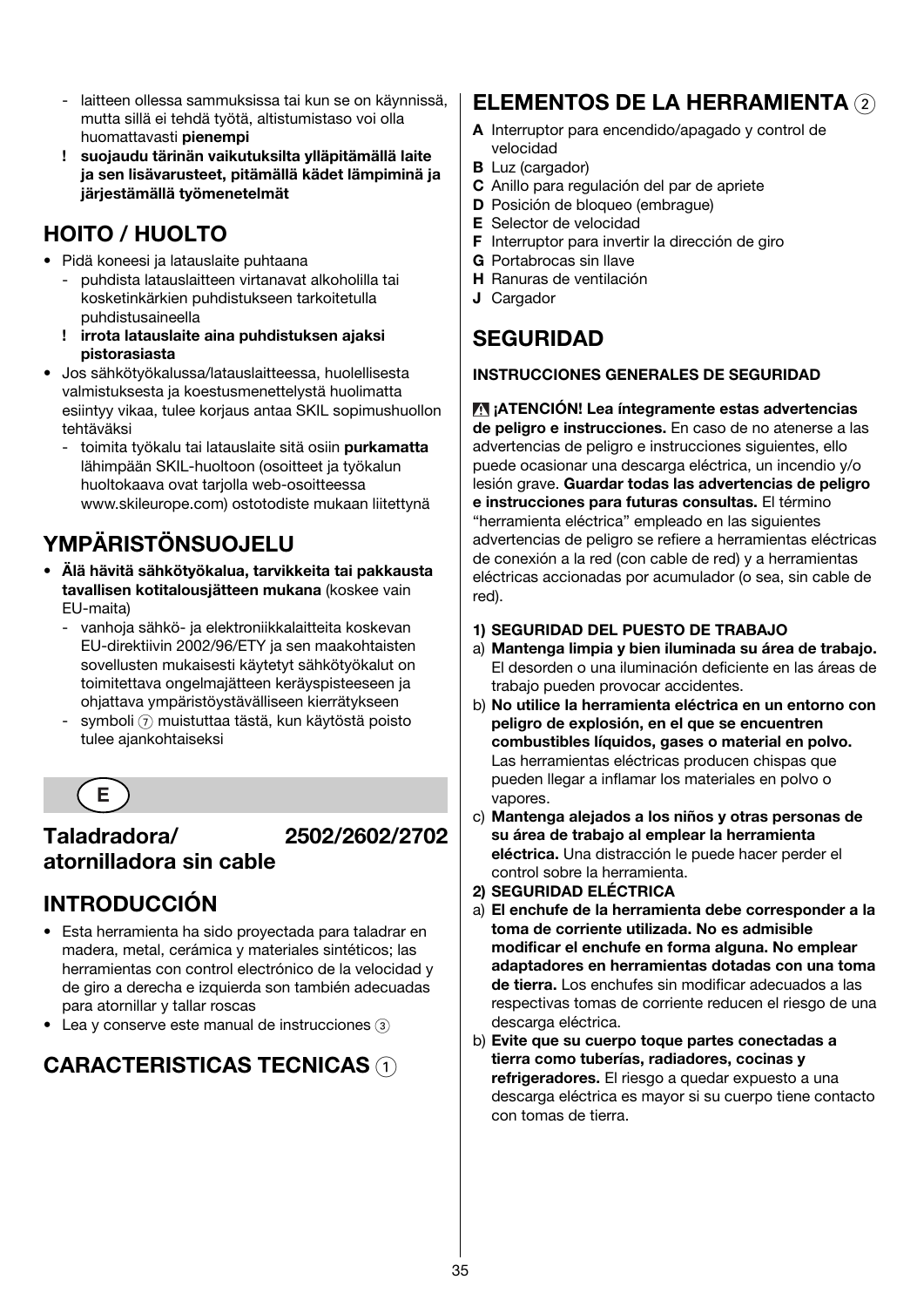- c) **No exponga las herramientas eléctricas a la lluvia o a condiciones de humedad.** Existe el peligro de recibir una descarga eléctrica si penetran líquidos en la herramienta.
- d) **No utilice el cable de red para transportar o colgar la herramienta, ni tire de él para sacar el enchufe de la toma de corriente. Mantenga el cable de red alejado del calor, aceite, esquinas cortantes o piezas móviles.** Los cables de red dañados o enredados pueden provocar una descarga eléctrica.
- e) **Al trabajar con la herramienta eléctrica en la intemperie utilice solamente cables de prolongación homologados para su uso en exteriores.** La utilización de un cable de prolongación adecuado para su uso en exteriores reduce el riesgo de una descarga eléctrica.
- f) **Si el funcionamiento de una herramienta eléctrica en un lugar húmedo fuese inevitable, utilice un cortacircuito de fuga a tierra.** El uso de un cortacircuito de fuga a tierra reduce el riesgo de descarga eléctrica.
- **3) SEGURIDAD DE PERSONAS**
- a) **Esté atento y emplee la herramienta con prudencia. No utilice la herramienta eléctrica si estuviese cansado, ni bajo los efectos de alcohol, drogas o medicamentos.** El no estar atento durante el uso de una herramienta eléctrica puede provocarle serias lesiones.
- b) **Utilice un equipo de protección personal y en todo caso unas gafas de protección.** El riesgo a lesionarse se reduce considerablemente si, dependiendo del tipo y la aplicación de la herramienta eléctrica empleada, se utiliza un equipo de protección adecuado como una mascarilla antipolvo, zapatos de seguridad con suela antideslizante, casco, o protectores auditivos.
- c) **Evite una puesta en marcha fortuita. Asegurarse de que la herramienta eléctrica esté desconectada antes de conectarla a la toma de corriente y/o al montar el acumulador, al recogerla, y al transportarla.** Si transporta la herramienta eléctrica sujetándola por el interruptor de conexión/desconexión, o si introduce el enchufe en la toma de corriente con la herramienta eléctrica conectada, ello puede dar lugar a un accidente.
- d) **Retire las herramientas de ajuste o llaves fijas antes de conectar la herramienta eléctrica.** Una herramienta o llave colocada en una pieza rotativa puede producir lesiones graves al accionar la herramienta eléctrica.
- e) **Sea precavido. Trabaje sobre una base firme y mantenga el equilibrio en todo momento.** Ello le permitirá controlar mejor la herramienta eléctrica en caso de presentarse una situación inesperada.
- f) **Lleve puesta una vestimenta de trabajo adecuada. No utilice vestimenta amplia ni joyas. Mantenga su pelo, vestimenta y guantes alejados de las piezas móviles.** La vestimenta suelta, las joyas y el pelo largo se pueden enganchar con las piezas en movimiento.
- g) **Siempre que sea posible utilizar equipos de aspiración o captación de polvo, asegúrese que éstos estén montados y que sean utilizados correctamente.** El empleo de estos equipos reduce los riesgos derivados del polvo.
- **4) CUIDADO Y UTILIZACIÓN DE HERRAMIENTAS ELÉCTRICAS**
- a) **No sobrecargue la herramienta. Use la herramienta prevista para el trabajo a realizar.** Con la herramienta adecuada podrá trabajar mejor y con mayor seguridad dentro del margen de potencia indicado.
- b) **No utilice herramientas con un interruptor defectuoso.** Las herramientas que no se puedan conectar o desconectar son peligrosas y deben repararse.
- c) **Saque el enchufe de la red y/o desmonte el acumulador antes de realizar un ajuste en la herramienta eléctrica, cambiar de accesorio o al guardar la herramienta eléctrica.** Esta medida preventiva reduce el riesgo de conectar accidentalmente la herramienta.
- d) **Guarde las herramientas fuera del alcance de los niños y de las personas que no estén familiarizadas con su uso.** Las herramientas utilizadas por personas inexpertas son peligrosas.
- e) **Cuide sus herramientas con esmero. Controle si funcionan correctamente, sin atascarse, las partes móviles de la herramienta, y si existen partes rotas o deterioradas que pudieran afectar al funcionamiento de la herramienta. Si la herramienta eléctrica estuviese defectuosa haga repararla antes de volver a utilizarla.** Muchos de los accidentes se deben a herramientas con un mantenimiento deficiente.
- f) **Mantenga los útiles limpios y afilados.** Los útiles mantenidos correctamente se dejan guiar y controlar mejor.
- g) **Utilice herramientas eléctricas, accesorios, útiles, etc. de acuerdo con estas instrucciones, teniendo en cuenta las condiciones de trabajo y la tarea a realizar.** El uso de herramientas eléctricas para trabajos diferentes de aquellos para los que han sido concebidas puede resultar peligroso.
- **5) CUIDADO Y UTILIZACIÓN DE HERRAMIENTAS ACCIONADAS POR ACUMULADOR**
- a) **Cargue los acumuladores únicamente con los cargadores recomendados por el fabricante.** Existe riesgo de incendio al intentar cargar acumuladores de un tipo diferente al previsto para el cargador.
- b) **Emplee únicamente los acumuladores previstos para la herramienta eléctrica.** El uso de otro tipo de acumuladores puede provocar daños e incluso un incendio.
- c) **Si no utiliza el acumulador, guárdelo separado de clips, monedas, llaves, clavos, tornillos o demás objetos metálicos que pudieran puentear sus contactos.** El cortocircuito de los contactos del acumulador puede causar quemaduras o un incendio.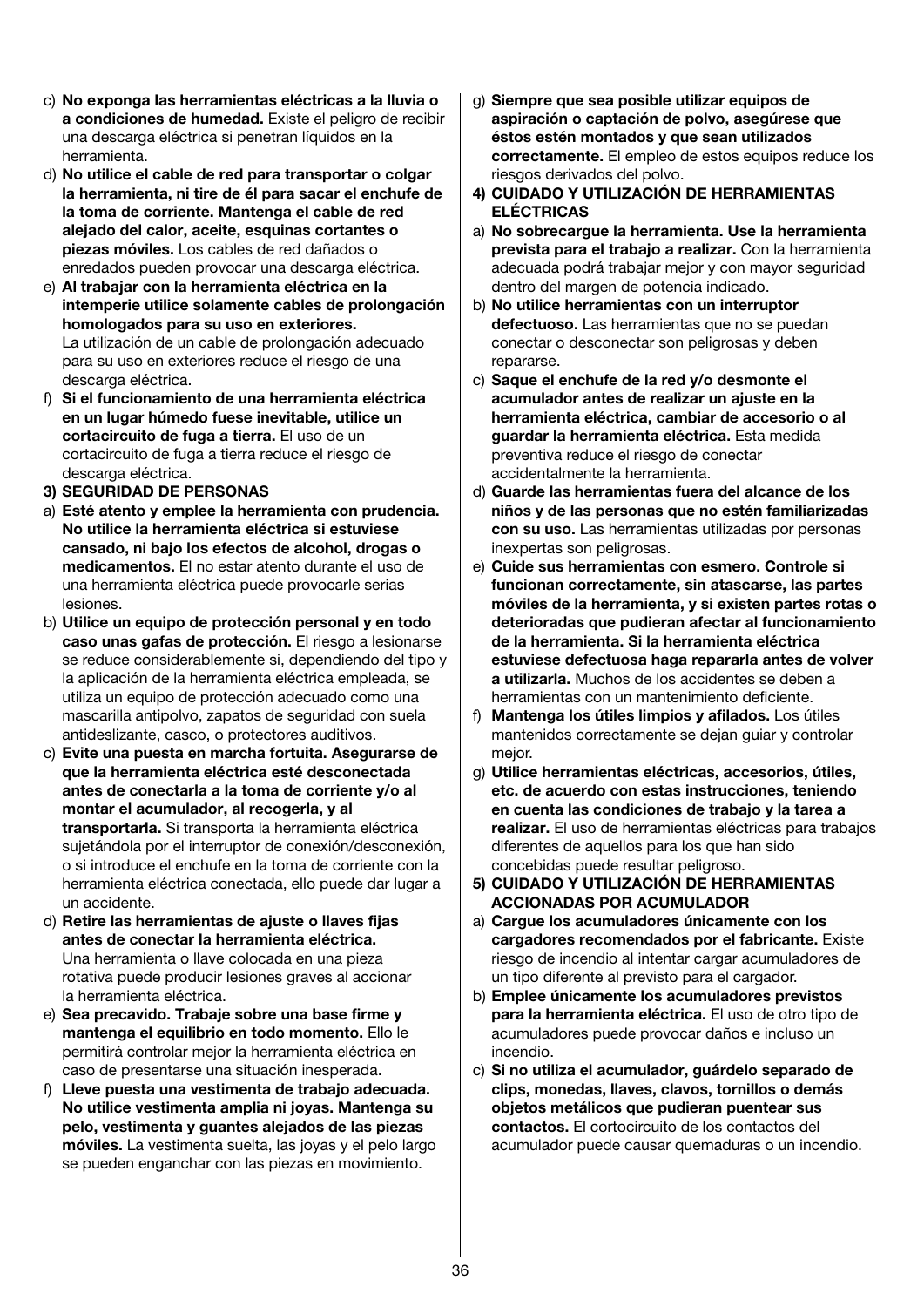- d) **La utilización inadecuada del acumulador puede provocar fugas de líquido. Evite el contacto con él. En caso de un contacto accidental enjuagar el área afectada con abundante agua. En caso de un contacto con los ojos recurra además inmediatamente a un médico.** El líquido del acumulador puede irritar la piel o producir quemaduras.
- **6) SERVICIO**
- a) **Únicamente haga reparar su herramienta eléctrica por un profesional, empleando exclusivamente piezas de repuesto originales.** Solamente así se mantiene la seguridad de la herramienta eléctrica.

#### **INSTRUCCIONES DE SEGURIDAD PARA TALADROS/ ATORNILLADORES**

- Evite los daños que puedan causar los tornillos, clavos y otros objetos sobre la pieza de trabajo; retírelos antes de empezar a trabajar
- Compruebe siempre que la tensión de alimentación es la misma que la indicada en la placa de características del cargador (los cargadores de 230V o 240V pueden conectarse también a 220V)
- En caso de un mal funcionamiento eléctrico o mecánico se debe parar inmediatamente la herramienta o desenchufar el cargador de la red
- SKIL únicamente puede garantizar un funcionamiento correcto de la herramienta, cuando se utilicen los accesorios adecuados que podrá obtener de su proveedor de SKIL
- Utilice únicamente accesorios cuyo límite de revoluciones permitido sea como mínimo igual a las revoluciones en vacío máximas de la herramienta
- Esta herramienta no debe utilizarse por personas menores de 16 años
- **Asegure la pieza de trabajo** (una pieza de trabajo fijada con unos dispositivos de sujeción o en un tornillo de banco, se mantiene sujeta de forma mucho más segura que con la mano)
- **Sujete la herramienta únicamente por las empuñaduras aisladas al realizar trabajos en los que el accesorio pueda tocar conductores eléctricos ocultos o el propio cable de la herramienta** (el contacto con conductores portadores de tensión puede hacer que las partes metálicas de la herramienta le provoquen una descarga eléctrica)
- **Utilice aparatos de detección adecuados para localizar posibles conductores o tuberías ocultas, o consulte a su compañía abastecedora** (el contacto con conductores eléctricos puede provocar una descarga eléctrica e incluso un incendio; al dañar una tubería de gas puede producirse una explosión; la perforación de una tubería de agua pueden causar daños materiales o una descarga eléctrica)
- **No trabaje materiales que contengan amianto** (el amianto es cancerígeno)
- El polvo del material, como por ejemplo la pintura que contiene plomo, algunas especies de madera, minerales y metal podrían ser dañinos (el contacto o inhalación del polvo podría producir reacciones alérgicas y/o transtornos respiratorios al operador u otras personas cerca); **utilice una máscara contra el polvo y trabaje con un dispositivo de extracción de polvo cuando lo conecte**
- Ciertos tipos de polvo están catalogados como cancerígenos (por ejemplo el polvo de roble y de haya) especialmente junto con aditivos para el acondicionamiento de la madera; **utilice una máscara y trabaje con un dispositivo de extracción de polvo cuando lo conecte**
- Siga la normativa nacional en cuanto a extracción de polvo, en función de los materiales que vayan a ser utilizados
- Cerciorarse de que el interruptor  $F(2)$  está en la posición central (posición de bloqueo) antes de realizar ajustes en la herramienta o un cambio de accesorios así como para el transporte o para guardar la herramienta **RECARGA/BATERÍAS**
- Recargue la batería únicamente con el cargador suministrado
- No toque los terminales del cargador
- No exponga la herramienta/cargador/batería a la lluvia
- Guarde la herramienta/cargador/batería en un lugar donde la temperatura no exceda los 40°C ni baje de 0°C
- Las baterías estallarán si se tiran al fuego, por ningún motivo caliente las baterías.
- No utilice el cargador si está dañado; llévelo a uno de los servicios técnicos autorizados de SKIL para hacer el examen de seguridad
- No utilice el cargador cuando el cable o la clavija estén dañados; el cable o la clavija deben cambiarse inmediatamente en uno de los servicios técnicos autorizados de SKIL
- Nunca utilice la batería estropeada; debe de ser cambiada inmediatamente
- No desarme el cargador o la batería
- No intente recargar las baterías no recargables con el cargador
- Explicación de los símbolos del cargador/batería
	- 3 Lea el manual de instrucciones antes de utilizarla
	- 4 Sólo utilice el cargador en interiores
	- 5 Doble aislamiento (no requiere cable de tierra)
	- 6 Una polaridad incorrecta en la conexión del cargador podría causar daños (sólo cargue la batería con el cargador suministrado)
	- $(7)$  No deseche el cargador junto con los residuos domésticos
	- 8 No deseche la batería junta con los residuos domésticos
	- 9 La tecnología NiMH proporciona más energía de una manera menos contaminante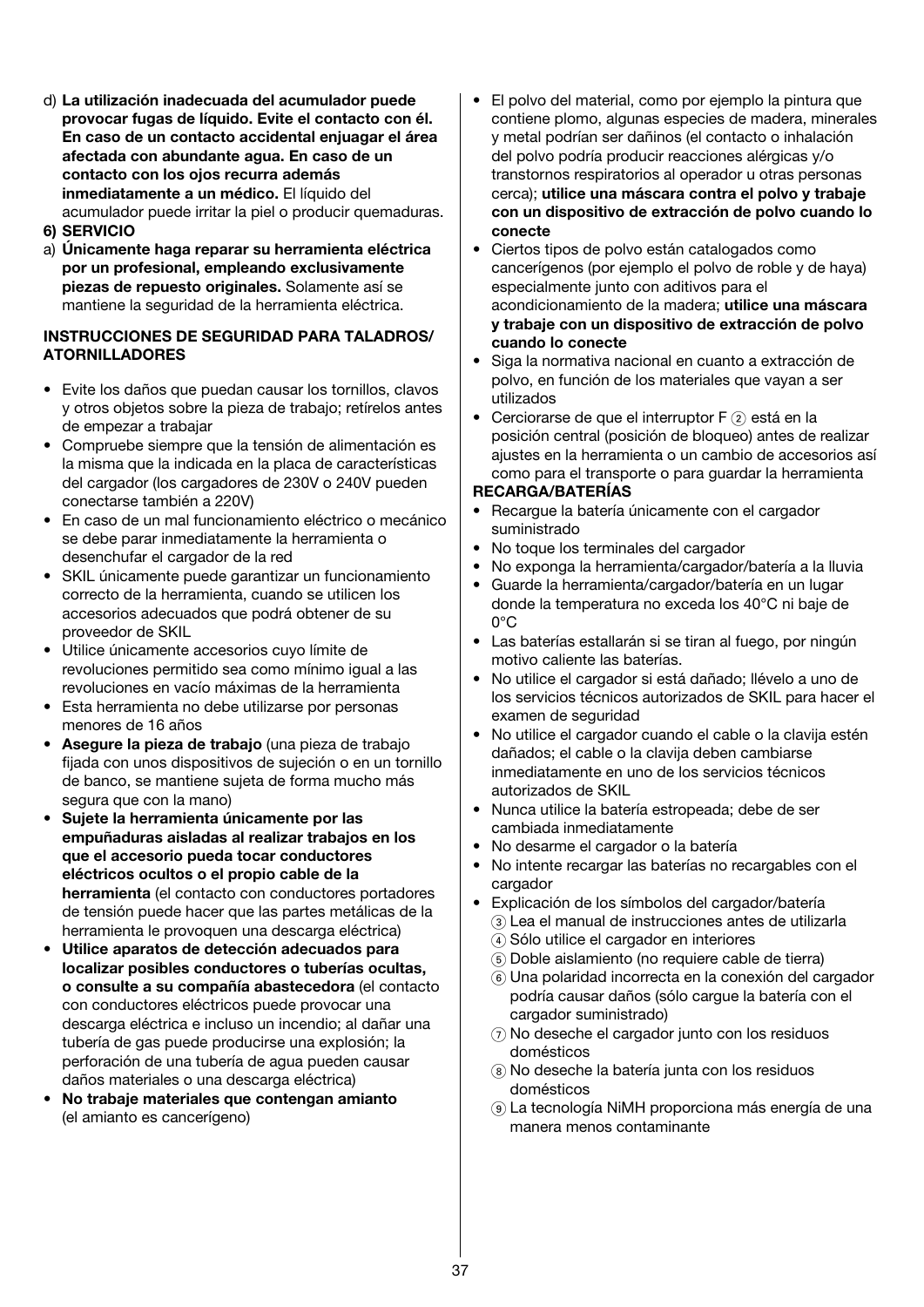### **USO**

- $\bullet$  Recargue de la batería  $60$ 
	- la batería de herramientas nuevas no está completamente cargada
	- enchufar el cargador a la red
	- la luz B se encenderá
	- introduzca la batería en el cargador
	- la luz B roja parpadeará indicando que la batería está recivienda una carga (10a)
	- despues de aproximadamente 2-3 horas la batería estará cargada y la luz B dejará de parpadear y permananecerá encendida a cuyo tiempo el cargador automáticamente cortará la corriente y pasará a carga lenta (10b)
	- **! retire la batería del cargador después de que se haya cumplido el tiempo de recarga; con ello se prolonga la vida útil de la batería**

#### IMPORTANTE:

- $-$  si la luz B no parpadease tras colocar la batería ( $(0)$ b), esto puede significar:
	- 1) esta demasiado fria o demasiado caliente (el cargador sólo carga la batería cuando su temperatura está entre 0°C y 45°C) en cuyo caso el cargador automáticamente cortará la corriente y pasará a carga lenta, hasta que se alcance la temperatura entre 0°C y 45°C, desde ese momente el cargador pasará a carga normal
	- 2) que la batería deberá ser reemplazada
- mientras esté cargando, el cargador y la batería pueden calentarse demasiado; esto es normal y no indica ningun problema
- asegúrese de que la superficie exterior de la batería esté limpia y seca antes de insertarla en el cargador
- no recarque las baterías a temperaturas por debajo de 0°C o por encima de 40°C; puede dañar seriamente la batería y el cargador
- no desconecte la batería de la herramienta mientras ésta esté en marcha
- **! una batería nueva o que no haya sido usada durante largo tiempo alcanza su plena potencia después de aproximadamente 5 ciclos de carga/ descarga**
- no recargue la batería repetidamente despues del uso por algunos minutos; a consecuencia de esto se puede reducir la potencia de la batería
- la batería níquel metal hidruro debe de ser apartada del ambiente natural y no hay que considerarla como despojo doméstico normal (símbolo ® llamará su atención en caso de necesidad de tirarla)
- **! es prioritario disponer de terminales protectores de baterías para evitar un corto circuito**
- si usted prevee largos periodos de inactividad de la herramienta, sería conveniente desenchufar el cargador de la red
- Interruptor combinado  $A(2)$  on/off y control de velocidad

 Controla la velocidad acelerando de 0 hasta la máxima, apretando el gatillo acelerador

- $\bullet$  Inversión de la dirección de giro  $\textcircled{\tiny{1}}$ 
	- si el inversor de giro no está adecuadamente colocado en la posición izquierda/derecha, el interruptor A 2 no podrá ser activado
	- **! sólo invierta la dirección de giro cuando la herramienta esté completamente parada**
- Cambio de brocas @
	- introduzca la broca lo más profundo posible dentro del portabrocas
	- **! no utilice brocas con un mago deteriorado**
	- **! utilice únicamente brocas afiladas**
- Control del par de apriete (VariTorque) (13) para regular la potencia del par de apriete dado por el portabrocas (26 ajustes de embrague)
	- el par de apriete puesto se aumentará cuando el anillo de embrague C será cambiado de la posición 1 al 25; en la posición D el portabrocas está bloquedo, con este será posible trabajos pesados como atornillar y taladrar
	- al apretar un tornillo, empiece a utilizar VariTorque en la posición 1 y vaya aumentado hasta alcanzar la profundidad deseada
- Selector de velocidad mecánico @
	- coloque el selector E en la velocidad deseada
	- **! accione el selector de velocidad mientras la herramienta marcha lentamente** GRAN POTENCIA
	- par de apriete elevado
	- para atornillar y taladrar grandes diámetros
	- para roscar de tornillo

GRAN VELOCIDAD

- par de apriete inferior
- para taladrar pequeños diámetros
- $\bullet$  Indicador del nivel de batería  $@$ Muestra cuánta energía queda aún
- Sujección y manejo de la herramienta
	- mantenga las ranuras de ventilación  $H(2)$ descubiertas
	- no ejerza demasiada presión en la herramienta; deje que la herramienta haga su trabajo

### **CONSEJOS DE APLICACIÓN**

- Al taladrar metales ferrosos
	- pretaladre antes un agujero pequeño
- lubrique de cuando en cuando la broca con aceite • Taladrar de antemano un agujero para poder atornillar
- en/cerca o al lado de la madera para prevenir la rotura de ésta
- Para un uso óptimo de su herramienta es necesaria una presión constante sobre el tornillo ante todo en la extracción del mismo
- Cuando atornille en madera dura realice un pequeño agujero previamente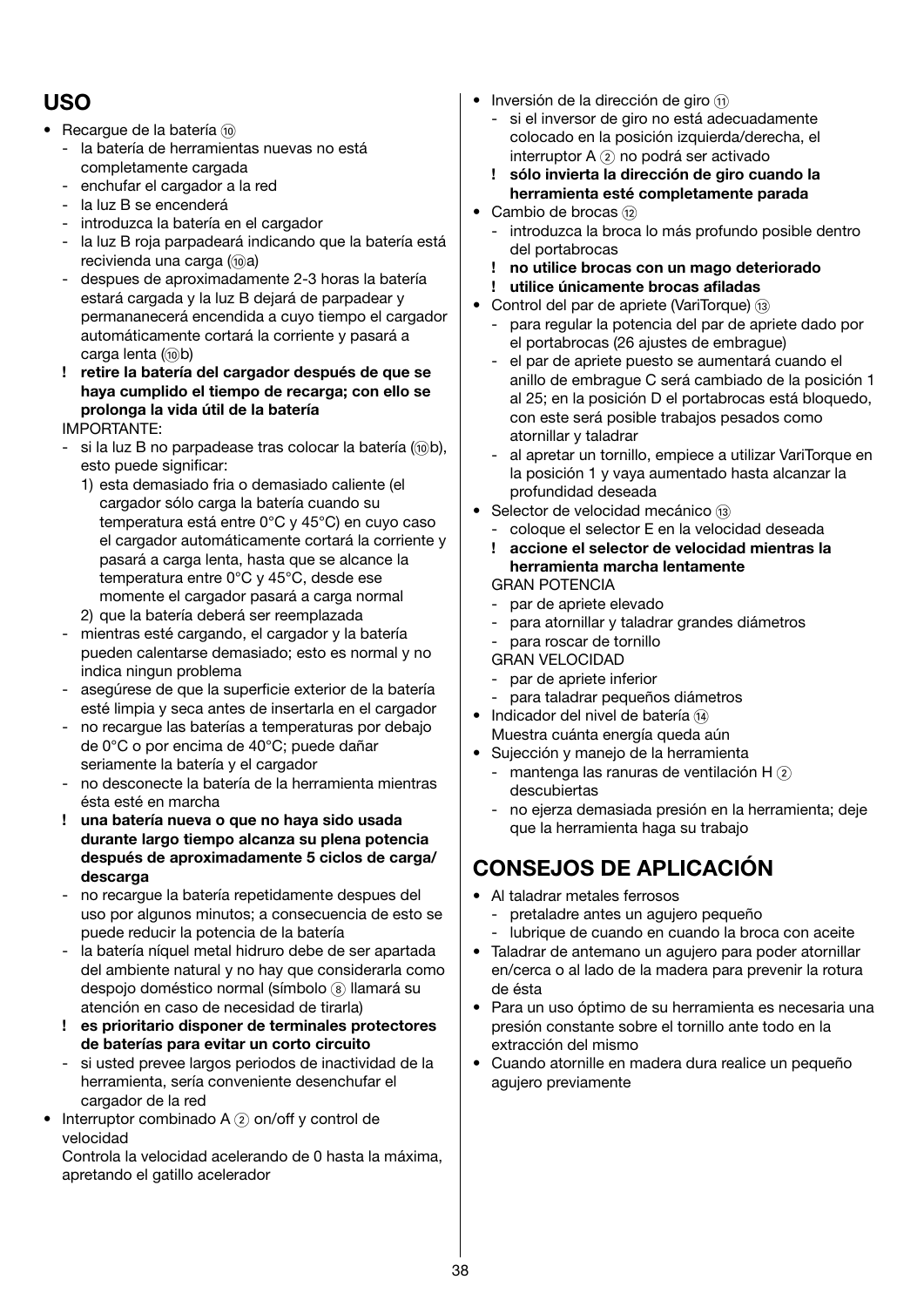#### • Nivel de vibración

 El nivel de emisión de vibraciones indicado en la parte posterior de este manual de instrucciones ha sido medido según una prueba estándar proporcionada en EN 60745; puede utilizarse para comparar una herramienta con otra y como valoración preliminar de la exposición a las vibraciones al utilizar la herramienta con las aplicaciones mencionadas

- al utilizarla para distintas aplicaciones o con accesorios diferentes o con un mantenimiento defi ciente, podría **aumentar** de forma notable el nivel de exposición
- en las ocasiones en que se apaga la herramienta o cuando está funcionando pero no está realizando ningún trabajo, se podría **reducir** el nivel de exposición de forma importante
- **! protéjase contra los efectos de la vibración realizando el mantenimiento de la herramienta y sus accesorios, manteniendo sus manos calientes y organizando sus patrones de trabajo.**

### **MANTENIMIENTO / SERVICIO**

- Mantenga su herramienta y el cargador limpios
	- limpie los contactos del cargador con alcohol o con la solución Contact Clear
	- **! antes de limpiar el cargador desenchufarlo de la red**
- Si a pesar de los esmerados procesos de fabricación y control, la herramienta/el cargador llegase a averiarse, la reparación deberá encargarse a un servicio técnico autorizado para herramientas eléctricas SKIL
	- envíe la herramienta o el cargador **sin desmontar** junto con una prueba de su compra a su distribuidor o a la estación de servicio más cercana de SKIL (los nombres así como el despiece de piezas de la herramienta figuran en www.skileurope.com)

### **AMBIENTE**

- **No deseche las herramientas eléctricas, los accesorios y embalajes junto con los residuos domésticos** (sólo para países de la Unión Europea)
	- de conformidad con la Directiva Europea 2002/96/CE sobre residuos de aparatos eléctricos y electrónicos y su aplicación de acuerdo con la legislación nacional, las herramientas eléctricas cuya vida útil haya llegado a su fin se deberán recoger por separado y trasladar a una planta de reciclaje que cumpla con las exigencias ecológicas
	- símbolo  $\widehat{y}$  llamará su atención en caso de necesidad de tirarlas

**P**

### **Berbequim/ 2502/2602/2702 aparafusadora sem fio**

# **INTRODUÇÃO**

- A ferramenta é determinada para furar em madeira, metal, cerâmica e plástico; ferramentas com regulação electrónica da velocidade e marcha a direita/esquerda também são apropiadas para aparafusar e cortar roscas
- Leia e guarde este manual de instruções 3

# **ESPECIFICAÇÕES TÉCNICAS** 1

# **ELEMENTOS DA FERRAMENTA** 2

- **A** Interruptor para ligar/desligar e regulação da velocidade
- **B** Luz (carregador)
- **C** Anel para regulação do aperto
- **D** Posição de fixação (embraiagem)
- **E** Comutador de marchas
- **F** Comutador para inverter o sentido da rotação
- **G** Bucha sem chave
- **H** Aberturas de ventilação
- **J** Carregador

### **SEGURANÇA**

#### **INSTRUÇÕES DE SEGURANÇA GERAIS**

 **ATENÇÃO! Devem ser lidas todas as indicações de advertência e todas as instruções.** O desrespeito das advertências e instruções apresentadas abaixo pode causar choque eléctrico, incêndio e/ou graves lesões. **Guarde bem todas as advertências e instruções para futura referência.** O termo "ferramenta eléctrica" utilizado a seguir nas indicações de advertência, refere-se a ferramentas eléctricas operadas com corrente de rede (com cabo de rede) e a ferramentas eléctricas operadas com acumulador (sem cabo de rede).

#### **1) SEGURANÇA DA ÁREA DE TRABALHO**

- a) **Mantenha a sua área de trabalho limpa e arrumada.** Desordem ou áreas de trabalho com fraca iluminação podem causar acidentes.
- b) **Não trabalhar com a ferramenta eléctrica em áreas com risco de explosão, nas quais se encontrem líquidos, gases ou pós inflamáveis.** Ferramentas eléctricas produzem faíscas que podem iprovocar a ignição de pó e vapores.
- c) **Mantenha crianças e outras pessoas afastadas da ferramenta eléctrica durante o trabalho com a ferramenta.** Distrações podem causar a falta de controle sobre o aparelho.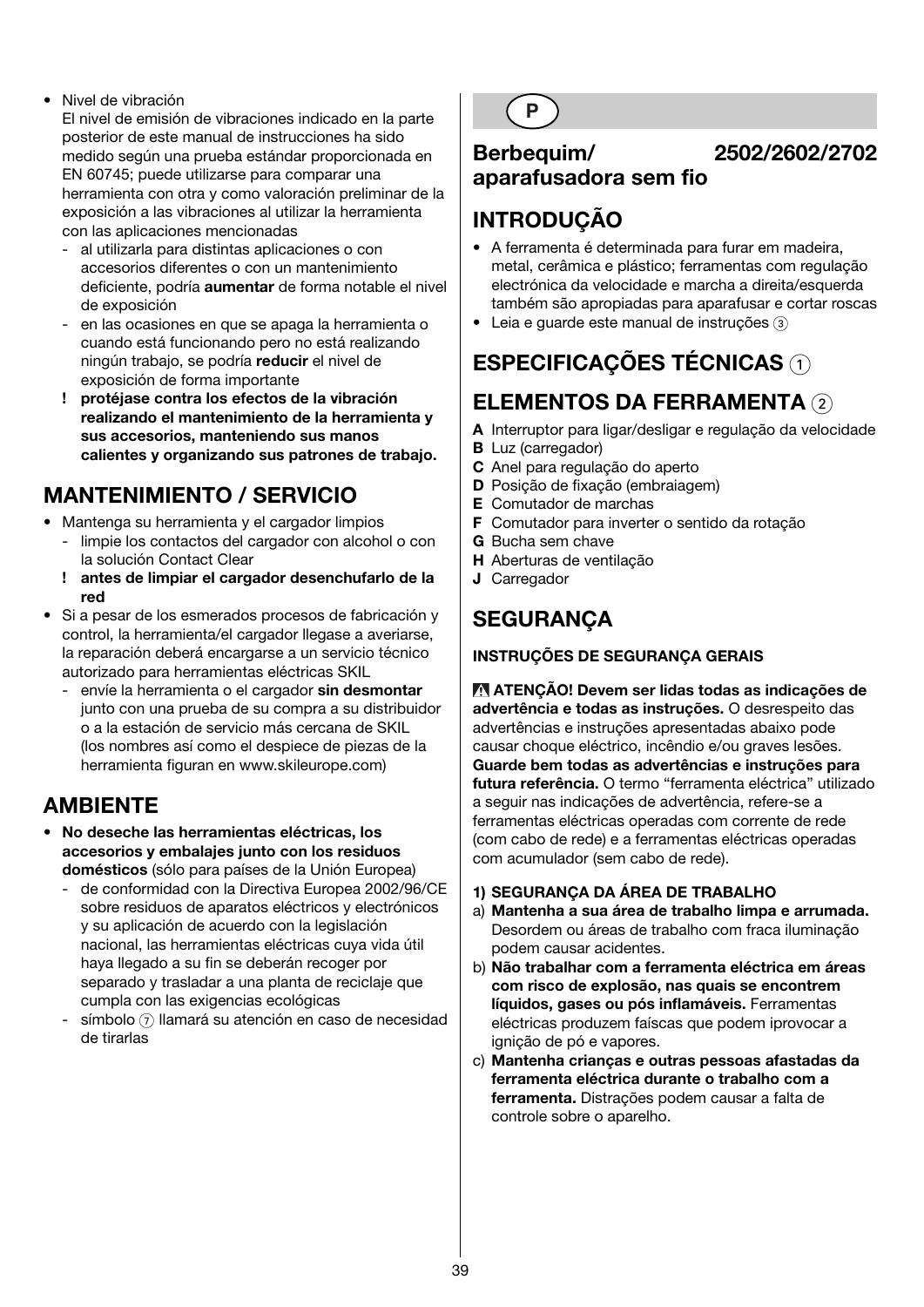#### **2) SEGURANÇA ELÉCTRICA**

- a) **A ficha da ferramentas eléctricas devem caber na tomada. A ficha não deve ser modificada de modo algum. Não utilize quaisquer fichas de adaptação junto com ferramentas eléctricas ligadas à terra.** Fichas sem modificações e tomadas adequadas reduzem o risco de choques eléctricos.
- b) **Evite que o corpo entre em contacto com superfícies ligadas à terra, como por exemplo tubos, radiadores, fogões e geladeiras.** Há um risco elevado de choques eléctricos, caso o corpo for ligado à terra.
- c) **A ferramenta eléctrica não deve ser exposta à chuva nem humidade.** A penetração de água na ferramenta eléctrica aumenta o risco de choques eléctricos.
- d) **O cabo do aparelho não deve ser utilizado para o transporte, para pendurar o aparelho, nem para puxar a ficha da tomada. Mantenha o cabo afastado de calor, óleo, cantos afiados ou partes em**  movimento do aparelho. Cabos danificados ou torcidos aumentam o risco de choques eléctricos.
- e) **Ao trabalhar com a ferramenta eléctrica ao ar livre, use um cabo de extensão apropriado para áreas externas.** O uso de um cabo apropriado para áreas externas reduz o risco de choques eléctricos.
- f) **Se não for possível evitar o funcionamento da ferramenta eléctrica em áreas húmidas, deverá ser utilizado uma disjuntor de corrente de avaria.** A utilização de um disjuntor de corrente de avaria reduz o risco de um choque eléctrico.
- **3) SEGURANÇA DE PESSOAS**
- a) **Esteja alerta, observe o que está a fazer, e tenha prudencia ao trabalhar com a a ferramenta eléctrica. Não use a ferramenta eléctrica se estiver fatigado ou sob a influência de drogas, álcool ou medicamentos.** Um momento de falta de atenção durante a operação da ferramenta eléctrica pode causar graves lesões.
- b) **Utilizar equipamento de protecção pessoal e sempre óculos de protecção.** A utilização de equipamento de protecção pessoal, como máscara de protecção contra pó, sapatos de segurança antiderrapantes, capacete de segurança ou protecção auricular, de acordo com o tipo e aplicação da ferramenta eléctrica, reduz o risco de lesões.
- c) **Evitar uma colocação em funcionamento involuntária. Assegure se de que a ferramenta eléctrica esteja desligada, antes de conectá la à alimentação de rede e/ou ao acumulador, antes de levantá la ou de transportá la.** Se tiver o dedo no interruptor ao transportar a ferramenta eléctrica ou se o aparelho for conectado à alimentação de rede enquanto estiver ligado, poderão ocorrer acidentes.
- d) **Remover chaves de ajustes ou chaves de fenda, antes de ligar a ferramenta eléctrica.** Uma chave de fenda ou chave de ajuste que se encontre numa parte móvel do aparelho, pode levar a lesões.
- e) **Não se sobrestime. Mantenha uma posição firme e mantenha sempre o equilíbrio.** Desta forma poderá será mais fácil controlar o aparelho em situações inesperadas.
- f) **Use roupa apropriada. Não use roupa larga ou jóias. Mantenha o cabelo, roupa e luvas afastadas de partes em movimento.** Roupas largas, jóias ou cabelos longos podem ser agarradas por partes em movimento.
- g) **Se for prevista a montagem de dispositivos de aspiração de pó e de dispositivos de recolha, assegure-se de que estão conectados e que sejam utilizados de forma correcta.** A utilização de uma aspiração de pó pode reduzir o perigo devido ao pó.
- **4) USO E TRATAMENTO DE FERRAMENTAS ELÉCTRICAS**
- a) **Não sobrecarregue a ferramenta eléctrica. Use para o seu trabalho a ferramenta eléctrica correcta.** A ferramenta correcta realizará o trabalho de forma melhor e mais segura dentro da faixa de potência indicada.
- b) **Não utilize a ferramenta eléctrica se o interruptor não puder ser ligado nem desligado.** Qualquer ferramenta eléctrica que não possa ser controlada através do interruptor de ligar-desligar, é perigosa e deve ser reparada.
- c) **Puxar a ficha da tomada e/ou remover o acumulador antes de executar ajustes na ferramenta, de substituir acessórios ou de guardar a ferramenta.** Esta medida de segurança evita que a ferramenta eléctrica seja ligada acidentalmente.
- d) **Guarde ferramentas eléctricas que não estiverem sendo utilizadas, for a do alcance de crianças. Não permita que o aparelho seja utilizado por pessoas não familiarizadas com o mesmo ou que não tenham lido estas instruções.** Ferramentas eléctricas são perigosas nas mãos de pessoas sem treinamento.
- e) **Trate a sua ferramenta eléctrica com cuidado. Verifique se as partes móveis do aparelho funcionam perfeitamente e não emperram, se há peças quebradas ou danificadas, que possam influenciar o funcionamento do aparelho. Peças danificadas devem ser reparadas antes da utilização do aparelho.** Muitos acidentes tem como causa uma manutenção insuficiente das ferramentas eléctricas.
- f) **Mantenha as ferramentas de corte sempre afiadas e limpas.** Ferramentas de cortes devidamente tratadas, com cantos afiados travam com menos frequência e podem ser controladas com maior facilidade.
- g) **Use a ferramenta eléctrica, os acessórios os bits da ferramenta etc., de acordo com estas instruções. Considere também as condições de trabalho e o trabalho a ser efectuado.** A utilização da ferramenta eléctrica para outros fins que os previstos, pode resultar em situações perigosas.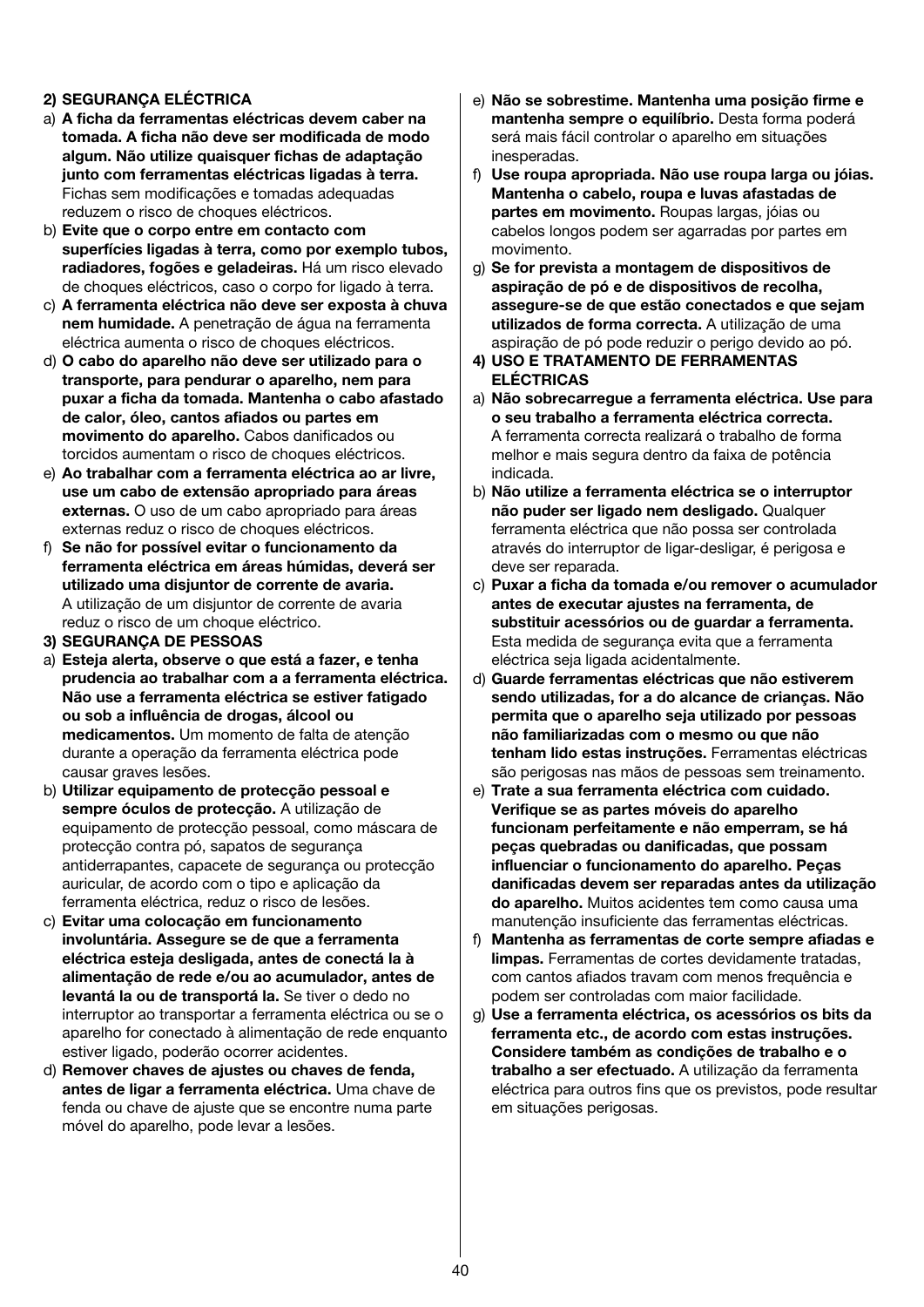- **5) USO E TRATAMENTO DE APARELHOS COM ACUMULADOR**
- a) **Apenas deverá carregar em carregadores, acumuladores recomendados pelo fabricante.** Um carregador que é apropriado para um tipo de acumulador, pode causar um incêndio se se for utilizado para carregar outros acumuladores.
- b) **Apenas utilize nas ferramentas eléctricas os acumuladores previstos.** A utilização de outros acumuladores pode levar a lesões e riscos de incêndio.
- c) **Quando o acumulador não estiver em uso, mantenha-o afastado de outros objectos de metal, como por exemplo agrafos, moedas, chaves, pregos, parafusos, ou outros pequenos objectos metálicos que possam ligar em ponte os contactos.** Um curto circuito entre os contactos do acumulador pode causar queimaduras ou incêndio.
- d) **Aplicações inadequadas podem provocar fugas do líquido do acumulador. Evite o contacto com este líquido. No caso de um contacto acidental, lave imediatamente com água fresca. Se o líquido entrar em contacto com os olhos, procure um auxílio médico.** O líquido que escapa do acumulador pode levar a irritações ou queimaduras da pele.
- **6) SERVIÇO**
- a) **A sua ferramenta eléctrica só deve ser reparada por pessoal qualificado e só devem ser colocadas peças sobressalentes originais.** Desta forma é assegurada a segurança da ferramenta eléctrica.

#### **INSTRUÇÕES DE SEGURANÇA PARA APARAFUSADORAS/BERBEQUIMS SEM FIO**

- Evite danificar a ferramenta em superfícies com pregos ou parafusos; remova-os antes de começar a trabalhar
- Certifique-se sempre de que a tensão de alimentação está de acordo com a tensão indicada na placa de identificação do carregador (carregadores com a indicação de 230V ou 240V também podem ser ligadas a uma fonte de 220V)
- Em caso de anomalias eléctricas ou mecânicas, desligue imediatamente a ferramenta ou desligue o carregador da fonte de corrente
- A SKIL só pode garantir um funcionamento perfeito da ferramenta, quando utilizada com os acessórios adequados que poderá adquirir nos revendedores autorizados SKIL
- Utilize apenas acessórios com um número de rotação admissível no mínimo tão alto como o mais alto número de rotação em vazio da ferramenta
- Esta ferramenta não deve ser utilizada por pessoas menores de 16 anos
- Fixe a peça de trabalho (uma peça de trabalho fixa com dispositivos de fixação ou num torno fica melhor fixa do que manualmente)
- **Ao executar trabalhos durante os quais podem ser atingidos cabos eléctricos ou o próprio cabo de rede deverá sempre segurar a ferramenta eléctrica pelas superfícies de punho isoladas** (o contacto com um cabo sob tensão também coloca peças de metal da ferramenta eléctrica sob tensão e leva a um choque eléctrico)
- **Utilizar detectores apropriados para detectar tubos e cabos de alimentação escondidos, ou consulte a firma de alimentação local** (o contacto com um cabo eléctrico pode levar a incêndio e choque eléctrico; a danificação de um cano de gás pode levar à explosão; a penetração de uma tubulação de água provoca danos materiais ou pode provocar um choque eléctrico)
- **Não processar material que contenha asbesto** (asbesto é considerado como sendo cancerígeno)
- O pó do material, como tinta com chumbo, algumas espécies de madeira, minerais e metais, pode ser prejudicial (contacto ou inalação do pó pode provocar reacções alérgicas e/ou doenças respiratórias ao operador ou às pessoas presentes); **use máscara respiratória e trabalhe com um dispositivo de extracção de pó quando ligado a**
- Determinados tipos de pó são classificados como substâncias cancerígenas (como pó de carvalho e faia), em especial, juntamente com aditivos para acondicionamento da madeira; **use máscara respiratória e trabalhe com um dispositivo de extracção de pó quando ligado a**
- Siga o regulamento nacional quanto a extração de pó, em função dos materiais que vão ser utilizados
- Assegure-se que o interruptor  $F(2)$  está na posição intermédia (de bloqueado) antes de efectuar ajustes na ferramenta ou substituir acessórios assim como quando transportar ou armazenar a ferramenta

#### **CARGA/BATERIAS**

- Recarregue a bateria só com o carregador que é fornecido com a ferramenta
- Não toque nos terminais do carregador
- Não exponha a ferramenta/carregador/bateria à chuva
- Guarde a ferramenta/carregador/bateria em locais onde a temperatura não exceda os 40°C ou baixe os 0°C
- As baterias explodirão quando colocadas num fogo, por isso, não queime as baterias por nenhum motivo
- Não utilize o carregador se estiver danificado: levo-o a um dos Postos de Assistência autorizados SKIL para proceder a um teste
- Não utilize o carregador caso o fio ou tomada estejam danificados; quer o fio, quer a tomada deverão ser imediatamente substituidos num dos Postos de Assistência autorizados SKIL
- Não utilize baterias danificadas; devem ser substituidas imediatamente
- Não desmonte o carregador ou a bateria
- Não tente recarregar baterias não recarregáveis com o carregador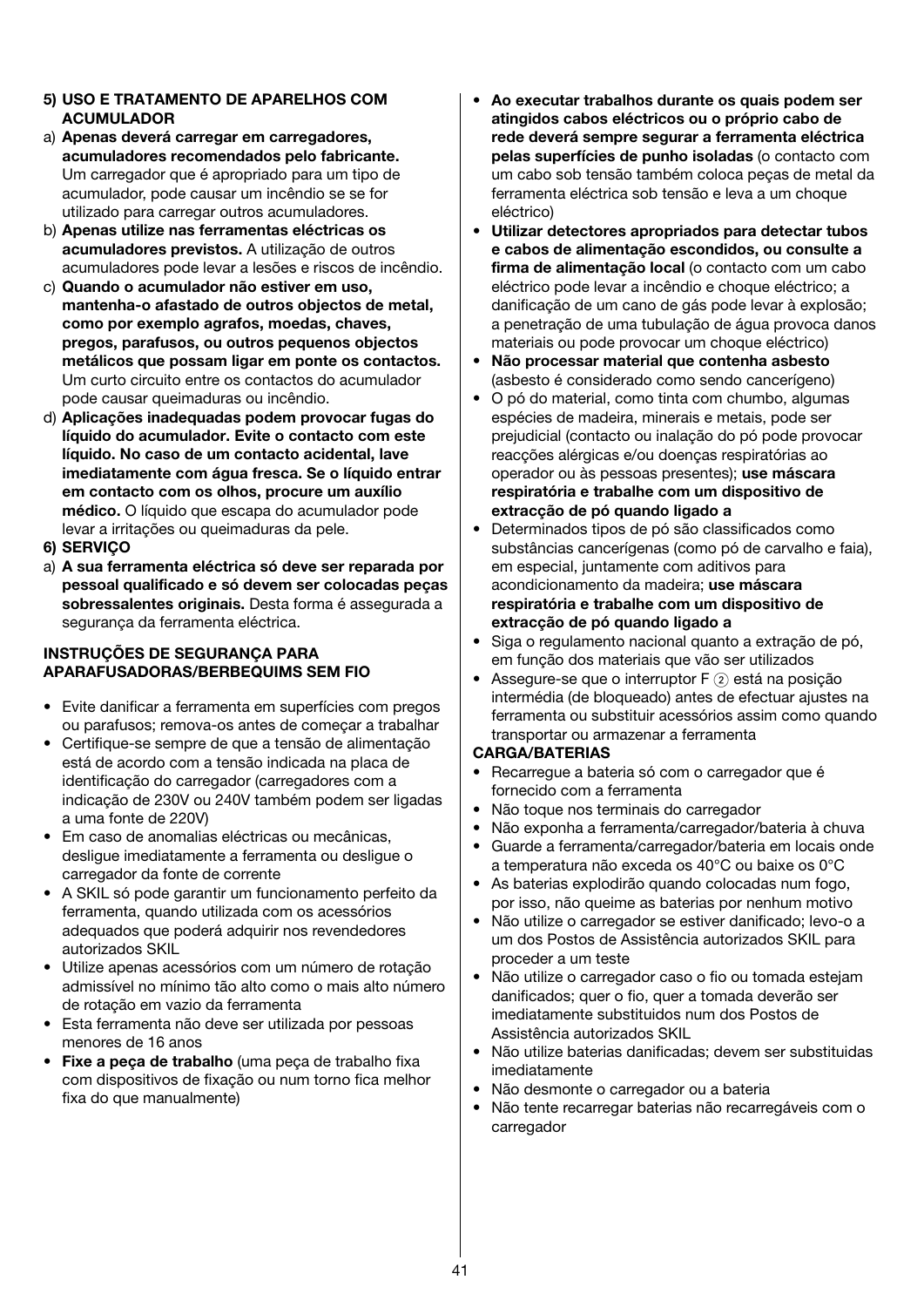- Explicação dos símbolos do carregador/bateria
	- 3 Leia o manual de instruções antes de utilizar o equipamento
	- 4 Utilize apenas o carregador dentro de casa
	- $\bar{6}$  Isolamento duplo (nenhum fio de terra necessário)
	- 6 A polaridade incorrecta da ligação do carregador pode provocar perigo (carregue a bateria apenas com o carregador fornecido)
	- 7 Não deite o carregador no lixo doméstico
	- 8 Não deite a bateria no lixo doméstico
	- 9 A tecnologia NiMH fornece mais energia de uma forma menos poluidora para o ambiente

### **MANUSEAMENTO**

- $\bullet$  Recarga da bateria  $60$ 
	- a bateria das ferramentas novas não está totalmente carregada
	- ligar o carregador à fonte de corrente
	- a luz B acender-se-á
	- introduza a bateria no carregador
	- a luz B pisca informando que a bateria está a receber uma carga (10a)
	- após aproximadamente 2-3 horas a bateria estará completamente carregada, neste momento o carregador alterna para a operação de manutenção da carga e a luz B permanece acesa (10b)
	- **! desligue a bateria do carregador, após do período de carga ter terminado, para poder, assim, prolongar a duração da bateria**
	- IMPORTANTE:
	- se a luz B não piscar aquando da inserção da bateria  $(0, b)$ , significa que:
		- 1) está demasiado quente ou fria (o carregador apenas transmite carga se a bateria estiver a uma temperatura entre os 0°C e os 45°C); o carregador alternará para carga de manutenção até a bateria atingir a temperatura indicada, altura em que a operação de carga normal terá inicio 2) a bateria deverá ser substituida
	- durante a carga o carregador e bateria poderão aquecer; esta situação é normal
	- assegure-se de que a superfície exterior da bateria está limpa e seca antes de a colocar no carregador
	- não carregue a bateria abaixo dos 0°C e acima dos 40°C; isso danificará seriamente a bateria e o carregador
	- não desligue a bateria da ferramenta enquanto ela estiver a trabalhar
	- **! uma bateria nova ou uma que não foi utilizada por muito tempo, apenas alcança a sua plena potência após aproximadamente 5 ciclos de carga/descarga**
	- não recarregue repetidas vezes a bateria após apenas alguns minutos de uso; isto poderá resultar numa redução do tempo de trabalho e eficiência da bateria
- e preciso afastar a bateria níquel metal hídrico do ambiente natural e não têm que ser considerada como aparas domésticas normais (símbolo 8) lhe avisará em caso de necessidade de arranja-la)
- **! proteja os terminais da bateria com fita isoladora antes de a expor de modo a evitar curto-circuítos**
- se prever não utilizar a ferramenta por um longo periodo, deverá desligar o carregador da fonte de corrente
- Interruptor combinado  $A(2)$  para ligar/desligar e controle da velocidade

 O controle da velocidade é feito do zero até ao máximo possível, pressionando o gatilho, para mais ou para menos velocidade

- · Inversão do sentido da rotação (1)
	- quando não forem correctamente reguladas as posiçães esquerda/direita, o interruptor A (2) não será accionado
	- **! inverta o comutador do sentido de rotação apenas quando a ferramenta desligada**
- Substituição de pontas @
	- empurre a ponta o mais profundamente possível na bucha
	- **! não utilize pontas com encabadouros danificados**
	- **! utilize apenas puntas com pontas afiadas**
- Regulação do aperto (VariTorque) @
	- limita o número de apertos na bucha (26 posições de embraiagem)
	- o aperto de saída aumentará logo que o anel de embraiagem C for movido de 1 para 25; a posição D fixa-se para a embraiagem permitir brocar ou furar por impulsos em trabalhos pesados
	- quando apertar um parafuso, comece usando VariTorque na posição 1 aumentando em seguida até a profundidade desejada
- Selecção mecânica de marcha @
	- coloque o selector E na velocidade desejada
	- **! accione o selector de marcha em baixa rotação** ALTA POTÊNCIA
	- aperto forte
	- para aparafusar e furar grandes diametros
	- para roscar
	- ALTA VELOCIDADE
	- aperto fraco
	- para furar pequenos diametros
- $\bullet$  Indicador de nível da bateria  $\widehat{a}$
- Mostra a energia disponível na bateria
- Segurar e guiar a ferramenta
	- mantenha as aberturas de ventilação  $H(2)$ destapadas
	- não exerça demasiada pressão na ferramenta; deixe a ferramenta trabalhar espontaneamente

### **CONSELHOS DE APLICAÇÃO**

- Quando perfurar metais ferrosos
	- faça primeiro um pequeno furo se necessitar abrir um furo maior
	- lubrifique frequentemente a broca com óleo adequado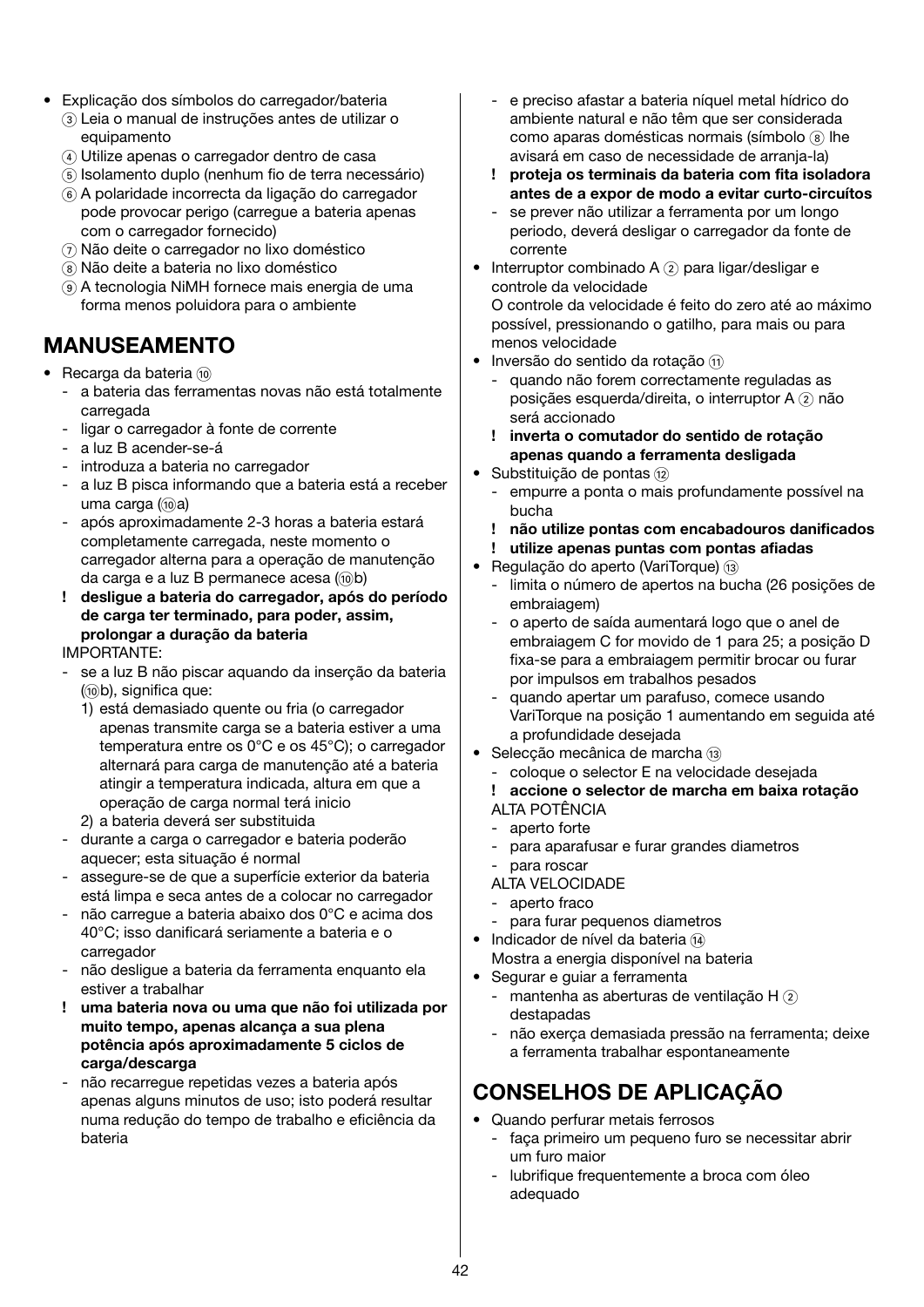- Quando apertar um parafuso num rebordo de madeira, ou perto dele, deverá primeiro perfurar, a fim de evitar que a madeira estale
- Para uma perfeita utilização da ferramenta é necessário efectuar uma pressão contínua sobre o parafuso, especialmente quando do desaparafusamento
- Quando aparafusar em madeira dura é preciso prefurar orifício
- Nível de vibração

 O nível de emissão de vibrações indicado na parte posterior deste manual de instruções foi medido de acordo com um teste normalizado fornecido na EN 60745; pode ser utilizado para comparar uma ferramenta com outra e como uma avaliação preliminar de exposição à vibração quando utilizar a ferramenta para as aplicações mencionadas

- utilizar a ferramenta para diferentes aplicações ou com acessórios diferentes ou mantidos deficientemente, pode **aumentar** significativamente o nível de exposição
- o número de vezes que a ferramenta é desligada ou quando estiver a trabalhar sem fazer nada, pode reduzir significativamente o nível de exposição
- **! proteja-se contra os efeitos da vibração, mantendo a ferramenta e os acessórios, mantendo as mãos quentes e organizando os padrões de trabalho**

# **MANUTENÇÃO / SERVIÇO**

- Mantenha a ferramenta e carregador limpos
	- limpe os contactos do carregador com alcool ou produto de limpeza de contactos
	- **! desligue o carregador da fonte de corrente antes de limpar**
- Se a ferramenta/o carregador falhar apesar de cuidadosos processos de fabricação e de teste, a reparação deverá ser executada por uma oficina de servico autorizada para ferramentas eléctricas SKIL
	- envie a ferramenta ou o carregador, **sem desmontar**, juntamente com a prova de compra, para o seu revendedor ou para o centro de assistência SKIL mais próximo (os endereços assim como a mapa de peças da ferramenta estão mencionados no www.skileurope.com)

### **AMBIENTE**

- **Não deite ferramentas eléctricas, acessórios e embalagem no lixo doméstico** (apenas para países da UE)
	- de acordo com a directiva europeia 2002/96/CE sobre ferramentas eléctricas e electrónicas usadas e a transposição para as leis nacionais, as ferramentas eléctricas usadas devem ser recolhidas em separado e encaminhadas a uma instalação de reciclagem dos materiais ecológica
	- símbolo  $\widehat{r}$ ) lhe avisará em caso de necessidade de arranja-las

 $\mathbf{I}$ 

### **Trapano avvitatore 2502/2602/2702 a batteria**

### **INTRODUZIONE**

- L'utensile è idoneo per l'esecuzione di forature nel legname, nel metallo, nella ceramica e nelle materie plastiche; utensili con regolazione elettronica della velocità e funzionamente reversibile sono adatte anche per avvitare e per tagliare filettature
- Leggete e conservate questo manuale di istruzione 3

### **CARATTERISTICHE TECNICHE** (1)

## **ELEMENTI UTENSILE** 2

- **A** Interruttore di accensione/spegnimento e regolazione della velocità
- **B** Luce (caricatore)
- **C** Anello di controllo della coppia
- **D** Posizione di blocco (innesto)
- **E** Commutatore di marcia
- **F** Commutatore per l'inversione del senso di rotazione
- **G** Mandrino autoserrante
- **H** Feritoie di ventilazione
- **J** Ricaricatore

### **SICUREZZA**

### **ISTRUZIONI GENERALI DI SICUREZZA**

 **ATTENZIONE! Leggere tutte le avvertenze di pericolo e le istruzioni operative.** In caso di mancato rispetto delle avvertenze di pericolo e delle istruzioni operative si potrà creare il pericolo di scosse elettriche, incendi e/o incidenti gravi. **Conservare tutte le avvertenze di pericolo e le istruzioni operative per ogni esigenza futura.** Il termine "elettroutensile" utilizzato nelle avvertenze di pericolo si riferisce ad utensili elettrici alimentati dalla rete (con linea di allacciamento) ed ad utensili elettrici alimentati a batteria (senza linea di allacciamento).

#### **1) SICUREZZA DELLA POSTAZIONE DI LAVORO**

- a) **Mantenere pulito ed ordinato il posto di lavoro.** Il disordine o le zone di lavoro non illuminate possono essere fonte di incidenti.
- b) **Evitare d'impiegare l'utensile in ambienti soggetti al rischio di esplosioni nei quali si trovino liquidi, gas o polveri infiammabili.** Gli utensili elettrici producono scintille che possono far infiammare la polvere o i gas.
- c) **Mantenere lontani i bambini ed altre persone durante l'impiego dell'utensile elettrico.** Eventuali distrazioni potranno comportare la perdita del controllo sull'utensile.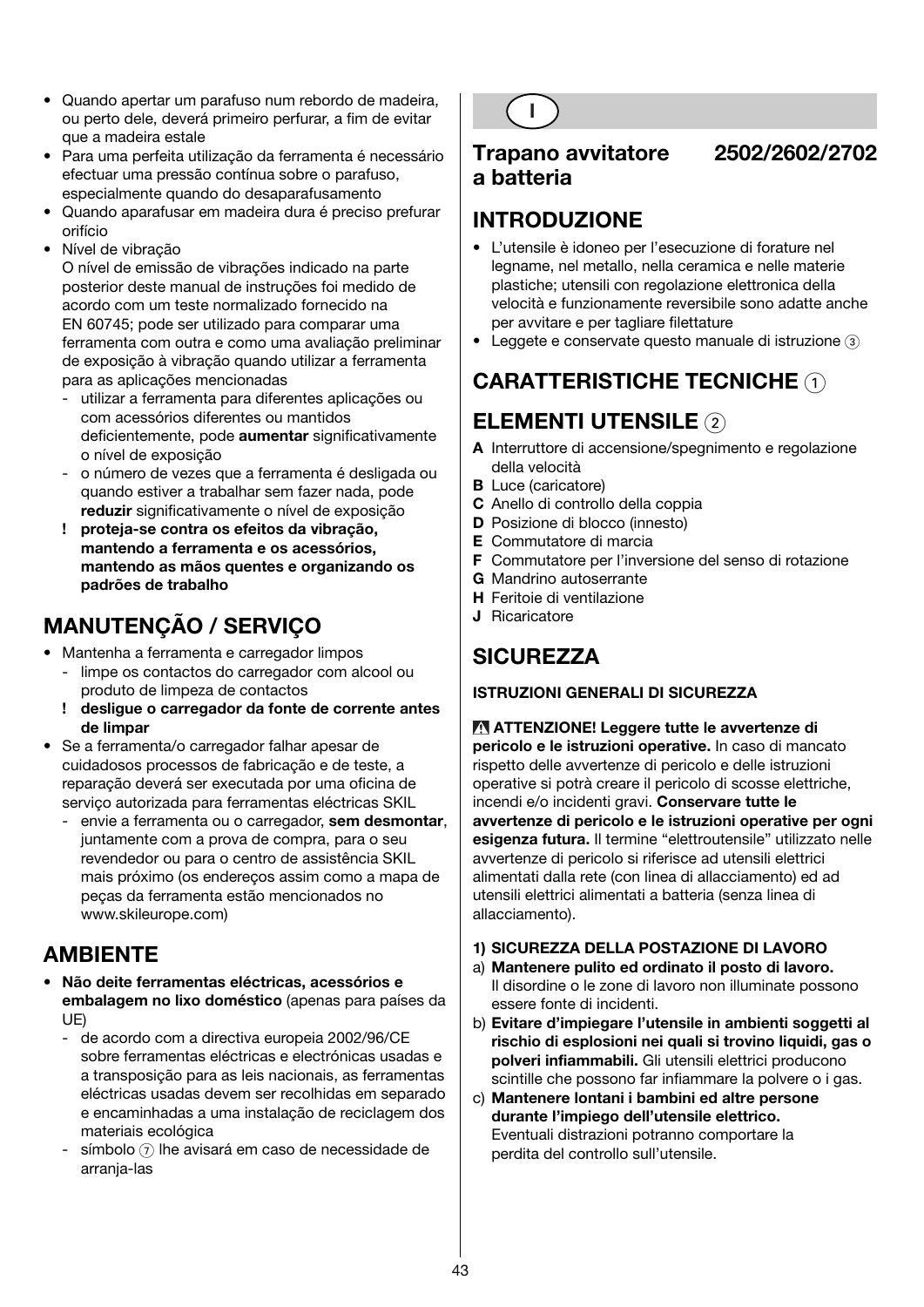#### **2) SICUREZZA ELETTRICA**

- a) **La spina per la presa di corrente dovrà essere adatta alla presa. Evitare assolutamente di apportare modifiche alla spina. Non impiegare spine adattatrici assieme ad utensili con collegamento a**  terra. Le spine non modificate e le prese adatte allo scopo riducono il rischio di scosse elettriche.
- b) **Evitare il contatto fisico con superfici collegate a terra, come tubi, riscaldamenti, cucine elettriche e frigoriferi.** Sussiste un maggior rischio di scosse elettriche nel momento in cui il corpo é messo a massa.
- c) **Custodire l'utensile al riparo dalla pioggia o**  dall'umidità. L'eventuale infiltrazione di acqua in un utensile elettrico va ad aumentare il rischio d'insorgenza di scosse elettriche.
- d) **Non usare il cavo per scopi diversi da quelli previsti al fine di trasportare o appendere l'utensile, oppure di togliere la spina dalla presa di corrente. Mantenere l'utensile al riparo da fonti di calore, dall'olio, dagli spigoli o da pezzi in movimento.** I cavi danneggiati o aggrovigliati aumentano il rischio d'insorgenza di scosse elettriche.
- e) **Qualora si voglia usare l'utensile all'aperto, impiegare solo ed esclusivamente cavi di prolunga omologati per l'impiego all'esterno.** L'uso di un cavo di prolunga omologato per l'impiego all'esterno riduce il rischio d'insorgenza di scosse elettriche.
- f) **Qualora non fosse possibile evitare di utilizzare l'utensile in ambiente umido, utilizzare un interruttore di messa a terra.** L'uso di un interruttore di messa a terra riduce il rischio di una scossa elettrica.
- **3) SICUREZZA DELLE PERSONE**
- a) **È importante concentrarsi su ciò che si sta facendo e a maneggiare con giudizio l'utensile durante le operazioni di lavoro. Non utilizzare l'utensile in caso di stanchezza o sotto l'effetto di droghe, bevande alcoliche e medicinali.** Un attimo di distrazione durante l'uso dell'utensile potrà causare lesioni gravi.
- b) **Indossare sempre equipaggiamento protettivo individuale, nonché guanti protettivi.** Se si avrà cura d'indossare equipaggiamento protettivo individuale come la maschera antipolvere, la calzatura antisdrucciolevole di sicurezza, il casco protettivo o la protezione dell'udito, a seconda dell'impiego previsto per l'utensile elettrico, si potrà ridurre il rischio di ferite.
- c) **Evitare l'accensione involontaria dell'utensile. Prima di collegarlo alla rete di alimentazione elettrica e/o alla batteria ricaricabile, prima di prenderlo oppure prima di iniziare a trasportarlo, assicurarsi che l'utensile sia spento.** Tenendo il dito sopra l'interruttore mentre si trasporta l'utensile oppure collegandolo all'alimentazione di corrente con l'interruttore inserito, si vengono a creare situazioni pericolose in cui possono verificarsi seri incidenti.
- d) **Togliere gli attrezzi di regolazione o la chiave inglese prima di accendere l'utensile.** Un utensile o una chiave inglese che si trovino in una parte dell'utensile in rotazione potranno causare lesioni.
- e) **È importante non sopravvalutarsi. Avere cura di mettersi in posizione sicura e di mantenere l'equilibrio.** In tale maniera sarà possibile controllare meglio l'utensile in situazioni inaspettate.
- f) **Indossare vestiti adeguati. Evitare di indossare vestiti lenti o gioielli. Tenere i capelli, i vestiti ed i guanti lontani da pezzi in movimento.** Vestiti lenti, gioielli o capelli lunghi potranno impigliarsi in pezzi in movimento.
- g) **Se sussiste la possibilità di montare dispositivi di aspirazione o di captazione della polvere, assicurarsi che gli stessi siano stati installati correttamente e vengano utilizzati senza errori.** L'utilizzo di un'aspirazione polvere può ridurre lo svilupparsi di situazioni pericolose dovute alla polvere.
- **4) MANEGGIO ED IMPIEGO ACCURATO DI UTENSILI ELETTRICI**
- a) **Non sovraccaricare l'utensile. Impiegare l'utensile elettrico adatto per sbrigare il lavoro.** Utilizzando l'utensile elettrico adatto si potrà lavorare meglio e con maggior sicurezza nell'ambito della gamma di potenza indicata.
- b) **Non utilizzare utensili elettrici con interruttori difettosi.** Un utensile elettrico che non si può più accendere o spegnere è pericoloso e dovrà essere riparato.
- c) **Prima di procedere ad operazioni di regolazione sull'utensile, prima di sostituire parti accessorie oppure prima di posare l'utensile al termine di un lavoro, estrarre sempre la spina dalla presa della corrente e/o estrarre la batteria ricaricabile.** Tale precauzione eviterà che l'utensile possa essere messo in funzione inavvertitamente.
- d) **Custodire gli utensili elettrici non utilizzati al di fuori della portata dei bambini. Non fare usare l'utensile a persone che non sono abituate ad usarlo o che non abbiano letto le presenti istruzioni.** Gli utensili elettrici sono pericolosi se utilizzati da persone inesperte.
- e) **Effettuare accuratamente la manutenzione dell'utensile. Verificare che le parti mobili dell'utensile funzionino perfettamente e non s'inceppino, che non ci siano pezzi rotti o danneggiati al punto tale da limitare la funzione dell'utensile stesso. Far riparare le parti danneggiate prima d'impiegare l'utensile.** Numerosi incidenti vengono causati da utensili elettrici la cui manutenzione è stata effettuata poco accuratamente.
- f) **Mantenere affilati e puliti gli utensili da taglio.** Gli utensili da taglio curati con particolare attenzione e con taglienti affilati s'inceppano meno frequentemente e sono più facili da condurre.
- g) **Utilizzare utensili elettrici, accessori, attrezzi, ecc. in conformità con le presenti istruzioni. Osservare le condizioni di lavoro ed il lavoro da eseguirsi durante l'impiego.** L'impiego di utensili elettrici per usi diversi da quelli consentiti potrà dar luogo a situazioni di pericolo.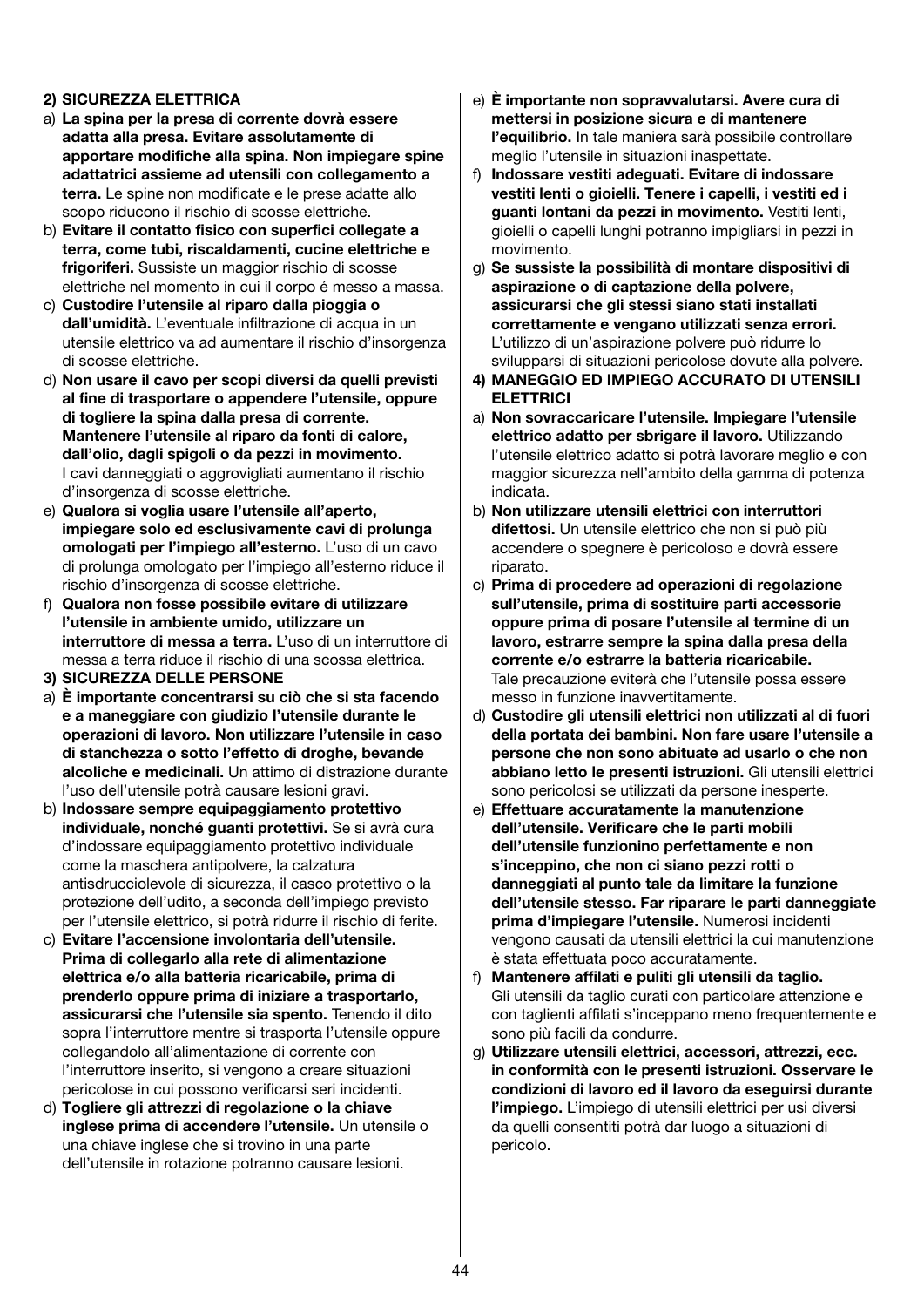- **5) MANEGGIO ED IMPIEGO ACCURATO DI ACCUMULATORI**
- a) **Caricare l'accumulatore solo ed esclusivamente nei dispositivi di carica consigliati dal produttore.** Per un dispositivo di carica previsto per un determinato tipo di accumulatore, sussiste pericolo di incendio, se utilizzato con un accumulatore di tipo diverso.
- b) **Utilizzare negli utensili elettrici solo ed esclusivamente gli accumulatori previsti allo scopo.** L'uso di accumulatori di tipo diverso potrà dare insorgenza a lesioni e comportare il rischio d'incendi.
- c) **Tenere l'accumulatore non utilizzato lontano da graffette, monete, chiavi, chiodi, viti o da altri oggetti in metallo di piccole dimensioni che potrebbero causare un ponte tra i contatti.** Un eventuale corto circuito tra i contatti dell'accumulatore potrà dare origine a bruciature o ad incendi.
- d) **In caso di impiego sbagliato, potranno insorgere fuoriuscite di liquido dall'accumulatore. Evitarne il contatto. In caso di contatto casuale, sciacquare con acqua. Qualora il liquido dovesse entrare in contatto con gli occhi, chiedere immediato consiglio al medico.** Il liquido fuoriuscito dall'accumulatore potrà causare irritazioni cutanee o bruciature.
- **6) ASSISTENZA**
- a) **Fare riparare l'utensile solo ed esclusivamente da personale specializzato e solo impiegando pezzi di ricambio originali.** In tale maniera potrà essere salvaguardata la sicurezza dell'utensile.

#### **ISTRUZIONI DI SICUREZZA PER TRAPANI AVVITATORI A BATTERIA**

- Evitate possibili danneggiamenti da viti e chiodi sporgenti; rimuoverli prima di iniziare la lavorazione
- Controllare che la tensione dell'alimentazione sia la stessa di quella indicata sulla targhetta del caricatore (gli caricatori con l'indicazione di 230V o 240V possono essere collegati anche alla rete di 220V)
- Nel caso di cattivo funzionamento elettrico o meccanico, spegnete subito l'utensile o staccare il caricatore dalla rete
- La SKIL garantisce un perfetto funzionamento dell'utensile soltanto se vengono utilizzati accessori corretti che si possono ottenere presso il vostro negoziante
- Utilizzate solo accessori il cui numero massimo di giri corrisponda almeno al massimo dei numeri di giri dell'utensile
- Questo utensile non dev'essere utilizzato da persone di età inferiore ai 16 anni
- **Fissare il pezzo da lavorare** (un pezzo in lavorazione rimane bloccato in posizione con maggiore sicurezza se fissato con appositi dispositivi di serraggio o con una morsa e non tenendolo con la mano)
- **Quando si eseguono lavori in cui vi è pericolo che l'accessorio impiegato possa arrivare a toccare cavi elettrici nascosti oppure anche il cavo elettrico dell'elettroutensile stesso, operare con l'elettroutensile afferrandolo sempre alle superfici di impugnatura isolate** (un contatto con un cavo elettrico mette sotto tensione anche parti in metallo dell'elettroutensile provocando quindi una scossa elettrica)
- **Al fine di rilevare possibili linee di alimentazione nascoste, utilizzare adatte apparecchiature di ricerca oppure rivolgersi alla locale società erogatrice** (un contatto con linee elettriche può provocare lo sviluppo di incendi e di scosse elettriche; danneggiando linee del gas si può creare il pericolo di esplosioni; penetrando una tubazione dell'acqua si provocano seri danni materiali oppure vi è il pericolo di provocare una scossa elettrica)
- **Non lavorare mai materiali contenenti amianto** (l'amianto è ritenuto materiale cancerogeno)
- Le polveri di materiali come vernici contenenti piombo, alcune specie di legno, minerali e metallo possono essere nocive (il contatto con queste polveri o la loro inalazione possono causare reazioni allergiche e/o disturbi respiratori all'operatore o ad altre persone presenti sul posto); **indossare una maschera protettiva per la polvere e utilizzare un dispositivo per l'estrazione della polvere se è presente una presa di collegamento**
- Alcuni tipi di polvere sono classificati come cancerogeni (quali le polveri di quercia e faggio) specialmente se associate ad additivi per il trattamento del legno; **indossare una maschera protettiva per la polvere e utilizzare un dispositivo per l'estrazione della polvere se è presente una presa di collegamento**
- Rispettare le istruzioni nazionali riguardanti l'estrazione della polvere per i materiali in lavorazione
- Assicurarsi che l'interruttore  $F(2)$  sia in posizione centrale (blocco) prima di regolare l'utensile o sostituire accessori, come pure durante il trasporto o quando si ripone l'utensile

#### **CARICA/BATTERIE**

- Caricate la batteria solo con il suo originale caricatore
- Non bisogna toccare i contatti dentro al caricatore
- Non esporre utensile/caricatore/batteria alla pioggia
- Riponete utensile/caricatore/batteria in luoghi ove non si superino i 40°C o si scenda sotto i 0°C
- Le batterie esplodono se gettate nel fuoco, pertanto non bruciare le batterie per alcun motivo
- Non utilizzate il caricatore quando è danneggiato: portarlo ad un centro assistenza autorizzato SKIL per il controllo
- Non utilizzate il caricatore quando il cavo o la spina sono danneggiati; cavo o spina possono essere immediatamente sostituiti presso un centro assistenza autorizzato SKIL
- Non usate la batteria quando è danneggiata; essa dovrebbo essere sostituita immediatamente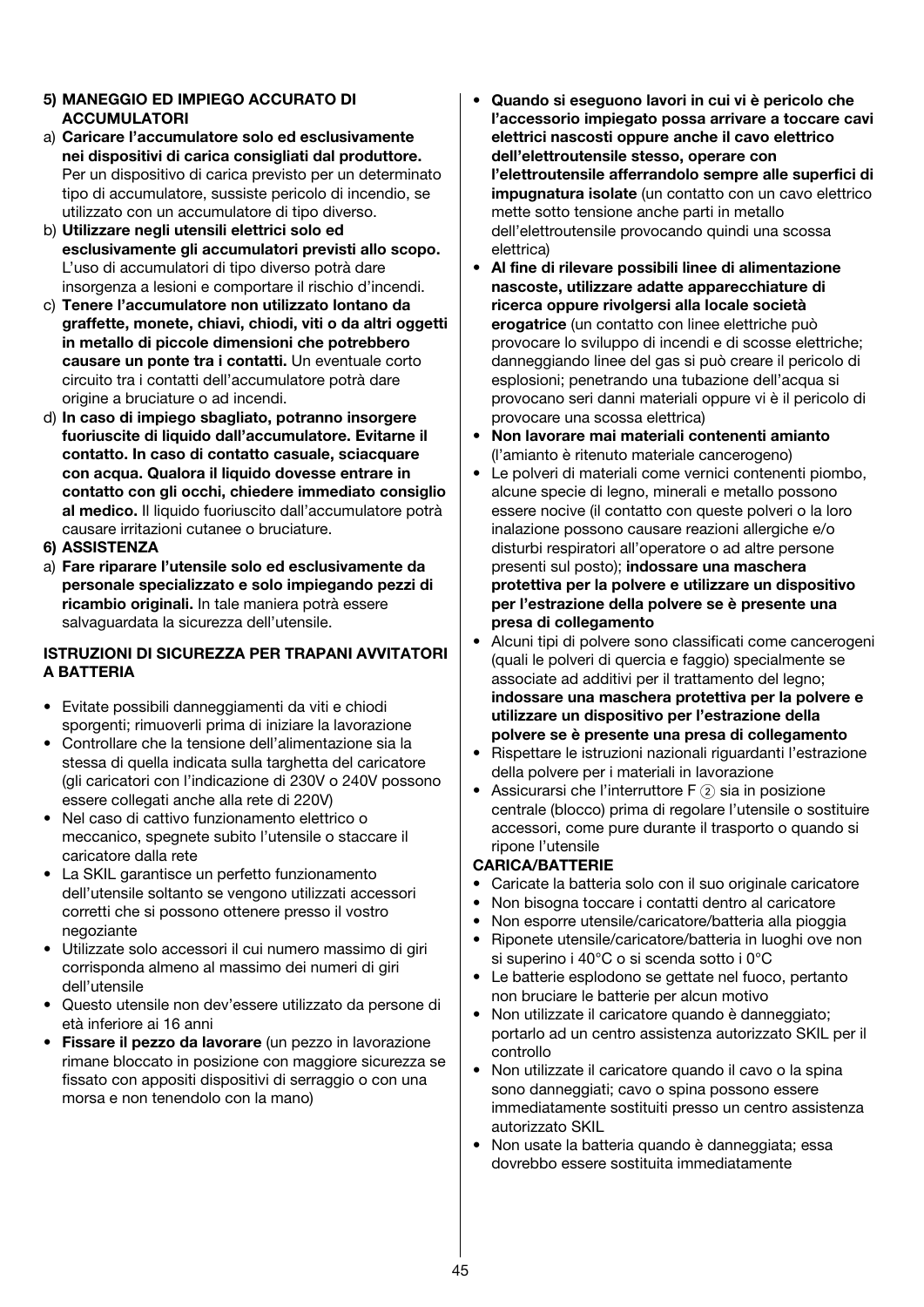- Non aprire il caricatore o la batteria
- Non tentare di ricaricare le batterie non-ricaricabili con il caricatore
- Spiegazione dei simboli presenti sul caricatore/sulla batteria
	- 3 Leggere il manuale di istruzioni prima dell'uso
	- 4 Utilizzare il caricatore solo in ambienti chiusi
	- 5 Doppio isolamento (non è necessario alcun cavo di terra)
	- 6 L'errata polarità della connessione del caricatore può costituire un pericolo (caricare la batteria utilizzando esclusivamente il caricatore in dotazione)
	- $(7)$  Non gettare il caricatore tra i rifiuti domestici
	- $\overline{8}$  Non gettare la batteria tra i rifiuti domestici
	- 9 La tecnologia NiMH garantisce maggiore energia in modo meno inquinante per l'ambiente

### **USO**

- $\bullet$  Carica della batteria  $@$ 
	- la batteria di un utensile nuovo non è completamente carica
	- collegare il caricatore alla rete elettrica
	- la luce B si accenderà
	- inserite la batteria nel caricatore
	- la luce B lampeggiante indica che la batteria sta ricaricandasi (10a)
	- dopo circa 2-3 ore la batteria è carica e la luce B si accende in modo fisso, indicando che il caricatore è passato alla carica di mantenimento (10b)
	- **! estraete la batteria dal caricatore dopo la fine del periodo di carica; con ciò si prolunga la durata della batteria**

IMPORTANTE:

- se la luce B non lampeggia dopo che si è inserita la batteria (@b), ció puó significare:
	- 1) che la temperatura della batteria è troppo bassa o troppo alta (la carica è possibile solo se la temperatura è compresa tra 0°C e 45°C); è quindi in atto soltanto la carica di mantenimento fino a che la temperatura non rientra tra 0°C e 45°C; in tale momento il caricatore riprenderà automaticamente la funzione di carica normali
	- 2) che la batteria deve essere sostituita
- durante la carica il caricatore e la batteria possono riscaldarsi; il fenomeno è normale e non comporta problemi
- assicurarsi che la superficie esterna della batteria sia pulita e asciutta prima di inserirla nel caricatore
- non ricaricare a temperature sotto i 0°C e sopra i 40°C; altrimenti si danneggeranno seriamente la batteria ed il caricatore
- non estraete mai la batteria dall'utensile mentre questo è in moto
- **! una batteria nuova o una batteria che non sia stata utilizzata per un lungo periodo di tempo arriva a portare la sua piena prestazione solo dopo circa 5 cicli di ricarica/scarica**
- non ricaricate la batteria dopo averlo fatto funzionare per pochi minuti soltanto; ricaricando troppo spesso la batteria si ottiene solo una riduzione del tempo operativo ed una diminuzione del suo rendimento
- la batteria al idruro metallico di Nickel può essere mantenuta separata dall'ambiente naturale e non dovrebbe essere scaricata tra i rifiuti domestici (il simbolo 8 vi ricorderà questo fatto quando dovrete eliminarla)
- **! primo di disporle, proteggere i terminali delle batterie con nastro pesante per prevenire cortocircuiti**
- se si prevede di non utilizzare l'utensile per un lungo periodo, è opportuno staccare il caricatore dalla rete
- Interruttore combinato A  $(2)$  di acceso/spento e controllo della velocità Il controllo della velocità da zero giri al massimo è dato dalla pressione più o meno forte sull'interruttore
- $\bullet$  Inversione del senso di rotazione  $\omega$ 
	- quando la posizione sinistra/destra non è inserita propriamente l'interruttore A (2) non può essere attivato
	- **! invertire il senso di rotazione solo quando l'utensile si è arrestato completamente**
- Cambio delle punte @
	- introdurre la punta il più profondamente possibile nel mandrino
	- **! non utilizzare punte con il gambo danneggiato**
	- **! usare solo punte affilate**
- Controllo della coppia (VariTorque)  $(3)$ 
	- regola la coppia al mandrino (26 posizioni di frizione)
	- da 1 a 25 C viene aumentata la coppia di torsione; la posizione D viene utilizzata per lavori pesanti di foratura e avvitatura
	- quando avvitate una vite, prima provare la posizione 1 del VariTorque e incrementarne il valore fino a raggiungere la profondità desiderata
- Commutazione meccanica di marcia (i3)
	- spostare il commutatore E nella velocità desiderata
	- **! azionare il commutatore di marcia mentre l'utensile funziona lentamente**
	- ELEVATA POTENZA
	- grande coppia
	- per avvitare e forare grandi diametri
	- per filettare di vite
	- ELEVATA VELOCITÀ
	- bassa coppia
	- per forare piccoli diametri
- $\bullet$  Indicatore del livello batteria  $@$ Mostra la carica rimasta
- Tenuta e guida dell'utensile
	- tenere scoperte le feritoie di ventilazione  $H(2)$
	- non applicate una pressione eccessiva all'utensile; lasciate che sia l'utensile a lavorare per voi

### **CONSIGLIO PRATICO**

- Quando le parti da forare sono ferrose
	- preparare un piccolo foro, quando è richiesto un grande foro
	- lubrificare la punta di tanto in tanto con olio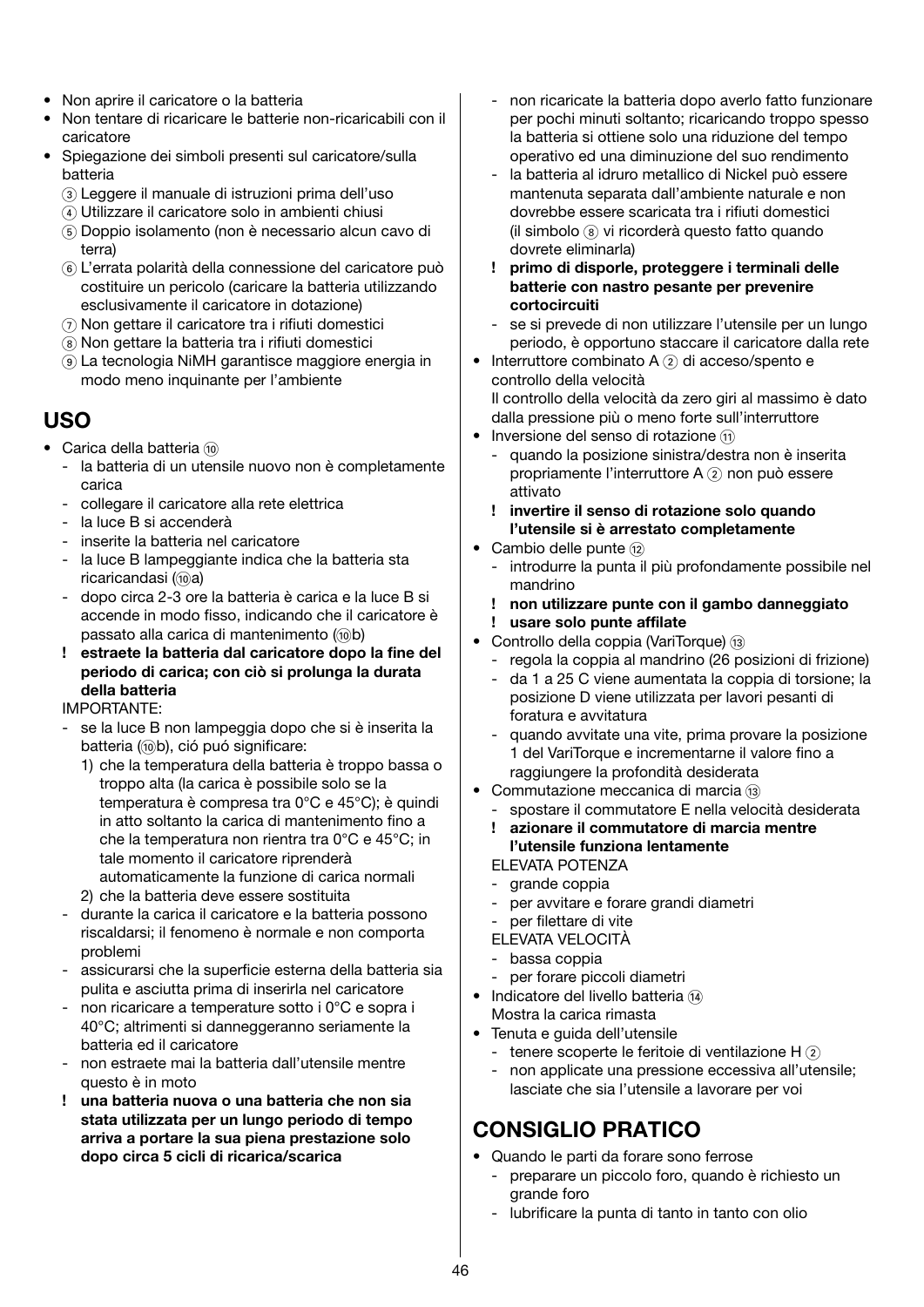- Quando avvitate una vite in vicinanza dei bordi dell'asse, è preferibile fare un foro precedentemente per evitare le spaccature di legno
- Per un uso ottimale dell'utensile si raccomanda di esercitare una pressione constante sulla vite, soprattutto svitando
- Quando avvitate una vite su legno duro, è preferibile forare un foro precedentemente
- Livello delle vibrazioni

 Il livello di emissione delle vibrazioni indicato sul retro di questo manuale di istruzioni è stato misurato in conformità a un test standardizzato stabilito dalla norma EN 60745; questo valore può essere utilizzato per mettere a confronto un l'utensile con un altro o come valutazione preliminare di esposizione alla vibrazione quando si impiega l'utensile per le applicazioni menzionate

- se si utilizza l'utensile per applicazioni diverse, oppure con accessori differenti o in scarse condizioni, il livello di esposizione potrebbe **aumentare** notevolmente
- i momenti in cui l'utensile è spento oppure è in funzione ma non viene effettivamente utilizzato per il lavoro, possono contribuire a **ridurre** il livello di esposizione
- **! proteggersi dagli effetti della vibrazione effettuando la manutenzione dell'utensile e dei relativi accessori, mantenendo le mani calde e organizzando i metodi di lavoro**

### **MANUTENZIONE / ASSISTENZA**

- Tenere pulito l'utensile e il caricatore
	- pulire i contatti di ricarica del caricatore con alcool
	- **! prima di pulire staccare il caricatore dalla rete**
- Se nonostante gli accurati procedimenti di produzione e di controllo l'utensile/il caricatore dovesse guastarsi, la riparazione va fatta effettuare da un punto di assistenza autorizzato per gli elettroutensili SKIL
	- inviare l'utensile o il caricatore **non smontato** assieme alle prove di acquisto al rivenditore oppure al più vicino posto di assistenza SKIL (l'indirizzo ed il disegno delle parti di ricambio dell'utensile sono riportati su www.skileurope.com)

### **TUTELA DELL'AMBIENTE**

- **Non gettare l'utensile elettrico, gli accessori e l'imballaggio tra i rifiuti domestici** (solo per paesi UE)
	- secondo la Direttiva Europea 2002/96/CE sui rifiuti di utensili elettrici ed elettronici e la sua attuazione in conformità alle norme nazionali, glil utensili elettrici esausti devono essere raccolti separatamente, al fine di essere reimpiegati in modo eco-compatibile
	- il simbolo  $\widehat{r}$  vi ricorderà questo fatto quando dovrete eliminarle

# **H**

### **Akkumulátoros fúró/ 2502/2602/2702 csavarozó**

## **BEVEZETÉS**

- A készülék fában, fémekben, kerámiákban és müanyagokban végzett fúrásra szolgál; az elektronikus sebességszabályozóval és forgásirányátkapcsolóval felszerelt készülékek csavarok be- és kihajtására, valamint menetvágásra is alkalmazhatók
- Olvassa el figyelmesen és őrizze meg a használati utasítást 3

# **TECHNIKAI ADATOK 1**

# **SZERSZÁMGÉP ELEMEI** 2

- **A** Be/Ki kapcsoló és sebességszabályozó
- **B** Piros (töltő)
- **C** Forgatónyomaték szabályozó kapcsoló
- **D** Zár helyzet (kuplung)
- **E** Fokozatválasztó kapcsoló
- **F** A forgásirány változtatására szolgáló kapcsoló
- **G** Gyorstokmány
- **H** Szellőzőnyílások
- **J** Töltő

# **BIZTONSÁG**

### **ÁLTALÁNOS BIZTONSÁGI UTASÍTÁSOK**

**FIGYELEM! Olvassa el az összes biztonsági figyelmeztetést és előírást.** A következőkben leírt előírások betartásának elmulasztása áramütésekhez, tűzhöz és/vagy súlyos testi sérülésekhez vezethet.

**Kérjük a későbbi használatra gondosan őrizze meg ezeket az előírásokat.** Az alább alkalmazott elektromos kéziszerszám fogalom a hálózati elektromos kéziszerszámokat (hálózati csatlakozó kábellel) és az akkumulátoros elektromos kéziszerszámokat (hálózati csatlakozó kábel nélkül) foglalja magában.

### **1) MUNKAHELYI BIZTONSÁG**

- a) **Tartsa tisztán és tartsa rendben a munkahelyét.** Rendetlen munkahelyek vagy megvilágítatlan munkaterületek balesetekhez vezethetnek.
- b) **Ne dolgozzon az elektromos kéziszerszámmal olyan robbanásveszélyes környezetben, ahol éghető folyadékok, gázok vagy porok vannak**. Az elektromos kéziszerszámok szikrákat bocsáthatnak ki, amelyek meggyújthatják a port vagy a gőzöket.
- c) **Tartsa távol a gyerekeket és az idegen személyeket a munkahelytől, ha az elektromos kéziszerszámot használja.** Ha elvonják a figyelmét a munkától, könnyen elvesztheti az uralmát a berendezés felett.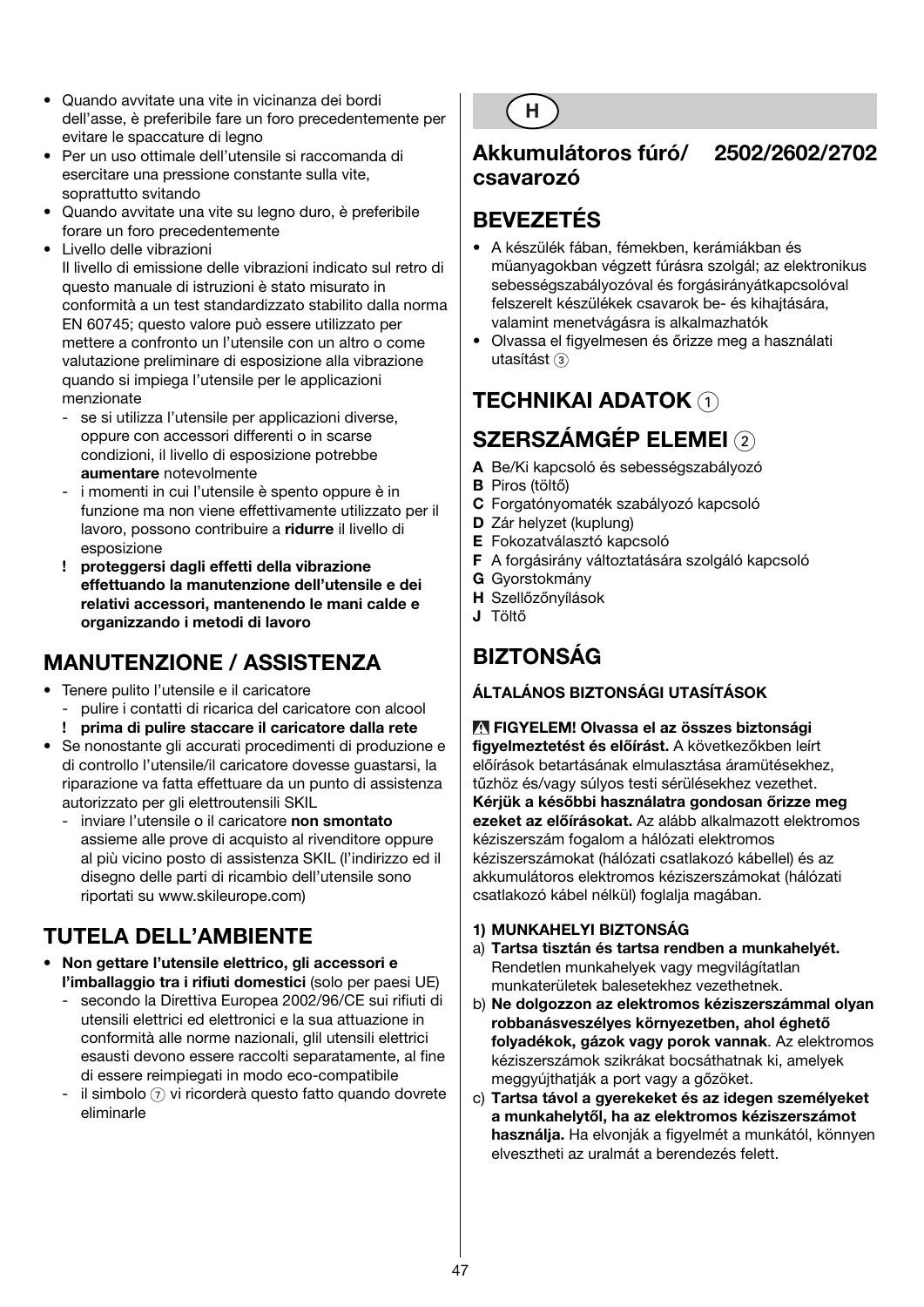#### **2) ELEKTROMOS BIZTONSÁGI ELŐÍRÁSOK**

- a) **A készülék csatlakozó dugójának bele kell illeszkednie a dugaszolóaljzatba. A csatlakozó dugót semmilyen módon sem szabad megváltoztatni. Védőföldeléssel ellátott készülékekkel kapcsolatban ne használjon csatlakozó adaptert.** A változtatás nélküli csatlakozó dugók és a megfelelő dugaszoló aljzatok csökkentik az áramütés kockázatát.
- b) **Ne érjen hozzá földelt felületekhez, mint csövekhez, fűtőtestekhez, kályhákhoz és hűtőszekrényekhez.** Az áramütési veszély megnövekszik, ha a teste le van földelve.
- c) **Tartsa távol az elektromos kéziszerszámot az esőtől és a nedvesség hatásaitól.** Ha víz hatol be egy elektromos kéziszerszámba, ez megnöveli az áramütés veszélyét.
- d) **Ne használja a kábelt a rendeltetésétől eltérő célokra, vagyis a szerszámot soha ne hordozza vagy akassza fel a kábelnél fogva, és soha ne húzza ki a hálózati csatlakozó dugót a kábelnél fogva. Tartsa távol a kábelt hőforrásoktól, olajtól, éles élektől, sarkaktól és mozgó gépalkatrészektől.** Egy megrongálódott vagy csomókkal teli kábel megnöveli az áramütés veszélyét.
- e) **Ha egy elektromos kéziszerszámmal a szabad ég alatt dolgozik, csak a szabadban való használatra engedélyezett hosszabbítót használjon.** A szabadban való használatra engedélyezett hosszabbító használata csökkenti az áramütés veszélyét.
- f) **Ha nem lehet elkerülni az elektromos kéziszerszám nedves környezetben való használatát, alkalmazzon egy földzárlat megszakítót.** Egy földzárlat megszakító alkalmazása csökkenti az áramütés kockázatát.
- **3) SZEMÉLYI BIZTONSÁGI ELŐÍRÁSOK**
- a) **Munka közben mindig figyeljen, ügyeljen arra, amit csinál, és meggondoltan dolgozzon az elektromos kéziszerszámmal. Ha fáradt, ha kábítószerek vagy alkohol hatása alatt áll, vagy orvosságokat vett be, ne használja a berendezést.** A berendezéssel végzett munka közben már egy pillanatnyi figyelmetlenség is komoly sérülésekhez vezethet.
- b) **Viseljen személyi védőfelszerelést és mindig viseljen védőszemüveget.** A személyi védőfelszerelések, mint porvédő álarc, csúszásbiztos védőcipő, védősapka és fülvédő használata az elektromos kéziszerszám használata jellegének megfelelően csökkenti a személyes sérülések kockázatát.
- c) **Kerülje el a készülék akaratlan üzembe helyezését. Győződjön meg arról, hogy az elektromos kéziszerszám ki van kapcsolva, mielőtt bedugná a csatlakozó dugót a dugaszolóaljzatba, csatlakoztatná az akkumulátor-csomagot, és mielőtt felvenné és vinni kezdené az elektromos kéziszerszámot.** Ha az elektromos kéziszerszám felemelése közben az ujját a kapcsolón tartja, vagy ha a készüléket bekapcsolt állapotban csatlakoztatja az áramforráshoz, ez balesetekhez vezethet.
- d) **Az elektromos kéziszerszám bekapcsolása előtt okvetlenül távolítsa el a beállító szerszámokat vagy csavarkulcsokat.** Az elektromos kéziszerszám forgó részeiben felejtett beállító szerszám vagy csavarkulcs sérüléseket okozhat.
- e) **Ne becsülje túl önmagát. Kerülje el a normálistól eltérő testtartást, ügyeljen arra, hogy mindig biztosan álljon és az egyensúlyát megtartsa.** Így az elektromos kéziszerszám felett váratlan helyzetekben is jobban tud uralkodni.
- f) **Viseljen megfelelő ruhát. Ne viseljen bő ruhát vagy ékszereket. Tartsa távol a haját, a ruháját és a kesztyűjét a mozgó részektől.** A bő ruhát, az ékszereket és a hosszú hajat a mozgó alkatrészek magukkal ránthatják.
- g) **Ha az elektromos kéziszerszámra fel lehet szerelni a por elszívásához és összegyűjtéséhez szükséges berendezéseket, ellenőrizze, hogy azok megfelelő módon hozzá vannak kapcsolva a készülékhez és rendeltetésüknek megfelelően működnek.** A porgyűjtő berendezések használata csökkenti a munka során keletkező por veszélyes hatását.
- **4) AZ ELEKTROMOS KÉZISZERSZÁMOK GONDOS KEZELÉSE ÉS HASZNÁLATA**
- a) **Ne terhelje túl az elektromos kéziszerszámot. A munkájához csak az arra szolgáló elektromos kéziszerszámot használja.** Egy alkalmas elektromos kéziszerszámmal a megadott teljesítménytartományon belül jobban és biztonságosabban lehet dolgozni.
- b) **Ne használjon olyan elektromos kéziszerszámot, amelynek a kapcsolója elromlott.** Egy olyan elektromos kéziszerszám, amelyet nem lehet sem be-, sem kikapcsolni, veszélyes és meg kell javíttatni.
- c) **Húzza ki a csatlakozó dugót a dugaszolóaljzatból és/vagy az akkumulátor-csomagot az elektromos kéziszerszámból, mielőtt az elektromos kéziszerszámon beállítási munkákat végez, tartozékokat cserél vagy a szerszámot tárolásra elteszi.** Ez az elővigyázatossági intézkedés meggátolja a szerszám akaratlan üzembe helyezését.
- d) **A használaton kívüli elektromos kéziszerszámokat olyan helyen tárolja, ahol azokhoz gyerekek ne férhess nek hozzá. Ne hagyja, hogy olyan személyek használják az elektromos kéziszerszámot, akik nem ismerik a szerszámot, vagy nem olvasták el ezt az útmutatót.** Az elektromos kéziszerszámok veszélyesek, ha azokat gyakorlatlan személyek használják.
- e) **A készüléket gondosan ápolja. Ellenőrizze, hogy a mozgó alkatrészek kifogástalanul működnek-e, nincsenek-e beszorulva, és nincsenek-e eltörve vagy megrongálódva olyan alkatrészek, amelyek hatással lehetnek az elektromos kéziszerszám működésére. A megrongálódott részeket a készülék használata előtt javíttassa meg.** Sok olyan baleset történik, amelyet az elektromos kéziszerszám nem kielégítő karbantartására lehet visszavezetni.
- f) **Tartsa tisztán és éles állapotban a vágószerszámokat.** Az éles vágóélekkel rendelkező és gondosan ápolt vágószerszámok ritkábban ékelődnek be és azokat könnyebben lehet vezetni és irányítani.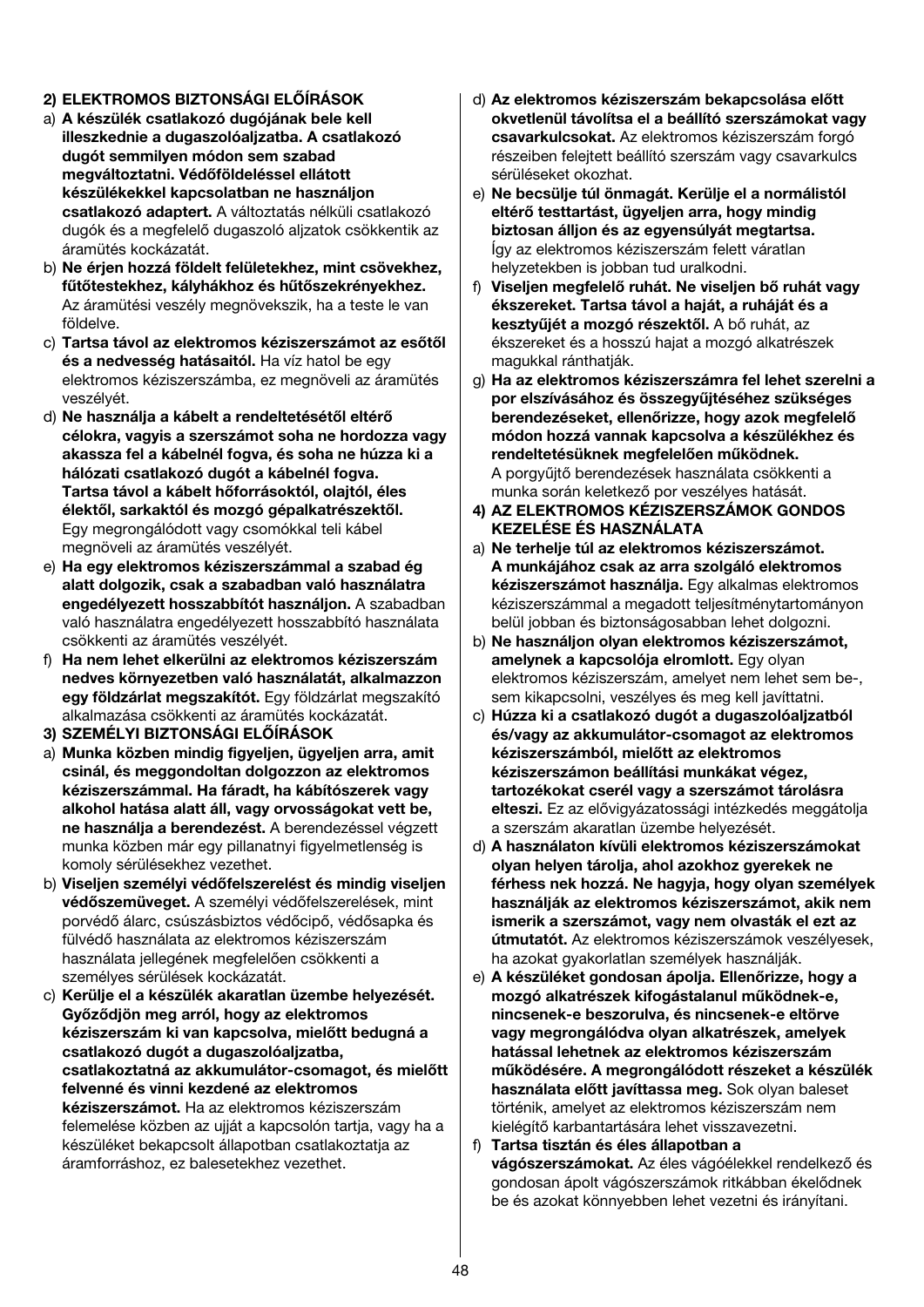- g) **Az elektromos kéziszerszámokat, tartozékokat, betétszerszámokat stb. csak ezen előírásoknak használja. Vegye figyelembe a munkafeltételeket és a kivitelezendő munka sajátosságait.** Az elektromos kéziszerszám eredeti rendeltetésétől eltérő célokra való alkalmazása veszélyes helyzetekhez vezethet.
- **5) AZ AKKUMULÁTOROS KÉZISZERSZÁMOK GONDOS KEZELÉSE ÉS HASZNÁLATA**
- a) **Az akkumulátort csak a gyártó által ajánlott töltőkészülékekben töltse fel.** Ha egy bizonyos akkumulátortípus feltöltésére szolgáló töltőkészülékben egy másik akkumulátort próbál feltölteni, tűz keletkezhet.
- b) **Az elektromos kéziszerszámban csak az ahhoz tartozó akkumulátort használja.** Más akkumulátorok használata személyi sérüléseket és tüzet okozhat.
- c) **Tartsa távol a használaton kívüli akkumulátort irodai kapcsoktól, pénzérméktől, kulcsoktól, szögektől, csavaroktól és más kisméretű fémtárgyaktól, amelyek áthidalhatják az érintkezőket.** Az akkumulátor érintkezői közötti rövidzárlat égési

sérüléseket vagy tüzet okozhat.

d) **Hibás alkalmazás esetén az akkumulátorból folyadék léphet ki. Kerülje el az érintkezést a folyadékkal. Ha véletlenül mégis érintkezésbe jutott az akkumulátorfolyadékkal, azonnal öblítse le vízzel az érintett felületet. Ha a folyadék a szemébe jutott, keressen fel ezen kívül egy orvost.**  A kilépő akkumulátorfolyadék irritációkat

vagy égéses bőrsérüléseket okozhat.

- **6) SZERVIZ**
- a) **Az elektromos kéziszerszámot csak szakképzett személyzet és csak eredeti pótalkatrészek felhasználásával javíthatja.** Ez biztosítja, hogy az elektromos kéziszerszám biztonságos szerszám maradion.

#### **BIZTONSÁGI ELŐĺRÁSOK AKKUMULÁTOROS FÚRÓ/ CSAVAROZÓKHOZ**

- Ügyeljen arra, hogy a munkadarabban lévő csavar, szög vagy hasonló sérüléseket ne okozhasson; a munka megkezdése előtt eltávolítandó
- Mindig ellenőrizze, hogy a hálózati feszültség megegyezik-e a gép adattábláján feltüntetett értékkel (a 230V vagy 240V jelzésű töltőkészülékep 220V feszültségre is csatlakoztathatók)
- Normálistól eltérő működés vagy szokatlan, idegen hangok esetén a gépét azonnal kapcsolja ki vagy a töltőkészülék csatlakozóját húzza ki a konnektorból
- A SKIL cég kizárólag eredeti alkatrészek és kiegészítők alkalmazása esetén tudja garantálni a gép problémamentes működését, melyek a SKILmárkakereskedőknél kaphatók
- Csak olyan tartozékot használjon, amelyek legmagasabb megengedett fordulatszáma legalább akkora, mint a berendezés legmagasabb üresjárati fordulatszáma
- A készüléket csak 16 éven felüli személyek használják
- **Rögzítse a munkadarabot** (befogókészülékkel vagy satuval befogott munkadarabot sokkal biztonságosabban lehet rögzíteni mint a kézzel tartottat)
- **Az elektromos kéziszerszámot csak a szigetelt fogantyúfelületeknél fogja meg, ha olyan munkákat végez, amelyek során a betétszerszám kívülről nem látható, feszültség alatt álló vezetékeket, vagy a saját hálózati vezetékét is átvághatja** (ha a berendezés egy feszültség alatt álló vezetékhez ér, az elektromos kéziszerszám fémrészei szintén feszültség alá kerülnek és áramütéshez vezetnek)
- **A rejtett vezetékek felkutatásához használjon alkalmas fémkereső készüléket, vagy kérje ki a helyi energiaellátó vállalat tanácsát** (ha egy elektromos vezetékeket a berendezéssel megérint, ez tűzhöz és áramütéshez vezethet; egy gázvezeték megrongálása robbanást eredményezhet; egy vízvezetékbe való behatolás anyagi károkhoz és áramütéshez vezethet)
- **Ne munkáljon meg a berendezéssel azbesztet tartalmazó anyagokat** (az azbesztnek rákkeltő hatása van)
- Az anyagból származó por (mint például az ólmot, néhány fafajtát, ásványi anyagokat és fémet tartalmazó festék) káros lehet (a por érintése vagy belégzése allergiás reakciókat és/vagy légzőszervi betegségeket okozhat a kezelő, illetve a közelben állók esetében); **viseljen pormaszkot és amennyiben csatlakoztatható, dolgozzon porelszívó berendezéssel**
- Bizonyos porfajták rákkeltő besorolással rendelkeznek (ilyen például a tölgy- és a bükkfa pora), különösen a fa kondicionálására szolgáló adalékokkal együtt; **viseljen pormaszkot és amennyiben csatlakoztatható, dolgozzon porelszívó berendezéssel**
- Kövesse a por kezelésével kapcsolatos helyi előírásokat azon termékkel kapcsolatosan, amellyel dolgozni kíván
- Győződjön meg róla, hogy az F irányváltó-kapcsoló 2 a középső (rögzített) állásban van, mielőtt beállításokat végez vagy tartozékokat cserél, illetve amikor a gépet szállítja vagy tárolja

#### **TÖLTÉS/AKKUMULÁTOR**

- Az akkumulátort csak a tartozék töltőkészülék töltse
- A töltőkészülékben lévő érintkezőket nem szabad megérinteni
- A gépet/töltőkészüléket/akkumulátort óvja a nedvességtöl, különösen esötöl
- A gépet/töltőkészüléket/akkumulátort ne tárolja 40°C feletti és 0°C alatti helyiségben
- Ha az akkumulátorok tűzbe kerülnek, akkor felrobbanhatnak, ezért semmilyen okból ne égesse el az akkumulátorokat
- Hibás töltőkészüléket nem szabad üzembe helyezni; ilyen esetben forduljon a SKIL hivatalos szakszervizéhez
- A töltőkészülék tovább nem használható, ha a kábel vagy a dugasz sérült, a kábelt vagy a hálózati csatlakozót azonnal hivatalos SKIL szakszervizben ki kell cserélni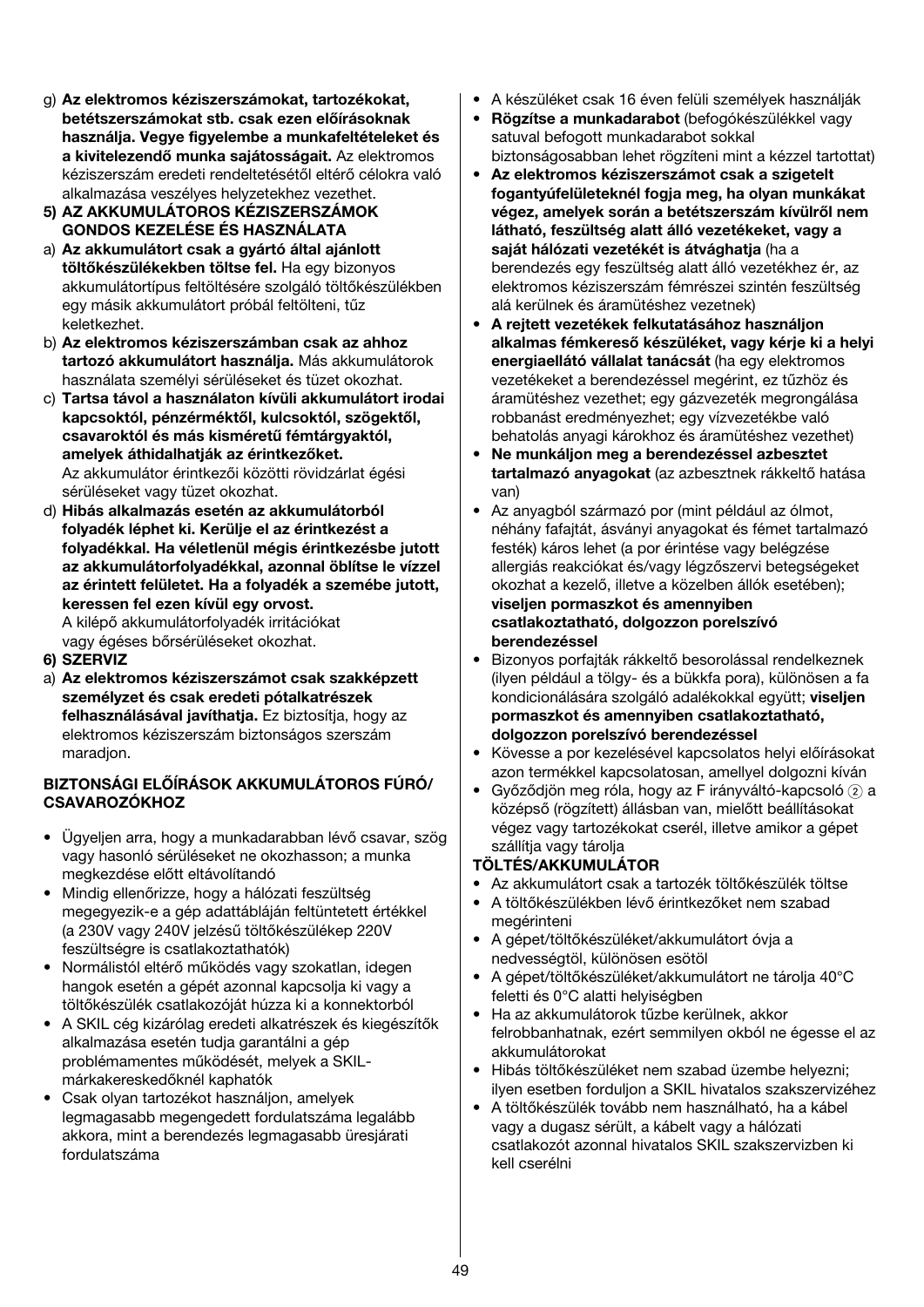- A hibás akkumulátor haladéktalanul cserélje ki
- A töltőkészüléket vagy az akkumulátor tilos szétszedni
- Soha ne próbáljon töltőkészülékkel nem tölthetö akkumulátort ujra tölteni
- A töltőn/akkumulátoron található szimbólumok magyarázata
- 3 Használat előtt olvassa el a használati utasítást
- 4 A töltőt csak beltéren használja
- 5 Kettős szigetelés (földelővezeték nem szükséges)
- 6 A töltőcsatlakozás hibás polaritása veszélyt okozhat (csak a szállított töltővel töltse az akkumulátort)
- 7 A töltőkészüléket ne dobja a háztartási szemétbe
- 8 Az akkumulátor ne dobja a háztartási szemétbe
- 9 NiMH technológia a legkevésbé környezetszennyező módon nyújt több energiát

### **KEZELÉS**

- Akkumulátor feltöltése @
	- az új akkumulátorok nincsenek feltöltve
	- a töltőkészüléket a hálózatra kapcsoljuk
	- a B piros felvillan
	- az akkumulátort helyezzuk be a töltőkészülékbe
	- a B piros villog, jelezve, hogy a keszülék töltés üzemmódban müködik (@a)
	- kb. 2-3 óra töltési idö alatt az akkumulátort teljesen feltöltődik és a piros B villogó jel a továbblakban folyamatosan világit, amire a töltőkészülék automatikusan átkapcsol "töltés megtartásra" (@b)
	- **! az akkumulátort a töltési idö befejezése után a töltőkészülékröl le kell venni, ezáltal az akkumulátor élettartama meghosszabbodik** FONTOS:
	- amennyiben a B piros jel az akkumulátornak a töltöre való helyezése után nem villog (@b), ez a következöket jelentheti:
		- 1) túl hideg vagy túl meleg van (az akkumulátort töltése csak 0° és 45° között lehetséges); a töltőkészülék ilyenkor automatikusan átkapscol "töltés megtartásra", a megfelelö, 0°és 45° közötti hömérséklet eléréséig, ekkor a töltőkészülék automatikusan újra átkapcsol normáltöltésre 2) az akkumulátort ki kell cserélni
	- a töltőkészülék és az akkumulátort felmelegedhet a töltés során, ez teljesen normális és nem jelent problémát
	- a töltőbe való behelyezés előtt győződiön meg arról, hogy az akkumulátor külső felülete tiszta és száraz
	- 0°C alatti és 40°C feletti hömérsékleten mellõzni kell a töltést; ezáltal ugyanis a töltőkészülék és az akkumulátor komoly mértékben károsodhat
	- az akkumulátort a gép üzemeltetése közben nem szabad levenni
	- **! egy új, vagy hosszabb ideig használaton kívüli akkumulátor csak kb. 5 teljes feltöltési/kisütési ciklus után éri el a teljes teljesítményét**
	- nem célszerü az akkumulátort minden rövid használat után mindig újra feltölteni mert ez csökkentheti az élettartalmát
- a nikkel-fémhidrid akkumulátort utasitás szerint kell eltávolitani és nem szabad a háztartási hulladékba dobni (erre emlékeztet a 8 jelzés)
- **! az akkumulátor hatástalanítása előtt az akkumulátor végelt erös szalaggal biztosítsuk, hogy a kúszóáramokat kiküszöbölhessük**
- amennyiben a gépet hosszabb idön keresztül nem használjuk, akkor a töltőkészülek hálózati csatlakozóját a dugaszolóaljzatból húzzuk ki
- Kombinált kapcsoló A $(2)$  a ki/be kapcsolásra valamint a sebességszabályozásra

 Kapcsolóra gyakorolt nyomás megváltoztatásával a sebesség fokozatmentesen nulláról max. fordulatszámig szabályozható

- Forgásirány változtatás (1)
	- amennyiben az A 2 be/ki kapcsoló nem kattan tökéletesen a helyére ne kapcsolja be gépét
	- **! a forgásirány kizárólag a gép teljes leállása után változtatható**
- A szerszámhegyek cseréje @
	- helyezze a szerszámhegyet a tokmányba, s tolja olyan mélyre, amennyire csak lehet
	- **! soha ne használjon sérült befogóvégű szerszámhegyet**
	- **! ne használjon kopott vagy életlen szerszámhegyet**
- Forgatónyomaték beállítás (VariTorque) @
	- a fúrótokmánynál a forgatónyomatékot korlátozza (26 kuplungpozíció)
	- a forgatónyomatékot olyan módon növelhetjük, ha a C kuplunggyürüt 1-röl 25-re forgatjuk cl. D állásban a kuplungot reteszeljük nehéz fúró- és csavarozómunkák elvégzéséhez
	- amikor egy csavart akarunk becsavarni, először a VariTorque 1-es helyzetű beállítását próbáljuk ki majd növeljük ezt, amíg a kívánt mélységet el nem érjük
- Mechanikus fokozatválasztás @
	- az E kapcsolót állitsuk a kívánt fordulatszám
	- **! a fokozatváltó kapcsolótát átkapcsolni, ha a gép fordulata lecsökkent**

NAGY TELJESÍTMÉNY

- magas forgatónyomaték
- csavarok be és kihajtásához, nagy átméröjű furatokhoz
- menetfúráshoz
- NAGY FORDULATSZÁM
- alacsony forgatónyomaték
- kisebb átméröjű furatokhoz
- $\bullet$  Akkumulátor töltőttségi-szint jelző  $@$ Használat után fennmaradó kapacitást mutatja
- A gép vezetése és tartása
	- a szellőzőnyílásokat H 2 mindig tartsa szabadon
	- ne gyakoroljon túl nagy nyomást a gépre; hagyja, hogy a gép dolgozzon ön helyett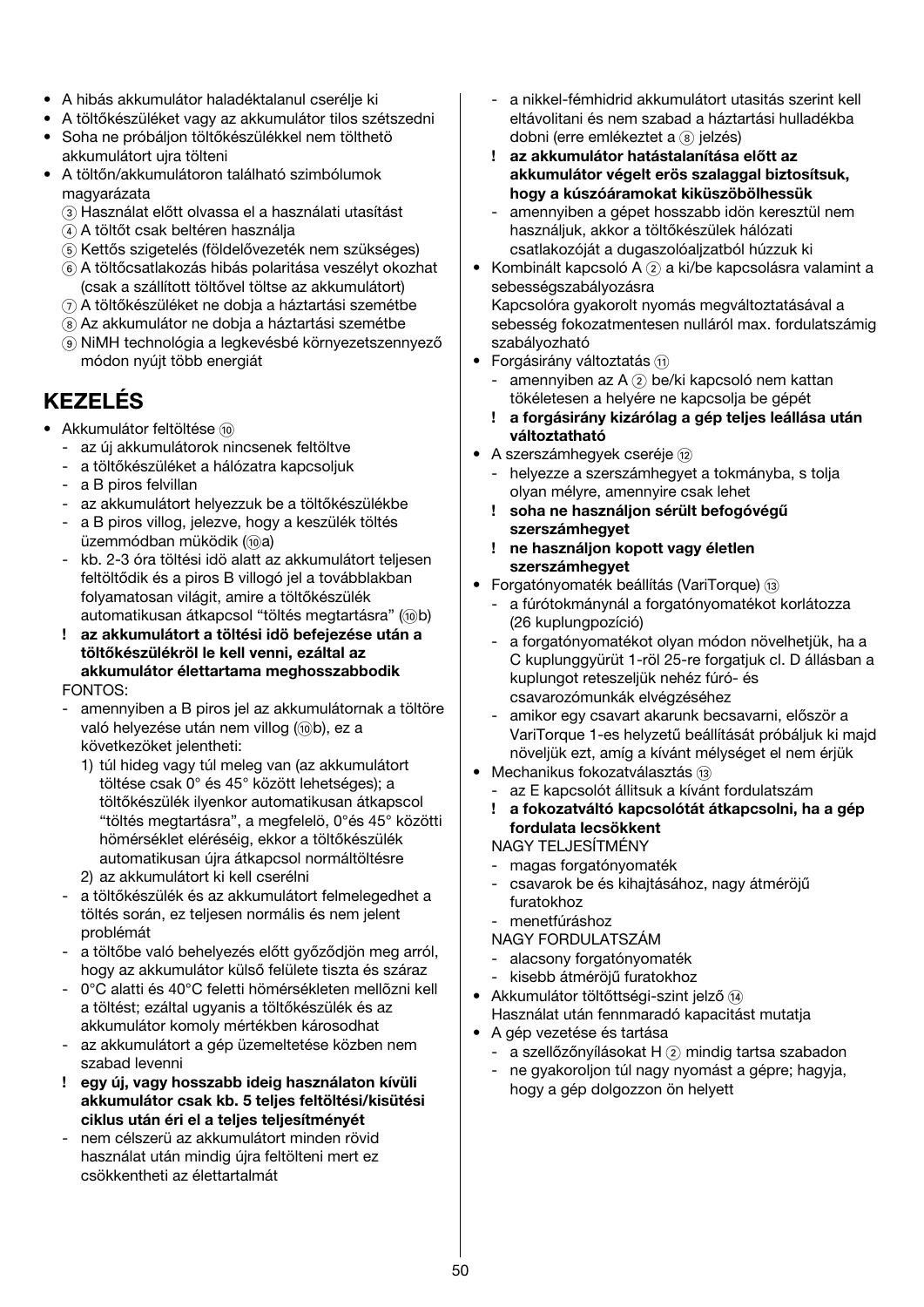# **HASZNÁLAT**

- Fémekben történö fúráskor
	- készítsünk kisméretü elöfuratot kenje időnként olajjal a fúróhegyet
- Csavarok faanyag végébe vagy szálirányába történö behajtása elött készitsen elöfuratot
- Az eszköz optimális használatához a csavarra állandó nyomást kell gyakorolni, különösen ha kicsavarjuk
- Ha keményfába csavarozunk, szükséges elöfuratot készíteni
- **Rezgésszint**

 Az ezen felhasználói kézikönyv végén megadott rezgéskibocsátási szint mérése az EN 60745 szabványban meghatározott szabványosított teszttel összhangban történt; ez egy eszköznek egy másik eszközzel történő összehasonlítására, illetve a rezgésnek való kitettség előzetes felmérésére használható fel az eszköznek az említett alkalmazásokra történő felhasználása során

- az eszköznek eltérő alkalmazásokra, vagy eltérő, illetve rosszul karbantartott tartozékokkal történő felhasználása jelentősen **emelheti** a kitettség szintjét
- az idő, amikor az eszköz ki van kapcsolva, vagy amikor ugyan működik, de ténylegesen nem végez munkát, jelentősen **csökkentheti** a kitettség szintjét
- **! az eszköz és tartozékai karbantartásával, kezének melegen tartásával, és munkavégzésének megszervezésével védje meg magát a rezgések hatásaitól**

# **KARBANTARTÁS / SZERVIZ**

- A gépét és a töltőkészüléket mindig tartsa tisztán - a töltőkészülék töltőérintkezöket idönként tisztítsa meg alkoholal vagy kontaktsprayel
	- **! mielött a töltőt megtisztitaná a konnektorból húzza ki a csatlakozót**
- Ha a gép/töltőkészülék a gondos gyártási és ellenőrzési eljárás ellenére egyszer mégis meghibásodna, akkor a javítással csak SKIL elektromos kéziszerszám-műhely ügyfélszolgálatát szabad megbízni
	- küldje az **összeszerelt** gépet vagy töltőkészüléket a vásárlást bizonyító számlával együtt a kereskedő vagy a legközelebbi SKIL szervizállomás címére (a címlista és a gép szervizdiagramja a www.skileurope.com címen található)

# **KÖRNYEZET**

- **Az elektromos kéziszerszámokat, tartozékokat és csomagolást ne dobja a háztartási szemétbe** (csak EU-országok számára)
	- a használt villamos és elektronikai készülékekről szóló 2002/96/EK irányelv és annak a nemzeti jogba való átültetése szerint az elhasznált elektromos kéziszerszámokat külön kell gyűjteni, és környezetbarát módon újra kell hasznosítani
	- erre emlékeztet a  $\overline{(7)}$  jelzés, amennyiben felmerül az intézkedésre való igény

# **CZ**

### **Akumulátorový vrtací 2502/2602/2702 šroubovák**

# **ÚVOD**

- Nářadí je určeno k vrtání do dřeva, kovu, keramiky a umělé hmoty; nářadíe s elektronickou regulací rychlosti a chodem vpravo/vlevo jsou také vhodné k šroubování a řezání závitů
- Tento návod s pokyny si pečlivě přečtěte a uschoveite 3

# **TECHNICKÉ ÚDAJE** 1

# **SOUČÁSTI NÁSTROJE** 2

- **A** Vypínač zapnout/vypnout a regulace rychlosti
- **B** Kontrolka (nabíječka)
- **C** Regulátor pro nastavení kroutícího momentu
- **D** Zajištěná pozice (spojka)
- **E** Spínač na volbu mechanické rychlosti
- **F** Spínač na změnu směru otáček
- **G** Rychloupínací sklíčidlo
- **H** Větrací štěrbiny
- **J** Nabíječka

# **BEZPEČNOST**

### **VŠEOBECNÉ BEZPEČNOSTNÍ PŘEDPISY**

**POZOR! Čtěte všechna varovná upozornění a pokyny.** Zanedbání při dodržování varovných upozornění a pokynů mohou mít za následek úder elektrickým proudem, požár a/nebo těžká poranění. **Všechna varovná upozornění a pokyny do budoucna uschovejte.** Ve varovných upozorněních použitý pojem "elektronářadí" se vztahuje na elektronářadí provozované na el. síti (se síťovým kabelem) a na elektronářadí provozované na akumulátoru (bez síťového kabelu).

### **1) BEZPEČNOST PRACOVNÍHO MÍSTA**

- a) **Udržujte Vaše pracovní místo čisté a uklizené.** Nepořádek nebo neosvětlené pracovní oblasti mohou vést k úrazům.
- b) **Se strojem nepracujte v prostředích ohrožených explozí, kde se nacházejí hořlavé kapaliny, plyny nebo prach.** Elektronářadí vytváří jiskry, které mohou prach nebo páry zapálit.
- c) **Děti a jiné osoby udržujte při použití elektronářadí daleko od Vašeho pracovního místa.** Při rozptýlení můžete ztratit kontrolu nad strojem.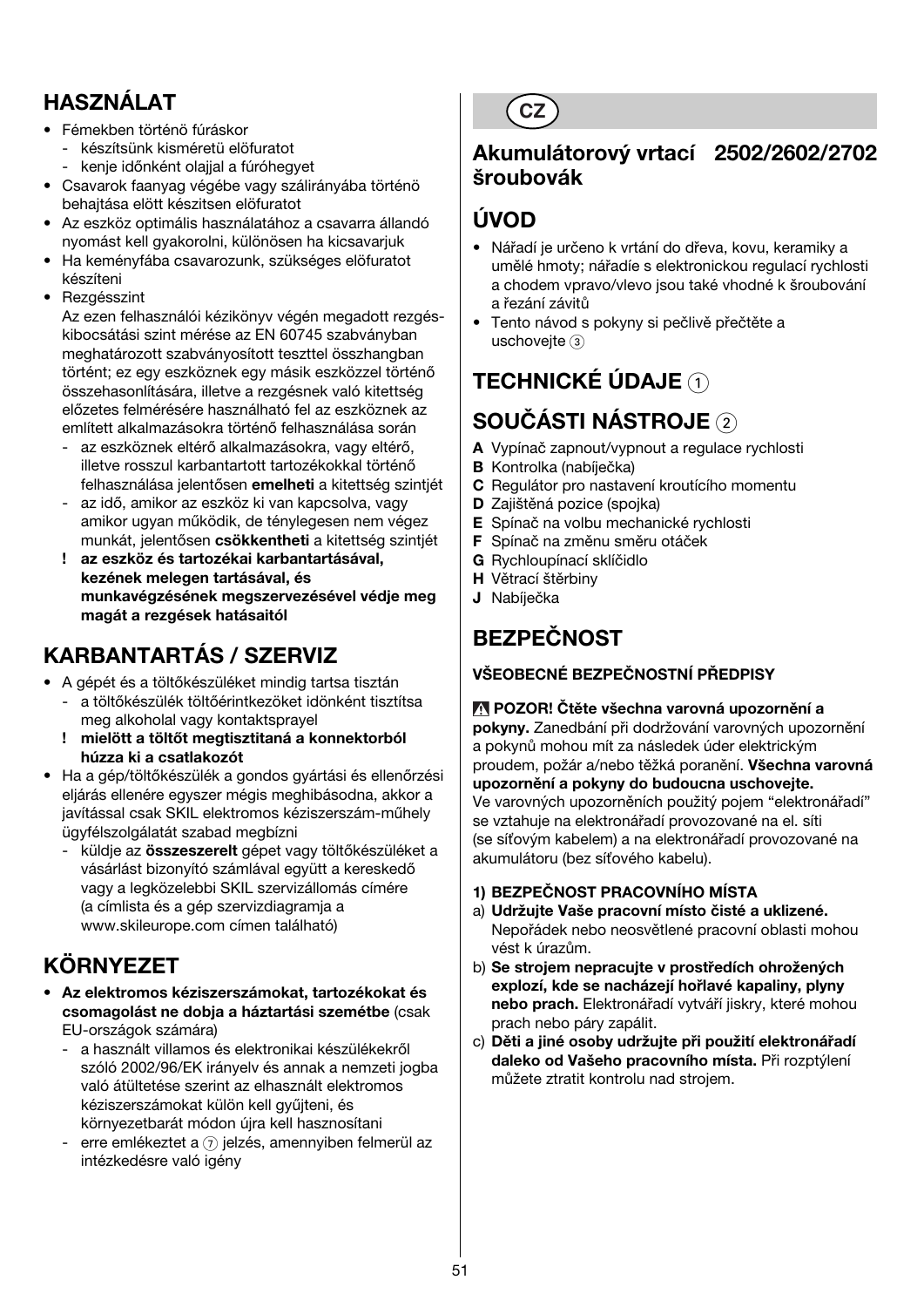#### **2) ELEKTRICKÁ BEZPEČNOST**

- a) **Připojovací zástrčka stroje musí lícovat se zásuvkou. Zástrčka nesmí být žádným způsobem upravena. Společně se stroji s ochranným uzemněním nepoužívejte žádné adaptérové zástrčky.** Neupravené zástrčky a vhodné zásuvky snižují riziko elektrického úderu.
- b) **Zabraňte kontaktu těla s uzemněnými povrchy, jako např. potrubí, topení, sporáky a chladničky.** Je-li Vaše tělo uzemněno, existuje zvýšené riziko elektrického úderu.
- c) **Chraňte stroj před deštěm a vlhkem.** Vniknutí vody do elektrického stroje zvyšuje nebezpečí elektrického úderu.
- d) **Dbejte na účel kabelu, nepoužívejte jej k nošení či zavěšení stroje nebo vytažení zástrčky ze zásuvky. Udržujte kabel daleko od tepla, oleje, ostrých hran nebo pohyblivých dílů stroje.** Poškozené nebo spletené kabely zvyšují riziko elektrického úderu.
- e) **Pokud pracujete s elektronářadím venku, použijte pouze takové prodlužovací kabely, které jsou schváleny i pro venkovní použití.** Použití prodlužovacího kabelu, jež je vhodný pro použití venku, snižuje riziko elektrického úderu.
- f) **Pokud se nelze vyhnout provozu elektronářadí ve vlhkém prostředí, použijte ochranný jistič.** Nasazení ochranného jističe snižuje riziko úderu elektrickým proudem.
- **3) BEZPEČNOST OSOB**
- a) **Buďte pozorní, dávejte pozor na to, co děláte a přistupujte k práci s elektronářadím rozumně. Stroj nepoužívejte pokud jste unaveni nebo pod vlivem drog, alkoholu nebo léků.** Moment nepozornosti při použití elektronářadí může vést k vážným poraněním.
- b) **Noste osobní ochranné pomůcky a vždy ochranné brýle.** Nošení osobních ochranných pomůcek jako maska proti prachu, bezpečnostní obuv s protiskluzovou podrážkou, ochranná přilba nebo sluchátka, podle druhu nasazení elektronářadí, snižují riziko poranění.
- c) **Zabraňte neúmyslnému uvedení do provozu. Přesvědčte se, že je elektronářadí vypnuté dříve než jej uchopíte, ponesete či připojíte na zdroj proudu a/ nebo akumulátor.** Máte li při nošení elektronářadí prst na spínači nebo pokud stroj připojíte ke zdroji proudu zapnutý, pak to může vést k úrazům.
- d) **Než stroj zapnete, odstraňte seřizovací nástroje nebo šroubovák.** Nástroj nebo klíč, který se nachází v otáčivém dílu stroje, může vést k poranění.
- e) **Nepřeceňujte se. Zajistěte si bezpečný postoj a vždy udržujte rovnováhu.** Tím můžete stroj v neočekávaných situacích lépe kontrolovat.
- f) **Noste vhodný oděv. Nenoste žádný volný oděv nebo šperky. Vlasy, oděv a rukavice udržujte daleko od pohybujících se dílů.** Volný oděv, šperky nebo dlouhé vlasy mohou být zachyceny pohybujícími se díly.
- g) **Lze-li namontovat odsávací či zachycující přípravky, přesvědčte se, že jsou připojeny a správně použity.** Použití odsávání prachu může snížit ohrožení prachem.
- **4) SVĚDOMITÉ ZACHÁZENÍ A POUŽÍVÁNÍ ELEKTRONÁŘADÍ**
- a) **Stroj nepřetěžujte. Pro svou práci použijte k tomu určený stroj.** S vhodným elektronářadím budete pracovat v udané oblasti výkonu lépe a bezpečněji.
- b) **Nepoužívejte žádné elektronářadí, jehož spínač je vadný.** Elektronářadí, které nelze zapnout či vypnout je nebezpečné a musí se opravit.
- c) **Než provedete seřízení stroje, výměnu dílů příslušenství nebo stroj odložíte, vytáhněte zástrčku ze zásuvky a/nebo odstraňte akumulátor.** Toto preventivní opatření zabrání neúmyslnému zapnutí stroje.
- d) **Uchovávejte nepoužívané elektronářadí mimo dosah dětí. Nenechte stroj používat osobám, které se strojem nejsou seznámeny nebo nečetly tyto pokyny.** Elektronářadí je nebezpečné, je-li používáno nezkušenými osobami.
- e) **Pečujte o stroj svědomitě. Zkontrolujte, zda pohyblivé díly stroje bezvadně fungují a nevzpřičují se, zda díly nejsou zlomené nebo poškozené tak, že je omezena funkce stroje. Poškozené díly nechte před nasazením stroje opravit.** Mnoho úrazů má příčinu ve špatně udržovaném elektronářadí.
- f) **Řezné nástroje udržujte ostré a čisté.** Pečlivě ošetřované řezné nástroje s ostrými řeznými hranami se méně vzpřičují a dají se lehčeji vést.
- g) **Používejte elektronářadí, příslušenství, nasazovací nástroje apod. podle těchto pokynů. Respektujte přitom pracovní podmínky a prováděnou činnost.** Použití elektronářadí pro jiné než určující použití může vést k nebezpečným situacím.
- **5) SVĚDOMITÉ ZACHÁZENÍ A POUŽIVÁNÍ AKUMULÁTOROVÉHO NÁŘADÍ**
- a) **Akumulátory nabíjejte pouze v nabíječce, která je doporučena výrobcem.** Pro nabíječku, která je vhodná pro určitý druh akumulátorů, existuje nebezpečí požáru, je-li používána s jinými akumulátory.
- b) **Do elektronářadí používejte pouze k tomu určené akumulátory.** Použití jiných akumulátorů může vést k poraněním a požárům.
- c) **Nepoužívaný akumulátor uchovávejte mimo kancelářské sponky, mince, klíče, hřebíky, šrouby nebo jiné drobné kovové předměty, které mohou způsobit přemostění kontaktů.** Zkrat mezi kontakty akumulátoru může mít za následek opáleniny nebo požár.
- d) **Při špatném použití může z akumulátoru vytéci kapalina. Zabraňte kontaktu s ní. Při náhodném kontaktu opláchněte místo vodou. Pokud kapalina vnikne do očí, navštivte navíc i lékaře.** Vytékající akumulátorová kapalina může způsobit podráždění pokožky nebo popáleniny.

#### **6) SERVIS**

a) **Nechte Váš stroj opravit pouze kvalifikovaným odborným personálem a pouze s originálními náhradními díly.** Tím bude zajištěno, že bezpečnost stroje zůstane zachována.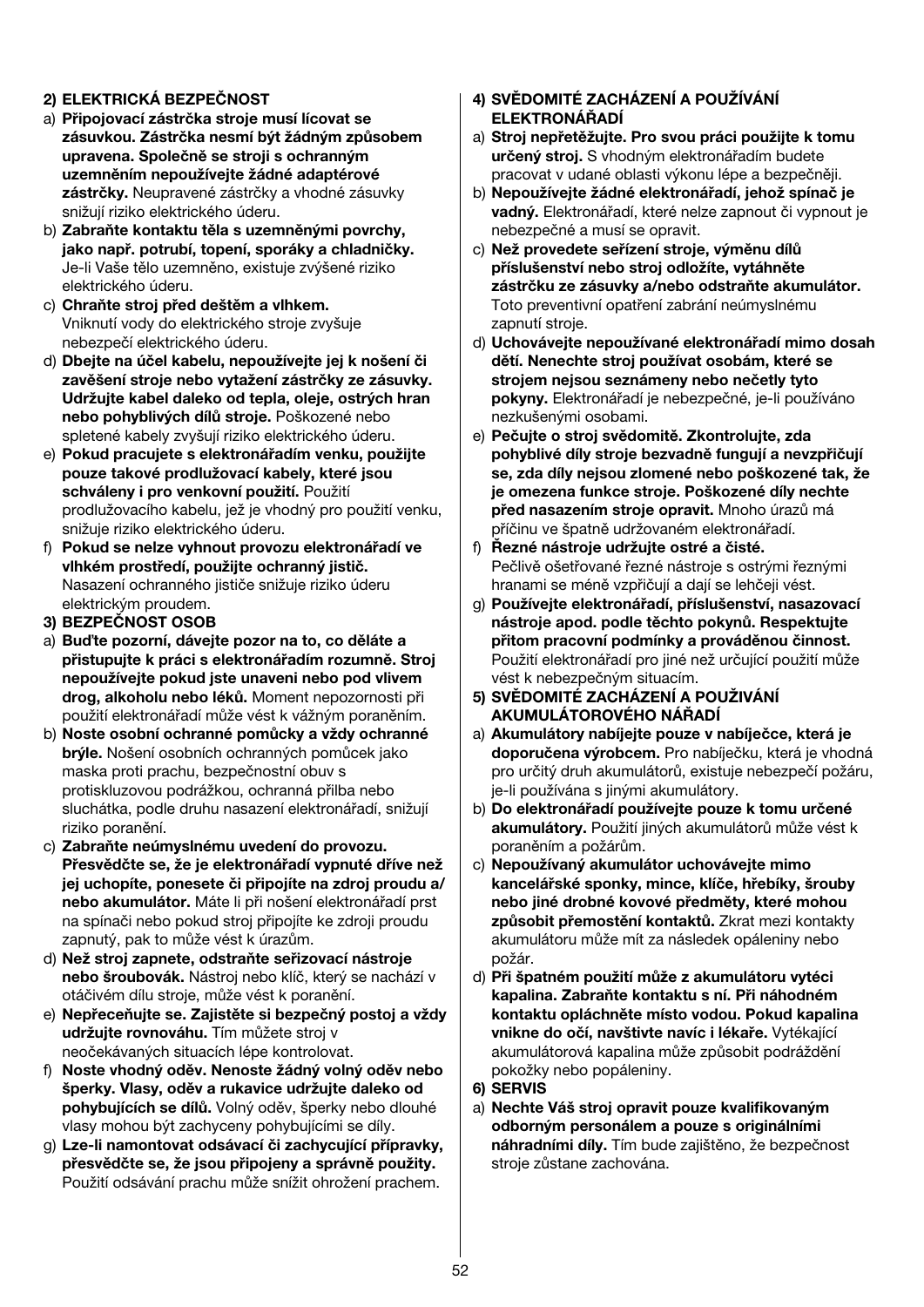#### **BEZPEČNOSTNÍ PŘEDPISY PRO AKUMULÁTOROVÝ VRTACÍ ŠROUBOVÁK**

- Vrtačku nepoužívejte je-li navlhlá a nepracujte v blízkosti snadno zápalných nebo výbušných materiálů; před zahájením práce je odstraňte
- Vždy zkontrolujte, zda je napájecí napětí stejné jako napětí uvedené na typovém štítku nabíječe (nabíječky určené k napájení 230V nebo 240V lze použít též v síti 220V)
- V případě atypického chování nebo cizích hluků ihned vypněte nářadí nebo vytáhněte nabíječ ze zásuvky
- SKIL zajistí bezchybnou funkci nářadí pouze tehdy, používáte-li odpovídající příslušenství, které obdržíte u svého prodejce SKIL
- Používejte pouze příslušenství, jejichž dovolené otáčky jsou alespoň tak vysoké jako nejvyšší otáčky stroje naprázdno
- Tento nástroj nesmí používat osoby mladdí 16 let
- **Zajistěte obráběný díl** (obráběný díl uchycený pomocí upínacích zařízení nebo ve svěráku je mnohem bezpečnější než v ruce)
- **Pokud provádíte práce, při kterých by nástroj mohl zasáhnout skrytá el. vedení nebo vlastní kabel, držte elektronářadí pouze na izolovaných uchopovacích plochách** (kontakt s vedením pod napětím přivádí napětí i na kovové díly stroje a vede k úderu elektrickým proudem)
- **Použijte vhodné hledací přístroje k vyhledání skrytých přívodních vedení nebo přizvěte místní dodavatelskou společnost** (kontakt s el. vedením může vést k požáru a elektrickému úderu; poškození plynového vedení může vést k explozi; proniknutí do vodovodního potrubí může způsobit věcné škody nebo elektrický úder)
- **Neopracovávajte žádný materiál obsahující azbest** (azbest je karcinogenní)
- Prach z látek, jako jsou barvy obsahující olovo, některé druhy dřeva, minerály a kovy, může být škodlivý (kontakt s prachem nebo jeho vdechnutí může způsobit alergickou reakci a/nebo vyvolat respirační choroby u obsluhy nebo přihlížejících); **noste protiprachovou masku a pracujte se zařízením na odsávání prachu, pokud je možné jej připojit**
- Některé druhy prachu jsou klasifikovány jako karcinogenní (například dubový a bukový prach) zejména ve spojení s přísadami pro úpravu dřeva; **noste protiprachovou masku a pracujte se zařízením na odsávání prachu, pokud je možné jej připojit**
- Dodržujte stanovená nařízení pro práci v prašném prostředí
- Zabezpečte, aby vypínač F 2 byl vždy v pozici uprostřed (zablokované) než provedete seřízení stroje nebo výměnu příslušenství, při přenášení nebo odložení stroje

#### **NABÍJENÍ/AKUMULÁTORY**

- Nabíjejte akumulátor pouze dodanou nabíječkou
- Nedotýkejte se kontaktů
- Nevystavujte nářadí/nabíječ/akumulátor dešti
- Nářadí/nabíječ/akumulátor ukládejte na vhodné, suché a zajištěné místo, v prostorách s teplotou minimálně 0°C a maximálně 40°C
- Baterie při vhození do ohně explodují, proto je nikdy nevhazujte do otevřeného plamene
- Nepoužívejte k nabíjeni poškozenou nabíječku; nabíječku nechte opravit nebo nahraďte novou z naší oficiální odborné dílny SKIL
- Nabíječ nepoužívejte, když kabel nebo zástrčka jsou poškozeny; ihned je nahraďte novými z naší oficiální odborné dílny SKIL
- Poškozený akumulátor nepoužívejte, nahraďte jej novým
- Nabíječ nebo akumulátor nikdy nerozebírejte
- Baterie, které nejsou určeny k opětnému nabíjení, v přístroji nedobíjet
- Vysvětlení symbolů na nabíječce/baterii 3 Před použitím si přečtěte návod k použití
	- 4 Určeno pouze k použití ve vnitřních prostorách
	- 5 Dvojitá izolace (není nutný zemnicí drát)
	- 6 Nesprávná polarita zapojení nabíječky by mohla způsobit nebezpečí (baterii nabíjejte pouze pomocí přiložené nabíječky)
	- 7 Nabíječ nevyhazujte do komunálního odpadu
	- $\overline{8}$  Akumulátor nevyhazujte do komunálního odpadu
	- 9 Technologie NiMH poskytuje více energie způsobem, který je šetrnější k životnímu prostředí

### **OBSLUHA**

- Nabíjení akumulátorů @
	- nové akumulátory nejsou nabity
	- připojte nabíječ k sítovému napětí
	- kontrolka B se rozsvítí
	- akumulátor zasunout do nabíječe
	- kontrolka B bliká, tím je ukázáno nabíjení (@a)
	- přibližně po uplynutí 2-3 hodinách je akumulátor plně nabit a kontrolka B, která při nabíjení blikala, bude svítit stále a nabíječ automaticky přepne na dobíjení (@b)
	- **! vyjmutím akumulátoru z nabíječe po nabití se prodlouží životnost akumulátoru** UPOZORNĚNÍ:

- v případě že po vložení akumulátor kontrolka B neblíka (10b), mholo by znamenat:
	- 1) budje příliš studený nebo teplý (nabíjení akumulátor je možné při teplotě mezi 0 a 45 stupni), nabíječ bude automaticky přepnut na dobíjení, a až je dosažena teplota mezi 0 a 45 stupni, potom se nabíječ přepne na normální nabíjení
- 2) akumulátor musí být nahrazena
- nabíječ a akumulátor jsou při nabíjení horké
- než vložíte akumulátor do nabíječky, přesvěděte se, zda je její povrch čistý a suchý
- při teplotách pod 0°C nebo přes 40°C nelze nabíjet; mohlo by dojít k poškození nabíječe i akumulátoru
- akumulátor se nesmí během chodu z nářadí vyjímat
- **! nový nebo delší dobu nepoužívaný akumulátor dává plný výkon až po ca. 5 nabíjecích a vybíjecích cyklech**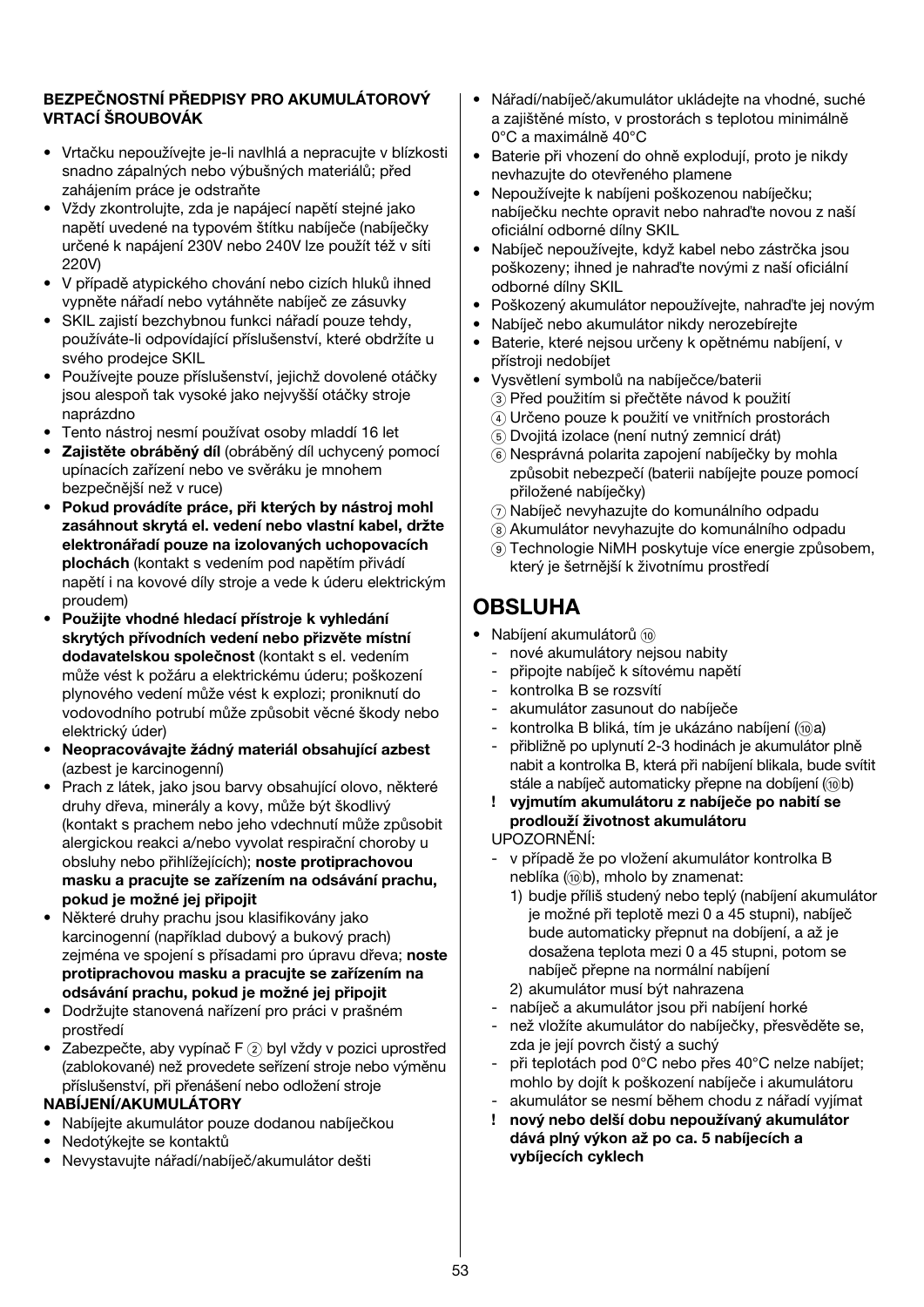- akumulátor by neměl být po každém krátkém, použití znovu dobíjen, protože to může snižit kapacitu akumulátorů
- nikl-metalhydrid akumulátory se musí udržovat v pořádku a nesmí se dostat do domovního odpadu (symbol 8) na to upozorňuje)
- **! u vyřazených akumulátorů zakryjte kontakty izolační páskou, zabráníte tím plazivým proudům**
- pokud nářadí dlouho nepoužíváte, můžete zástrčku nabíječe ze zásuvky vytáhnout
- Kombinovaný vypínač A 2 "zapnuto/vypnuto" a kontrola rychlosti Při větším či menším tlaku na spínač, lze měnit plynule
- otáčky
- Změna směru otáček m
	- jestliže poloha doleva/doprava správně nezapadne, není možno zapnout vypínač A 2
	- **! směr otáček se smí změnit pouze je-li nástroj zcela zastaven**
- Výměna hrotů @
	- zasuňte hrot co nejhlouběji do sklíčidle
	- **! nepoužívejte hroty s poškozeným dříkem**
	- **! používejte pouze ostré hroty**
- Kontrola kroutícího momentu (VariTorque) (13)
	- omezuje velikost kroutícího momentu na sklíčidle (26 pozice spojka)
	- kroutící moment se zvyšuje otáčením stupnice C od 1 do 25; v pozicí D je volba, pro těžké vrtání a šroubování
	- při vyšroubování začněte nejdříve s pozicí 1 VariTorque a zvyšujte po dosažení žádané hloubky
- Mechanická volba převodu @
	- přepínačem E nastavit požadovaní rychlosti
	- **! přepínač volby převodu ovládejte během chodu nástroje docílíte**

#### VELKÁ SÍLA

- vysoký točivý moment
- k šroubování a vrtání velkého průměru
- k řezání vnitřního závitu

VYSOKÁ RYCHLOST

- nejnižší točivý moment
- k vrtání menších průměrů
- $\bullet$  Indikátor akumulátoru  $\tan$ 
	- Ukazuje stupeň nabití akumulátoru
- Držení a vedení nástroje
	- udržujte větrací štěrbiny H 2 nezakryté
	- na nástroj příliš netlačte; nechte jej, aby pracoval za vás

# **NÁVOD K POUŽITÍ**

- Při vrtání v kovu
	- předvrtejte napřed malý otvor
	- vrták při práci občas naolejujte
- Při zašroubovávání šroubu na konci nebo na začátku nějakého dřeva by měla být předvrtána díra, aby se zamezilo rozštípnutí dřeva
- Pro optimální využití přístroje je nutno zvolit odpovídající tlak na šroub, zvláště při vyšroubování
- Při šroubování do tvrdého dřeva, je nutno díru předvrtat

• Úroveň vibrací

 Úroveň vibrací uvedená na zadní straně tohoto manuálu s pokyny byla měřena v souladu se standardizovaným testem podle EN 60745; je možné ji použít ke srovnání jednoho přístroje s druhým a jako předběžné posouzení vystavování se vibracím při používání přístroje k uvedeným aplikacím

- používání přístroje k jiným aplikacím nebo s jiným či špatně udržovaným příslušenstvím může zásadně **zvýšit** úroveň vystavení se vibracím
- doba, kdy je přístroj vypnutý nebo kdy běží, ale ve skutečnosti není využíván, může zásadně **snížit** úroveň vystavení se vibracím
- **! chraňte se před následky vibrací tak, že budete dbát na údržbu přístroje a příslušenství, budete si udržovat teplé ruce a uspořádáte si své pracovní postupy**

## **ÚDRŽBA / SERVIS**

- Udržujte nářadí a nabíječ čisté
	- čistěte kontakty v nabíječi pouze alkoholem nebo čističem kontaktů
	- **! před čištěním vytáhněte vždy nabíječ ze zásuvky**
- Pokud dojde i přes pečlivou výrobu a náročné kontroly k poruše nástroje/nabíječe, svěřte provedení opravy autorizovanému servisnímu středisku pro elektronářadí firmy SKIL
	- zašlete nástroj nebo nabíječ **nerozebraný** spolu s potvrzením o nákupu své prodejně nebo nejbližšímu servisu značky SKIL (adresy a servisní schema nástroje najdete na www.skileurope.com)

# **ŽIVOTNÍ PROSTŘEDÍ**

- **Elektrické nářadí, doplňky a balení nevyhazujte do komunálního odpadu** (jen pro státy EU)
	- podle evropské směrnice 2002/96/EG o nakládání s použitými elektrickými a elektronickými zařízeními a odpovídajících ustanovení právních předpisů jednotlivých zemí se použitá elektrická nářadí, musí sbírat odděleně od ostatního odpadu a podrobit ekologicky šetrnému recyklování
	- symbol  $\widehat{2}$  na to upozorňuje

# **TR**

### **Akülü delme/ 2502/2602/2702 vidalama makinesi**

### **GİRİS**

- Bu alet, tahta, metal, seramik ve plastik malzemedeki delme işleri için geliştirilmiştir; elektronik hız kontrolü ve sağ/sol dönüşlü aletler vidalama ve diş açma işlerine de uygundur
- $\bullet$  Bu kullanma kılavuzunu okuvun ve saklayın  $\circ$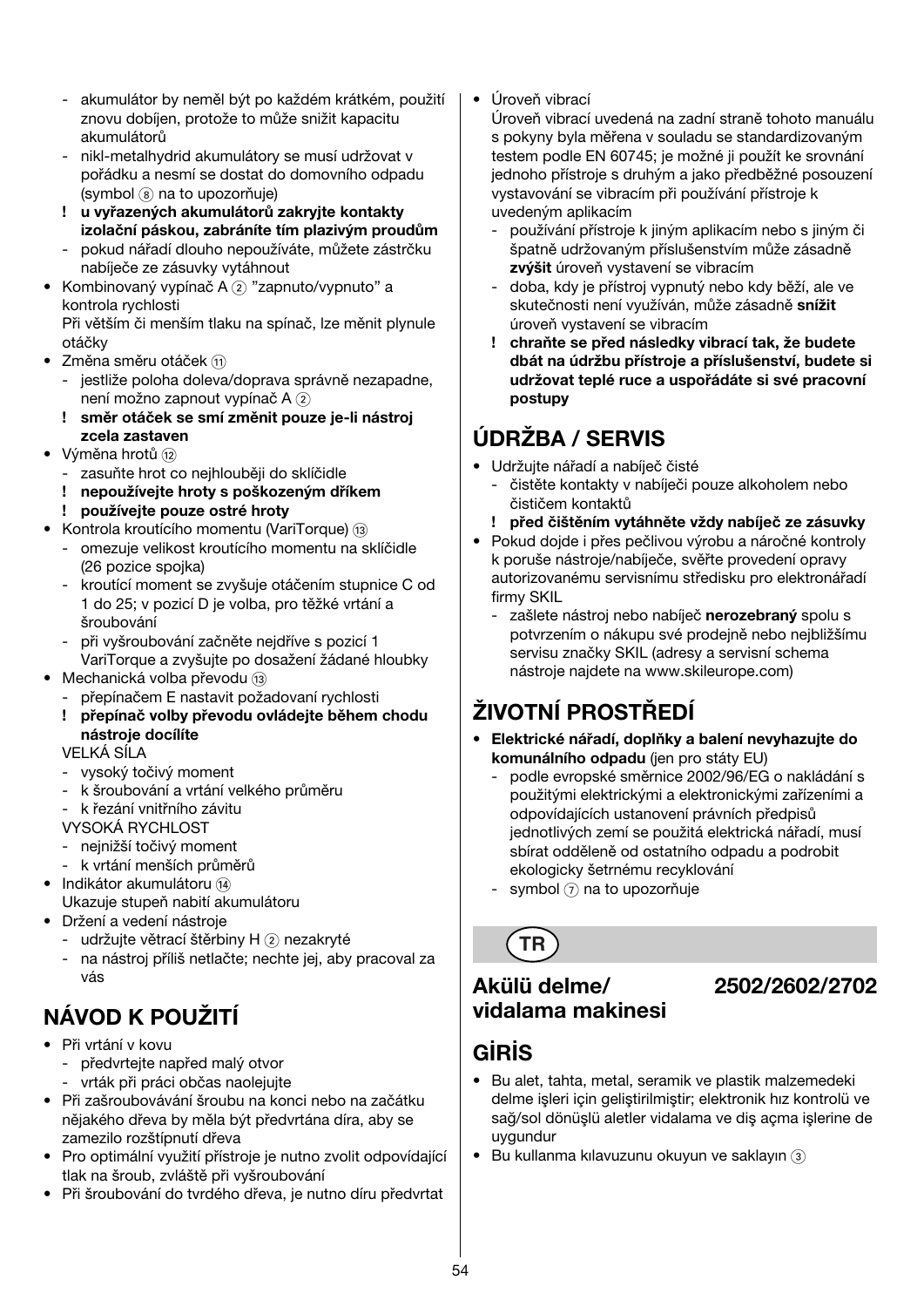# **TEKNİK VERİLER (1)**

# **ALET BİLEŞENLERİ** 2

- **A** Açma/kapama ve hız kontrol anahtarı
- **B** Işık (şarj cihaz)
- **C** Tork kontrol
- **D** Kilit konumu (kavrama)
- **E** Vites secme salteri
- **F** Dönüş yönü değiştirme anahtarı
- **G** Anahtarsız mandren
- **H** Havalandırma yuvaları
- **J** Şarj cihazı

# **GÜVENLİK**

### **GENEL GÜVENLİK YÖNERGELERİ**

**DİKKAT! Bütün uyarıları ve talimat hükümlerini okuyun.** Açıklanan uyarılara ve talimat hükümlerine uyulmadığı takdirde elektrik çarpmalarına, yangınlara ve/ veya ağır yaralanmalara neden olunabilir. **Bütün uyarıları ve talimat hükümlerini ileride kullanmak üzere saklayın.** Uyarı ve talimat hükümlerinde kullanılan "elektrikli el aleti" kavramı, akım şebekesine bağlı (şebeke bağlantı kablosu ile) aletlerle akü ile çalışan aletleri (akım şebekesine bağlantısı olmayan aletler) kapsamaktadır.

#### **1) ÇALIŞMA YERI GÜVENLIĞI**

- a) **Çalıştığınız yeri temiz ve düzenli tutun.** İşyerindeki düzensizlik veya yetersiz aydınlatma kazalara neden olabilir.
- b) **Yanıcı sıvıların, gazların veya tozların bulunduğunu patlama tehlikesi olan yer ve mekânlarda aletinizle çalışmayın.** Elektrikli el aletleri, toz veya buharların tutuşmasına veya yanmasına neden olan kıvılcımlar çıkarırlar.
- c) **Elektrikli el aletinizle çalışırken çocukları ve başkalarını çalışma alanınızın uzağında tutun.** Yakınınızda bulunan kişiler dikkatinizi dağıtabilir ve bu da alet üzerindeki kontrolünüzü kaybetmenize neden olabilir.

#### **2) ELEKTRİKSEL GÜVENLİK**

- a) **Aletinizin bağlantı fişi prize uymalıdır. Fişi hiçbir şekilde değiştirmeyin. Koruyucu topraklamalı aletlerle adaptörlü fiş kullanmayın.** Değiştirilmemiş, orijinal fiş ve uygun prizler elektrik çarpma tehlikesini azaltır.
- b) **Borular, kalorifer tesisatı, ısıtıcılar ve buzdolapları gibi topraklanmış yüzeylerle bedensel temasa gelmekten kaçının.** Eğer bedeniniz topraklanacak olursa yüksek bir elektrik çarpma tehlikesi ortaya çıkar.
- c) **Aletinizi yağmur ve nemden koruyun.** Elektrikli el aletinin içine suyun sızması elektrik çarpma tehlikesini yükseltir.
- d) **Kabloyu kendi amacı dışında kullanmayın; örneğin aleti kablodan tutarak taşımayın, aleti kablo ile asmayın veya kablodan çekerek fişi prizden çıkarmayın. Kabloyu aşırı sıcaktan, yağlardan, keskin kenarlı cisimlerden veya aletin hareketli parçalarından uzak tutun.** Hasarlı veya dolaşmış kablo elektrik çarpma tehlikesini yükseltir.
- e) **Elektrikli el aletinizle açık havada çalışırken mutlaka açık havada kullanılmaya müsaadeli uzatma kablosu kullanın.** Açık havada kullanılmaya uygun ve müsaadeli uzatma kablosunun kullanılması elektrik çarpma tehlikesini azaltır.
- f) **Elektrikli el aletinin nemli ortamlarda çalıştırılması şartsa, mutlaka toprak kaçağı devre kesicisi kullanın.** Toprak kaçağı devre kesicisi kullanımı elektrik çarpma tehlikesini azaltır.
- **3) KİŞİLERİN GÜVENLİĞİ**
- a) **Dikkatli olun, ne yaptığınıza dikkat edin ve elektrikli el aletinizle çalışırken makul hareket edin. Yorgunsanız, hap, ilaç veya alkol almışsanız aletinizi kullanmayın.** Aletinizi kullanırken bir anlık dikkatsizliğiniz ciddi yaralanmalara yol açabilir.
- b) **Daima kişisel korunma donanımları ve bir koruyucu gözlük kullanın.** Elektrikli el aletinin türü ve kullanımına uygun olarak kullanacağınız toz maskesi, kaymayan sağlam iş ayakkabıları, koruyucu kask veya koruyucu kulaklık gibi kişisel korunma donanımlarını kullanmanız yaralanma tehlikesini büyük ölçüde azaltır.
- c) **Aleti yanlışlıkla çalıştırmaktan kaçının. Akım ikmal şebekesine ve/veya aküye bağlamadan, elinize alıp taşımadan önce elektrikli el aletinin kapalı durumda olduğundan emin olun.** Elektrikli el aletini parmağınız şalter üzerinde dururken taşırsanız ve alet açıkken fişi prize sokarsanız kazalara neden olabilirsiniz.
- d) **Aleti çalıştırmadan önce ayar aletlerini veya tornavidaları aletten uzaklaştırın.** Dönen alet parçasına temas halinde bulunan bir uç veya anahtar yaralanmalara neden olabilir.
- e) **Kendinize çok fazla güvenmeyin. Duruşunuzun güvenli olmasına dikkat edin ve daima dengenizi koruyun.** Bu sayede aletinizi beklenmedik durumlarda daha iyi kontrol edersiniz.
- f) **Uygun iş giysileri giyin. Çalışırken çok bol giysiler giymeyin ve takı takmayın. Saçlarınızı, giysilerinizi ve eldivenlerinizi aletin hareketli parçalarından uzak tutun.** Bol giysiler, takılar veya uzun saçlar aletin hareketli parçaları tarafından tutulabilir.
- g) **Aletinize toz emme donanımı ve toz tutma donanımı takılabiliyorsa, bunların bağlı olup olmadığını ve doğru işlev görüp görmediklerini kontrol edin.** Toz emme donanımının kullanımı tozdan kaynalanabilecek tehlikeleri azaltır.
- **4) ELEKTRİKLİ EL ALETLERİYLE DİKKATLİ ÇALIŞMAK VE ALETİ DOĞRU KULLANMAK**
- a) **Aletinizi aşırı ölçüde zorlamayın. İşinize uygun elektrikli el aletini kullanın.** Uygun elektrikli el aleti ile belirtilen performans alanında daha iyi ve daha güvenli çalışırsınız.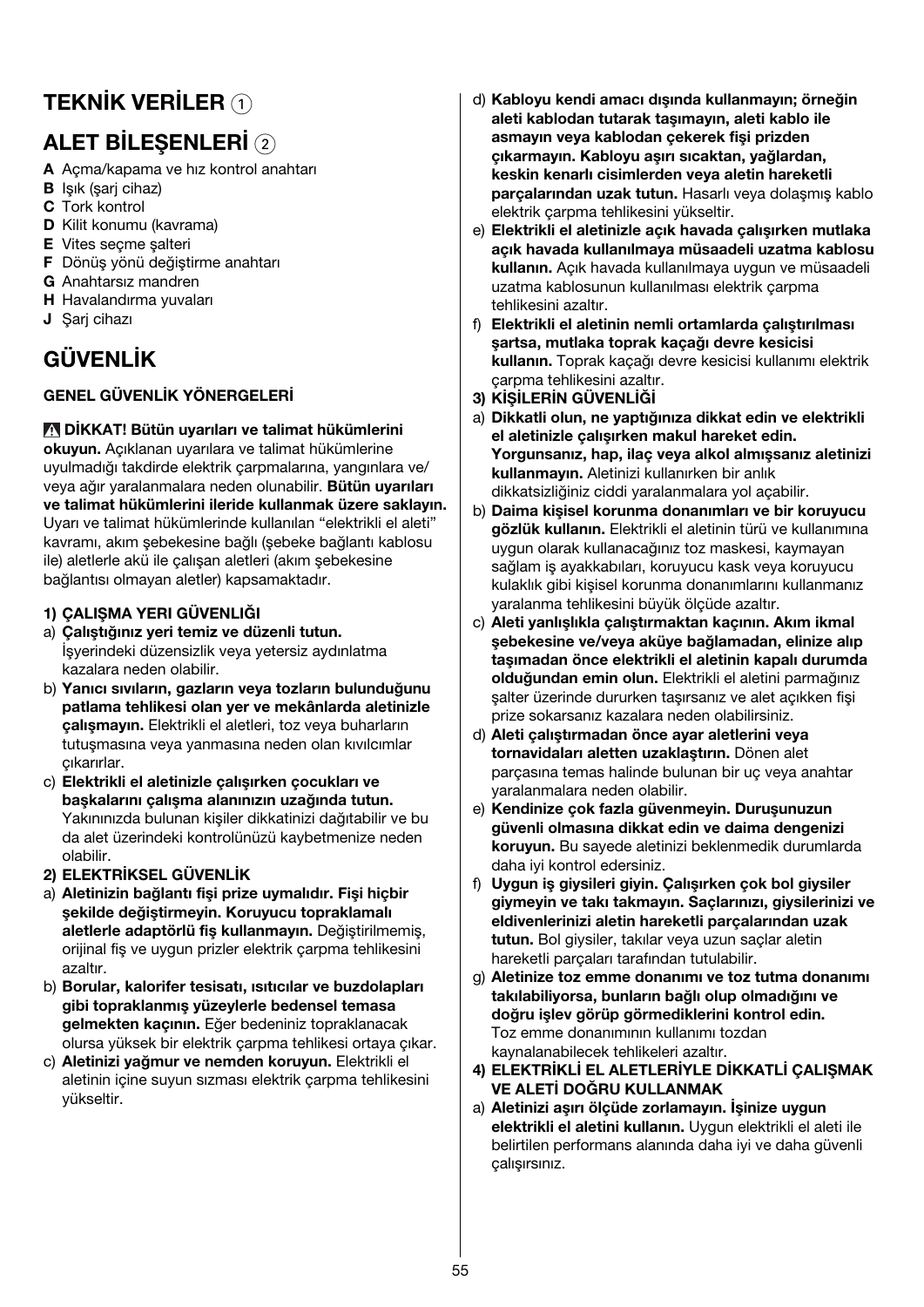- b) **Açma/kapama şalteri arızalı olan elektrikli el aletini kullanmayın.** Açılıp kapanamayan bir elektrikli el aleti tehlikelidir ve onarılması gerekir.
- c) **Alette bir ayarlama işlemine başlamadan ve/veya aküyü çıkarmadan önce, herhangi bir aksesuarı değiştirirken veya aleti elinizden bırakırken fişi prizden çekin.** Bu önlem, aletin kontrolünüz dışında ve istenmeden calışmasını önler.
- d) **Kullanım dışında iken elektrikli el aletinizi çocukların ulaşamayacağı bir yerde saklayın. Aleti kullanmayı bilmeyen veya bu güvenlik talimatını okumayan kişilerin aleti kullanmasına izin vermeyin.** Deneyimsiz kişiler tarafından kullanıldıkları takdirde elektrikli el aletleri tehlikeli olabilirler.
- e) **Aletinizin bakımını özenle yapın. Aletin hareketli parçalarının kusursuz işlev görüp görmediklerini ve sıkışmadıklarını, parçaların kırık veya hasarlı olup olmadıklarını kontrol edin, aksi takdirde alet işlevini tam olarak yerine getiremez. Aletinizi kullanmadan önce hasarlı parçaları onartın.** Birçok iş kazası aletlerin kötü ve yetersiz bakımından kaynaklanır.
- f) **Kesici uçları keskin ve temiz tutun.** İyi bakım görmüş kesici uçlar daha ender sıkışırlar ve daha iyi yönlendirilirler.
- g) **Elektrikli el aletlerini, aksesuarı, uçları ve benzerlerini bu güvenlik talimatına uygun olarak kullanın. Aletinizi kullanırken çalışma koşullarını ve yaptığınız işi daima dikkate alın.** Elektrikli el aletlerini kendileri için öngörülen işlerin dışında kullanmak tehlikeli durumların ortaya çıkmasına neden olabilir.
- **5) AKÜLÜ ALETLERLE DIKKATLI ÇALIŞMAK VE ALETLERI DOĞRU KULLANMAK**
- a) **Aküleri sadece üretici tarafından tavsiye edilen şarj cihazlarında şarj edin.** Belirli bir tür akü için geliştirilmiş bir şarj cihazının değişik bir akü için kullanılması yangın tehlikesine yol açar.
- b) **Elektrikli el aletlerinde sadece o alet için öngörülen aküleri kullanın.** Başka akülerin kullanılması yaralanmalara ve yangın tehlikesinin ortaya çıkmasına neden olabilir.
- c) **Kullanım dışında bulunan aküleri, kontaklar arasında köprüleme yapma olasılığı bulunan büro ataçları, madeni paralar, anahtarlar, çiviler, vidalar veya diğer küçük metal eşya ve cisimlerden uzak tutun.** Akü kontakları arasındaki bir kısa devre yanmalara veya yangın çıkmasına neden olabilir.
- d) **Yanlış kullanım durumunda akünün dışına sıvılar sızabilir. Bu sıvılara temas etmeyin. Yanlışlıkla aküden sızan sıvılara temas ederseniz, temas yerini hemen su ile yıkayın. Eğer söz konusu sıvı gözünüze kaçacak olursa hemen bir hekime başvurun.** Aküden dışarı sızan sıvılar cildinizde tahrişlere veya yanmalara neden olabilir.
- **6) SERVİS**
- a) **Aletinizi sadece uzman bir elemana ve orijinal yedek parçalar kullandırarak onartın.** Böylelikle aletin güvenliğini korumuş olursunuz.

#### **AKÜLÜ DELME / VİDALAMA MAKINESI İÇİN GÜVENLİK TALİMATI**

- İs parcasının vida, çivi ve benzeri malzeme tarafından hasar görmemesi için dikkatli olun; çalışmaya başlamadan önce bunları çıkartın
- Güç geriliminin, şarj cıhazın özellik plakasında belirtilen voltaj değeriyle aynı olduğunu sık sık kontrol edin (230V veya 240V şarj cıhazını 220V kaynağa bağlanabilir)
- Alet normal çalışmıyorsa veya değişik gürültüler geliyorsa, aleti hemen kapatın veya şarj cihazın fişini prizden çekin
- SKIL sadece SKIL satıcınızdan temin edeceğiniz uygun aksesuarlar kullanıldığında aletin düzgün çalışmasını garanti eder
- Bu aletle kullanacağınız aksesuar edilen devir sayısı en azından aletin boştaki en yüksek devir sayısı kadar olmalıdır
- Bu alet 16 yaşının altındaki kişiler tarafından kullanılmamalıdır
- **Çalıştığınız parçayı sabitleyin** (kıskaçlarla ya da mengeneyle sabitlenmiş bir iş parçası elle tutulan işten daha güvenilirdir)
- **Alet ucunun görünmeyen elektrik kablolarına veya kendi bağlantı kablosuna temas etme olasılığı olan işleri yaparken aleti sadece izolasyonlu tutamaklarından tutun** (akım ileten elektrik kablolarıyla temas aletin metal parçalarının da elektrik akımına maruz kalmasına ve elektrik çarpmalarına neden olabilir)
- **Görünmeyen elektrik kablolarını belirlemek için uygun bir tarama cihazı kullanın veya yerel akım ikmal şirketlerinden yardım isteyin** (elektrik kablolarıyla temas, yangın çıkmasına veya elektrik çarpmalarına neden olabilir; bir gaz borusu hasar görürse patlama tehlikesi ortaya çıkar; bir su borusunun delinmesi halinde maddi hasarlar meydana gelebilir veya elektrik çarpma tehlikesi ortaya çıkabilir)
- **Bu aletle asbest içeren malzemeleri işlemeyin** (asbest kanserojen bir madde kabul edilir)
- Kurşun içeren boya, bazı ahşap türleri, mineral ve metal gibi malzemelerden çıkan toz zararlı olabilir (tozla temasta bulunulması veya solunması operatörde veya yakında bulunan kişilerde alerjik reaksiyonlara ve/veya solunum yolu hastalıklarına neden olabilir); **toz maskesi takın ve toz ekstraksiyon cihazıyla çalışın (bağlanabiliyorsa)**
- Bazı toz tipleri (örneğin meşe ve kayın ağacı tozu), bilhassa ahşap yenileme katkı maddeleriyle birlikte, karsinojenik olarak sınıflandırılır; **toz maskesi takın ve toz ekstraksiyon cihazı ile çalışın (bağlanabiliyorsa)**
- Çalışmak istediğiniz malzemelerin, toz ile ilgili ulusal taleplerini takip ediniz
- Herhangi bir aksesuar değişikliği yada ayarlama yapmadan veya cihaz hareket halindeyken ve/veya bosta bekler vazivette iken. F 2 düğmesinin orta pozisyonda (kilit pozisyonu) olduğuna emin olunuz

#### **ŞARJ/BATARYALAR**

• Bataryayı sadece aletle birlikte teslim edilen sari cihazı ile şarj edin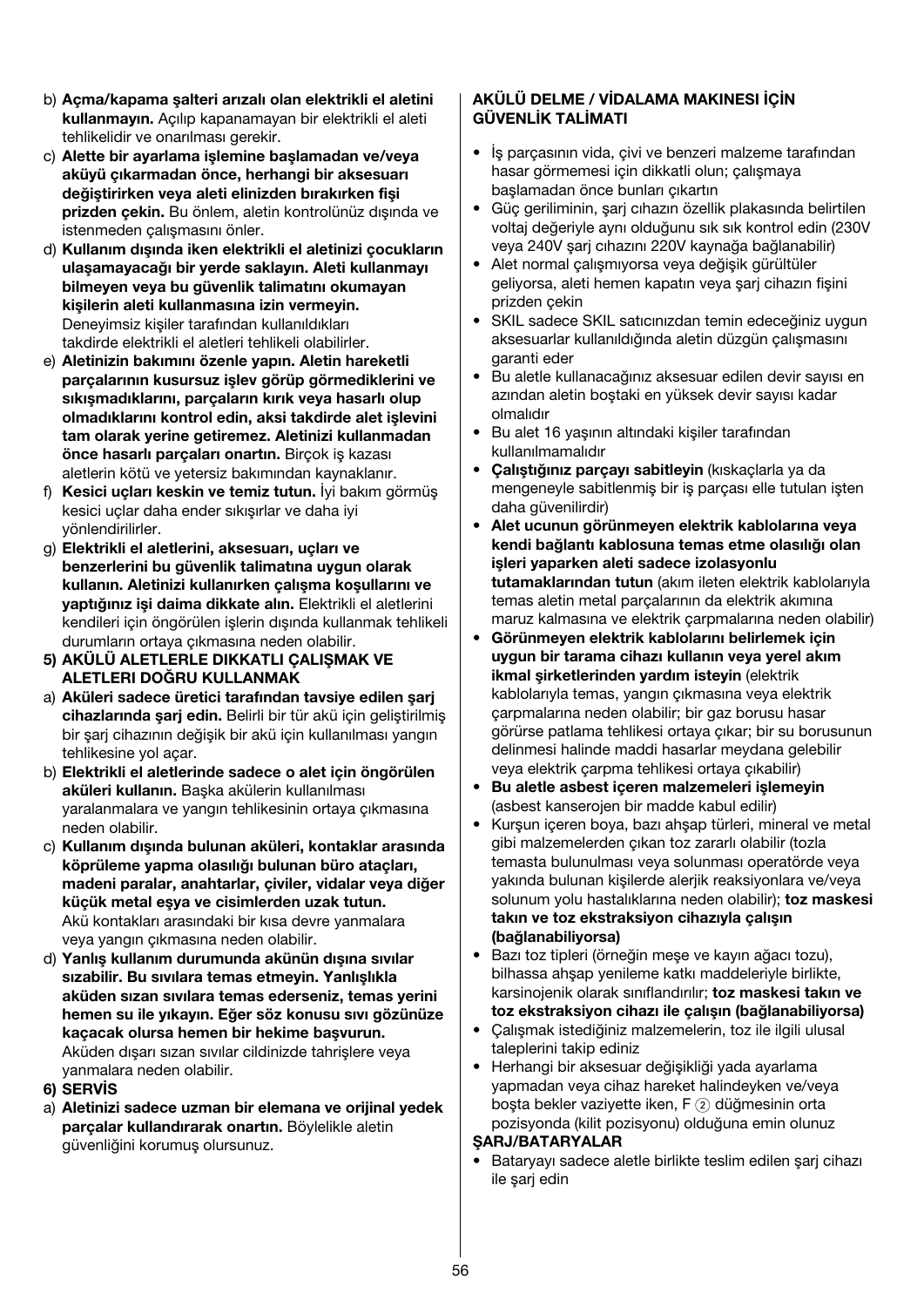- Sari cihazı içindeki kontaklara dokunmayın
- Aleti, şarj cıhazını ve bataryayı hiçbir zaman yağmur altında bırakmayın
- Aleti, şarj cıhazını ve bataryayı daima 0° 40° arasındaki oda sıcaklığında saklayın
- Piller ateşe maruz kaldığında patlar, bu yüzden herhangi bir nedenle pili yakmayın
- Hasarlı şarj cihazını çalıştırmayın, test yapmak üzere sözleşmeli bir SKIL servisinde getirin
- Kablo veya fiş hasarlı ise şarj cihazını kullanmayın, hasarlı kablo veya fişi sözleşmeli bir SKIL servisinde yeniletin
- Hasarlı batarya'ları kullanmayın, hemen yenileyin
- Şarj cihazını ve bataryayı hiçbir zaman sökmeyi denemeyin
- Sari edilemeyen aküleri şari cıhazı ile şari etmeyi denemeyin
- Şarj aleti/pil üzerindeki simgelerin açıklaması
	- 3 Kullanmadan önce kılavuzu okuyun
	- 4 Şarj aletini yalnızca kapalı yerlerde kullanın
	- 5 Çift yalıtım (topraklama kablosu gerekli değildir)
	- 6 Şarj aleti bağlantısının hatalı kutup bağlantısının olması bir tehlikeye neden olabilir (pili yalnızca birlikte gelen şarj aletiyle şarj edin)
	- 7 Şarj cihazını evdeki çöp kutusuna atmayınız
	- 8 Bataryayı evdeki çöp kutusuna atmayınız
	- 9 NiMH teknolojisi çevreyi daha az kirleterek daha fazla enerji sağlar

### **KULLANIM**

- $\bullet$  Bataryanın şarjı  $60$ 
	- yeni aletler şarjlı değildir
	- şarj cihazını şebeke gerilimine bağlayın
	- sinyal B ışığı yanar
	- bataryayı şarj cihazına yerleştirin
	- sinyal B ışığı yanar/söner, bu, hızlı şarj işlemini gösterir (@a)
	- yaklaşık 2-3 saat süren şarj işleminden şonra bataryayı tam olarak şarj olur ve yanar/söner sinyal B sabit hale gelir, bunun üzerine şarj cihazı otomatik olarak "dengeleme şarjına" geçer (@b)
	- **! şarj işlemleri bittikten sonra batarya şarj cihazından çıkarılmalıdır; bu yolla bataryanin kullanım ömrü uzar**

ÖNEMLİ:

- eğer sinyal B ışığı bataryayı yerine yerleştirildikten sonra yanıp sönmeye başlamazsa (@b), şu olasılıklar söz konusudur:
	- 1) hızlı şarj işlemi için sıcaklık çok yüksek veya çok düşük (hızlı şarj ancak bataryayı sıcaklığı 0° ile 45° arasında iken mümkündür), bu durumda şarj cihazı 0° ile 45° arasında bir sıcakliğa erişilinceye kadar, otomatik olarak "dengeleme şarjına" geçer; gerekli sıcaklığıa erişilince şarj cihazı otomatik olarak hızlı sari islemine gecer
	- 2) bataryayı'ın kullanım omrü tamamlanmıştır, yenilenmesi gerekir
- sari islemi sırasında bataryayı ve şari cihazı ısınabilir. bu normaldir ve bir sorun değildir
- şarj cihazına takmadan önce, bataryanın dış yüzeyinin temiz ve kuru olduğundan emin olun
- 0°'nin altında ve 40°'nin üstündeki sıcaklıklarda şarj işleminden kaçının, çünkü bu durumda şarj cihazı ve batarya hasar görebilir
- alet calısır durumda iken bataryayı çıkarmayın
- **! yeni veya uzun süre kullanılmamış bir batarya ancak yaklaşık 5 kez şarj/deşarj olduktan sonra tam performansına ulaşır**
- aletle kısa çalıştıktan sonra ve her defasında bataryayi şarj etmeyin; bu durumda aşınma hızlanır
- nikel-metalhidrit batarya çevre koruma hükümlerine uygun olarak tasfiye edilmeli, ev çöplerine karışmamalıdır (sembol 8 size bunu anımsatmalıdır)
- **! bataryayı tasfiye etmeden önce, kaçak akımları önlemek üzere batarya uçlarını ağır bir bantla sarın**
- aletinizi uzun süre kullanmayacaksanız, şari cihazının şebeke fişini prizden çekin
- Açma/kapama ve hız kontrolü işlevini gören kominasyon salteri A 2

Saltere az veya çok basmak suretiyle hiz sıfırdan maksimuma kadar kademesiz olarak ayärlanabilir  $\bullet$  Dönüs yönünü değiştirme  $\textcircled{\tiny 1}$ 

- sol/sağ pozisyonları doğru olarak kilitlenme yapmadığı takdirde, açma/kapama şalteri  $A(2)$  çalışmaz
- **! dönüş yönünü sadece alet tamamen dururken değiştirin**
- Ucları değiştirme @
	- uçları yuvaya mümkün olduğu kadar çok itin
	- **! hasarlı uçları kullanmayın**
	- **! sadece keskin uçlar kullanın**
- Tork kontrolü (VariTorque) (i3)
	- mandrendeki torku sınırlar (26 kuplaj pozisyonda)
	- kuplaj halkası C, 1'den 25'e doğru çevrildikçe tork yükselir; D pozisyonunda kuplaj bloke olur ve ağır delme ve vidalama işleri yapılabilir
	- bir vidayı takarken önce VariTorque'ünün 1. pozisyonu ile başlayın, daha sonra istediğiniz derinliğe ulaşıncaya kadar yavaş yavaş torku yükseltin
- Mekanik vites secimi @
	- E şalterini istediğiniz devir pozisyonuna getirin
	- **! vitesi değiştirme işlemini alet yavaş çalışırken yapın**

#### YÜKSEK GÜÇ

- yüksek tork
- büyük çaplı vidalama ve delmeler için
- dis açma için

#### YÜKSEK DEVİR

- duşük tork
- küçük çaplı delmeler için
- Akü sarj süre göstergesi (14) Akünün kullanma süresini gösterir
- Aletin tutulması ve kullanılması
	- havalandırma yuvalarını  $H(2)$  acık tutun
	- alete çok fazla baskı uygulamayın, bırakın alet sizin için çalışsın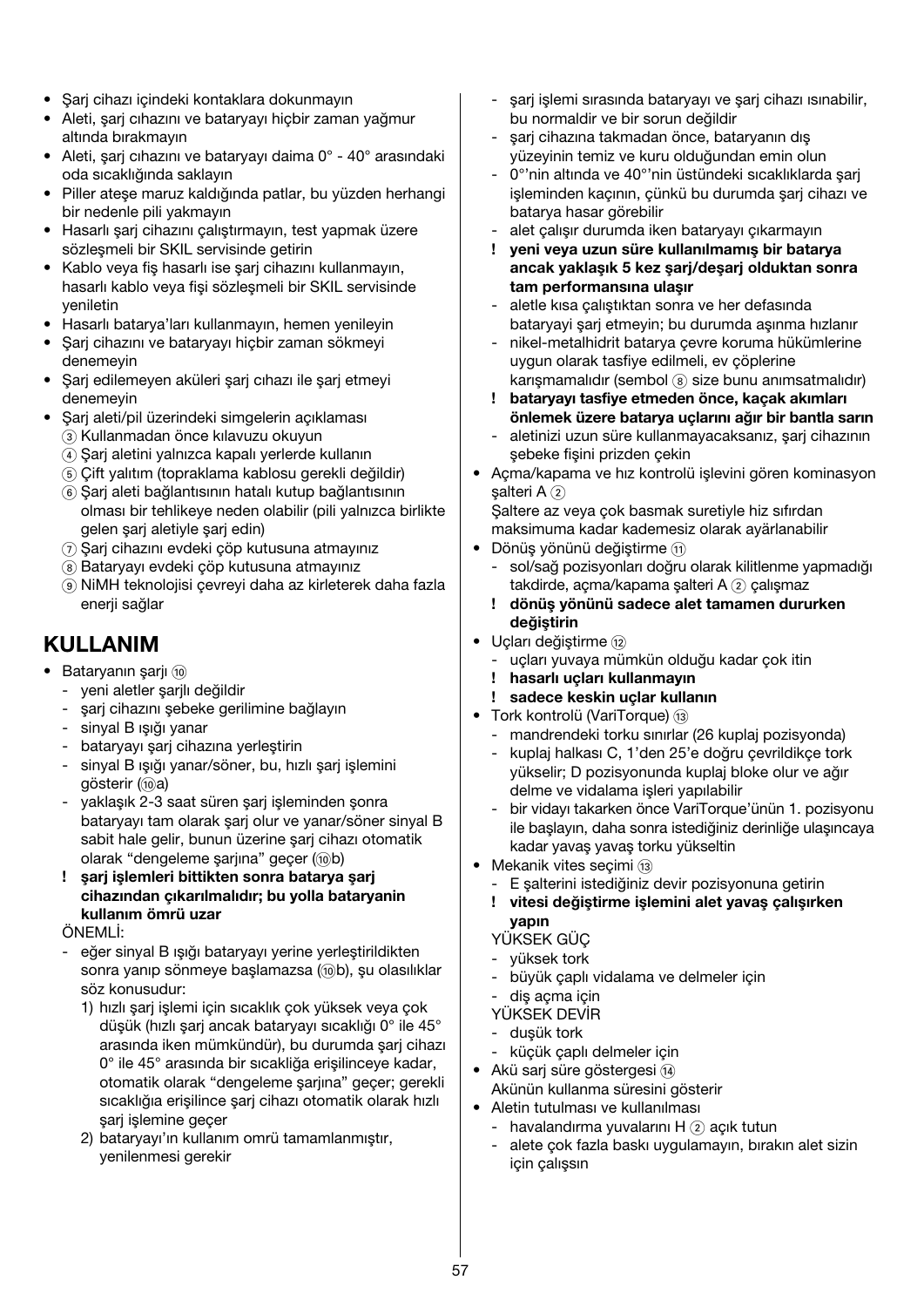## **UYGULAMA**

- Metalde delik açarken
	- önce kuçük bir kılavuz delik açın - matkap uçlarını belirli aralıklarla yağlayın
- Bir tahtanın baş kısmına veya sonuna bir vida
- vidalanırken, tahtanın yarılmaması içın bir ön kılavuz delik açın
- Aletin optimal kullanımı için vidanın uzerine sürekli baskı uygulanmalıdır
- Sert tahtaya vidalama yapmadan önce, bir ön kılavuz delik açılmalıdır
- Titreşim seviyesi Kullanım kılavuzunun arkasında belirtilen titreşim emisyon seviyesi EN 60745'te sunulan standart teste göre ölçülmüştür; bu seviye, bir aleti bir başkasıyla karşılaştırmak amacıyla ve aletin söz konusu

uygulamalarda kullanılması sırasında titreşime maruz kalma derecesinin ön değerlendirmesi olarak kullanılabilir

- aletin farklı uygulamalar için veya farklı ya da bakımı yetersiz yapılmış aksesuarlarla kullanılması, maruz kalma seviyesini belirgin biçimde **artırabilir**
- aletin kapalı olduğu veya çalıştığı ancak gerçek anlamda iş yapmadığı zamanlarda, maruz kalma seviyesi belirgin biçimde **azalabilir**
- **! aletin ve aksesuarlarının bakımını yaparak, ellerinizi sıcak tutarak ve iş modellerinizi düzenleyerek kendinizi titreşimin etkilerinden koruyun**

### **BAKIM / SERVIS**

- Aletinizi ve şarj cihazınızı daima temiz tutun
	- kontak yerlerini alkol veya kontak temizleme maddesi ile temizleyin
	- **! şarj cihazını temizlemeden önce, cihazın fişini prizden çekin**
- Dikkatli biçimde yürütülen üretim ve test yöntemlerine rağmen aleti/şarj cihazı arıza yapacak olursa, onarım SKIL elektrikli aletleri için yetkili bir serviste yapılmalıdır
	- aleti veya şarj cihazını ambalajıyla birlikte satın alma belgenizide ekleyerek satıcınıza veya en yakın SKIL servisine ulaştırın (adresler ve aletin servis semaları www.skileurope.com adresinde listelenmiştir)

### **ÇEVRE**

- **Elektrikli aletlerini, aksesuarları ve ambalajları evdeki çöp kutusuna atmayınız** (sadece AB ülkeleri için)
	- kullanılmış elektrikli aletleri, elektrik ve elektronikli eski cihazlar hakkındaki 2002/96/EC Avrupa yönergelerine göre ve bu yönergeler ulusal hukuk kurallarına göre uyarlanarak, ayrı olarak toplanmalı ve çevre şartlarına uygun bir şekilde tekrar değerlendirmeye gönderilmelidir
	- sembol  $\widehat{\tau}$  size bunu animsatmalıdır



### **Akumulatorowa 2502/2602/2702 wiertarko-wkrętarka**

### **WSTĘP**

- Narzedzie to przeznaczone jest do wiercenia w drewnie. metalu, ceramice i tworzywach sztucznych; elektronicznie regulacje prędkości wiertarki z prawym i lewym biegiem doskonale sprawdzają się również jako wkrętarki oraz gwinciarki
- Przeczytać i zachować niniejsza instrukcje obsługi 3

### **PARAMETRY TECHNICZNE (1)**

## **ELEMENTY NARZĘDZIA** 2

- **A** Przycisk włącznik/wyłącznik i regulator prędkości
- **B** Lampka (ładowarki)
- **C** Pierścień nastawy sprzęgła
- **D** Pozycia zabezpieczona (sprzegło)
- **E** Przełącznik biegów
- **F** Przełącznik zmiany kierunku rotacji
- **G** Szybkozaciskowy uchwyt wiertarski
- **H** Szczeliny wentylacyjne
- **J** Ładowarka

### **BEZPIECZEŃSTWO**

### **OGÓLNE PRZEPISY BEZPIECZEŃSTWA**

**UWAGA! Należy przeczytać wszystkie wskazówki i przepisy.** Błędy w przestrzeganiu poniższych wskazówek mogą spowodować porażenie prądem, pożar i/lub ciężkie obrażenia ciała. **Należy starannie przechowywać wszystkie przepisy i wskazówki bezpieczeństwa dla dalszego zastosowania.** Użyte w poniższym tekście pojęcie "elektronarzędzie" odnosi się do elektronarzędzi zasilanych energią elektryczną z sieci (z przewodem zasilającym) i do elektronarzędzi zasilanych akumulatorami (bez przewodu zasilającego).

- **1) BEZPIECZEŃSTWO MIEJSCA PRACY**
- a) **Miejsce pracy należy utrzymywać w czystości i dobrze oświetlone.** Nieporządek lub nie oświetlone miejsce pracy mogą doprowadzić do wypadków.
- b) **Nie należy pracować tym narzędziem w otoczeniu zagrożonym wybuchem, w którym znajdują się np. łatwopalne ciecze, gazy lub pyły.** Elektronarzędzia wytwarzają iskry, które mogą podpalić ten pył lub pary.
- c) **Elektronarzędzie trzymać podczas pracy z daleka od dzieci i innych osób.** Przy nieuwadze można stracić kontrolę nad narzędziem.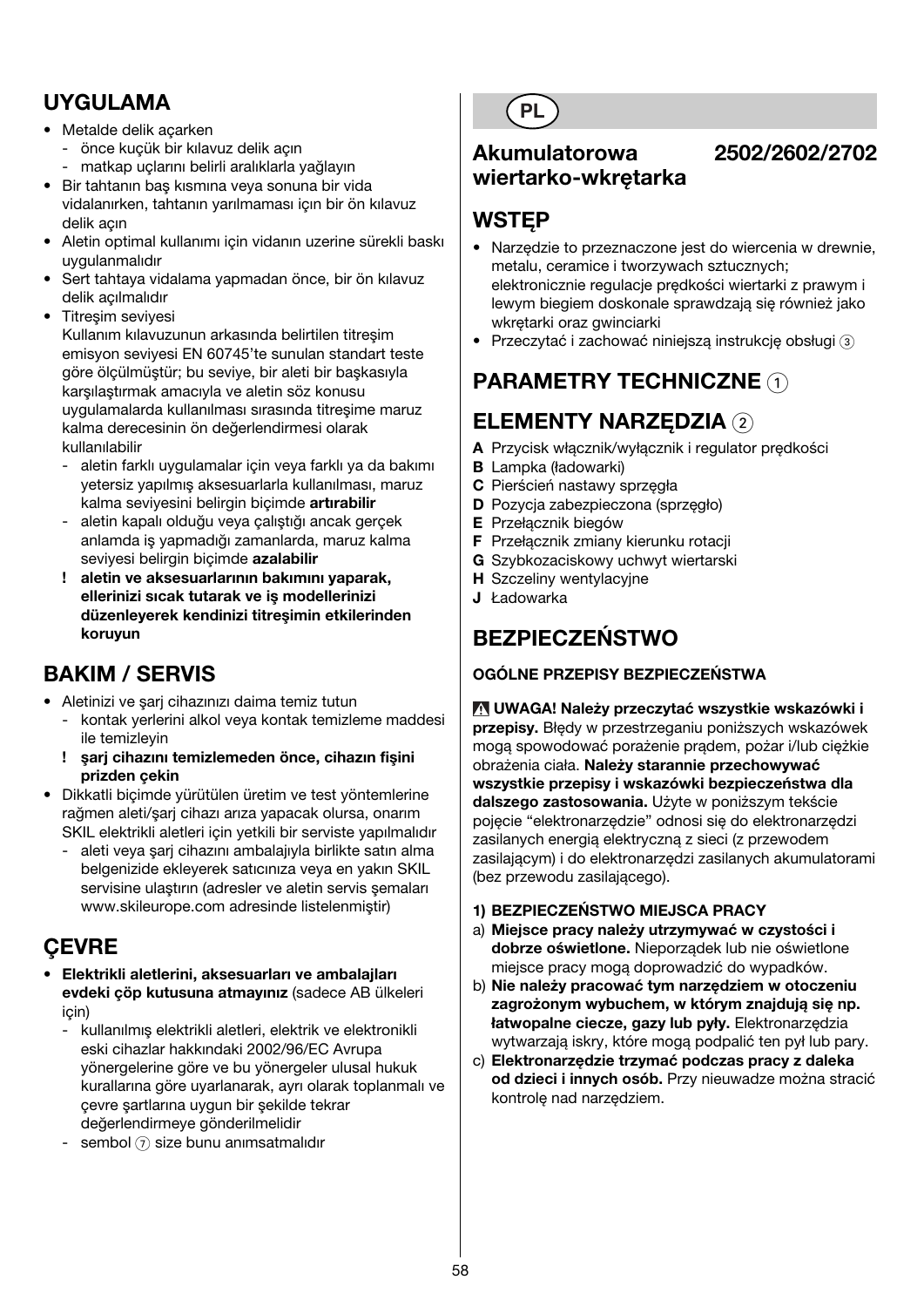#### **2) BEZPIECZEŃSTWO ELEKTRYCZNE**

- a) **Wtyczka urządzenia musi pasować do gniazda. Nie wolno modyfikować wtyczki w jakikolwiek sposób. Nie należy używać wtyczek adapterowych razem z uziemnionymi narzędziami.** Niezmienione wtyczki i pasujące gniazda zmniejszają ryzyko porażenia prądem.
- b) **Należy unikać kontaktu z uziemnionymi powierzchniami jak rury, grzejniki, piece i lodówki.**  Istnieje zwiększone ryzyko porażenia prądem, gdy Państwa ciało jest uziemnione.
- c) **Urządzenie należy przechowywać zabezpieczone przed deszczem i wilgocią.** Wniknięcie wody do elektronarzędzia podwyższa ryzyko porażenia prądem.
- d) **Nigdy nie należy używać kabla do innych czynności. Nigdy nie używać kabla do noszenia urządzenia za kabel, zawieszenia lub do wyciągania wtyczki z gniazda. Kabel należy trzymać z daleka od wysokich temperatur, oleju, ostrych krawędzi lub ruchomych części urządzenia.** Uszkodzone lub poplątane kable zwiększają ryzyko porażenia prądem.
- e) **W przypadku, kiedy elektronarzędziem pracuje się na świeżym powietrzu należy używać kabla przedłużającego, który dopuszczony jest do używania na zewnątrz.** Użycie dopuszczonego do używania na zewnątrz kabla przedłużającego zmniejsza ryzyko porażenia prądem.
- f) **Jeżeli nie da się uniknąć zastosowania elektronarzędzia w wilgotnym otoczeniu, należy użyć wyłącznika ochronnego różnicowo-prądowego.** Zastosowanie wyłącznika ochronnego różnicowoprądowego zmniejsza ryzyko porażenia prądem.
- **3) BEZPIECZEŃSTWO OSÓB**
- a) **Należy być uważnym, uważać na to co się robi i pracę elektronarzędziem rozpoczynać z rozsądkiem. Nie należy używać urządzenia gdy jest się zmęczonym lub pod wpływem narkotyków, alkoholu lub lekarstw.** Moment nieuwagi przy użyciu urządzenia może doprowadzić do poważnych urażeń ciała.
- b) **Należy nosić osobiste wyposażenie ochronne i zawsze okulary ochronne.** Noszenie osobistego wyposażenia ochronnego jak maska przeciwpyłowa, nie ślizgające się buty robocze, hełm ochronny lub ochrona słuchu, w zależności od rodzaju i zastosowania elektronarzędzia zmniejsza ryzyko obrażeń ciała.
- c) **Należy unikać niezamierzonego uruchomienia narzędzia. Przed włożeniem wtyczki do gniazdka i/ lub podłączeniem do akumulatora, a także przed podniesieniem lub przeniesieniem elektronarzędzia, należy upewnić się, że elektronarzędzie jest wyłączone.** Trzymanie palca na wyłączniku podczas przenoszenia elektronarzędzia lub podłączenie do prądu włączonego narzędzia, może stać się przyczyną wypadków.
- d) **Zanim urządzenie zostanie włączone należy usunąć narzędzia nastawcze lub klucze.** Narzędzie lub klucz, które znajdują się w ruchomych częściach urządzenia mogą doprowadzić do obrażeń ciała.
- e) **Nie należy przeceniać swoich możliwości. Należy dbać o bezpieczną pozycję pracy i zawsze utrzymywać równowagę.** Przez to możliwa jest lepsza kontrola urządzenia w nieprzewidzianych sytuacjach.
- f) **Należy nosić odpowiednie ubranie. Nie należy nosić luźnego ubrania lub biżuterii. Włosy, ubranie i rękawice należy trzymać z daleka od ruchomych elementów.** Luźne ubranie, biżuteria lub długie włosy mogą zostać pociągnięte przez poruszające się części.
- g) **W przypadku, kiedy możliwe jest zamontowanie urządzeń odsysających lub podchwytujących należy upewnić się, czy są one właściwie podłączone i prawidłowo użyte.** Użycie urządzenia odsysającego pył może zmniejszyć zagrożenie pyłami.
- **4) UWAŻNE OBCOWANIE ORAZ UŻYCIE ELEKTRONARZĘDZIA**
- a) **Nie należy przeciążać urządzenia. Do pracy używać należy elektronarzędzia, które jest do tego przewidziane.** Odpowiednim narzędziem pracuje się lepiej i bezpieczniej w podanym zakresie sprawności.
- b) **Nie należy używać elektronarzędzia, którego włącznik/wyłącznik jest uszkodzony.** Elektronarzędzie, którego nie można włączyć lub wyłączyć jest niebezpieczne i musi zostać naprawione.
- c) **Przed regulacją urządzenia, wymianą osprzętu lub po zaprzestaniu pracy narzędziem, należy wyciągnąć wtyczkę z gniazda i/lub usunąć akumulator.** Ten środek ostrożności zapobiega niezamierzonemu włączeniu się urządzenia.
- d) **Nie używane elektronarzędzia należy przechowywać poza zasięgiem dzieci. Nie należy udostępniać narzędzia osobom, które jego nie umieją lub nie przeczytały tych przepisów.** Używane przez niedoświadczone osoby elektronarzędzia są niebezpieczne.
- e) **Urządzenie należy starannie konserwować. Należy kontrolować, czy ruchome części urządzenia funkcjonują bez zarzutu i nie są zablokowane, czy części nie są pęknięte lub uszkodzone, co mogłoby mieć wpływ na prawidłowe funkcjonowanie urządzenia. Uszkodzone narzędzie należy przed użyciem urządzenia oddać do naprawy.** Wiele wypadków spowodowanych jest przez niewłaściwą konserwację elektronarzędzi.
- f) **Osprzęt tnący należy utrzymywać ostry i czysty.** Starannie pielęgnowany osprzęt tnący z ostrymi krawędziami tnącymi blokoje się rzadziej i łatwiej się używa.
- g) **Elektronarzędzia, osprzęt, narzędzia itd. należy używać odpowiednio do tych przepisów. Uwzględnić należy przy tym warunki pracy i czynność do wykonania.** Użycie elektronarzędzi do innych niż przewidziane prace może doprowadzić do niebezpiecznych sytuacji.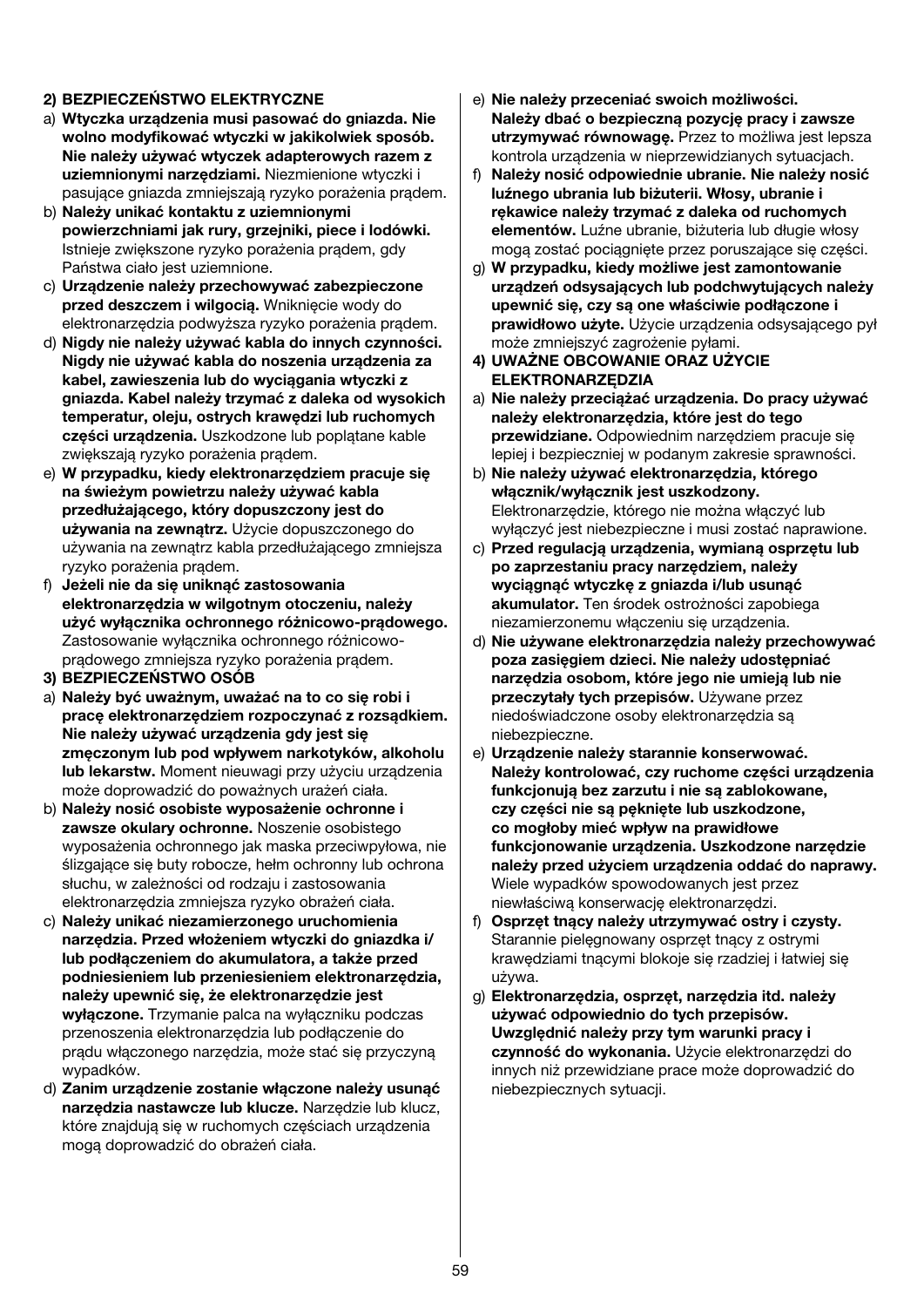- **5) UWAŻNE OBCOWANIE I UŻYWANIE NARZĘDZI ZASILANYCH AKUMULATORAMI**
- a) **Akumulatory należy ładować tylko w ładowarkach, które polecił producent.** W ładowarce, która nadaje się do ładowania określonych akumulatorów istnieje niebezpieczeństwo pożaru, gdy użyte zostaną inne akumulatory.
- b) **Do elektronarzędzi należy używać jedynie przewidzianych do tego akumulatorów.**  Użycie innych akumulatorów może doprowadzić do obrażeń ciała i niebezpieczeństwa pożaru.
- c) **Nie używany akumulator należy trzymać z daleka od spinaczy, monet, kluczy, gwożdzi, śrub lub innych małych przedmiotów metalowych, które mogłyby spowodować zwarcie kontaktów.** Zwarcie pomiędzy kontaktami akumulatora może spowodować oparzenia lub pożar.
- d) **Przy niewłaściwym użyciu możliwe jest wydostanie się cieczy z akumulatora. Należy unikać kontaktu z nią. Przy przypadkowym kontakcie spłukać wodą. W przypadku, że ciecz dostała się do oczu należy dodatkowo skonsultować się z lekarzem.**  Ciecz akumulatorowa może doprowadzić do podrażnienia skóry lub oparzeń.
- **6) SERWIS**
- a) **Naprawę urządzenia należy zlecić jedynie kwalifikowanemu fachowcowi i przy użyciu oryginalnych części zamiennych.** To gwarantuje, że bezpieczeństwo użytkowania zostanie zachowane.

#### **PRZEPISY BEZPIECZEŃSTWA DO AKUMULATOROWEJ WIERTARKO-WKRĘTARKI**

- Uwaga na gwoździe, śruby i inne twarde przedmioty; przed przystąpieniem do obróbki powinny być usunięte z obrabianego przedmiotu; usunąć je przed rozpoczęciem pracy
- Każdorazowo sprawdzać, czy napięcie zasilania jest zgodne z napięciem podanym na tabliczce znamionowej ładowarka (ładowarka na napięcie znamionowe 230V lub 240V zasilać można także napięciem 220V)
- W przypadku wadliwego działnia mechanicznych lub elektrycznych elementów urządzenia, należy bezzwocznie odłączyć narzędzie przy ładowarce wyjąć wtyczkę z gniazda sieciowego
- SKIL może zagwarantować bezawaryjne działanie narzędzia tylko przy korzystaniu z odpowiedniego wyposażenia dodatkowego, dostępnego u dystrybutorów produktów SKIL
- Używać tylko akcesoriów, których dopuszczalna prędkość obrotowa jest co najmniej tak wysoka jak najwyższa prędkość obrotowa urządzenia na biegu bez obciążenia
- Narzędzie nie powinny używać dzieci poniżej 16 roku życia
- **Należy zabezpieczyć miejsce przeznaczone do zszycia** (miejsce przeznaczone do zszycia umieszczone w zaciskach lub imadle jest utrzymywane w miejscu bezpieczniej niż w ręku)
- **Elektronarzędzie należy dotykać jedynie przy izolowanych powierzchniach uchwytu, gdy przeprowadza się prace, przy których używane narzędzie może natrafić na ukryte przewody elektryczne lub na wýasny kabel zasilający** (kontakt z przewodem znajdującym się pod napięciem doprowadza również do tego, że metalowe części elektronarzędzia znajdą się również pod napięciem i doprowadzi do porażenia prądem)
- **Aby wykryć ukryte przewody zasilające należy używać stosownych detektorów lub porozumieć się z miejscowymi zakładami energetycznymi** (kontakt z przewodami elektrycznymi może doprowadzić do pożaru i porażenia elektrycznego; uszkodzenie przewodu gazowego może doprowadzić do wybuchu; uszkodzenie przewodów instalacji wodociągowej powoduje szkody rzeczowe i może spowodować porażenie elektryczne)
- **Nie należy obrabiać materiału zawierającego azbest** (azbest jest rakotwórczy)
- Pył pochodzący z takich materiałów, jak farby zawierające ołów, niektóre gatunki drzewa, minerały i metal może być szkodliwy (kontakt z nim lub wdychanie takiego pyłu może powodować reakcje alergiczne i/lub niewydolność oddechową u operatora lub osób towarzyszących); **należy zakładać maskę przeciwpyłową i pracować z urządzeniem odsysającym, jeżeli można je podłączyć**
- Niektóre rodzaje pyłu są zaklasyfikowane jako rakotwórcze (takie, jak pył dębu i buka) szczególnie w połączeniu z dodatkami do kondycjonowania drewna; **należy zakładać maskę przeciwpyłową i pracować z urządzeniem odsysającym pył, jeżeli można je podłączyć**
- Należy stosować się do lokalnych wymogów dotyczących pracy w otoczeniu pyłu powstającego podczas obróbki materiału
- Przed regulacją elektronarzędzia, wymianą osprzętu, w czasie transportu lub podczas przechowywania należy upewnić się czy przycisk  $F(2)$  znajduje się w środkowym (blokada) położeniu (zabezpieczony)

#### **ŁADOWANIE/AKUMULATORY**

- Do ładowania akumulatorów wykorzystywać tylko znajdującą się w wyposażeniu ładowarkę
- Nie dotykać styków ładowarki
- Elektronarzędzie/ładowarka/akumulator powinny być zawsze suche i nie poddawane oddziaływaniom opadów atmosferycznych
- Elektronarzędzie/ładowarka/akumulator powinny być zawsze przechowywane w pomieszczeniu o temperaturze poniżej 40°C oraz powyżej 0°C
- Akumulatory w kontakcie z ogniem mogą eksplodować, więc nie wolno ich pod żadnym pozorem spalać
- Nie próbować uruchamiać uszkodzonej ładowarki; należy ją dostarczyć do autoryzowanego punktu serwisowego elektronarzędzi firmy SKIL
- Nie używać ładowarki w przypadku stwierdzenia uszkodzenia kabla zasilającego lub wtyku, ładowarkę należy dostarczyć do autoryzowanego punktu serwisowego elektronarzędzi firmy SKIL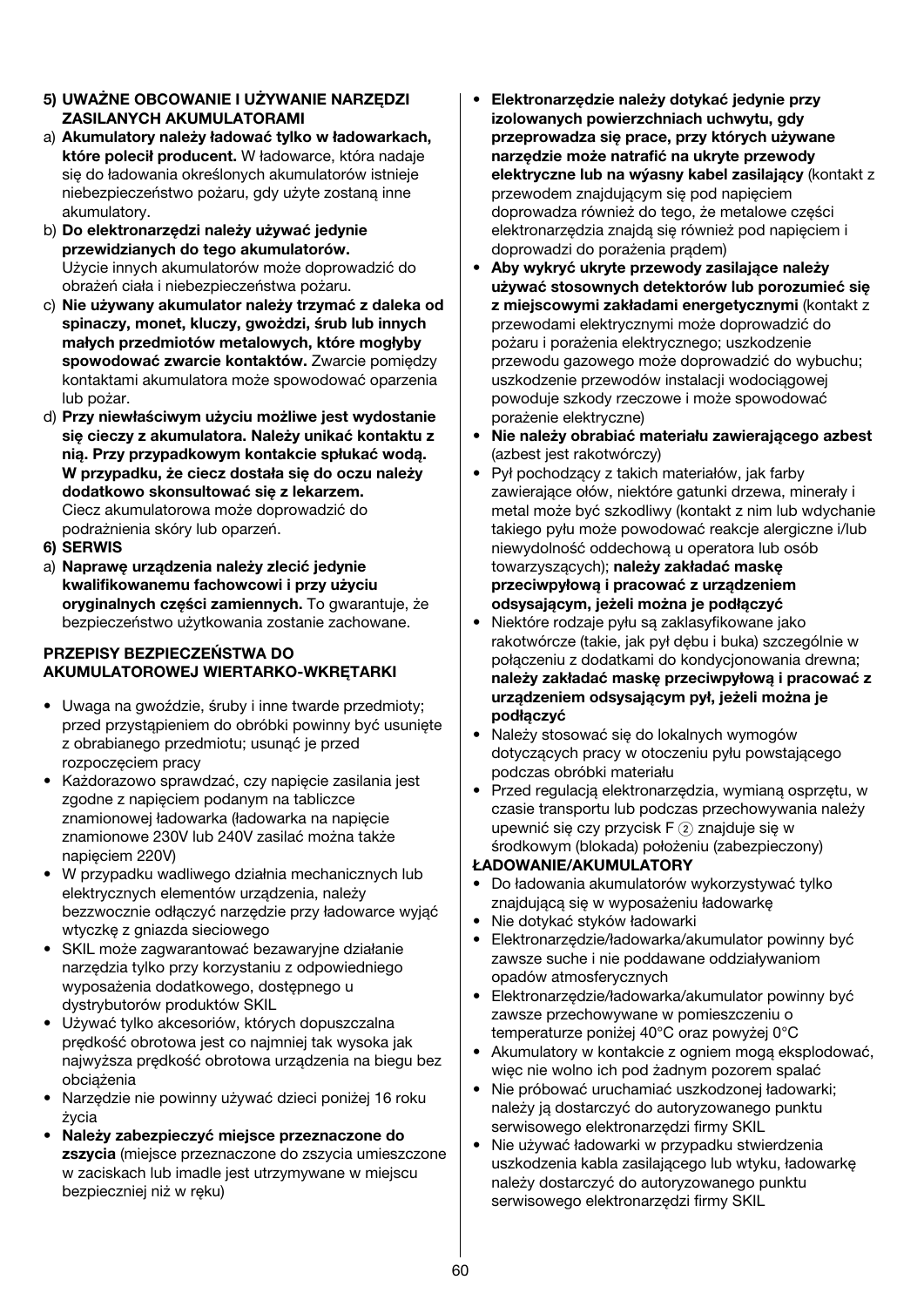- Uszkodzony akumulator natychmiast wymienić i nie używać do pracy
- Nigdy nie demontować ładowarki czy akumulatora
- Nigdy nie próbować ładowania jednorazowych baterii
- Objaśnienie oznaczeń na ładowarce/akumulatorach
	- 3 Przed użyciem przeczytaj instrukcję obsługi 4 Ładowarki używaj tylko w pomieszczeniach
	-
	- 5 Podwójna izolacja (brak uziemienia)
	- 6 Nieprawidłowa polaryzacja podłączenia ładowarki jest niebezpieczna (ładuj akumulatory tylko za pomocą ładowarki dostarczonej w komplecie)
	- 7 Nie wyrzucaj ładowarki wraz z odpadami z gospodarstwa domowego
	- 8 Nie wyrzucaj akumulatora wraz z odpadami z gospodarstwa domowego
	- 9 Technologia NiMH zapewnia więcej energii przy mniejszym zanieczyszczeniu środowiska

## **UŻYTKOWANIE**

- $\bullet$  Ładowanie akumulatora  $60$ 
	- akumulatory nowe dostarczane są w stanie nienaładowanym
	- przyłączyć ładowarkę do sieci
	- świeci się lampka B
	- wprowadzić akumulator do gniazda ładowarki
	- lampka B miga, sygnalizując stan ładowania (10a) - po upływie 2-3 godzinach ładowanie jest zakończone i ładowarka przechodzi automatycznie w tryb pracy
	- podtrzymującej co sygnalizowane jest stałym świeceniem lampki B (@b)
	- **! po zakończeniu procesu ładowania należy wyjąć akumulator z gniazda ładowarki, przedłuża to żywotność akumulatora**

UWAGA:

- w przypadku gdy lampka B po włożeniu akumulatora do ładowarki (@b), nie miga może to oznaczać że:
	- 1) akumulator jest zbyt zimny lub zbyt gorący (ładowanie akumulatora możliwe jest w zakresie temperatur od 0°C do 45°C); ładowarka automatycznie przełącza się w tryb pracy podtrzymującej do momentu osiągnięcia przez akumulator prawidłowej temperatury, w którym to uruchamiane jest ładowanie
	- 2) akumulator jest uszkodzony i należy go wymienić
- podczas ładowania zarówno akumulator jak i ładowarka mogą się nagrzewać co jest zjawiskiem prawidłowym
- przed instalacją akumulatora w ładowarce upewnić się, ze jego zewnetrzna powierzchnia jest czysta i sucha
- należy unikać ładowania w temperaturze poniżej 0°C i powyżej 40°C; może nastąpić uszkodzenie ładowarki i akumulatora
- podczas pracy akumulatora nie wolno wyjmować z elektronarzędzia
- **! nowy lub dłuższy czas nieużywany akumulator osiąga swoją pełną wydajność dopiero po ok. 5 cyklach ładowania/wyładowania**
- nie należy doładowywać akumulatora po krótkim okresie pracy przed jego rozładowaniem, powoduje to zmniejszenie żywotności akumulatora
- po zużyciu należy postępować akumulator niklowowodorkowe z zasadami ochrony środowiska i w żadnym wypadku nie wyrzucać do śmietników przydomowych (przypomina o tym symbol 8)
- **! przed oddaniem akumulatora do punktu odbioru surowców wtórnych zabezpieczyć taśmą jego styki w celu uniknięcia powstawania prądów pełzających**
- po zakończeniu pracy wyjąć wtyk ładowarki z gniazda sieciowego
- Włącznik/wyłącznik ze sterowaniem prędkości obrotowej A 2

 Zmieniając stopień nacisku na przycisk włącznika/ wyłącznika można bezstopniowo sterować prędkością w zakresie od zera do maksymalnej prędkości obrotowej

- $\bullet$  7 miana kierunku obrotów $\omega$ 
	- w przypakdu niewlaściwej pozycji przelącznika w lewo/prawo przycisk włącznika/wyłącznika A 2 jest zablokowany
	- **! kierunek obrotów zmieniać tylko wtedy, gdy narzędzie jest całkowicie zatrzymane**
- Wymiana wierteł @
	- wsunąć wiertło możliwie głęboko w uchwyt
	- **! nie używać wierteł ze zniszczonym uchwytem**
	- **! używać tylko ostrych wierteł**
- Kontrola momentu obrotowego (VariTorque) (i3)
	- powoduje ograniczenie momentu obrotowego odbieranego z uchwytu wiertarskiego (26 położeń sprzęgł)
	- wielkość momentu zwiększa się pokręcając pierścieniem sprzęgła C z położenia 1 do 25; w położeniu D funkcja sprzęgła jest wyłączona umożliwiająć wykonywanie wiercenia i wkręcania wymagających dużych momentów obrotowych
	- dobierając wielkość momentu obrotowego rozpoczynać próby wkręcania od położenia 1 i następnie zwiększać wielkość momentu aż do osiągnięcia wymaganej głębokości wkręcenia
- Mechaniczne przełączanie biegów (3)
	- ustawić przełącznik E do pożądanej prędkości
	- **! przełącznik biegów przestawiać podczas ruchu z niewielką prędkością obrotową**

WYSOKA MOC

- wysoki moment obrotowy
- do wkręcania i wiercenia otworów o dużej średnicy
- do gwintowania

WYSOKA PRĘDKOŚĆ

- niski moment obrotowy
- do wiercenia otworów o małej średnicy
- $\bullet$  Wskażnik akumulatora  $\tan$ Pokazuje bieżący stan naładowania akumulatora
- Utrzymywanie i prowadzenie narzędzia
	- szczeliny wentylacyjne  $H(2)$  powinny być odkryte
	- nie przyciskać urządzenia zbyt silnie; pozwól mu pracować dla ciebie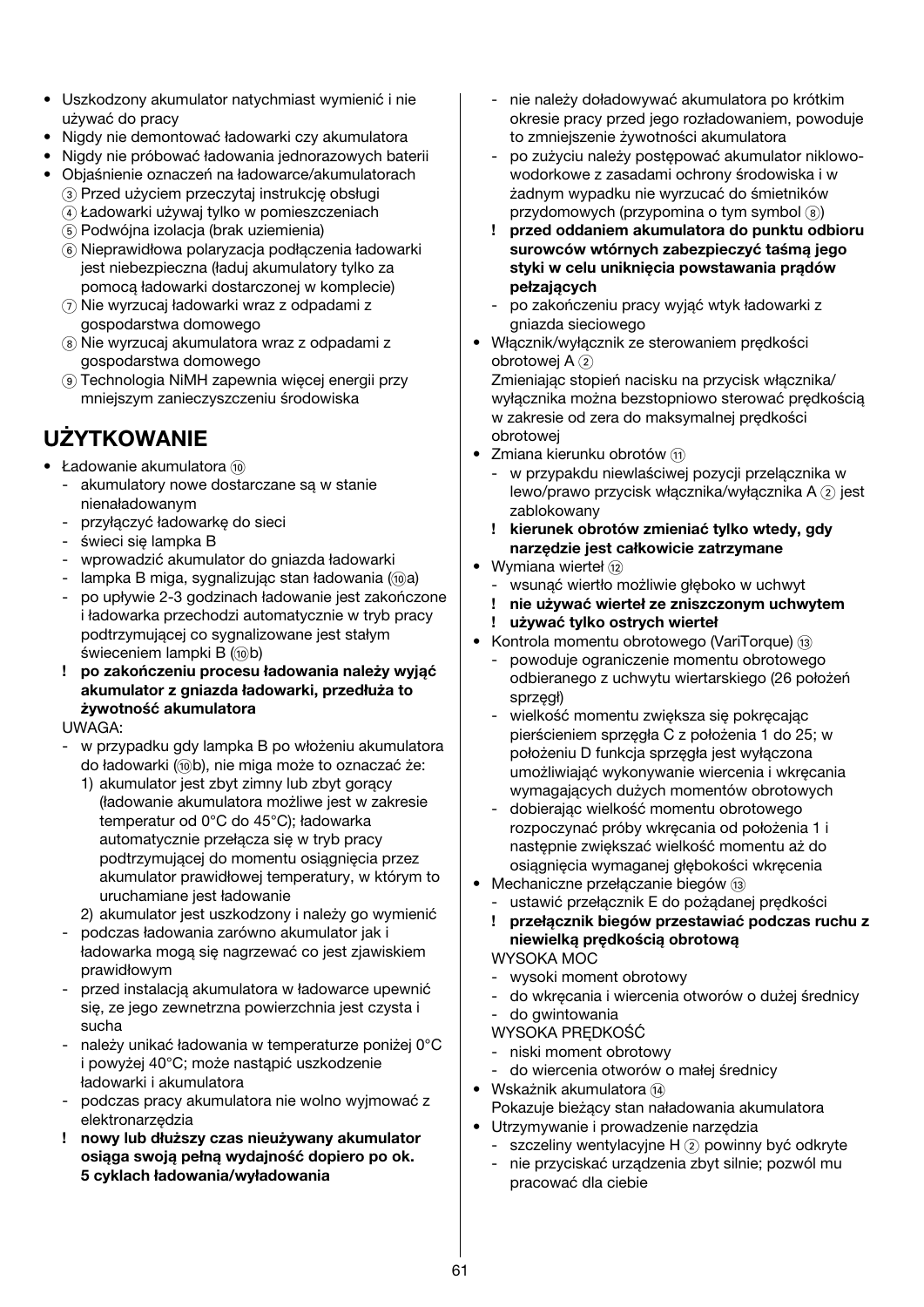# **WSKAZÓWKI UŻYTKOWANIA**

- Wiercenie otworów w metalach, w skład których wchodzi żelazo
	- podczas wiercenia dużych otworów należy wstępnie wywiercić mały otwór
	- od czasu do czasu naoliwić wiertło
- W celu uniknięcia rozwarstwiania przedmiotów drewnianych przy wkręcaniu wkrętów na brzegu należy otwór odpowiednio nawiercić
- Przy wkręcaniu, a szczególnie wykręcaniu wymagane jest wywieranie stałego nacisku na łeb wkręta
- Przy wkręcaniu wkrętów w twarde drewno wykonać otwór wstępny
- Poziom wibracii

Poziom emisii wibracii podany na końcu tej instrukcji został zmierzony zgodnie z testem standaryzowanym podanym w EN 60745; może służyć do porównania jednego narzędzia z innym i jako ocena wstępna narażenia na wibracje w trakcie używania narzędzia do wymienionych zadań

- używanie narzędzia do innych zadań, lub z innymi albo źle utrzymanymi akcesoriami, może znacząco **zwiększyć** poziom narażenia
- przypadki, kiedy narzędzie jest wyłączone lub jest czynne, ale aktualnie nie wykonuje zadania, mogą znacząco **zmniejszyć** poziom narażenia
- **! należy chronić się przed skutkami wibracji przez konserwację narzędzia i jego akcesoriów, zakładanie rękawic i właściwą organizację pracy**

# **KONSERWACJA / SERWIS**

- Elektronarzędzie oraz ładowarka z kablem powinno być zawsze czyste
	- styki ładowarki czyścić alkoholem lub odpowiednim preparatem do czyszczenia styków
	- **! przed przystąpieniem do wykonywania jakichkolwiek czynności obsługowych przy ładowarce wyjąć wtyk z gniazda sieciowego**
- Jeśli narzędzie/ładowarkę, mimo dokładnej i wszechstronnej kontroli produkcyjnej ulegnie kiedykolwiek awarii, naprawę powinien przeprowadzić autoryzowany serwis elektronarzędzi firmy SKIL
	- odesłać **nierozebrany** narzędzie lub ładowarki, wraz z dowodem zakupu, do dealera lub do najbliższego punktu usługowego SKIL (adresy oraz diagram serwisowy narzędzenia znajdują się na stronach www.skileurope.com)

# **ŚRODOWISKO**

- **Nie wyrzucaj elektronarzędzi, akcesoriów i opakowania wraz z odpadami z gospodarstwa domowego** (dotyczy tylko państw UE)
	- zgodnie z Europejską Dyrektywą 2002/96/WE w sprawie zużytego sprzętu elektrotechnicznego i elektronicznego oraz dostosowaniem jej do prawa krajowego, zużyte elektronarzędzia należy posegregować i zutylizować w sposób przyjazny dla środowiska

- w przypadku potrzeby pozbycia się narzędzia, akcesoriów i opakowania - symbol 7 przypomni Ci o tym

**RU**

### **Аккумуляторная 2502/2602/2702 дрель-шуруповерт**

### **BBEДЕНИЕ**

- Данный инструмент предназначен для сверления отверстий в дереве, метале, керамике или пластике; приборы с злектронной системой регулирования скоpости и с правым и левым вращением пригодны также дия завинчивания (напр., винтов/болтов) и нарезания резьбы
- Прочитайте и сохраните с данной инструкцией  $\circled3$

# **ТЕХНИЧЕСКИЕ ДАННЫЕ**

# **ДЕТАЛИ ИНСТРУМЕНТА** 2

- **A** Курок-выключатель вкл/выкл и регулятор скорости
- **B** Лампочка (зарядного устройства)
- **C** Кольцо для контроля крутящего момента
- **D** Фиксированное положение (муфты)
- **E** Переключатель передач
- **F** Выключатель для изменения напpавления вpащения
- **G** Быстрозажимной патрон
- **H** Вентиляционные отверстия
- **J** Зарядное устройство

### **БЕЗОПАСНОСТЬ**

#### **ОСНОВНЫЕ ИНСТРУКЦИИ ПО ТЕХНИКЕ БЕЗОПАСНОСТИ**

#### **ВНИМАНИЕ! Прочтите все указания и**

**инструкции по технике безопасности.** Упущения, допущенные при соблюдении указаний и инструкций по технике безопасности, могут сталь причиной электрического поражения, пожара и тяжелых травм. **Сохраняйте эти инструкции и указания для будущего использования.** Использованное в настоящих инструкциях и указаниях понятие "электроинструмент" распространяется на электроинструмент с питанием от сети (с кабелем питания от электросети) и на аккумуляторный электроинструмент (без кабеля питания от электросети).

- **1) БЕЗОПАСНОСТЬ РАБОЧЕГО МЕСТА**
- a) **Соблюдайте чистоту и поддерживайте надлежащую освещенность на рабочем месте.**  Беспорядок на рабочем месте или его плохое освещение могут привести к несчастным случаям.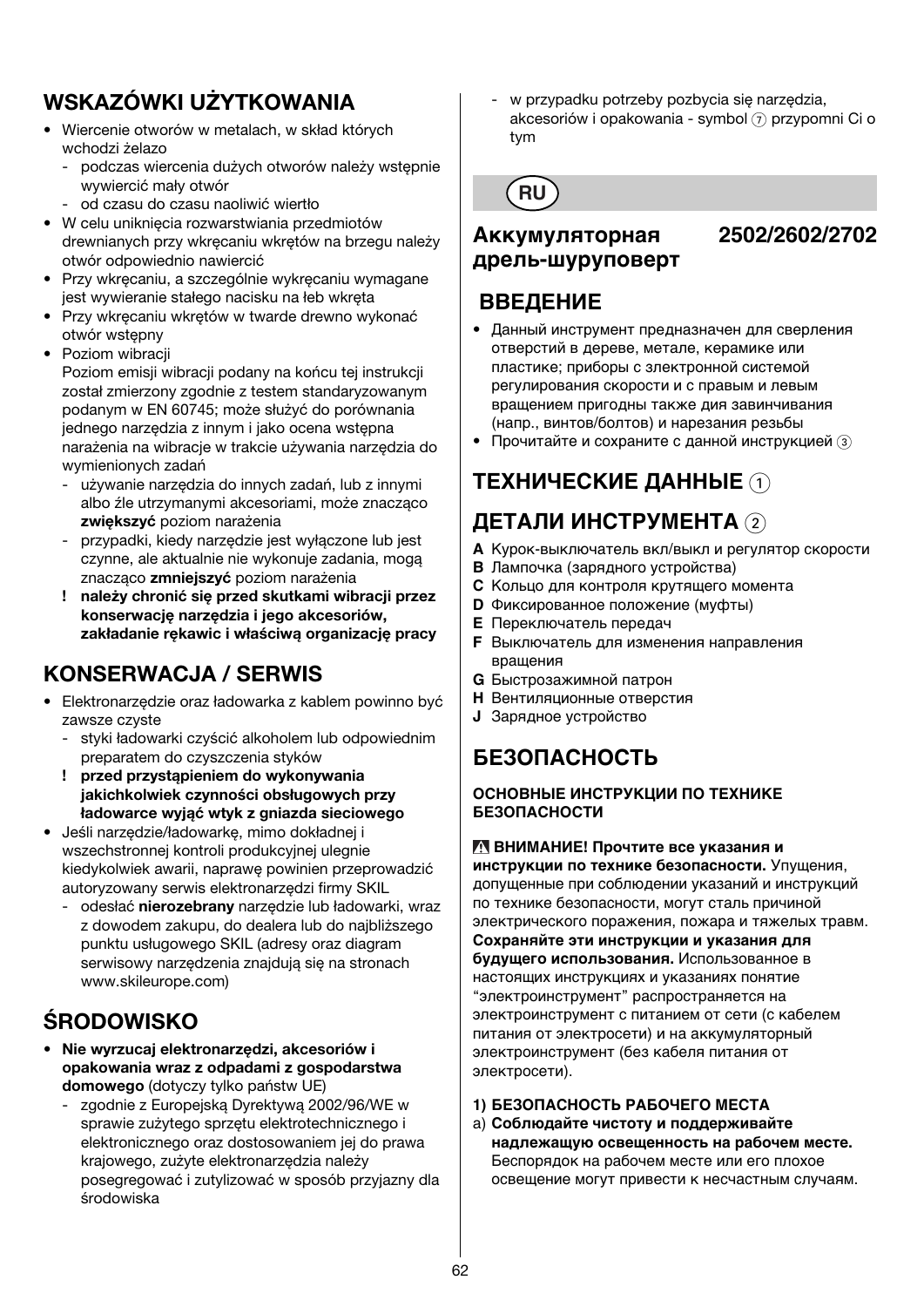- b) **Не используйте с электроинструментом во взрывоопасной среде, т.е. в непосредственной близости от легковоспламеняющихся жидкостей, газов или пыли.** В процессе работы электроинструмент искрит и искры могут воспламенить газы или пыль.
- c) **При работе с электроинструментом не допускайте детей или посторонних на Ваше рабочее место.** Отвлечение Вашего внимания может привести к потере контроля над работой инструмента.
- **2) ЭЛЕКТРИЧЕСКАЯ БЕЗОПАСНОСТЬ**
- a) **Штепсельная вилка кабеля питания электроинструмента должна соответствовать розетке электросети. Не вносите никаких изменений в конструкцию вилки. Не используйте адапторы для электроинструмента с защитным заземлением.** Заводские штепсельные вилки и соответствующие им сетевые розетки существенно снижают вероятность электрошока.
- b) **Избегайте механических контактов с такими заземленными поверхностями, как трубопроводы, системы отопления, плиты и холодильники.** При соприкосновении человека с заземленными предметами во время работы инструментом вероятность электрошока существенно возрастает.
- c) **Оберегайте электроинструмент от воздействия дождя и влаги.** Попадание воды в электроинструмент повышает вероятность электрического удара.
- d) **Используйте кабель строго по назначению. Не допускается тянуть и передвигать электроинструмент за кабель или использовать кабель для вытягивания вилки из розетки. Оберегайте кабель инструмента от воздействия высоких температур, масла, острых кромок или движущихся частей электроинструмента.**  Поврежденный или спутанный кабель повышает возможность электрического удара.
- e) **При работе на улице используйте удлинитель, предназначенный для работы вне помещения.**  Использование такого удлинителя снижает вероятность электрического удара.
- f) **Если невозможно избежать применения электроинструмента в сыром помещении, то устанавливайте устройство защиты от утечки в землю.** Использование устройства защиты от утечки в землю снижает риск электрического поражения.
- **3) ЛИЧНАЯ БЕЗОПАСНОСТЬ**
- a) **Будьте внимательны, следите за тем, что Вы делаете и выполняйте работу обдуманно. Не пользуйтесь электроинструментом, если Вы устали или находитесь под воздействием транквилизаторов, алкоголя или медицинских препаратов.** Секундная потеря концентрации в работе с электроинструментом может привести к серьезным травмам.
- b) **Используйте средства индивидуальной защиты. Защитные очки обязательны.** Средства индивидуальной защиты, такие как противопылевой респиратор, нескользящая защитная обувь, шлем-.<br>каска, средства защиты органов слуха применяются в соответствующих условиям работы обстоятельствах и минимизируют возможность получения травм.
- c) **Предотвращайте непреднамеренное включение электроинструмента. Перед подключением электроинструмента к электропитанию и/или к аккумулятору убедитесь в выключенном состоянии электроинструмента.** Если Вы при транспортировке электроинструмента держите палец на выключателе или включенный электроинструмент подключаете к сети питания, то это может привести к несчастному случаю.
- d) **Во избежание травм перед включением инструмента удалите регулировочный или гаечный ключ из вращающейся части инструмента.**
- e) **Не переоценивайте свои возможности. Твердо стойте на ногах и удерживайте равновесие.**  В таком положении вы сможете лучше контролировать инструмент в неожиданных ситуациях.
- f) **Используйте подходящую рабочую одежду. Не надевайте свободную одежду и украшения. Волосы, одежда и перчатки должны находиться подальше от движущихся частей электроинструмента.** Свободная одежда, украшения или длинные волосы легко могут попасть в движущиеся части электроинструмента.
- g) **При наличии пылеотсасывающих и пылесборных приспособлений убедитесь в том, что они подсоединены и используются надлежащим образом.** Применение пылеотсоса может снизить опасности, создаваемые пылью.
- **4) ЭКСПЛУАТАЦИЯ И УХОД ЗА ЭЛЕКТРОИНСТРУМЕНТОМ**
- a) **Не перегружайте инструмент. Используйте тот инструмент, который предназначен для данной работы.** С подходящим инструментом Вы выполните работу лучше и надежней, используя весь диапазон его возможностей.
- b) **Не используйте инструмент с неисправным выключателем.** Инструмент с неисправным выключателем опасен и подлежит ремонту.
- c) **До начала наладки электроинструмента, замены принадлежностей или прекращения работы отключайте штепсельную вилку от розетки сети и/или выньте аккумулятор.** Данная мера предосторожности предотвращает случайное включение инструмента.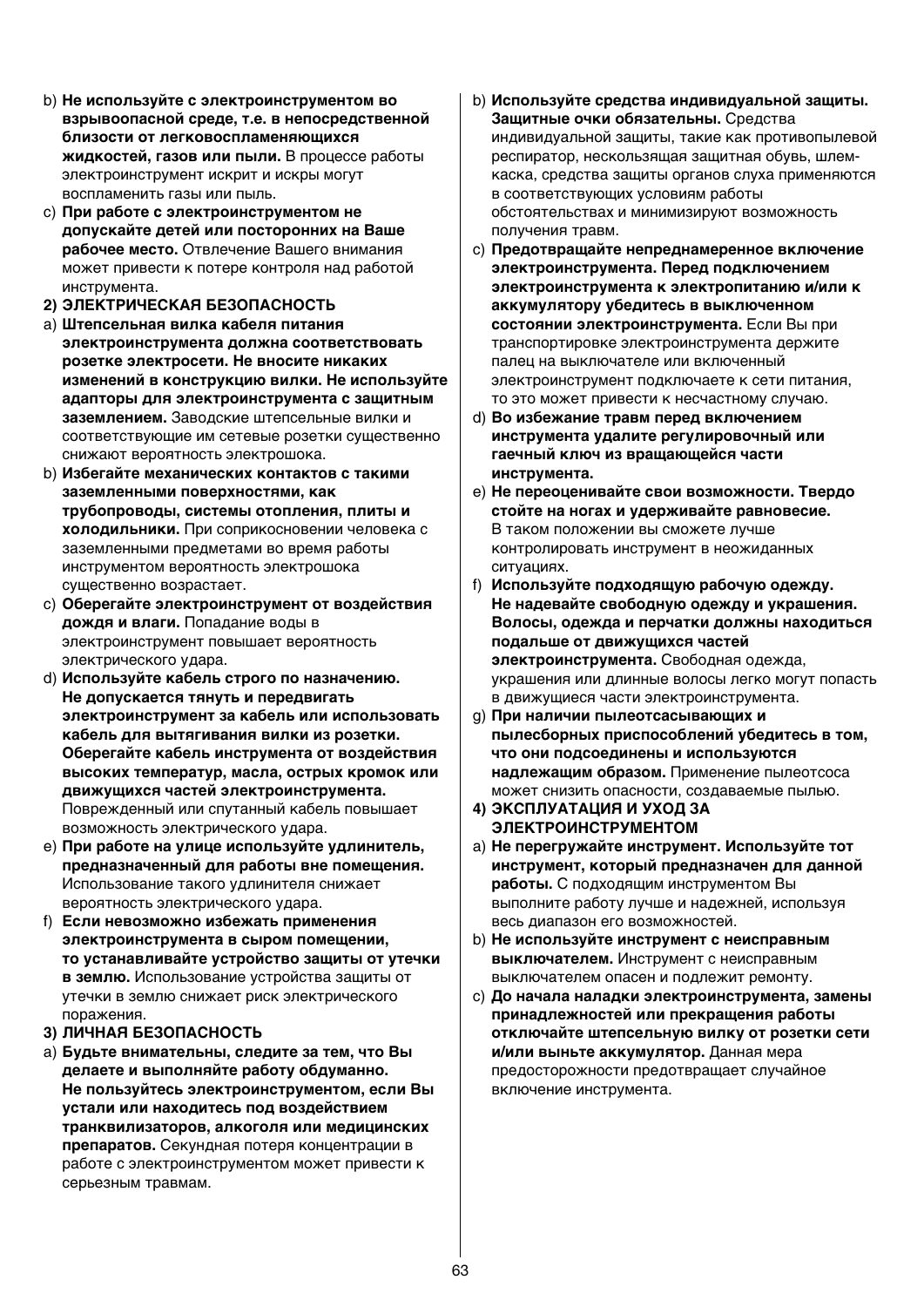- d) **Храните неиспользуемый электроинструмент в недоступном для детей месте и не позволяйте использовать его лицам, не умеющим с ним обращаться или не ознакомленным с инструкцией по эксплуатации.**  Электроинструменты представляют собой опасность в руках неопытных пользователей.
- e) **Электроинструмент требует надлежащего ухода. Проверяйте безупречностьфункции подвижных частей, лёгкость их хода, целостность всех частей и отсутствие повреждений, которые могут негативно сказаться на работе инструмента. При обнаружении повреждений сдайте инструмент в ремонт.** Большое число несчастных случаев связано с неудовлетворительным уходом за электроинструментом.
- f) **Режущие части инструмента необходимо поддерживать в заточенном и чистом состоянии.**  При надлежащем уходе за режущими принадлежностями с острыми кромками они реже заклиниваются и инструмент лучше поддаётся контролю.
- g) **Используйте электроинструмент, принадлежности, биты и т.д. в соответствии с данными инструкциями, исходя из особенностей условий и характера выполняемой работы.**  Использование электроинструмента не по назначению может привести к опасным последствиям.
- **5) ЭКСПЛУАТАЦИЯ И УХОД ЗА АККУМУЛЯТОРНЫМ ЭЛЕКТРОИНСТРУМЕНТОМ**
- a) **Зарядка аккумуляторной батареи производится только на тех зарядных устройствах, которые рекомендованы изготовителем.** Использование нерегламентированных зарядных устройств для зарядки аккумуляторной батареи может привести к возгоранию.
- b) **В электроинструменте надлежит использовать только те аккумуляторные батареи, которые предусмотрены для данного инструмента.**  Использование других аккумуляторных батарей может привести к травмам и возникновению пожарной опасности.
- c) **Не оставляйте аккумуляторную батарею рядом с металлическими предметами – канцелярскими скрепками, монетами, ключами, гвоздями, винтами и другими металлическими предметами, которые могут замкнуть контакты.** Короткое замыкание контактов аккумуляторной батареи может привести к ожогам или пожару.
- d) **В случаях ненадлежащего обращения с аккумуляторной батареей из нее может вытечь жидкость. Избегайте контакта с ней. При случайном попадании жидкости на кожу – промойте водой. При попадании жидкости в глаза, обратитесь также за помощью к врачу.**  Вытекшая аккумуляторная жидкость может привести к раздражению кожи или ожогам.
- **6) СЕРВИСНОЕ ОБСЛУЖИВАНИЕ**
- a) **Передавайте инструмент на сервисное обслуживание только квалифицированному персоналу, использующему только подлинные запасные части.** Это обеспечит сохранение безопасности электроинструмента.

#### **УКАЗАНИЯ ПО БЕЗОПАСНОСТИ ДЛЯ АККУМУЛЯТОРНЫХ ДРЕЛЕЙ-ШУРУПОВЕРТОВ**

- Избегайте повреждений, которые могут быть вызваны винтами, гвоздями и прочими элементами, находящимися в обрабатываемом предмете; пеpед началом pаботы иx нужно удалить
- Обязательно убедитесь, что напpяжение питания соответствует напpяжению, указанному на фиpменном штемпеле зарядного устройства (зарядноые устройсты, pассчитанные на напpяжение 230 В или 240 В, можно подключать к питанию 220 В)
- В случае механической или электрической неисправности немедленно выключите инструмент или отсоедините зарядное устройство от источника питания
- SKIL обеспечивает надёжную pаботу инстpумента только пpи использовании соответствующей оснастки , котоpую можно приобрести у Вашего дилеpа фиpмы SKIL
- Использовать только принадлежности, пределвно допустимая скорость вращения которых не меньще, чем максимальная скорость вращения прибора на холостом ходу
- Инстpумент нельзя использовать лицам в возрасте до 16 лет
- **Закрепите обрабатываемую деталь** (обрабатываемая деталь, зафиксированная посредством зажимных устройств или тисков, закрепляется лучше, нежели при помощи рук)
- **Держите электроинструмент только за изолированные поверхности рукояток, если Вы выполняете работы, при которых рабочий инструмент может попасть на скрытую электропроводку или на собственный шнур подключения питания** (контакт с токоведущим проводом ставит под напряжение также металлические части электроинструмента и ведет к поражению электрическим током)
- **Используйте подходящие металлодетекторы для нахождения скрытых проводок снабжения или наведите справки в местных предприятиях коммунального хозяйства** (контакт с электропроводкой может привести к пожару и электрическому удару; повреждение газопровода может привести к взрыву; повреждение водопровода может привести к повреждению имущества или вызвать электрический удар)
- **Не обрабатывайте материалы с содержанием асбеста** (асбест считается канцерогеном)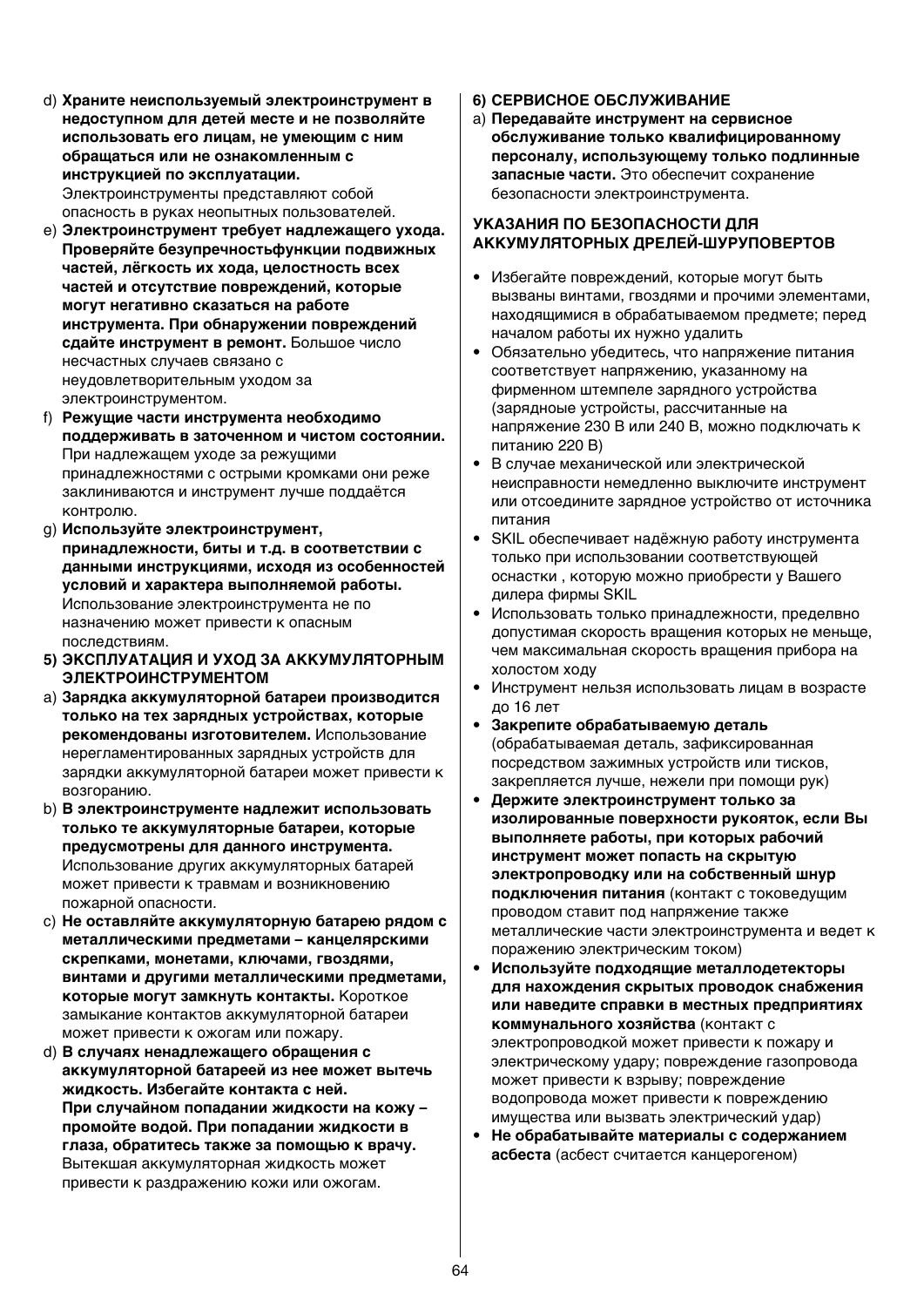- Пыль от таких материалов, как свинцовосодержащая краска, некоторые породы дерева, минералы и металл, может быть вредна (контакт с такой пылью или ее вдыхание может стать причиной возникновения у оператора или находящихся рядом лиц аллергических реакций и/ или респираторных заболеваний); **надевайте респиратор и работайте с пылеудаляющим устройством при включении инструмента**
- Некоторые виды пыли классифицируются как канцерогенные (например, дубовая или буковая пыль), особенно в сочетании с добавками для кондиционирования древесины; **надевайте респиратор и работайте с пылеудаляющим устройством при включении инструмента**
- Следуйте принятым в вашей стране требованиям/ нормативам относительно пыли для тех материалов, с которыми вы собираетесь работать
- Убедитесь в том, что выключатель F 2 находится в центральном положении (выключен) перед тем, как Вы начнете выполнять настройку инструмента или смену принадлежностей, а также при переноске и хранении инструмента

#### **ЗАРЯДКА/АККУМУЛЯТОРЫ**

- Для зарядки аккумулятора используйте только зарядное устройство, поставляемое с инструментом
- Не касайтесь контактов зарядного устройства
- Исключите возможность попадания дождя на инструмент, зарядное устройство и аккумулятор
- В зоне хранения инструмента, зарядного устройства и аккумулятора температура не должна подниматься выше 40°С и падать ниже 0°С
- При попадании в огонь батареи взрываются, поэтому ни в коем случае не сжигайте батареи
- Запрещается использовать поврежденное зарядное устройство; отвезите его в официально зарегистрированный центр обслуживания SKIL для проверки безопасности работы
- Запрещается использовать зарядное устройство при повреждении шнура или вилки; немедленно замените шнур или вилку в одном из официально зарегистрированных центров обслуживания SKIL
- Запрещается использовать поврежденный аккумулятор; немедленно замените его
- Запрещается разбирать зарядное устройство или аккумулятор
- Запрещается использовать зарядное устройство для зарядки аккумуляторов или батарей, неподлежащих зарядке
- Пояснение к условным обозначениям на зарядном устройстве/батарее
	- 3 Перед использованием ознакомьтесь инструкцию по применению
	- 4 Используйте зарядное устройство только вне помещения
	- 5 Двойная изоляция (заземляющий провод не требуется)
- 6 Неправильная полярность при подключении зарядного устройства опасна (заряжать батарею только зарядным устройством, поставляемым в комплекте с инструментом)
- 7 Не выкидывайте зарядное устройство вместе с бытовым мусором
- 8 Не выкидывайте аккумулятор вместе с бытовым мусором
- 9 Технология NiMH (никель-металл-гидрид) позволяет инструменту дольше работать, меньше загрязняя окружающую среду

### **ИСПОЛЬЗОВАНИЕ**

- $\bullet$  Зарядка аккумулятора $(0)$ 
	- аккумулятор новых инструментов заряжен не полностью
	- присоедините зарядное устройство к сети
	- загорится лампочка B
	- вставьте аккумулятор в зарядное устройство
	- лампочка B начнет мигать, указывая на зарядку аккумулятора (@a)
	- приблизительно через 2-3 часов аккумулятор полностью заряжен, и лампочка B перестает мигать, в этот момент зарядное устройство автоматически переключается в режим зарядки технического обслуживания (@b)
	- **! выньте аккумулятор из зарядного устройства после окончания зарядки; это позволит увеличить срок службы аккумулятора** ВАЖНАЯ ИНФОРМАЦИЯ:
	- если лампочка B не мигает после того, как вставлена батарея (@b), это может означать следующее:
	- 1) что аккумулятор слишком холодный или слишком горячий (зарядное устройство заряжает аккумуляторы, только если их температура находится в пределах от 0°C до 45°C); зарядное устройство автоматически переключится в режим зарядки технического обслуживания, пока не будет достигнута температура от 0°C до 45°C, затем зарядное устройство автоматически переключится в режим обычной зарядки
	- 2) что аккумулятор должен быть заменен
	- во время зарядки зарядное устройство и аккумулятор могут стать горячими; это не говорит о неисправности
	- перед тем как вставить аккумулятоную батарею в зарядное устройство, очистите и высушите наружную поверхность батареи
	- запрещается проводить зарядку при температуре ниже 0°С и выше 40°С; это может привести к серьезным повреждениям аккумулятора и зарядного устройства
	- запрещается демонтировать аккумулятор во время работы инструмента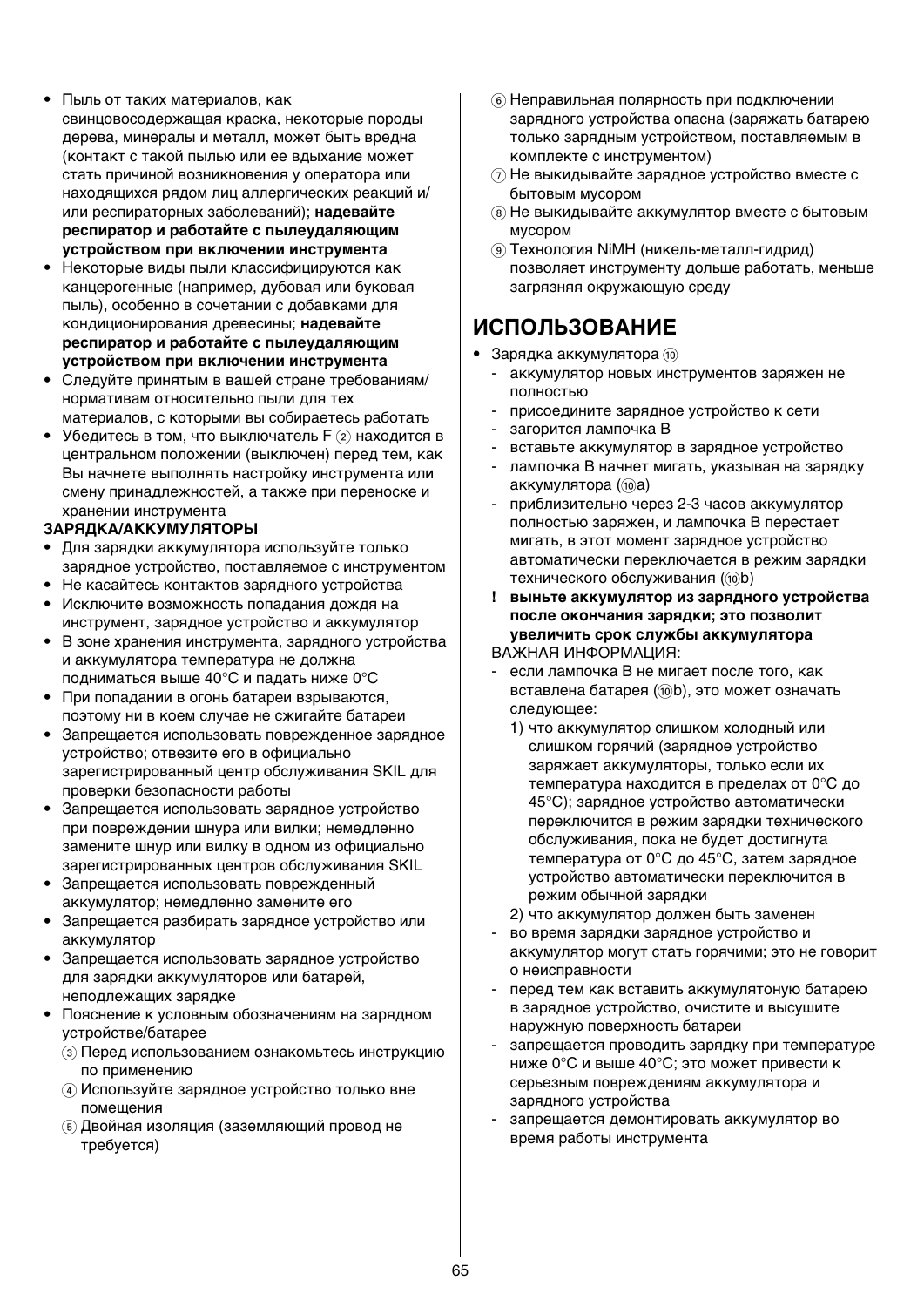- **! новый или долгое время не использовавшийся аккумулятор достигает свою полную емкость только приблизительно после 5 циклов зарядки/разрядки**
- запрещается подзаряжать аккумулятор вскоре после начала работы; это может привести к уменьшению рабочего времени и снижению эффективности аккумулятора
- этим инструментом содержит никельметаллогидридные аккумуляторы; нельзя допускать их взаимодействия с окружающей средой и утилизации их как обычных домашних отходов (об этом напоминает символ 8)
- **! перед тем как выбросить аккумуляторы или направить их на утилизацию, изолируйте клеммы аккумуляторов прочной изоляционной лентой для исключения короткого замыкания**
- если ожидаются длительные периоды, в течение которых инструмент не будет использован, рекомендуется отсоединить зарядное устройство от источника питания
- Комбинированный выключатель А 2 предназначен для включения / выключения инструмента и регулирования частоты вращения Скорость регулируется плавно в диапазоне от нуля до максимального значения путем изменения нажатия на курок выключателя
- Изменение направления вращения  $(1)$ 
	- выключатель вкл/выкл  $A(2)$  не работает, если не установлен в положение лево/право
	- **! изменять направление вращения следует только в момент полной остановки инструмента**
- Сменные биты (12)
	- вставьте бит в патрон до упора
	- **! не используйте биты с поврежденным стволом**
	- **! не пользуйтесь затупившимися битами**
- Регулировка крутящего момента (VariTorque)  $(3)$ 
	- ограничивает крутящий момент, создаваемый патроном дрели (26 положения муфта)
	- крутящий момент будет увеличиваться при вращении зажимного кольца муфты C от положения 1 до положения 25; в положении D муфта блокируется для обеспечения возможности сверления или выполнения других работ в условиях большой нагрузки
	- при заворачивании винтов, вначале установите регулировочное кольцо муфты VariTorque в положение 1 и затем увеличивайте крутящий момент пока не будет получена требуемая глубина заворачивания
- Механический выбор передачи $(3)$ 
	- установите переключатель E на необходимую скорость
	- **! переключать передачи допускается на низкой скорости инструмента**

#### ВЫСОКАЯ МОЩНОСТЬ

- высокий крутящий момент
- для закручивания шурупов и сверления отверстий большого диаметра
- для нарезания резьбы
- ВЫСОКАЯ СКОРОСТЬ
- низкий крутящий момент
- для сверления отверстий маленького диаметра
- Индикатор уровня заряда  $(14)$  Показывает уровень заряда аккумуляторной батареи
- Удерживание и направление инструмента  $\overline{\text{c}$ одержите вентиляционные отверстия H $\left( 2\right)$  не закpытыми
	- не прилагайте чрезмерных усилий к инструменту, дайте инструменту поработать за Вас

### **СОВЕТЫ ПО ИСПОЛЬЗОВАНИЮ**

- Сверление черных металлов
	- при сверлении отверстия большего диаметра сначала просверлите отверстие меньшего диаметра
	- периодически смазывайте сверло
- При завинчивании шурупа в месте поперечного среза или рядом с ним, а также на кромке деревянной детали рекомендуем во избежание образования трещин сначала просверлить отверстие
- Для обеспечении оптимального режима работы инструмента нажимайте на винт с постоянным усилием при заворачивании и, особенно, при отворачивании
- При заворачивании в твердое дерево предварительно просверлите отверстие для винта
- Уровень вибрации Уровень вибрации, указанный в конце данного руководства по эксплуатации, был измерен в соответствии со стандартизированным испытанием, содержащимся в EN 60745; данная характеристика может использоваться для сравнения одного инструмента с другим, а также для предварительной оценки воздействия вибрации при использовании данного инструмента для указанных целей
	- при использовании инструмента в других целях или с другими/неисправными вспомогательными приспособлениями уровень воздействия вибрации может значительно **повышаться**
	- в периоды, когда инструмент отключен или функционирует без фактического выполнения работы, уровень воздействия вибрации может значительно **снижаться**
	- **! защищайте себя от воздействия вибрации, поддерживая инструмент и его вспомогательные приспособления в исправном состоянии, поддерживая руки в тепле, а также правильно огранизовуя свой рабочий процесс**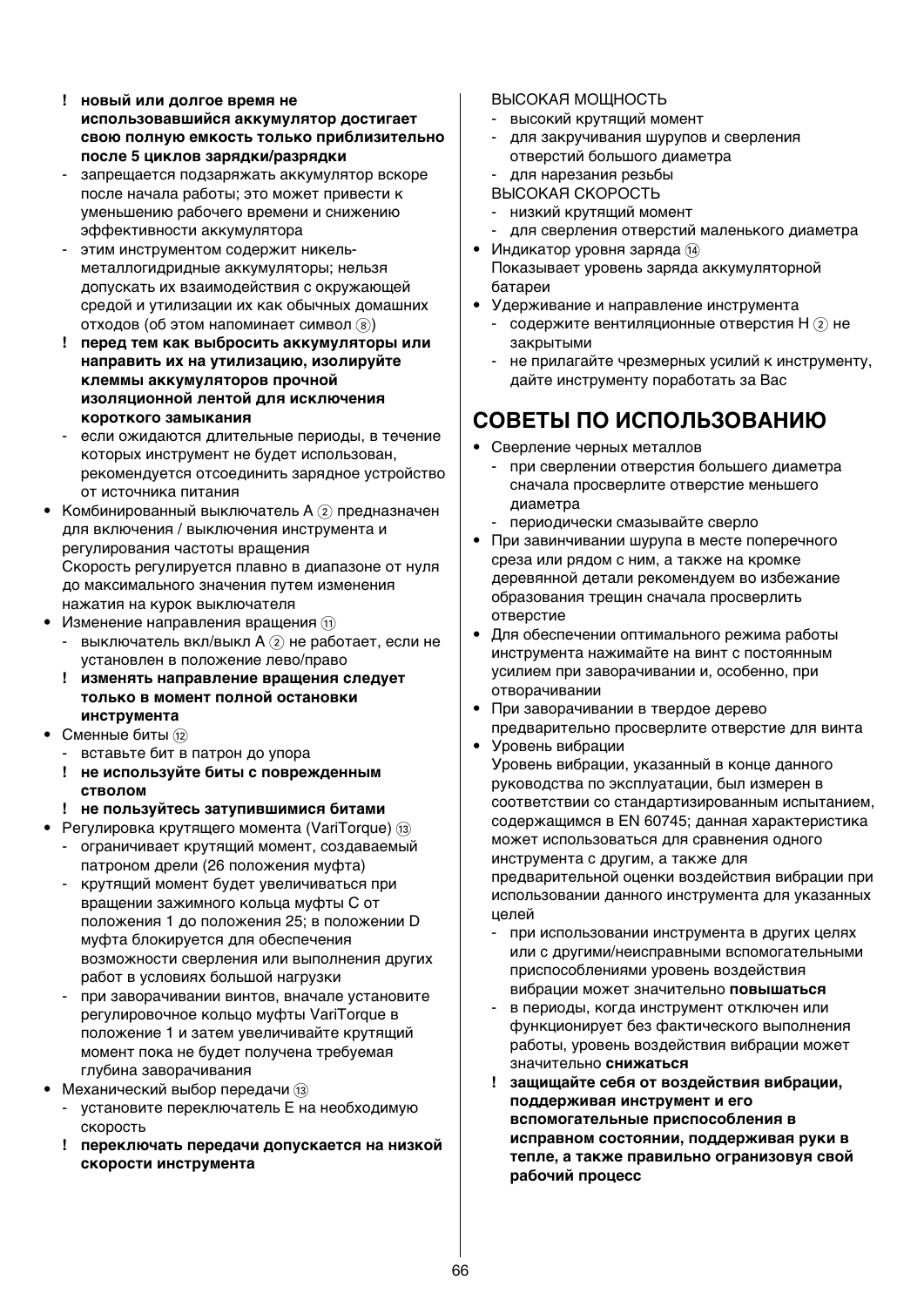### **ТЕХОБСЛУЖИВАНИЕ / СЕРВИС**

- Содержите инструмент и зарядное устройство в чистоте
	- для очистки зарядных контактов в зарядном устройстве используйте спирт или средство для очистки контактов
	- **! перед очисткой отсоедините зарядное устройство от источника питания**
- Если инструмент/зарядное устройство, несмотря на тщательные методы изготовления и испытания, выйдет из строя, то ремонт следует производить силами авторизованной сервисной мастерской для электроинструментов фирмы SKIL
	- отпpавьте **неpазобpанный** инстpумент или зарядное устройство со свидетельством покупки Вашему дилеpу или в ближайшую станцию обслуживания фиpмы SKIL (адpеса и сxема обслуживания инстpумента пpиведены в вебсайте www.skileurope.com)

## **ОХРАНА ОКРУЖАЮЩЕЙ СРЕДЫ**

- **Не выкидывайте электроинструмент, принадлежности и упаковку вместе с бытовым мусором** (только для стран ЕС)
	- во исполнение европейской директивы 2002/96/ ЕС об утилизации отслужившего свой срок электрического и электронного оборудования и в соответствии с действующим законодательством, утилизация электроинструментов производится отдельно от других отходов на предприятиях, соответствующих условиям экологической безопасности
	- $-$  значок  $\widehat{7}$ ) напомнит Вам об этом, когда появится необходимость сдать электроинструмент на утилизацию

**UA**

### **Бездротова дриль/ 2502/2602/2702 викрутка**

### **ВСТУП**

- Пристрій призначений для свердління по дереву металу, керамеці та синтетичному матеріалі; прилади з електронною системою регулювання швидкості з правим та лівим обертанням придатні також для загвинчування та нарізання різьби
- Прочитайте і збережіть цю Інстpукцію з експлуатації (3)

# **ТЕХНІЧНІ ДАНІ** (1)

## **ЕЛЕМЕНТИ ІНСТРУМЕНТА** 2

- **A** Вимикач для вкл/викл та регулювання швидкості
- **B** Лампочка (зарядного пристрою)
- **C** Кільце для регулювання моменту обертання
- **D** Фіксоване положення (муфти)
- **E** Перемикач швидкості
- **F** Вимикач для зміни напряму обертання
- **G** Подвійний безключовий патрон
- **H** Вентиляційні отвори
- **J** Зарядний пристрій

### **БЕЗПЕКА**

#### **ЗАГАЛЬНІ ВКАЗІВКИ З ТЕХНІКИ БЕЗПЕКИ**

**УВАГА! Прочитайте всі попередження і вказівки.** Недодержання попереджень і вказівок може призводити до удару електричним струмом, пожежі та/або серйозних травм. **Добре зберігайте на майбутнє ці попередження і вказівки.** Під поняттям "електроприлад" в цих попередженнях мається на увазі електроприлад, що працює від мережі (з електрокабелем) або від акумуляторної батареї (без електрокабелю).

#### **1) БЕЗПЕКА НА РОБОЧОМУ МІСЦІ**

- a) **Примайте своє робоче місце в чистоті та прибирайте його.** Безлад або погане освітлення на робочому місці можуть призводити до нещасних випадків.
- b) **Не працюйте з приладом у середовищі, де існує небезпека вибуху внаслідок присутності горючих рідин, газів або пилу.** Електроприлади можуть породжувати іскри, від яких може займатися пил або пари.
- c) **Під час працювання з приладом не підпускайте до робочого місця дітей та інших людей.** Ви можете втратити контроль над приладом, якщо Ваша увага буде відвернута.
- **2) ЕЛЕКТРИЧНА БЕЗПЕКА**
- a) **Штепсель приладу повинен пасувати до розетки. Не дозволяється що-небудь міняти в штепселі. Для роботи з приладами, що мають захисне заземлення, не використовуйте адаптери.** Використання оригінального штепселя та належної розетки зменшує ризик удару електричним струмом.
- b) **Уникайте контакту частей тіла із заземленими поверхнями, як напр., трубами, батареями опалення, печами та холодильниками.** Коли Ваше тіло заземлене, існує збільшена небезпека удару електричним струмом.
- c) **Захищайте прилад від дощу та вологи.** Попадання води в електроінструмент збільшує ризик удару електричним струмом.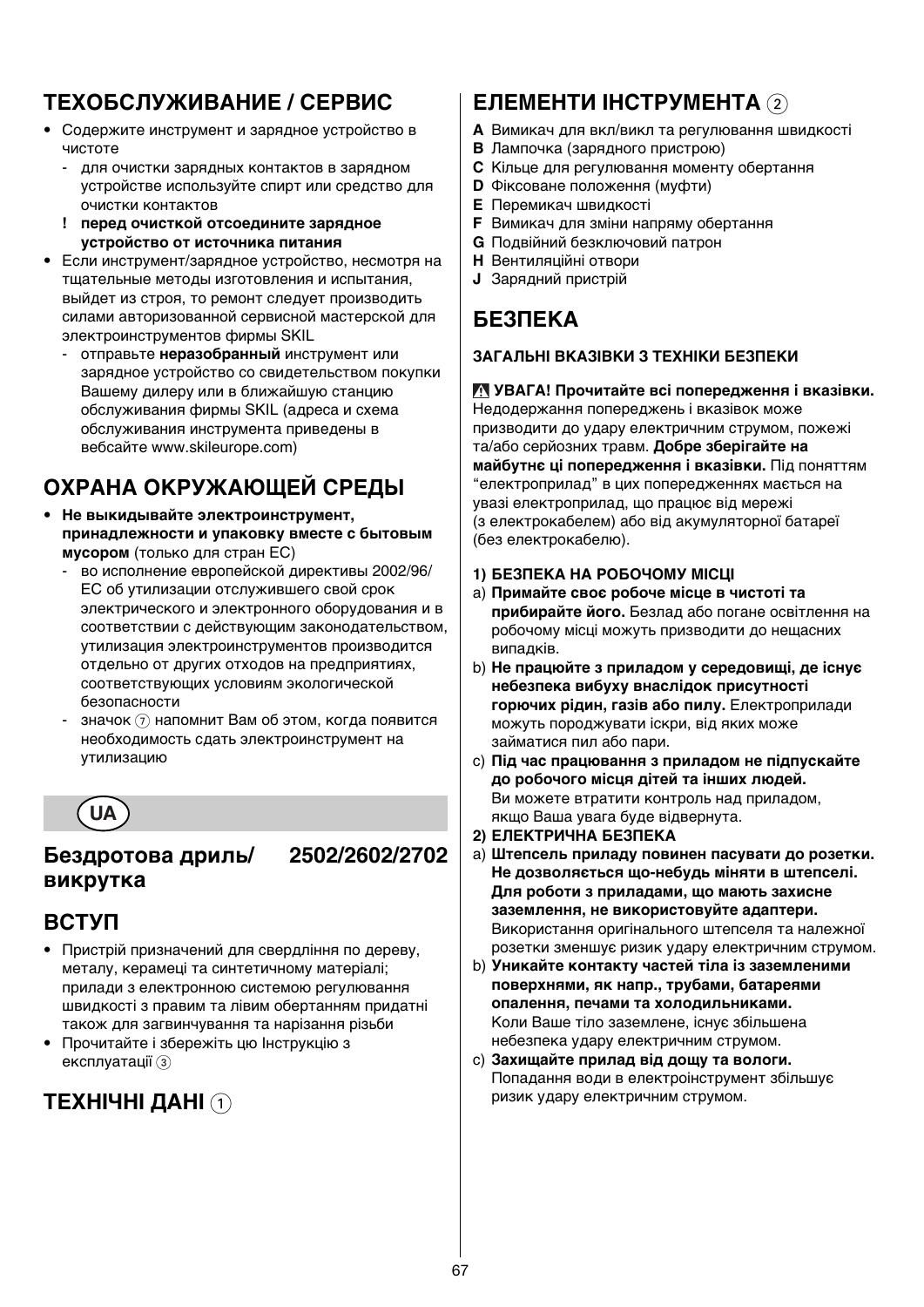- d) **Не використовуйте кабель для перенесення приладу, підвішування або витягування штепселя з розетки. Захищайте кабель від жари, олії, гострих країв та деталей приладу, що рухаються.** Пошкоджений або закручений кабель збільшує ризик удару електричним струмом.
- e) **Для зовнішніх робіт обов'язково використовуйте лише такий подовжувач, що допущений для зовнішніх робіт.** Використання подовжувача, що розрахований на зовнішні роботи, зменшує ризик удару електричним струмом.
- f) **Якщо не можна запобігти використанню електроприладу у вологому середовищі, використовуйте пристрій захисту від витоку в землю.** Використання зристрою захисту від витоку в землю зменшує ризик удару електричним струмом.
- **3) БЕЗПЕКА ЛЮДЕЙ**
- a) **Будьте уважними, слідкуйте за тим, що Ви робите, та розсудливо поводьтеся під час роботи з електроприладом. Не користуйтеся приладом, якщо Ви стомлені або знаходитеся під дією наркотиків, спиртних напоїв або лік.** Мить неуважності при користуванні приладом може призводити до серйозних травм.
- b) **Вдягайте особисте захисне спорядження та обов'язково вдягайте захисні окуляри.** Вдягання особистого захисного спорядження, як напр., - в залежності від виду робіт - захисної маски, спецвзуття, що не ковзається, каски або навушників,зменшує ризиск травм.
- c) **Уникайте ненавмисного вмикання. Перш ніж вмикати електроприлад в електромережу або встромляти акумуляторну батарею, брати його в руки або переносити, впевніться в тому, що електроприлад вимкнутий.** Тримання пальця на вимикачі під час перенесення електроприладу або встромляння в розетку увімкнутого приладу може призводити до травм.
- d) **Перед тим, як вмикати прилад, приберіть налагоджувальні інструменти та гайковий ключ.** Знаходження налагоджувального інструмента або ключа в деталі, що обертається, може призводити до травм.
- e) **Не переоцінюйте себе. Зберігайте стійке положення та завжди зберігайте рівновагу.** Це дозволить Вам краще зберігати контроль над приладом у несподіваних ситуаціях.
- f) **Вдягайте придатний одяг. Не вдягайте просторий одяг та прикраси. Не підставляйте волосся, одяг та рукавиці близько до деталей приладу, що рухаються.** Просторий одяга, прикраси та довге волосся можуть попадати в деталі, що рухаються. g) **Якщо існує можливість монтувати**
- **пиловідсмоктувальні або пилоуловлювальні пристрої, переконайтеся, щоб вони були добре під'єднані та правильно використовувалися.** Використання пиловідсмоктувального пристрою може зменшити небезпеки, зумовлені пилом.
- **4) ПРАВИЛЬНЕ ПОВОДЖЕННЯ ТА КОРИСТУВАННЯ ЕЛЕКТРОПРИЛАДАМИ**
- a) **Не перевантажуйте прилад. Використовуйте такий прилад, що спеціально призначений для певної роботи.** З придатним приладом Ви з меншим ризиком отримаєте кращі результати роботи, якщо будете працювати в зазначеному діапазоні потужності.
- b) **Не користуйтеся приладом з пошкодженим вимикачем.** Прилад, який не можна увімкнути або вимкнути, є небезпечним і його треба відремонтувати.
- c) **Перед тим, як регулювати що-небудь на приладі, міняти приладдя або ховати прилад, витягніть штепсель із розетки та/або витягніть акумуляторну батарею.** Ці попереджувальні заходи з техніки безпеки зменшують ризик ненавмисного запуску приладу.
- d) **Зберігайте електроприлади, якими Ви саме не користуєтесь, далеко від дітей. Не дозволяйте користуватися електроприладом особам, що не знайомі з його роботою або не читали ці вказівки.** У разі застосування недосвідченими особами прилади несуть в собі небезпеку.
- e) **Старанно доглядайте за приладом. Перевірте, щоб рухомі деталі приладу бездоганно працювали та не заїдали, не були поламаними або настільки пошкодженими, щоб це могло вплинути на функціонування приладу. Пошкоджені деталі треба відремонтувати в авторизованій майстерні, перш ніж ними можна знову користуватися.** Велика кількість нещасних випадків спричиняється поганим доглядом за електроприладами.
- f) **Тримайте різальні інструменти добре нагостреними та в чистоті.** Старанно доглянуті різальні інструменти з гострим різальним краєм менше застряють та їх легше вести.
- g) **Використовуйте електроприлади, приладдя до них, робочі інструменти т.і. відповідно до цих вказівок. Беріть до уваги при цьому умови роботи та специфіку виконуваної роботи.** Використання електроприладів для робіт, для яких вони не передбачені, може призводити до небезпечних ситуацій.
- **5) ПРАВИЛЬНЕ ПОВОДЖЕННЯ ТА КОРИСТУВАННЯ ЕЛЕКТРОПРИЛАДАМИ, ЩО ПРАЦЮЮТЬ НА АКУМУЛЯТОРНИХ БАТАРЕЯХ**
- a) **Заряджуйте акумуляторні батареї лише в заряджувальних пристроях, рекомендованих виготовлювачем.** Використання заряджувального пристрою для акумуляторних батарей, для яких він не передбачений, може призводити до пожежі.
- b) **Використовуйте в електроприладах лише рекомендовані акумуляторні батареї.** Використання інших акумуляторних батарей може призводити до травм та пожежі.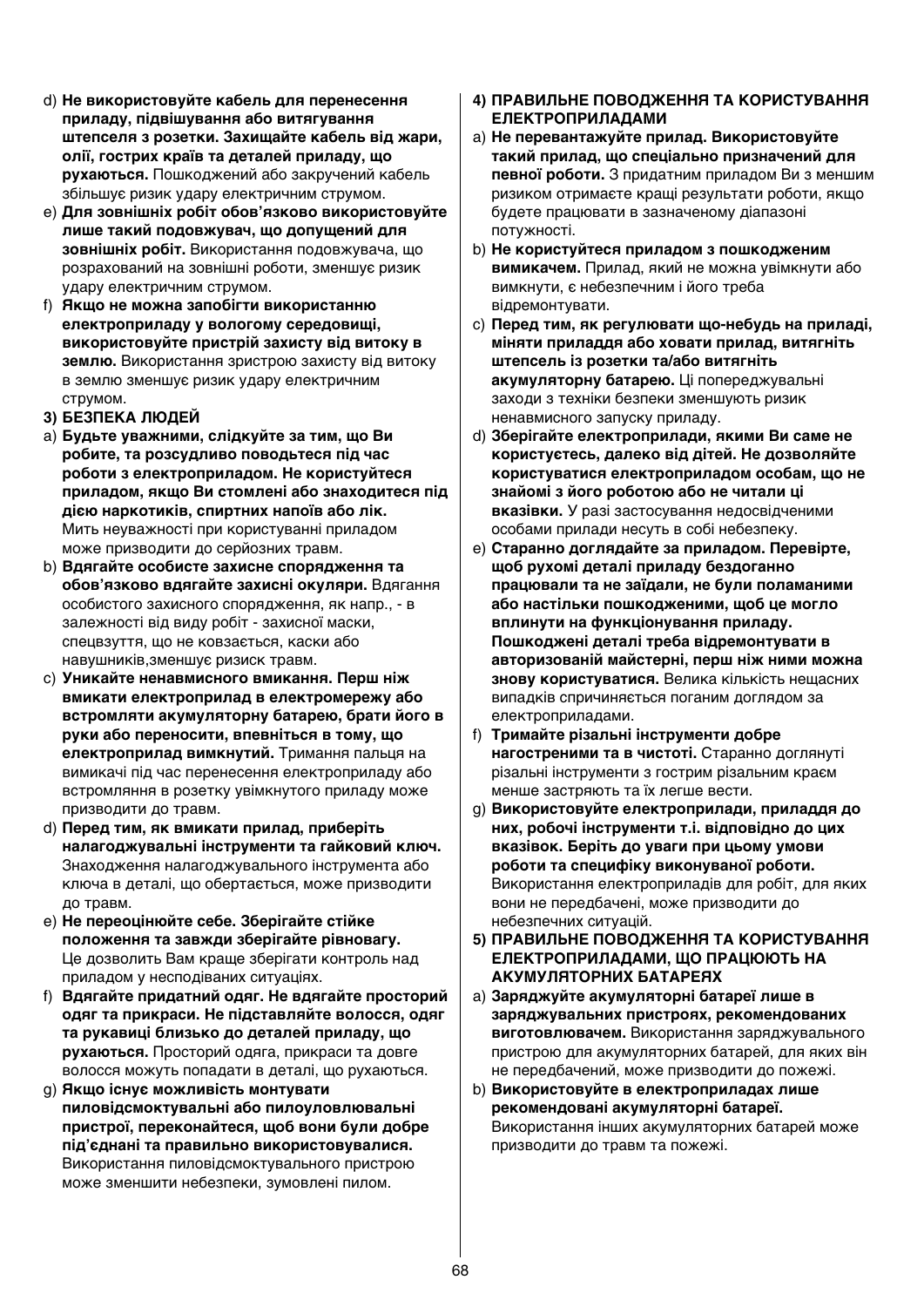- c) **Не зберігайте акумуляторну батарею, якою Ви саме не користуєтесь, поряд із канцелярськими скріпками, ключами, гвіздками, гвинтами та іншими невеликими металевими предметами, які можуть спричинити перемикання контактів.** Коротке замикання між контактами акумуляторної батареї може спричиняти опіки або пожежу.
- d) **При неправильному використанні з акумуляторної батареї може потекти рідина. Уникайте контакту з нею. При випадковому контакті промийте відповідне місце водою. Якщо рідина потрапила в очі, додатково зверніться до лікаря.** Акумуляторна рідина може спричиняти подразнення шкіри або опік.
- **6) СЕРВІС**
- a) **Віддавайте свій прилад на ремонт лише кваліфікованим фахівцям та лише з використанням оригінальних запчастин.** Це забезпечить безпечність приладу на довгий час.

#### **ВКАЗІВКИ ПО БЕЗПЕЦІ ДЛЯ ДРИЛЬ/ВИКРУТКИ З АКУМУЛЯТОРНИМ ЖИВЛЕННЯМ**

- Не допускайте пошкоджень, які можуть нанести шурупи, цвяхи і інші елементи вашому виробу; видаліть їх перед початком роботи
- Обов'язково переконайтесь, що напруга струму відповідає напрузі, вказаній на фірмовому штемпелі інструмента (інструменти розраховані на напругу 230 В або 240 В, можна підключати до струму 220 В)
- У випадку електричної чи механічної несправності негайно вимкніть інструмент або відключіть зарядний пристрій від електросіті
- SKIL гарантує надійну роботу інструмента тільки при використанні відповідного приладдя, які можна отримати у Вашого дилера фірми SKIL
- Використовуйте лише приладдя, припустима швидкість обертання якого як мінімум відповідає найвищій швидкості інструмента без навантаження
- Цей інструмент не можна використовувати особам віком до 16 років
- **Зафіксуйте оброблювану деталь** (оброблювана деталь, зафіксована за допомогою затискних пристроїв або лещат, закріплюється краще, ніж вручну)
- **При роботах, коли робочий інструмент може зачепити заховану електропроводку або власний шнур живлення, тримайте електроприлад за ізольовані рукоятки** (зачеплення електропроводки заряджує металеві частини електроприладу і призводить до удару електричним струмом)
- **Використовуйте придатні пошукові прилади для знаходження захованих в будівлі труб та кабелів або зверніться за допомогою в місцеве підприємство електро-, газо- та водопостачання** (зачеплення електропроводки може призводити до пожежі та удару електричним струмом; зачеплення газової труби може призводити до вибуху; sачеплення водопроводної труби може завдати шкоду матеріальним цінностям або призводити до удару електричним струмом)
- **Не обробляйте матеріали, що містять асбест** (асбест вважається канцерогенним)
- Пил від таких матеріалів, як свинцовоутримуюча фарба, деякі породи дерева, мінерали й метал, може бути шкідливим (контакт із таким пилом або його вдихання може стати причиною виникнення в оператора або осіб, що перебувають поруч, алергійних реакцій і/або респіраторних захворювань); **надягайте респіратор і працюйте з пиловидаляючим пристроєм під час увімкнення інструмента**
- Деякі види пилу класифікуються як канцерогенні (наприклад, дубовий або буковий пил), особливо в сполученні з добавками для кондиціювання деревини; **надягайте респіратор і працюйте з пиловидаляючим пристроєм під час увімкнення інструмента**
- Слідуйте інструціям по роботі з матеріалами, продуцюючими пил
- Преконайтесь що бігунець реверсу F 2 в середньому положенні (блокування) перед будьякими наладками чи замінами приладдя, тоді коли ви тримаєте або поклали інструмент

#### **ЗАРЯДЖАННЯ/АКУМУЛЯТОР**

- Заряджайте акумулятор тільки зарядним пристроєм, яким комплектується інструмент
- Не торкайтесь клем зарядного пристроя
- Не підвергайте інструмент/зарядний пристрій/ акумулятор дії дощу
- Зберігайте інструмент/зарядний пристрій/ акумулятор при температурі не меньшій 0°С та не більшій 40°C
- При влученні у вогонь батареї вибухають, тому в жодному разі не спалюйте батареї
- Не використовуйте пошкоджені зарядний пристрій віднесіть їх до сертифікованого SKIL сервісного центру для безпечної починки
- Не використовуйте зарядний пристрій коли пошкоджені дріт або вилка; вони мають бути негайно замінені в SKIL сервіс центрі
- Не використовуйте пошкоджений акумулятор; негайно від'єднайте його від інструмента
- Не розбирайте акумулятор чи зарядний пристрій самостійно
- Не намагайтесь заряджати акумулятори, що не підлягають повторній зарядці, зарядним пристроєм до цього інструмента
- Пояснення до умовних позначок на зарядному пристрої/батареї
	- 3 Перед використанням прочитайте інструкцію із застосування
	- 4 Використовуйте зарядний пристрій тільки поза приміщенням
	- 5 Подвійна ізоляція (заземлюючий провід не потрібен)
	- 6 Неправильна полярність при підключенні зарядного пристрою є небезпечною (заряджайте батарею тільки зарядним пристроєм, що поставляється в комплекті з інструментом)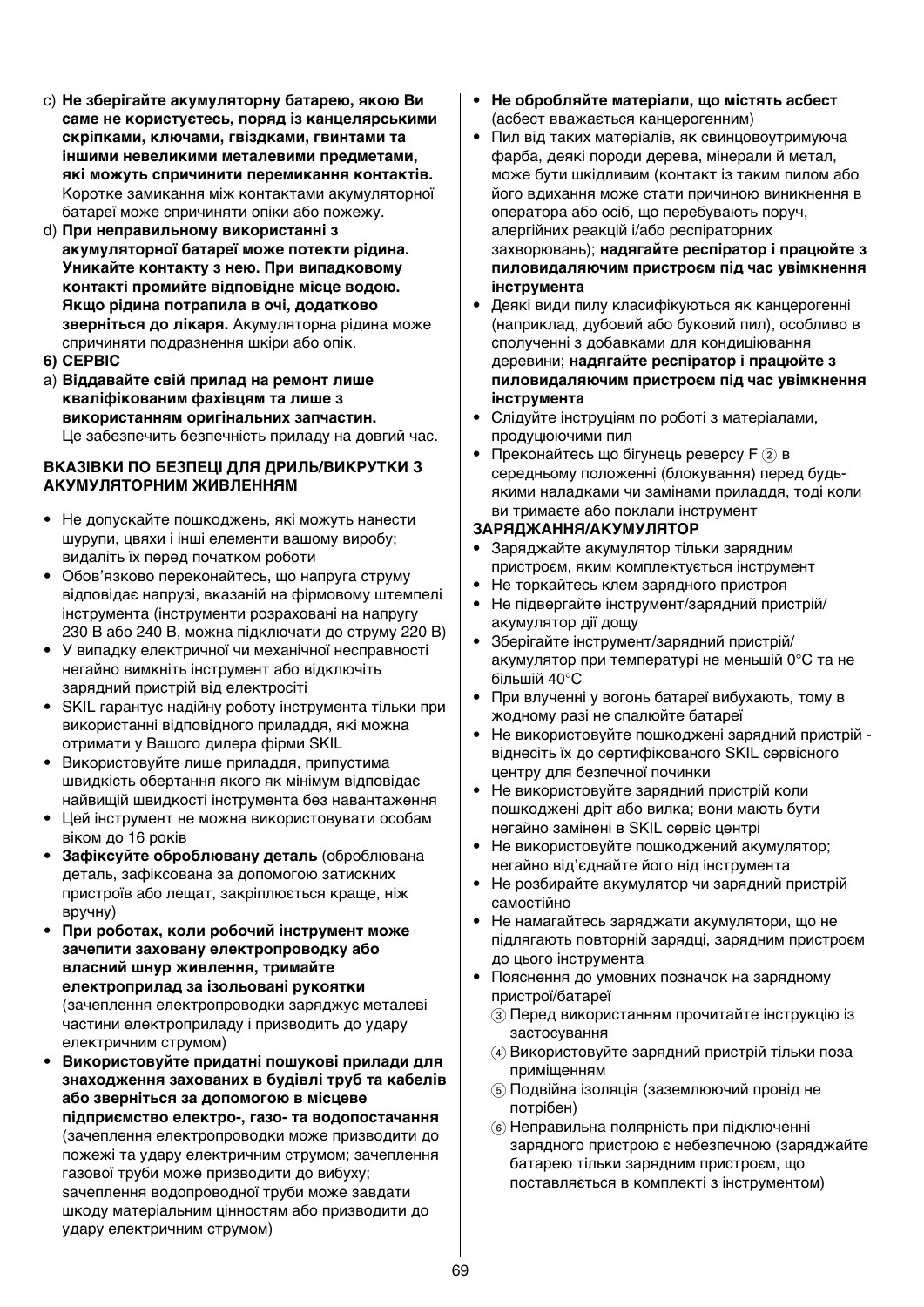- $\odot$  Не викидайте зарядний пристрій разом зі звичайним сміттям
- 8 Hе викидайте акумулятор разом зі звичайним сміттям
- 9 Технологія NiMH (нікель-метал-гідрид) дозволяє инструменту довше працювати, менше забруднюючи навколишнє середовище

### **ВИКОРИСТАННЯ**

- $\bullet$  Заряджання акумулятора $\,$   $\,$   $\,$   $\,$   $\,$   $\,$   $\,$ 
	- акумулятор нового інструмента заряджений не на повну ємність
	- під'єднайте зарядний пристрій до джерела живлення
	- буде горіти лампочка B
	- вставте батарею до зарядника
	- лампочка B буде мигати, тобто батарея отримує заряд (@a)
	- після близько 2-3 години батарея повністю заряджається і лампочка B постійно горить після мигання, при цьому зарядний пристрій автоматично перемикається до режиму підзарядки (@b)
	- **! від'єднайте акумулятор від зарядного пристроя після закінчення періоду заряджання, це подовжить термін робочої експлуатації акумулятора**

#### ВАЖЛИВО:

- якщо лампочка B не мигає після вставлення батареї (@b), це означає, що:
	- 1) батарея надто холодна або надто гаряча (зарядний пристрій заряджає батареї лише коли їх температура від 0°C до 45°C); тоді зарядний пристрій автоматично перемикається до режиму підзарядки, поки температура не стане від 0°C до 45°C, а потім зарядний пристрій автоматично перемикається до режиму нормальної зарядки
	- 2) батарею слід замінити
- підчас заряджання, зарядний пристрій та акумулятор можуть стати теплими на дотик; це нормально і не свідчить про виникнення проблем
- переконайтесь, що акумулятор читсий та сухий перед тим як під'єднати його до зарядного пристроя
- не заряджайте при температурі нижчої 0°С та вищої 40°С; це серйозно шкодить. як акумулятору так і зарядному пристрою
- не від'єднуйте акумулятор під час роботи інструмента
- **! нова акумуляторна або та, що не використовувалася протягом тривалого перiоду часу, потребує для досягення своєї повної ємностi приблизно 5 циклiв заряджання/озряджання**
- не заряджайте повторно акумулятор після короткого використання; це може спричинити зменшення ємності акумулятора, що в свою чергу вплине на час роботи інструмента
- нікель-металгідридні акумулятор не повинен при викиданні попасти до природної середи; не викидайте його разом із побутовим сміттям (малюнок 8) нагадає вам про це, коли виникне потреба позбавитись акумулятора)
- **! перед тим, як позбутись акумулятора: заклейте грубою клейкою стрічкою клеми, щоб запобігти короткому замиканню**
- якщо ви не будете користуватись інструментом довгий час, то від'єднайте зарядний пристрій від джерела електроенергії
- Комбінований перемикач А $(2)$  для вмикання/ вимикання та керування обертами Плавно керує обертами від нуля до максимальних в залежності від сили натискання на перемикач
- Зміна напряму обертання (1)
	- при неповній установці положення лів/прав пусковий виключатель A 2 не працює
	- **! міняйте напрям обертання тільки при повній зупинці інструмента**
- Заміна насадок $(12)$ 
	- введіть насадку в патрон до упору
	- **! не використовуйте насадки з пошкодженим стовбуром**
	- **! не використовуйте тупі насадки**
- Регулювання моменту обертання (VariTorque)  $(3)$ 
	- обмежує вихід обертаючого моменту через патрон (26 позицій муфта)
	- вихідний момент обертання буде зростати, якщо крутити кулачок C від 1 до 25; положення D заблокує кулачок, що дозволить свердлити або туго загвинчувати
	- коли вгвинчуєте саморіз спочатку спробуйте першу позицію VariTorque 1, потім починайте нарощувати, поки потрібна глибина вкручування не буде досягнута
- $\bullet$  Механічне перемикання швидкості $(3)$ 
	- увімкніть перемикачем E необхідну для вас швидкість
	- **! перемикайте перемикач швидкості під час повільного обертання**

МАЛА ШВИДКІСТЬ

- високий крутний момент
- для свердління та вгвинчування великих діаметрів
- для нанесення різьби

ВИСОКА ШВИДКІСТЬ

- малий крутний момент
- для свердління малих діаметрів
- Індикатор рівня заряду батареї  $\textrm{a}$ Показує, скільки енергії лишилось у батареї
- Утримування і робота інструментом
	- тримайте вентиляційні отвори  $H(2)$ незакритими
	- не тисніть на інструмент; дайте інструменту можливість працювати за вас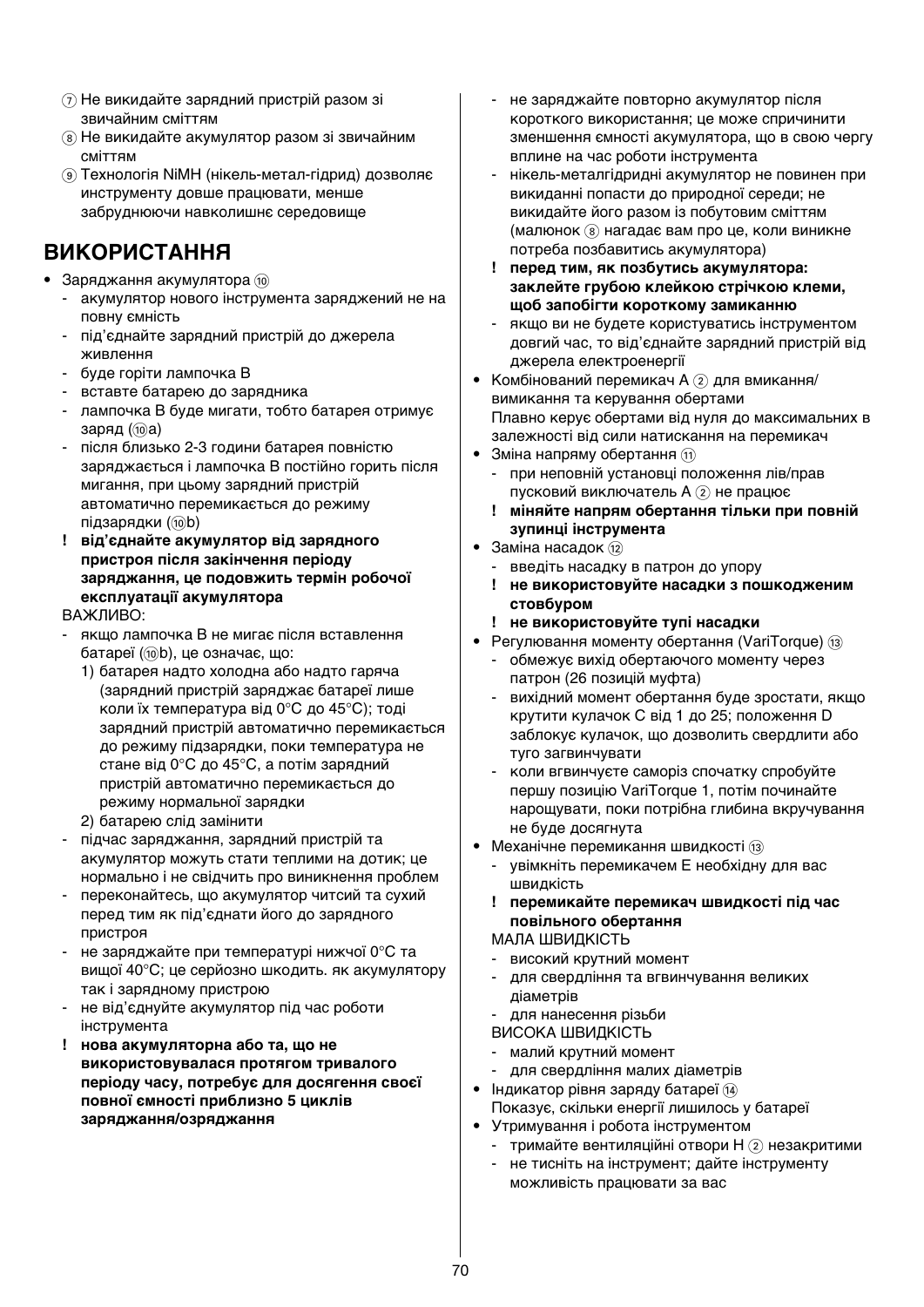## **ПОРАДИ ПО ВИКОРИСТАНЮ**

- Свердління чорних металів
	- попередньо просвердліть отвір меньшого діаметру, якщо необхідний отвір великого розміру - час від часу змащуйте свердла маслом
	-
- При вгвинчуванні шурупів у поперечний зріз дерева або біля нього або в кромку дерева необхідно спочатку просвердлити отвір, щоб запобігти розколу деревини
- Для оптимального вгвинчування необхідно створювати постійний тиск на інструмент, коли вигвинчуєте тиснути треба сильніше
- Коли працюєте з особливо твердими породами дерев необхідно зробити попереднє просвердлювання
- Рівень вібрації

 Рівень вібрації, зазначений в кінці даного посібника з експлуатації, було виміряно у відповідності зі стандартизованим випробуванням, що міститься в EN 60745; дана характеристика може використовуватися для порівняння одного інструмента з іншим, а також для попередньої оцінки впливу вібрації під час застосування даного інструмента для вказаних цілей

- при використанні інструмента в інших цілях або з іншими/несправними допоміжними пристосуваннями рівень впливу вібрації може значно **підвищуватися**
- у періоди, коли інструмент вимикнений або функціонує без фактичного виконання роботи, рівень впливу вібрації може значно **знижуватися**
- **! захищайте себе від впливу вібрації, підтримуючи інструмент і його допоміжні пристосування в справному стані, підтримуючи руки в теплі, а також правильно огранизовуючи свій робочий процес**

# **ДОГЛЯД / СЕРВІС**

- Тримайте інструмент та зарядний пристрій у чистоті
	- контакти в зарядному пристрої слід чистити спиртом або іншим засобом для зачистки контактів
	- **! перед чищенням зарядного пристрою слід від'єднати його від електромережі**
- Якщо незважаючи на ретельну технологію виготовлення і перевірки інструмент/зарядний пристрій все-таки вийде з ладу, його ремонт дозволяється виконувати лише в авторизованій сервісній майстерні для електроприладів SKIL
	- відішліть інструмент або зарядний пристрій у **нерозібраному** вигляді разом з доказом покупки дилеру або в найближчий відділ обслуговування SKIL (адреси та схема обслуговування інструмента приводяться в www.skileurope.com)

# **ОХОРОНА НАВКОЛИШНЬОЇ СЕРЕДИ**

- **Hе викидайте електроінструмент, принадлежності та упаковку разом зі звичайним сміттям** (тільки для країн ЄС)
	- відповідно до європейської директиви 2002/96/ЄС щодо утилізації старих електричних та електронних приладів, в залежності з місцевим законодавством, електроінструмент, який перебував в експлуатації повинен бути утилізований окремо, безпечним для навколишнього середовища шляхом
	- малюнок $(7)$  нагадає вам про це



### **Επαναφρτι δραπανκατσάιδ**

### **µεν 2502/2602/2702**

### **ΕΙΣΑΓΩΓΗ**

• Το εργαλείο προορίζεται για τρύπημα σε ξύλο, σε µέταλλα, σε κεραµικά και πλαστικά υλικά αμφίστροφα (δεξιο-αριστερόστροφα) εργαλεία με ηλεκτρνική ρύθµιση ταύτητας είναι επίσης κατάλληλα για βίδωμα και για άνοιγμα σπειρωμάτων • Διαβάστε και φυλάξτε αυτές τις οδηγίες χρήσεως 3

# **TEXNIKA XAPAKTHPIΣTIKA** 1

### **ΜΕΡΗ ΤΟΥ ΕΡΓΑΛΕΙΟΥ** 2

- **A** Διακόπτης εκκίνησης/στάσης και ελέγχου ταχύτητας
- **B** Λυνία (φρτιστή)
- **C** Δακτυλίδι ελέγχου της ροπής στρέψης
- **D** Θέση ασφάλισης (σύμπλεξης)
- **E** Διακόπτης επιλογής ταχυτήτων
- **F** Διακόπτης αλλαγής της κατεύθυνσης περιστροφής
- **G** Ταχυτσόκ χωρίς κλειδί
- **H** Σισµές αερισµύ
- **J** Φρτιστής

### **AΣΦAΛEIA**

### **ΓΕΝΙΚΕΣ ∆ΗΓΙΕΣ ΑΣΦΑΛΕΙΑΣ**

### **Γ'Ν ΠΡΟΕΙΔΟΠΟΙΗΣΗ! Διαβάστε όλες τις**

**προειδοποιητικές υποδείξεις.** Αμέλειες κατά την τήρηση των προειδοποιητικών υποδείξεων μπορεί να προκαλέσουν ηλεκτροπληξία, κίνδυνο πυρκανιάς ή/και σοβαρούς τραυματισμούς. Φυλάξτε όλες τις **πρειδπιητικές υπδεί\*εις και δηγίες για κάθε μελλοντική χρήση.** Ο ορισμός "ηλεκτρικό εργαλείο" που χρησιμοποιείται στις προειδοποιητικές υποδείξεις αναφέρεται σε ηλεκτρικά ερναλεία που τροφοδοτούνται από το ηλεκτρικό δίκτυο (με ηλεκτρικό καλώδιο) καθώς και σε ηλεκτρικά εργαλεία που τροφοδοτούνται από μπαταρία (χωρίς ηλεκτρικό καλώδιο).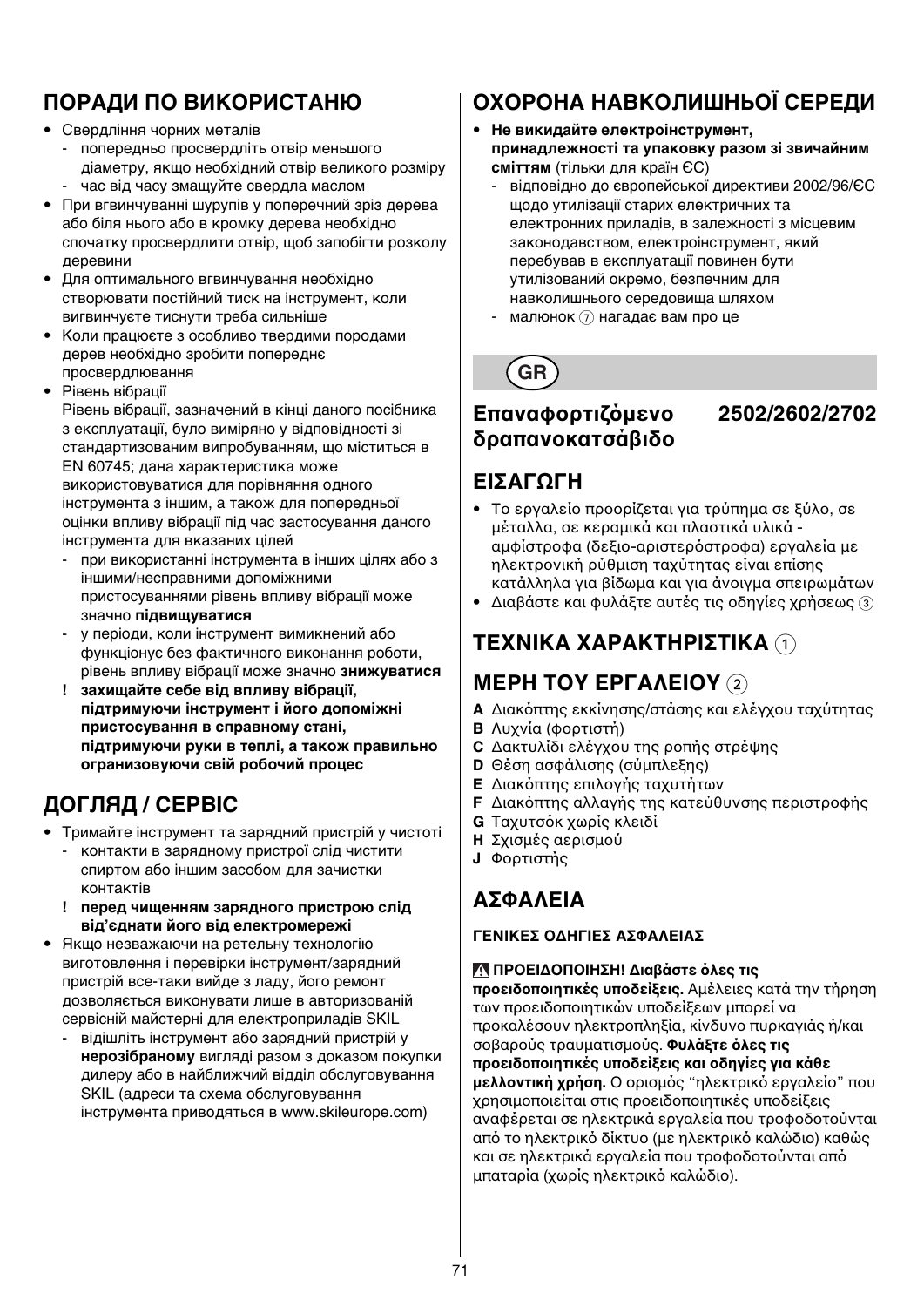#### **1) ΑΣΦΑΛΕΙΑ ΣΤΟ ΧΩΡΟ ΕΡΓΑΣΊΑΣ**

- a) Διατηρείτε το χώρο που εργάζεσθε καθαρό και καλά **φωτισμένο.** Αταξία στο χώρο που εργάζεσθε ή μη φωτισμένες περιοχές εργασίας μπορεί να δηγήσυν σε ατυήµατα.
- b) **Μην εργάζεσθε με το ηλεκτρικό εργαλείο σε** περιβάλλον που υπάρχει κίνδυνος έκρη**ξης, στο** οποίο υπάρχουν εύφλεκτα υγρά, αέρια ή σκόνη. Τα ηλεκτρικά εργαλεία μπορεί να δημιουργήσουν σπινθηρισμό ο οποίος μπορεί να αναφλέξει τη σκόνη ή τις αναθυμιάσεις.
- c) **Οταν χρησιμοποιείτε το ηλεκτρικό εργαλείο κρατάτε τα παιδιά κι άλλα τυχόν πρόσωπα μακριά από το χώρο που εργάζεσθε.** Σε περίπτωση που άλλα άτουα αποσπάσουν την προσοχή σας υπροεί να χάσετε τον έλεγγο του μηγανήματος.
- **2) ΗΛEΚΤΡΙΚΗ ΑΣΦΑΛEΙΑ**
- a) **To φις τυ καλωδίυ τυ ηλεκτρικύ εργαλείυ πρέπει να ταιριάζει στην αντίστοιχη πρίζα.** Δεν επιτρέπεται με κανένα τρόπο η μετασκευή του **φις. Μη 1ρησιµπιείτε πρσαρµστικά φις σε συνδυασµ µε ηλεκτρικά εργαλεία συνδεµένα µε τη γη (γειωμένα).** Αθικτα φις και κατάλληλες πρίζες μειώνουν τον κίνδυνο ηλεκτροπληξίας.
- b) **Απφεύγετε την επαφή τυ σώµατς σας µε γειωµένες επιφάνειες πως σωλήνες, θερµαντικά σώµατα (καλριφέρ), κυ ίνες και ψυγεία.** Οταν το σώμα σας είναι γειωμένο αυξάνεται ο κίνδυνος ηλεκτροπληξίας.
- c) Μην εκθέτετε το ηλεκτρικό εργαλείο στη βροχή ή **την υγρασία.** Η διείσδυση νερού στο ηλεκτρικό εργαλείο αυξάνει τον κίνδυνο ηλκετροπληξίας.
- d) **Μη χρησιμοποιείτε το καλώδιο για να μεταφέρετε ή ν'αναρτήσετε το ηλεκτρικό εργαλείο ή για να** βγάλετε το φις από την πρίζα. Κρατάτε το καλώδιο **μακριά από υψηλές θερμοκρασίες, λάδια, κοφτερές ακμές η κινούμενα εξαρτήματα.** Τυχόν χαλασμένα ή μπερδεμένα καλώδια αυξάνουν τον κίνδυνο ηλεκτροπληξίας.
- e) Οταν εργάζεσθε με το ηλεκτρικό εργαλείο στο **ύπαιθρο χρησιμοποιείτε πάντοτε καλώδια** επιμήκυνσης (μπαλαντάζες) που έχουν εγκριθεί για **χρήση σε εξωτερικούς χώρους.** Η χρήση καλωδίων επιµήκυνσης εγκριµένων για εργασία σε εξωτερικούς χώρους μειώνει τον κίνδυνο ηλεκτροπληξίας.
- f) **Οταν η χρήση του ηλεκτρικού εργαλείου σε υγρό περιάλλν είναι αναπφευκτη, ττε χρησιμοποιήστε έναν προστατευτικό διακόπτη διαρροής.** Η χρήση ενός προστατευτικού διακόπτη διαρροής ελαττώνει τον κίνδυνο ηλεκτροπληξίας.

#### **3) ΑΣΦΑΛEΙΑ ΠΡΣΩΠΩΝ**

- a) **Να είσθε πάντοτε προσεκτικός/προσεκτική, να** δίνετε προσοχή στην ερνασία που κάνετε και να χειριζεσθε το ηλεκτρικό εργαλείο με περίσκεψη. Μην κάνετε χρήση του ηλεκτρικού εργαλείου όταν **είσθε κυρασµένς/κυρασµένη ή ταν ρίσκεσθε**  υπό την επιρροή ναρκωτικών, οινοπνεύματος ή **φαρµάκων.** Μια στιγµιαία απρσεία κατά τ ειρισμό του ηλεκτρικού εργαλείου μπροεί να δηγήσει σε σαρύς τραυµατισµύς.
- b) **Φράτε πρστατευτικά ενδύµατα και πάνττε προστατευτικά γυαλιά.** Οταν φοράτε ενδύματα ασφαλείας, ανάλογα με το υπό χρήση ηλεκτρικό εργαλείο, όπως προσωπίδα προστασίας από σκόνη, αντιλισθικά παπύτσια ασφαλείας, κράνη ή ωτασπίδες, µειώνεται κίνδυνς τραυµατισµών.
- c) Αποφεύγετε την αθέλητη εκκίνηση. Βεβαιωθείτε ότι το ηλεκτρικό εργαλείο έχει αποζευχτεί πριν το συνδέσετε με το ηλεκτρικό δίκτυο ή/και με την **μπαταρία καθώς και πριν το παραλάβετε ή το μεταφέρετε.** Οταν μεταφέρετε το ηλεκτρικό εργαλείο έχοντας το δάχτυλό σας στο διακόπτη ή όταν συνδέσετε το μηχάνημα με την πηγή ρεύματος όταν αυτό είναι ακόμη συζευγμένο, τότε δημιουργείται κίνδυνος τραυματισμών.
- d) **Αφαιρείτε από τα ηλεκτρικά εργαλεία πριν τα θέσετε σε λειτυργία τυ1ν συναρµλγηµένα χρησιμοποιήσιμα εργαλεία ή κλειδιά.** Eνα εργαλείο ή κλειδί συναρμολογημένο στο περιστρεφόμενο εξάρτημα ενός ηλεκτρικού εργαλείου μπορεί να δηγήσει σε τραυµατισµύς.
- e) Μην υπερκτιμάτε τον εαυτό σας. Φροντίζετε για την ασφαλή στήριξη του σώματος σας και διατηρείτε **πάντοτε την ισορροπία σας.** Αυτό σας επιτρέπει τον καλύτερο έλεγχο το ηλεκτρικού εργαλείου σε περιπτώσεις απρσδκητων καταστάσεων.
- f) **Φράτε κατάλληλη ενδυµασία εργασίας. Μη φράτε φαρδιά ενδύµατα ή κσµήµατα. Κρατάτε τα µαλλιά σας, τα ενδύµατα σας και τα γάντια σας µακριά απ τα κινύµενα ε\*αρτήµατα.** Xαλαρή ενδυµασία, κοσμήματα και μακριά μαλλιά μπορεί να εμπλακούν στα κινύµενα εαρτήµατα.
- g) **Αν υπάρχει η δυνατότητα συναρμολόγησης** διατάξεων αναρρόφησης ή συλλογής σκόνης, **εαιωθείτε αν ι διατά\*εις αυτές είναι συνδεµένες καθώς κι αν χρησιμοποιούνται σωστά.** Η χρήση μιας αναρρόφησης σκόνης μπορεί να ελαττώσει τον κίνδυνο που προκαλείται από τη σκόνη.
- **4) XΡΗΣΗ ΚΙ EΠΙΜEΛΗΣ XEΙΡΙΣΜΣ ΤΩΝ ΗΛEΚΤΡΙΚΩΝ EΡΓΑΛEΙΩΝ**
- a) Μην υπερφορτώνετε το ηλεκτρικό εργαλείο. Χρησιμοποιείτε για την εκάστοτε εργασία σας το ηλεκτρικό εργαλείο που προορίζεται γι'αυτήν. Με το κατάλληλο ηλεκτρικό εργαλείο εργάζεσθε καλύτερα και ασφαλέστερα στην αναφερόμενη περιοχή ισχύος.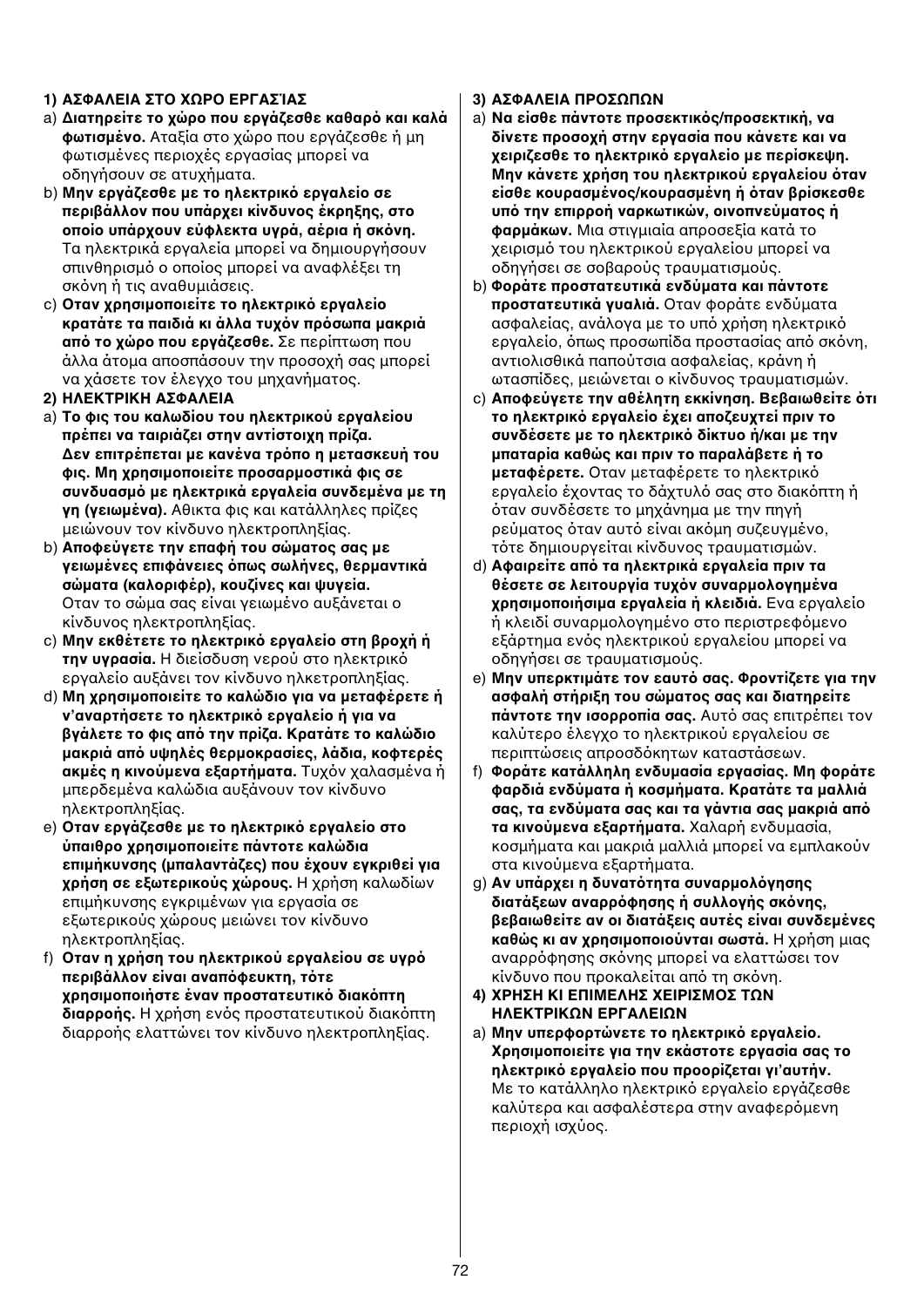- b) **Μη χρησιμοποιήσετε ποτέ ένα ηλεκτρικό ερναλείο** του οποίου ο διακόπτης **ON/OFF είναι χαλασμένος.** Ενα ηλεκτρικό εργαλείο το οποίο δεν μπορεί να τεθεί πλέον σε ή εκτός λειτουργίας είναι επικίνδυνο και πρέπει να επισκευαστεί.
- c) **Βγάζετε το φις από την πρίζα και/ή αφαιρέστε την μπαταρία πριν διεξάνετε στο εργαλείο μια πιαδήπτε εργασία ρύθµισης, πριν αλλά\*ετε ένα ε\*άρτηµα ή ταν πρκειται να διαφυλά\*ετε/να αποθηκεύσετε το εργαλείο.** Αυτά τα προληπτικά μέτρα ασφαλείας μειώνουν τον κίνδυνο από τυχόν αθέλητη εκκίνηση του ηλεκτρικού εργαλείου.
- d) **∆ιαφυλάγετε τα ηλεκτρικά εργαλεία πυ δε χρησιμοποιείτε μακριά από παιδιά. Μην αφήνετε** άτομα που δεν είναι εξοικειωμένα με το ηλεκτρικό **εργαλεί ή δεν έ1υν διαάσει αυτές τις δηγίες χρήσης να το χρησιμοποιήσουν.** Τα ηλεκτρικά εργαλεία είναι επικίνδυνα όταν χρησιμοποιούνται από άπειρα πρόσωπα.
- e) **Να περιπριήστε προσεκτικά το ηλεκτρικό σας** εργαλείο και να ελέγχετε, αν τα κινούμενα τμήματα **τυ λειτυργύν άψγα και δεν µπλκάρυν, ή µήπως έ1υν 1αλάσει ή σπάσει ε\*αρτήµατα, τα**  οποία επηρεάζουν έτσι αρνητικά τον τρόπο λειτουρνίας του ηλεκτρικού εργαλείου. Δώστε **τυ1ν 1αλασµένα ε\*αρτήµατα τυ ηλεκτρικύ**  ερναλείου νια επισκευή πριν το χρησιμοποιήσετε **πάλι.** Η ανεπαρκής συντήρηση των ηλεκτρικών εργαλείων αποτελεί αιτία πολλών ατυχημάτων.
- f) Διατηρείτε τα κοπτικά εργαλεία κοφτερά και **καθαρά.** Τα κοπτικά εργαλεία που συντηρούνται με προσοχή μπορούν να οδηγηθούν εύκολα και να ελεγθύν καλύτερα.
- g) **Xρησιµπιείτε τα ηλεκτρικά εργαλεία, τα**  εξαρτήματα, τα χρησιμοποιήσιμα εργαλεία κτλ. **σύµφωνα µε τις παρύσες δηγίες καθώς.**  Λαμβάνετε ταυτόχρονα υπόψην σας τις συνθήκες **εργασίας και την υπό εκτέλεση εργασία.** Η χρήση του ηλεκτρικού εργαλείου για άλλες εκτός από τις προβλεπόμενες εργασίες μπορεί να δημιουργήσει επικίνδυνες καταστάσεις.
- **5) XΡΗΣΗ ΚΙ ΕΠΙΜΕΛΗΣ XΕΙΡΙΣΜΣ ΕΡΓΑΛΕΙΩΝ ΜΠΑΤΑΡΙΑΣ**
- a) Φορτίζετε μόνο με φορτιστπς που προβλππει ο **κατασκευαστής.** Η φόρτιση με φορτιστης που δεν προρρίζονται για τον υπό φόρτιση τύπο του μπλοκ μπαταρίας δημιουργεί κίνδυνο πυρκαγιάς.
- b) **Xρησιµπιείτε τα ηλεκτρικά εργαλεία πάνττε µε**  τα προβλεπόμενα για αυτά μπλοκ μπαταρίας. Η χρήση διαφορετικών μπλοκ μπαταρίας μπορεί να δηγήσει σε τραυµατισµύς ή πυρκαγιά.
- c) Διαφυλάγετε τις μπαταρίες που δε χρησιμοποιείτε **μακριά από μεταλλικά αντικείμενα, π.χ. από συνδετήρες 1αρτιών, νµίσµατα, κλειδιά, καρφιά, βίδες κι άλλα παρόμοια μικροαντικείμενα, τα οποία θα µπρύσαν να επιγεφυρώσυν τις διάφρες μεμονωμπνες επαφπς.** Μια επιγεφύρωση από µεταλλικά αντικείµενα µπρεί να πρκαλπσει βραχυκύκλωμα, σπινθηρισμό ή πυρκαγιά.
- d) **Yπ δυσµενείς συνθήκες λειτυργίας µπρεί να**  διαρρεύσουν υγρά από την μπαταρία. Αποφεύγετε **κάθε επαφή µε µια µη στεγανή µπαταρία. Σε περίπτωση ακούσιας επαφής με τα υγρά, ξεπλύντε αυπσως με νερό την αντίστοιχη θπση επαφής.** Εκτός από αυτό, αν τα υνρά διεισδύσουν στα μάτια σας, επισκεφτήτε χωρίς καθυστπρηση πνα γιατρό. Τα διαρρποντα υγρά των μπαταριών μπορεί να πρκαλπσυν ερεθισµύς ή και εγκαύµατα.
- **6) SERVICE**
- a) Δίνετε το ηλεκτρικό σας ερναλείο για επισκευή από άριστα ειδικευμένο προσωπικό, μόνο με γνήσια **ανταλλακτικά.** Ετσι εξασφαλίζεται η διατήρηση της ασφάλειας του ηλεκτρικού εργαλείου.

#### ΥΠΟΔΕΙΞΕΙΣ ΑΣΦΑΛΕΙΑΣ ΓΙΑ ΕΠΑΝΑΦΟΡΤΙΖΟΜΕΝΟ **∆ΡΑΠΑΝΚΑΤΣΑΒΙ∆**

- Προφυλάξτε το εργαλείο από τυνόν φθορές από ένα σώµατα (ίδες, καρφιά ή άλλα) πυ ίσως είναι μέσα στο κομμάτι που θα δουλέψετε - αφαιρέστε τα πριν αρχίσετε την εργασία
- Βεβαιωθείτε ότι η τάση του παρεχόμενου ρεύματος είναι ίδια με την τάση που υποδεικνύεται στην πινακίδα δεδομένων του φορτιστής (φορτιστέις που φέρουν την ένδειξη 230V ή 240V μπορούν να συνδεθούν επίσης σε πρίζα 220V)
- Σε περίπτωση ηλεκτρικής ή μηχανικής κακής λειτουργίας, σταματήστε αμέσως το εργαλείο ή αποσυνδέστε τον φορτιστή από το δίκτυο ρεύματος
- Η SKIL εννυάται την τέλεια λειτουργία του εργαλείου μόνο όταν χρησιμοποιούνται σωστά εξαρτήματα, τα οποία μπορείτε να προμηθευτείτε από το τοπικό κατάστημα διανομής εργαλείων SKIL
- Χρησιμοποιείτε μόνο εξαρτήματα των οποίων ο ύψιστος επιτρεπός αριθμός στροφών είναι τουλάχιστον τόσο υψηλός, όσο ο ύψιστος αριθμός στροφών χωρίς φορτιό του εργαλείου
- Αυτό το εργαλείο δεν πρέπει να χρησιμοποιείται από άτομα κάτω των 16 ετών
- Στερεώστε το κομμάτι ερνασίας (το κομμάτι εργασίες συγκρατείται καλύτερα µε σφιγκτήρες ή σε μέγγενη παρά με το χέρι)
- **Να κρατάτε το εργαλείο πάντοτε από τις µνωµένες επιφάνειες συγκράτησης ταν κατά τη**  διάρκεια των εργασιών που εκτελείτε υπάρχει **κίνδυνος, το εξάρτημα να κόψει μη ορατές** ηλεκτρικές γραμμές ή το ίδιο το καλώδιό του (η επαφή με μια υπό τάση ευρισκόμενη ηλεκτρική γραμμή θέτει τα μεταλλικά τμήματα του μηχανήματος επίσης υπό τάση κι έτσι προκαλείται ηλεκτροπληξία)
- **Xρησιµπιήστε κατάλληλες ανι1νευτικές συσκευές**  για να εντοπίσετε τυχόν αφανείς τροφοδοτικές **γραμμές ή συμβουλευτείτε σχετικά τις επιχειρήσεις παροχής ενέργειας** (επαφή με ηλεκτρικές γραμμές μπορεί να οδηγήσει σε πυρκαϊά ή σε ηλεκτροπληξία - βλάβες σε αγωγούς φωταερίου (γκαζιού) μπορεί να οδηγήσουν σε έκρηξη - η διείσδυση σ' ένα σωλήνα νερού προκαλεί υλικές ζημιές ή μπορεί να προκαλέσει ηλεκτροπληξία)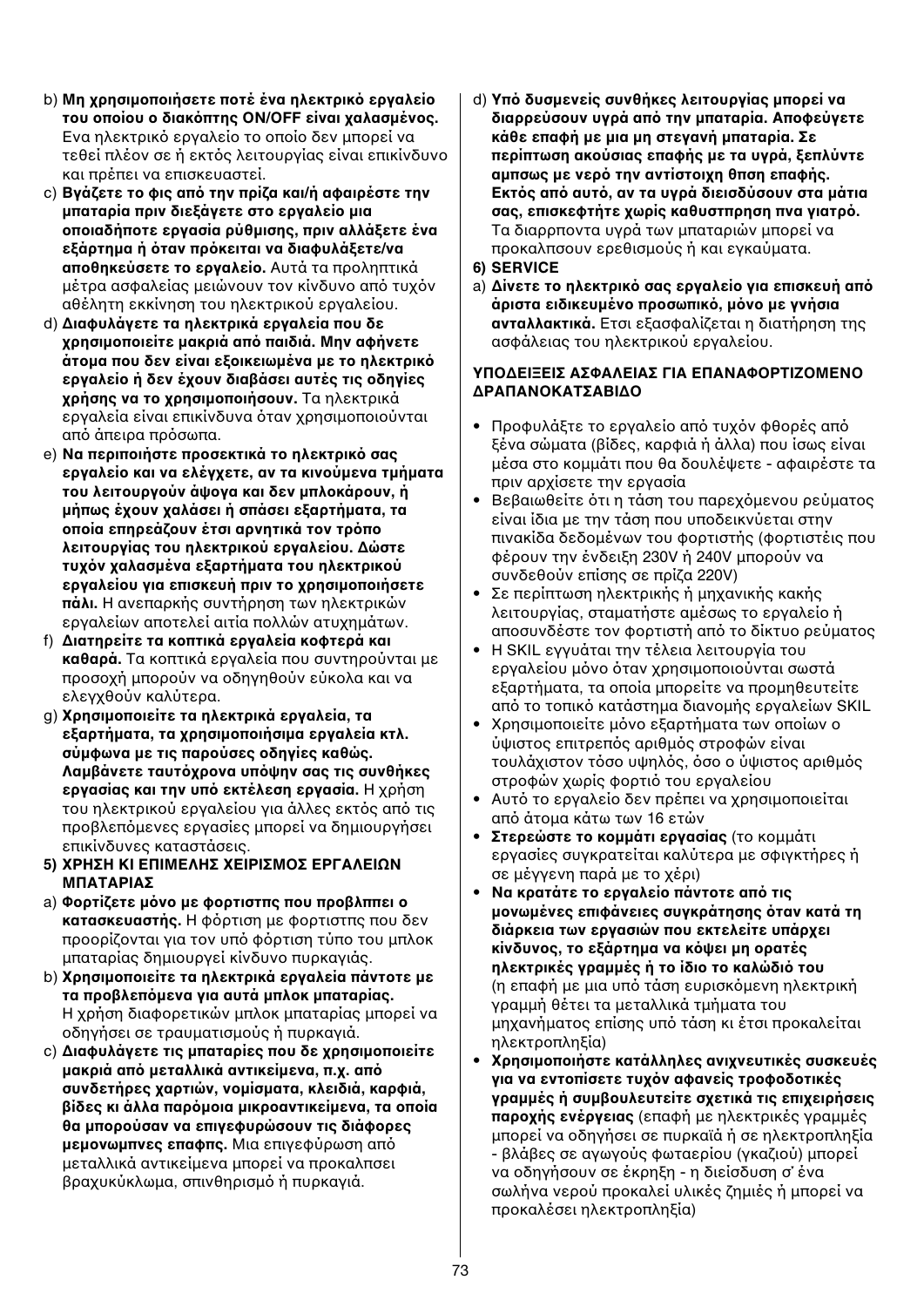- Μην κατεργάζεστε υλικά που περιέχουν αμίαντο (το αμίαντο θεωρείται σαν καρκινονόνο υλικό)
- Η σκόνη από υλικά όπως μπονιές που περιέχουν μόλυβδο, ορισμένα είδη εύλου, ανόρνανα στοιχεία και μέταλλα μπορεί να είναι επιβλαβής (η επαφή ή η εισπνοή της σκόνης μπορεί να προκαλέσει αλλεργικές αντιδράσεις ή/και αναπνευστικές ασθένειες στον χειριστή ή σε άτομα που παρίστανται) - **να φράτε πρσωπίδα πρστασίας απ τη σκνη και να εργά εστε µε συσκευή**  αφαίρεσης σκόνης όταν είναι δυνατό
- Ορισμένα είδη σκόνης ταξινομούνται ως καρκινογόνα (όπως η σκόνη από τη δρυ ή την οξιά) ιδιαίτερα σε συνδυασμό με πρόσθετα συντήρησης ύλυ - **να φράτε πρσωπίδα πρστασίας απ τη σκνη και να εργά εστε µε συσκευή αφαίρεσης σκόνης όταν είναι δυνατό**
- Ακολουθήστε τις σχετικές με σκόνη εθνικές διατάξεις για τα υλικά που θέλετε να εργαστείτε
- Βεβαιωθείτε ότι ο διακόπτης F 2 βρίσκεται στη μεσαία θέση (κλείδωμα), πριν διεξάνετε κάποια εργασία ρύθμισης στο εργαλείο ή αλλάξετε εξάρτημα όπως και όταν μεταφέρετε ή αποθηκεύσετε το εργαλείο

#### **ΦOΡTIΣH/MΠATAΡIEΣ**

- Να φορτίζετε την μπαταρία μόνον με το φορτιστή που παραδίδεται μαζί με το εργαλείο
- Μην αγγίζετε τις επαφές μεσά στο φορτιστή
- Μην εκθέτετε το εργαλείο/φορτιστή/ την μπαταρία στη βροχή
- Να αποθηκευετε το εργαλείο/τον φροτιστή/την μπαταρία σε μέρη όπου η θερμοκρασία δεν θα επεράσει τυς 40°C ή δεν θα πέσει κάτω απ 0°C
- Οι μπαταρίες θα εκραγούν εάν γίνει απόρριψή τους σε φωτιά, γι' αυτό μην καίτε τις μπαταρίες για οποιοδήποτε λόνο
- Μην χρησιμοποιείτε τον φορτιστή όταν έχει βλάβη δώστε το για έλεγχο σε ένα από τα εξουσιοδοτημένα συνεργεία της SKIL
- Μην χρησιμοποιείτε τον φορτιστή έαν το καλώδιο ή η πρίζα έχουν φθορά; το καλώδιο ή η πρίζα θα πρέπει να αντικατασθούν αμέσως σε ένα από τα εξουσιοδοτημένα συνεργεία της SKIL
- Μην χρησιμοποιείτε την μπαταρία όταν έχει βλάβη; πρέπει να τη αλλά ετε αµέσως
- Μην αποσυναρμολογήσετε τον φροτιστή ή την µπαταρία
- Μην επιχειρήσετε να επαναφορτίσετε μπαταρίες, οι οποιες δεν επαναφορτίζονται, με το φορτιστή
- Επεξήνηση συμβόλων στο φορτιστή/μπαταρία
	- 3) Διαβάστε το ενχειρίδιο οδηγιών πριν από τη χρήση
	- (4) Να χρησιμοποιείτε το φορτιστή μόνο σε εσωτερικούς χώρους
	- 6 Διπλή μόνωση (δεν απαιτείται καλώδιο νείωσης)
	- $\overline{6}$  Η εσφαλμένη πολικότητα στη σύνδεση του φορτιστή μπορεί να αποτελέσει κίνδυνο (να φορτίζετε την μπαταρία μόνο με το φορτιστή που παρέεται)
- $\sigma$  Μην πετάτε τον φορτιστή στον κάδο οικιακών απρριµµάτων
- 8 Μην πετάτε την μπαταρία στον κάδο οικιακών απρριµµάτων
- 9 Η τεχνολονία NiMH παρέχει περισσότερη ενέργεια κατά τρόπο που μολύνει λιγότερο το περιβάλλον

### **XΡHΣH**

- Πώς να φορτίσετε την μπαταρία <sub>10</sub>
	- η µπαταρία των καινύργιων εργαλείων δεν είναι πλήρως φρτισµένη
	- συνδέστε τον φορτιστή με το δίκτυο ρεύματος
	- η λuνία B θα ανάψει
	- τοποθετείστε την μπαταρία στο φορτιστή
	- η λυχνία Β θα ανβοσβήσει δείχνοντας ότι η μπατρία βρίσκεται σε φόρτιση (<sub>10a</sub>)
	- μετά από 2-3 ώρες η μπαταρία είναι πλήρως φρτισµένα, η λυνία B παραµένει σταθερά αναμμένη και η φόρτιση αυτοματως μετατρέπεται σε φόρτιση συντήρησης (@b)
	- <u>! αφαιρέστε την μπαταρία από τον φορτιστή μετά</u> από τελειώσει ο χρόνος φόρτισης ωστε να **παρατείνετε τη διάρκεια ωής για την µπαταρία**
	- ΣHMANTIKEΣ YΠO∆EIΩEIΣ:
	- εάν η λυχία B δεν αναβοσβήνει όταν τοποθετήσετε την μπαταρία στον φορτισή (@b), να σηµαίνει:
		- 1) οτι η μπαταρία ειναι πολυ κρύα ή πολύ ζέστη (ο φορτιστής φορτίζει οταν η θερμοκρασία της μπαταρίας ειναι μεταξύ 0°C και 45°C) - ο φορτιστής αυτοματα φυρίζει στήν φορτιση συντήρησης µέρι η θερµκρασία νά φτάσει μεταξύ 0°C και 45°C, οποτε ο φορτιστής αυτοματώς θα επιστρέψει στήν απλόφορτιση 2) τι η µπαταρία πρέπι να αντικατασταθεί
	- κατά τη φρτιστη, φρτιστής και η µπαταρία μπορεί να ζεσταθούν: αυτό έιναι φυσιολονικό και δεν αποτελει πρόβλημα
	- σιγουρευτείτε ότι η εζωτερική επιφάνεια της µπαταρίας είναι καθαρή και στεγνή, πριν την εισαγωγή της στον φορτιστή
	- μήν φροτίζετε σε θερμοκρασίες κάτω από 0°C και πάνω από 40°C - αυτό θα προκαλέσει σοβαρή βλάβη στην μπαταρία και στον φορτιστή
	- να μην αφαιρέστε την μπαταρία από το εργαλείο άταν αυτό είναι σε λειτουργία
	- **! µια νέα µπαταρία ή µια µπαταρία πυ δε χρησιμοποιήθηκε για αρκετό καιρό αποκτά τη έλτιστη απδσή της µετά απ 5 περίπυ κύκλυς φρτισης/εκφρτισης**
	- να μην επαναφορτίζετε επανειλημμένα την μπαταρία μετά από μερικά μόνον λεπτά λειτουργίας: αυτό θα έχει σαν αποτέλεσμα να μειωθεί ο χρόνος λειτουργίας καθώς και η απδση της µπαταρίας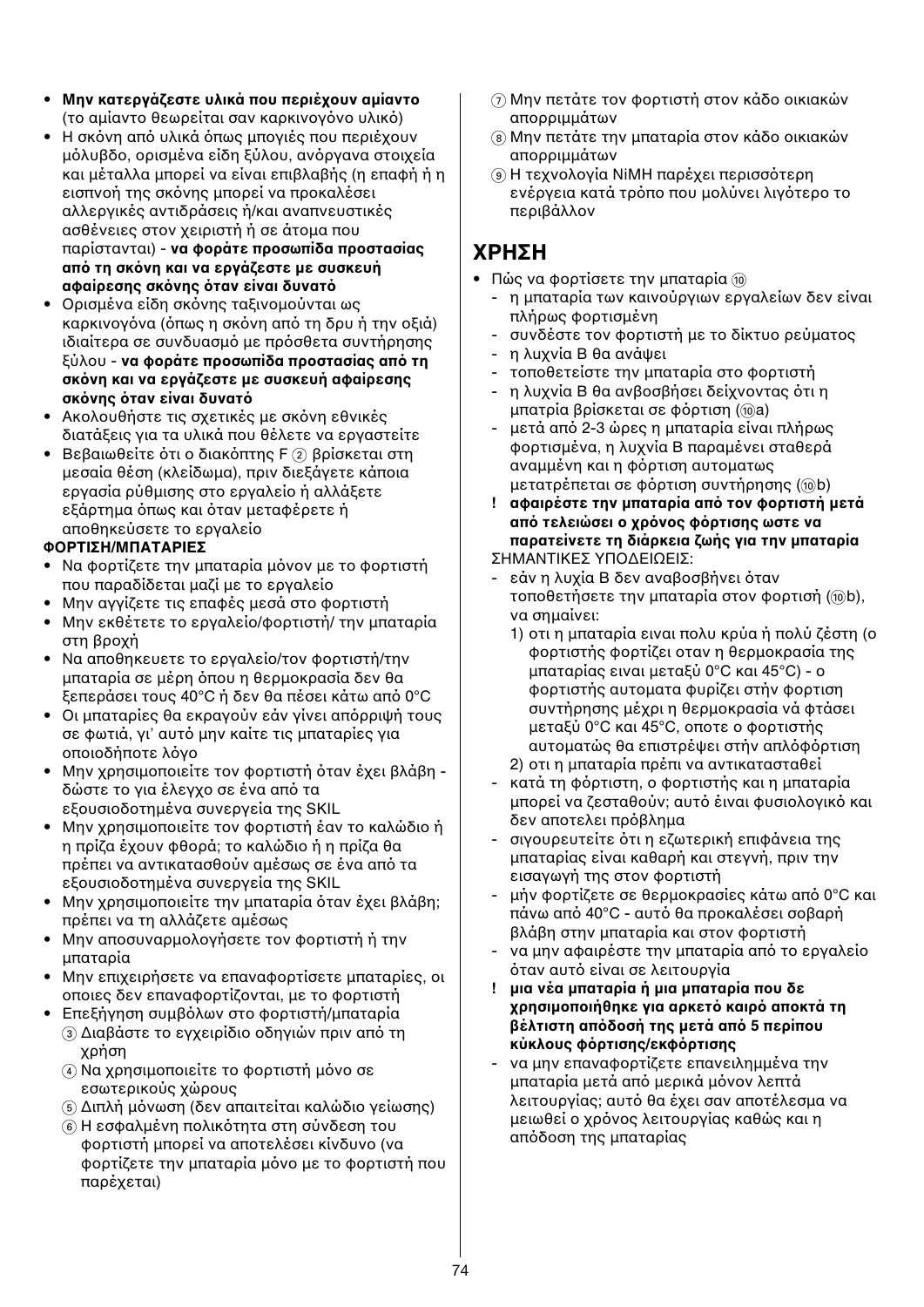- η µπαταρία νικελίυ-µετάλλυ πρέπει να διαχωρίζονται από το φυσικό περιβάλλον και δεν πρέπει να πετιούνται μαζί με τα συνήθη οικιακά απορρίμματα (το σύμβολο 8 θα σας το θυμήσει αυτό όταν έλθει η ώρα να πετάξετε τις μπαταριές αυτές)
- **! πρτύ πετά\*ετε τις µπαταρίες καλύψτε τις επαφές τυς µε µνωτική ταινία για να**  αποφύνετε τυχόν βραγυκυκλώματα
- για μακρές περιόδους που δεν χρησιμοποιείτε το εργαλείο, είναι καλύτερα να έχετε αποσυνδεδεμένο τον φορτιστή από το δίκτυο ρεύματος
- Συνδιασμένος διακόπτης Α (2) για ξεκίνημα/ σταµάτηµα και έλεγ ταύτητας Ρυθμίστε την ταχύτητα από τον μηδέν στο μέγιστο. πιέξοντας περισσότερο ή λιγότερο τη σκανδάλη
- Αλλαγή της κατεύθυνσης περιστροφής (1)
	- αν η διακόπτης Α 2 δεν είναι σωστά τοποθετημένη στη μία ή άλλη θέση δεν μπορεί να ενεργπιηθει
	- ! αλλάζετε την κατεύθυνση περιστροφής μόνο **ταν τ εργαλεί είναι τελείως σταµατηµέν**
- Αλλαγή μύτων (12)
	- τοποθετήστε τη μύτη όσο το δυνατόν βαθύτερα στο τσόκ
	- **! un χρησιμοποιείτε μύτη με φθαρμένο στέλεγος**
	- *! χρησιμοποιείτε μόνο αιχμηρή μύτη*
- Ελέγχος της ροπής στρέψης (VariTorque) (13) - περιορίζει το ποσόν της ροπής στρέψης που αποδίδει το τσόκ (26 θέσεις του συμπλέκτη)
	- η αποδιδόμενη ροπή θα αυξάνεται όσο περιστρέφετε το δακτυλίδι C του συμπλέκτη από το 1 προς το 25 - η θέση D θα ασφαλίσει τον συµπλέκτη για να σας επιτρέψει να τρυπήσετε ή να κάνετε άλλες βαρειές εργασίες
	- ταν ιδώνετε µία ίδα δκιµάστε πρώτα τη θέση ελέγχου ροπής 1 και αυξήστε μέχρι να φθάσετε στο επιθυμητό βάβος
- Μηχανική επιλονή ταχυτήτων @
	- pυθμίστε τον διακόπτη E στην επιθυμητή ταχύτητα
	- **! μεταβάλετε την ταχύτητα όταν το εργαλείο περιστρέφεται αργά**

YΨΗΛΗ ∆YNAMH

- υψηλή ροπή στρέψης
- για χρήση κατσαβιδιούκαι για διάτρηση μεγάλων διαµέτρων
- για σπειρώµατα

YΨΗΛΗ ΤΑXYΤΗΤΑ

- χαμηλώτερη ροπή στρέψης
- για διάτρηση µικρών διαµέτρων
- Ενδεικτικό κατάστασης μπαταρίας (14) Δείχνει πόση ενέρνεια έχει απομείνει στην µπαταρία
- Πώς να κρατάτε και να οδηνείτε το εργαλείο
	- κρατάτε τις σχισμές αερισμού H  $(2)$  ακάλυπτες
	- μην ασκείτε υπέρμετρη πίεση στο εργαλείο. αφήστε το εργαλείο να δουλέψει για σας

### **O∆HΓIEΣ EΦAΡMOΓHΣ**

- Oταν κάνετε διάτρηση σε σιδηρύα µέταλλα - προ-τρυπήστε μία τρύπα μικρότερη από την απαιτούμενη
	- λιπαίνετε τα εξαρτήματα του τρυπανιού τακτικά µε λάδι
- Οταν έχετε να βιδώσετε μία βίδα στη γωνία ή σε άκρα ύλυ θα πρέπει πρώτα να τρυπήσετε µε τρυπάνι για να αποφύγετε το "σκάσιμο" του ξύλου
- Γιά άριστη χρήση του εργαλείου σας απαιτείται σταθερή πίεση επάνω στη βίδα, ειδικά όταν αφαιρείτε βίδες
- Οταν βιδώνετε σε σκληρό ξύλο πρέπει πρώτα να έχετε κάνει μία ανάλογη τρύπα
- Επίπεδο κραδασμών Το επίπεδο παραγωγής κραδασμών που ανανράφεται στο πίσω μέρος του παρόντος εγειριδίυ δηγιών έει µετρηθεί σύµφωνα µε µια τυποποιημένη δοκιμή που αναφέρεται στο πρότυπο EN 60745 - μπορεί να χρησιμοποιηθεί για τη σύγκριση ενός εργαλείου με ένα άλλο, καθώς και ως προκαταρκτική αξιολόγηση της έκθεσης στους κραδασμούς όταν το εργαλείο χρησιμοποιείται για τις εφαρμονές που αναφέρονται
	- η χρήση του εργαλείου για διαφορετικές εφαρµγές ή µε διαφρετικά ή κακσυντηρηµένα εξαρτήματα μπορεί να **αυξήσει** σημαντικά το επίπεδο έκθεσης
	- όταν το εργαλείο είναι απενεργοποιημένο ή δυλεύει αλλά δεν εκτελεί την εργασία, τ επίπεδ έκθεσης µπρεί να **µειωθεί** σηµαντικά
	- **! πρστατευτείτε απ τις επιδράσεις των κραδασμών συντηρώντας σωστά το εργαλείο και τα ε\*αρτήµατά τυ, διατηρώντας τα 1έρια σας εστά και ργανώνντας τν τρπ εργασίας σας**

### **ΣΥΝΤΗΡΗΣΗ / SERVICE**

- Κρατήστε το εργαλείο σας και τον φορτιστή καθαρά - καθαρίζετε τις επαφές φόρτισης με οινόπνευμα ή
	- ειδικό καθαριστικό <u>! αποσυνδέστε τον φορτιστή από το δίκτυο</u>
	- **ρεύµατς πρτύ καθαρίσετε**
- Αν παρ' όλες τις επιμελημένες μεθόδους κατασκευής κι ελέγχου το εργαλείο/ο φορτιστής σταματήσει κάποτε να λειτουργεί, τότε η επισκευή του πρέπει να ανατεθεί σ' ένα εξουσιοδοτημένο συνεργείο για ηλεκτρικά εργαλεία της SKIL
	- στείλτε το εργαλείο ή τον φορτιστή **χωρίς να το αποσυναρμολογήσετε** μαζί με την απόδειξη ανοράς στο κατάστημα από το οποίο το αγοράσατε ή στον πλησιέστερο σταθμό τεχνικής ευπηρέτησης της SKIL (θα ρείτε τις διευθύνσεις και το διάγραμμα συντήρησης του εργαλείυ στην ιστσελίδα www.skileurope.com)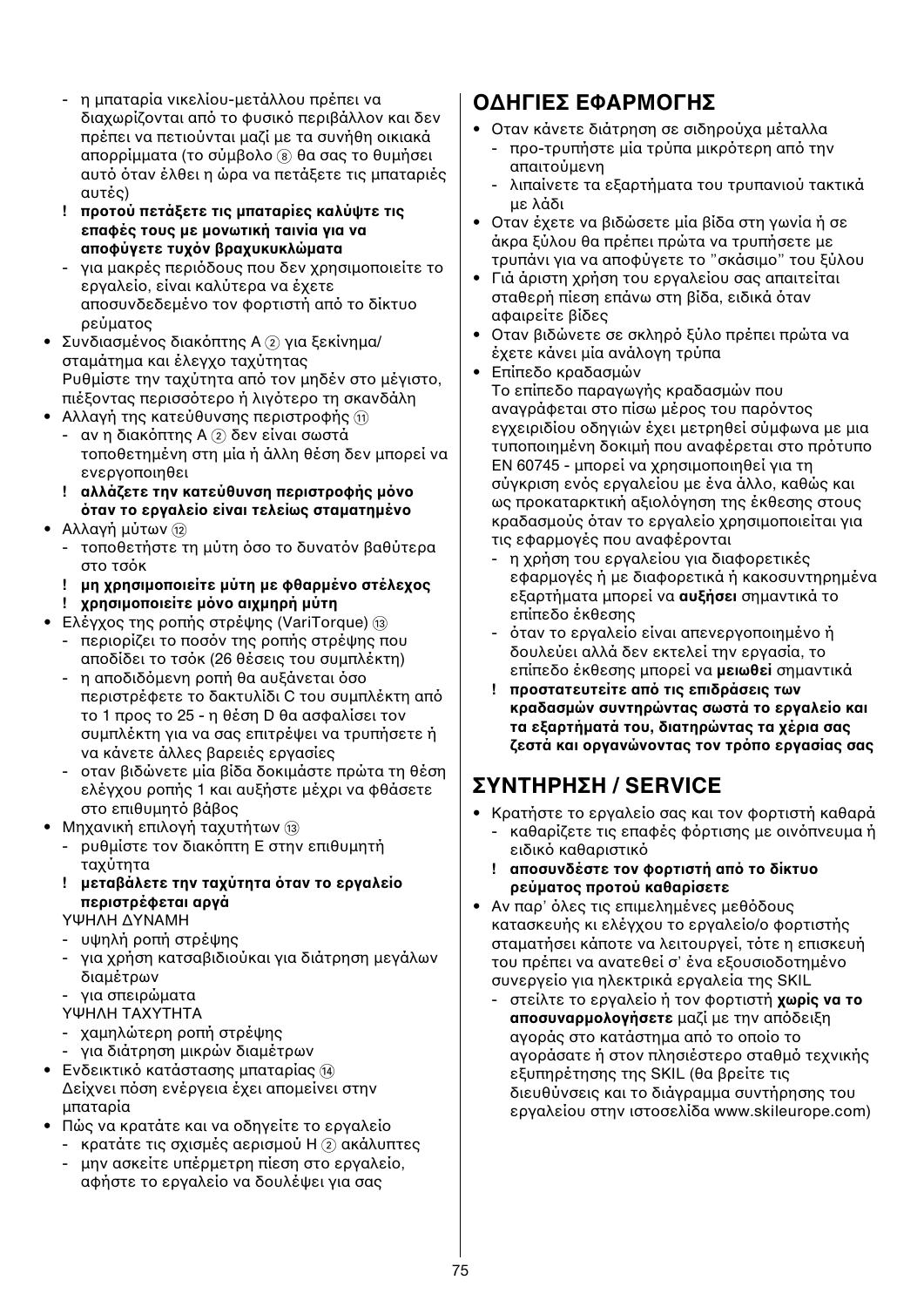### **ΠΕΡIBΑΛΛOΝ**

- **Μην πετάτε τα ηλεκτρικά εργαλεία, ε\*αρτηµάτα και συσκευασία στν κάδ ικιακών απρριµµάτων** (μόνο για τις χώρες της ΕΕ)
	-
	- σύµφωνα µε την ευρωπαϊκή δηγία 2002/96/ΕΚ περί ηλεκτρικών και ηλεκτρονικών συσκευών και την ενσωμάτωσή της στο εθνικό δίκαιο, τα ηλεκτρικά εργαλεία πρέπει να συλλέγονται εωριστά και να επιστρέφνται για ανακύκλωση με τρόπο φιλικό προς το περιβάλλον
	- το σύμβολο  $\widehat{\mathfrak{n}}$  θα σας το θυμήσει αυτό όταν έλθει η ώρα να πετάετε τις

**RO**

### **Maşină de găurit/ 2502/2602/2702 înşurubat cu acumulatori**

### **INTRODUCERE**

- Această sculă este concepută pentru efectuarea de găuriri în lemn, metal, ceramică şi mase plastice; sculele cu control electronic de viteza și rotație reversibilă sunt de asemenea adecvate pentru înşurubare şi filetare
- Cititi și păstrați acest manual de instrucțiuni 3

### **CARACTERISTICI TEHNICE 1**

### **ELEMENTELE SCULEI** 2

- **A** Întrerupător deschis/închis şi controlul vitezei
- **B** Indicator luminos (acumulator)
- **C** Inel pentru reglarea momentului
- **D** Pozitie de fixare (cuplare)
- **E** Comutator de selectie trepte de turatie
- **F** Întrerupator pentru schimbarea directiei de rotatie
- **G** Mandrină rapidă
- **H** Fantele de ventilatie
- **J** Încărcător

### **PROTECŢIE**

### **INSTRUCŢIUNI DE PROTECŢIE GENERALE**

**ATENTIE!** Cititi toate indicatiile de avertizare si **instrucţiunile.** Nerespectarea indicaţiilor de avertizare şi a instructiunilor poate provoca electrocutare, incendii si/sau răniri grave. Păstrati toate indicatiile de avertizare și **instrucţiunile în vederea utilizărilor viitoare.** Termenul de "sculă electrică" folosit în indicațiile de avertizare se referă la sculele electrice alimentate de la retea (cu cablu de alimentare) şi la sculele electrice cu acumulator (fără cablu de alimentare).

- **1) SIGURANŢA LA LOCUL DE MUNCĂ**
- a) **Păstraţi-vă locul de muncă curat şi bine iluminat.** Dezordinea la locul de muncă sau existenţa unor sectoare de lucru neiluminate poate duce la accidente.
- b) **Nu folositi masina în medii cu pericol de explozie. acolo unde există lichide, gaze sau pulberi inflamabile.** Sculele electrice pot produce scântei care să aprindă pulberile sau vaporii.
- c) **Nu permiteţi accesul copiilor şi al altor persoane în**  timpul lucrului cu mașina. Dacă vi se distrage atentia puteți pierde controlul asupra mașinii.
- **2) SECURITATE ELECTRICĂ**
- a) **Ştecherul de racordare a maşinii trebuie să se potrivească cu priza de alimentare. Nu este permisă în nici-un caz modificarea ştecherului. Nu folosiţi adaptoare pentru ştechere la maşinile legate la pământ.** Ştecherele nemodificate şi prizele de curent adecvate acestora reduc riscul de electrocutare.
- b) **Evitaţi contactul corporal cu suprafeţe legate la pământ ca ţevi, radiatoare, plite electrice şi frigidere.** Există un risc crescut de electrocutare atunci când corpul dv. este şi el legat la pământ.
- c) **Nu lăsaţi maşina afară în ploaie sau în mediu umed.** Riscul de electrocutare creşte atunci când într-o sculă electrică pătrunde apă.
- d) **Nu trageţi niciodată maşina de cordonul de alimentare pentru a o transporta, a o atârna sau a scoate ştecherul din priza de curent. Feriţi cordonul de alimentare de căldură, ulei, muchii ascuţite sau de subansamble aflate în mişcare.** Un cordon de alimentare deteriorat sau înfăşurat măreşte riscul de electrocutare.
- e) **Atunci când lucraţi cu scula electrică în aer liber, folosiţi numai cordoane prelungitoare autorizate**  pentru exterior. Întrebuintarea unu cordon prelungitor adecvat utilizării în aer liber reduce riscul de electrocutare.
- f) **Atunci când nu poate fi evitată utilizarea sculei electrice în mediu umed, folosiţi un întrerupător de circuit cu împământare.** Folosirea unei întrerupător de circuit cu împământare reduce riscul de electrocutare.
- **3) SECURITATEA PERSOANELOR**
- a) **Fiţi vigilenţi, fiţi atenţi la ceea ce faceţi şi procedaţi raţional atunci când lucraţi cu scula electrică. Nu folosiţi maşina dacă sunteţi obosiţi sau vă aflaţi sub influenţa drogurilor, alcoolului sau a**  medicamentelor. Un moment de neatentie în timpul lucrului cu maşina poate duce la răniri grave.
- b) **Purtaţi echipament de protecţie personală şi întotdeauna ochelari de protecţie.** Folosirea echipamentelor de protecție a persoanei ca mască de protectie împotriva prafului, încăltăminte antiderapantă, cască de protecție sau aparat de protecție auditivă, în functie de tipul și domeniul de folosire al sculei electrice, reduce riscul rănirilor.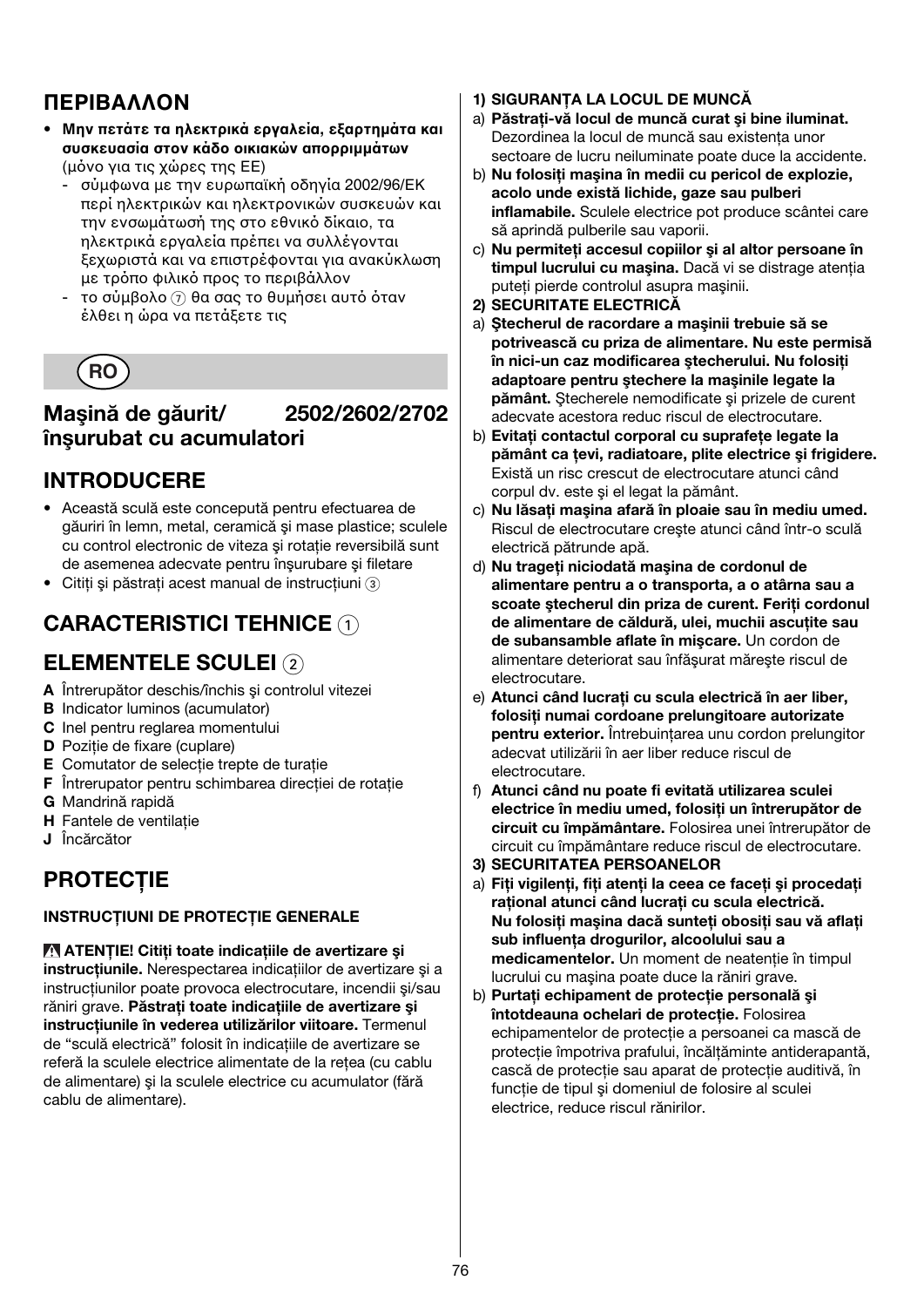- c) **Evitaţi o punere în funcţiune involuntară. Înainte de a introduce ştecherul în priză şi/sau de a introduce acumulatorul în scula electrică, de a o ridica sau de a o transporta, asiguraţi vă că aceasta este oprită.** Dacă atunci când transportați scula electrică țineți degetul pe întrerupător sau dacă porniți scula electrică înainte de a o racorda la reteaua de curent, puteți provoca accidente.
- d) **Înainte de a pune maşina în funcţiune scoateţi afară cheile reglabile şi fixe.** O cheie reglabilă sau fixă, aflată într-o componentă de maşină care se roteşte, poate provoca răniri.
- e) **Nu vă supraapreciaţi. Asiguraţi-vă o poziţie stabilă şi**  păstrati-vă întotdeauna echilibrul. Astfel veți putea controla mai bine masina în situații neasteptate.
- f) **Purtaţi îmbrăcăminte de lucru adecvată. Nu purtaţi haine largi sau podoabe. Ţineţi părul, îmbrăcămintea şi mănuşile departe de componente aflate în mişcare.** Îmbrăcămintea largă, podoabele şi părul lung pot fi prinse de piesele aflate în mişcare.
- g) **Dacă există posibilitatea montării de echipamente şi instalaţii de aspirare şi colectare a prafului, asiguraţi-vă că acestea sunt conectate şi folosite**  corect. Folosirea unei instalatii de aspirare a prafului poate duce la reducerea poluării cu praf.
- **4) MANEVRAŢI ŞI FOLOSIŢI CU GRIJĂ SCULELE ELECTRICE**
- a) **Nu suprasolicitaţi maşina. Folosiţi scula electrică destinată executării lucrării dumneavoastră.** Cu scula electrică potrivită lucrați mai bine și mai sigur în domeniul de putere specificat.
- b) **Nu folosiţi scula electrică dacă are întrerupătorul defect.** O sculă electrică, care nu mai poate fi pornită sau oprită este periculoasă şi trebuie reparată.
- c) **Scoateţi ştecherul afară din priză şi/sau îndepărtaţi acumulatorul, înainte de a executa reglaje, a schimba accesorii sau de a pune maşina la o parte.** Această măsură preventivă reduce riscul unei porniri involuntare a maşinii.
- d) **În caz de nefolosire păstraţi maşinile la loc inaccesibil copiilor. Nu permiteţi persoanelor care nu sunt familiarizate cu maşina sau care n-au citit prezentele instrucţiuni, să folosească maşina.** Sculele electrice sunt periculoase atunci când sunt folosite de persoane fără experientă.
- e) **Întreţineţi-vă cu grijă maşina. Controlaţi dacă componentele mobile funcţionează corect şi dacă nu se blochează, dacă nu există piese defecte sau deteriorate, care să afecteze funcţionarea maşinii. Înainte de a repune în funcţiune maşina, duceţi-o la un atelier de asistenţă service pentru repararea sau înlocuirea pieselor deteriorate.** Multe accidente s-au datorat întreţinerii defectuoase a sculelor electrice.
- Păstrați accesoriile bine ascuțite și curate. Accesoriile atent întreținute, cu muchii tăietoare bine ascuțite se blochează mai greu și pot fi conduse mai uşor.
- g) **Folosiţi sculele electrice, accesoriile, dispozitivele de lucru etc. conform prezentelor instrucţiuni. Ţineţi seama de condiţiile de lucru şi de lucrarea care trebuie executată.** Întrebuinţarea unor scule electrice destinate altor utilizări decât cele preconizate, poate duce la situatii periculoase.
- **5) MANEVRAŢI ŞI FOLOSIŢI CU GRIJĂ SCULELE ELECTRICE CU ACUMULATOR**
- a) **Folosiţi pentru încărcarea acumulatorilor numai încărcătoarele recomandate de producător.** Dacă un încărcător destinat unui anumit tip de acumulator este folosit la încărcarea altor acumulatori există pericol de incendiu.
- b) **Folosiţi la sculele electrice numai acumulatorii**  prevăzuti în acest scop. Întrebuintarea altor acumulatori decât cei specificați poate duce la răniri și pericol de incendii.
- c) **Feriţi acumulatorii nefolosiţi de contactul cu agrafe de birou, monede, chei, cuie, şuruburi sau alte obiecte metalice mici, care pot produce o punte metalică între contactele acumulatorului.** Un scurtcircuit între polii de contact ai acumulatorului poate avea drept consecintă arsuri sau incendii.
- d) **Ca urmare a folosirii necorespunzătoare, din acumulator se poate scurge lichid. Evitaţi contactul cu acesta. În caz de contact accidental, clătiţi cu apă. Dacă lichidul vă intră în ochi, pe lângă măsurile**  aminite consultati și un medic. Lichidul care se scurge din acumulator poate provoca iritarea pielii sau arsuri.
- **6) SERVICE**
- a) **Permiteţi repararea maşinii dumneavoastră numai de către un specialist calificat şi numai cu piese de schimb originale.** În acest mod este garantată mentinerea sigurantei de exploatare a masinii.

#### **INSTRUCŢIUNI DE SIGURANŢĂ PENTRU MAŞINA DE GĂURIT/ŞURUBELNIŢA CU ACUMULATORI**

- Evitaţi daunele provocate de şuruburi, ţinte şi alte elemente din timpul lucrului; înlăturați aceste elemente înainte de a trece la actiune
- Asigurati-vă că încărcătorul are contactul întrerupt atunci când o conectati la priză (încărcătoarele 230 V si 240 V pot fi conectate la reteaua de 220 V)
- În cazul unor defectiuni electrice sau mecanice, imediat deconectaţi instrumentul sau scoateţi încărcătorul de la sursa de energie
- SKIL garantează funcționarea perfectă a sculei electrice numai dacă sunt folosite accesoriile corecte, care pot fi obtinute de la dealerul dumneavoastră de produse SKIL
- Folositi numai accesoriile a căror turație admisă este cel puțin egală cu turația maximă la mers în gol a aparatului
- Această sculă nu trebuie să fie folosit de persoane sub 16 ani
- **Securizaţi piesa de lucru** (o piesă de lucru fixată cu clame sau într-o menghină este tinută mult mai în sigurantă decât manual)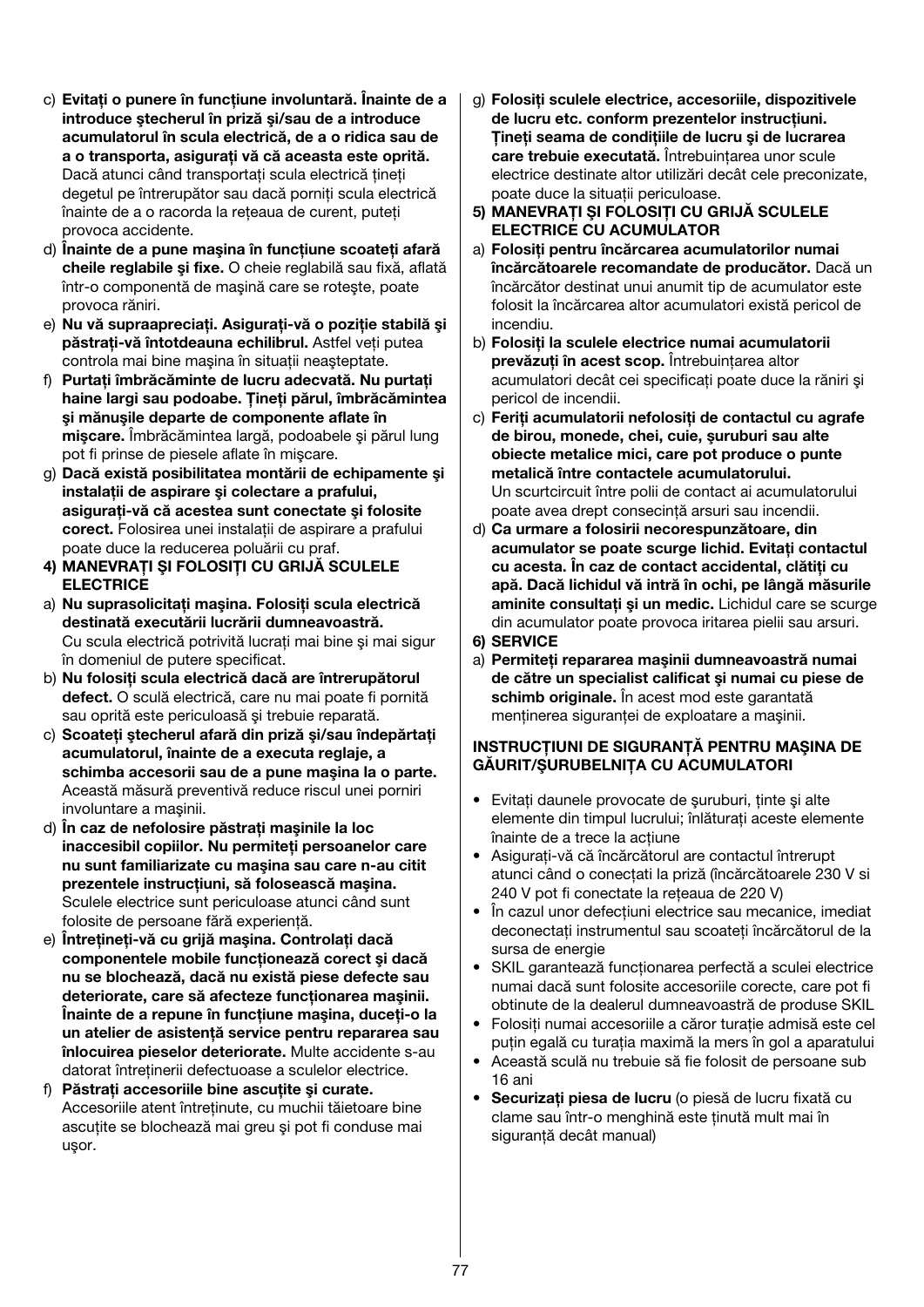- **Apucaţi maşina numai de mânerele izolate atunci când executaţi lucrări la care accesoriul ar putea nimeri conductori ascunşi sau propriul cablu de alimentare al maşinii** (contactul cu un conductor sub tensiune determină punerea sub tensiune a componentelor metalice ale maşinii şi duce la electrocutare)
- **Folosiţi detectoare adecvate pentru depistarea conductelor şi conductorilor de alimentare sau apelaţi în acest scop la întrerprinderea locală de**  furnizare a utilităților (contactul cu conductorii electrici poate provoca incendii sau electrocutare; deteriorarea unei conducte de gaz poate duce la explozii; spargerea unei conducte de apă provoacă pagube materiale sau poate provoca electrocutare)
- **Nu prelucraţi materiale care conţin azbest** (azbestul este considerat a fi cancerigen)
- Praful rezultat din materiale precum vopseaua care contine plumb, unele specii de lemn, minerale si metale poate fi periculos (contactul cu praful sau inhalarea acestuia poate provoca reactii alergice si/sau afectiuni respiratorii operatorului sau persoanelor care stau în apropiere); **purtaţi o mască de praf şi lucraţi cu un dispozitiv de extragere a prafului când poate fi conectat**
- Anumite tipuri de praf sunt clasificate ca fiind cancerigene (cum ar fi praful de stejar şi fag) în special în combinaţie cu aditivi pentru tratarea lemnului; **purtaţi o mască şi lucraţi cu un dispozitiv de extragere a prafului când poate fi conectat**
- Respectaţi reglementările naţionale referitoare la aspiratia prafului în functie de materialele de lucru folosite
- Asigurati-vă că întrerupător  $F(2)$  este în pozitia din mijloc (poziția de blocaj) înainte de a executa reglaje ale sculei electrice sau de a înlocui accesoriile precum şi în cazul de transport sau depozitare a sculei electrice

#### **ÎNCĂRCAREA/BATERIILOR**

- Încărcati bateriile numai cu ajutorul încărcătorului furnizat împreună cu instrumentul
- Nu atingeţi firele de contact al încărcătorului
- Nu expuneti la ploaie instrumentul/încărcătorul/bateria
- Păstraţi instrumentul/încărcătorul/bateria la temperaturi cuprinse între 40° C şi 0°C
- Bateriile vor exploda când sunt aruncate în foc, deci nu ardeti bateriile sub niciun motiv
- Nu folositi încărcătorul dacă acesta deteriorat, adresativă la una din Statiile de Deservire SKIL - reprezentantul oficial înregistrat – pentru verificările de rigoare
- Nu folositi încărcătorul dacă cablu sau fisa sînt deteriorate, adresati-vă la una din Statiile de Deservire SKIL – reprezentantul oficial înregistrat – pentru verificările de rigoare
- Nu folositi bateria dacă aceasta este avariată; ea trebuie înlocuită imediat
- Nu dezasamblaţi încărcătorul sau bateria
- Nu încercati să reîncarcati bateriile de unică folosintă utilizând încărcătorul
- Explicatia simbolurilor de pe încărcător/baterie
	- 3 Cititi manual de instructiuni înainte de utilizare
	- 4 Folosiţi încărcătorul numai în interior
	- $6$  Izolatie dublă (nu este necesar fir de împământare)
	- 6 Polaritatea incorectă a conexiunii încărcătorului poate provoca un pericol (încărcați bateria numai cu încărcătorul furnizat)
	- $(7)$  Nu aruncati încărcătorul direct la pubelele de gunoi
	- 8 Nu aruncaţi bateria direct la pubelele de gunoi
	- 9 Tehnologia NiMH oferă mai multă energie într-un mod mai putin poluant pentru mediu

### **UTILIZAREA**

- $\bullet$  Încărcarea bateriilor  $60$ 
	- bateriile instrumentelor noi nu sunt încărcate complet
	- introduceti încărcătorul în sursa de alimentare
	- se va aprinde indicatorul luminos B
	- introduceți bateria în încărcător
	- indicatorul luminos B va clipi indicînd că bateria se încarcă (<sub>0</sub>a)
	- după aproximativ 2-3 ore, bateria este complet încărcată iar indicatorul luminos B rămîne aprins, în timp ce încărcătorul comută automat pe încărcarea de întreținere (<sub>10</sub>b)
	- **! scoateţi bateria din încărcător după încărcare, acest lucru va mări termenul de funcţionare a bateriei**

#### IMPORTANT:

- dacă indicatorul luminos B nu clipește după introducerea bateriei (@b), aceasta înseamnă că:
	- 1) bateria este prea rece sau prea încinsă (încărcătorul încarcă doar baterii a căror temperatură este cuprinsă între 0°C şi 45°C): încărcătorul comută automat în regim de încărcare de întreţinere pînă cînd se ajunge la o temperatură cuprinsă între 0°C şi 45°C, moment în care încărcătorul comută automat pe încărcae normală
	- 2) bateria trebuie înlocuită
- în timpul încărcării, încărcătorul şi bateria pot să se încălzească; aceasta este normal și nu indică aparitia vreunei probleme
- înainte de introducerea bateriei în încărcător, asigurați-vă că suprafața exterioară a bateriei este curată şi uscată
- nu încărcati la temperaturi mai joase de 0°C și mai mari de 40°C, acest fapt a deteriora grav bateria şi încărcătorul
- nu scoateti bateria din instrument în timpul functionării acestuia
- **! un bateria nou sau care nu a fost utilizat un timp mai îndelungat atinge capacitatea maximă numai după aproximativ 5 cicluri de încărcare/ descărcare**
- nu reîncărcați bateria în repetate rânduri numai la câteva minute de functionare, acest fapt poate duce la reducerea timpului de funcţionare şi eficienţei bateriei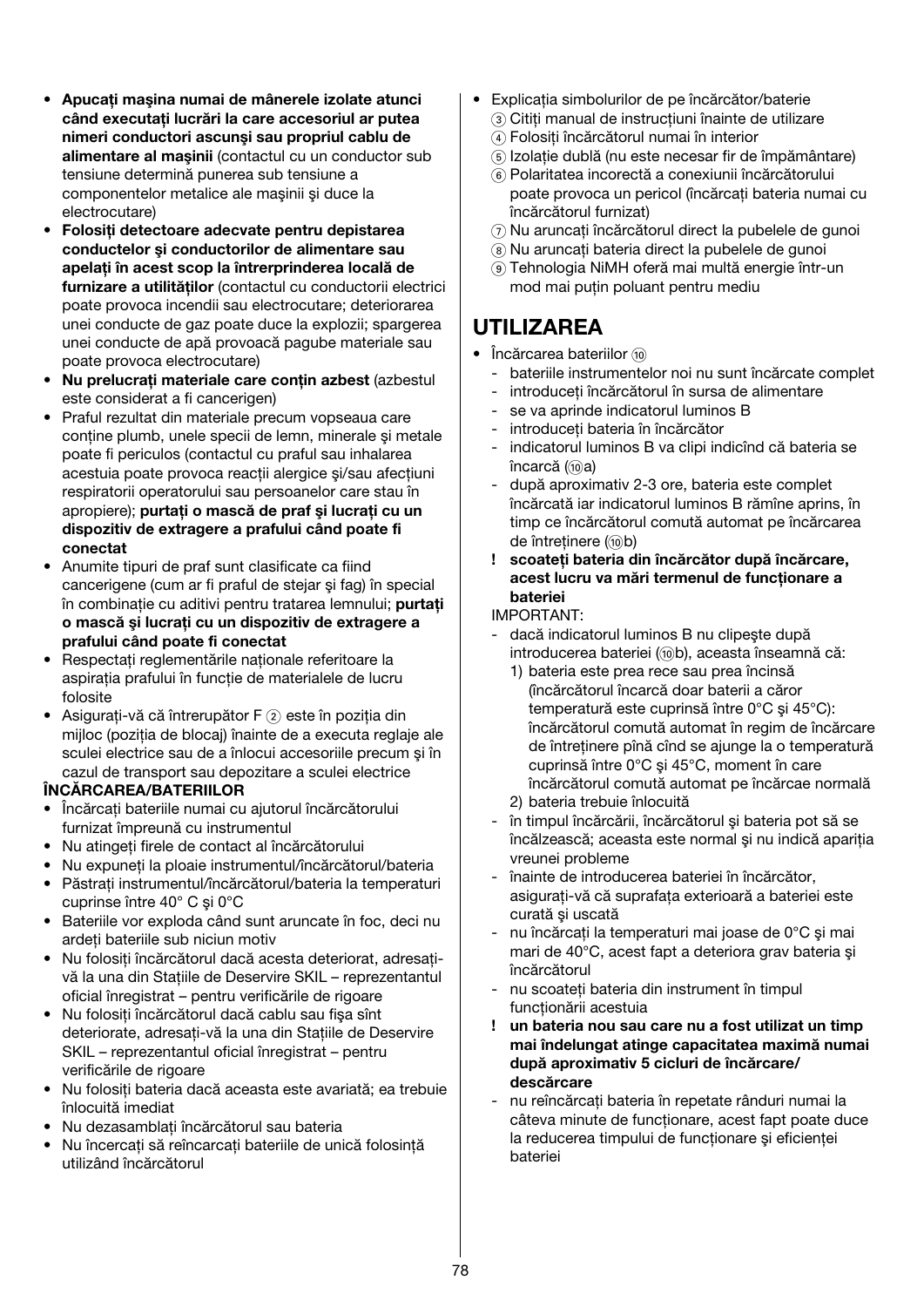- bateriile de nichel-metalhidrid trebuie păstrate separat în mediul natural și nu trebuie considerate deșeuri domestice normale (simbolul 8) vă va reaminti acest lucru)
- **! înainte aruncare protejaţi terminalele bateriei cu lentă protectoare pentru a preîntâmpina scurtcircuitul**
- dacă nu veți utiliza instrumentul o perioadă mai îndelungată se recomandă să deconectati încărcătorul de la sursa de energie
- Întrerupător combinat A  $(2)$  pentru conectare/ deconectare și dirijarea vitezei Dirijati viteza de la 0 la maximum prin apăsare mai puternică sau mai slabă a butonului de pornire
- $\bullet$  Schimbarea directiei de rotatie  $\textcircled{\tiny{n}}$ 
	- dacă pârghia nu se asa în poziția corectă stânga/ dreapta, întrerupător A 2 nu va putea fi actionat
	- **! schimbaţi direcţia de rotaţie abia atunci când aparatul este complet oprit**
- $\bullet$  Înlocuirea biti  $\odot$ 
	- introduceti bitul mat adânc în mandrina
	- **! nu folosiţi biţi cu coadă deteriorată**
	- **! folosiţi numai biţi ascutite**
- Reglajul cuplului (VariTorque) (i3)
	- limitează randamentul cuplurilor de torsiune livrate de mandrina (26 pozitii de cuplajul)
	- ale ambreajului randamentul cuplurilor de torsiune va spori în cazul în care inelul ambreajului C este sucit de la pozitia 1 la 25, pozitia D va bloca ambreajul pentru a permite găurirea unor portiuni mai dificile
	- în cazul în care aţi nimerit peste un şurub, încercaţi pentru început poziția 1 al VariTorque și apăsați până când veți obține adâncimea necesară
- Selectie mecanică a treptelor de turatie (3)
	- setati comutatorul E la viteza dorită
	- **! acţionaţi comutatorul de selecţie a treptelor de turaţie în timp ce scula funcţionează lent** PUTERE MAXIMĂ
	- moment de rotatie mare
	- pentru ghidarea şuruburilor şi pentru găuriri de diametre mari
	- pentru realizarea de filete
	- VITEZĂ MAXIMĂ
	- moment de rotație scăzut
- pentru găuriri de diametre mai mici
- $\bullet$  Indicator nivel încărcare acumulator  $\widehat{A}$  Arată câtă energie mai are acumulatorul până când este total descărcat
- Mânuirea şi dirijarea sculei
	- mentineti fantele de ventilatie H $(2)$  neacoperite
	- nu exercitati prea multă presiune asupra aparatului: lăsați aparatul să funcționeze

### **SFATURI PENTRU UTILIZARE**

- La găurirea în metale feroase
	- când este necesară găurirea la un diametru mare, efectuati întâi o găurire intermediară, la diametru mai mic
	- ungeti cu ulei din când în când burghiul
- Atunci când doriti să suciti un surub la marginea, coltul, capătul lemnului, se recomandă să faceți o gaură cu instrumentul de găurit pentru a evita crăparea lemnului
- Pentru o utilizare optimală a instrumentului este necesară exercitarea unei presiuni constante asupra surubului, în special la schimbare
- În cazul înşurubării într-un lemn tare se recomandă efectuarea în prealabil a unei găuri
- Nivelul vibratiilor

Nivelul emisiilor de vibratii mentionat pe spatele acestui manual de instructiuni a fost măsurat în conformitate cu un test standardizat precizat în EN 60745; poate fi folosit pentru a compara o sculă cu alta şi ca evaluare preliminară a expunerii la vibratii atunci când folositi scula pentru aplicatiile mentionate

- utilizarea sculei pentru aplicatii diferite sau cu accesorii diferite şi prost întreţinute poate **creşte** semnificativ nivelul de expunere
- momentele în care scula este oprită sau când functionează dar nu execută nicio lucrare, pot **reduce** semnificativ nivelul de expunere
- **! protejaţi-vă împotriva efectelor vibraţiilor prin întreţinerea sculei şi a accesoriilor sale, păstrând mâinile calde şi organizând procesele de lucru**

## **ÎNTREŢINERE / SERVICE**

- Păstrați instrumentul și încărcătorul curat - curătati cu alcool sau curătător de contacte contactele de încărcare al încărcătorului
	- **! deconectaţi încărcătorul de la sursa de energie**  înainte de curățire
- Dacă în ciuda procedeelor de fabricaţie şi control riguroase scula/încărcătorul are totuşi o pană, repararea acesteia se va face numai la un atelier de asistentă service autorizat pentru scule electrice SKIL
	- trimiteţi scula sau încărcătorul **în totalitatea lui** cu bonul de cumpărare la dealer sau la centru de service SKIL cel mai apropiat (adrese și diagrame de service se găseasca la www.skileurope.com)

### **MEDIUL**

- **Nu aruncaţi sculele electrice, accesoriile sau ambalajele direct la pubelele de gunoi** (numai pentru tările din Comunitatea Europeană)
	- Directiva Europeană 2002/96/EC face referire la modul de aruncare a echipamentelor electrice şi electronice şi modul de aplicare a normelor în conformitate cu legislatia natională; sculele electrice în momentul în care au atins un grad avansat de uzură şi trebuiesc aruncate, ele trebuiesc colectate separat şi reciclate într-un mod ce respectă normele de protectie a mediului inconjurător
	- simbolul  $\hat{I}$  vă va reaminti acest lucru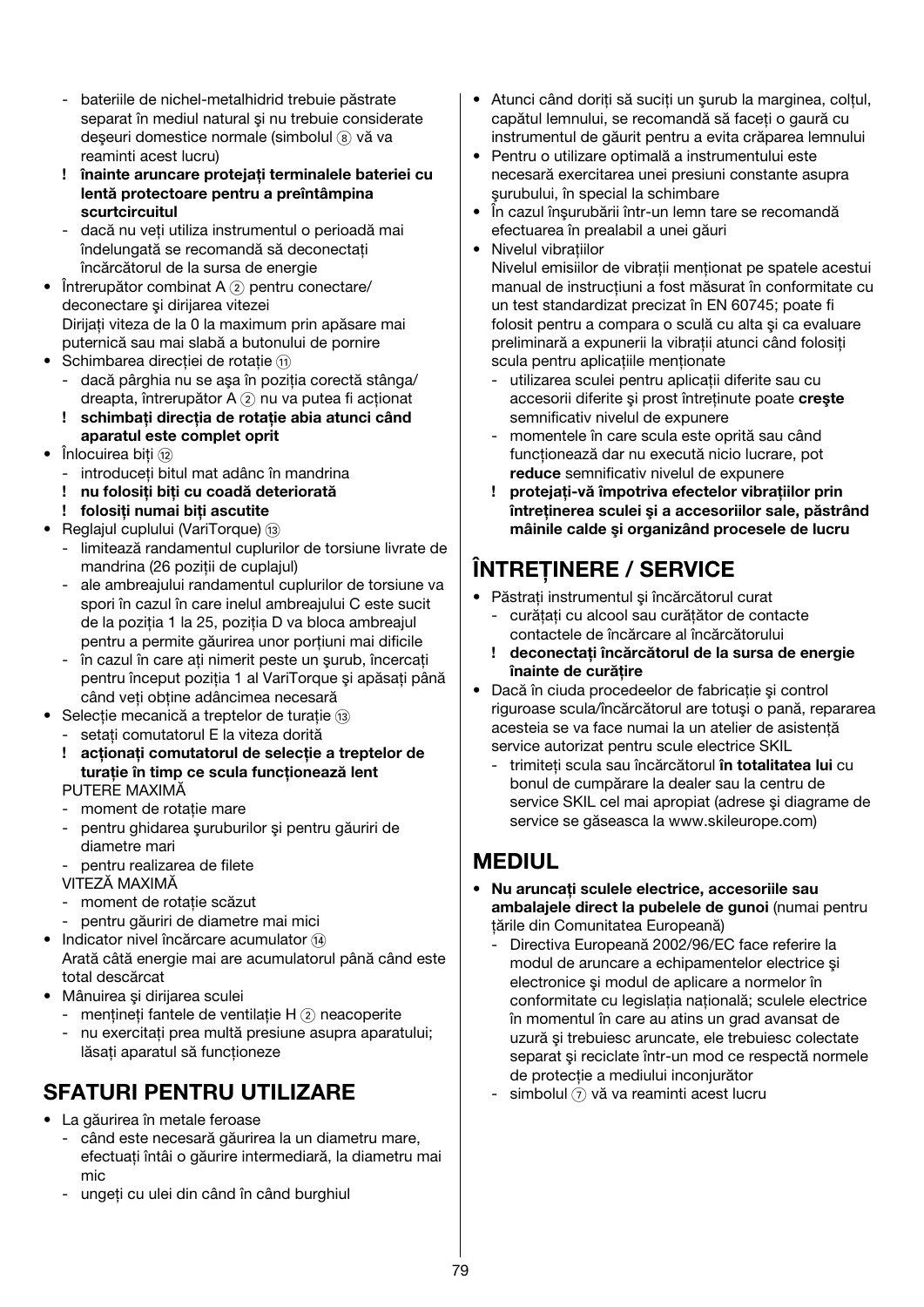**BG**

### **Акумулаторен 2502/2602/2702 ударен/винтоверт**

### **УВОД**

- Този инструмент е предназначен за пробиване на дърво, метал, керамика и пластмаса; за завинтване и наpязване на pезба се пpедлагат инстpументи с електpонно pегулиpане на скоpостта и ляво/дясно въpтене
- Прочетете и пазете това ръководство за работа 3

### **ТЕХНИЧЕСКИ ПАРАМЕТРИ** (1)

### **ЕЛЕМЕНТИ НА ИНСТРУМЕНТА** 2

- **A** Спусък за включване/изключване и pегулиpане на скоpостта
- **B** Лампичка (зарядно устройство)
- **C** Пръстен за регулиране на въртящия момент
- **D** Позиция закл'ючено (съединяване)
- **E** Превключвател за предавките
- **F** Пpевключвател за обpъщане на посоката на въpтене
- **G** Бързозатягащ патронник
- **H** Вентилационните отвоpи
- **J** Зарядно устройство

### **БЕЗОПАСНОСТ**

#### **ОБЩИ ИНСТРУКЦИИ ЗА БЕЗОПАСНОСТ**

#### *<b>ВНИМАНИЕ! Прочетете внимателно всички* **указания.** Неспазването на приведените по долу указания може да доведе до токов удар, пожар и/или тежки травми. **Съхранявайте тези указания на сигурно място.** Използваният по-долу термин "електроинструмент" се отнася до захранвани от електрическата мрежа електроинструменти (със захранващ кабел) и до захранвани от акумулаторна батерия електроинструменти (без захранващ кабел).

### **1) БЕЗОПАСНОСТ НА РАБОТНОТО МЯСТО**

- a) **Поддържайте работното си място чисто и подредено.** Безпорядъкът или недостатъчното осветление могат да спомогнат за възникването на трудова злополука.
- b) **Не работете с електроинструмента в среда с повишена опасност от възникване на експлозия, в близост до леснозапалими течности, газове или прахообразни материали**. По време на работа в електроинструментите се отделят искри, които могат да възпламенят прахообразни материали или пари.
- c) **Дръжте деца и странични лица на безопасно разстояние, докато работите с електроинструмента.** Ако вниманието Ви бъде отклонено, може да загубите контрола над електроинструмента.
- **2) БЕЗОПАСНОСТ ПРИ РАБОТА С ЕЛЕКТРИЧЕСКИ ТОК**
- a) **Щепселът на електроинструмента трябва да е подходящ за ползвания контакт. В никакъв случай не се допуска изменяне на конструкцията на щепсела. Когато работите със занулени електроуреди, не използвайте адаптери за щепсела.** Ползването на оригинални щепсели и контакти намалява риска от възникване на токов удар.
- b) **Избягвайте допира на тялото Ви до заземени тела, напр. тръби, отоплителни уреди, пещи и хладилници.** Когато тялото Ви е заземено, рискът от възникване на токов удар е по-голям.
- c) **Предпазвайте електроинструмента си от дъжд и влага.** Проникването на вода в електроинструмента повишава опасността от токов удар.
- d) **Не използвайте захранващия кабел за цели, за които той не е предвиден, напр. за да носите електроинструмента за кабела или да извадите щепсела от контакта. Предпазвайте кабела от нагряване, омасляване, допир до остри ръбове или до подвижни звена на машини.**  Повредени или усукани кабели увеличават р иска от възникване на токов удар.
- e) **Когато работите с електроинструмент навън, използвайте само удължителни кабели, предназначени за работа на открито.** Използването на удължител, предназначен за работа на открито, намалява риска от възникване на токов удар.
- f) **Ако се налага използването на електроинструмента във влажна среда, използвайте предпазен прекъсвач за утечни токове.** Използването на предпазен прекъсвач за утечни токове намалява опасността от възникване на токов удар.
- **3) БЕЗОПАСЕН НАЧИН НА РАБОТА**
- a) **Бъдете концентрирани, следете внимателно действията си и постъпвайте предпазливо и разумно. Не използвайте електроинструмента, когато сте уморени или под влиянието на наркотични вещества, алкохол или упойващи лекарства.** Един миг разсеяност при работа с електроинструмент може да има за последствие изключително тежки наранявания.
- b) **Работете с предпазващо работно облекло и винаги с предпазни очила.** Носенето на подходящи за ползвания електроинструмент и извършваната дейност лични предпазни средства, като дихателна маска, здрави плътнозатворени обувки със стабилен грайфер, защитна каска или шумозаглушители (антифони), намалява риска от възникване на трудова злополука.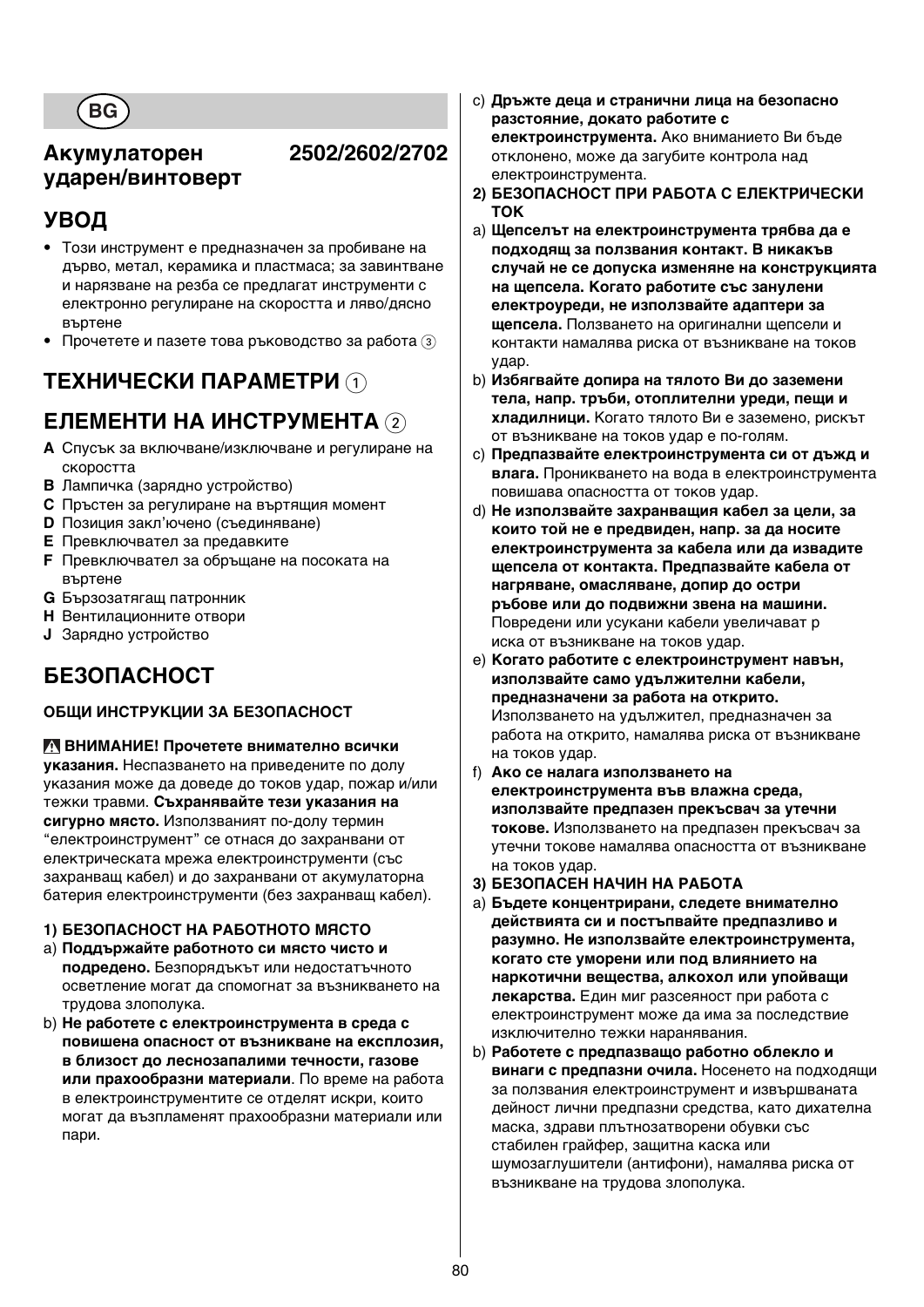- c) **Избягвайте опасността от включване на електроинструмента по невнимание. Преди да включите щепсела в захранващата мрежа или да поставите акумулаторната батерия, се уверявайте, че пусковият прекъсвач е в положение изключено.** Ако, когато носите електроинструмента, държите пръста си върху пусковия прекъсвач, или ако подавате захранващо напрежение на електроинструмента, когато е включен, съществува опасност от възникване на трудова злополука.
- d) **Преди да включите електроинструмента, се уверявайте, че сте отстранили от него всички помощни инструменти и гаечни ключове.** Помощен инструмент, забравен на въртящо се звено, може да причини травми.
- e) **Не надценявайте възможностите си. Работете в стабилно положение на тялото и във всеки момент поддържайте равновесие.** Така ще можете да контролирате електроинструмента по-добре и по-безопасно, ако възникне неочаквана ситуация.
- f) **Работете с подходящо облекло. Не работете с широки дрехи или украшения. Дръжте косата си, дрехите и ръкавици на безопасно разстояние от въртящи се звена на електроинструментите.** Широките дрехи, украшенията, дългите коси могат да бъдат захванати и увлечени от въртящи се звена.
- g) **Ако е възможно използването на външна аспирационна система, се уверявайте, че тя е включена и функционира изправно.** Използването на аспирационна система намалява рисковете, дължащи се на отделящата се при работа прах.
- **4) ВНИМАТЕЛНО ОТНОШЕНИЕ КЪМ ЕЛЕКТРОИНСТРУМЕНТИ**
- a) **Не претоварвайте електроинструмента. Използвайте електроинструментите само съобразно тяхното предназначение.** Ще работите по-добре и по-безопасно, когато използвате подходящия електроинструмент в зададения от производителя диапазон на натоварване.
- b) **Не използвайте електроинструмент, чиито пусков прекъсвач е повреден.** Електроинструмент, който не може да бъде изключван и включван по предвидения от производителя начин, е опасен и трябва да бъде ремонтиран.
- c) **Преди да променяте настройките на електроинструмента, да заменяте работни инструменти и допълнителни приспособления, както и когато продължително време няма да използвате електроинструмента, изключвайте щепсела от захранващата мрежа и/или изваждайте акумулаторната батерия.** Тази мярка премахва опасността от задействане на електроинструмента по невнимание.

d) **Съхранявайте електроинструментите на места, където не могат да бъдат достигнати от деца. Не допускайте те да бъдат използвани от лица, които не са запознати с начина на работа с тях и не са прочели тези инструкции.**

Когато са в ръцете на неопитни потребители, електроинструментите могат да бъдат изключително опасни.

- e) **Поддържайте електроинструментите си грижливо. Проверявайте дали подвижните звена функционират безукорно, дали не заклинват, дали има счупени или повредени детайли, които нарушават или изменят функциите на електроинструмента. Преди да използвате електроинструмента, се погрижете повредените детайли да бъдат ремонтирани.** Много от трудовите злополуки се дължат на недобре поддържани електроинструменти и уреди.
- f) **Поддържайте режещите инструменти винаги добре заточени и чисти.** Добре поддържаните режещи инструменти с остри ръбове оказват по-малко съпротивление и се водят по-леко.
- g) **Използвайте електроинструментите, допълнителните приспособления, работните инструменти и т.н., съобразно инструкциите на производителя. С дейности и процедури, евентуално предписани от различни нормативни документи.** Използването на електроинструменти за различни от предвидените от производителя приложения повишава опасността от възникване на трудови злополуки.
- **5) ВНИМАТЕЛНО ОТНОШЕНИЕ КЪМ АКУМУЛАТОРНИ ЕЛЕКТРОИНСТРУМЕНТИ**
- a) **За зареждането на акумулаторните батерии използвайте само зарядните устройства, препоръчвани от производителя.** Когато използвате зарядни устройства за зареждане на неподходящи акумулаторни батерии, съществува опасност от възникване на пожар.
- b) **За захранване на електроинструментите използвайте само предвидените за съответния модел акумулаторни батерии.** Използването на различни акумулаторни батерии може да предизвика трудова злополука и/или пожар.
- c) **Предпазвайте неизползваните акумулаторни батерии от контакт с големи или малки метални предмети, напр. кламери, монети, ключове, пирони, винтове и др.п., тъй като те могат да предизвикат късо съединение.** Последствията от късото съединение могат да бъдат изгаряния или пожар.
- d) **При неправилно използване от акумулаторна батерия от нея може да изтече електролит. Избягвайте контакта с него. Ако въпреки това на кожата Ви попадне електролит, изплакнете мястото обилно с вода. Ако електролит попадне в очите Ви, незабавно се обърнете за помощ към очен лекар.** Електролитът може да предизвика изгаряния на кожата.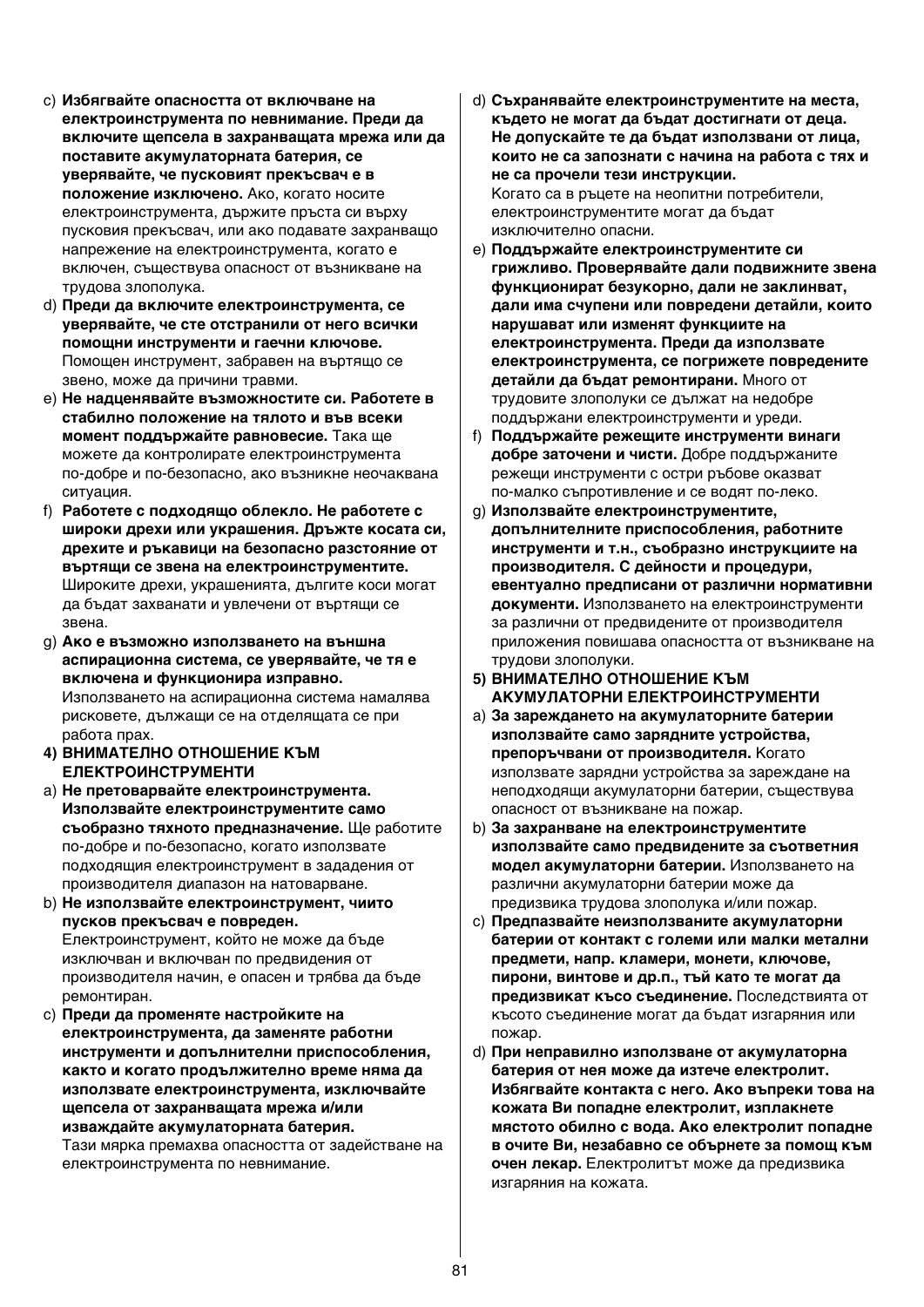#### **6) ПОДДЪРЖАНЕ**

a) **Допускайте ремонтът на електроинструментите Ви да се извършва само от квалифицирани специалисти и само с използването на оригинални резервни части.** По този начин се гарантира съхраняване на безопасността на електроинструмента.

#### **УКАЗАНИЯ ЗА БЕЗОПАСНА РАБОТА ЗА АКУМУЛАТОРЕН УДАРТ/ВИНТОВЕРТ**

- Избягвайте повреди, които могат да бъдат причинени от винтове, гвоздеи и други метални елементи в обработвания детайл; отстpанете ги пpеди да започнете pабота
- При включване в контакта, се уверете, че инстpумента е изключена (зарядни устройстви с номинално напpежение 230V или 240V могат да бъдат включени и към заxpанване с напpежение 220V)
- При електрическа или механична повреда незабавно спрете електроинструмента или изключете зарядното устройство от захранващата мрежа
- SKIL може да осигуpи безаваpийна pабота на електpоинстpумента само ако се използват пoдходящите консумативи, които можeтe да намерите при оторизираните дистрибутори на SKIL
- Използвайте само принадлежности, чиято допустима скорост на въртене е поголяма или равна на максималната скорост на въртене на празен ход на електроинструмента
- Машината не трябва да се използва от лица под 16 години
- **Обезопасете работния материал** (материал, затегнат в затягащ инструмент или в менгеме е поустойчив, отколкото ако се държи в ръка)
- **Ако изпълнявате дейности, при които съществува опасност работният инструмент да попадне на скрити проводници под напрежение или да засегне захранващия кабел, допирайте електроинструмента само до електроизолираните ръкохватки** (при влизане на

работния инструмент в контакт с проводници под напрежение то се предава по металните детайли на електроинструмента и това може да доведе до токов удар)

- **За да откриете скрити под повърхността електро-, водо- и газопроводи, използвайте подходящи уреди или се обърнете към местното снабдително дружество** (прекъсването на електропроводници под напрежение може да предизвика пожар и/или токов удар; увреждането на газопровод може да предизвика експлозия; засягането на водопровод може да предизвика значителни материални щети и/или токов удар)
- **Не обработвайте азбестосъдържащ материал** (азбестът е канцерогенен)
- Прахът от някои материали, като например съдържаща олово боя, някои видове дървесина, минерали и метали може да бъде вреден (контакт или вдишване на такъв прах могат да причинят алергични реакции и/или респираторни заболявания на оператора или стоящите наблизо лица); **използвайте противопрахова маска и работете с аспириращо прахта устройство, когато такова може да бъде свързано**
- Определени видиве прах са класифицирани като карциногенни (като прах от дъб и бук) особено когато са комбинирани с добавки за подобряване на състоянието на дървесината; **използвайте противопрахова маска и работете с аспириращо прахта устройство, когато такова може да бъде свързано**
- Следвайте дефинираните по БДС изисквания относно запрашеността за материалите, които желаете да обработвате
- Убедете се че ключа  $F(2)$  е в средно (блокирано) положение, преди да направите каквито и да реглажи или смени на консумативите или когато транспортирате или прибирате инструмента

#### **ЗAPEЖДАНE/БАTEPИИ**

- Зареждането на батерията трябва да се извършва само с помощта на зарядното устройство, включено в окомплектовката на електроинструмента
- Hе докосвайте контактите в зарядното устройство
- Не излагайте на дъжд електроинструмента/ зарядното устройство/батерията
- Съхранявайте електроинструмента/зарядното устройство/батерията в помещения при температури, не по-високи от 40°C и не по-ниски от  $0°C$
- Хвърлен в огън, акумулаторът ще експлоадира, така че не изгаряйте акумулатора по каквато и да е причина
- Не използвайте повредено зарядно устройство; занесете го в някой от оторизираните сервизи на SKIL за проверка
- Не използвайте зарядното устройство при повреден кабел или щепсел; повреденият кабел или щепсел трябва незабавно да бъде подменен в някой от оторизираните сервизи на SKIL
- Не използвайте неизправна батерия; незабавно я заменете
- Не разглобявайте зарядното устройство или батерията
- Не правете опит за зареждане със зарядното устройство на батерии, които не могат да бъдат презареждани
- Обяснение на символите на зарядното устройство/ акумулатора
	- 3 Преди употреба прочетете ръководството с указания
	- 4 Използвайте зарядното устройство само в закрити помещения
	- 5 Двойна изолация (не се изисква кабел за заземяване)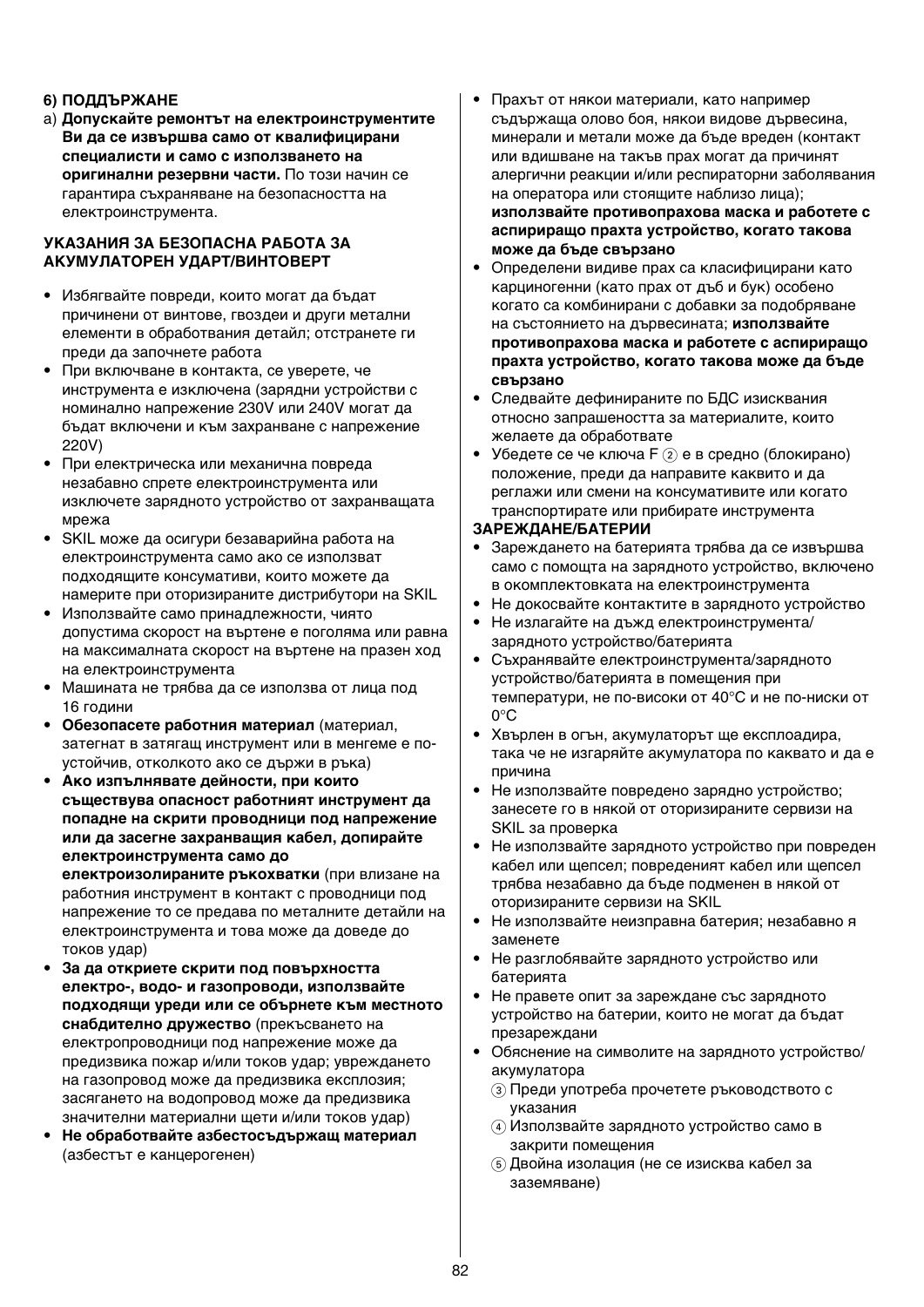- 6 Неправилно свързване на полюсите на зарядното устройство може да доведе до злополука (зареждайте акумулатора само с предоставеното зарядно устройство)
- 7 Не изхвърляйте зарядното устройство заедно с битови отпадъци
- 8 Не изхвърляйте батерията заедно с битови отпадъци
- 9 NiMH (никел-метал-хидрид) технологията осигурява повече енергия по по-малко замърсяващ околната среда път

### **УПОТРЕБА**

- Зареждане на батерията (10)
	- батерията на новозакупени електроинтструменти не е напълно заредена
	- поставете зарядното устройство в захранващата мрежа
	- лампичката B ще се включи
	- поставете батерията в зарядното устройство
	- лампичката B ще започне да мига, което показва, че батерията се зарежда (10a)
	- след около 2-3 часа батерията е напълно заредена и лампичката B остава включена след мигането, през което време зарядното устройство автоматично се превключва на поддържащо зареждане (@b)
	- **! извадете батерията от зарядното устройство след приклрчване на зареждането; по този начин ще удължите експлоатационния срок на батерията**

ВАЖНО:

- ако лампичката B не мига след поставяне на батерия (@b), това може да означава:
- 1) че батерията е твърде студена или твърде гореща (зарядното устройство зарежда батерии само когато температурата им е между 0°C и 45°C); тогава зарядното устройство автоматично се превключва на поддържащо зареждане, докато бъде достигната температура между 0°C и 45°C, когато се превключва на нормално зареждане
- 2) че батерията трябва да се замени
- през време на зареждане зарядното устройство и батерията могат да бъдат горещи при докосване: това е нормално и не показва проблем
- преди да поставите батерията в зарядното устройство, се уверете, че външната й повърхност е чиста и суха
- не зареждайте батерията при температури, пониски от 0°C и по-високи от 40°C; това ще повреди сериозно както батерията, така и зарядното устройство
- не демонтирайте батерията от електроинструмента, докато е включен
- **! нова или продължително време неизползвана батерията достига пълния си капацитет едва след приблизително 5 цикъла на зареждане/ разреждане**
- не зареждайте повторно батерията само след няколко минути работа; това може да доведе до съкращаване на продължителността на работа и ефективността на батерията
- никел-металхидридните батерии трябва да се съхраняват в затворени помещения и не трябва да бъдат изхвърляни с битовите отпадъци (за това указва символът (8)
- **! преди да изхвърлите батерията, защитете изводите й с дебела лепенка, за да няма опасност от възникване на късо съединение**
- ако предполагате, че електроинструментът няма да бъде използван продължително време, е найдобре да изключите зарядното устройство от захранващата мрежа
- Kомбиниран бутон A 2 за вклрчване / изклрчване и управление на скоростта Yправлението на скоростта от нула до максималната стойност се извършва като натискате прекъсвачa по-силно или по-слабо
- $\bullet$  Обръщане на посоката на въртене  $\widehat{\mathbf{m}}$ 
	- ако лостът не е точно в положение включване/ изключване, спусъкът А $(2)$  не може да бъде активиpан
	- **! обpъщайте посоката на въpтене само когато електpоинстpументът е напълно спpял**
- Смяна на бит $\omega$ 
	- поставете бита колкото е възможно по-навътpе в патpонника
	- **! не използвайте бит с повpедена опашка ! използвайте само остpи бит**
- Управление на въртящия момент (VariTorque)  $(3)$ 
	- ограничава изходния въртящ момент на патронника (26 муфа положения)
	- изходният въртящ момент ще се увеличи при завъртане на пръстена C на патронника от 1 до 25; в позиция D съединителят се блокирa за пробиване и завиване при тежки условия
	- при завиване на винт първо опитайте позиция 1 на съединителя VariTorque и след това увеличете въртящия момент, докато достигнете желаната дълбочина
- $\bullet$  Механичен редуктор  $(3)$ 
	- поставете превключвателя E на желаната скорост
	- **! задействайте превключвателя за предавките, когато инструментът работи бавно**

ВИСОКА МОЩНОСТ

- голям въртящ момент
- като отвертка и за пробиване на големи диаметри
- за нарязване на резба ВИСОКА СКОРОСТ
- по-малък въртящ момент
- за пробиване на малки диаметри
- Индикатор за капацитета на акумулатора  $\widehat{A}$  Информира за остатьчния капацитет на акумулатора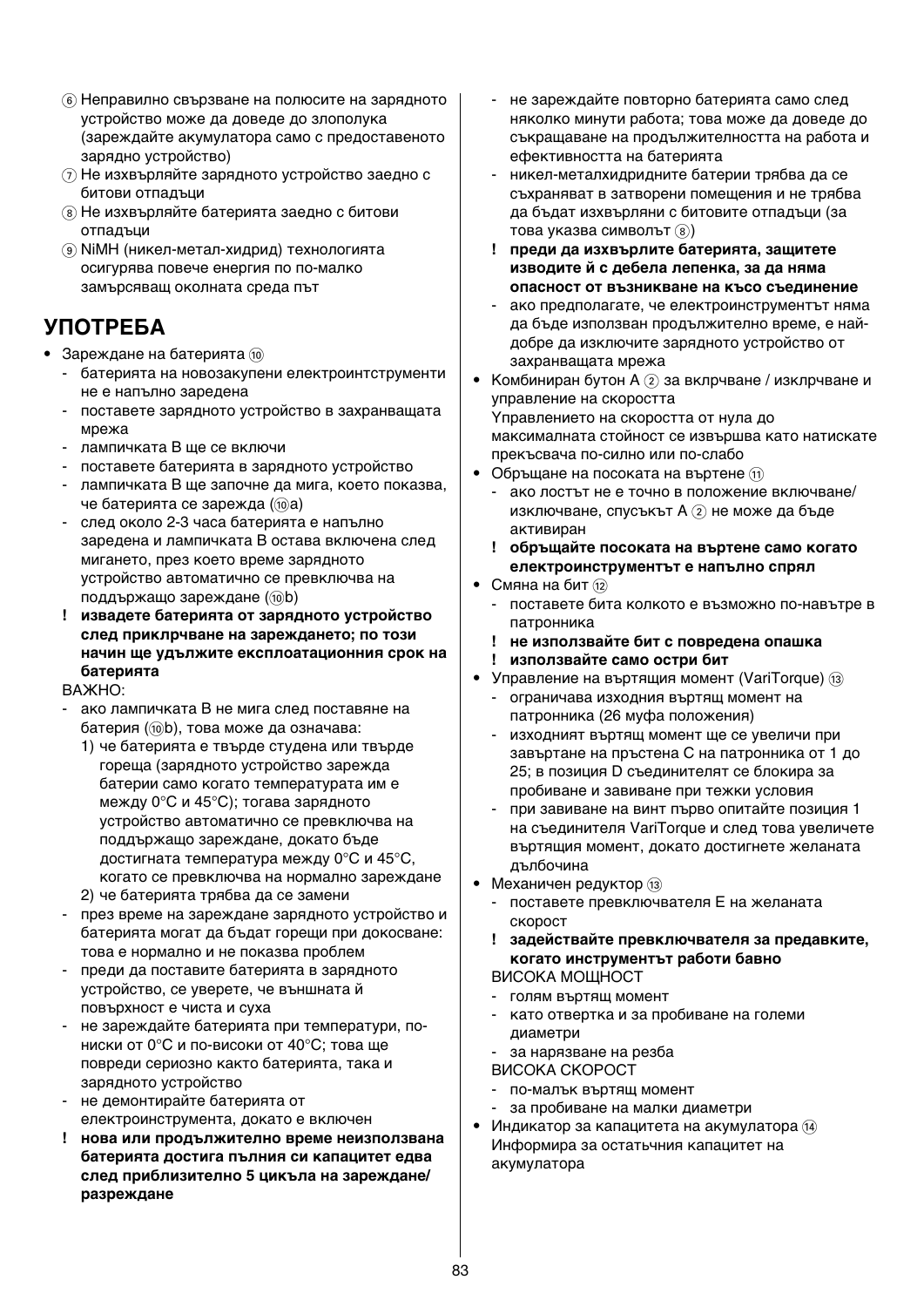- Дъpжане и насочване на инстpумента
	- $-$  оставяйте вентилационните отвори  $H(2)$ нeпокpити
	- не пpилагайте твъpде голям натиск въpxу електpоинстpумента; нека той да свъpши pаботата вместо вас

### **УKАЗАНИЯ ЗА РАБОТA**

- Пpи пpобиване на цветни метали
	- ако ви тpябва голям отвоp, пъpво пpобийте малък
	- от вpеме на вpеме смазвайте свpедлата с машинно масло
- При завиване на винт в близост до ръба на дървен детайл първо пробийте отвор, за да избегнете откъртване на дървото
- За оптимална работа на електроинструмента е необходим постоянен натиск върху винта, включително при развиване
- При завиване на винтове в твърдо дърво първо пробийте отвор
- Ниво на вибрации

 Нивото на предадените вибрации, отбелязано на гърба на това ръководство за експлоатация е измерено в съответствие със стандартизирания тест, определен в EN 60745; то може да се използва за сравнение на един инструмент с друг и като предварителна оценка на подлагането на вибрации при използването на инструмента за посочените приложения

- използването на инструмента за различни от тези приложения или с други, или лошо поддържани аксесоари може значително **да повиши** нивото на което сте подложени
- периодите от време, когато инструмента е изключен или съответно включен, но с него не се работи в момента могат значително **да намалят** нивото на което сте подложени
- **! предпазвайте се от ефектите от вибрациите, като поддържате инструмента и аксесоарите му, пазите ръцете си топли и организирате вашите модели на работа**

## **ПОДДРЪЖКА / СЕРВИЗ**

- Поддържайте електроинструмента и зарядното устройство чисти
	- почистете контактите на зарядното устройство с алкохол или препарат за почистване на контакти
	- **! преди почистване изключете зарядното устройство от захранващата мрежа**
- Ако въпреки прецизното производство и внимателно изпитване възникне повреда, инструмента/зарядното устройство да се занесе за ремонт в оторизиран сервиз за електроинструменти на SKIL

- занесете инстpумента или зарядното устройство в неpазглобен вид заедно с доказателство за покупката му в тъpговския обект, откъдето сте го закупили, или в най-близкия сеpвиз на SKIL (адpесите, както и сxемата за сеpвизно обслужване на електpоинстpумента, можете да намеpите на адpес www.skileurope.com)

### **ОПАЗВАНЕ НА ОКОЛНАТА СРЕДА**

- **Не изхвърляйте електроуредите, приспособленията и опаковките заедно с битови отпадъци** (само за страни от ЕС)
	- съобразно Директивата на ЕС 2002/96/EG относно износени електрически и електронни уреди и отразяването й в националното законодателство износените електроуреди следва да се събират отделно и да се предават за рециклиране според изискванията за опазване на околната среда
	- за това указва символът  $(\bar{\imath})$  тогава когато трябва да бъдат унищожени

**SK**

### **Akumulátorový vŕtací 2502/2602/2702 skrutkovač**

### **ÚVOD**

- Tento nástroj je určený pre vŕtanie do dreva, kovu, keramických materiálov a plastov; nástroje s elektronickým regulácia rýchlostia s rotáciou doprava/ doľava sú tiež vhodné na skrutkovanie a rezanie závitov
- $\bullet$  Prečítajte a uschovajte tento návod na použitie  $\circled3$

# **TECHNICKÉ ŠPECIFIKÁCIE 1**

## **ČASTI NÁSTROJA** 2

- **A** Prepínač zapnúť/vypnúť a regulácia rýchlosti
- **B** Kontrolka (nabíjačky)
- **C** Krúžok na riadenie krútiaceho momentu
- **D** Zaistená poloha (spojky)
- **E** Prepínač rýchlostných stupňov
- **F** Prepínač na zmenu smeru otáčania
- **G** Rýchloupínacie sklúčidlo
- **H** Vetracie štrbiny
- **J** Nabíjačka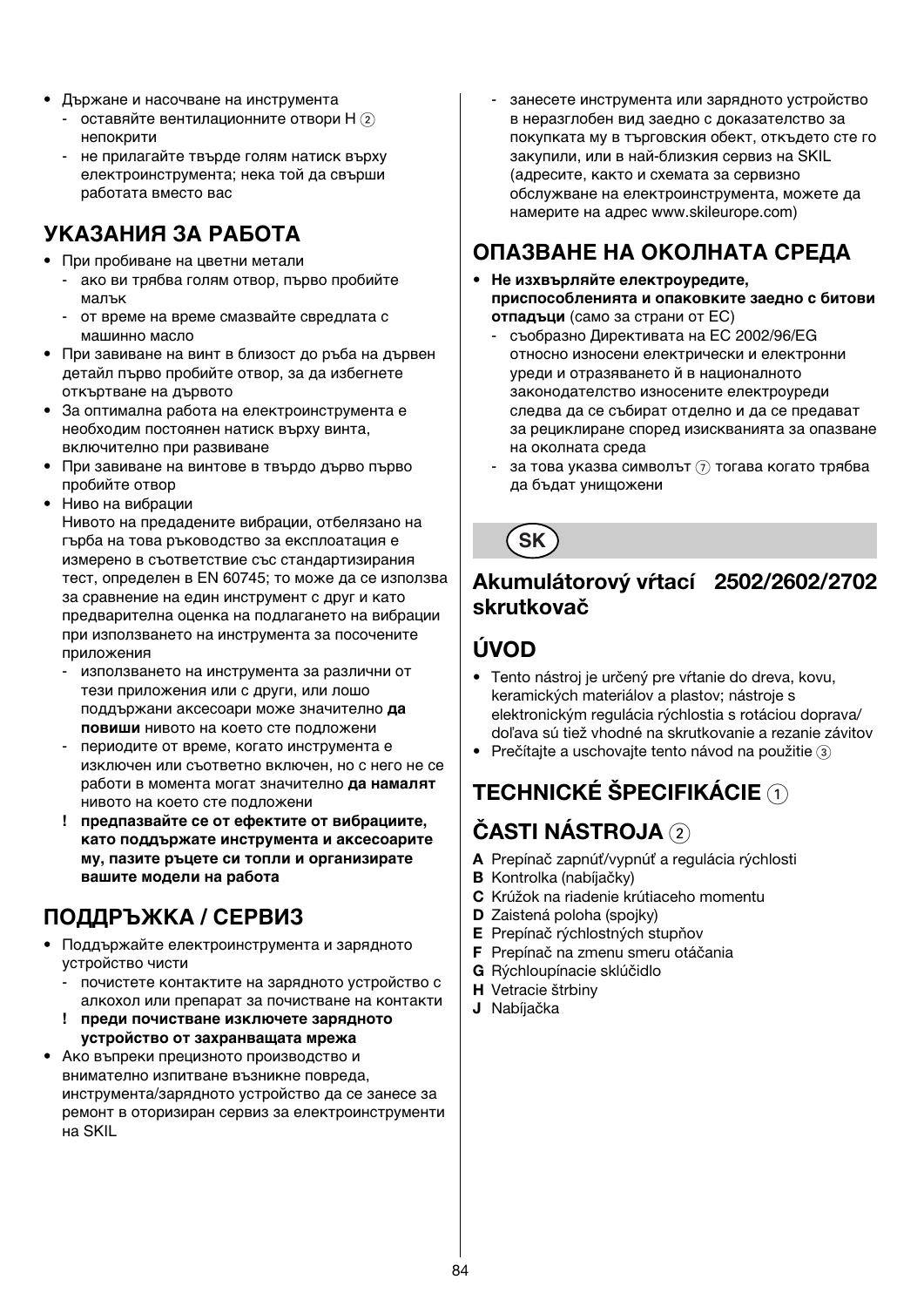# **BEZPEČNOSŤ**

### **VŠEOBECNÉ BEZPEČNOSTNÉ POKYNY**

**POZOR! Prečítajte si všetky výstražné upozornenia a bezpečnostné pokyny.** Zanedbanie dodržiavania výstražných upozornení a pokynov uvedených v nasledujúcom texte môže mať za následok zásah elektrickým prúdom, spôsobiť požiar a/alebo ťažké poranenie. **Tieto výstražné upozornenia a bezpečnostné pokyny starostlivo uschovajte na budúce použitie**. Pojem ručné "elektrické náradie" používaný v nasledujúcom texte sa vzťahuje na ručné elektrické náradie napájané zo siete (s prívodnou šnúrou) a na ručné elektrické náradie napájané akumulátorovou batériou (bez prívodnej šnúry).

- **1) BEZPEČNOSŤ NA PRACOVISKU**
- a) **Udržiavajte svoje pracovisko čisté a upratané.** Neporiadok na pracovisku alebo neosvetlené časti pracoviska môžu viesť k úrazom.
- b) **Nepracujte elektrickým náradím v prostredí ohrozenom výbuchom, v ktorom sa nachádzajú horľavé kvapaliny, plyny alebo prach.** Elektrické náradie produkuje iskry, ktoré môžu prach alebo pary zapáliť.
- c) **Deti a iné osoby udržiavajte počas práce od ručného elektrického náradia v dostatočnej vzdialenosti.** V prípade odpútania Vašej pozornosti by ste mohli stratiť kontrolu nad náradím.
- **2) ELEKTRICKÁ BEZPEČNOSŤ**
- a) **Zástrčka prívodnej šnúry sa musí hodiť do napájacej zásuvky. Zástrčka sa v žiadnom prípade nesmie meniť. Pri uzemnených spotrebičoch nepoužívajte spolu s nimi žiadne adaptéry.** Nezmenená zástrčka a vhodná zásuvka znižujú riziko zásahu elektrickým prúdom.
- b) **Vyhýbajte sa telesnému kontaktu s povrchovými plochami uzemnených spotrebičov, ako sú elektrické rúry, vyhrievacie telesá, sporáky a chladničky.** Keď je Vaše telo uzemnené, riziko zásahu elektrickým prúdom je vyššie.
- c) **Chráňte ručné elektrické náradie pred dažďom a vlhkom.** Vniknutie vody do ručného elektrického náradia zvyšuje riziko zásahu elektrickým prúdom.
- d) **Nepoužívajte prívodnú šnúru na prenášanie náradia, na jeho vešanie, ani za ňu nevyťahujte zástrčku zo zásuvky. Prívodnú šnúru chráňte pred horúčavou, olejom, ostrými hranami alebo pohybujúcimi sa časťami náradia.** Poškodené alebo zauzlené šnúry zvyšujú riziko zásahu elektrickým prúdom.
- e) **Ak pracujete s ručným elektrickým náradím vonku, používajte len také predlžovacie šnúry, ktoré sú schválené pre používanie vo vonkajších priestoroch.** Používanie predlžovacej šnúry určenej do vonkajšieho prostredia znižuje riziko zásahu elektrickým prúdom.
- f) **Ak sa nedá vyhnúť použitiu ručného elektrického náradia vo vlhkom prostredí, použite prerušovač uzemňovacieho obvodu.** Používanie prerušovača uzemňovacieho obvodu znižuje riziko zásahu elektrickým prúdom.
- **3) BEZPEČNOSŤ OSÔB**
- a) **Buďte pozorní, dávajte pozor na to, čo robíte a k práci s elektrickým náradím pristupujte rozumne. Nepoužívajte elektrické náradie, keď ste unavení alebo keď ste pod vplyvom drog, alkoholu alebo liekov.** Chvíľa nepozornosti pri používaní náradia môže viesť k vážnym poraneniam.
- b) **Noste osobné ochranné pomôcky, ochranný odev a vždy majte nasadené ochranné okuliare.** Nosenie pracovného odevu a používanie ochranných pomôcok ako ochrannej dýchacej masky, bezpečnostných protišmykových topánok, prilby alebo chrániča sluchu, podľa druhu elektrického náradia, znižuje riziko poranenia.
- c) **Vyhýbajte sa neúmyselnému uvedeniu ručného elektrického náradia do činnosti. Pred zasunutím zástrčky do zásuvky a/alebo pred pripojením akumulátora, pred chytením alebo prenášaním ručného elektrického náradia sa vždy presvedčte sa, či je ručné elektrické náradie vypnuté.** Ak budete mať pri prenášaní ručného elektrického náradia prst na vypínači, alebo ak ručné elektrické náradie pripojíte na elektrickú sieť zapnuté, môže to mať za následok nehodu.
- d) **Skôr ako ručné elektrické náradie zapnete, odstráňte nastavovacie a montážne nástroje.** Nástroj alebo kľúč, ktorý sa nachádza v pohyblivej časti náradia, môže spôsobiť poranenie.
- e) **Nepreceňujte sa. Zabezpečte si pevný postoj a neprestajne udržiavajte rovnováhu.** Takto budete môcť ručné elektrické náradie v neočakávaných situáciách lepšie kontrolovať.
- f) **Pri práci noste vhodný pracovný odev. Nenoste široké odevy a nemajte na sebe šperky. Dbajte na to, aby ste mali vlasy, odev a rukavice v dostatočnej vzdialenosti od pohybujúcich sa častí náradia.** Pohybujúce sa časti náradia by mohli zachytiť voľné oblečenie, šperky alebo dlhé vlasy.
- g) **Ak možno namontovať zariadenie na odsávanie alebo zachytávanie prachu, presvedčíte sa, či je pripojené a správne používané.** Používanie odsávacieho zariadenia a zariadenia na zachytávanie prachu znižuje riziko ohrozenia zdravia prachom.
- **4) STAROSTLIVÉ ZAOBCHÁDZANIE S ELEKTRICKÝM NÁRADÍM A JEHO POUŽÍVANIE**
- a) **Náradie nepreťažujte. Pre svoju prácu používajte určené elektrické náradie.** Pomocou vhodného ručného elektrického náradia budete môcť v uvedenom rozsahu výkonu pracovať lepšie a bezpečnejšie.
- b) **Nepoužívajte žiadne ručné elektrické náradie, ktoré má pokazený vypínač.** Ručné elektrické náradie, ktoré sa už nedá zapínať alebo vypínať, je nebezpečné a treba ho dať opraviť.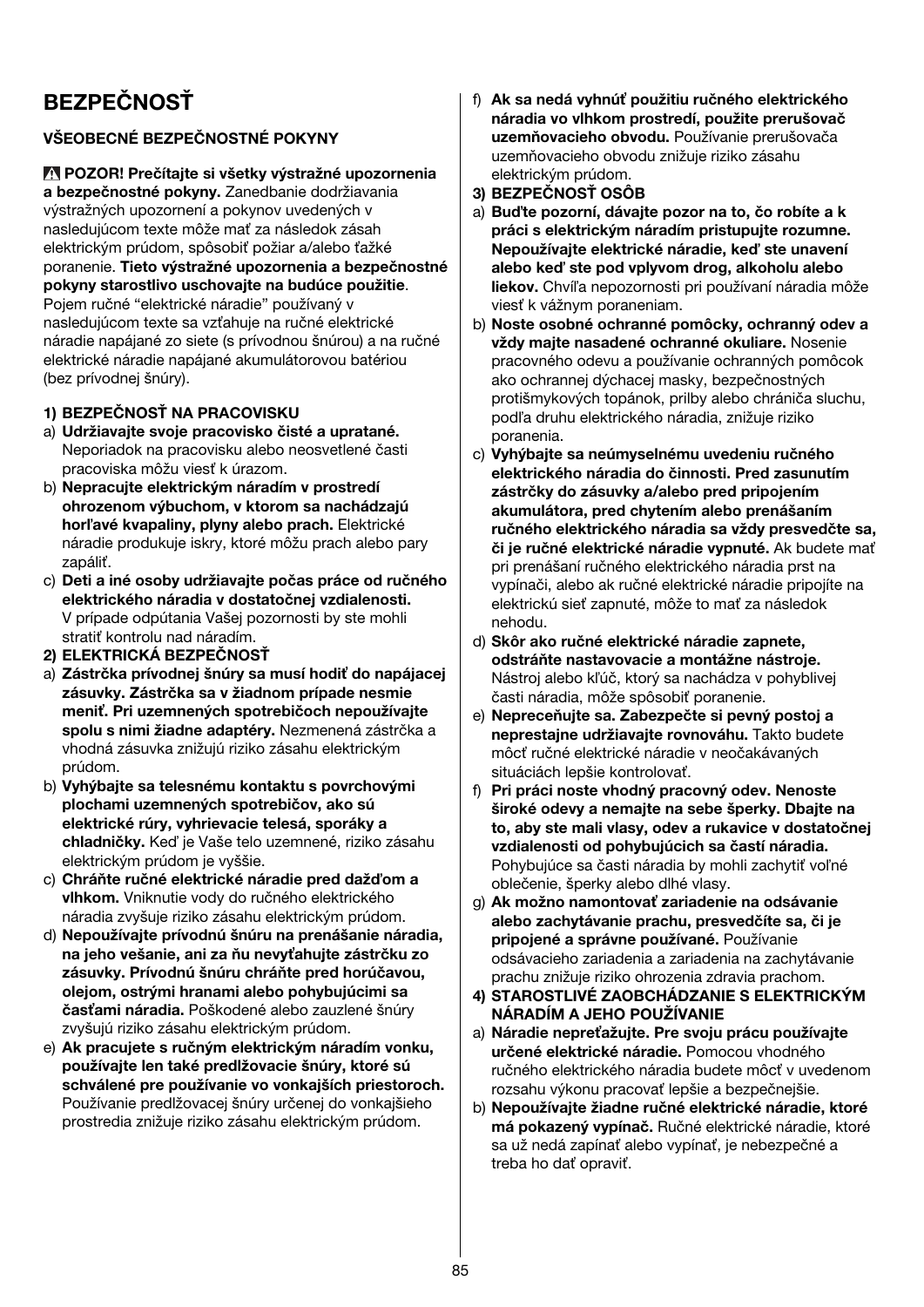- c) **Skôr ako začnete náradie nastavovať alebo prestavovať, vymieňať príslušenstvo alebo skôr, ako odložíte náradie, vždy vytiahnite zástrčku sieťovej šnúry zo zásuvky.** Toto bezpečnostné opatrenie zabraňuje neúmyselnému spusteniu náradia.
- d) **Nepoužívané ručné elektrické náradie uschovávajte mimo dosahu detí. Nedopusťte, aby ručné elektrické náradie používali osoby, ktoré s ním nie sú dôkladne oboznámené, alebo ktoré si neprečítali tento Návod na používanie.** Ak ručné elektrické náradie používajú neskúsené osoby, stáva sa nebezpečným nástrojom.
- e) **Elektrické náradie starostlivo ošetrujte. Skontrolujte, či pohyblivé súčiastky náradia bezchybne fungujú a neblokujú a či nie sú zlomené alebo poškodené niektoré súčiastky, ktoré by mohli negatívne ovplyvniť fungovanie ručného elektrického náradia. Pred použitím ručného elektrického náradia dajte poškodené súčiastky opraviť.** Nejeden úraz bol spôsobený zle udržiavaným náradím.
- f) **Používané nástroje udržiavajte ostré a čisté.** Starostlivo ošetrované nástroje s ostrými reznými hranami sa menej často zablokujú a ich vedenie je podstatne ľahšie.
- g) **Používajte ručné elektrické náradie, príslušenstvo, pracovné nástroje a pod. podľa týchto pokynov. Zohľadnite pritom konkrétne pracovné podmienky a činnosť, ktorú máte vykonať.** Používanie ručného elektrického náradia na iné ako určené účely môže viesť k nebezpečným situáciám.
- **5) STAROSTLIVÉ ZAOBCHÁDZANIE S ELEKTRICKÝM NÁRADÍM NAPÁJANÝM AKUMULÁTOROM A JEHO POUŽÍVANIE**
- a) **Akumulátory nabíjajte len v takých nabíjačkách, ktoré odporúča výrobca.** Ak nabíjate nabíjačkou určenou pre určitý druh akumulátorov iné akumulátory, hrozí nebezpečenstvo požiaru.
- b) **Do ručného elektrického náradia používajte len určené akumulátory.** Používanie iných akumulátorov môže mať za následok poranenie, alebo môže spôsobiť vznik požiaru.
- c) **Keď akumulátor nepoužívate, zabezpečte, aby sa nemohol dostať do styku s kancelárskymi sponami, mincami, kľúčmi, klincami, skrutkami alebo inými drobnými predmetmi, ktoré by mohli spôsobiť premostenie kontaktov.** Skrat medzi kontaktmi akumulátora môže spôsobiť popáleniny alebo požiar.
- d) **Ak sa akumulátor používa nevhodne, môže z neho unikať kvapalina. Vyhýbajte sa kontaktu s ňou. V prípade náhodného kontaktu umyte postihnuté miesto vodou. Ak sa dostane akumulátorová kvapalina do očí, vyhľadajte okrem toho aj lekársku pomoc.** Vytekajúca kvapalina môže spôsobiť podráždenie pokožky alebo popáleniny.
- **6) SERVIS**
- a) **Ručné elektrické náradie zverte do opravy len kvalifikovanému personálu a používajte len originálne náhradné súčiastky.** Tým sa zabezpečí zachovanie bezpečnosti ručného elektrického náradia.

#### **BEZPEČNOSTNÉ POKYNY PRE AKUMULÁTOROVÝ VŔTACÍ SKRUTKOVAČ**

- Zabránte poškodeniu náradia skrutkami, klincami a inými kovovými predmetmi v obrobku; zoberte ich dole prv než začnete pracovať
- Vždy skontrolujte či je napätie elektrického prúdu rovnaké ako napätie na štítku nabíjačke (nabíjačku s menovaným napätím 230V alebo 240V sa môže napojiť aj na 220V-ový prúd)
- V prípade elektrickej alebo mechanickej poruchy okamžite nástroje vypnite, alebo vytiahnite nabíjačku zo zásuvky
- SKIL zabezpečí bezchybný chod nástroja len ak sa používa správne príslušenstvo, ktoré môžete získať od vášho dílera SKIL
- Používajte iba príslušenstvo, u ktorého hodnota prípustných obrátok zodpovedá minimálne najvyšším obrátkam náradia
- Tento nástroj by nemali používať osoby mladšie ako 16 rokov
- **Zaistite obrábaný diel** (obrábaný diel uchytený pomocou upínacích zariadení alebo vo zveráku je oveľa bezpečnejší kým v ruke)
- **Elektrické náradie držte za izolované plochy rukovätí pri vykonávaní takej práce, pri ktorej by mohol nástroj natrafiť na skryté elektrické vedenia alebo zasiahnuť vlastnú prívodnú šnúru náradia** (kontakt s vedením, ktoré je pod napätím, spôsobí, že aj kovové súčiastky náradia sa dostanú pod napätie, čo má za následok zásah elektrickým prúdom)
- **Na vyhľadanie skrytých elektrických vedení, plynových a vodovodných potrubí použite vhodné hľadacie prístroje, alebo sa spojte s príslušným dodávateľom** (kontakt s elektrickým vedením môže mať za následok vznik požiaru alebo spôsobiť zásah elektrickým prúdom; poškodenie plynového potrubia môže spôsobiť výbuch; prevŕtanie vodovodného potrubia spôsobí vecné škody, alebo môže spôsobiť zásah elektrickým prúdom)
- **Neobrábajte materiál, ktorý obsahuje azbest** (azbest sa považuje za rakovinotvorný materiál)
- Prach z materiálu, akým je náter obsahujúci olovo, niektoré druhy dreva, minerály a kovy môže byť škodlivý (styk alebo nadýchanie prachu môže spôsobiť alergické reakcie a/alebo respiračné ochorenia obsluhy a okolostojacich osôb); **používajte ochrannú masku tváre a pracujte so zariadením na odsávanie prachu, ak je takéto zariadenie možné pripojiť**
- Určité druhy prachu sú klasifikované ako karcinogénne (akým dubový a bukový prach), a to hlavne v spojení s prísadami pre úpravu dreva; **používajte ochrannú masku tváre a pracujte so zariadením na odsávanie prachu, ak je takéto zariadenie možné pripojiť**
- Dodržujte stanovené nariadenia pre prácu v prašnom prostredí
- Zabezpečte, aby vypínač  $F(2)$  bol v strednej (uzamknutej) polohe skôr ako budete nástroje nastavovať alebo meniť príslušenstvo ako aj pred nesením alebo každým odložením nástroja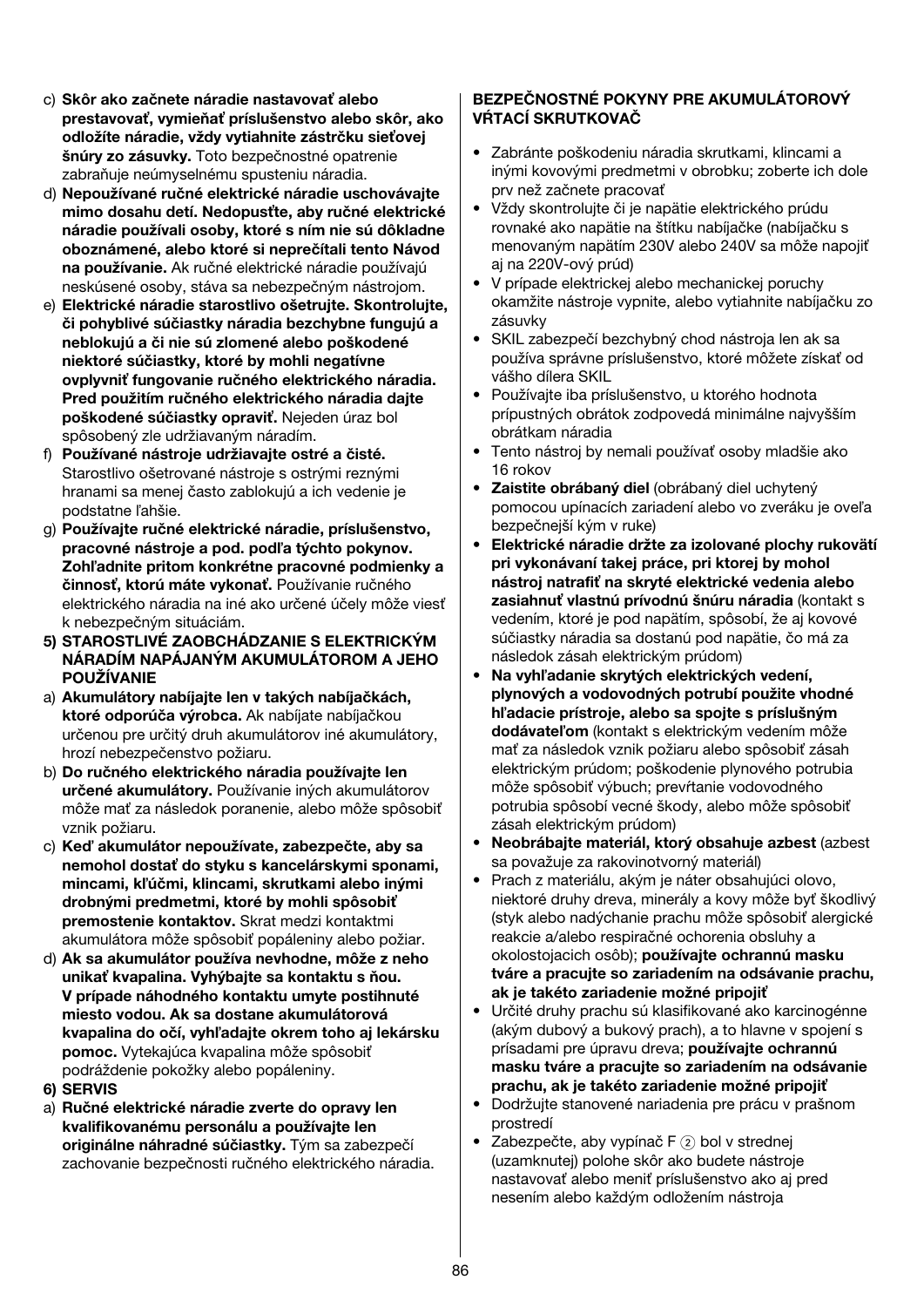### **NABÍJANIE/BATÉRIÍ**

- Batériu nabíjajte iba pomocou nabíjačky, ktorá sa dodáva s nástrojom
- Nedotýkajte sa kontaktov na nabíjačke
- Nástroj, nabíjačku a batériu nevystavujte dažďu
- Nástroj, nabíjačku a batériu skladujte na miestach, kde teplota neprekročí 40°C alebo neklesne pod 0°C
- Batérie po vhodení do ohňa vybuchnú a preto batériu zo žiadneho dôvodu do ohňa nevhadzujte
- Nabíjačku nepoužívajte, keď je poškodená; na kontrolu bezpečnosti ju prineste do jednej z oficiálne registrovanych servisnych staníc firmy SKIL
- Nabíjačku nepoužívajte, keď je poškodená šnúra alebo zástrčka; šnúra alebo zástrčka by sa mala okamžite vymeniť v niektorej z oficiálne registrovanych servisnych staníc firmy SKIL
- Nepoužívajte batériu, keď je poškodená; mala by sa okamžite vymeniť
- Nabíjačku alebo batériu nedemontujte
- Nepokúšajte sa dobíjať nenabíjateľné batérie pomocou nabíjačky
- Vysvetlenie symbolov na nabíjačke/batérii
	- 3 Pred použitím si prečítajte návod na obsluhu
	- 4 Nabíjačku používajte iba vo vnútri
	- 5 Dvojitá izolácia (nevyžaduje sa uzemňovací kábel)
	- 6 Nesprávna polarita pripojenia nabíjačky môže spôsobiť vznik nebezpečenstva (batériu nabíjajte iba pomocou dodávanej nabíjačky)
	- 7 Nabíjačku nevyhadzujte do komunálneho odpadu
	- 8 Batériu nevyhadzujte do komunálneho odpadu
	- 9 Technológia NiMH poskytuje väčší výkon a menej znečisťuje životné prostredie

### **POUŽITIE**

- Nabíjanie batérie @
	- batéria nového nástroja nie je plne nabitá
	- zapojte nabíjačku do zásuvky
	- kontrolka B sa rozsvieti
	- vložte batériu do nabíjačky
	- kontrolka B začne blikať indikujúc, že sa batéria nabíja (10a)
	- približne po 2-3 hodinách je batéria plne nabitá, kontrolka B prestane blikať a zostane svietiť, vtedy sa nabíjačka automaticky prepne na údržbovénabíjanie (10b)
	- **! po skončení nabíjacej doby baterku vyberte z nabíjačky, čím predlážite životnosť batérie** DÔLEŽITÁ POZNÁMKA:
	-
	- ak kontrolka B po vložení batérie (@b), nezačne blikať, môže to znamenať:
		- 1) že batéria je príliš studená alebo príliš horúca (nabíjačka batérie nabíja, iba ak je ich teplota medzi 0°C a 45°C); nabíjačka sa potom automaticky prepne na údržbové nabíjanie, dokiaľ sa teplota nedostane do rozmedzia medzi 0°C a 45°C; vtedy sa nabíjačka automatickťy prepne na normálne nabíjanie
		- 2) že je potrebné batériu vymeniť
- pri nabíjaní sa nabíjačka aj batéria môžu zahriať tak, že sú na dotyk teplé; toto je normálne a neoznačuje to žiaden problém
- zabezpečte, aby vonkajší povrch batérie bol pred zasunutím do nabíjačky čisty a suchý
- nenabíjajte pri teplotách pod 0°C a nad 40°C; toto vážne poškodí batériu aj nabíjačku
- batériu nevyberajte z nástroja, keď beží
- **! batériu, ktorý je nový, alebo sa dlhší čas nepoužíval, dosiahne plný výkon až po približne 5 nabíjacích/vybíjacích cykloch**
- batériu opakovane nedobíjajte iba po niekoľkých minútach prevádzky; toto môže viesť k zníženiu prevádzkového času a účinnosti batérie
- nikel-metalhydrid batéria sa musí uchovávať oddelene od prírodného prostredia a nemala by sa likvidovať ako normálny domáci odpad (pripomenie vám to symbol 8, keď ju bude treba likvidovať)
- **! pred likvidáciou ochráňte vývody batérie hrubou páskou, aby ste zabránili skratu**
- ak predpokladáte dlhú dobu nepoužívania nástroja. najlepšie je nabíjačku vytiahnuť zo zásuvky
- Kombinovany prepínač A $(2)$  pre zapínanie a vypínanie a reguláciu rychlosti

 Rychlosť regulujte neprerušene od 0 do maxima tým, že vyvíjate menší alebo väčší tlak na spínač

- Zmena smeru otáčania m
	- ak nie je správne nastavená v polohe vľavo/vpravo, spínač A 2 sa nedá aktivovať
	- **! zmeňte smer otáčania len keď je nástroj úplne nečinný**
- Ako vymeniť hroty (12)
	- vložte hrot čo najhlbšie do upínacieho vretena
	- **! nepoužívajte hroty s poškodenou stopkou**
	- **! používajte len ostré hroty**
- Riadenie krútiaceho momentu (VariTorque) @
	- obmedzuje veľkosť výstupného momentu, ktory dáva skľučovadlo (26 nastavení spojka)
	- výstupný moment bude rásť, keď sa krúžok skľučovadla C otáča od 1 po 25; poloha D skľučovadlo zaistí, aby umožnila vítanie alebo pohon pri veľmi tvrdom obrobku
	- keď zaťahujete skrutku, najprv sa pokúste s polohou skľučovadla VariTorque 1 a zvyšujte to, kým sa nedosiahne požadovaná hľbka
- Mechanické prepínanie rýchlostných stupňov (13)
	- nastavte prepínač E na požadovanú rýchlosť
	- **! s prepínačom rýchlostných stupňov manipulujte, keď sa náradie otáča pomaly**

### VYSOKÝ VÝKON

- vysoké momenty
- pre skrutkovanie a vŕtanie veľkých priemerov
- pre rezanie vnútorných závitov
- VYSOKÁ RÝCHLOSŤ
- nízke momenty
- na vŕtanie malých priemerov
- $\bullet$  Indikátor nabitia akumulátora  $\widehat{A}$ Udáva aktuálny stav nabitia akumulátora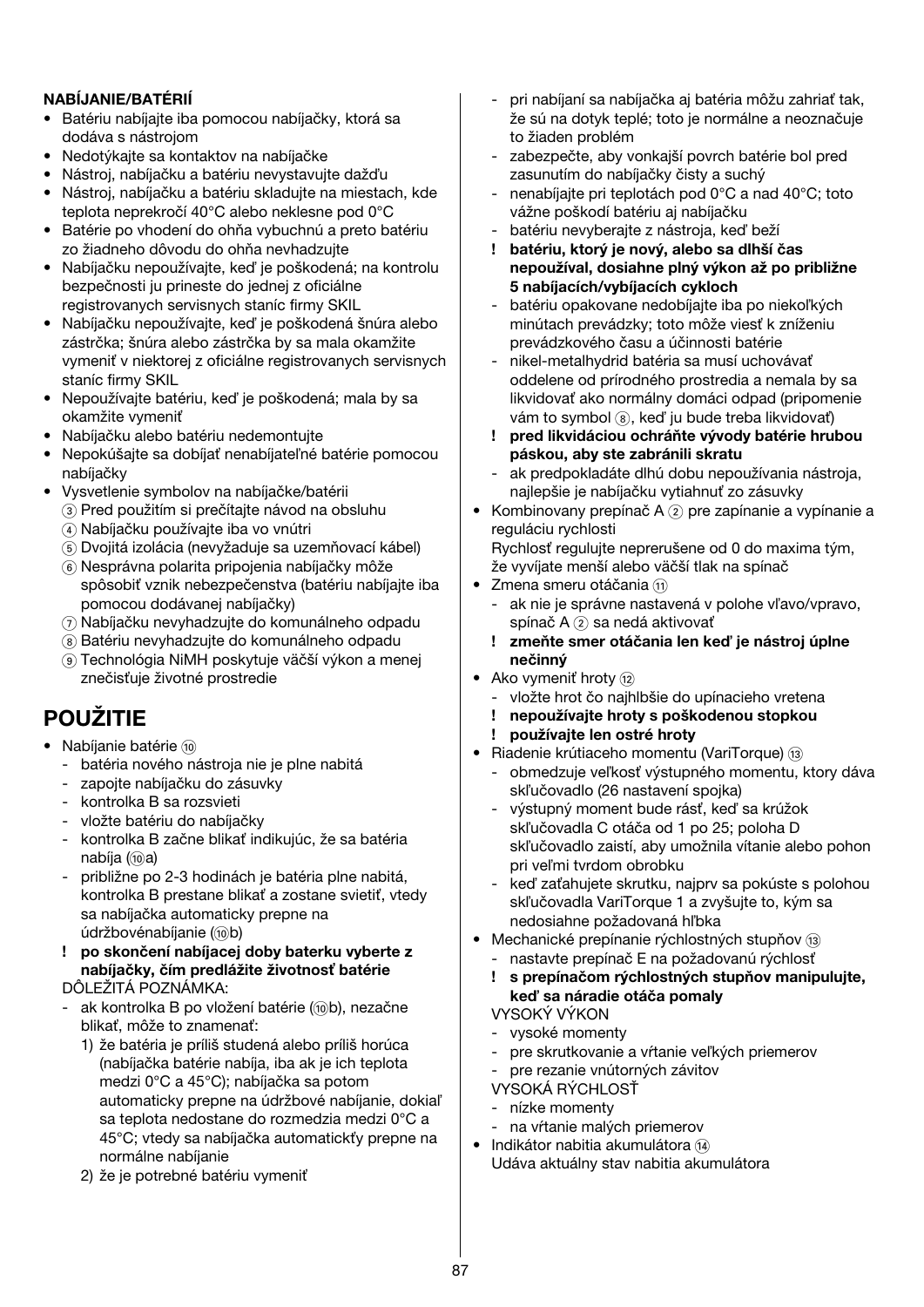- Držanie a vedenie nástroja
	- vetracie štrbiny H 2 udržuite nezakryté
	- na nástroj príliš netlačte; nechajte nástroj robiť prácu za Vás

### **RADU NA POUŽITIE**

- Vŕtanie železných kovov
	- keď je treba vyvŕtať väčšiu dieru, najskôr predvŕtajte menšiu dieru
	- natrite vŕtacie hroty z času na čas olejom
- Pri zaťahovaní skrutky v blízkosti rezu alebo na hrane dreva by sa mala predvŕtať diera, aby sa zabránilo prasknutiu dreva
- Pre optimálne použitie nástroja sa vyžaduje rovnomerný tlak na skrutku, hlavne pri vyberaní
- Pri zaskrutkovávaní do tvrdého dreva by sa mala predvŕtať diera
- Hladina vibrácií

 Hladina emisií od vibrácií uvedená na zadnej strane tohto návodu na obsluhu bola nameraná v súlade s normalizovaným testom uvedeným v norme EN 60745; môže sa používať na vzájomné porovnávanie náradí a na predbežné posúdenie vystavenia účinkom vibrácií pri používaní náradia pre uvedené aplikácie

- používanie náradia na rôzne aplikácie, alebo v spojení s rôznymi alebo nedostatočne udržiavanými doplnkami môže značne **zvýšiť** úroveň vystavenia
- časové doby počas ktorých je je náradie vypnuté alebo počas ktorých náradie beží ale v skutočnosti nevykonáva prácu môžu značne **znížiť** úroveň vystavenia
- **! chráňte sa pred účinkami vibrácií tak, že budete náradie a jeho príslušenstvo správne udržiavať, tak že nebudete pracovať so studenými rukami a tak že si svoje pracovné postupy správne zorganizujete**

## **ÚDRŽBA / SERVIS**

- Nástroj a nabíjačku uchovávajte čisté
	- nabíjacie kontakty v nabíjačke čistite pomocou alkoholu alebo čistiaceho prostriedku na kontakty
	- **! pred čistením nabíjačku vytiahnite zo zásuvky**
- Ak by nástroj/nabíjačka napriek starostlivej výrobe a kontrole predsa len prestal niekedy fungovať, treba dať opravu vykonať autorizovanej servisnej opravovni elektrického náradia SKIL
	- pošlite nástroj alebo nabíjačku bez rozmontovania spolu s dôkazom o kúpe; vášmu dílerovi alebo do najbližšieho servisného strediska SKIL (zoznam adries servisných stredisiek a servisný diagram nástroja sú uvedené na www.skileurope.com)

## **ŽIVOTNÉ PROSTREDIE**

• **Elektrické náradie, príslušenstvo a balenia nevyhadzujte do komunálneho odpadu** (len pre štáty EÚ)

- podľa európskej smernice 2002/96/EG o nakladaní s použitými elektrickými a elektronickými zariadeniami a zodpovedajúcich ustanovení právnych predpisov jednotlivých krajín sa použité elektrické náradie musí zbierať oddelene od ostatného odpadu a podrobiť ekologicky šetrnej recyklácii
- pripomenie vám to symbol  $(7)$ , keď ju bude treba likvidovať

## **HR**

### **Akumulatorska 2502/2602/2702 bušilica/odvijač**

### **UVOD**

- Alat je predviđen za bušenje u drvo, metal, keramiku i plastiku; uređaj s elektronskom regulacijom broja okretaja i hodom desno/lijevo prikladan je i za uvijanje vijaka i narezivanje navoja
- Pažlijvo pročitajte i sačuvajte ove upute za rukovanje 3

# **TEHNIČKI PODACI** 1

### **DIJELOVI ALATA (2)**

- **A** Prekidač za uključivanje/isključivanje i za kontrolu brzine
- **B** Lampica (punjač)
- **C** Prsten za odabir zakretnog momenta
- **D** Položaj-zaključano (stezna glava)
- **E** Prekidač za biranje brzina
- **F** Prekidač za promjenu smjera rotacije
- **G** Brzostezna glava
- **H** Otvori za strujanje zraka
- **J** Punjač

### **SIGURNOST**

### **OPĆE SIGURNOSNE UPUTE**

**PAŽNJA! Treba pročitati sve napomene o sigurnosti i upute.** Ako se ne bi poštivale napomene o sigurnosti i upute to bi moglo uzrokovati strujni udar, požar i/ili teške ozljede. **Sačuvajte sve napomene o sigurnosti i upute za buduću primjenu.** U daljnjem tekstu korišten pojam "električni alat" odnosi se na električne alate s priključkom na električnu mrežu (s mrežnim kabelom) i na električne alate s napajanjem iz aku baterije (bez mrežnog kabela).

- **1) SIGURNOST NA RADNOM MJESTU**
- a) **Vaše radno područje održavajte čisto i uredno.** Nered ili neosvijetljeno radno područje mogu doći do nezgoda.
- b) **S uređajem ne radite u okolini ugroženoj eksplozijom, u kojoj se nalaze zapaljive tekućine, plinovi ili prašina.** Električni alati proizvode iskre koje mogu zapaliti prašinu ili pare.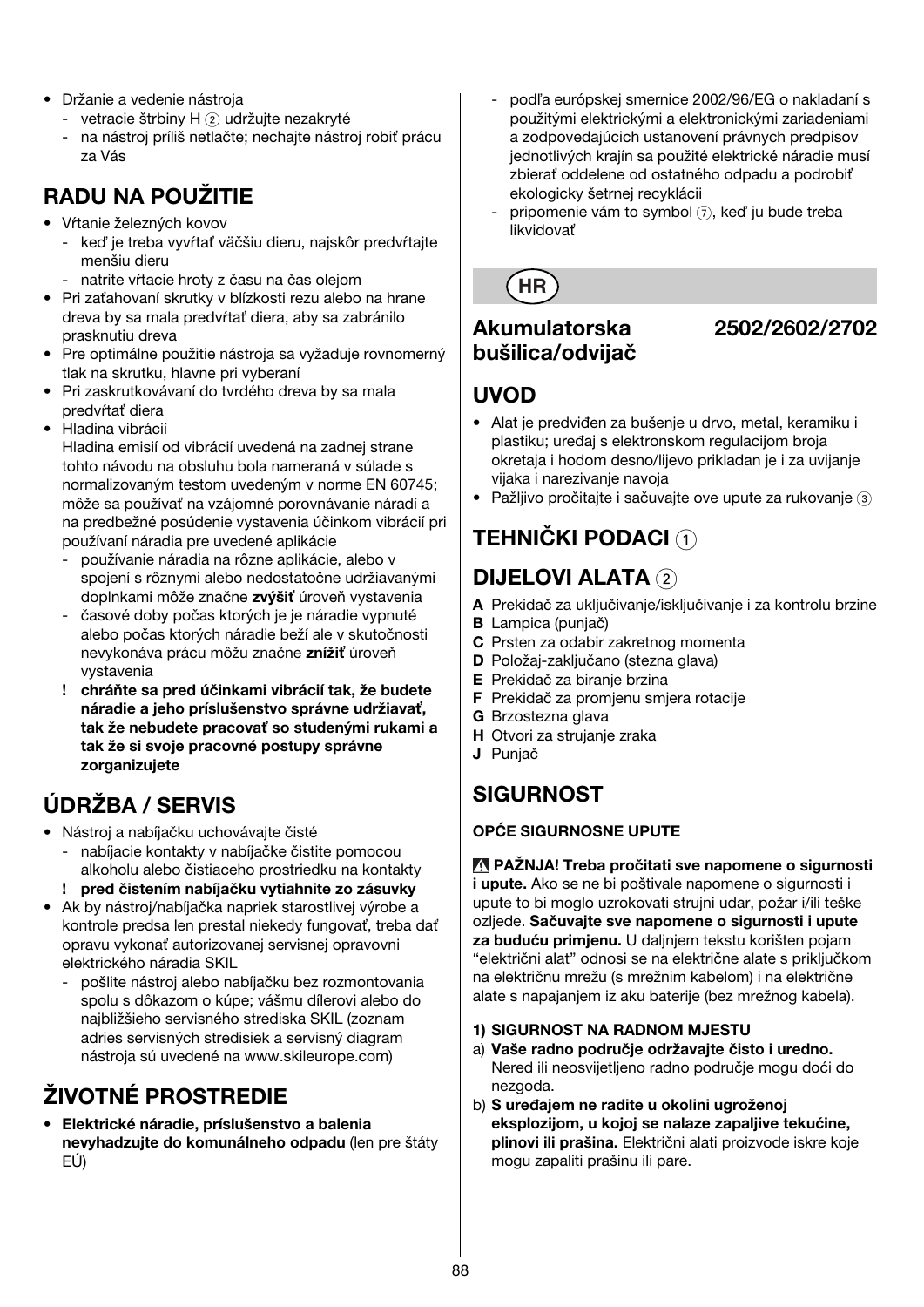- c) **Djecu i ostale osobe držite dalje tijekom korištenja električnog alata.** Ako bi skrenuli pozornost sa posla mogli bi izgubiti kontrolu nad uređajem.
- **2) ELEKTRIČNA SIGURNOST**
- a) **Priključni utikač uređaja treba odgovarati utičnici. Na utikaču se ni u kojem slučaju ne smiju izvoditi izmjene. Ne koristite adapterske utikače zajedno sa uređajima koji su zaštićeni uzemljenjem.** Originalni utikač i odgovarajuće utičnice smanjuju opasnost od električnog udara.
- b) **Izbjegavajte dodir tijela s uzemljenim površinama kao što su cijevi, centralno grijanje, štednjaci i hladnjaci.** Postoji povećana opasnost od električnog udara ako je vaše tijelo uzemljeno.
- c) **Držite uređaj dalje od kiše ili vlage.** Prodiranje vode u električni uređaj povećava opasnost od električnog udara.
- d) **Priključni kabel ne koristite za nošenje, vješanje ili za izvlačenje utikača iz utičnice. Držite kabel dalje od izvora topline, ulja, oštrih rubova ili pomičnih dijelova uređaja.** Oštećen ili usukan kabel povećava opasnost od električnog udara.
- e) **Ako s električnim uređajem radite na otvorenom, koristite samo produžni kabel odobren za uporabu na otvorenom.** Primjena produžnog kabela prikladnog za uporabu na otvorenom smanjuje opasnost od električnog udara.
- f) **Ako se ne može izbjeći uporaba električnog alata u vlažnoj okolini, upotrijebite sigurnosna sklopka za propuštanje u zemlju.** Upotrebom sigurnosne sklopke za propuštanje u zemlju smanjuje se opasnost od električnog udara.
- **3) SIGURNOST LJUDI**
- a) **Budite oprezni, pazite što činite i postupajte razumno kod rada s električnim alatom. Ne koristite uređaj ako ste umorni ili pod utjecajem opojnih sredstava, alkohola ili lijekova.** Trenutak nepažnje kod uporabe uređaja može doći do ozbiljnih ozljeda.
- b) **Nosite sredstva osobne zaštite i uvijek zaštitne naočale.** Nošenje sredstava osobne zaštite, kao što je zaštitna maska, sigurnosne cipele koje ne klize, zaštitne kacige ili štitnika za sluh, ovisno od vrste i primjene električnog alata, smanjuje opasnost od nezgoda.
- c) **Izbjegavajte nehotično puštanje u rad. Prije nego što ćete utaknuti utikač u utičnicu i/ili staviti akubateriju, provjerite je li električni alat isključen.** Ako kod nošenja električnog alata imate prst na prekidaču ili se uključen uređaj priključi na električno napajanje, to može dovesti do nezgoda.
- d) **Prije nego što uređaj uključite, uklonite alate za podešavanje ili vijčane ključeve.** Alat ili ključ koji se nalazi u rotirajućem dijelu uređaja može doći do nezgoda.
- e) **Ne precjenjujte svoje sposobnosti. Zauzmite siguran i stabilan položaj tijela i držite u svakom trenutku ravnotežu.** Na taj način možete uređaj bolje kontrolirati u neočekivanim situacijama.
- f) **Nosite prikladnu odjeću. Ne nosite široku odjeću ili nakit. Neka vaša kosa, odjeća i rukavice budu što dalje od pomičnih dijelova.** Mlohavu odjeću, nakit ili dugu kosu mogu zahvatiti pomični dijelovi uređaja.
- g) **Ako se mogu montirati naprave za usisavanje i hvatanje prašine, provjerite da li su iste priključene i da li se pravilno koriste.** Primjena naprave za usisavanje može smanjiti ugroženost od prašine.
- **4) BRIŽLJIVA UPORABA ELEKTRIČNIH ALATA**
- a) **Ne preopterećujte uređaj. Koristite za vaše radove za to predviđen električni alat.** S odgovarajućim električnim alatom radit ćete bolje i sigurnije, u navedenom području učinka.
- b) **Ne koristite električni alat čiji je prekidač neispravan.** Električni alat koji se više ne može uključiti ili isključiti, opasan je i treba se popraviti.
- c) **Izvucite utikač iz mrežne utičnice i/ili izvadite akubateriju prije podešavanja uređaja, zamjene pribora ili odlaganja uređaja.** Ovim mjerama opreza spriječit će se nehotično pokretanje uređaja.
- d) **Nekorištene električne alate spremite izvan dosega djece. Ne dopustite da uređaj koriste osobe koje s njim nisu upoznate ili koje nisu pročitale upute za uporabu.** Električni alati su opasni ako ih koriste neiskusne osobe.
- e) **Uređaj održavajte s pažnjom. Kontrolirajte da li pomični dijelovi uređaja besprijekorno rade i da nisu zaglavljeni, te da li su dijelovi polomljeni ili tako oštećeni da negativno djeluju na funkciju uređaja. Popravite oštećene dijelove prije uporabe uređaja.** Mnoge nezgode imaju svoj uzrok u loše održavanim uređajima.
- f) **Rezne alate održavajte oštrim i čistim.** Pažljivo održavani rezni alati s oštrim oštricama neće se zaglaviti i lakši su za vođenje.
- g) **Koristite električne alate, pribor, radne alate, itd., prema navedenim uputama. Pri tome uzmite u obzir radne uvjete i radove koje se izvode.** Uporaba električnih alata za neke druge primjene različite od predviđenih, može doći do opasnih situacija.
- **5) BRIŽLJIVA UPORABA AKUMULATORSKIH UREÐAJA**
- a) **Aku-baterije punite samo s punjačima koje preporučuje proizvođač.** Punjač koji je prikladan za jednu određenu vrstu aku-baterije, postoji opasnost od požara ako bi se koristio s nekom drugom akubaterijom.
- b) **Koristite iskljućivo samo aku-baterije koje su za određene električne alate predviđene.** Uporaba neke druge aku-baterije može doći do ozljeda i opasnosti od požara.
- c) **Nekorištenu aku-bateriju držite dalje od uredskih spajalica, kovanica, ključeva, čavala, vijaka ili drugih sitnih metalnih predmeta koji bi mogli prouzročiti premošćenje, kontakata.** Kratki spoj između kontakata aku-baterije može doći do opeklina ili do požara.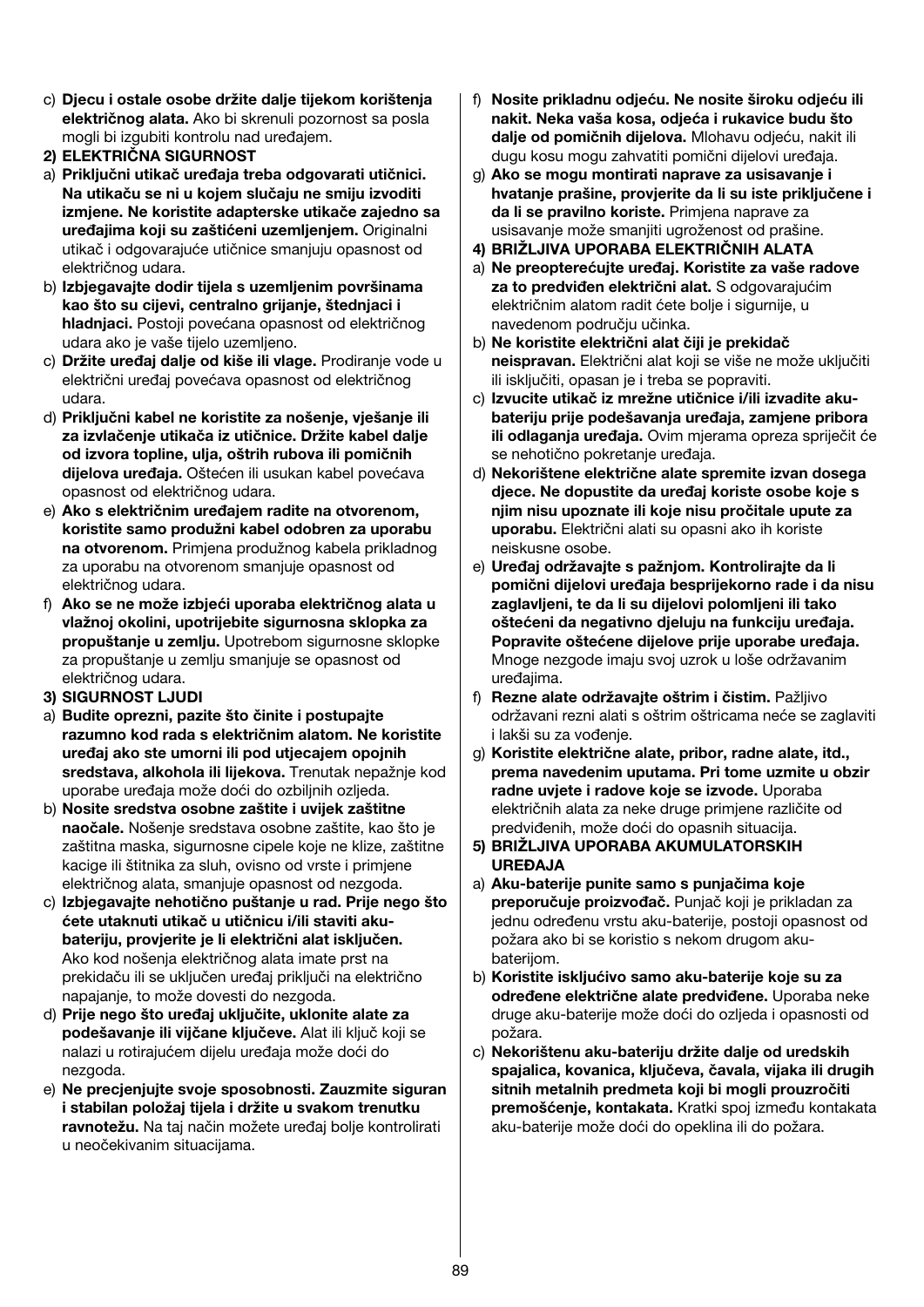- d) **Kod pogrešne primjene aku-baterije tekućina može iz nje isteći. Izbjegavajte dodir s ovom tekućinom. Kod slučajnog dodira s tekućinom, odmah s vodom isprati. Ako bi tekućina dospjela u oči, odmah zatražite liječničku pomoć.** Istekla tekućina može doći do nadražaja kože ili opeklina.
- **6) SERVIS**
- a) **Popravak uređaja prepustite samo kvalificiranom stručnom osoblju i samo s originalnim rezervnim dijelovima.** Na taj će se način postići održanje stalne sigurnosti uređaja.

#### **UPUTE ZA SIGURAN RAD ZA AKUMULATORSKI BUŠILICA/ODVIJAČIMA**

- Izbjegavajte oštećenja od vijaka, čavala i sličnih predmeta na vašem izratku; prije početka rada ih izvadite
- Uvijek provjerite napon naveden na tipskoj pločici punjača (punjači predviđeni za napone 230 V ili 240 V mogu se priključiti i na napajanje 220 V)
- U slučaju neuobičajenog ponašanja uređaja ili neobičnih šumova, uređaj treba odmah isključiti i izvući utikač iz mrežne utičnice
- SKIL može osigurati besprijekoran rad uređaja samo ako se koristi odgovarajući pribor, koji se može dobiti u specijaliziranoj trgovačkoj mreži ili kod ovlaštenog distributera SKIL proizvoda
- Upotrebljavajte pribor čija dopuštena brzina odgovara najvećoj brzini alata u praznom hodu
- Uređaj ne bi smjele koristiti osobe mlađe od 16 godina
- **Osigurajte izradak** (izradak je sigurnije pričvršćen pomoću stezaljke ili škripa nego da ga držite rukom)
- **Uređaj držite samo na izoliranim ručkama, ako izvodite radove kod kojih bi pribor mogao zahvatiti skrivene električne vodove ili vlastiti priključni kabel** (vodovi pod naponom stavljaju metalne dijelove električnog alata pod napon, što bi dovelo do električnog udara)
- **Koristite prikladne uređaje za traženje napona kako bi se pronašli skriveni napojni vodovi ili se savjetuje s lokalnim distributerom** (kontakt s električnim vodovima mogao bi doći do požara i električnog udara; oštećenje plinske cijevi moglo bi dovesti do eksplozije; probijanje vodovodne cijevi uzrokuje materijalne štete ili može uzrokovati električni udar)
- **Ne obrađujte materijal koji sadrži azbest** (azbest se smatra kancerogenim)
- Prašina od materijala kao što su boje koje sadrže olovo, neke vrste drveća, minerali i metal mogu biti opasne (dodir s prašinom ili njeno udisanje mogu prouzročiti alergične reakcije i/ili respiratorna oboljenja rukovatelja ili posmatrača); **nosite masku za zaštitu od prašine i radite s uređajem za ekstrakciju prašine ukoliko ga možete priključiti**
- Određene vrste prašine klasificiraju se kao karcinogenske (kao što su prašina hrastovine i bukovine), osobito u sudejstvu s aditivima za kondicioniranje drveta; **nosite masku za zaštitu od prašine i radite s uređajem za ekstrakciju prašine ukoliko ga možete priključiti**
- Nacionalni uvjeti za materijale s kojima želite raditi
- Prilikom promjene pribora, prenošenja ili spremanja alata obavezno prekidač F 2 postaviti u srednju poziciju (zaključano)

#### **PUNJENJE/AKU-BATERIJE**

- Bateriju punite isključivo preko isporučenog punjača
- Ne dirati kontakte u punjaču
- Uređaj/punjač/bateriju nikada ne izlagati djelovanju kiše
- Uređaj/punjač/bateriju spremajte uvijek kod temperatura prostorije nižih od 40°C i viših od 0°C
- U dodiru s vatrom baterije će eksplodirati, stoga ne spaljujte bateriju iz bilo kojih razloga
- Oštećene punjače ne puštati u rad; u tu svrhu uređaj i punjač treba predati u ovlašteni SKIL servis
- Punjač ne koristiti dalje ako je oštećen kabel ili utikač, nego odmah u ovlaštenom servisu zamijeniti ili mrežni utikač
- Oštećenu bateriju ne koristiti dalje nego je odmah zamijeniti
- Punjač ili bateriju nikada ne rastavljate niti zamjenjujte
- Ne pokušavajte punjačem puniti baterije koje nisu predviđene za punjenje
- Pojašnjenje simbola na punjaču/bateriji
	- 3 Prije upotrebe pročitajte korisnički priručnik
	- 4 Punjač koristite samo u zatvorenom prostoru
	- 5 Dvostruka izolacija (dozemna žica nije potrebna)
	- 6 Krivi polaritet spoja punjača može uzrokovati problem (punite bateriju samo pomoću punjača koji ste dobili s aparatom)
	- 7 Punjač ne bacajte u kučni otpad
	- 8 Bateriju ne bacajte u kučni otpad
	- 9 NiMH tehnologija daje više energije na način koji manje zagađuje okoliš

### **POSLUŽIVANJE**

- $\bullet$  Punjenje aku-baterije  $(10)$ 
	- aku-baterije novih uređaja nisu potpuno napunjeni
	- punjač priključiti na mrežni napon
	- upalit će se lampica B
	- bateriju uvući u punjač
	- lampica B trepti, čime se pokazuje punjenje (@a)
	- nakon oko 2-3 sata punjenja, baterija je potpuno napunjena i treptavi lampica B će zatim stalno pokazivati, nakon čega se punjač automatski prespaja na "punjenje za održanje" (10b)
	- **! baterija se nakon završenog postupka punjenja treba izvaditi iz punjača, na koji će se način produžiti vijek trajanja baterije**

#### VAŽNO:

- ukoliko lampica B nakon stavljanja baterije ne trepti (0b), to može značiti slijedeće:
	- 1) da je baterija suviše hladna ili suviše topla (punjenje je moguće samo kod temperatura baterije između 0°C i 45°C); punjač će se zatim automatski prespojiti na "punjenje za održanje", sve dok se ne dosegne temperatura između 0°C i 45°C, a zatim se punjač automatski prebacuje na normalno punjenje
	- 2) da se baterija mora zamijeniti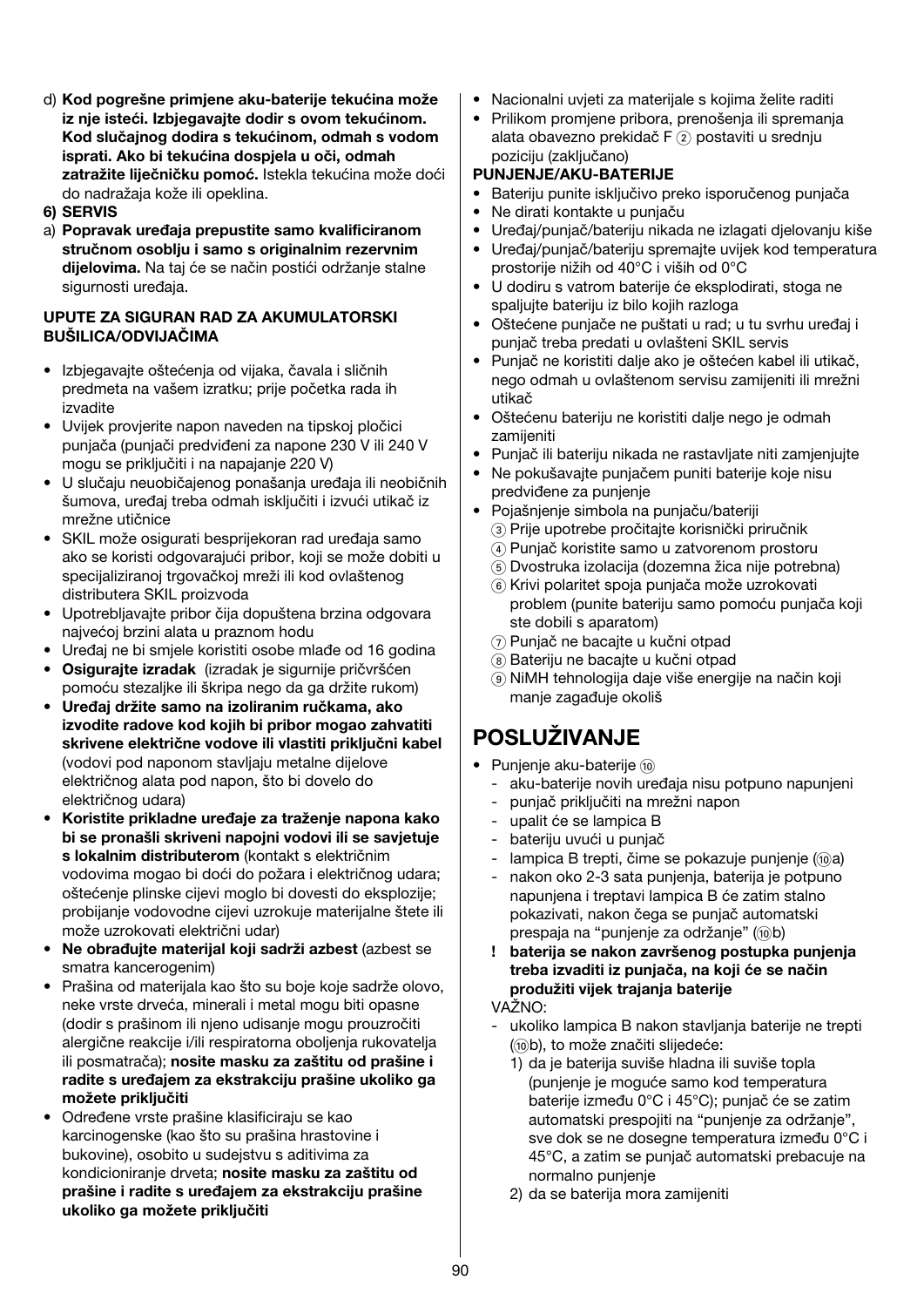- pri punjenju se punjač i baterija zagriju; to je normalno i ne predstavlja nikakav problem
- vanjske površine baterije trebaju biti suhe i čiste, prije nego što se baterija stavi u punjač
- kod temperatura nižih od 0°C i viših od 40°C treba izbjegavati punjenje; time se može oštetiti punjač i aku-baterija
- baterija se ne smije vaditi tijekom rada uređaja
- **! nova aku-baterija ili ona koja se nije dulje vrijeme koristila, dati će svoj puni učinak otprilike nakon 5 ciklusa punjenja/pražnjenja**
- aku-baterija se ne smije ponavljano puniti nakon svakog kratkog rada; to može rezultirati skraćenjem njenog vijeka trajanja i smanjenjem učinkovitosti akubaterije
- nikal-metalhidridna aku-baterija treba se propisno zbrinuti u otpad i ne smije se bacati u kućni otpad (na to podsjeća simbol (8)
- **! prije nego što aku-bateriju zbrinete u otpad, zaštitite njene polove**
- ako uređaj nećete dulje vrijeme koristiti, izvucite mrežni utikač punjača iz utičnice
- Kombinirani prekidač A 2 za uključivanje/isključivanje i kontrolu brzine

 Većim ili manjim pritiskom na prekidač, brzina se može bestupnjevito regulirati od nule do maksimalnog broja okretaja

- $\bullet$  Promjena smjera rotacije  $\textcircled{\tiny{1}}$ 
	- ako položaj lijevo/desno nije ispravno preskočio, prekidač A 2 se ne može aktivirati
	- **! smjer rotacije mijenjati samo dok alat miruje**
- Zamjena nastavaka @
	- umetnuti nastavak što dublje u steznu glavu
	- **! ne koristite nastavke s oštećenom drškom**
	- **! koriste se samo oštri bitovi**
- Kontrola zakretnog momenta (VariTorque) @
	- ograničava zakretni moment na steznoj glavi (26 namještanja spojke)
	- zakretni moment će se povećati ukoliko se prsten spojke C okrene iz položaja 1 na 25; u položaju D će spojka blokirati, kako bi se izvršili teži radovi bušenja i uvijanja vijaka
	- kod uvijanja nekog vijka počnite najprije s VariTorque položajem 1 i povećavajte nakon toga polako do dosizanja željene dubine
- Mehaničko biranje brzina @
	- prekidač E namjestiti na željenu brzinu
	- **! prekidač za biranje brzina pritisnite dok se uređaj polako okreće**

#### VELIKA SNAGA

- veliki zakretni moment
- za uvrtanje vijaka i bušenje rupa većih promjera
- za rezanie navoja
- VELIKI BROJ OKRETAJA
- mali zakretni moment
- za bušenje rupa manjih promjera
- Pokazivač stanja napunjenosti baterije (14) Pokazuje preostali kapacitet aku-baterije
- Držanje i vođenje uređaja
	- otvore za strujanje zraka H 2 držite nepokriveno
	- ne djelujte prevelikim pritiskom na uređaj; ostavite uređaju da radi za vas

### **SAVJETI ZA PRIMJENU**

- Kod bušenja metala
	- predbušiti manju rupu ako se buši velika rupa
	- nastavke po potrebi namazati uljem
- Kod uvijanja vijka na prednjem ili stražnjem dijelu nekog izratka od drva, treba se prethodno izbušiti rupa, kako bi se izbjeglo kalanje drva
- Za optimalnu uporabu uređaja potreban je stalni pritisak na vijak, posebno tijekom odvijanja
- Kod uvijanja vijka u tvrdo drvo treba se prethodno izbušiti rupa
- Razina vibracija

 Razina emitiranja vibracija navedena na poleđini ovog naputka za uporabu izmjerena je sukladno normiranom testu danom u EN 60745; ona se može koristiti za usporedbu jedne alatke s drugom, te preliminarnu procjenu izloženosti vibracijama pri uporabi alatke za navedene namjene

- uporaba ove alatke za druge namjene ili s drugim ili slabo održavanim nastavcima, može u značajnoj mjeri **uvećati** razinu izloženosti
- vrijeme tokom kojega je alatka isključena, ili je uključena ali se njome ne radi, može značajno **umanjiti** razinu izloženosti
- **! zaštitite se od posljedica vibracija održavanjem alatke i njezinih nastavaka, održavanjem Vaših ruku toplima, te organiziranjem Vaših obrazaca rada**

### **ODRŽAVANJE / SERVISIRANJE**

- Uređaj i punjač održavajte uvijek čistim
	- očistite kontakte punjača ili s alkoholom ili s čistačem kontakata
	- **! prije čišćenja punjača treba izvući njegov mrežni utikač**
- Ako bi uređaj/punjač unatoč brižljivih postupaka izrade i ispitivanja ipak prestao raditi, popravak treba prepustiti ovlaštenom servisu za SKIL električne alate
	- uređaj ili punjač treba **nerastavljeno** predati, zajedno s računom o kupnji u najbližu SKIL ugovornu servisnu radionicu (popise servisa, kao i oznake rezervnih dijelova uređaja možete naći na adresi www.skileurope.com)

### **ZAŠTITA OKOLIŠA**

- **Električne alate, pribor i ambalažu ne bacajte u kučni otpad** (samo za EU-države)
	- prema Europskoj direktivi 2002/96/EG o staroi električnoj i elektroničkoj opremi i njenoj primjeni u skladu sa nacionalnim zakonom, istrošeni električni alati moraju se sakupljati odvojeno i odvesti u posebne pogone za reciklažu
	- na to podsjeća simbol (7) kada se javi potreba za odlaganjem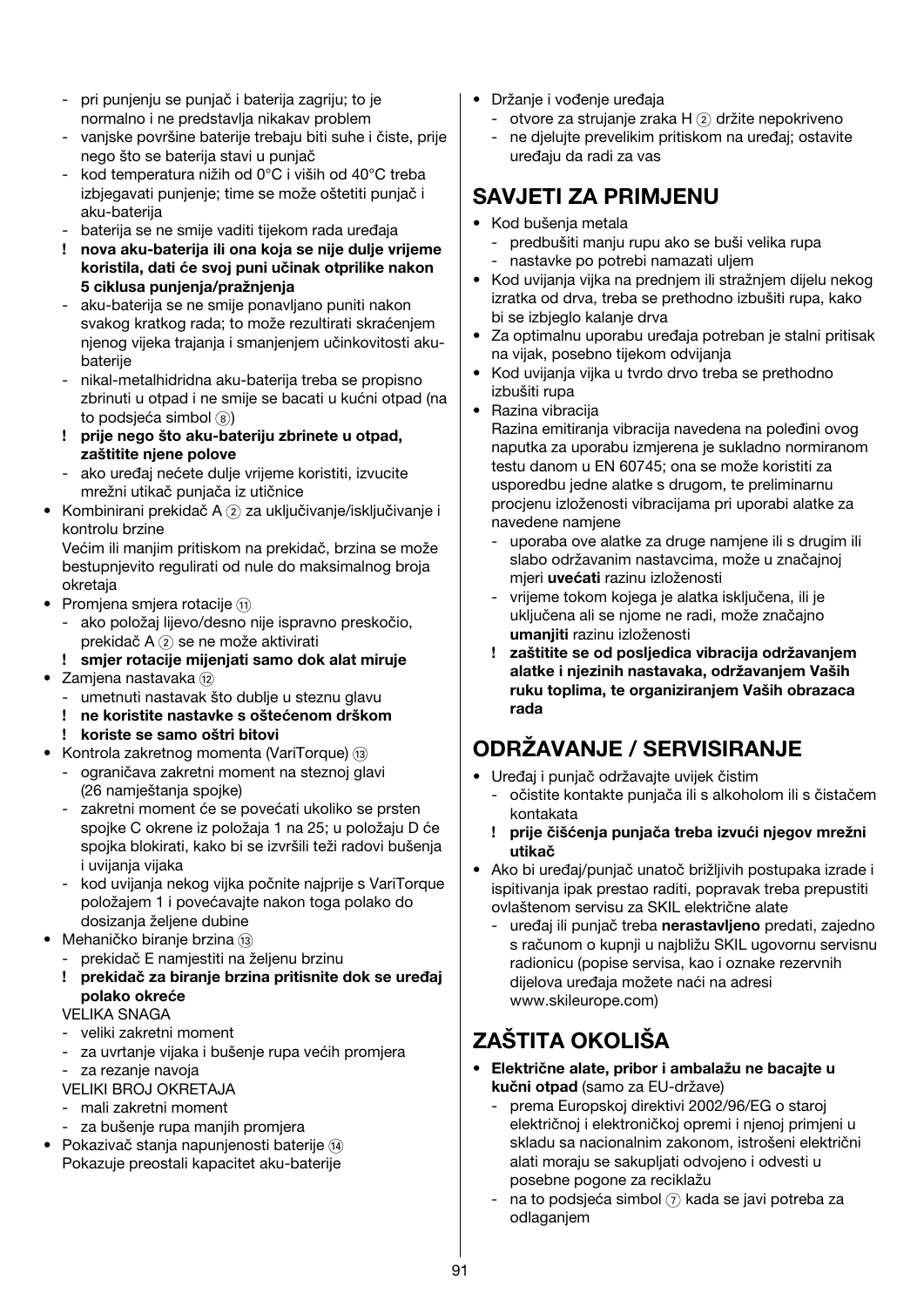

### **Akumulatorska 2502/2602/2702 bušilica/uvrtač**

### **UPUTSTVO**

- Alat je namenjen bušenju drveta, metala, keramike i plastike; alat sa automatskim regulisanjem obrtnog momenta i levim i desnim smerom obrtanja je takođe namenjen uvrtanju šrafova
- Pažljivo pročitajte i sačuvajte ova uputstva za rukovanje 3

## **TEHNIČKI PODACI** (1)

### **ELEMENTI ALATA** 2

- **A** Prekidač za uključivanje/isključivanje i kontrolu brzine
- **B** Svetlo (punjač)
- **C** Prsten za kontrolu obrtnog momenta
- **D** Pozicija zaključavanja (spojnica)
- **E** Prekidač za biranje brzine
- **F** Prekidač za promenu smera rotacije
- **G** Brzostežući futer
- **H** Prorezi za hlađenje
- **J** Punjač

### **BEZBEDNOST**

### **TA UPUTSTVA ZA BEZBEDAN RAD**

#### **PAŽNJA! Čitajte sva upozorenja i uputstva.**

Propusti kod pridržavanja upozorenja i uputstava mogu imati za posledicu električni udar, požar i/ili teške povrede. **Čuvajte sva upozorenja i uputstva za budućnost.** Pojam upotrebljen u upozorenjima "električni alat" odnosi se na električne alate sa radom na mreži (sa mrežnim kablom) i na električne alate sa radom na akumulator (bez mrežnog kabla).

### **1) SIGURNOST NA RADNOM MESTU**

- a) **Držite Vaše područje rada čisto i pospremljeno.** Nered ili neosvetljena radna područja mogu voditi nesrećama.
- b) **Ne radite sa aparatom u okolini ugroženoj od eksplozija u kojoj se nalaze zapaljive tečnosti, gasovi ili prašine.** Električni alati proizvode varnice, koje mogu zapaliti prašinu ili isparenja.
- c) **Za vreme korišćenja električnog alata držite podalje decu i druge osobe.** Kod skretanja možete izgubiti kontrolu nad aparatom.
- **2) ELEKTRIČNA SIGURNOST**
- a) **Utikač za priključak aparata mora odgovarati utičnoj kutijici. Utikač se nesme nikako menjati. Ne upotrebljavajte adaptere utikača zajedno sa aparatima sa uzemljenom zaštitom.** Ne promenjeni utikači i odgovarajuće utičnice smanjuju rizik od električnog udara.
- b) **Izbegavajte telesni kontakt sa uzemljenim gornjim površinama, kao što su cevi, grejanja, šporeti i rashladni ormani.** Postoji povećani rizik od električnog udara, ako je Vaše telo uzemljeno.
- c) **Držite aparat podalje od kiše ili vlage.** Prodiranje vode u električni aparat povećava rizik od električnog udara.
- d) **Ne koristite kabl da bi aparat nosili, obesili ili ga izvlačili iz utičnice. Držite kabl dalje od vreline, ulja, oštrih ivica ili pokretnih delova aparata.** Oštećeni ili zamršeni kablovi povećavaju rizik od elektrinog udara.
- e) **Ako sa nekim električnim alatom radite u prirodi, upotrebljavajte samo produžne kablove koji su dozvoljeni za spoljno područje.** Upotreba produžnog kabla pogodnog za spoljno područje smanjuje rizik od električnog udara.
- f) **Ako rad električnog alata ne može da se izbegne u vlažnoj okolini, koristite prekidač strujne zaštite pri kvaru.** Upotreba prekidača strujne zaštite pri kvaru smanjuje rizik od električnog udara.
- **3) SIGURNOST OSOBA**
- a) **Budite pažljivi, pazite na to, šta radite i idite razumno na posao sa električnim alatom. Ne upotrebljavajte aparat, kada ste umorni ili pod uticajem droga, alkohola ili lekova.** Momenat nepažnje kod upotrebe aparata može voditi do ozbiljnih povreda.
- b) **Nosite ličnu zaštitnu opremu i uvek zaštitne naočare.** Nošenje lične zaštitne opreme, kao maske za prašinu, sigurnosne cipele koje ne klizaju, zaštitni šlem ili zaštitu za sluh, zavisno od vrste i upotrebe električnog alata, smanjujete rizik od povreda.
- c) **Izbegavajte nenamerno puštanje u rad. Uverite se da je električni alat isključen, pre nego što ga priključite na struju i/ili na akumulator, uzmete ga ili nosite.** Ako prilikom nošenja električnog alata držite prst na prekidaču ili aparat uključen priključujete na struju, može ovo voditi nesrećama.
- d) **Uklonite alate za podešavanje ili ključeve za zavrtnje, pre nego što uključite aparat.** Alat ili ključ koji se nalazi u delu aparata koji se okreće, može voditi povredama.
- e) **Ne precenjujte sebe. Pobrinite se da sigurno stojite i održavajte u svako doba ravnotežu.** Na taj način možete bolje kontrolisati aparat u neočekivanim situacijama.
- f) **Nosite pogodno odelo. Ne nosite široko odelo ili nakit. Držite kosu, odelo i rukavice podalje od pokretnih delova.** Opušteno odelo, nakit ili duža kosa mogu biti zahvaćeni od rotirajućih delova.
- g) **Ako se mogu montirati uredjaji za usisavanje prašine i uredjaji za hvatanje prašine, uverite se da li su priključeni i ispravno koriste.** Upotreba usisavanja prašine može smanjiti opasnosti od prašine.
- **4) BRIŽLJIVO OPHODJENJE I KORIŠĆENJE ELEKTRIČNIH ALATA**

#### a) **Ne preopterećujte aparat. Upotrebljavajte za Vaš posao električni alat odredjen za to.** Sa odgovarajućim električnim alatom radićete bolje i sigurnije u navedenom području rada.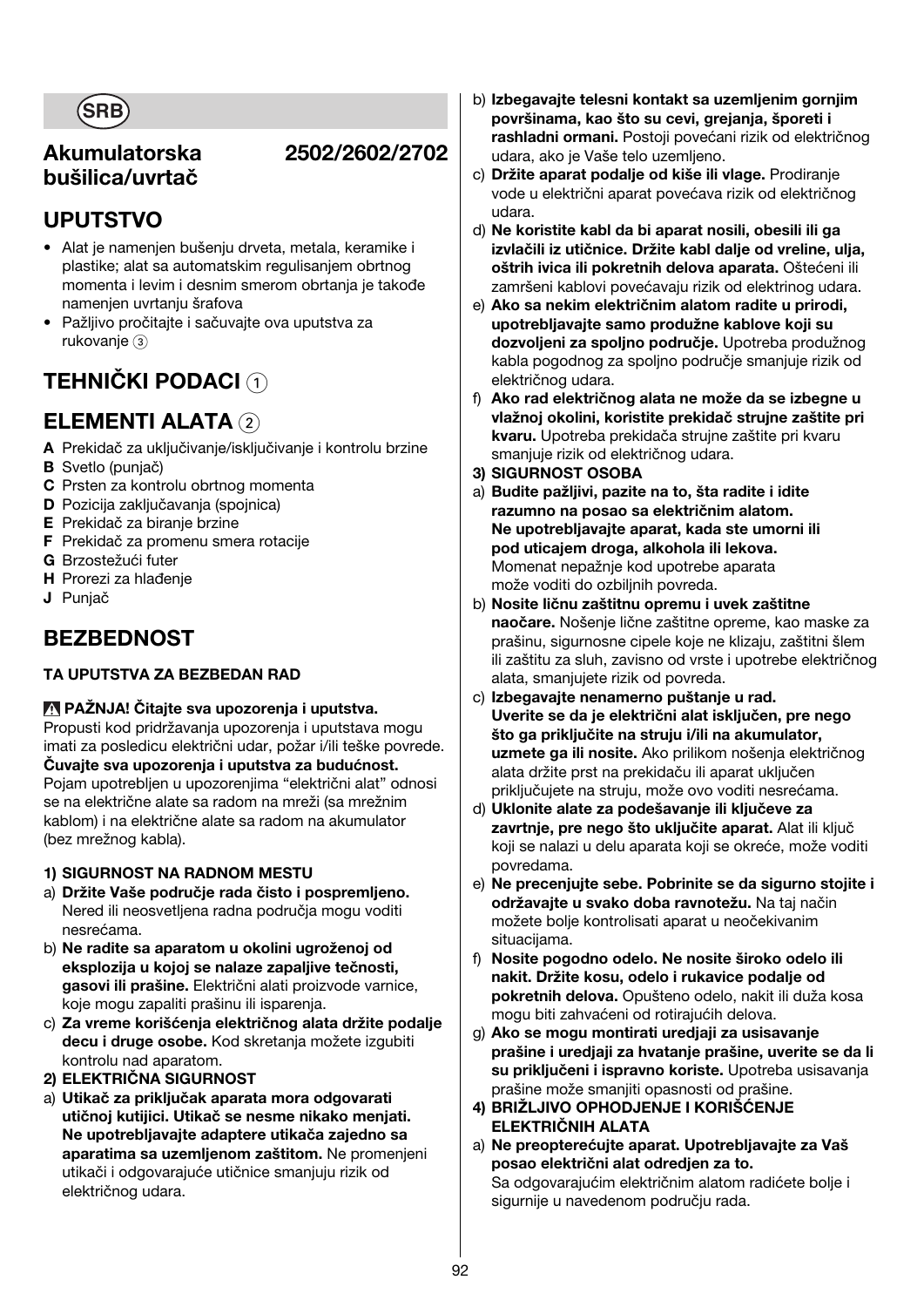- b) **Ne upotrebljavajte električni alat, čiji je prekidač u kvaru.** Električni alat koji više ne može da se uključi ili isključi je opasan i mora da se popravi.
- c) **Izvucite utikač iz utičnice i/ili uklonite akumulator pre nego što preduzmete podešavanja na aparatu, promenu delova pribora ili ostavite aparat.** Ova mera opreza sprečava nenameran start aparata.
- d) **Čuvajte nekorišćene električne alate izvan domašaja dece. Ne dopustite osobama da koriste aparat, koje ga ne poznaju ili nisu pročitali ova uputstva.** Električni alati su opasni, ako ih koriste neiskusne osobe.
- e) **Održavajte aparat brižljivo. Kontrolišite, da li pokretni delovi aparata funkcionišu besprekorno i ne slepljuju, da li su delovi slomljeni ili tako oštećeni, da je funkcija aparata oštećena. Popravite oštećene delove pre upotrebe aparata.** Mnoge nesreće imaju svoj uzrok u loše održavanim električnim alatima.
- f) **Držirte alate za sečenja oštre i čiste.** Brižljivo negovani alati za sečenje sa oštrim sečivima manje slepljuju i lakše se vode.
- g) **Upotrebljavajte električne alate, pribor, alate koji se umeću itd. prema ovim uputstvima. Obratite pažnju pritom na uputstva za rad i posao koji treba izvesti.** Upotreba električnih alata za druge od propisanih namena može voditi opasnim situacijama.
- **5) BRIŽLJIVO OPHODJENJE I KORIŠĆENJE APARATA SA AKUMULATOROM**
- a) **Punite akumulator samo u aparatima za punjenje koje propisuje proizvodjač.** Za aparat za punjenje koji je pogodan za odredjenu vrstu akumulatora, postoji opasnost od požara, ako se upotrebljava sa drugim akumulatorom.
- b) **Upotrebljavajte samo za to predvidjene akumulatore u električnim alatima.** Upotreba drugih akumulatora može voditi povredama i opasnosti od požara.
- c) **Držite ne korišćen akumulator podalje od kancelarijskih spajalica, novčića, ključeva, eksera, zavrtanja ili drugih malih metalnih predmeta koji mogu prouzrokovati premošćavanje kontakata.** Kratak spoj izmedju kontakata akumulatora može imati za posledicu zagorevanje ili vatru.
- d) **Kod pogrešne primene može izaći tečnost iz akumulatora. Izbegvajte kontakt sa njom. Kod slučajnog kontakta isperite sa vodom. Ako tečnost dodje u dodir sa očima, potražite i lekarsku pomoć dodatno.** Tečnost akumulatora koja može izaći napolje može voditi nadražajima kože ili opekotinama.
- **6) SERVIS**
- a) **Neka Vam Vaš aparat popravlja samo kvalifikovano stručno osoblje i samo sa originalnim rezervnim delovima.** Na taj način se obezbedjuje da ostane sačuvana sigurnost aparata.

#### **SIGURNOSNA UPUTSTVA ZA AKUMULATORSKE BUŠILICE/UVRTAČE**

• Izbegavajte oštećenja od šrafova, eksera i drugih predmeta na vašem području rada; uklonite ih pre nego što započnete rad

- Uvek se uverite da je napon struje isti kao i napon naveden na punjaču (punjači od 230 V ili 240 V mogu takođe biti priključeni na napon od 220 V)
- U slučaju električnog ili mehaničkog kvara odmah isključiti alat ili izvući punjač iz struje
- SKIL može priznati garanciju samo ukoliko je korišćen odgovarajući pribor koji možete da nabavite kod svog SKIL prodavca
- Koristite samo pribor čija je dozvoljena brzina u najmanju ruku jednaka najvećoj brzini pri praznom hodu električnog alata
- Ovaj alat ne treba da koriste osobe ispod 16 godina
- **Obezbedite radni predmet** (radni predmet stegnut pomoću stega ili nečeg sličnog je mnogo stabilniji neko kada se drži rukom)
- **Hvatajte električni alat samo za izolovane hvataljke, ako izvodite radove, kod pribor može sresti skrivene vodove struje ili vlastiti mrežni kabl** (kontakt sa vodom koji provodi napon stavlja i metalne delove električnog alata pod napon i vodi električnom udaru)
- **Koristite odgovarajuće aparate za proveru dali se u zidu koji bušimo nalaze skrivene instalacije, ili za taj posao nađite odgovarajuće preduzeće** (kontakt sa električnim vodovima može izazvati požar ili električni udar; oštećenje gasovoda može izazvati eksploziju; probijanje cevi sa vodom uzrokuje štete ili može izazvati električni udar)
- **Ne obradjujte nikakav materijal koji sadrži azbest** (azbest važi kao izazivać raka)
- Prašina od materijala, kao što su boja koja sadrži olovo, neke vrste drveta, minerali i metal, može biti opasna (dodir ili udisanje prašine može prouzrokovati alergijske reakcije i/ili respiratorna oboljenja rukovaoca i lica u blizini); **nosite masku protiv prašine i radite uz uključeni uređaj za ekstrakciju prašine kada radite na mestima gde ju je moguće priključiti**
- Određene vrste prašine su klasifikovane kao kancerogene (kao što su prašina hrastovine i bukovine), posebno u sadejstvu sa aditivima za pripremu drveta; **nosite masku protiv prašine i radite uz uključeni uređaj za ekstrakciju prašine kada radite na mestima gde ju je moguće priključiti**
- Prati nacionalne propise vezane za prašinu koja se proizvodi prilikom rada na obrađivanim materijalima
- Uverite se da je prekidač F 2 u srednjoj poziciji (blokada) pre nego što počnete da podešavate alat , menjate pribor ili nosite alat

### **PUNJENJE/BATERIJA**

- Punite bateriju samo punjačem koji se isporučuje uz alat
- Nemojte dodirivati kontakte u punjaču
- Ne izlažite alat/punjač/bateriju kiši
- Odlažite alat/punjač/bateriju na msetima gde temperatura neće preći 40°C niti pasti ispod 0°C
- Baterije će eksplodirati ako se izlože vatri, zato nikada ne palite baterije
- Nemojte koristiti punjač ako su oštećeni; odnesite ih ovlašćeni SKIL servis da ih pregledaju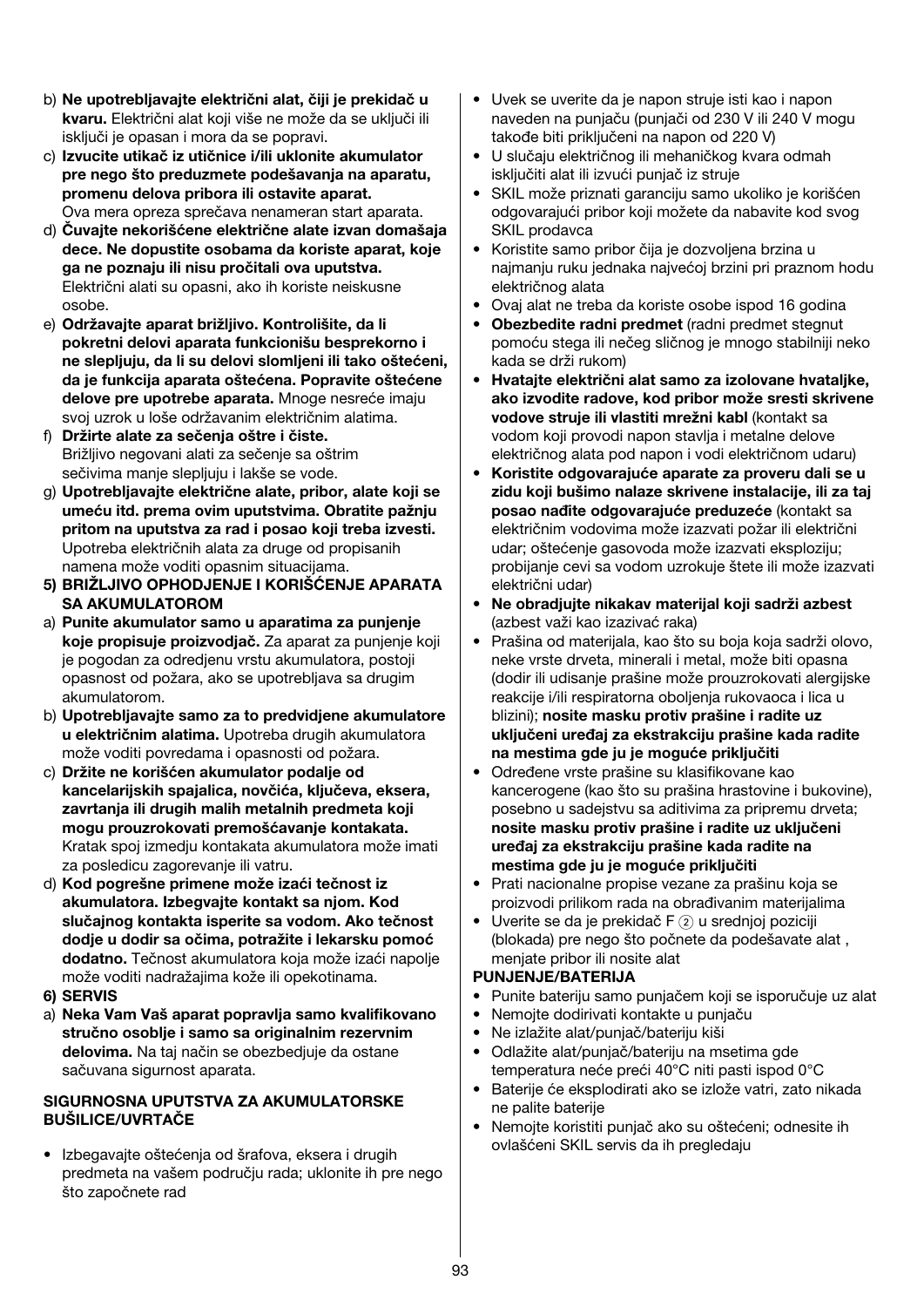- Nemojte koristiti punjač ako su mu oštećeni kabl ili utikač; oni treba odmah da budu zamenjeni u nekom od ovlašćenih SKIL servisa
- Nemojte koristiti oštećenu bateriju; odmah je treba zameniti
- Nemojte izgubiti bateriju ili punjač
- Nemojte puniti punjačem baterije koje se ne pune
- Opis simbola za punjač/bateriju
	- 3 Pročitajte uputstvo za korišćenje pre prve upotrebe
	- 4 Punjač koristite samo unutra
	- 5 Dvostruka izolacija (nije potrebna žica za uzemljenje)
	- 6 Nepravilno povezani polaritet punjača može prouzrokovati opasnost (bateriju punite samo pomoću originalnog punjača)
	- 7 Punjač ne odlažite u kućne otpatke
	- 8 Bateriju ne odlažite u kućne otpatke
	- 9 NiMH tehnologija obezbeđuje više energije uz manje štetnih uticaja na okolinu

### **UPUTSTVO ZA KORIŠĆENJE**

- $\bullet$  Punjenje baterije  $\omega$ 
	- baterija kod novih alata nije potpuno napunjena
	- uključite punjač u izvor napajanja
	- upaliće se svetlo B
	- umetnite bateriju u punjač
	- svetlo B će početi da trepti, što označava da se baterija puni (@a)
	- posle otprilike 2-3 sata baterija je napunjena; svetlo B trepti i zatim neprestano svetli, a punjač automatski prelazi na punjenje radi održavanja (10b)
	- **! uklonite bateriju iz punjača posle punjenja jer time podužavate životni vek baterije**

#### VAŽNO:

- ukoliko svetlo B ne počne da trepti posle umetanja baterije (@b), to može da znači da:
	- 1) je baterija ili previše hladna ili pretopla (punjač puni baterije samo kada je temperatura baterije između 0°C i 45°C); punjač tada automatski prelazi na punjenje radi održavanja dok se ne postigne temperatura između 0°C i 45°C, kada punjač automatski prelazi na punjenje radi održavanja 2) bateriju treba zameniti
- punjač i bateriju se mogu zagrejati tokom punjenja; to je normalno i ne znači nikakav kvar
- uverite se da je spoljna površina baterije čista i suva pre nego što je stavite u punjač
- nemojte puniti bateriju iznad 40°C niti ispod 0°C; to bi ozbiljno oštetilo bateriju i punjač
- nemojte vaditi bateriju iz alata dok alat radi
- **! bateriju koji je nov ili duže van upotrebe daje svoju punu snagu tek posle približno 5 ciklusa punjenja/pražnjenja**
- nemojte ponovo puniti betriju posle samo par minuta rada jer će to samniti njenu efikasnost
- nikl-metalhidrid bateriju treba čuvati alje od namirnica i ne treba reciklirati kao normalan otpad (simbol 8) će vas podsetiti na to)
- **! da bi se izbegli kratki spojevi je baterija zaštićena debljom trakom**
- ako nastupi duži period mirovanja alata, najbolje je isključiti punjač iz struje
- $\bullet$  Kombinovani prekidač A $\odot$  za uključivanje/isključivanje i kontrolu brzine

 Možete kontrolisati brzinu od najmanje do najveće menjanjem pritiska na obaraču

- $\bullet$  Izmena smera rotacije  $\omega$ 
	- ako leva/desna pozicija ne ulegnu kako treba, prekidac A 2 nece moci biti strtovan
	- **! smer rotacije menjati samo kada alat potpuno miruje**
- Izmena bitseva @
	- stavite bit što je moguće dublie u futer bušilice
	- **! ne koristite bitseve sa oštećenim prihvatom**
	- **! koristiti samo oštre bitseve**
- Kontrola obrtnog momenta (VariTorque) (i3)
	- ograničava snagu izlaznog obrtnog momenta dobijenu steznom glavom (podešavanje po 26 stepeni)
	- izlazni obrtni momenat se povećava prilikom obrtanja prstena spojnice C od 1 do 25; pozicija D će zaključati spojnicu da bi se omogućilo bušenje ili rad na otpornijim površinama
	- ako uvrćete šraf, prvo probajte sa VariTorque pozicijom 1 i povećavajte dok ne dostignete željenu dubinu
- Mehaničko biranje brzina @
	- podesiti prekidač E na dozvoljenu brzinu
	- **! aktivirajte prekidač za biranje brzina dok alat radi niskom brzinom**

#### NISKA BRZINA

- visoki obrtni momenat
- za uvrtanje šrafova i bušenje velikih prečnika
- za uvrtanje navoja

#### VISOKA BRZINA

- niski obrtni momenat
- za bušenje malih prečnika
- $\bullet$  Indikator kapaciteta baterije  $\tan$ Prikazuje preostali kapacitet baterije
- Držanje i upravljanje alata
	- prorezi za hlađenje H 2 moraju da budu otvoreni
	- ne pritiskati alat previše, pustite da alat sam radi

### **SAVETI ZA PRIMENU**

- Pri bušenju metala
	- prvo izbušiti malu rupu ako Vam je potrebna veća rupa
	- bitseve povremeno namazati uljem
- Pri uvrtanju šrafova na krajevima drveta prvo treba izbušiti malu rupu da bi se izbeglo listanje drveta
- Za optimalno korišćenje alata potreban je stalan pritisak na šraf, posebno pri odstranjivanju istih
- Ako uvrćete šraf u tvrdo drvo potrebno je prethodno izbušite rupu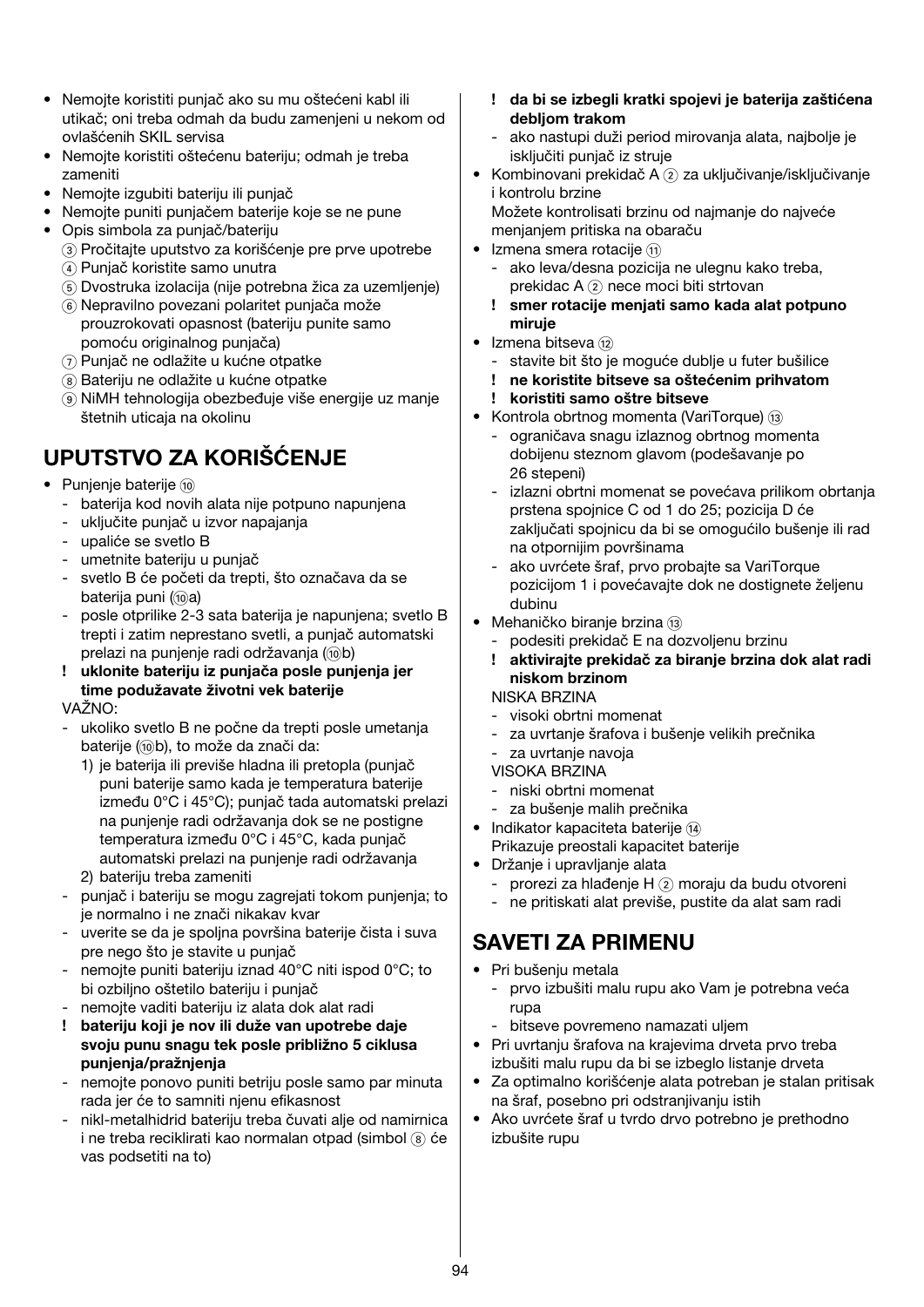• Nivo vibracija

 Nivo emisije vibracija naznačen na poleđini ovog uputstva za upotrebu izmeren je u skladu sa standardizovanim testom datim u EN 60745; on se može koristiti za upoređenje jedne alatke sa drugom, kao i za preliminarnu procenu izloženosti vibracijama pri korišćenju ove alatke za pomenute namene

- korišćenje alatke u drugačije svrhe ili sa drugačijim ili slabo održavanim nastavcima može značajno **povećati** nivo izloženosti
- vreme kada je alatka isključena ili kada je uključena, ali se njome ne radi, može značajno **smanjiti** nivo izloženosti
- **! zaštitite se od posledica vibracija održavanjem alatke i njenih nastavaka, održavajući Vaše ruke toplim i organizovanjem Vaših radnih obrazaca**

### **ODRŽAVANJE / SERVIS**

- Održavajte alat i punjač čistim
	- čistite kontakte u punjaču alkoholom ili specijalnim sredstvom za čišćenje
	- **! pre nego što počnete sa čišćenjem izvucite punjač iz struje**
- Ako bi alat/punjač i pored brižljivog postupka izrade i kontrole nekada otkazao, popravku mora vršiti neki autorizovani servis za SKIL-električne alate
	- pošaljite **nerastavljeni** alat i punjač zajedno sa potvrdom o kupovini vašem nabavljaču ili najbližem SKIL servisu (adrese i oznake rezervnih delova možete naći na www.skileurope.com)

### **ZAŠTITA OKOLINE**

- **Električne alate, pribora i ambalaže ne odlažite u kućne otpatke** (samo za EU-države)
	- prema Europskoj direktive 2002/96/EG o staroj električnoj I elektronskoj opremi i njenoj upotrebi u skladu sa nacionalnim pravom,električni alati koji su istrošeni moraju biti sakupljeni odvojeno i dostavljeni pogonu za reciklažu
	- simbol  $(\widehat{7})$  će vas podsetiti na to

# **SLO**

# **vrtalnik/vijačnik**

# **Akumulatorski 2502/2602/2702**

### **UVOD**

- To orodje je namenjeno za vrtanje v les, kovino, keramiko in plastiko; orodje z elektronsko regulacijo števila vrtljajev in levo/desno smerjo vrtenja je primerno tudi za privijanje in vrezovanje navojev
- Preberite in shranite navodila za uporabo  $(3)$

### **LASTNOSTI** 1

### **DELI ORODJA** 2

- **A** Vklopno/izklopno stikalo in za nadzor hitrosti
- **B** Lučka (polnilec)
- **C** Obroč za nastavitev momenta
- **D** Zaklenjeni položaj (sklopka)
- **E** Stikalo za izbiro stopnje
- **F** Stikalo za preklop smeri vrtenja
- **G** Hitrovpenialna glava
- **H** Ventilacijske reže
- **J** Polnilec

### **VARNOST**

#### **SPLOŠNA VARNOSTNA NAVODILA**

#### **OPOZORILO! Preberite vsa opozorila in napotila.**

Napake zaradi neupoštevanja spodaj navedenih opozoril in napotil lahko povzročijo električni udar, požar in/ali težke telesne poškodbe. **Vsa opozorila in napotila shranite, ker jih boste v prihodnje še potrebovali.**

Pojem "električno orodje", ki se pojavlja v nadaljnjem besedilu, se nanaša na električna orodja z električnim pogonom (z električnim kablom) in na akumulatorska električna orodja (brez električnega kabla).

#### **1) VARNOST NA DELOVNEM MESTU**

- a) **Poskrbite, da bo Vaše delovno mesto vedno čisto in urejeno.** Nered ali neosvetljena delovna področja lahko povzročijo nezgode.
- b) **Prosimo, da orodja ne uporabljate v okolju, kjer je nevarnost za eksplozije in v katerem se nahajajo gorljive tekočine, plini in prah.** Električna orodja povzročajo iskrenje, zato se gorljivi prah ali pare lahko vnamejo.
- c) **Ne dovolite otrokom in drugim osebam, da bi se medtem ko delate, približali električnemu orodju.** Druge osebe lahko odvrnejo Vašo pozornost drugam in izgubili boste nadzor nad orodje.
- **2) ELEKTRIČNA VARNOST**
- a) **Vtič mora ustrezati električni vtičnici in ga pod nobenim pogojem ne smete spreminjati. Uporaba adapterskih vtičev v kombinaciji z ozemljena orodja ni dovoljena.** Originalni oziroma nespremenjeni vtiči in ustrezne vtičnice zmanjšujejo tveganje električnega udara.
- b) **Izogibajte se telesnemu stiku z ozemljenimi površinami, na primer s cevmi, grelci, štedilniki in hladilniki.** Če je ozemljeno tudi vaše telo, obstaja povečano tveganje električnega udara.
- c) **Zavarujte orodje pred dežjem ali vlago.** Vdor vode v električno orodje povečuje tveganje električnega udara.
- d) **Električnega kabla ne uporabljajte za prenašanje ali obešanje orodja in ne vlecite vtič iz vtičnice tako, da vlečete za kabel. Zavarujte kabel pred vročino, oljem, ostrimi robovi in premikajočimi se deli orodja.** Poškodovani ali prepleteni kabli povečujejo tveganje električnega udara.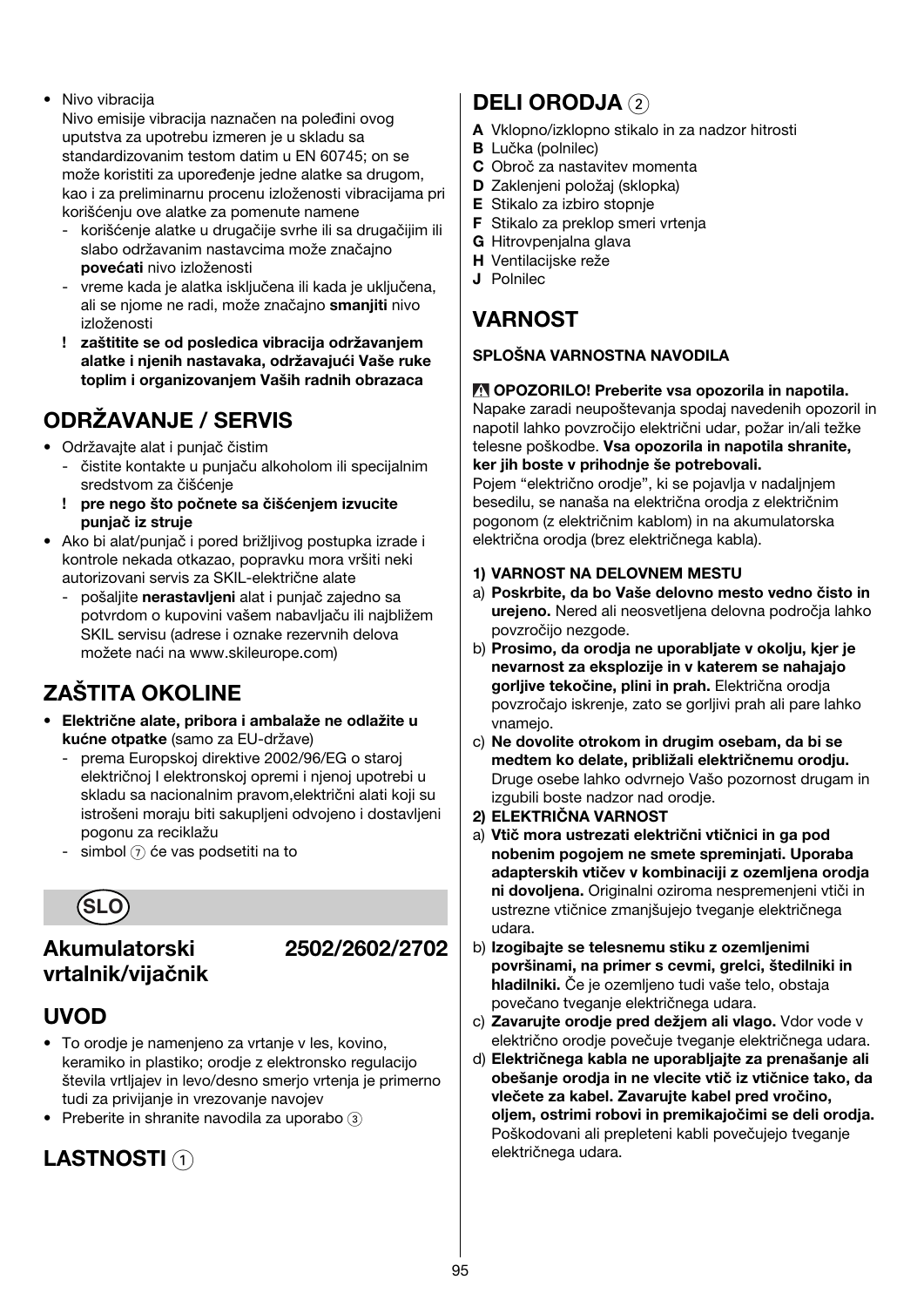- e) **Če z električnim orodjem delate na prostem, uporabljajte izključno kabelski podaljšek, ki je atestiran za delo na prostem.** Uporaba kabelskega podaljška, primernega za delo na prostem, zmanjšuje tveganje električnega udara.
- f) **Če je uporaba električnega orodja v vlažnem okolju neizogibna, uporabljajte prekinjevalec električnega tokokroga.** prekinjevalca električnega tokokroga zmanjšuje tveganje električnega udara.
- **3) OSEBNA VARNOST**
- a) **Bodite zbrani in pazite, kaj delate. Dela z električnim orodjem se lotite razumno. Nikoli ne uporabljajte orodja, če ste utrujeni in če ste pod vplivom mamil, alkohola ali zdravil.** En sam trenutek nepazljivosti pri uporabi orodja ima lahko za posledico resne telesne poškodbe.
- b) **Uporabljajte osebna zaščitna sredstva in vedno nosite zaščitna očala.** Uporaba osebnih zaščitnih sredstev, na primer maske proti prahu, nedrsečih zaščitnih čevljev, zaščitne čelade in glušnikov, odvisno od vrste in uporabe električnega orodja, zmanjšuje tveganje telesnih poškodb.
- c) **Izogibajte se nenamernemu zagonu. Pred priključitvijo električnega orodja na električno omrežje in/ali na akumulator in pred dviganjem ali nošenjem se prepričajte, če je električno orodje izklopljeno.** Prenašanje naprave s prstom na stikalu ali priključitev vklopljenega električnega orodja na električno omrežje je lahko vzrok za nezgodo.
- d) **Pred vklopom orodja odstranite z nje nastavitvena orodja ali vijačni ključ.** Orodje ali ključ, ki se nahajata na vrtečem se delu električnega orodja, lahko povzročita nezgodo.
- e) **Ne precenjujte se in poskrbite za varno stojišče in stalno ravnotežje.** Tako boste lahko v nepričakovani situaciji bolje obvladalj orodje.
- f) **Nosite primerno obleko, ki naj ne bo preohlapna. Ne nosite nakita. Lasje, oblačilo in rokavice naj se ne približujejo premikajočim se delom orodja.** Premikajoči se deli orodja lahko zgrabijo ohlapno obleko, nakit, ali dolge lase.
- g) **Če je možno na orodje namestiti priprave za odsesavanje in prestrezanje prahu, prepričajte se, ali so le-te priključene in, če jih pravilno uporabljate.** Uporaba priprave za odsesavanje prahu zmanjšuje zdravstveno ogroženost zaradi prahu.
- **4) RAVNANJE IN NEGA ROČNEGA ORODJA**
- a) **Ne preobremenjujte orodja. Za določeno delo uporabljajte električno orodje, ki je predvideno za opravljanje tega dela.** Z ustreznim električnim orodjem boste delo opravili bolje in varneje, ker je bilo v ta namen tudi konstruirano.
- b) **Električno orodje, ki ima pokvarjeno stikalo, ne uporabljajte.** Električno orodje, ki ga ni možno vklopiti ali izklopiti, je nevarno in ga je potrebno popraviti.
- c) **Pred nastavljanjem naprave, zamenjavo delov pribora ali odlaganjem naprave izvlecite vtikač iz električne vtičnice in/ali odstranite akumulator.** Ta previdnostni ukrep onemogoča nepredviden zagon orodja.
- d) **Kadar orodja ne uporabljaje ga shranjujte izven dosega otrok. Osebam, ki orodja ne poznajo ali niso prebrale teh navodil, orodja ne dovolite uporabljati.** Električna orodja so nevarna, če jih uporabljajo neizkušene osebe.
- e) **Skrbno negujte orodje. Preverite, če premikajoči se deli orodja delujejo brezhibno in če se ne zatikajo, oziroma, če kakšen del orodja ni zlomljen ali poškodovan do te mere, da bi oviral njegovo delovanje. Pred nadaljnjo uporabo je potrebno poškodovani del popraviti.** Vzrok za številne nezgode so ravno slabo vzdrževana električna orodja.
- f) **Rezalna orodja naj bodo ostra in čista.** Skrbno negovana rezalna orodja z ostrimi rezili se manj zatikajo in so bolje vodljiva.
- g) **Električna orodja, pribor, nastavke in podobno uporabljajte v skladu s temi navodili. Pri tem upoštevajte delovne pogoje in vrsto dela, ki ga nameravate opraviti.** Zaradi uporabe električnega orodja v druge, nepredvidene namene, lahko nastanejo nevarne situacije.
- **5) SKRBNO RAVNANJE Z AKUMULATORSKIMI NAPRAVAMI IN NJIHOVA UPORABA**
- a) **Prosimo, da akumulatorske baterije polnite samo v polnilnikih, ki jih priporoča proizvajalec.**  Na polnilniku, predvidenem za polnjenje določene vrste akumulatorskih baterij, lahko pride do požara, če ga uporabljate za polnjenje drugih vrst akumulatorskih baterij.
- b) **Za pogon akumulatorskih orodij uporabljajte samo zanje predvidene akumulatorske baterije.** Uporaba drugačnih akumulatorskih baterij lahko povzroči telesne poškodbe ali požar.
- c) **Kadar akumulatorska baterija ni v orodju, pazite, da ne pride v stik s kovinskimi predmeti kot so pisarniške sponke, kovanci, ključi, žeblji, vijaki ali ostalimi kovinskimi predmeti, ki bi lahko povzročili stik med obema poloma akumulatorja.** Kratek stik med kontakti akumulatorske baterije lahko povzroči opekline ali požar.
- d) **Pri napačni uporabi lahko iz akumulatorske baterije priteče tekočina. Izogibajte se stiku z njo. V primeru naključnega stika prizadeto mesto spirajte z vodo. Če pride akumulatorska tekočina v oči, po spiranju poiščite tudi zdravniško pomoč.** Iztekanje tekočine iz akumulatorja lahko povzroči draženje kože ali opekline.
- **6) SERVIS**
- a) **Popravilo orodja lahko opravi samo usposobljena strokovna oseba in to izključno z originalnimi nadomestnimi deli.** Le tako bo ohranjena nadaljnja varnost orodja.

#### **VARNOSTNA NAVODILA ZA AKUMULATORSKE VRTALNIKE/VIJAČNIKE**

• Izogibajte se poškodb zaradi vijakov, žebljev ali drugih elementov v obdelovancu; odstranite jih pred začetkom dela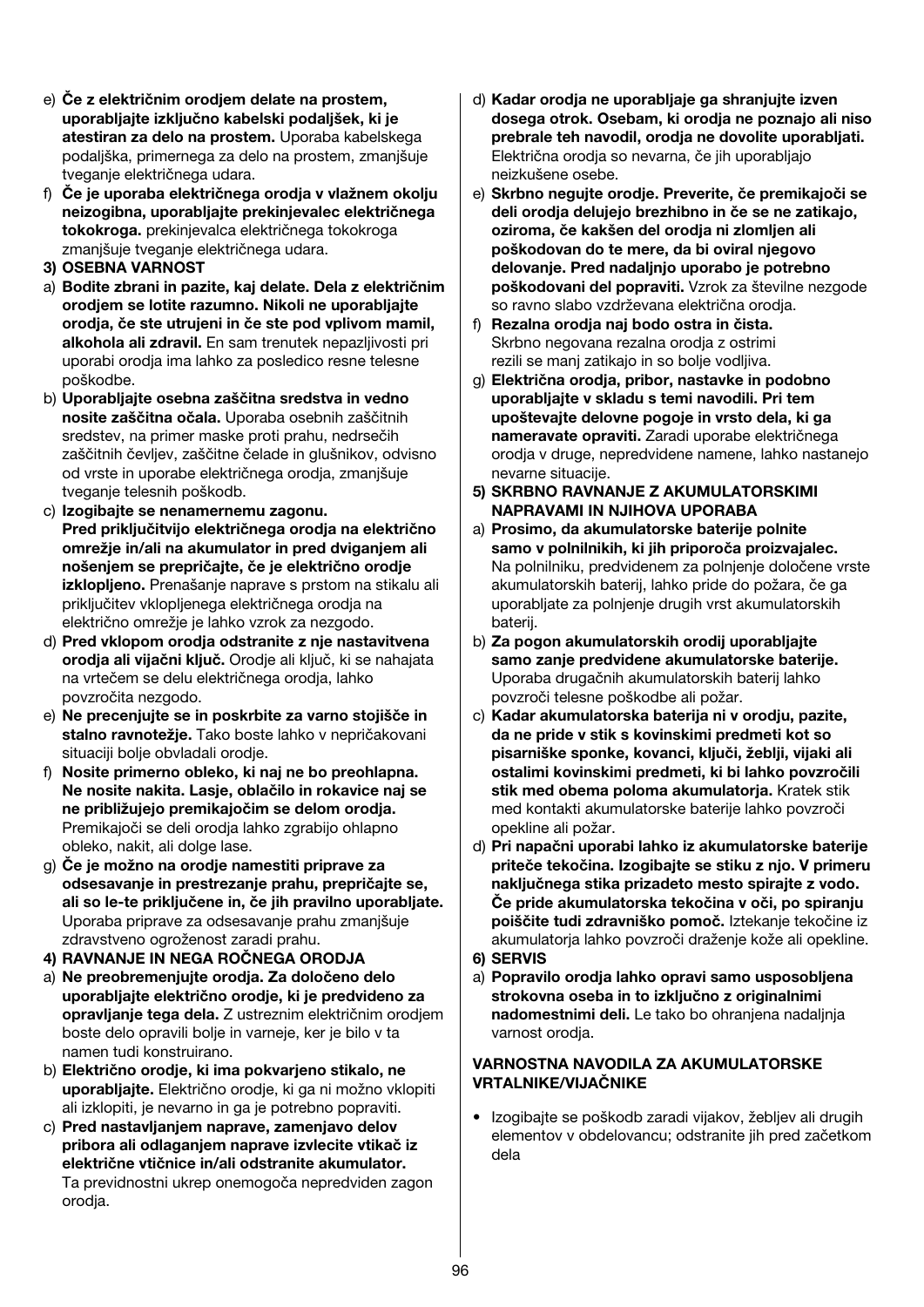- Vedno preverite, če je napetost omrežja enaka napetosti, ki je navedena na tablici podatkov polnilca (polnilci z navedeno napetostjo 230V ali 240V se lahko priključijo tudi na napetost 220V)
- V primeru električnih ali mehanskih motenj takoj izključite orodje ali izvlecite vtikač polnilca iz vtičnice
- SKIL zagotavlja brezhibno delovanje orodja le z uporabo pravega dodatnega pribora, ki ga dobite pri SKIL-ovih trgovcih
- Uporabljajte lahko dodatni pribor, katerega dovoljena hitrost je najmanj enaka največji hitrosti orodja
- Orodja naj ne bi uporabljale osebe mlajše od 16 let
- **Zavarujte obdelovanec** (obdelovanec stisnjen v prižemi ali primežu je bolj varen kot v roki)
- **Pri izvajanju del, kjer je mogoče, da orodje oz. pribor pride v stik s skritimi električnimi vodniki ali celo z lastnim priključnim kablom, držite električno orodje vedno za izolirane dele in ročaje** (stik orodja z vodniki pod napetostjo prenesejo napetost tudi na ostale kovinske dele električnega orodja, kar ima za posledico električni udar na uporabnika)
- **Za iskanje skritih električnih, plinskih in vodovodnih cevi uporabite primerne iskalne naprave (detektorje) ali se posvetujte z lokalnimi podjetji** (stik z električnimi vodniki lahko povzroči požar ali električni udar; poškodbe plinovoda lahko povzročijo eksplozijo, vdor v vodovodno omrežje pa materialno škodo ali električni udar)
- **Ne obdelujte materiala, ki vsebuje azbest** (azbest povzroča rakasta obolenja)
- Prah materialov, kot so barve, ki vsebujejo svinec, nekatere vrste lesa, mineralov ali kovin so lahko škodljivi (ob stiku ali vdihavanju lahko prah pri delavcu ali pri drugih prisotnih povzroči alergijsko reakcijo in/ali bolezni dihal); **nosite masko za prah in pri delu uporabljajte napravo za odsesavanje prahu, kjer je le-to možno priključiti**
- Nekatere vrste prahu so klasificirane kot kancerogene (kot npr. prah hrasta in bukve) še posebno ob sočasni uporabi z dodatki za obdelavo lesa; **nosite masko za prah in pri delu uporabljajte napravo za odsesavanje prahu, kjer je le-to možno priključiti**
- Upoštevajte nacionalne zahteve glede prahu za materiale katere želite obdelovati
- Pred nastavitvijo ali menjavo pribora in pri prenašanju ali shranjevanju orodja zagotovite, da je stikalo F 2 v vmesni poziciji (zaklenjeno)

#### **POLNJENJE/AKUMULATORJI**

- Akumulator polnite samo s polnilcem, ki je dobavljen skupaj z orodjem
- Ne dotikaite se kontaktov v polnilcu
- Ne izpostavliajte orodia, polnilca in akumulatoria dežiu
- Shranjujte orodje, polnilec in akumulator v prostoru, kjer temperatura ne bo presegla 40°C in ne bo padla pod 0°C
- Baterije lahko pri izpostavljanju odprtemu ognju eksplodirajo, zato jih nikoli ne sežigajte
- Ne uporabljajte poškodovanega polnilca akumulatorjev; v pooblaščeni Skilovi servisni delavnici preverite, če ustreza varnostnim zahtevam
- Kadar sta priključni kabel ali vtikač polnilca poškodovana, ga ne smete uporabljati, temveč ju obvezno zamenjajte v pooblaščeni Skilovi servisni delavnici
- Ne uporabljajte poškodovanega akumulatorja; takoj ga je potrebno zamenjati
- Ne razstavljajte polnilca ali akumulatorja
- S polnilcem ne poskušajte polniti navadnih (suhih) baterij
- Razlaga oznak na polnilniku/bateriji
	- 3 Pred uporabo preberite navodila za uporabo
	- 4 Polnilnik uporabljajte samo v zaprtih prostorih
	- 5 Dvojna izolacija (ozemljitveni kabel ni potreben)
	- 6 Napačna polariteta na priključku polnilnika lahko povzroči nevarnost (baterijo polnite vedno le s priloženim polnilnikom)
	- 7 Polnilca ne odstranjujte s hišnimi odpadki
	- 8 Akumulatorja ne odstranjujte s hišnimi odpadki
	- $\overline{9}$  Tehnologija NiMH daje več energije na okolju manj škodljiv način

### **UPORABA**

- $\bullet$  Polnjenje akumulatorja  $\omega$ 
	- baterija novega orodja ni polno napolnjena
	- vključite polnilec v vtičnico
	- lučka B se bo prižgala
	- vstavite akumulator v polnilec
	- lučka B bo začela utripati, kar pomeni, da se je polnjenje pričelo (@a)
	- po približno 2-3 urah je akumulator polno napolnjen in lučka B reneha utripati in neprekinjeno sveti, po tem času bo polnilec avtomatsko prešel v stanje pripravljenosti polnjenja (10b)
	- **! po končanem polnjenju je potrebno vzeti akumulator iz polnilca, s tem podaljšamo življenjsko dobo akumulatorja**

### POMEMBNO:

- če lučka B ne utripa potem, ko je akumulator vstavljen v polnilec (@b), to lahko pomeni:
	- 1) akumulator je prehladen ali prevroč (polnilec polni akumulatorje le, če je temperatura med 0°C in 45°C); polnilec je v stanju pripravljenosti dokler temperatura ne pade v območje med 0°C in 45°C, nato polnilec avtomatsko začne s polnjenjem 2) akumulator je potrebno zamenjati
- pri polnjenju se tako polnilec kot tudi akumulator lahko segrejeta; to je sicer normalen pojav in ni vzrok nepravilnega delovanja
- zagotovite, da je zunanja površina akumulatoria čista in suha preden ga vstavite v polnilec
- ne polnite pri temperaturi pod 0°C in preko 40°C; to lahko povzroči resne poškodbe akumulatorja in polnilca
- ne odstranjujte akumulatorja iz orodja med obratovanjem orodja
- **! nov akumulator doseže svojo polno zmogljivost šele po približno 5 ciklih polnjenja/praznjenja; isto velja za akumulatorje, ki dlje časa niso bili uporabljani**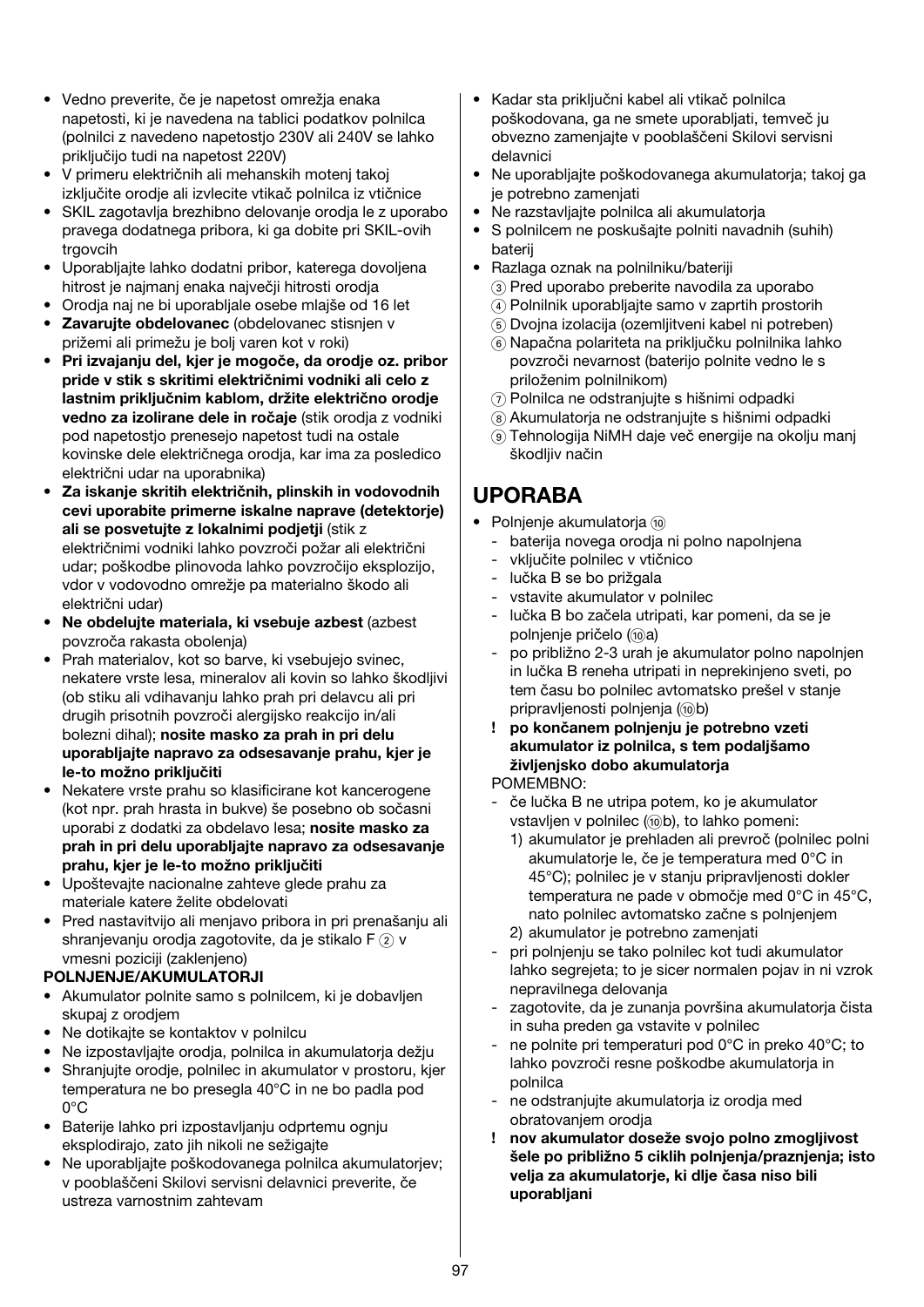- akumulatorja ne polnite po vsaki krajši uporabi; to lahko povzroči hitrejšo iztrošenost akumulatorja
- nikelj-metal hidridnega akumulatorja ni dovoljeno odvreči v običajne gospodinjske odpadke, temveč le na zato določena mesta (na to naj vas spomni simbol (8)
- **! preden akumulator zavržete, prilepite kontakte z debelejšim izolirnim trakom, da preprečite kratek stik**
- če predvidevate, da orodja ne boste uporabljali dlje časa, izključite vtikač polnilca iz vtičnice
- Kombinirano stikalo A $(2)$  za vklop/izklop in nastavitev hitrosti

 Hitrost se brezstopenjsko nastavlja od 0 do maksimalne z večjim ali manjšim pritiskom na stikalo

- Menjava smeri vrtenja (1)
	- v primeru, da preklopnik smeri vrtenja ni v pravilnem položaju ni možno vklopiti stikala A 2
	- **! preklop smeri vrtenja izvesti le pri popolnoma mirujočemu orodju**
- Menjava nastavkov @
	- steblo nastavek potisnite kot je le mogoče globoko v vrtalno glavo vrtalnika
	- **! ne uporabljajte nastavke s poškodovanim steblom**

#### **! vedno uporabljajte ostre nastavke**

- Nastavitev momenta (VariTorque) (i3)
	- omejuje vrednost vrtilnega momenta na vrtalni glavi (26 stopenj nastavitve)
	- vrtilni moment bo naraščal z vrtenjem nastavitvenega obroča sklopke C od 1 do 25; položaj D izključi sklopko in dopušča vrtanie in težia vijačenja
	- pri vijačenju vijakov najprej nastavimo sklopko na položaj 1 in nato povečujemo dokler ne dosežemo želene globine
- Mehanska izbira stopnje @
	- nastavite stikalo E na želeno hitrost
	- **! stikalo za izbiro stopnje pritiskajte medtem, ko se orodje vrti počasi**

VEČJA MOČ

- večji moment
- za vijačenje in vrtanje večjih premerov
- za vrezovanje navojev
- VEČJA HITROST
- nižji moment
- za vrtanje manjših premerov
- $\bullet$  Indikator stanja akumulatorja  $\widehat{A}$
- Pokaže koliko energije akumulatorja je že potrošeno
- Držanje in vodenje orodja
	- ventilacijske reže H 2 morajo biti nepokrite
	- ne pritiskajte na orodje premočno, pustite da orodje sam opravi delo

### **UPORABNI NASVETI**

- Pri vrtaniu v kovine
	- naprej izvrtajte manjšo luknjo, šele nato večjo
	- sveder občasno naoljite
- Pri vijačenju vijaka v les v bližini robu je potrebno predvrtati luknjo, s čimer boste preprečili pokanje lesa
- Za optimalno delo je potreben enakomeren pritisk na orodje, posebno pri odvijanju vijaka
- Pri privijanju vijaka v trd les priporočamo, da najprej izvrtate luknjo
- Raven vibracij

 Raven oddajanja vibracij, navedena na zadnji strani teh navodil za uporabo je bila izmerjena v skladu s standardiziranimi testi, navedenimi v EN 60745; uporabiti jo je mogoče za primerjavo različnih orodij med seboj in za predhodno primerjavo izpostavljenosti vibracijam pri uporabi orodja za namene, ki so omenjeni

- uporaba orodja za drugačne namene ali uporaba skupaj z drugimi, slabo vzdrževanimi nastavki lahko znatno **poveča** raven izpostavljenosti
- čas, ko je orodje izklopljeno ali ko teče, vendar z njim ne delamo, lahko znatno **zmanjša** raven izpostavljenosti
- **! pred posledicami vibracij se zaščitite z vzdrževanjem orodja in pripadajočih nastavkov, ter tako, da so vaše roke tople, vaši delovni vzorci pa organizirani**

### **VZDRŽEVANJE / SERVISIRANJE**

- Orodje in polnilec morata biti čista
	- očistite kontakte polnilca z alkoholom ali s čistilom za kontakte
	- **! pred čiščenjem potegnete električni vtič iz vtičnice**
- Če bi kljub skrbnima postopkoma izdelave in preizkušanja prišlo do izpada delovanja orodja/polnilec, naj popravilo opravi servisna delavnica, pooblaščena za popravila SKILevih električnih orodij
	- pošljite **nerazstavljeno** orodje ali polnilec skupaj s potrdilom o nakupu pri vašemu prodajalcu v najbližjo SKIL servisno delavnico (naslovi, kot tudi spisek rezervnih delov se nahaja na www.skileurope.com)

### **OKOLJE**

- **Električnega orodja, pribora in embalaže ne odstranjujte s hišnimi odpadki** (samo za države EU)
	- v skladu z Evropsko direktivo 2002/96/EG o odpadni električni in elektronski opremi in z njenim izvajanjem v nacionalni zakonodaji je treba električna orodja ob koncu njihove življenjske dobe ločeno zbirati in jih predati v postopek okolju prijaznega recikliranja
	- ko je potrebno odstranjevanje, naj vas o načinu spomni simbol  $(7)$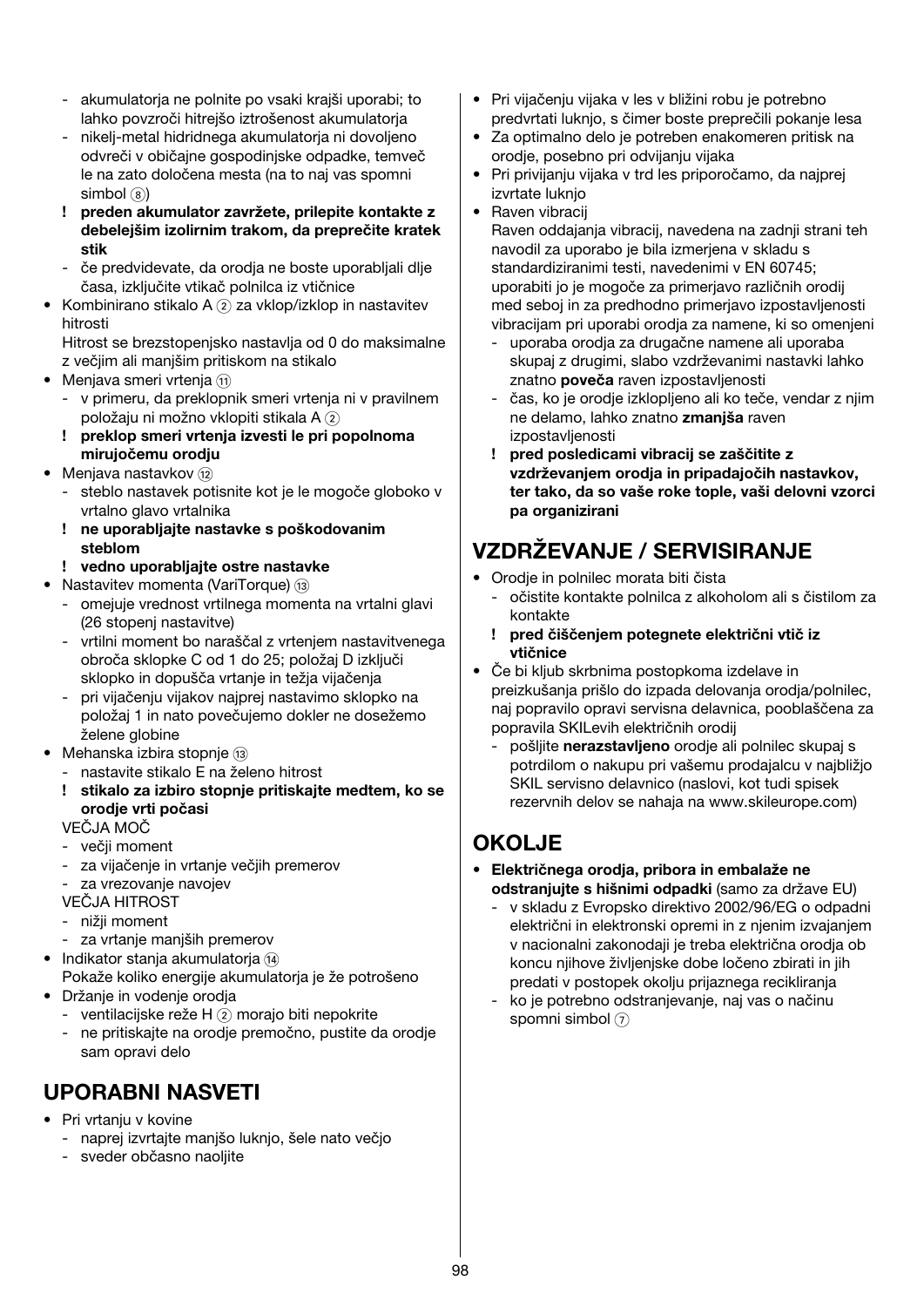

### **Akutrell/-kruvikeeraja 2502/2602/2702**

### **SISSEJUHATUS**

- Tööriist on ettenähtud puidu, metalli, keraamiliste ja plastmaterjalide puurimiseks; elektrooniliselt reguleeritavad ning päri- ja vastupäeva pöörlemise funktsiooniga seadmed sobivad ka kruvide keeramiseks ja keermete lõikamiseks
- Palun lugege käesolev kasutusjuhend hoolikalt läbi ja hoidke alles 3

### **TEHNILISED ANDMED (1)**

### **SEADME OSAD 2**

- **A** Lüliti tööriista sisse-/väljalülitamiseks ja kiiruse kontrollimiseks
- **B** Tuli (laadija)
- **C** Väändemomendi regulaator
- **D** Lukustusasend (padrun)
- **E** Käiguvaliku lüliti
- **F** Lüliti pöörlemissuuna muutmiseks
- **G** Kiirkinnituspadrun
- **H** Õhutusavad
- **J** Laadija

### **TÖÖOHUTUS**

### **ÜLDISED OHUTUSJUHISED**

**TÄHELEPANU! Kõik ohutusnõuded ja juhised tuleb läbi lugeda.** Ohutusnõuete ja juhiste eiramise tagajärjeks võib olla elektrilöök, tulekahju ja/või rasked vigastused. **Hoidke kõik ohutusnõuded ja juhised edasiseks kasutamiseks hoolikalt alles.** Allpool kasutatud mõiste "elektriline tööriist" käib võrgutoitega (toitejuhtmega) elektriliste tööriistade ja akutoitega (ilma toitejuhtmeta) elektriliste tööriistade kohta.

#### **1) OHUTUSNÕUDED TÖÖPIIRKONNAS**

- a) **Hoidke töökoht puhas ja korras.** Segadus või valgustamata tööpiirkonnad võivad põhjustada õnnetusi.
- b) **Ärge kasutage seadet plahvatusohtlikus kesk konnas, kus leidub tuleohtlikke vedelikke, gaase või tolmu.** Elektrilistest tööriistadest lööb sädemeid, mis võivad tolmu või aurud süüdata.
- c) **Kui kasutate elektrilist tööriista, hoidke lapsed ja teised isikud töökohast eemal.** Kui Teie tähelepanu kõrvale juhitakse, võib seade Teie kontrolli alt väljuda.
- **2) ELEKTRIOHUTUS**
- a) **Seadme pistik peab pistikupessa sobima. Pistiku kallal ei tohi teha mingeid muudatusi. Ärge kasutage kaitsemaandusega seadmete puhul adapterpistikuid.** Muutmata pistikud ja sobivad pistikupesad vähendavad elektrilöögi saamise riski.
- b) **Vältige kehakontakti maandatud pindadega, nagu torud, radiaatorid, pliidid ja külmikud.** Kui Teie keha on maandatud, on elektrilöögi risk suurem.
- c) **Hoidke seadet vihma ja niiskuse eest.** Kui elektriseadmesse on sattunud vett, on elektrilöögi saamise risk suurem.
- d) **Ärge kasutage toitejuhet selleks mitte ettenähtud otstarbel seadme kandmiseks, ülesriputamiseks ega pistiku pistikupesast väljatõmbamiseks. Hoidke toitejuhet kuumuse, õli, teravate servade ja seadme liikuvate osade eest.** Kahjustatud või keerduläinud toitejuhtmed suurendavad elektrilöögi saamise riski.
- e) **Kui töötate elektrilise tööriistaga vabas õhus, kasutage ainult selliseid pikendusjuhtmeid, mida on lubatud kasutada ka välistingimustes.** Välistingimustes kasutamiseks sobiva pikendusjuhtme kasutamine vähendab elektrilöögi saamise riski.
- f) **Kui elektrilise tööriista kasutamine niiskes keskkonnas on vältimatu, kasutage maandusega lekkevoolukaitset.** Maandusega lekkevoolukaitsme kasutamine vähendab elektrilöögi ohtu.
- **3) INIMESTE TURVALISUS**
- a) **Olge tähelepanelik, jälgige, mida Te teete, ning toimige elektrilise tööriistaga töötades mõistlikult. Ärge kasutage seadet, kui olete väsinud või uimastite, alkoholi või ravimite mõju all.** Hetkeline tähelepanematus seadme kasutamisel võib põhjustada tõsiseid vigastusi.
- b) **Kandke isikukaitsevahendeid ja alati kaitseprille.** Isikukaitsevahendite, nagu tolmumask, libisemiskindlad turvajalatsid, kaitsekiiver või kuulmiskaitsevahendid, kandmine – sõltuvalt elektrilise tööriista tüübist ja kasutusalast – vähendab vigastuste riski.
- c) **Vältige seadme tahtmatut käivitamist. Enne pistiku ühendamist pistikupessa, aku ühendamist seadme külge, seadme ülestõstmist ja kandmist veenduge, et elektriline tööriist on välja lülitatud.** Kui hoiate elektrilise tööriista kandmisel sõrme lülitil või ühendate vooluvõrku sisselülitatud seadme, võivad tagajärjeks olla õnnetused.
- d) **Enne seadme sisselülitamist eemaldage selle küljest reguleerimis- ja mutrivõtmed.** Seadme pöörleva osa küljes olev reguleerimis- või mutrivõti võib põhjustada vigastusi.
- e) **Ärge hinnake end üle. Võtke stabiilne tööasend ja hoidke kogu aeg tasakaalu.** Nii saate seadet ootamatutes olukordades paremini kontrollida.
- f) **Kandke sobivat rõivastust. Ärge kandke laiu riideid ega ehteid. Hoidke juuksed, rõivad ja kindad seadme liikuvatest osadest eemal.** Lotendavad riided, ehted või pikad juuksed võivad sattuda seadme liikuvate osade vahele.
- g) **Kui on võimalik paigaldada tolmueemaldus- ja tolmukogumisseadiseid/seadmeid, veenduge, et need oleksid seadmega ühendatud ja et neid kasutataks õigesti.** Tolmueemaldusseadise kasutamine vähendab tolmust põhjustatud ohte.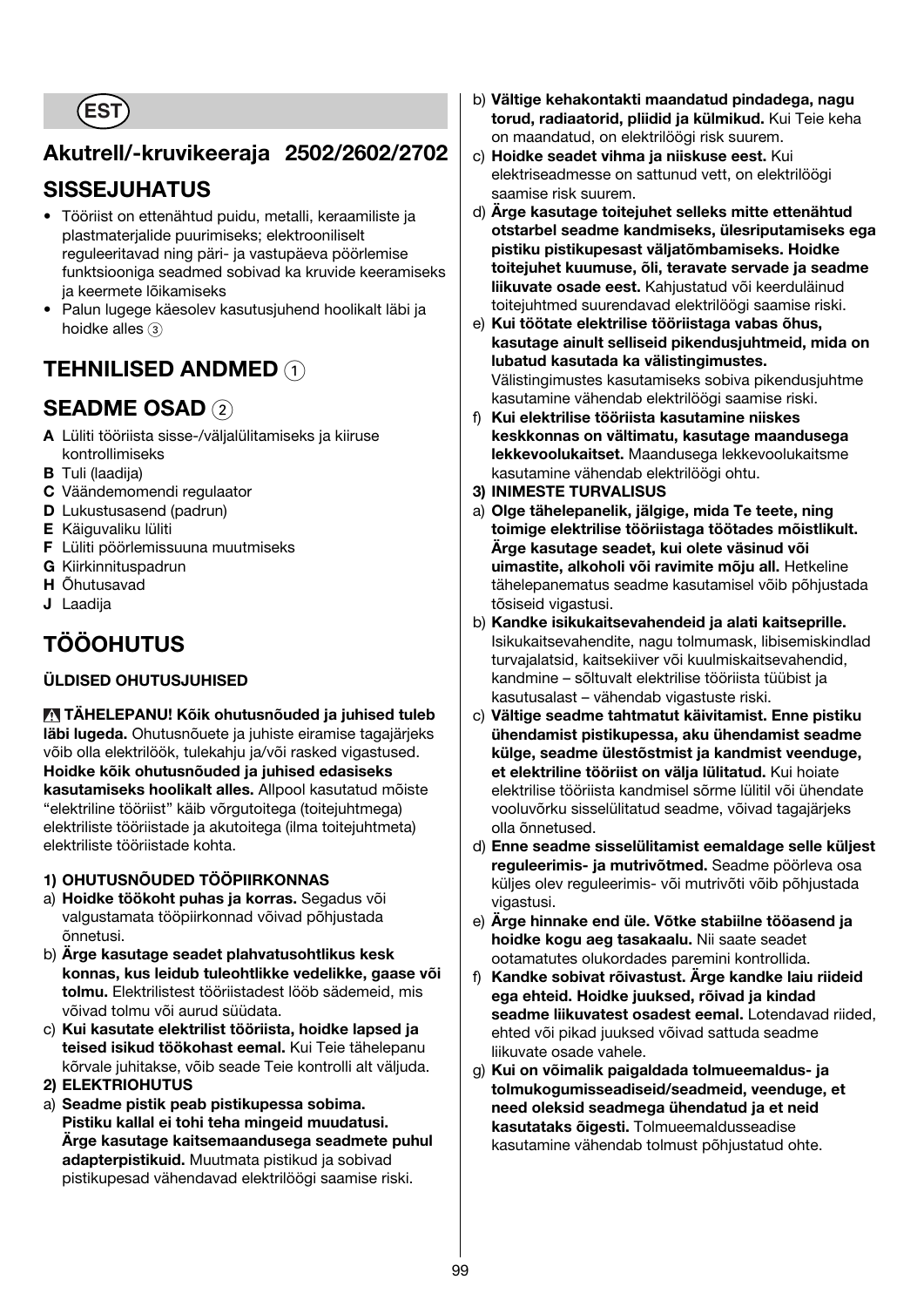#### **4) ELEKTRILISTE TÖÖRIISTADE HOOLIKAS KÄSITSEMINE JA KASUTAMINE**

- a) **Ärge koormake seadet üle. Kasutage töö tegemiseks selleks ettenähtud elektrilist tööriista.** Sobiva elektrilise tööriistaga töötate paremini ja turvalisemalt ettenähtud võimsusvahemikus.
- b) **Ärge kasutage elektrilist tööriista, mille lüliti on rikkis.** Elektriline tööriist, mida ei ole enam võimalik sisse ja välja lülitada, on ohtlik ning seda tuleb remontida.
- c) **Tõmmake pistik pistikupesast välja ja/või eemaldage seadmest aku enne seadme reguleerimist, tarvikute vahetamist ja seadme ärapanekut.** See ettevaatusabinõu väldib seadme tahtmatut käivitamist.
- d) **Hoidke kasutusel mitteolevaid elektrilisi tööriistu lastele kättesaamatult. Ärge laske seadet kasutada isikutel, kes seda ei tunne või pole siintoodud juhiseid lugenud.** Kogenematute kasutajate käes kujutavad elektrilised tööriistad ohtu.
- e) **Hoolitsege seadme eest. Kontrollige, kas seadme liikuvad osad funktsioneerivad korralikult ja ei kiildu kiini, ning ega mõned osad ei ole katki või sel määral kahjustatud, et võiksid piirata seadme funktsioneerimist. Laske kahjustatud osad enne seadme kasutamist parandada.** Paljude õnnetuste põhjuseks on halvasti hooldatud elektrilised tööriistad.
- f) **Hoidke lõiketarvikud teravad ja puhtad.** Hoolikalt hoitud, teravate lõikeservadega lõiketarvikud kiilduvad harvemini kinni ja neid on lihtsam juhtida.
- g) **Kasutage elektrilist tööriista, lisavarustust, tarvikuid jne vastavalt siintoodud juhistele ning nii. Arvestage seejuures töötingimuste ja teostatava töö iseloomuga.** Elektriliste tööriistade kasutamine mitte ettenähtud otstarbel võib põhjustada ohtlikke olukordi.
- **5) AKUTÖÖRIISTADE HOOLIKAS KÄSITSEMINE JA KASUTAMINE**
- a) **Laadige akusid ainult tootja poolt soovitatud akulaadijatega.** Akulaadija, mis sobib teatud tüüpi akudele, muutub tuleohtlikuks, kui seda kasutatakse teiste akudega.
- b) **Kasutage elektrilistes tööriistades ainult selleks ettenähtud akusid.** Teiste akude kasutamine võib põhjustada vigastusi ja tulekahjuohtu.
- c) **Hoidke kasutusel mitteolevad akud eemal kirjaklambritest, müntidest, võtmetest, naeltest, kruvidest või teistest väikestest metallesemetest, mis võivad kontaktid omavahel ühendada.** Akukontaktide vahel tekkiva lühise tagajärjeks võivad olla põletused või tulekahju.
- d) **Väärkasutuse korral võib akuvedelik välja voolata. Vältige sellega kokkupuudet. Juhusliku kokkupuute korral loputage kahjustatud kohta veega. Kui vedelik satub silma, pöörduge lisaks arsti poole.** Väljavoolav akuvedelik võib põhjustada nahaärritusi või põletusi.
- **6) TEENINDUS**
- a) **Laske seadet parandada ainult kvalifitseeritud spetsialistidel ja ainult originaalvaruosadega.** Nii tagate seadme püsimise turvalisena.

#### **OHUTUSJUHISED AKUTRELL-KRUVIKEERAJA KOHTA**

- Vältige töödeldavas esemes olevatest kruvidest, naeltest vms põhjustatud kahjustusi; eemaldage need enne töö alustamist
- Kontrollige alati, kas võrgupinge ühtib seadme andesildil toodud pingega (andmesildil toodud 230 V või 240 V korral võib seadet kasutada ka 220 V võrgupinge puhul)
- Kui seade töötab ebaharilikult või teeb kummalist müra, lülitage see viivitamatult välja või tõmmake laadija pistik pistikupesast välja
- SKIL tagab seadme häireteta töö üksnes sobivate tarvikute kasutamisel, mis on saadaval meie edasimüüjate juures või SKILI lepingulistes töökodades
- Kasutage vaid neid tarvikuid, mille lubatud pöörete arv on vähemalt sama suur nagu maksimaalsed tühikäigupöörded
- Antud tööriista kasutaja peab olema vähemalt 16 aastat vana
- **Fikseerige toorik** (fiksaatoriga kinnitatud või kruustangide vahele pandud toorik püsib kindlamini paigal kui lihtsalt käega hoides)
- **Kui on oht, et tarvik võib puutuda kokku varjatud elektrijuhtme või seadme enda toitejuhtmega, tuleb elektrilist tööriista hoida ainult isoleeritud käepidemetest** (kokkupuude pinge all oleva juhtmega võib tekitada pinge seadme metallosades ja põhjustada elektrilöögi)
- **Varjatult paiknevate elektrijuhtmete, gaasi- või veetorude avastamiseks kasutage sobivaid otsimisseadmeid või pöörduge kohaliku elektri-, gaasi- või vee-ettevõtte poole** (kokkupuutel elektrijuhtmetega tulekahju- ja elektrilöögioht; gaasitorustiku vigastamisel plahvatusoht; veetorustiku vigastamisel materiaalne kahju või elektrilöögioht)
- **Asbestisisaldava materjali töötlemine on keelatud** (asbest võib tekitada vähki)
- Värviga kaetud juhtmed, mõned puiduliigid, mineraalid ja metall eraldavad tolmu, mis võib olla kahjulik (kokkupuude tolmuga või selle sissehingamine võib seadme kasutajal või läheduses viibivatel inimestel põhjustada allergilisi reaktsioone ja/või hingamisteede haigusi); **kandke tolmumaski ja töötage vajadusel ühendatava tolmueemaldusseadmega**
- Teatud tüüpi tolm on klassifitseeritud kantserogeensena (nt tammest ja kasest eralduv tolm), eriti koos puidu niiskuse reguleerimiseks kasutatavate lisanditega; **kandke tolmumaski ja töötage vajadusel ühendatava tolmueemaldusseadmega**
- Erinevate materjalide töötlemisel tekkiva tolmu suhtes tuleb järgida riigis kehtivaid nõudeid
- Enne seadistustööde tegemist seadme kallal ning tarvikute vahetust, samuti enne seadme transportimist ia hoiustamist veenduge, et lüliti  $F(2)$  oleks keskasendis (lukustatud asendis)

#### **LAADIMINE/AKUD**

- Laadige akut ainult kaasasoleva akulaadijaga
- Ärge puudutage akulaadija kontakte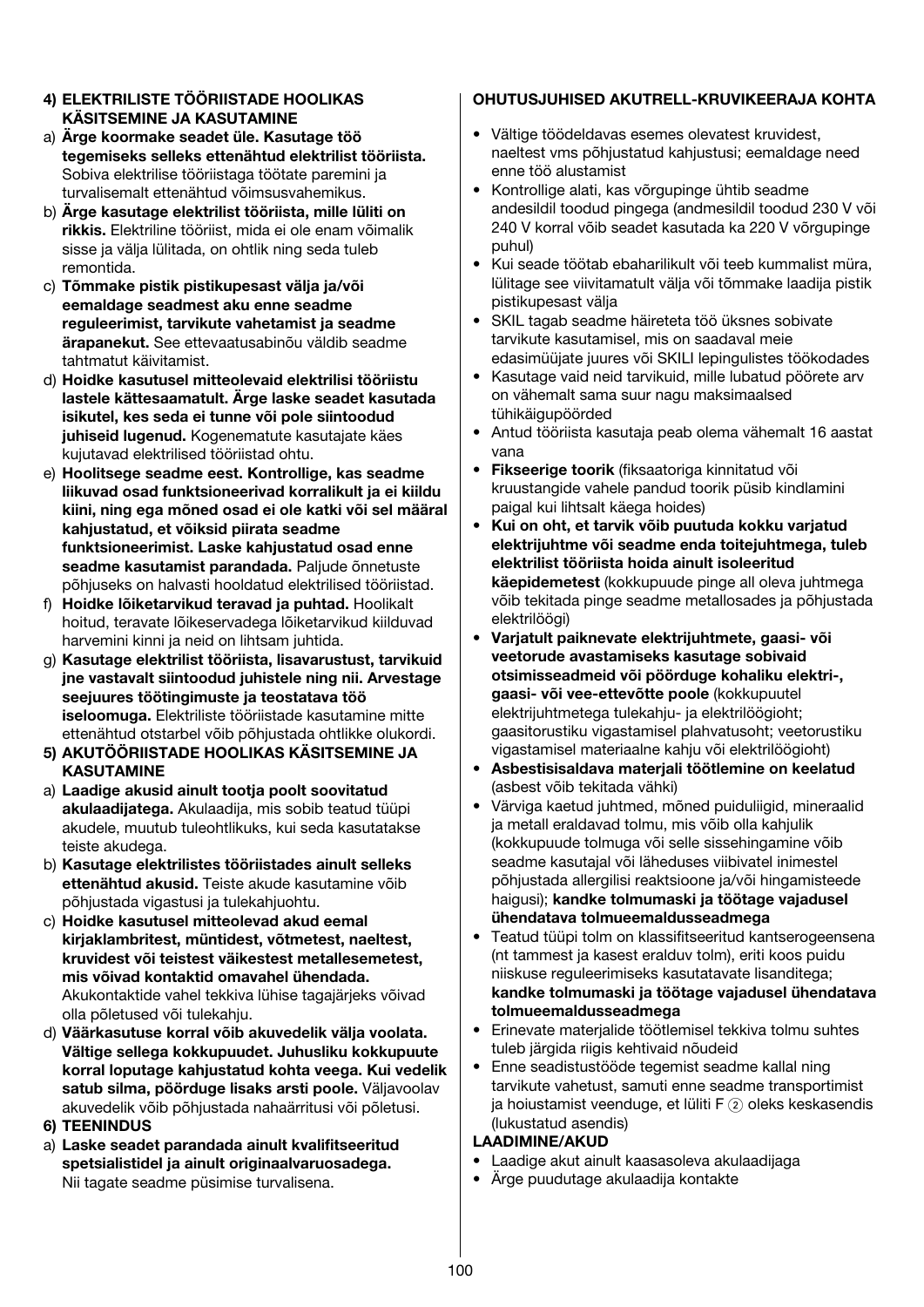- Ärge jätke tööriista/laadijat/akut vihma kätte
- Hoidke tööriista/laadijat/akut toatemperatuuril vahemikus 0° kuni 40°C
- Tulle visatud akud plahvatavad, seepärast ei tohi akut mingil põhjusel põletada
- Ärge kasutage kahjustatud laadijaid; toimetage seade kontrollimiseks SKILI ametlikku lepingulisse töökotta
- Lõpetage laadija kasutamine, kui selle toitejuhe või pistik on kahjustatud; laske toitejuhe või pistik kohe SKILI ametlikus lepingulises töökojas välja vahetada
- Ärge kasutage kahjustatud akusid, vaid vahetage need kohe välja
- Ärge kunagi monteerige laadijat või akut lahti
- Ärge püüdke laadida laadijaga mittelaetavaid patareisid
- Laadijal/akul olevate tähiste selgitus
	- 3 Enne kasutamist tutvuge kasutusjuhendiga
	- 4 Kasutage laadijat ainult siseruumides
	- 5 Topeltisolatsioon (maandusjuhe pole vajalik)
	- 6 Laadija valede pooluste ühendamine on ohtlik (kasutage aku laadimiseks ainult kaasasolevat laadijat)
	- $(7)$  Ärge visake kasutuskõlbmatuks muutunud laadijat ära koos olmejäätmetega
	- 8 Ärge visake kasutuskõlbmatuks muutunud akut ära koos olmejäätmetega
	- 9 NiMH-tehnoloogia toodab keskkonda vähem saastaval viisil rohkem energiat

### **KASUTAMINE**

- $\bullet$  Aku laadimine  $\omega$ 
	- uued tööriistad ei ole laetud
	- ühendage laadija vooluvõrku
	- süttib signaaltuli B
	- asetage aku laadijasse
	- signaaltuli B vilgub, mis annab märku laadimisprotsessist (10a)
	- umbes 2-3-tunnilist pärast on aku täis laetud ja signaaltuli B jääb pidevalt põlema ning laadija lülitub automaatselt ümber säilitusrežiimile (@b)
	- **! pärast laadimisprotsessi lõppu on soovitav aku laadijast ära võtta, see pikendab aku eluiga** OLULINE:
	- kui olete asetanud aku laadijasse, kuid signaaltuli B ei vilgu (10b), võib see tähendada, et:
		- 1) aku on liiga külm või liiga soe (laadimine on võimalik ainult aku temperatuurivahemikus 0° kuni 45°); laadija lülitub siis automaatselt ümber säilitusrežiimile; kui aku saavutab laadimiseks sobiliku temperatuuri, lülitub laadija automaatselt tavalaadimisrežiimile
		- 2) aku tuleb välja vahetada
	- laadimise käigus võivad laadija ja aku soojeneda; see on normaalne
	- enne aku asetamist laadijasse veenduge, et aku välispind oleks puhas ja kuiv
	- tuleks vältida laadimist temperatuuridel alla 0° ja üle 40°, sest see võib laadijat ja akut oluliselt kahjustada
	- akut ei tohi eemaldada töötavalt tööriistalt
- **! uus või pikemat aega kasutamata aku saavutab täisvõimsuse alles umbes 5 laadimis-/ tühjenemistsükli järel**
- akut ei ole soovitav laadida iga kord pärast seadme lühiajalist kasutamist, kuna see võib suurendada kulumist
- NiMH-aku tuleb eeskirjadekohaselt kahjutustada, see ei tohi sattuda olmeprügi hulka (seda meenutab Teile sümbol (8)
- **! enne aku kahjutustamist katke selle otsad kaitseks tugeva teibiga, et vältida lühisahela teket**
- kui Te tööriista pikemat aega ei kasuta, on soovitav tõmmata laadija pistik pistikupesast välja
- Kombinatsioonlüliti  $A(2)$  sisse-/väljalülitamiseks ning kiiruse kontrolliks

 Avaldades lülitile suuremat või väiksemat survet, saab kiirust sujuvalt reguleerida nullist kuni maksimaalsete pööreteni

- Pöörlemissuuna ümberlülitamine (i)
	- kui lüliti ei ole korralikult fikseerunud vasakus/ paremas asendis, ei ole võimalik töölülitile  $A(2)$ vajutada
	- **! pöörlemissuunda tohib muuta üksnes siis, kui seade on täielikult seiskunud**
- Otsakute vahetamine @
	- lükake otsak võimalikult sügavale padrunisse
	- **! ärge kasutage kahjustatud varrega otsakuid**
	- **! kasutage üksnes teravaid otsakuid**
- Väändemomendi kontroll (VariTorque) (i3)
	- piirab padruni väändemomenti (26 sidur asendit)
	- väändemomendi suurendamiseks pöörake sidurirõngast C asendist 1 asendisse 25; asendis D sidur blokeerub, võimaldades teostada raskeid puurimis- ja kruvikeeramistöid
	- kruvi sissekeeramist alustage VariTorque asendis 1 ja suurendage siis tasapisi väändemomenti, kuni soovitud sügavus on saavutatud
- Mehaaniline käiguvalik @
	- valige lüliti E abil soovitud pöörded
	- **! käiguvaliku lülitit tohib ümber lülitada siis, kui seade töötab aeglastel pööretel**
	- SUUR VÕIMSUS
	- suur väändemoment
	- kruvide keeramiseks ja suure läbimõõduga aukude puurimiseks
	- keermete puurimiseks

### KÕRGED PÖÖRDED

- madal väändemoment
- väikese läbimõõduga aukude puurimiseks
- $\bullet$  Aku laetuse astme näidik  $\widehat{a}$
- Näitab aku laetuse astet
- Seadme hoidmine ja juhtimine
	- hoidke õhutusavad H 2 kinnikatmata
	- ärge suruge tööriistale liigselt; laske sellel enda heaks töötada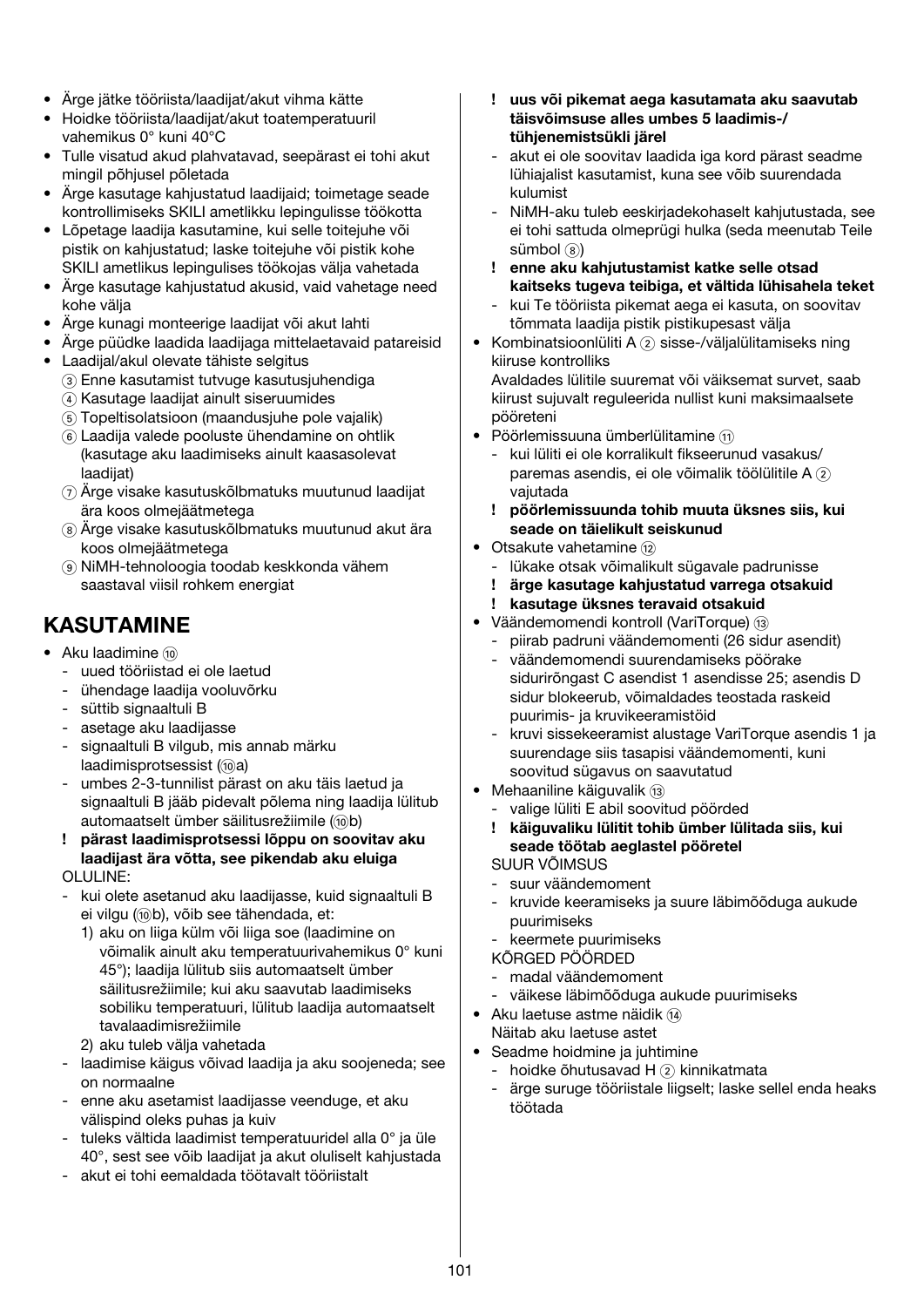# **TÖÖJUHISED**

- Metalli puurimisel
	- kui vajate suuremat auku, puurige algul ette väike auk
	- määrige otsakuid aeg-ajalt õliga
- Kruvi keeramisel puidu otsapiirkonda on soovitav auk ette puurida, et vältida puidu lõhenemist
- Tööriista optimaalseks kasutamiseks on vajalik pidev surve kruvile, eriti kruvi väljakeeramisel
- Kruvi keeramisel kõvasse puitu on soovitav auk ette puurida
- Vibratsioonitase

 Käesoleva juhendi tagakaanel nimetatud tekkiva vibratsiooni tase on mõõdetud vastavalt standardis EN 60745 kirjeldatud standarditud testile; seda võib kasutada ühe tööriista võrdlemiseks teisega ja vibratsiooni mõju esialgseks hindamiseks märgitud rakenduste jaoks kasutatavate tööriistada käitamisel

- tööriista kasutamine muudeks rakendusteks või teiste/halvasti hooldatud tarvikute kasutamisel võib ekspositsioonitase märkimisväärselt **suureneda**
- ajal, kui tööriist on väljalülitatud või on küll sisselülitatud, kuid tegelikult seda ei kasutata, võib ekspositsioonitase märkimisväärselt **väheneda**
- **! kaitske ennast vibratsiooni toime eest, hooldades tööriista ja selle tarvikuid, hoides oma käed soojad ja organiseerides hästi oma töövõtteid**

### **HOOLDUS / TEENINDUS**

- Hoidke tööriist ja laadija puhtad
	- puhastage laadija kontaktid alkoholi või kontaktipuhastusvahendiga
	- **! enne laadija puhastamist tõmmake selle pistik pistikupesast välja**
- Antud tööriist/laadijat on hoolikalt valmistatud ja testitud; kui tööriist/laadijat sellest hoolimata rikki läheb, tuleb see lasta parandada SKILi elektriliste käsitööriistade volitatud remonditöökojas
	- saatke tööriist või laadija koos ostukviitungiga tarnijale või lähimasse SKILI lepingulisse töökotta (aadressid ja tööriista varuosade joonise leiate aadressilt www.skileurope.com)

### **KESKKOND**

- **Ärge visake kasutuskõlbmatuks muutunud elektrilisi tööriistu, lisatarvikuid ja pakendeid ära koos olmejäätmetega** (üksnes EL liikmesriikidele)
	- vastavalt Euroopa Parlamendi ja nõukogu direktiivile 2002/96/EÜ elektri- ja elektroonikaseadmete jäätmete kohta ning direktiivi nõuete kohaldamisele liikmesriikides tuleb kasutuskõlbmatuks muutunud elektrilised tööriistad koguda eraldi ja keskkonnasäästlikult korduvkasutada või ringlusse võtta
	- seda meenutab Teile sümbol  $\widehat{\tau}$

**LV**

### **Akumulatora 2502/2602/2702 urbjmašīna/skrūvgriezis**

### **IEVADS**

- Šis instruments ir paredzēts urbšanai kokā, metālā, keramikas izstrādājumos un plastmasā; instrumenta modeļi ar elektronisko ātruma regulēšanas sistēmu un darbvārpstas griešanās virziena pārslēgšanu ir piemēroti arī skrūviu ieskrūvēšanai un vītņu griešanai
- Izlasiet un saglabājiet šo pamācību 3

# **TEHNISKIE PARAMETRI 1**

### **INSTRUMENTA ELEMENTI** 2

- **A** Slēdzis instrumenta ieslēgšanai/izslēgšanai un ātruma regulators
- **B** Indikators (uzlādes ierīce)
- **C** Gredzens griezes momenta regulēšanai
- **D** Bloķēšanas pozīcija (regulēšana)
- **E** Pārnesumu pārslēdzējs
- **F** Rotācijas virziena pārslēdzējs
- **G** Bezatslēgas urbjpatrona
- **H** Ventilācijas atveres
- **J** Uzlādes ierīce

## **JŪSU DROŠĪBAI**

### **VISPĀRĪGI DROŠĪBAS NORĀDĪJUMI**

#### **UZMANĪBU! Rūpīgi izlasiet visus drošības**

**noteikumus.** Šeit sniegto drošības noteikumu un norādījumu neievērošana var izraisīt aizdegšanos un būt par cēloni elektriskajam triecienam vai nopietnam savainojumam. **Pēc izlasīšanas uzglabājiet šos noteikumus turpmākai izmantošanai.** Turpmākajā izklāstā lietotais apzīmējums "elektroinstruments" attiecas gan uz tīkla elektroinstrumentiem (ar elektrokabeli), gan arī uz akumulatora elektroinstrumentiem (bez elektrokabeļa).

#### **1) DROŠĪBA DARBA VIETĀ**

- a) **Sekojiet, lai darba vieta būtu tīra un sakārtota.**  Nekārtīgā darba vietā vai sliktā apgaismojumā var viegli notikt nelaimes gadījums.
- b) **Nelietojiet elektroinstrumentu eksplozīvu vai ugunsnedrošu vielu tuvumā un vietās ar paaugstinātu gāzes vai putekĮu saturu gaisā.** Darba laikā instruments nedaudz dzirksteļo, un tas var izsaukt viegli degošu putekļu vai tvaiku aizdegšanos.
- c) **Lietojot elektroinstrumentu, neĮaujiet nepiederošām personām un jo īpaši bērniem tuvoties darba vietai.** Citu personu klātbūtne var novērst uzmanību, un tā rezultātā jūs varat zaudēt kontroli pār instrumentu.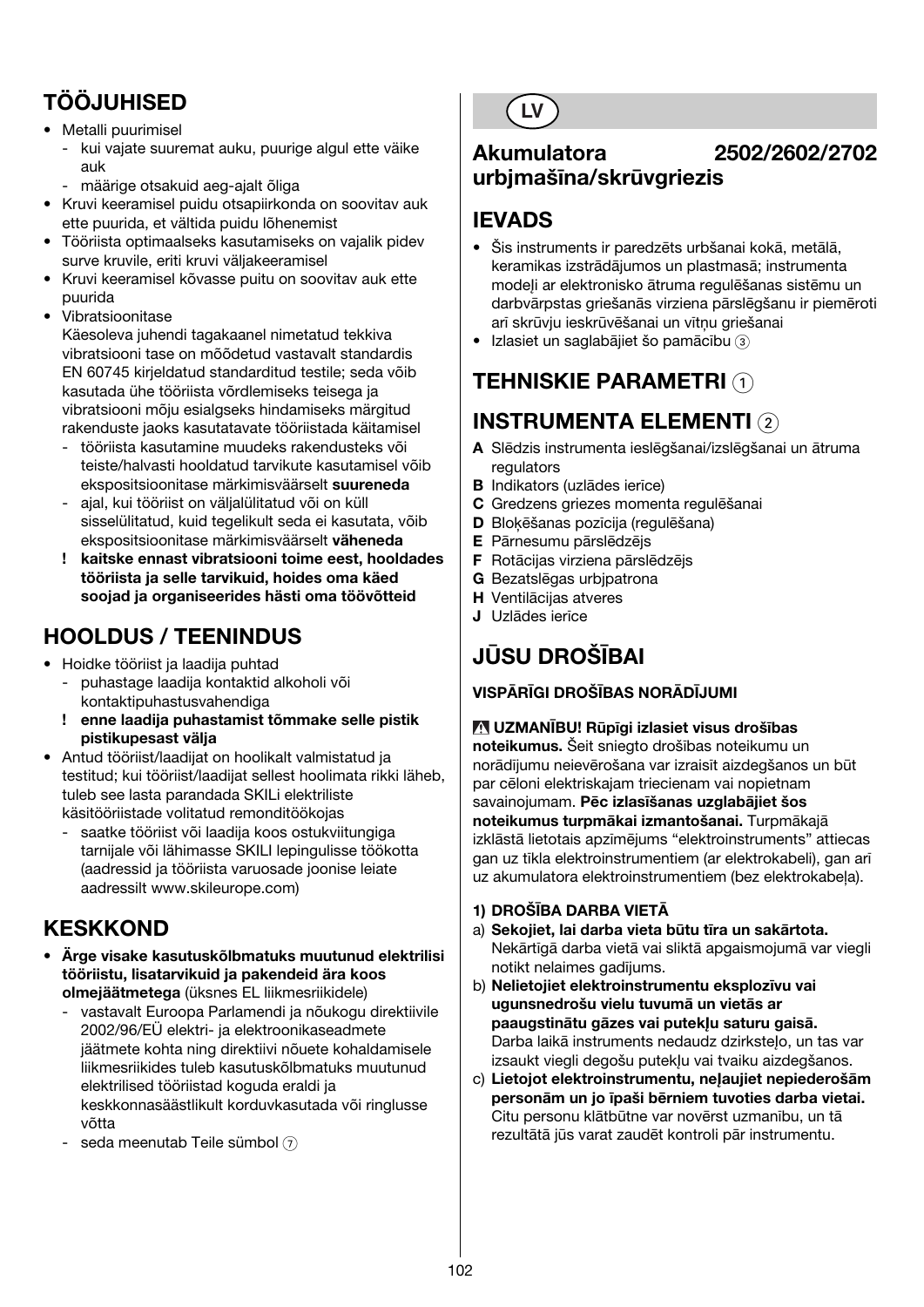#### **2) ELEKTRODROŠĪBA**

- a) **Elektroinstrumenta kontaktdakšai jābūt piemērotai elektrotīkla kontaktligzdai. Kontaktdakšas konstrukciju nedrīkst nekādā veidā mainīt. Nelietojiet kontaktdakšas salāgotājus, ja elektroinstruments caur kabeli tiek savienots ar aizsargzemējuma ķēdi.** Neizmainītas konstrukcijas kontaktdakša, kas piemērota kontaktligzdai, ļauj samazināt elektriskā trieciena saņemšanas risku.
- b) **Darba laikā nepieskarieties sazemētiem priekšmetiem, piemēram, caurulēm, radiatoriem, plītīm vai ledusskapjiem.** Pieskaroties sazemētām virsmām, pieaug risks saņemt elektrisko triecienu.
- c) **Nelietojiet elektroinstrumentu lietus laikā, neturiet to**  mitrumā. Mitrumam iekļūstot instrumentā, pieaug risks saņemt elektrisko triecienu.
- d) **Nenesiet un nepiekariet elektroinstrumentu aiz elektrokabeĮa. Neraujiet aiz kabeĮa, ja vēlaties atvienot instrumentu no elektrotīkla kontaktligzdas.**  Sargājiet elektrokabeli no karstuma, ellas, asām **šķautnēm un instrumenta kustīgajām daĮām.** Bojāts vai samezglojies elektrokabelis var būt par cēloni elektriskajam triecienam.
- e) **Darbinot elektroinstrumentu ārpus telpām, izmantojiet tā pievienošanai vienīgi tādus pagarinātājkabeĮus, kuru lietošana ārpus telpām ir**  atlauta. Lietojot elektrokabeli, kas piemērots darbam ārpus telpām, samazinās risks saņemt elektrisko triecienu.
- f) **Ja elektroinstrumentu tomēr nepieciešams lietot vietās ar paaugstinātu mitrumu, izmantojiet tā pievienošanai noplūdes strāvas aizsargreleju.** Lietojot noplūdes strāvas aizsargreleju, samazinās risks saņemt elektrisko triecienu.
- **3) PERSONISKĀ DROŠĪBA**
- a) **Darba laikā saglabājiet paškontroli un rīkojieties saskaņā ar veselo saprātu. Pārtrauciet darbu, ja jūtaties noguris vai atrodaties alkohola, narkotiku vai medikamentu izraisītā reibumā.** Strādājot ar elektroinstrumentu, pat viens neuzmanības mirklis var būt par cēloni nopietnam savainojumam.
- b) **Izmantojiet individuālos darba aizsardzības līdzekļus un darba laikā vienmēr nēsājiet aizsargbrilles.** Individuālo darba aizsardzības līdzekļu (putekļu maskas, neslīdošu apavu un aizsargķiveres vai ausu aizsargu) pielietošana atbilstoši elektroinstrumenta tipam un veicamā darba raksturam Įauj izvairīties no savainoiumiem.
- c) **Nepieļaujiet elektroinstrumenta patvaļīgu ieslēgšanos. Pirms elektroinstrumenta pievienošanas elektrotīklam, akumulatora ievietošanas vai izņemšanas, kā arī pirms elektroinstrumenta pārnešanas pārliecinieties, ka tas ir izslēgts.** Pārnesot elektroinstrumentu, ja pirksts atrodas uz ieslēdzēja, kā arī pievienojot to elektrobarošanas avotam laikā, kad elektroinstruments ir ieslēgts, var viegli notikt nelaimes gadījums.
- d) **Pirms instrumenta ieslēgšanas neaizmirstiet izņemt no tā regulējošos instrumentus vai skrūvjatslēgas.** Patronatslēga vai skrūvjatslēga, kas instrumenta ieslēgšanas brīdī nav izņemta no tā, var radīt savainojumu.
- e) **Strādājot ar elektroinstrumentu, ieturiet stingru stāju. Darba laikā vienmēr saglabājiet līdzsvaru un centieties nepaslīdēt.** Tas atvieglos instrumenta vadību neparedzētās situācijās.
- f) **Izvēlieties darbam piemērotu apģērbu. Darba laikā nenēsājiet brīvi plandošas drēbes un rotaslietas. Netuviniet matus, apģērbu un aizsargcimdus instrumenta kustīgajām daĮām.** VaĮīgas drēbes, rotaslietas un gari mati var ieķerties instrumenta kustīgajās daļās.
- g) **Ja elektroinstrumenta konstrukcija Įauj tam pievienot ārējo putekĮu uzsūkšanas vai savākšanas/ uzkrāšanas ierīci, sekojiet, lai tā tiktu pievienota elektroinstrumentam un pareizi darbotos.** Pielietojot putekļu uzsūkšanu vai savākšanu/uzkrāšanu, samazinās to kaitīgā ietekme uz strādājošās personas veselību.
- **4) ELEKTROINSTRUMENTU LIETOŠANA UN APKOPE**
- a) **Nepārslogojiet elektroinstrumentu. Katram darbam izvēlieties piemērotu instrumentu.** Elektroinstruments darbosies labāk un drošāk pie nominālās slodzes.
- b) **Nelietojiet elektroinstrumentu, ja ir bojāts tā ieslēdzējs.** Elektroinstruments, ko nevar ieslēgt un izslēgt, ir bīstams lietošanai un to nepieciešams remontēt.
- c) **Pirms elektroinstrumenta apkopes, regulēšanas vai darbinstrumenta nomaiņas atvienojiet tā kontaktdakšu no barojošā elektrotīkla vai izņemiet no tā akumulatoru.** Šādi iespējams samazināt elektroinstrumenta nejaušas ieslēgšanās risku.
- d) **Elektroinstrumentu, kas netiek darbināts, uzglabājiet piemērotā vietā, kur tas nav sasniedzams bērniem un personām, kuras neprot rīkoties ar instrumentu.** Ja elektroinstrumentu lieto nekompetentas personas, tas var apdraudēt cilvēku veselību.
- e) **Rūpīgi veiciet elektroinstrumenta apkalpošanu. Pārbaudiet, vai kustīgās daĮas darbojas bez traucējumiem un nav iespīlētas, vai kāda no daĮām nav salauzta vai bojāta, vai katra no tām pareizi funkcionē un pilda tai paredzēto uzdevumu. Nodrošiniet, lai bojātās daĮas tiktu savlaicīgi nomainītas vai remontētas pilnvarotā remontu darbnīcā.** Daudzi nelaimes gadījumi notiek tāpēc, ka elektroinstruments pirms lietošanas nav pienācīgi apkalpots.
- f) **Savlaicīgi notīriet un uzasiniet griezošos darbinstrumentus.** Rūpīgi kopti instrumenti, kas apgādāti ar asiem griezējinstrumentiem, ļauj strādāt daudz ražīgāk un ir vieglāk vadāmi.
- g) **Lietojiet vienīgi tādus elektroinstrumentus, papildpiederumus, darbinstrumentus utt., kas paredzēti attiecīgajam pielietojuma veidam. Bez tam jāņem vērā arī konkrētie darba apstākĮi un pielietojuma īpatnības.** Elektroinstrumentu lietošana citiem mērķiem, nekā to ir paredzējusi ražotājfirma, ir bīstama un var novest pie neparedzamām sekām.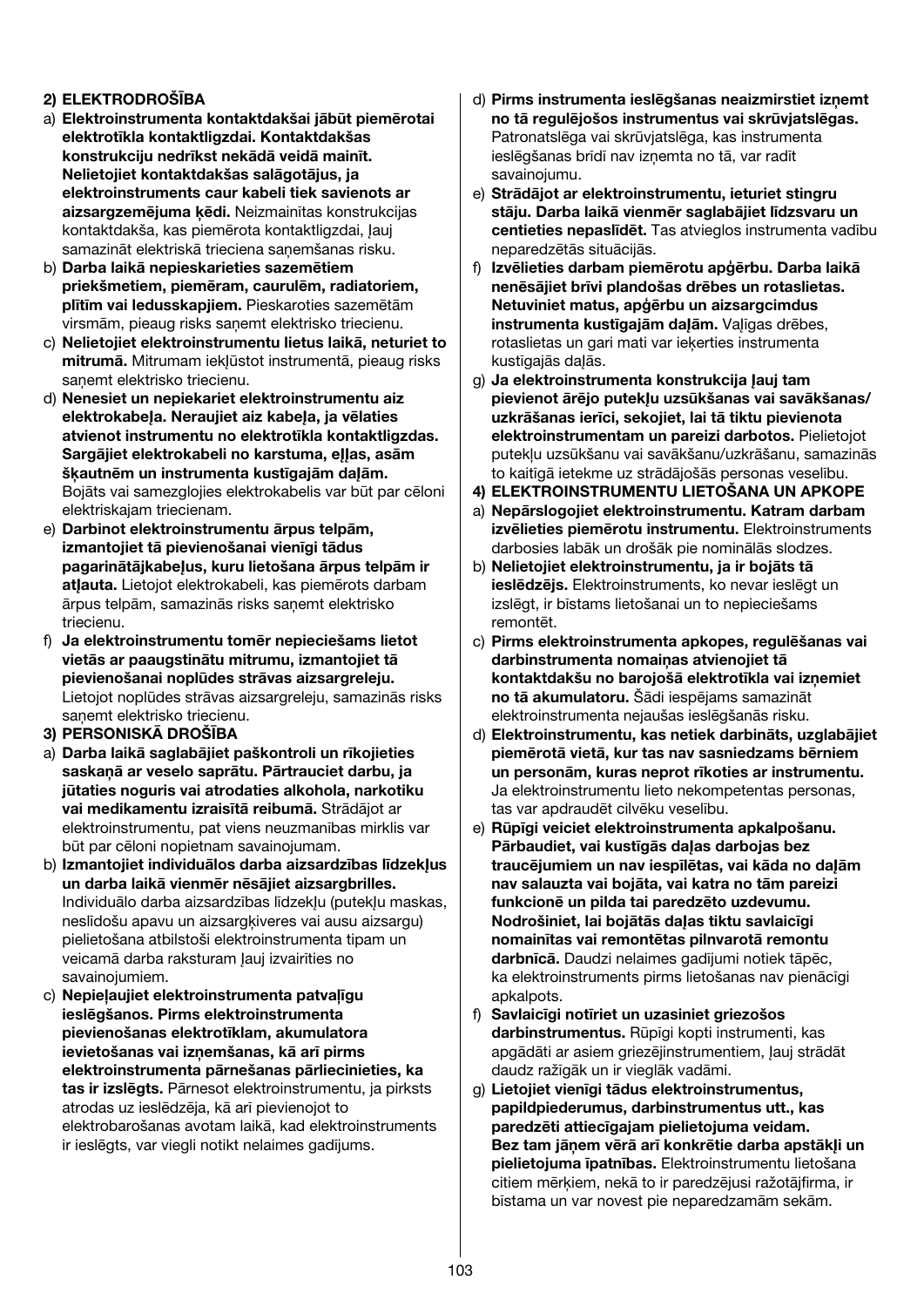- **5) AKUMULATORA ELEKTROINSTRUMENTU LIETOŠANA**
- a) **Akumulatora uzlādei lietojiet tikai tādu uzlādes ierīci, ko ir ieteikusi elektroinstrumenta ražotājfirma.** Katra uzlādes ierīce ir paredzēta tikai noteikta tipa akumulatoram, un mēģinājums to lietot cita tipa akumulatoru uzlādei var novest pie uzlādes ierīces un/ vai akumulatora aizdegšanās.
- b) **Pievienojiet elektroinstrumentam tikai tādu akumulatoru, ko ir ieteikusi instrumenta ražotājfirma.** Cita tipa akumulatoru lietošana var novest pie elektroinstrumenta un/vai akumulatora aizdegšanās.
- c) **Laikā, kad akumulators ir atvienots no elektroinstrumenta, nepieĮaujiet, lai tā kontakti saskartos ar saspraudēm, monētām, atslēgām, naglām, skrūvēm vai citiem nelieliem metāla priekšmetiem, kas varētu izraisīt īsslēgumu.** Īsslēgums starp akumulatora kontaktiem var izsaukt tā aizdegšanos un būt par cēloni ugunsgrēkam.
- d) **Nepareizi lietojot akumulatoru, no tā var izplūst šķidrais elektrolīts. NepieĮaujiet, ka elektrolīts nonāktu saskarē ar ādu. Ja tas tomēr nejauši ir noticis, noskalojiet elektrolītu ar ūdeni. Ja elektrolīts nonāk acīs, nekavējoties griezieties pie ārsta.** No akumulatora izplūdušais elektrolīts var izsaukt ādas iekaisumu vai pat apdegumu.

#### **6) APKALPOŠANA**

a) **Nodrošiniet, lai Instrumenta remontu veiktu kvalificēts personāls, nomaiņai izmantojot oriģinālās rezerves daĮas un piederumus.** Tikai tā iespējams panākt instrumenta ilgstošu un nevainojamu darbību bez atteikumiem.

#### **DARBA DROŠĪBAS NOTEIKUMI AKUMULATORA URBJMAŠĪNĀM/SKRŪVGRIEŽIEM**

- Izvairieties no instrumenta bojājumiem, kurus var izsaukt apstrādājamajā priekšmetā esošās skrūves, naglas vai citi līdzīgi objekti; tādēĮ pirms darba uzsākšanas atbrīvojiet apstrādājamo materiālu no šādiem priekšmetiem
- Pārliecinieties, ka spriegums, kas uzrādīts uz uzlādes ierīces marķējuma plāksnītes, atbilst maiņsprieguma vērtībai barojošajā elektrotīklā (uzlādes ierīces, uz kuru marķējuma plāksnītes ir uzrādīta sprieguma vērtība 230 V vai 240 V, var darboties arī pie elektrotīkla sprieguma 220 V)
- Mehāniska vai elektriska rakstura kļūmes gadījumā nekavējoties izslēdziet instrumentu vai atvienojiet uzlādes ierīci no barojošā elektrotīkla
- SKIL garantē instrumenta nevainojamu darbību tikai tad, ja tiek lietoti pareizi izvēlēti papildpiederumi, kas iegādāti pie SKIL oficiālā izplatītāja
- Lietojiet tikai tādus darbinstrumentus, kuru pieļaujamais darbības ātrums ir vismaz tikpat liels, kā instrumenta maksimālais tukšgaitas ātrums
- Šo instrumentu nedrīkst izmantot personas, kas jaunākas par 16 gadiem
- **Nostipriniet detaļu** (drošāk detaļu nostiprināt ar spailēm vai skrūvspīlēm, nevis turēt rokā)
- **Veicot darbu apstākĮos, kad darbinstruments var skart slēptu elektropārvades līniju vai paša instrumenta elektrokabeli, turiet instrumentu tikai aiz izolētajiem rokturiem** (darbinstrumentam skarot spriegumu nesošus vadus, šis spriegums nonāk arī uz instrumenta strāvu vadošajām daļām un var būt par cēloni elektriskajam triecienam)
- **Ar piemērota metālmeklētāja palīdzību pārbaudiet, vai apstrādes vietu nešķērso slēptas elektropārvades līnijas, kā arī gāzes vai ūdens caurules; šaubu gadījumā griezieties vietējā komunālās saimniecības iestādē** (darbinstrumentam skarot elektrotīkla fāzes līniju, var izcelties ugunsgrēks un strādājošais var saņemt elektrisko triecienu; gāzes vada bojājums var izraisīt sprādzienu; darbinstrumentam skarot ūdensvada cauruli, var tikt bojātas materiālās vērtības un strādājošais var saņemt elektrisko triecienu)
- **Neapstrādājiet materiālus, kas satur azbestu** (azbestam piemīt kancerogēnas īpašības)
- Materiāla (piemēram, svinu saturošas krāsas, dažu koka škirnu, minerālu un metāla) putekļi var būt kaitīgi (saskare ar putekļiem vai to ieelpošana var izraisīt alerģiskas reakcijas un/vai elpceļu saslimšanas operatoram vai klātesošajiem); **izmantojiet putekļu masku un putekļu nosūcēju, ja to iespējams pieslēgt**
- Dažu veidu putekļi ir klasificēti kā kancerogēni (piemēram, ozola vai dižskābarža putekļi), jo īpaši kombinācijā ar koksnes kondicionēšanas piedevām; **izmantojiet putekļu masku un putekļu nosūcēju, ja to iespējams pieslēgt**
- Ievērojiet ar putekļu savākšanu saistītos nacionālos noteikumus, kas attiecas uz apstrādājamajiem materiāliem
- Pirms regulēšanas vai piederumu nomaiņas, kā arī, pārnesot vai uzglabājot instrumentu, pārliecinieties, ka tā pārslēdzējs F 2 atrodas

#### **UZLĀDE/AKUMULATORI**

- Akumulatoru uzlādēšanai izmantojiet tikai šim nolūkam paredzēto ierīci, kas ietilpst instrumenta piegādes komplektā
- Nepieskarieties uzlādes ierīces kontaktspailēm
- Neatstājiet instrumentu, uzlādes ierīci vai akumulatoru lietū
- Uzglabājiet instrumentu, uzlādes ierīci un akumulatoru vietā, kur temperatūra nepārsniedz 40°C un nav zemāka par 0°C
- Ja akumulators tiks dedzināts, tas eksplodēs, tāpēc nekādā gadījumā to nededziniet
- Nelietojiet bojātu uzlādes ierīci, bet nododiet to pārbaudei firmas SKIL pilnvarotā apkopes un remonta darbnīcā
- Nelietojiet uzlādes ierīci, ja ir bojāts tās elektrokabelis vai kontaktdakša, bet nekavējoties nomainiet bojāto daļu firmas SKIL pilnvarotā apkopes un remonta darbnīcā
- Nelietojiet bojātu akumulatoru; tas nekavējoties jānomaina
- Nemēģiniet izjaukt uzlādes ierīci vai atvērt akumulatora korpusu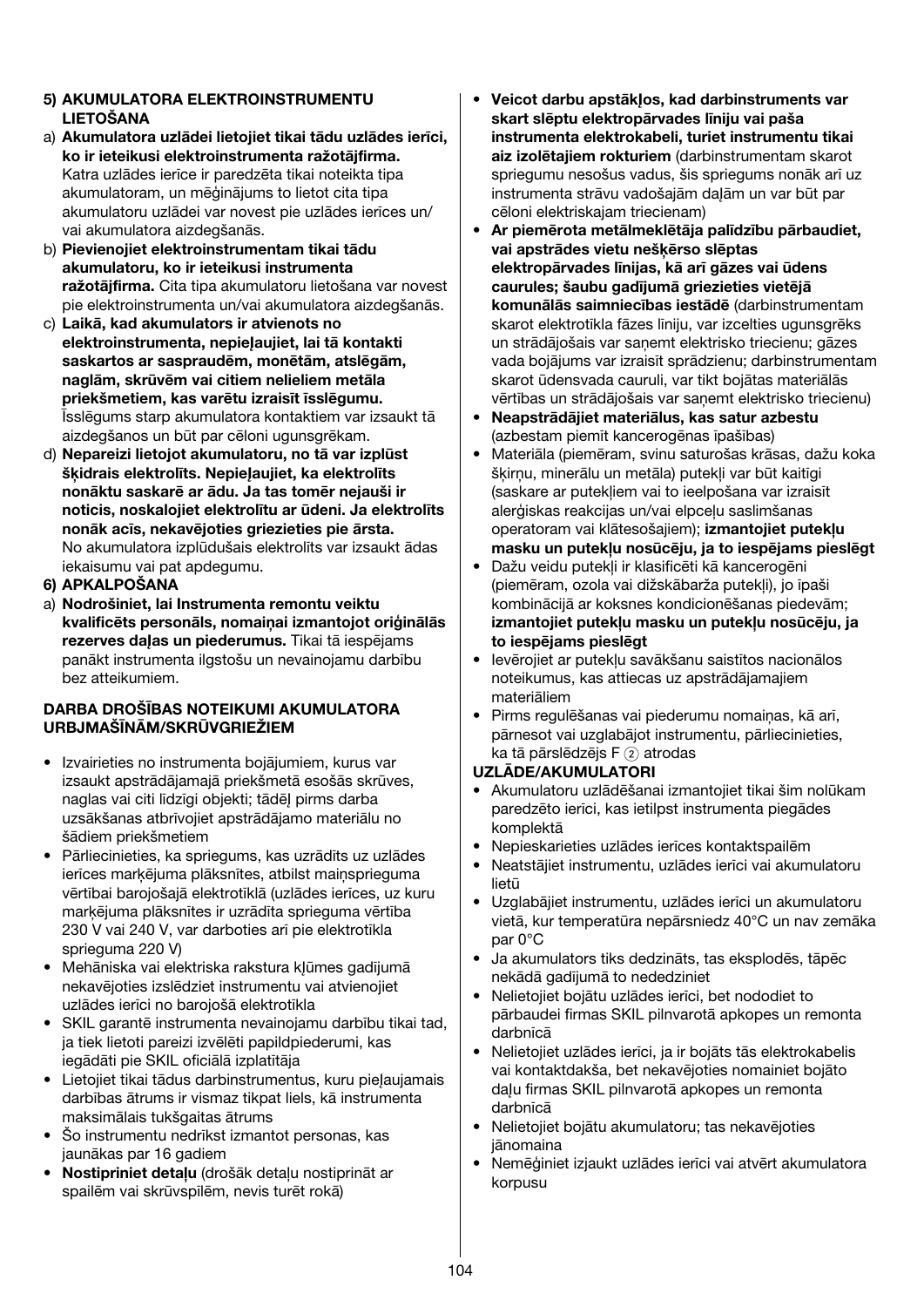- Nemēģiniet uzlādēt barošanas elementus, kuri nav paredzēti atkārtotai uzlādēšanai
- Lādētāja/akumulatora apzīmējumu skaidrojums
	- 3 Pirms ekspluatācijas izlasiet instrukciju rokasgrāmatu
	- $\widehat{4}$  Lādētāju drīkst lietot tikai telnās
	- 5 Dubulta izolācija (nav jālieto zemējuma vads)
	- 6 Lādētāja savienojuma nepareiza polaritāte var nodarīt kaitējumu (lādējiet akumulatoru tikai ar komplektācijā esošo lādētāju)
	- 7 Neizmetiet uzlādes ierīci sadzīves atkritumos
	- $\bar{8}$  Neizmetiet akumulatora sadzīves atkritumos
	- 9 NiMH tehnoloģija nodrošina vairāk enerģijas, ievērojami mazāk piesārņojot vidi

### **DARBS**

- Akumulatora uzlādēšana parādīta zīmējumā 0
	- jauna instrumenta akumulators parasti nav pilnībā uzlādēts
	- pievienojiet uzlādes ierīci elektrotīklam
	- iedegas indikators B
	- ievietojiet akumulatoru uzlādes ierīcē
	- notiekot uzlādes procesam, indikators B sāk mirgot  $(0)$ a)
	- aptuveni pēc 2-3 stundām akumulators ir pilnībā uzlādēts; indikators B pārstāj mirgot un turpina degt pastāvīgi (0b); šai laikā uzlādes ierīce pāriet darbam izlīdzināšanas režīmā
	- **! pēc uzlādes beigām izņemiet akumulatoru no uzlādes ierīces, jo šādi var pagarināt akumulatora kalpošanas ilgumu**

#### SVARĪGI NORĀDĪJUMI:

- ja pēc akumulatora ievietošanas uzlādes ierīcē tās indikators B nesāk mirgot (@b), tas nozīmē, ka:
	- 1) akumulatora temperatūra neietilpst pieļaujamo temperatūru diapazonā (akumulatora temperatūra nedrīkst būt zemāka par 0°C vai augstāka par 45°C); uzlādes ierīce tad automātiski pārtrauc uzlādes procesu un pāriet darbam izlīdzināšanas režīmā; akumulatora temperatūrai sasniedzot pieļaujamo temperatūras vērtību, uzlādes ierīce automātiski pāriet uzlādes režīmā
- 2) akumulators ir jānomaina
- uzlādes laikā uzlādes ierīce un akumulators var nedaudz uzsilt; tas ir normāli un neliecina par bojājumu
- pirms akumulatora ievietošanas uzlādes ierīcē pārliecinieties, ka tā ārējā virsma ir tīra un sausa
- neveiciet akumulatora uzlādi, ja gaisa temperatūra ir zemāka par 0°C vai augstāka par 40°C; tas var radīt akumulatora un uzlādes ierīces nopietnus bojājumus
- neiznemiet akumulatoru no instrumenta laikā, kad tas darbojas
- **! jaunam vai ilgāku laiku nelietotam akumulatoram ietilpība pilnībā atjaunojas tikai pēc aptuveni 5 uzlādes/izlādes cikliem**
- necentieties akumulatoru uzlādēt atkārtoti jau pēc dažu minūšu darba, jo pretējā gadījumā var samazināties akumulatora kalpošanas ilgums un darbspēja
- nikeļa-metālhidrīda akumulatori jāuzglabā atsevišķi un tos nevar izmest kopā ar sadzīves atkritumiem (speciāls simbols 8) a atgādina par nepieciešamību tos utilizēt videi nekaitīgā veidā)
- **! pirms akumulatora utilizācijas tā kontakti jāaplīmē ar izolācijas lenti, lai nepieĮautu īssavienojuma rašanos starp tiem**
- ia ir paredzams, ka instruments ilgu laika periodu netiks izmantots, uzlādes ierīces elektrokabelis jāatvieno no barojošā elektrotīkla
- Kombinētais ieslēdzējs A (2) un darbvārpstas griešanās ātruma regulēšana Izmainot spiedienu uz ieslēdzēju, plūstoši regulējiet darbvārpstas griešanās ātrumu no nulles vērtības līdz
- maksimālajai Rotācijas virziena pārslēgšana (1)
	- ja darbvārpstas griešanās virziena pārslēdzējs nav precīzi iestādīts galējā labējā/kreisajā stāvoklī, ieslēdzēju A 2 nav iespējams aktivēt
- **! pārslēdziet instrumentas rotācijas virzienu tikai tad, kad instruments ir pilnībā apstājies**
- Darbinstrumentu nomaina (12)
	- ievietojiet darbinstrumenta kātu urbjpatronā pēc iespējas dzilāk
	- **! neizmantojiet darbinstrumentus ar bojātu kātu**
	- **! lietojiet tikai asus darbinstrumentus**
- Griezes momenta regulēšanas sistēma (VariTorque) #
	- šī sistēma ļauj regulēt instrumenta urbipatronas griezes momentu (26 pakāpēs)
	- griezes moments pieaug, griežot regulējošo gredzenu C no stāvokĮa 1 līdz stāvoklim 25; pagriežot gredzenu stāvoklī D, sistēmas darbība tiek bloķēta, Įaujot veikt urbšanas un skrūvēšanas darbus ar lielu griezes momentu
	- ieskrūvējot skrūvi, vispirms pagrieziet regulējošo gredzenu stāvoklī 1, tad pakāpeniski palieliniet griezes momentu, līdz tiek sasniegts vēlamais ieskrūvēšanas dziĮums
- Mehāniskā pārnesumu pārslēgšana @
	- ar pārslēdzēja E palīdzību izvēlieties vajadzīgo ātrumu
	- **! pārvietojiet pārnesumu pārslēdzēju tikai tad, kad instruments darbojas ar nelielu ātrumu**
	- LIELĀKA JAUDA
	- liels griezes moments
	- piemērots skrūvju ieskrūvēšanai un lielāka diametra urbumu veidošanai
	- piemērots vītnu iegriešanai
	- LIELĀKS ĀTRUMS
	- mazāks griezes moments
	- piemērots mazāka diametra urbumu veidošanai
- $\bullet$  Akumulatora lādiņa indikators  $\tan$  Indikators uzrāda, cik daudz enerģijas akumulatorā ir atlicis
- Instrumenta turēšana un vadīšana
	- nenosprostojiet instrumenta ventilācijas atveres  $H(2)$
	- darba laikā pārlieku nespiediet instrumentu; Jaujiet tam darboties nominālā režīmā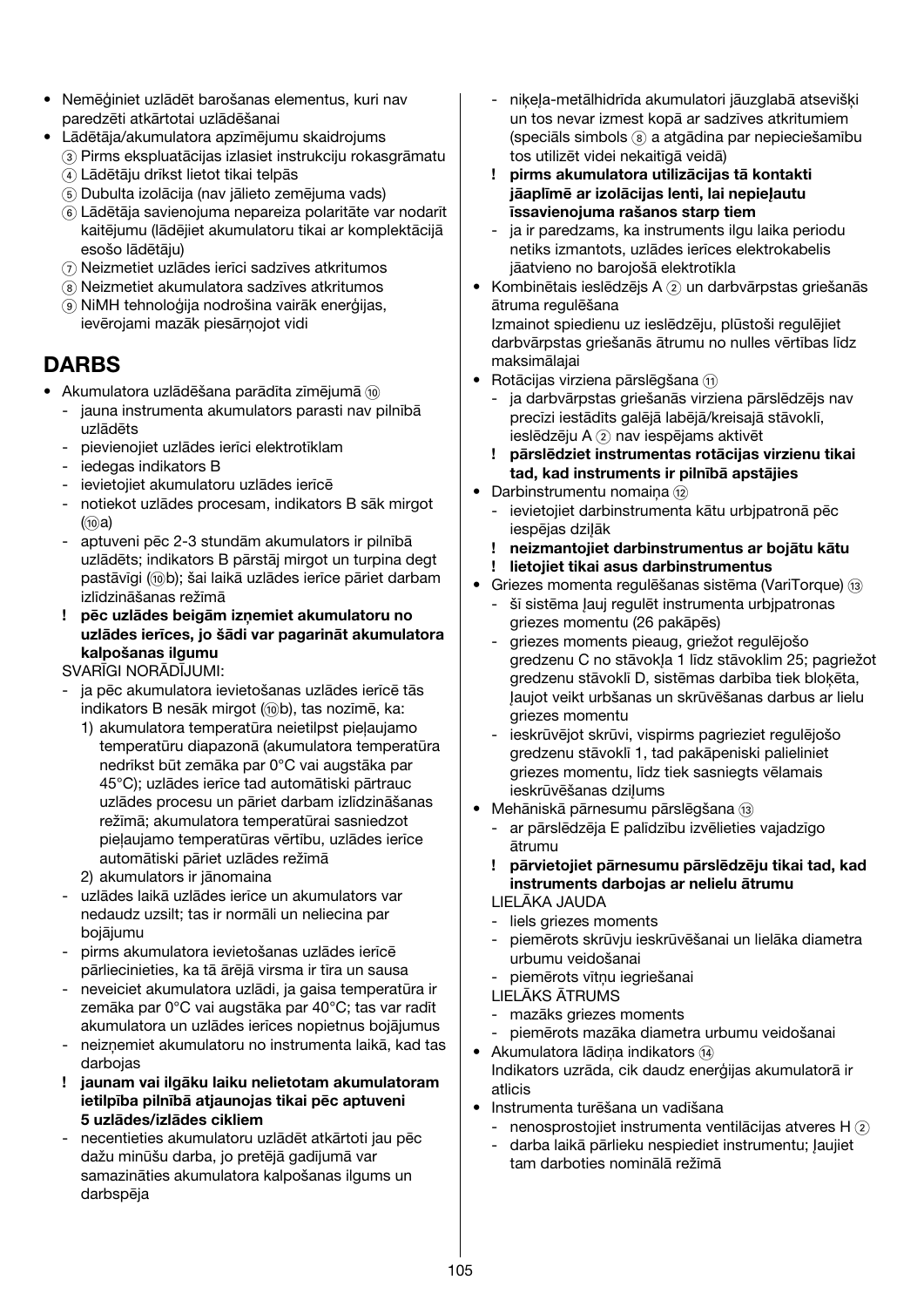### **PRAKTISKI PADOMI**

- Melno metālu urbšana
	- ja nepieciešams izurbt atveri ar lielu diametru, vispirms izurbiet mazāku atveri
	- laiku pa laikam ieeļļojiet urbi
- Veicot skrūves ieskrūvēšanu tuvu koka priekšmeta vai konstrukcijas malai, vispirms ieteicams izurbt atveri, lai nepielautu koksnes plaisāšanu
- Lai instruments tiktu izmantots optimālā režīmā, ieturiet pastāvīgu spiedienu uz skrūves galvu; īpaši, izskrūvējot skrūvi
- Veicot skrūves ieskrūvēšanu cietā koksnē, vispirms izurbiet atveri
- Vibrācijas līmenis

 Šīs rokasgrāmatas aizmugurē ar zvaigznīti norādītais vibrācijas emisiju līmenis mērīts, izmantojot standartā EN 60745 paredzēto testu; to var izmantot, lai salīdzinātu instrumentus un provizoriski izvērtētu vibrācijas iedarbību, lietojot instrumentu minētajiem mērķiem

- instrumenta izmantošana citiem mērķiem vai ar citiem vai nepietiekami koptiem piederumiem var ievērojami **palielināt** iedarbības līmeni
- laika periodi, kad instruments ir izslēgts vai arī ir ieslēgts, taču ar to nestrādā, var ievērojami **samazināt** iedarbības līmeni
- **! pasargājiet sevi no vibrācijas ietekmes, veicot instrumenta un tā piederumu tehnisko apkopi, gādājot, lai rokas ir siltas, un organizējot darba gaitu**

### **APKALPOŠANA / APKOPE**

- Uzturiet tīru instrumentu un uzlādes ierīci
	- notīriet uzlādēšanas kontaktus uzlādes ierīcē ar spirtu vai speciālo kontaktu tīrīšanas līdzekli
	- **! pirms uzlādes ierīces tīrīšanas atvienojiet uzlādes ierīci no elektrotīkla**
- Ja, neraugoties uz augsto izgatavošanas kvalitāti un rūpīgo pēcražošanas pārbaudi, instruments/lādētājs tomēr sabojājas, tas nogādājams remontam firmas SKIL pilnvarotā elektroinstrumentu remonta darbnīcā
	- nogādājiet izstrādājumu kopā ar iegādes dokumentiem tuvākajā tirdzniecības vietā vai firmas SKIL pilnvarotā pēciegādes apkalpošanas un remontu iestādē **neizjauktā veidā** (adreses un instrumenta apkalpošanas shēma tiek sniegta interneta adresē www.skileurope.com)

# **APKĀRTĒJĀS VIDES AIZSARDZĪBA**

- **Neizmetiet elektroiekārtas, piederumus un iesaiņojuma materiālus sadzīves atkritumos** (tikai ES valstīm)
	- saskaņā ar Eiropas Savienības direktīvu 2002/96/ES par nolietotajām elektriskajām un elektroniskajām iekārtām un tās atspoguļojumiem nacionālajā likumdošanā, nolietotās elektroiekārtas ir jāsavāc, jāizjauc un jānogādā otrreizējai pārstrādei apkārtējai videi draudzīgā veidā
	- $ipa$ šs simbols  $(i)$  atgādina par nepieciešamību tos utilizēt videi nekaitīgā veidā

**LT**

### **Akumuliatorinis 2502/2602/2702 gręžtuvas/suktuvas**

### **ĮVADAS**

- Šis įrankis skirtas medienos, metalo, keramikos bei plastmasės gręžimui; modeliai su elektroniniu sūkių valdymu bei reverso funkcija tinka ir varžtų sukimui bei sriegimui
- Perskaitykite ir išsaugokite šią naudojimo instrukciją 3

### **TECHNINĖS CHARAKTERISTIKOS** (1)

### **PRIETAISO ELEMENTA** 2

- **A** Jungiklis įjungimui/išjungimui ir greičiui valdyti
- **B** Indikatorius (*ikroviklis*)
- **C** Sukimo momento nustatymo žiedas
- **D** Blokavimo padėtis (sankaba)
- **E** Greičių perjungiklis
- **F** Sukimosi krypties perjungiklis
- **G** Greitai užveržiamas gręžimo patronas
- **H** Ventiliacinės angos
- **J** Kroviklis

### **DARBO SAUGA**

#### **BENDROSIOS DARBO SAUGOS NUORODOS**

**DĖMESIO! Perskaitykite visas šias saugos nuorodas ir reikalavimus.** Jei nepaisysite žemiau pateiktų saugos nuorodų ir reikalavimų, gali trenkti elektros smūgis, kilti gaisras ir/arba galite sunkiai susižaloti arba sužaloti kitus asmenis. **Išsaugokite šias saugos nuorodas ir reikalavimus, kad ir ateityje galėtumėte jais pasinaudoti.** Toliau pateiktame tekste vartojama savoka "elektrinis įrankis" apibūdina įrankius, maitinamus iš elektros tinklo (su maitinimo laidu), ir akumuliatorinius įrankius (be maitinimo laido).

#### **1) DARBO VIETOS SAUGUMAS**

- a) **Darbo vieta turi būti švari ir tvarkinga.** Netvarka ar blogai apšviesta darbo vieta gali tapti nelaimingų atsitikimų priežastimi.
- b) **Nedirbkite tokioje aplinkoje, kur yra degių skysčių, dujų ar dulkių.** Elektriniai įrankiai gali kibirkščiuoti, o nuo kibirkščių dulkės arba susikaupę garai gali užsidegti.
- c) **Dirbdami su elektriniu įrankiu neleiskite šalia būti žiūrovams, vaikams ir lankytojams.** Nukreipę dėmesį į kitus asmenis galite nebesuvaldyti prietaiso.
- **2) ELEKTROSAUGA**
- a) **Maitinimo laido kištukas turi atitikti tinklo rozetės tipą. Kištuko jokiu būdu negalima modifikuoti. Nenaudokite jokių kištuko adapterių su įžemintais prietaisais.** Originalūs kištukai, tiksliai tinkantys elektros tinklo rozetei, sumažina elektros smūgio pavojų.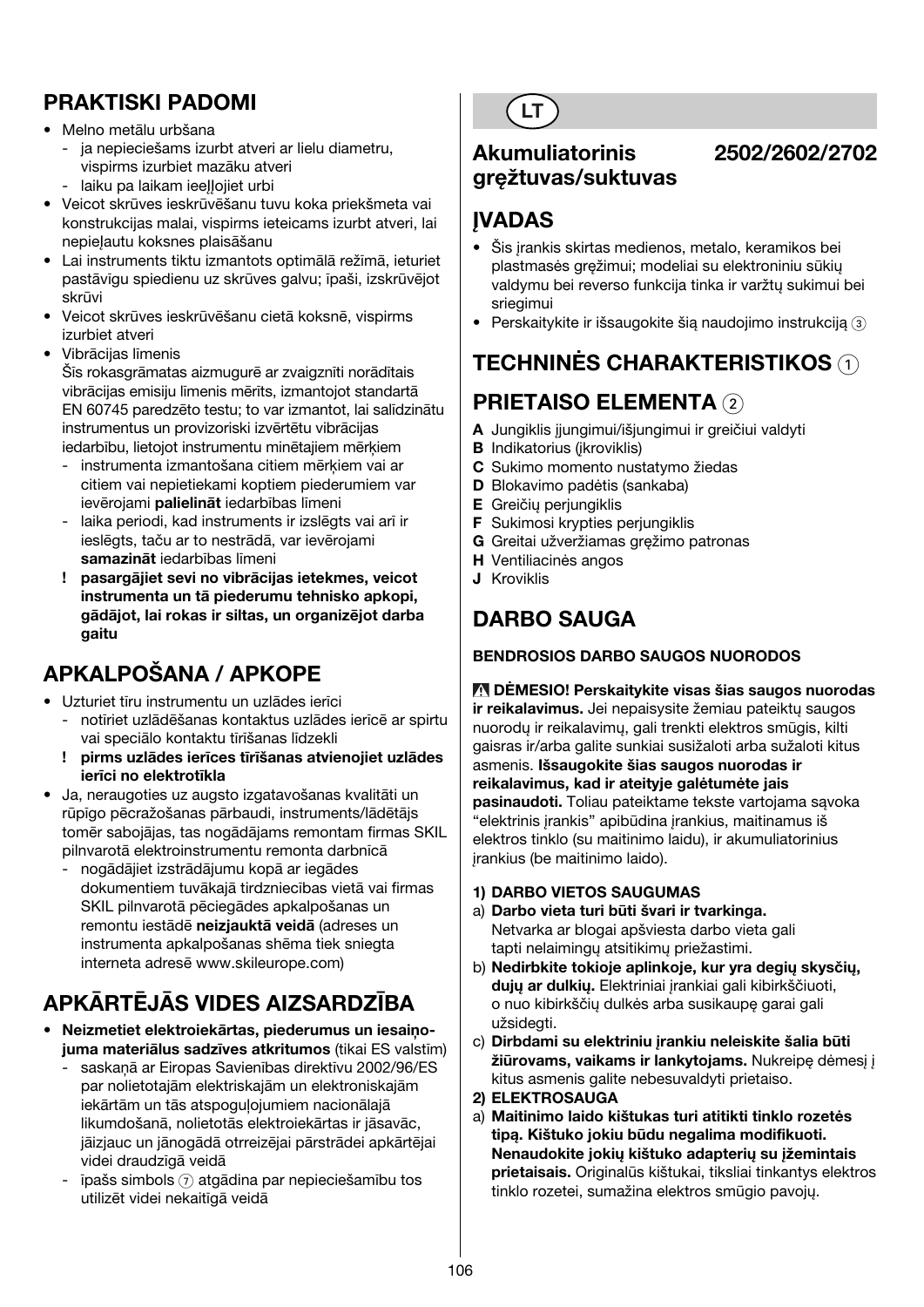- b) **Venkite kūno kontakto su įžemintais paviršiais, tokiais kaip vamzdžiai, šildytuvai, viryklės ar šaldytuvai.** Egzistuoja padidinta elektros smūgio rizika, jei Jūsų kūnas bus įžemintas.
- c) **Saugokite prietaisą nuo lietaus ir drėgmės.** Jei vanduo patenka į elektrinį prietaisą, padidėja elektros smūgio rizika.
- d) **Nenaudokite maitinimo laido ne pagal paskirtį, t. y. neneškite prietaiso paėmę už laido, nekabinkite prietaiso už laido, netraukite už jo, norėdami išjungti kištuką iš rozetės. Laidą klokite taip, kad jo neveiktų karštis, jis neišsiteptų alyva ir jo nepažeistų aštrios detalės ar judančios prietaiso dalys.** Pažeisti arba susipynę laidai gali tapti elektros smūgio priežastimi.
- e) **Jei su elektriniu įrankiu dirbate lauke, naudokite tik tokius ilginimo kabelius, kurie tinka lauko darbams.** Naudojant lauko darbams pritaikytus ilginimo kabelius, sumažinamas elektros smūgio pavojus.
- f) **Jei su elektriniu įrankiu neišvengiamai reikia dirbti drėgnoje aplinkoje, naudokite įžeminimo grandinės pertraukiklį.** Naudojant įžeminimo grandinės pertraukiklį, sumažėja elektros smūgio pavojus.
- **3) ŽMONIŲ SAUGA**
- a) **Būkite atidūs, sutelkite dėmesį į tai, ką Jūs darote ir, dirbdami su elektriniu įrankiu, vadovaukitės sveiku protu. Nedirbkite su prietaisu, jei esate pavargę arba vartojote narkotikus, alkoholį ar medikamentus.** Akimirksnio neatidumas naudojant prietaisą gali tapti rimtų sužalojimų priežastimi.
- b) **Naudokite asmenines apsaugos priemones ir visuomet užsidėkite apsauginius akinius.** Naudojant asmenines apsaugos priemones, pvz., respiratorių ar apsauginę kaukę, neslystančius batus, apsauginį šalmą, klausos apsaugos priemones ir kt., rekomenduojamas dirbant su tam tikros rūšies įrankiais, sumažėja rizika susižeisti.
- c) **Saugokitės, kad neįjungtumėte prietaiso atsitiktinai. Prieš prijungdami elektrinį įrankį prie elektros tinklo ir/arba akumuliatoriaus, prieš pakeldami ar nešdami įsitikinkite, kad jis yra išjungtas.** Jeigu nešdami elektrinį įrankį pirštą laikysite ant jungiklio arba prietaisą įjungsite į elektros tinklą, kai jungiklis yra įjungtas, gali įvykti nelaimingas atsitikimas.
- d) **Prieš įjungdami prietaisą pašalinkite reguliavimo įrankius arba veržlių raktus.** Prietaiso besisukančioje dalyje esantis įrankis ar raktas gali tapti sužalojimų priežastimi.
- e) **Nepervertinkite savo galimybių. Dirbdami atsistokite patikimai ir visada išlaikykite pusiausvyrą.** Patikima stovėsena ir tinkama kūno laikysena leis geriau kontroliuoti prietaisą netikėtose situacijose.
- f) **Dėvėkite tinkamą aprangą. Nedėvėkite plačių drabužių ir papuošalų. Saugokite plaukus, drabužius ir pirštines nuo besisukančių prietaiso dalių.** Laisvus drabužius, papuošalus bei ilgus plaukus gali įtraukti besisukančios dalys.
- g) **Jei yra numatyta galimybė prijungti dulkių nusiurbimo ar surinkimo įrenginius, visada įsitikinkite, ar jie yra prijungti ir ar teisingai naudojami.** Naudojant dulkių nusiurbimo įrenginius sumažėja kenksmingas dulkių poveikis.
- **4) RŪPESTINGA ELEKTRINIŲ ĮRANKIŲ PRIEŽIŪRA IR NAUDOJIMAS**
- a) **Neperkraukite prietaiso. Naudokite Jūsų darbui tinkamą elektrinį įrankį.** Su tinkamu elektriniu įrankiu Jūs dirbsite geriau ir saugiau, jei neviršysite nurodyto galingumo.
- b) **Nenaudokite elektrinio įrankio su sugedusiu jungikliu.** Elektrinis įrankis, kurio nebegalima įjungti ar išjungti, yra pavojingas ir jį reikia remontuoti.
- c) **Prieš reguliuodami prietaisą, keisdami darbo įrankius ar prieš valydami prietaisą, iš elektros tinklo lizdo ištraukite kištuką ir/arba išimkite akumuliatorių.** Ši saugumo priemonė apsaugos jus nuo netikėto prietaiso įsijungimo.
- d) **Nenaudojamą prietaisą sandėliuokite vaikams ir nemokantiems juo naudotis asmenims neprieinamoje vietoje.** Elektriniai įrankiai yra pavojingi, kai juos naudoja nepatyrę asmenys.
- e) **Rūpestingai prižiūrėkite prietaisą. Tikrinkite, ar besisukančios prietaiso dalys tinkamai veikia ir niekur nekliūva, ar nėra sulūžusių ar šiaip pažeistų dalių, kurios įtakotų prietaiso veikimą.** Prieš vėl naudojant prietaisą pažeistos prietaiso dalys turi būti suremontuotos. Daugelio nelaimingų atsitikimų priežastis yra blogai prižiūrimi elektriniai įrankiai.
- f) **Pjovimo įrankiai turi būti aštrūs ir švarūs.** Rūpestingai prižiūrėti pjovimo įrankiai su aštriomis pjaunamosiomis briaunomis mažiau stringa ir juos yra lengviau valdyti.
- g) **Elektrinį įrankį, papildomą įrangą, darbo įrankius ir t. t. naudokite taip, kaip nurodyta šioje instrukcijoje. Taip pat atsižvelkite į darbo sąlygas bei atliekamo darbo pobūdį.** Naudojant elektrinius įrankius ne pagal jų paskirtį galima sukelti pavojingas situacijas.
- **5) RŪPESTINGA AKUMULIATORINIŲ ĮRANKIŲ PRIEŽIŪRA IR NAUDOJIMAS**
- a) **Akumuliatoriaus krovimui naudoti tik tuos įkroviklius, kuriuos rekomenduoja gamintojas.** Naudojant kitokio tipo akumuliatoriams skirtą įkroviklį, kyla gaisro pavojus.
- b) **Su prietaisu galima naudoti tik jam skirtą akumuliatorių.** Naudojant kitokius akumuliatorius atsiranda pavojus susižeisti bei sukelti gaisrą.
- c) **Nelaikykite sąvaržėlių, monetų, raktų, vinių, varžtų ar kitokių metalinių daiktų arti ištraukto iš instrumento akumuliatoriaus kontaktų.** Užtrumpinus akumuliatoriaus kontaktus galima nusideginti ar sukelti gaisra.
- d) **Netinkamai naudojant akumuliatorių, iš jo gali ištekėti skystis. Venkite kontakto su šiuo skysčiu. Jei skystis pateko ant odos, nuplaukite jį vandeniu, jei pateko į akis - nedelsiant kreipkitės į gydytoją.** Akumuliatoriaus skystis gali sukelti odos sudirginimą ar nudegimus.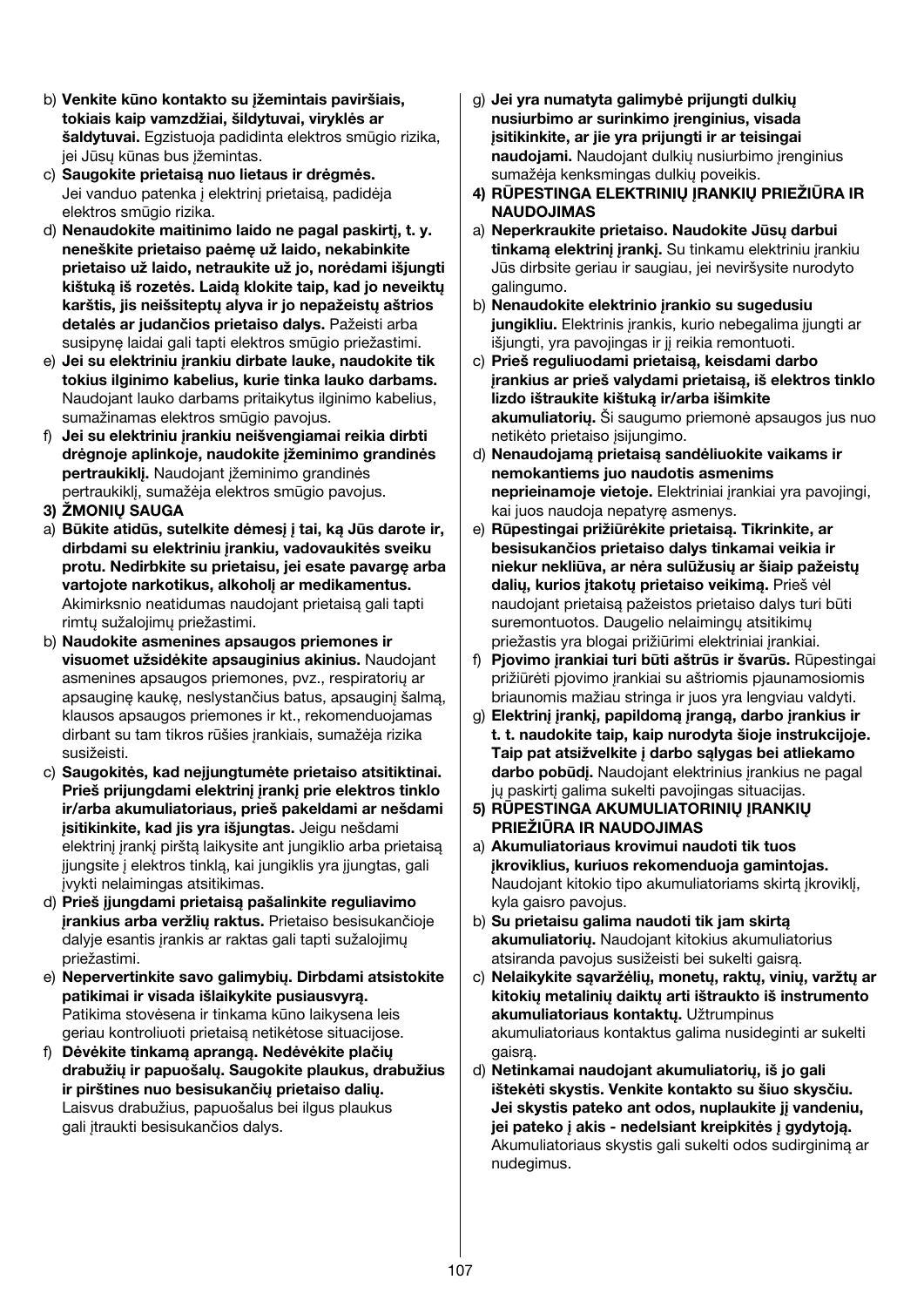#### **6) APTARNAVIMAS**

a) **Prietaisą turi remontuoti tik kvalifikuotas specialistas ir naudoti tik originalias atsargines dalis.** Taip galima garantuoti, jog prietaisas išliks saugus.

#### **DARBŲ SAUGOS NUORODOS DIRBANTIEMS SU AKUMULIATORINIAIS GRĘŽTUVAIS/SUKTUVAIS**

- Saugokite, kad nepažeistumėte prietaiso į ruošinyje esančius varžtus, vinis ir pan; prieš pradėdami darbą juos pašalinkite
- Patikrinkite, ar srovės šaltinio įtampa sutampa su įtampos dydžiu, nurodytu prietaiso vardinėje lentelėje (230 V ar 240 V pažymėtus instrumentus galima įjungti į 220 V įtampos tinklą)
- Jeigu pajutote, kad prietaisas veikia ne taip, kaip visada, arba girdisi nebūdingi garsai, tuojau pat jį išjunkite ir ištraukite kištuką iš elektros tinklo lizdo
- SKIL gali garantuoti nepriekaištingą prietaiso veikimą tik tuo atveju, jei naudojama tinkama papildoma įranga ir priedai, kuriuos galite įsigyti įgaliotųjų SKIL atstovų parduotuvėse
- Leidžiama naudoti tik tokius įrankius, kurių maksimalus leistinas apsisukimų skaičius yra ne mažesnis, nei maksimalus Jūsų prietaiso sūkių skaičius
- Šį prietaisa turėtu naudoti tik asmenys, kuriems 16 ir daugiau metų
- **Saugiai laikykite tvirtinamą dirbinį** (dirbinį, kuris segamas ar kalamas kabių kalimo įrankiais, saugiau laikyti spaustuvu nei ranka)
- **Dirbdami ten, kur besisukantis įrankis galėtų kliudyti paslėptą laidą ar savo paties maitinimo laidą, laikykite prietaisą už izoliuotų rankenų** (dėl kontakto su laidininku, kuriuo teka elektros srovė, metalinėse prietaiso dalyse atsiranda įtampa ir naudotojas gali gauti elektros smūgį)
- **Naudodami tam skirtus paieškos prietaisus, patikrinkite, ar gręžimo vietoje nėra paslėptų komunalinių tinklų vamzdynų, arba pasikvieskite į pagalbą vietinius komunalinių paslaugų tiekėjus** (kontaktas su elektros laidais gali sukelti gaisro bei elektros smūgio pavojų; pažeidus dujotiekio vamzdį, gali įvykti sprogimas; pažeidus vandentiekio vamzdį, galima pridaryti daugybę nuostolių bei sukelti elektros smūgio pavojų)
- **Draudžiama apdirbti medžiagas, kurių sudėtyje yra asbesto** (asbestas pasižymi vėžą sukeliančiu poveikiu)
- Kai kurių medžiagų, kaip antai dažų, kurių sudėtyje yra švino, kai kurių medžių rūšių medienos, mineralų ir metalo dulkės gali būti kenksmingos (kontaktas su šiomis dulkėmis arba įkvėptos dulkės gali sukelti operatoriui arba šalia esantiems žmonėms alergines reakcijas ir/arba kvėpavimo sistemos susirgimus); **mūvėkite priešdulkinę puskaukę arba dirbdami naudokite dulkių ištraukimo įrenginį, jei jį galima prijungti**
- Kai kurių rūšių dulkės priskiriamos kancerogeninėms (pvz., ąžuolo arba buko medienos dulkės), ypač susimaišiusios su medienos taurinimui naudojamais priedais; **mūvėkite priešdulkinę puskaukę arba dirbdami naudokite dulkių ištraukimo įrenginį, jei jį galima prijungti**
- Vadovaukitės Jūsų šalyje taikomų direktyvų reikalavimais, skirtais medžiagoms, su kuriomis norite dirbti
- Prieš atliekant bet kokius prietaiso aptarnavimo darbus ar keičiant priedus, jį transportuojant ir sandėliuojant, būtina nustatyti sukimosi krypties periungikli  $F(2)$ vidurinę padėtį (įjungimo blokavimas)

#### **ĮKROVIMAS/AKUMULIATORIAI**

- Akumuliatorių įkraukite tik komplekte esančiu krovikliu
- Nelieskite kroviklio kontaktų
- Jokiu būdu nepalikite prietaiso, akumuliatorių kroviklio ar akumuliatorių lietuje
- Patalpos, kurioje laikomas prietaisas, akumuliatorių kroviklis ar akumuliatorių, temperatūra neturi viršyti 40°C ir neturi būti žemesnė, nei 0°C
- Imesti į ugnį akumuliatoriai sprogsta, jų nedeginkite jokiais sumetimais
- Nenaudokite pažeistų ar sugedusių kroviklių; atneškite kroviklį patikrinti į įgaliotą SKIL įrankių taisyklą
- Jei elektros laidas arba kištukas yra pažeisti, nenaudokite kroviklio, bet pakeiskite laidą ar kištuką, arba kreipkitės į SKIL įgaliotą įrankių taisyklą
- Nenaudokite pažeistų akumuliatorių baterijų, jas būtina tuoj pat pakeisti
- Nemėginkite ardyti akumuliatorių baterijos ar kroviklio
- Nemėginkite akumuliatorių krovikliu krauti baterijų, kurias įkrauti draudžiama
- Ant įkroviklio/akumuliatoriaus esančių simbolių paaiškinimas
	- 3 Prieš naudodami įrankį perskaitykite instrukcijų vadovą
	- 4 Įkroviklį naudokite tik patalpoje
	- 5 Dviguba izoliacija (įžeminimo laido nereikia)
	- 6 Neteisingas įkroviklio jungties poliariškumas gali kelti pavojų (akumuliatorių kraukite tik patiektu įkrovikliu)
	- $(7)$  Nemeskite kroviklio į buitinių atliekų konteinerius
	- 8 Nemeskite bateriją į buitinių atliekų konteinerius
	- 9 Nikelio/metalo hidrido technologija užtikrina daugiau energijos ir mažiau kenkia aplinkai

### **NAUDOJIMAS**

- $\bullet$  Baterijos įkrovimas  $60$ 
	- naujų prietaisų akumuliatoriai nėra įkrauti
	- ijunkite akumuliatorių kroviklį į elektros tinkla
	- užsidega indikatorius B
	- istatykite akumuliatorių bateriją į krovikli
	- indikatorius B pradeda mirksėti (@a)
	- po maždaug 2-3 valandų baterija bus įkrauta, tuomet indikatorius B nustos mirksėjęs ir ims šviesti pastoviai; tai reiškia, jog kroviklis automatiškai persijungė į palaikantijį krovimo režimą (10b)
	- **! baigę krauti, iš karto išimkite bateriją iš kroviklio; tuomet ji ilgiau tarnaus**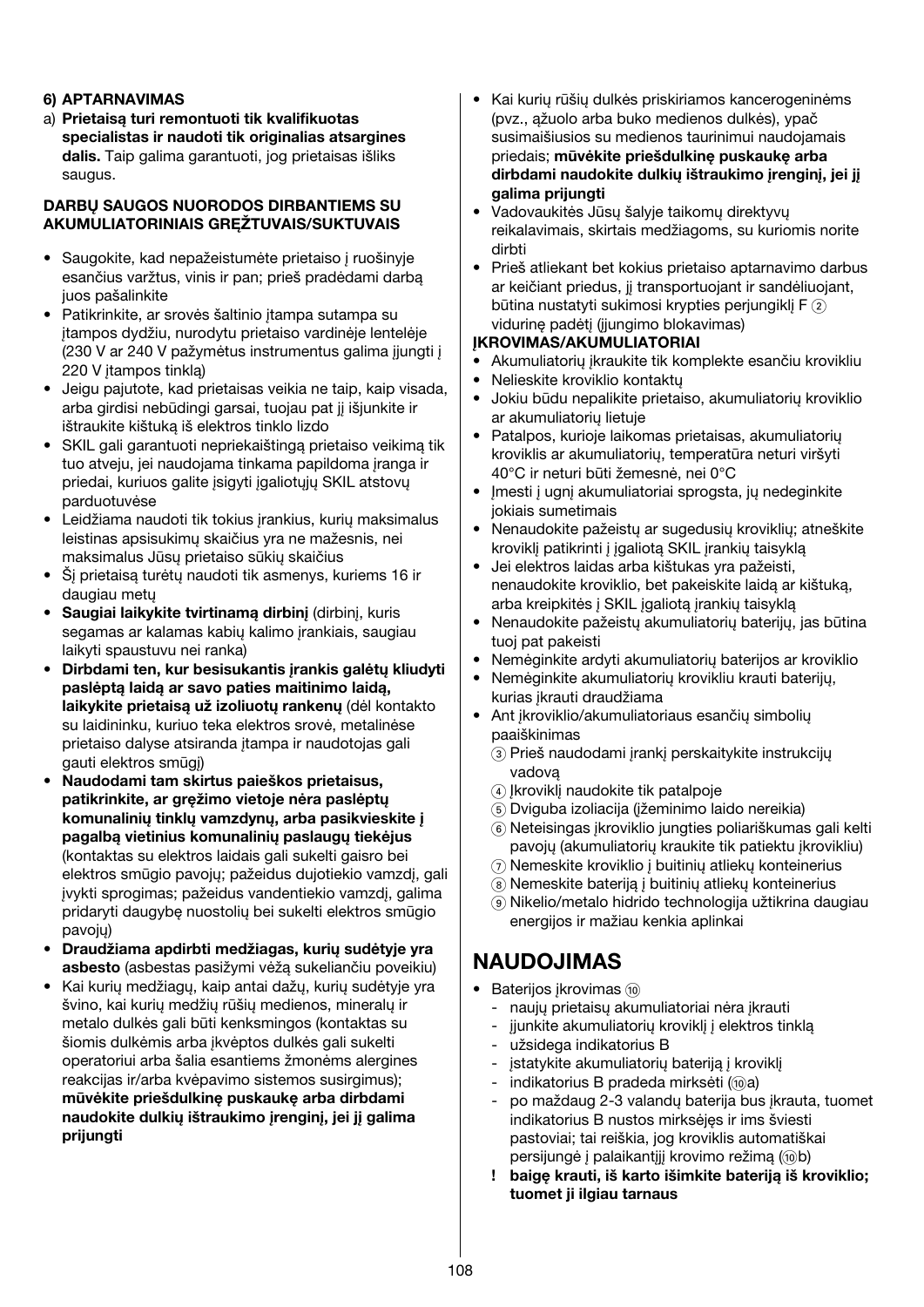#### SVARBI INFORMACIJA:

- jei įstačius akumuliatorių į kroviklį, indikatorius B nemirksi (@b), tai gali reikšti, jog:
	- 1) akumuliatorius yra per šaltas arba per karštas (akumuliatorius gali būti įkraunamas tik tuo atveju, jei aplinkos temperatūra ne didesnė, nei 45°C bei ne žemesnė, nei 0°C); tuomet kroviklis automatiškai persijungia į palaikantijį krovimo režimą tol, kol temperatūra sugrįš į normos ribas, o po to vėl persijungia į akumuliatoriaus įkrovimo režimą
	- 2) akumuliatorių reikia keisti
- krovimo metu akumuliatorius ir kroviklis įkaista; tai yra normalus reiškinys
- prieš įdėdami bateriją į kroviklį patikrinkite, ar jos paviršius švarus ir sausas
- nekraukite baterijos, jei aplinkos temperatūra didesnė, nei 40°C ar žemesnė, nei 0°C; galite sugadinti kroviklį ir bateriją
- draudžiama išimti bateriją iš veikiančio prietaiso
- **! naujas arba ilgą laiką nenaudotas baterijos visą galingumą išvystys tik po maždaug 5 įkrovimo/ iškrovimo ciklų**
- nereikia iš naujo krauti baterijos kiekvieną kartą trumpai padirbus su prietaisu, nes trumpėja jos tarnavimo laikas
- nikelio metalo hidrido baterijos negalima išmesti kartu su buitinėmis atliekomis, ją reikia atiduoti sunaikinimui ar perdirbimui pagal galiojančių įstatymų  $reikalavimus (aoie tai primins simbolis  $(8)$ )$
- **! prieš išmesdami bateriją apvyniokite jos galus, kad netyčia nekiltų paviršinio nuotėkio srovė**
- jei ilgą laiką nenaudojate prietaiso, ištraukite baterijos kroviklio kištuką iš elektros lizdo
- $\bullet$  Jungiklis A $(2)$  yra skirtas jjungti ir išjungti prietaisą bei reguliuoti greitį

 Stipriau ar silpniau spaudžiant jungiklį, apsisukimų skaičių galima sklandžiai reguliuoti nuo 0 iki maksimalaus

- Sukimosi krypties periungiklis (1)
	- kol šis perjungiklis neužsifiksavo kairėje arba dešinėje padėtyje, negalėsite nuspausti jungiklio A 2
	- **! sukimosi kryptį perjungti tik prietaisui visiškai sustojus**
- Antgalių pakeitimas @
	- darbo antgalį įstatykite į gręžimo patroną kiek galima giliau
	- **! nenaudokite antgalių su pažeistu kotu**
	- **! naudokite tik aštrių antgalių**
- Sukimo momento reguliatorius (VariTorque) (3)
	- gręžimo riboja suklio perduodamą sukimo momentą (26 sankaba padėčių)
	- sukimo momentas didėja, perstatant sankabos nustatymo žiedą C nuo 1-mos iki 25-tos padėties; padėtyje D sankaba yra užblokuojama - tuomet galima atlikti sunkius gręžimo ir varžtų sukimo darbus
	- sukdami varžtus pradėkite nuo VariTorque žiedo padėties 1 ir tik po to palaipsniui didinkite sukimo momentą, kol pasieksite pageidaujamą įsukimo gylį
- Mechaninis greičių periungimas (3)
	- perjungiklį E nustatykite norimam greičiui
	- **! greičių perjungiklį leidžiama naudokite tik esant mažiems variklio sūkiams**

#### DIDELĖ GALIA

- didelis sukimo momentas
- skirtas varžtams sukti ir didelio skersmens skylėms gręžti
- sriegimui
- DIDELIS GREITIS
- žemas sukimo momentas
- skirtas mažo skersmens skylėms grežti
- $\bullet$  Akumuliatoriaus talpos indikatorius  $\widehat{A}$ Parodo, kiek įkrauto akumuliatoriaus talpos likę
- Prietaiso laikymas ir valdymas
	- ventiliacines angas H $(2)$  laikykite neuždengtas
	- nespauskite prietaiso pernelyg stipriai; tegul prietaisas dirba už Jus

### **NAUDOJIMO PATARIMAI**

- Grežiant metala
	- jei reikia gręžti didelio skersmens skylę, prieš tai išgręžkite mažą skylutę
	- retkarčiais patepkite gražta alyva
- Prieš sukant varžtą medinio ruošinio gale, visų pirma reikia išgręžti skylutę, kad medis nesuskiltų
- Norėdami pasiekti optimalius rezultatus, sukdami varžtą (ypač jį išsukdami) pastoviai laikykite prietaisą prispaustą
- Sukant varžtą į kietmedį, prieš tai reikėtų išgręžti skylutę • Vibracijos Ivais
- Vibracijos sklaidos lygis, nurodytas ant šio instrukcijų vadovo užpakalinio viršelio, išmatuotas pagal standarte EN 60745 išdėstytus standartizuoto bandymo reikalavimus; ši vertė gali būti naudojama vienam įrankiui palyginti su kitu bei išankstiniam vibracijos poveikiui įvertinti, kai įrankis naudojamas paminėtais būdais
	- naudojant įrankį kitokiais būdais arba su kitokiais bei netinkamai prižiūrimais priedais, gali žymiai **padidėti** poveikio lygis
	- laikotarpiais, kai įrankis išjungtas arba yra įjungtas, tačiau juo nedirbama, gali žymiai **sumažėti** poveikio lygis
- **! apsisaugokite nuo vibracijos poveikio prižiūrėdami įrankį ir jo priedus, laikydami rankas šiltai ir derindami darbo ciklus su pertraukėlėmis**

# **PRIEŽIŪRA / SERVISAS**

- Prižiūrėkite prietaisą ir kroviklį, kad jie visuomet būtų švarūs
	- baterijų kroviklio kontaktus geriausia valyti alkoholiu arba specialiu kontaktų valikliu
	- **! prieš valydami kroviklį ištraukite kištuką iš el. tinklo lizdo**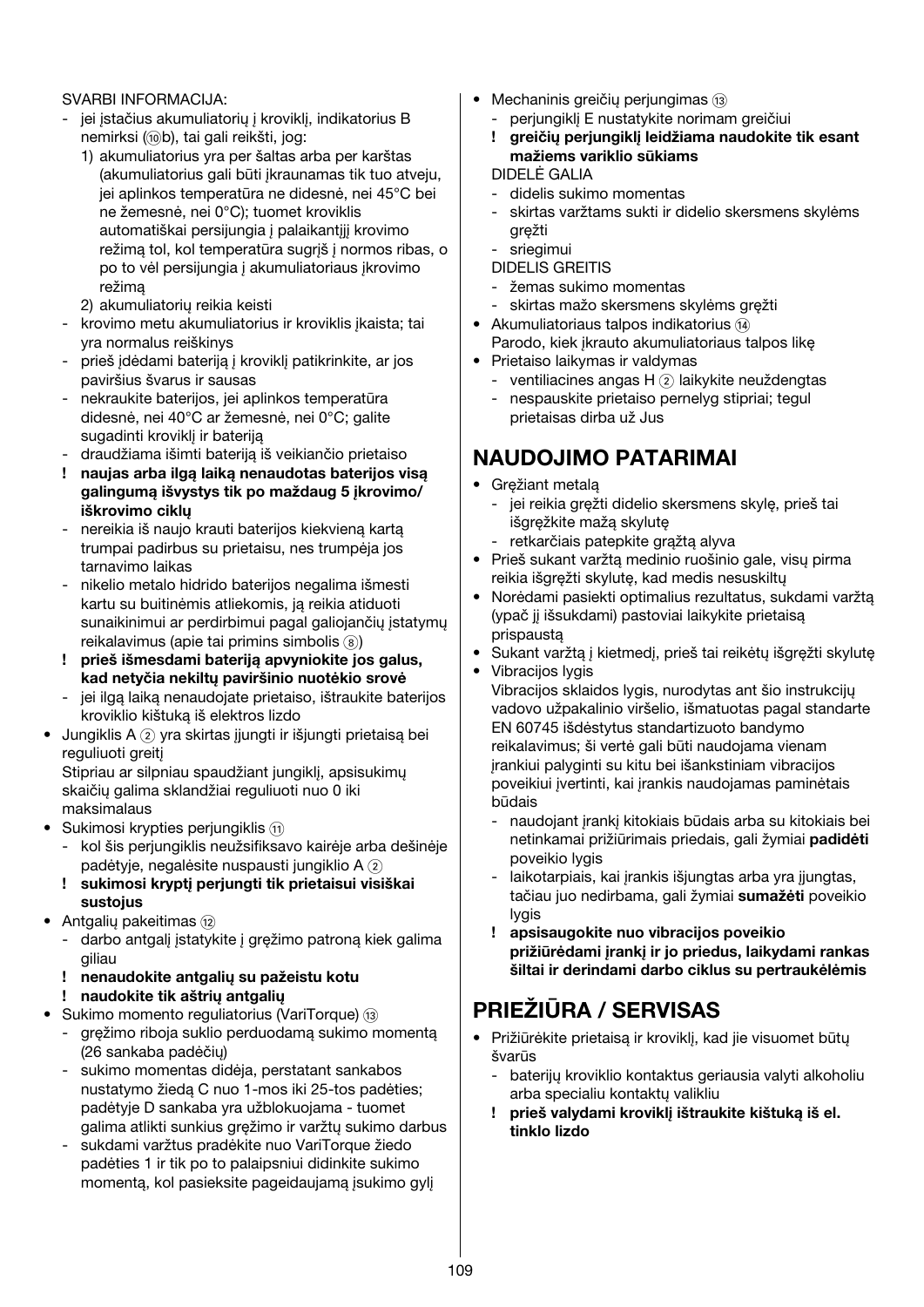- Jeigu prietaisas/ikroviklis, nepaisant gamykloje atliekamo kruopštaus gamybos ir kontrolės proceso, vis dėlto sugestų, jo remontas turi būti atliekamas įgaliotose SKIL elektrinių įrankių remonto dirbtuvėse
	- **neišardytą** prietaisą arba kroviklį kartu su pirkimo čekiu siųskite tiekėjui į artimiausią SKIL firmos įgaliotą elektros prietaisų techninio aptarnavimo tarnybą (adresus bei atsarginių dalių brėžinius rasite www.skileurope.com)

## **APLINKOSAUGA**

- **Nemeskite elektrinių įrankių, papildomos įrangos ir pakuotės į buitinių atliekų konteinerius** (galioja tik ES valstybėms)
	- pagal ES Direktyvą 2002/96/EG dėl naudotų elektrinių ir elektroninių prietaisų atliekų utilizavimo ir pagal vietinius valstybės įstatymus atitarnavę elektriniai įrankiai turi būti surenkami atskirai ir gabenami į antrinių žaliavų tvarkymo vietas, kur jie turi būti sunaikinami ar perdirbami aplinkai nekenksmingu būdu
	- apie tai primins simbolis  $(7)$ , kai reikės išmesti atitarnavusį prietaisą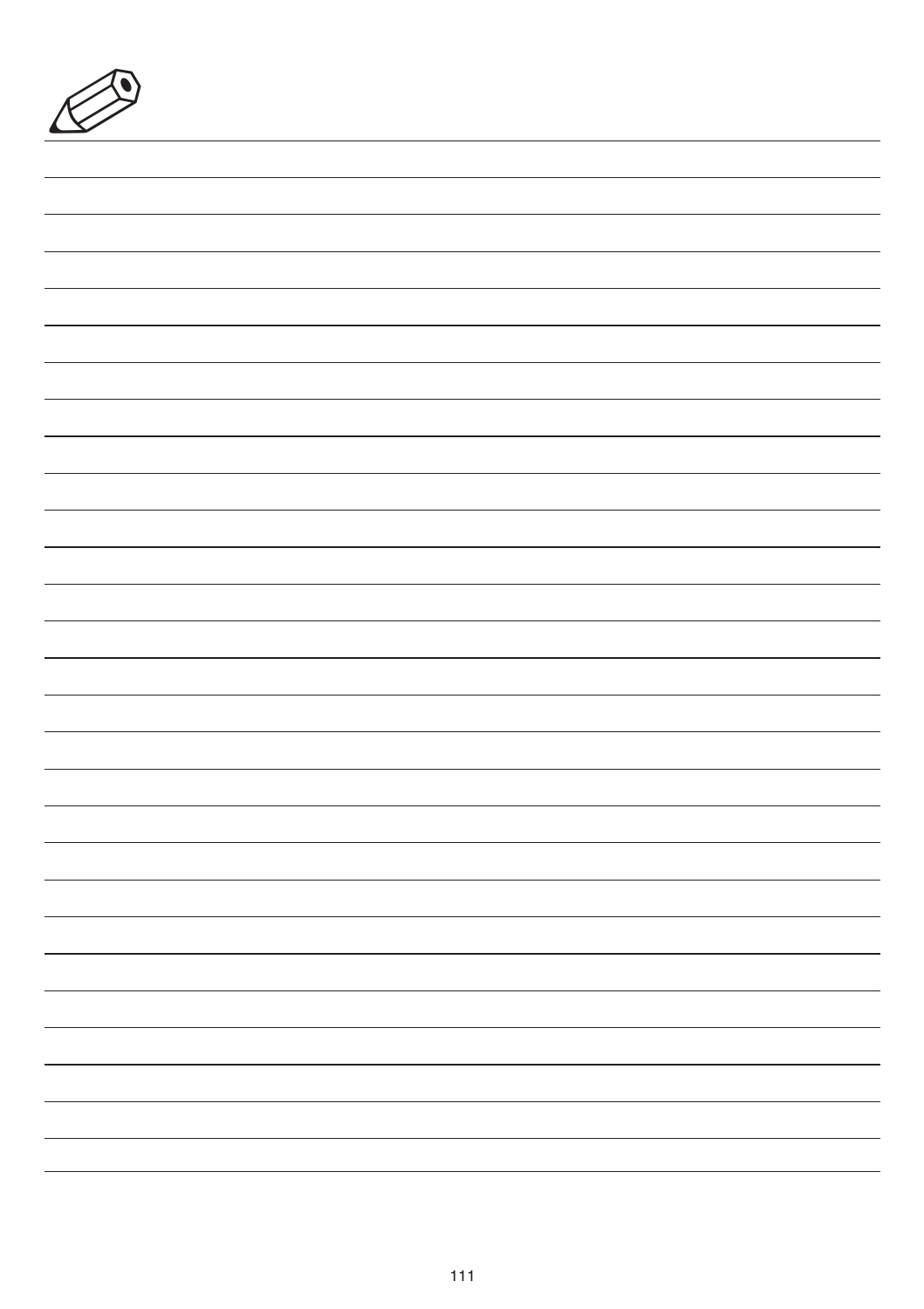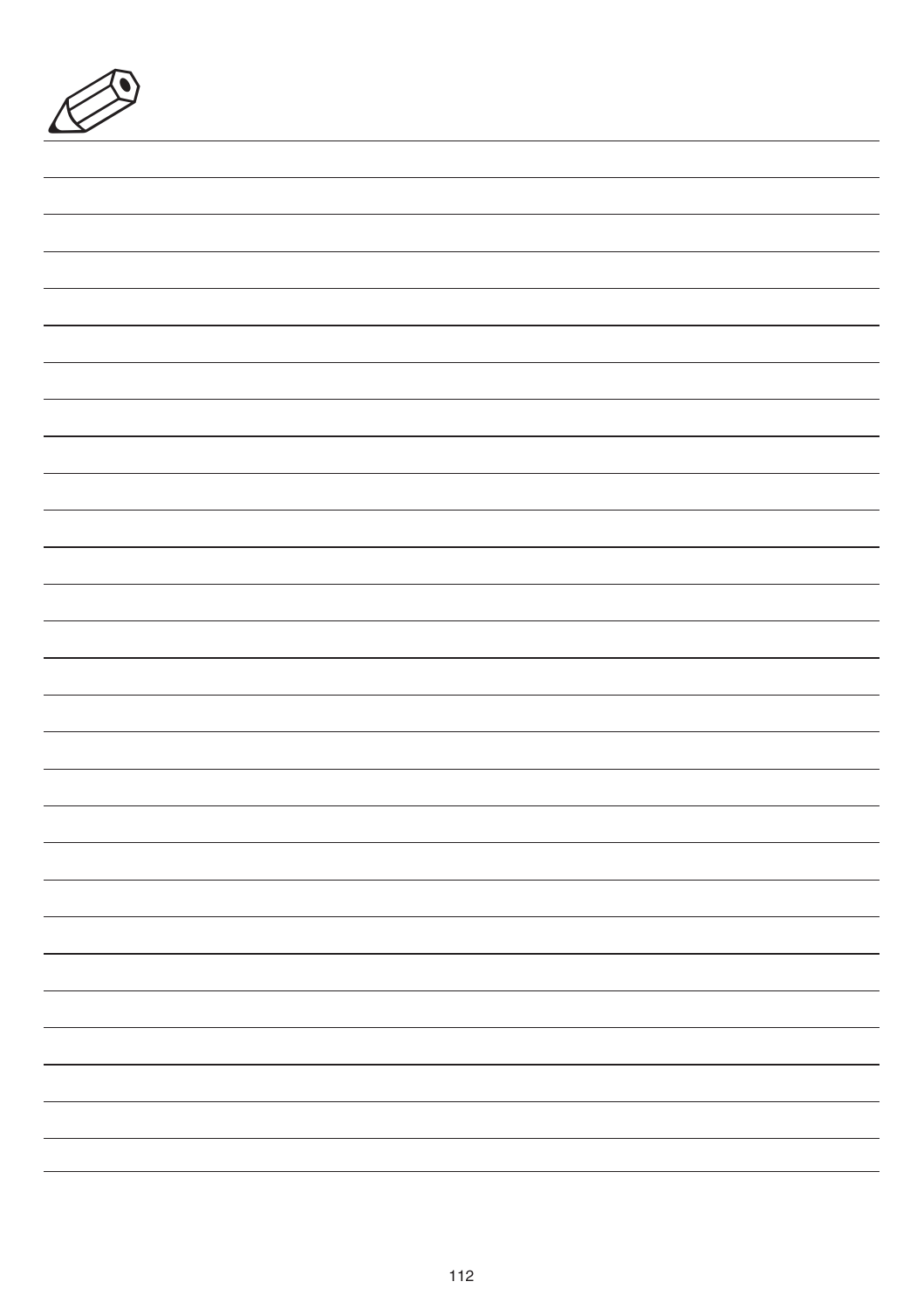| (GB)           | CE DECLARATION OF CONFORMITY We declare under our sole responsibility that this product is in conformity with the following<br>standards or standardized documents: EN 60 335, EN 60 745, EN 55 014, in accordance with the provisions of the directives<br>2006/95/EC, 2004/108/EC, 98/37/EC (until Dec. 28, 2009), 2006/42/EC (from Dec. 29, 2009 on).<br>NOISE/VIBRATION Measured in accordance with EN 60 745 the sound pressure level of this tool is 72 dB(A)<br>(standard deviation: 3 dB) and the vibration < 2.5 m/s <sup>2</sup> (hand-arm method: uncertainty $K = 1.5$ m/s <sup>2</sup> ).<br>Technical file at: SKIL Europe BV (PT-SEU/PJE), 4825 BD Breda, NL.    |
|----------------|---------------------------------------------------------------------------------------------------------------------------------------------------------------------------------------------------------------------------------------------------------------------------------------------------------------------------------------------------------------------------------------------------------------------------------------------------------------------------------------------------------------------------------------------------------------------------------------------------------------------------------------------------------------------------------|
|                |                                                                                                                                                                                                                                                                                                                                                                                                                                                                                                                                                                                                                                                                                 |
| (F)            | CE DÉCLARATION DE CONFORMITÉ Nous déclarons sous notre propre responsabilité que ce produit est en conformité avec les<br>normes ou documents normalisés suivants: EN 60 335, EN 60 745, EN 55 014, conforme aux réglementations 2006/95/CE,<br>2004/108/CE, 98/37/CE (jusqu'au 28.12.2009), 2006/42/CE (à partir du 29.12.2009).<br>BRUIT/VIBRATION Mesuré selon EN 60 745 le niveau de la pression sonore de cet outil est 72 dB(A) (déviation standard: 3 dB)<br>et la vibration < 2,5 m/s <sup>2</sup> (méthode main-bras; incertitude $K = 1.5$ m/s <sup>2</sup> ).<br>Dossier technique auprès de: SKIL Europe BV (PT-SEU/PJE), 4825 BD Breda, NL.                        |
|                |                                                                                                                                                                                                                                                                                                                                                                                                                                                                                                                                                                                                                                                                                 |
| $(\mathsf{D})$ | CE KONFORMITÄTSERKLÄRUNG Wir erklären in alleiniger Verantwortung, daß dieses Produkt mit den folgenden Normen oder<br>normativen Dokumenten übereinstimmt: EN 60 335, EN 60 745, EN 55 014, gemäß den Bestimmungen der Richtlinien 2006/95/EG,<br>2004/108/EG, 98/37/EG (bis 28.12.2009), 2006/42/EG (ab 29.12.2009).<br>GERÄUSCH/VIBRATION Gemessen gemäß EN 60 745 beträgt der Schalldruckpegel dieses Gerätes 72 dB(A)<br>(Standard- abweichung: 3 dB) und die Vibration < 2,5 m/s <sup>2</sup> (Hand-Arm Methode; unsicherheit K = 1,5 m/s <sup>2</sup> ).<br>Technische Unterlagen bei: SKIL Europe BV (PT-SEU/PJE), 4825 BD Breda, NL.                                   |
|                |                                                                                                                                                                                                                                                                                                                                                                                                                                                                                                                                                                                                                                                                                 |
| (NL)           | CE CONFORMITEITSVERKLARING Wij verklaren, dat dit product voldoet aan de volgende normen of normatieve documenten:<br>EN 60 335, EN 60 745, EN 55 014, overeenkomstig de bepalingen van de richtlijnen 2006/95/EG, 2004/108/EG, 98/37/EG<br>(tot 28-12-2009), 2006/42/EG (vanaf 29-12-2009).<br>GELUID/VIBRATIE Gemeten volgens EN 60 745 bedraagt het geluidsdrukniveau van deze machine 72 dB(A)<br>(standaard deviatie: 3 dB) en de vibratie < 2,5 m/s <sup>2</sup> (hand-arm methode; onzekerheid $K = 1.5$ m/s <sup>2</sup> ).                                                                                                                                             |
|                | Technisch dossier bij: SKIL Europe BV (PT-SEU/PJE), 4825 BD Breda, NL.                                                                                                                                                                                                                                                                                                                                                                                                                                                                                                                                                                                                          |
|                |                                                                                                                                                                                                                                                                                                                                                                                                                                                                                                                                                                                                                                                                                 |
| $(\mathsf{s})$ | CE KONFORMITETSFÖRKLARING Vi intygar och ansvarar för, att denna produkt överensstämmer med följande norm och<br>dokument: EN 60 335, EN 60 745, EN 55 014, enl. bestämmelser och riktlinjema 2006/95/EG, 2004/108/EG, 98/37/EG<br>(till 28.12.2009), 2006/42/EG (from 29.12.2009).<br>LJUD/VIBRATION Ljudtrycksnivån som uppmätts enligt EN 60 745 är på denna maskin 72 dB(A) (standard deviation: 3 dB)<br>och vibration < 2,5 m/s <sup>2</sup> (hand-arm metod; onoggrannhet $K = 1.5$ m/s <sup>2</sup> ).<br>Teknisk tillverkningsdokumentation finns hos: SKIL Europe BV (PT-SEU/PJE), 4825 BD Breda, NL.                                                                 |
|                |                                                                                                                                                                                                                                                                                                                                                                                                                                                                                                                                                                                                                                                                                 |
| (DK)           | CE KONFORMITETSERKLÆRING Vi erklærer under almindeligt ansvar, at dette produkt er i overensstemmelse med følgende<br>normer eller normative dokumenter: EN 60 335, EN 60 745, EN 55 014, i henhold til bestemmelserne i direktiverne 2006/95/EF,<br>2004/108/EF, 98/37/EF (indtil 28.12.2009), 2006/42/EF (fra 29.12.2009).<br>STØJ/VIBRATION Måles efter EN 60 745 er lydtrykniveau af dette værktøj 72 dB(A) (standard deviation: 3 dB)<br>og vibrationsniveauet < 2,5 m/s <sup>2</sup> (hånd-arm metoden; usikkerhed K = 1,5 m/s <sup>2</sup> ).<br>Teknisk dossier hos: SKIL Europe BV (PT-SEU/PJE), 4825 BD Breda, NL.                                                    |
|                |                                                                                                                                                                                                                                                                                                                                                                                                                                                                                                                                                                                                                                                                                 |
| (N)            | CE SAMSVARSERKLÆRING Vi erklærer at det er under vårt ansvar at dette produkt er i samsvar med følgende standarder eller<br>standard- dokumenter: EN 60 335, EN 60 745, EN 55 014, i samsvar med requleringer 2006/95/EF, 2004/108/EF, 98/37/EF<br>(frem til 28.12.2009), 2006/42/EF (fra 29.12.2009).                                                                                                                                                                                                                                                                                                                                                                          |
|                | STØY/VIBRASJON Målt ifølge EN 60 745 er lydtrykknivået av dette verktøyet 72 dB(A) (standard deviasjon: 3 dB)<br>og vibrasjonsnivået < 2,5 m/s <sup>2</sup> (hånd-arm metode; usikkerhet $K = 1.5$ m/s <sup>2</sup> ).<br>Tekniske underlag hos: SKIL Europe BV (PT-SEU/PJE), 4825 BD Breda, NL.                                                                                                                                                                                                                                                                                                                                                                                |
|                |                                                                                                                                                                                                                                                                                                                                                                                                                                                                                                                                                                                                                                                                                 |
| (FIN)          | CE TODISTUS STANDARDINMUKAISUUDESTA Todistamme täten ja vastaamme yksin siitä, että tämä tuote en allalueteltujen<br>standardien ja standardoimisasiakirjojen vaatimusten mukainen EN 60 335, EN 60 745, EN 55 014, seuraavien sääntöjen mukaisesti<br>2006/95/EY, 2004/108/EY, 98/37/EY (28.12.2009 asti), 2006/42/EY (29.12.2009 alkaen).<br>MELU/TÄRINÄ Mitattuna EN 60 745 mukaan työkalun melutaso on 72 dB(A) (keskihajonta: 3 dB) ja tärinän voimakkuus < 2,5 m/s <sup>2</sup><br>(käsi-käsivarsi metodi; epävarmuus K = 1,5 m/s <sup>2</sup> ).<br>Tekninen tiedosto kohdasta: SKIL Europe BV (PT-SEU/PJE), 4825 BD Breda, NL.                                          |
|                |                                                                                                                                                                                                                                                                                                                                                                                                                                                                                                                                                                                                                                                                                 |
| (E)            | CE DECLARACION DE CONFORMIDAD Declaramos bajo nuestra sola responsabilidad que este producto está en conformidad<br>con las normas o documentos normalizados siguientes: EN 60 335, EN 60 745, EN 55 014, de acuerdo con las regulaciones<br>2006/95/CE, 2004/108/CE, 98/37/CE (hasta el 28.12.2009), 2006/42/CE (a partir del 29.12.2009).<br>RUIDOS/VIBRACIONES Medido según EN 60 745 el nivel de la presión acústica de esta herramienta se eleva a 72 dB(A)<br>(desviación estándar: 3 dB) y la vibración a < 2,5 m/s <sup>2</sup> (método brazo-mano; incertidumbre K = 1,5 m/s <sup>2</sup> ).<br>Expediente técnico en: SKIL Europe BV (PT-SEU/PJE), 4825 BD Breda, NL. |
|                |                                                                                                                                                                                                                                                                                                                                                                                                                                                                                                                                                                                                                                                                                 |

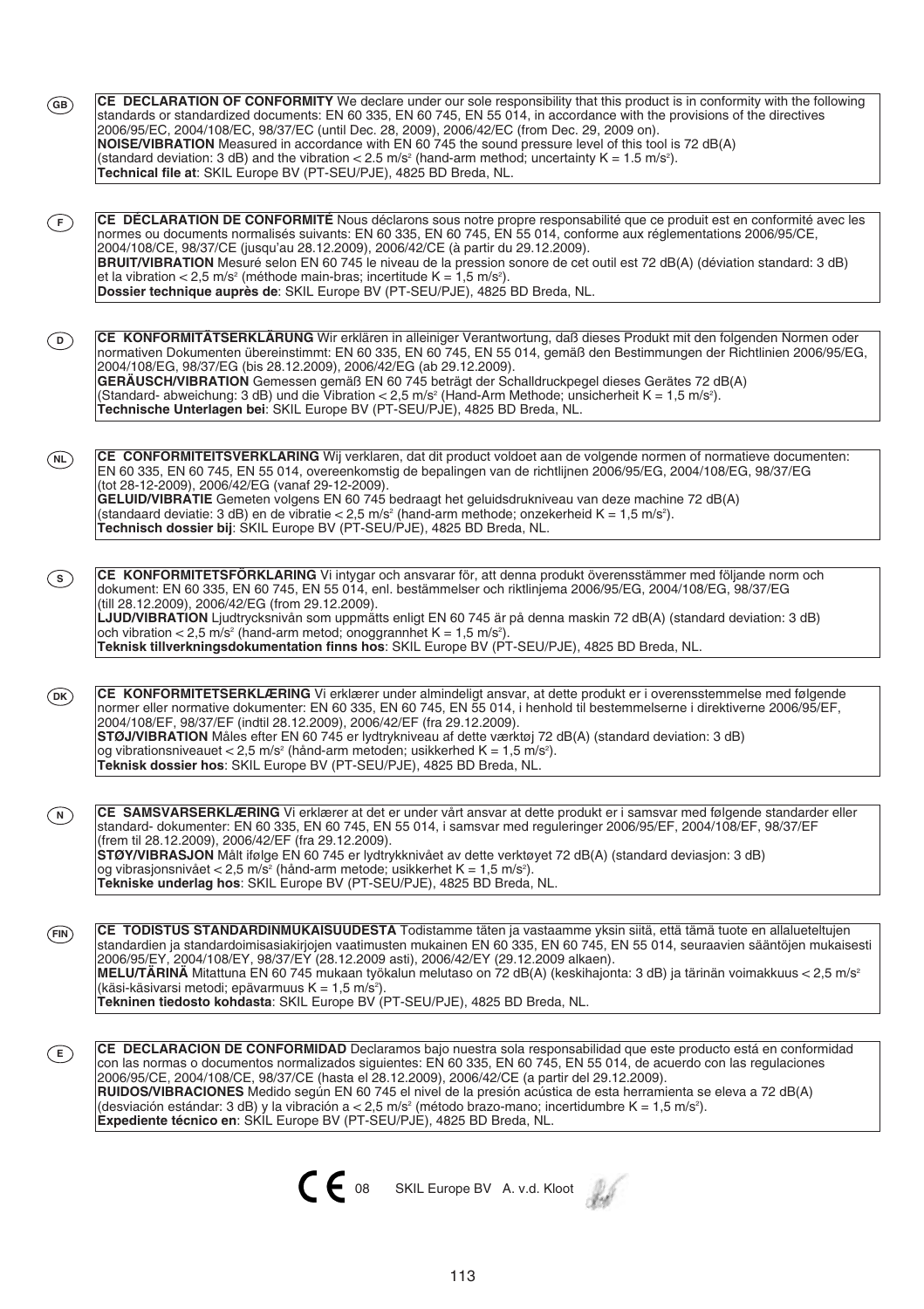| (P)                                                      | CE DECLARAÇÃO DE CONFIRMIDADE Declaramos sob nossa exclusiva responsabilidade que este producto cumpre as<br>seguintes normas ou documentos normativos: EN 60 335, EN 60 745, EN 55 014, conforme as disposições das directivas<br>2006/95/CE, 2004/108/CE, 98/37/CE (até 28.12.2009), 2006/42/CE (a partir de 29.12.2009).<br>RUÍDO/VIBRAÇÕES Medido segundo EN 60 745 o nível de pressão acústica desta ferramenta é 72 dB(A) (espaço de erro: 3 dB)<br>e a vibração < 2,5 m/s <sup>2</sup> (método braço-mão; incerteza K = 1,5 m/s <sup>2</sup> ).<br>Processo técnico em: SKIL Europe BV (PT-SEU/PJE), 4825 BD Breda, NL.                                                                             |
|----------------------------------------------------------|------------------------------------------------------------------------------------------------------------------------------------------------------------------------------------------------------------------------------------------------------------------------------------------------------------------------------------------------------------------------------------------------------------------------------------------------------------------------------------------------------------------------------------------------------------------------------------------------------------------------------------------------------------------------------------------------------------|
|                                                          |                                                                                                                                                                                                                                                                                                                                                                                                                                                                                                                                                                                                                                                                                                            |
| $\left( \begin{smallmatrix} 1 \end{smallmatrix} \right)$ | CE DICHIARAZIONE DI CONFORMITÀ Dichiaramo, assumendo la piena responsabilità di tale dichiarazione, che il prodotto è<br>conforme alle seguenti normative e ai relativi documenti: EN 60 335, EN 60 745, EN 55 014 in base alle prescrizioni delle direttive<br>2006/95/EG, 2004/108/EG, 98/37/EG (fino al 28.12.2009), 2006/42/EG (a partire dal 29.12.2009).<br>RUMOROSITÀ/VIBRAZIONE Misurato in conformità al EN 60 745 il livello di pressione acustica di questo utensile è 72 dB(A)<br>(deviazione standard: 3 dB) e la vibrazione < 2,5 m/s <sup>2</sup> (metodo mano-braccio; incertezza K = 1,5 m/s <sup>2</sup> ).<br>Fascicolo tecnico presso: SKIL Europe BV (PT-SEU/PJE), 4825 BD Breda, NL. |
|                                                          |                                                                                                                                                                                                                                                                                                                                                                                                                                                                                                                                                                                                                                                                                                            |
| (H)                                                      | CE MINÖSÉGI TANUSITVANY Teljes felelösségünk tudatában kijelentjük, hogy jelen termék a következő szabványoknak vagy<br>kötelező hatósági előírásoknak megfelel: EN 60 335, EN 60 745, EN 55 014, a 2006/95/EK, 2004/108/EK, 98/37/EK (2009.12.28-ig),<br>2006/42/EK (2009.12.29-től kezdve) elöírásoknak megfelelően.<br>ZAJ/REZGÉS Az EN 60 745 alapján végzett mérések szerint ezen készülék hangnyomás szintje 72 dB(A) (normál eltérés: 3 dB)<br>a rezgésszám < 2,5 m/s <sup>2</sup> (kézre-ható érték; szórás K = 1,5 m/s <sup>2</sup> ).<br>A műszaki dokumentáció a következő helyen található: SKIL Europe BV (PT-SEU/PJE), 4825 BD Breda, NL.                                                    |
|                                                          |                                                                                                                                                                                                                                                                                                                                                                                                                                                                                                                                                                                                                                                                                                            |
| (cz)                                                     | CE STRVZUJÍCÍ PROHLÁŠENÍ Potvrzujeme na odpovědnost, že tento výrobek odpovídá následujícím normám nebo normativním<br>podkladům: EN 60 335, EN 60 745, EN 55 014, podle ustanovení směrnic 2006/95/ES, 2004/108/ES, 98/37/ES (do 28.12.2009),<br>2006/42/ES (od 29.12.2009).                                                                                                                                                                                                                                                                                                                                                                                                                              |
|                                                          | HLUČNOSTI/VIBRACI Měřeno podle EN 60 745 činí tlak hlukové vlny tohoto přístroje 72 dB(A) (standardní odchylka: 3 dB)<br>a vibrací < 2,5 m/s <sup>2</sup> (metoda ruka-paže; nepřesnost $K = 1.5$ m/s <sup>2</sup> ).<br>Technická dokumentace u: SKIL Europe BV (PT-SEU/PJE), 4825 BD Breda, NL.                                                                                                                                                                                                                                                                                                                                                                                                          |
|                                                          |                                                                                                                                                                                                                                                                                                                                                                                                                                                                                                                                                                                                                                                                                                            |
| $(\mathsf{TR})$                                          | CE STANDARDIZASYON BEYANI Yeğane sorumlu olarak, bu ürünün aşağıdaki standartlara veya standart belgelerine uygun<br>olduğunu beyan ederiz: EN 60 335, EN 60 745, EN 55 014, yönetmeliği hükümleri uyarınca 2006/95/EG, 2004/108/EG, 98/37/EG<br>(28.12.2009 tarihine kadar), 2006/42/EG (29.12.2009 tarihinden itibaren).<br>GÜRÜLTÜ/TİTRESIM Ölcülen EN 60 745 göre ses basıncı bu makinanın seviyesi 72 dB(A) (standart sapma: 3 dB)<br>ve titresim < 2,5 m/s <sup>2</sup> (el-kol metodu; tolerans $K = 1.5$ m/s <sup>2</sup> ).<br>Teknik belgelerin bulunduğu merkez: SKIL Europe BV (PT-SEU/PJE), 4825 BD Breda, NL.                                                                                |
|                                                          |                                                                                                                                                                                                                                                                                                                                                                                                                                                                                                                                                                                                                                                                                                            |
| (PL)                                                     | OŚWIADCZENIE ZGODNOŚCI CE Niniejszym oświadczamy ponosząc osobistą odpowiedzialność, że produkt wykonany jest<br>zgodnie z następującymi normami i dokumentami normalizującymi: EN 60 335, EN 60 745, EN 55 014, z godnie z wytycznymi<br>2006/95/EU, 2004/108/EU, 98/37/EU (do 28.12.2009), 2006/42/EU (od 29.12.2009).<br>HAŁASU/WIBRACJE Pomiarów dokonano zgodnie z normą EN 60 745 ciśnienie akustyczne narzędzia wynosi 72 dB(A)<br>(poziom odchylenie: 3 dB), zaś wibracje < 2,5 m/s <sup>2</sup> (metoda dłoń-reka; bład pomiaru K = 1,5 m/s <sup>2</sup> ).<br>Dokumentacja techniczna: SKIL Europe BV (PT-SEU/PJE), 4825 BD Breda, NL.                                                           |
|                                                          |                                                                                                                                                                                                                                                                                                                                                                                                                                                                                                                                                                                                                                                                                                            |
| (RU)                                                     | ЗАЯВЛЕНИЕ О СООТВЕТСТВИИ Мы с полной ответственностью заявляем, что это изделие соответствует следующим<br>стандартам или станда ртизованным документам: EN 60 335, EN 60 745, EN 55 014, в соответсувии с инструкциями<br>2006/95/ЕС, 2004/108/ЕС, 98/37/ЕС (до 28.12.2009), 2006/42/ЕС (начиная с 29.12.2009).<br>ШУМНОСТИ/ВИБРАЦИИ При измерении в соответствии со стандартом EN 60 745 уровень звукового давления для этого<br>инструмента составляет 72 дБ (A) (стандартное отклонение: 3 dB), и вибрации - < 2,5 м/с <sup>2</sup> (по методу для рук;<br>недостоверность К = 1,5 м/с <sup>2</sup> ).<br>Техническая документация у: SKIL Europe BV (PT-SEU/PJE), 4825 BD Breda, NL.                  |
| (UA)                                                     | СЕ ВІДПОВІДНІСТЬ Ми заявляємо, що відповідність даного продукту наступним стандартам і регулюючим документам                                                                                                                                                                                                                                                                                                                                                                                                                                                                                                                                                                                               |
|                                                          | повністю нашою відповідальністю: EN 60 335, EN 60 745, EN 55 014, відповідно до положень директив 2006/95/EG,<br>2004/108/EG, 98/37/EG до 28.12.2009 р.), 2006/42/EG (після 29.12.2009 р.).<br>ШУМ/ВІБРАЦІЯ Зміряний відповідно до EN 60 745 рівень тиску звуку даного інструменту 72 дБ(A)<br>(стандартне відхилення: 3 дБ) і вібрація < 2,5 м/с <sup>2</sup> (ручна методика; похибка К = 1,5 м/с <sup>2</sup> ).<br>Технічні документи в: SKIL Europe BV (PT-SEU/PJE), 4825 BD Breda, NL.                                                                                                                                                                                                               |
|                                                          |                                                                                                                                                                                                                                                                                                                                                                                                                                                                                                                                                                                                                                                                                                            |
| (GR)                                                     | <b>CE ΔΗΛΩΣΗ ΣΥΜΒΑΤΟΤΗΤΑΣ</b> Δηλώνουμε υπευθύνως ότι το προϊόν αυτό είναι κατασκευασμένο σύμφωνα με τους εξής<br>κανονισμούς ή κατασκευαστικές συστάσεις: EN 60 335, EN 60 745, EN 55 014, κατά τις διατάξεις των κανονισμών της<br>Κοινής Αγοράς 2006/95/ΕΚ, 2004/108/ΕΚ, 98/37/ΕΚ (έως 28.12.2009), 2006/42/ΕΚ (από 29.12.2009).<br>ΘΟΡΥΒΟ/ΚΡΑΔΑΣΜΟΥΣ Μετρημένη σύμφωνα με EN 60 745 η στάθμη ακουστικής πίεσης αυτού του εργαλείου ανέρχεται<br>σε 72 dB(A) (κοινή απόκλιση: 3 dB) και ο κραδασμός σε < 2,5 m/s <sup>2</sup> (μεθοδος χειρός/βραχίονα - ανασφάλεια K = 1,5 m/s <sup>2</sup> ).<br>Τεχνικός φάκελος από: SKIL Europe BV (PT-SEU/PJE), 4825 BD Breda, NL.                                |
|                                                          |                                                                                                                                                                                                                                                                                                                                                                                                                                                                                                                                                                                                                                                                                                            |

 $C \in \mathbb{R}$  O8 SKIL Europe BV A. v.d. Kloot